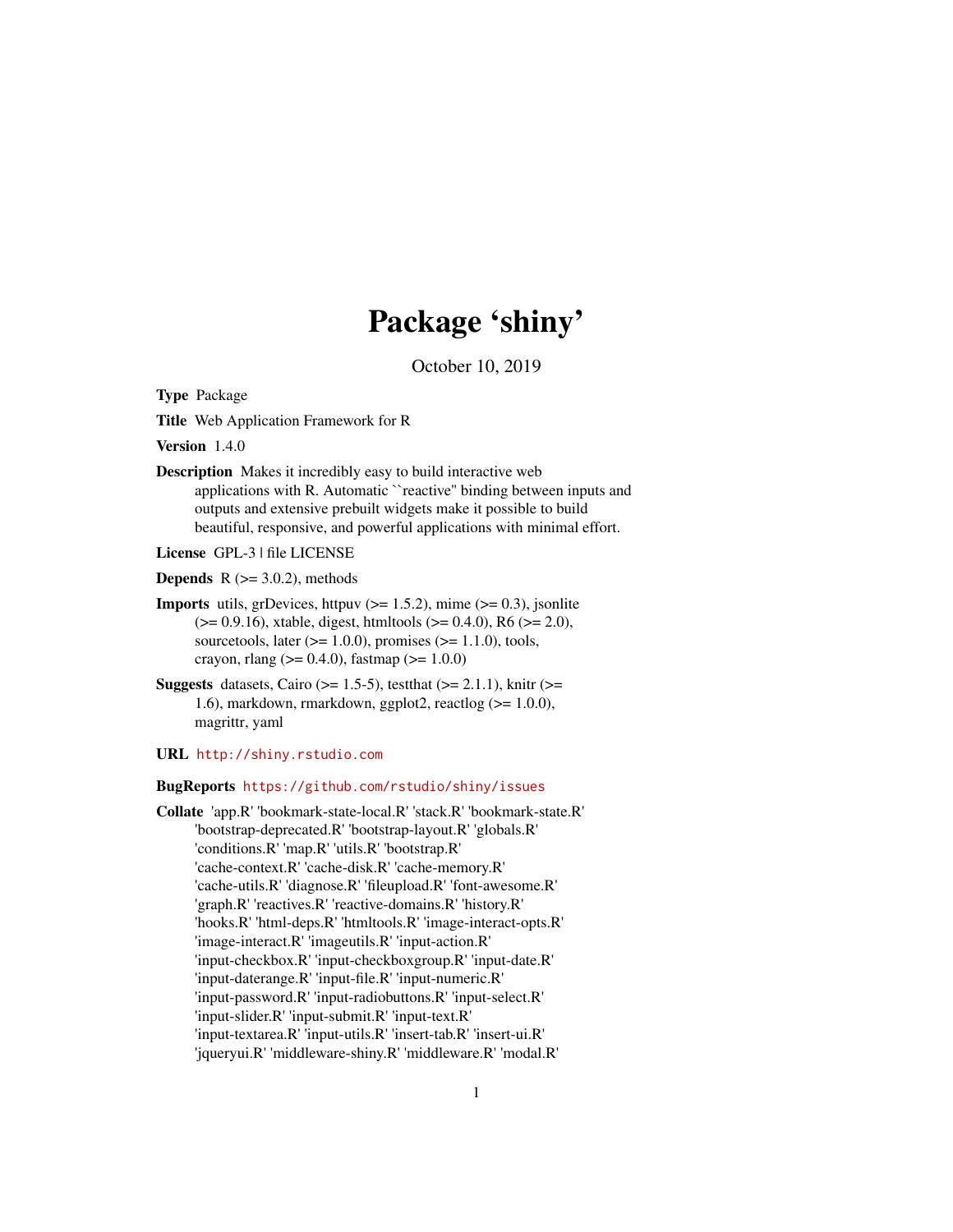'modules.R' 'notifications.R' 'priorityqueue.R' 'progress.R' 'react.R' 'render-cached-plot.R' 'render-plot.R' 'render-table.R' 'run-url.R' 'serializers.R' 'server-input-handlers.R' 'server.R' 'shiny-options.R' 'shiny.R' 'shinyui.R' 'shinywrappers.R' 'showcase.R' 'snapshot.R' 'tar.R' 'test-export.R' 'timer.R' 'update-input.R'

## RoxygenNote 6.1.1

NeedsCompilation no

## Encoding UTF-8

Author Winston Chang [aut, cre], Joe Cheng [aut], JJ Allaire [aut], Yihui Xie [aut], Jonathan McPherson [aut], RStudio [cph], jQuery Foundation [cph] (jQuery library and jQuery UI library), jQuery contributors [ctb, cph] (jQuery library; authors listed in inst/www/shared/jquery-AUTHORS.txt), jQuery UI contributors [ctb, cph] (jQuery UI library; authors listed in inst/www/shared/jqueryui/AUTHORS.txt), Mark Otto [ctb] (Bootstrap library), Jacob Thornton [ctb] (Bootstrap library), Bootstrap contributors [ctb] (Bootstrap library), Twitter, Inc [cph] (Bootstrap library), Alexander Farkas [ctb, cph] (html5shiv library), Scott Jehl [ctb, cph] (Respond.js library), Stefan Petre [ctb, cph] (Bootstrap-datepicker library), Andrew Rowls [ctb, cph] (Bootstrap-datepicker library), Dave Gandy [ctb, cph] (Font-Awesome font), Brian Reavis [ctb, cph] (selectize.js library), Kristopher Michael Kowal [ctb, cph] (es5-shim library), es5-shim contributors [ctb, cph] (es5-shim library), Denis Ineshin [ctb, cph] (ion.rangeSlider library), Sami Samhuri [ctb, cph] (Javascript strftime library), SpryMedia Limited [ctb, cph] (DataTables library), John Fraser [ctb, cph] (showdown.js library), John Gruber [ctb, cph] (showdown.js library), Ivan Sagalaev [ctb, cph] (highlight.js library), R Core Team [ctb, cph] (tar implementation from R)

Maintainer Winston Chang <winston@rstudio.com>

Repository CRAN

Date/Publication 2019-10-10 12:50:02 UTC

## R topics documented:

shiny-package . . . . . . . . . . . . . . . . . . . . . . . . . . . . . . . . . . . . . . . . [6](#page-5-0)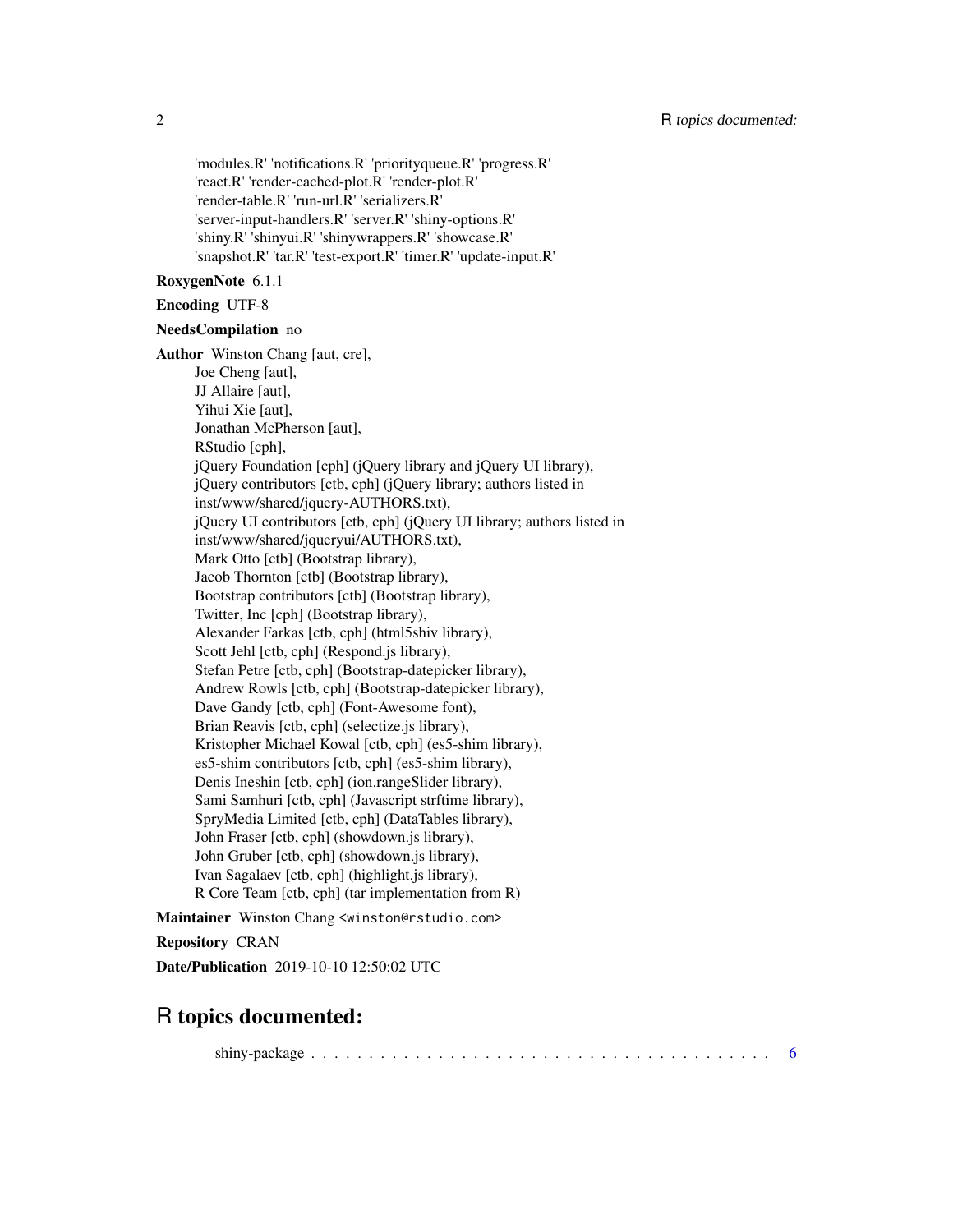|                                    | 6  |
|------------------------------------|----|
|                                    | 8  |
|                                    | 9  |
|                                    | 10 |
|                                    | 12 |
|                                    | 12 |
|                                    | 13 |
|                                    | 14 |
|                                    | 15 |
|                                    | 17 |
|                                    | 18 |
|                                    | 20 |
|                                    | 21 |
|                                    | 21 |
|                                    | 22 |
|                                    | 24 |
|                                    | 25 |
|                                    | 25 |
|                                    | 28 |
|                                    | 30 |
|                                    |    |
|                                    | 31 |
|                                    | 33 |
|                                    | 36 |
|                                    | 37 |
|                                    | 38 |
|                                    | 39 |
|                                    | 43 |
|                                    | 45 |
|                                    | 46 |
|                                    | 48 |
|                                    | 49 |
|                                    | 51 |
|                                    | 52 |
|                                    | 53 |
|                                    | 55 |
|                                    | 56 |
|                                    | 57 |
|                                    | 58 |
| $helpText \ldots \ldots$<br>$\sim$ | 61 |
|                                    | 61 |
|                                    | 62 |
| htmlOutput                         | 63 |
| htmlTemplate<br>$\ddots$           | 64 |
| $i$ con $\ldots$ $\ldots$ $\ldots$ | 64 |
|                                    | 65 |
| inputPanel                         | 66 |
| insertTab                          | 66 |
| insertUI                           | 69 |
|                                    |    |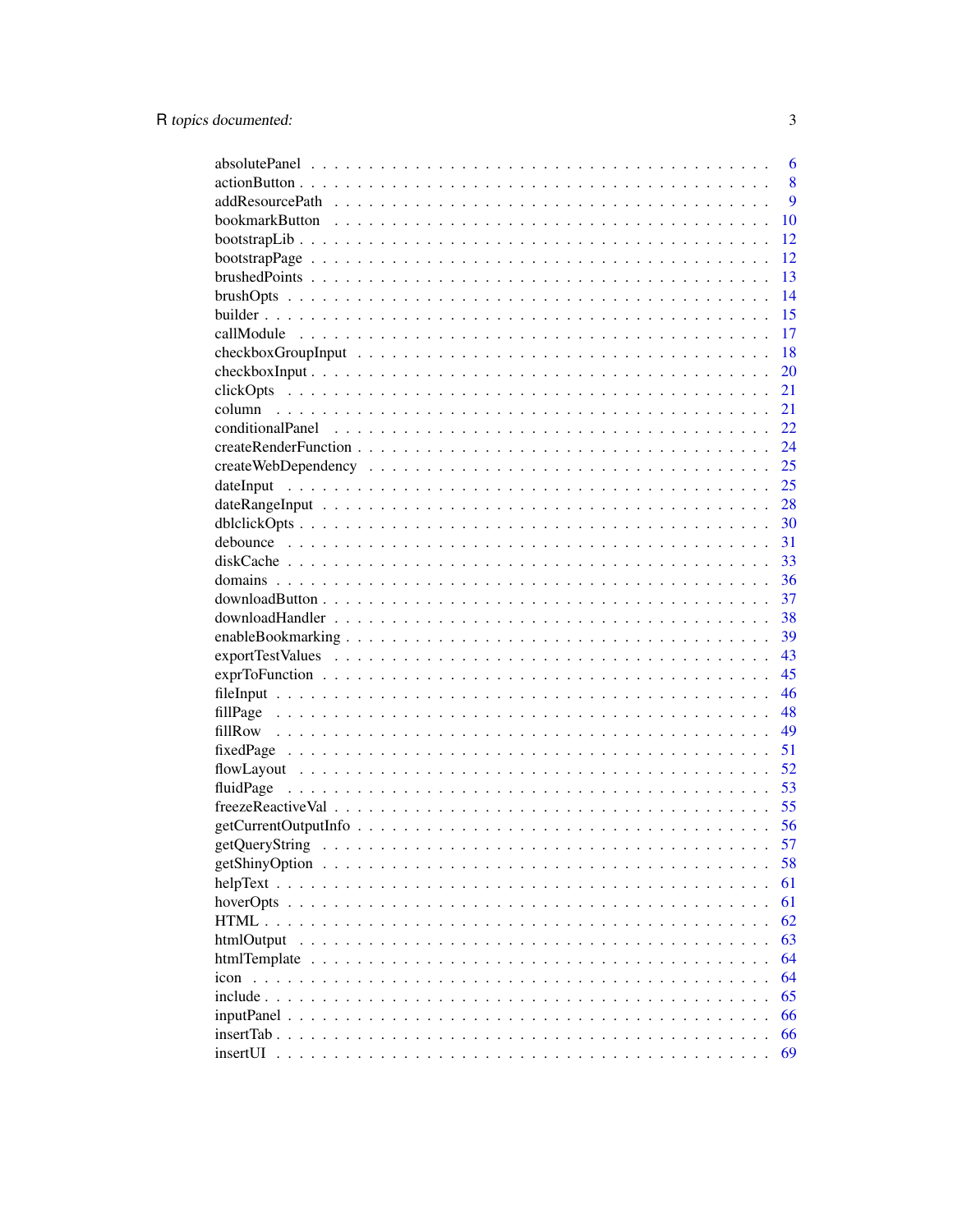|                      |  |  |  |  |  |  |  |  |  |  |  |  |  | 70 |
|----------------------|--|--|--|--|--|--|--|--|--|--|--|--|--|----|
|                      |  |  |  |  |  |  |  |  |  |  |  |  |  | 71 |
|                      |  |  |  |  |  |  |  |  |  |  |  |  |  | 72 |
|                      |  |  |  |  |  |  |  |  |  |  |  |  |  | 73 |
|                      |  |  |  |  |  |  |  |  |  |  |  |  |  | 74 |
|                      |  |  |  |  |  |  |  |  |  |  |  |  |  | 75 |
|                      |  |  |  |  |  |  |  |  |  |  |  |  |  | 75 |
|                      |  |  |  |  |  |  |  |  |  |  |  |  |  | 76 |
|                      |  |  |  |  |  |  |  |  |  |  |  |  |  | 77 |
|                      |  |  |  |  |  |  |  |  |  |  |  |  |  | 77 |
|                      |  |  |  |  |  |  |  |  |  |  |  |  |  | 78 |
|                      |  |  |  |  |  |  |  |  |  |  |  |  |  | 81 |
|                      |  |  |  |  |  |  |  |  |  |  |  |  |  | 81 |
|                      |  |  |  |  |  |  |  |  |  |  |  |  |  | 83 |
|                      |  |  |  |  |  |  |  |  |  |  |  |  |  | 85 |
|                      |  |  |  |  |  |  |  |  |  |  |  |  |  | 86 |
|                      |  |  |  |  |  |  |  |  |  |  |  |  |  | 88 |
|                      |  |  |  |  |  |  |  |  |  |  |  |  |  | 89 |
|                      |  |  |  |  |  |  |  |  |  |  |  |  |  |    |
|                      |  |  |  |  |  |  |  |  |  |  |  |  |  |    |
|                      |  |  |  |  |  |  |  |  |  |  |  |  |  |    |
|                      |  |  |  |  |  |  |  |  |  |  |  |  |  |    |
|                      |  |  |  |  |  |  |  |  |  |  |  |  |  |    |
|                      |  |  |  |  |  |  |  |  |  |  |  |  |  |    |
|                      |  |  |  |  |  |  |  |  |  |  |  |  |  |    |
|                      |  |  |  |  |  |  |  |  |  |  |  |  |  |    |
|                      |  |  |  |  |  |  |  |  |  |  |  |  |  |    |
|                      |  |  |  |  |  |  |  |  |  |  |  |  |  |    |
|                      |  |  |  |  |  |  |  |  |  |  |  |  |  |    |
|                      |  |  |  |  |  |  |  |  |  |  |  |  |  |    |
|                      |  |  |  |  |  |  |  |  |  |  |  |  |  |    |
|                      |  |  |  |  |  |  |  |  |  |  |  |  |  |    |
|                      |  |  |  |  |  |  |  |  |  |  |  |  |  |    |
|                      |  |  |  |  |  |  |  |  |  |  |  |  |  |    |
| reactiveVal          |  |  |  |  |  |  |  |  |  |  |  |  |  |    |
|                      |  |  |  |  |  |  |  |  |  |  |  |  |  |    |
|                      |  |  |  |  |  |  |  |  |  |  |  |  |  |    |
| reactlog             |  |  |  |  |  |  |  |  |  |  |  |  |  |    |
| registerInputHandler |  |  |  |  |  |  |  |  |  |  |  |  |  |    |
| removeInputHandler   |  |  |  |  |  |  |  |  |  |  |  |  |  |    |
|                      |  |  |  |  |  |  |  |  |  |  |  |  |  |    |
|                      |  |  |  |  |  |  |  |  |  |  |  |  |  |    |
|                      |  |  |  |  |  |  |  |  |  |  |  |  |  |    |
|                      |  |  |  |  |  |  |  |  |  |  |  |  |  |    |
|                      |  |  |  |  |  |  |  |  |  |  |  |  |  |    |
| renderPrint          |  |  |  |  |  |  |  |  |  |  |  |  |  |    |
| renderTable          |  |  |  |  |  |  |  |  |  |  |  |  |  |    |
|                      |  |  |  |  |  |  |  |  |  |  |  |  |  |    |
|                      |  |  |  |  |  |  |  |  |  |  |  |  |  |    |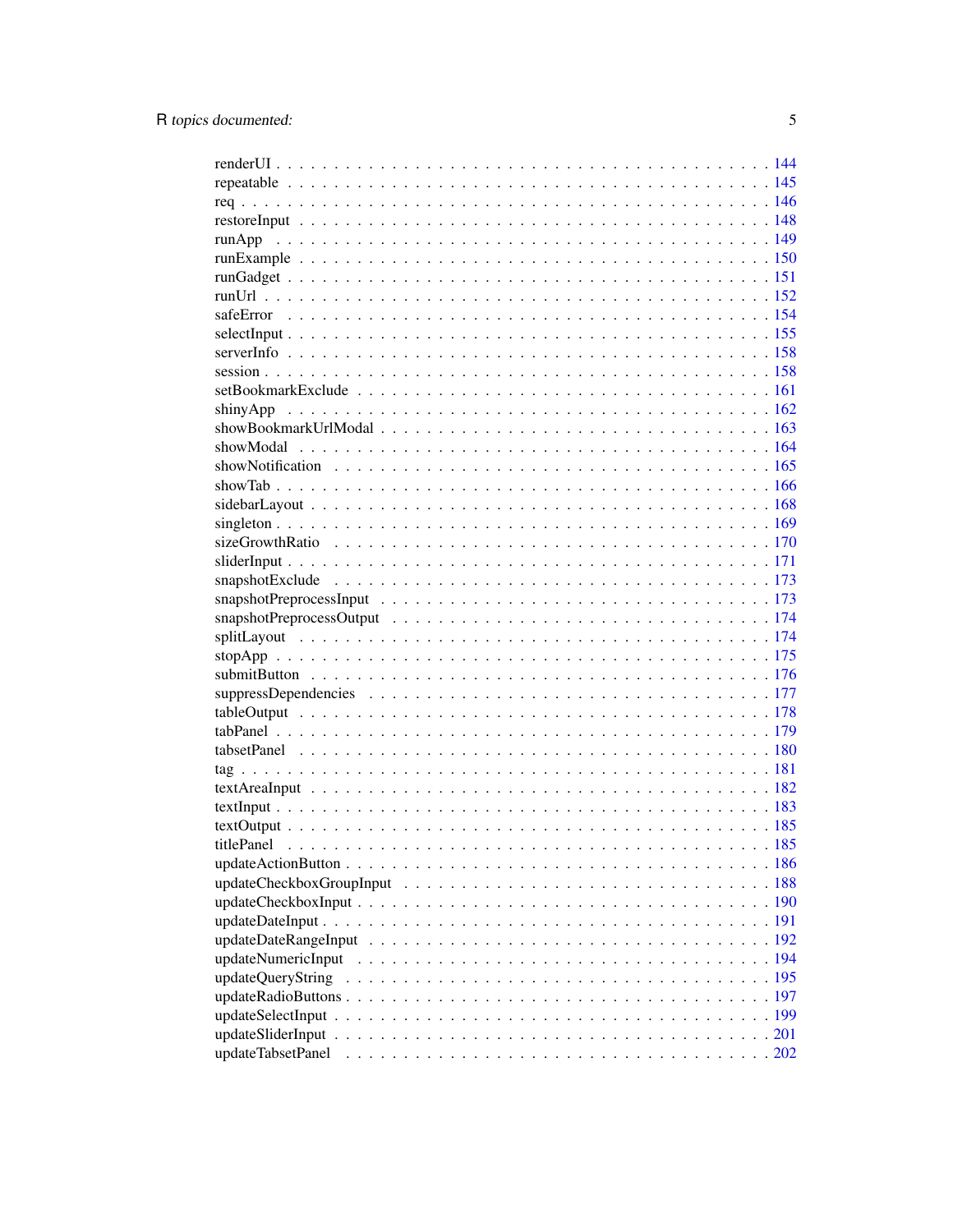#### <span id="page-5-0"></span>6 absolutePanel

#### **Index** [219](#page-218-0)

shiny-package *Web Application Framework for R*

## Description

Shiny makes it incredibly easy to build interactive web applications with R. Automatic "reactive" binding between inputs and outputs and extensive prebuilt widgets make it possible to build beautiful, responsive, and powerful applications with minimal effort.

## Details

The Shiny tutorial at <http://shiny.rstudio.com/tutorial/> explains the framework in depth, walks you through building a simple application, and includes extensive annotated examples.

## See Also

[shiny-options](#page-57-1) for documentation about global options.

absolutePanel *Panel with absolute positioning*

## Description

Creates a panel whose contents are absolutely positioned.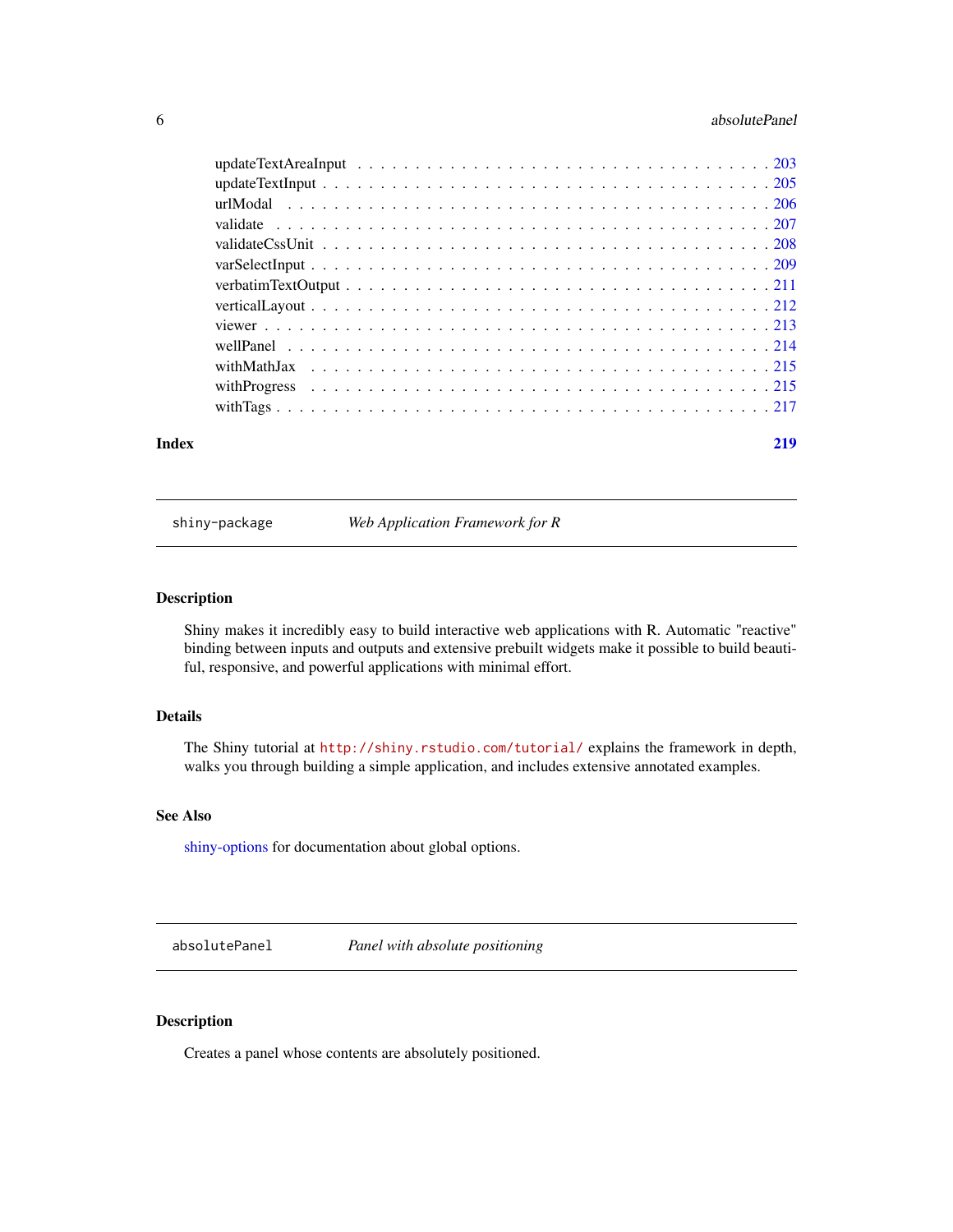## absolutePanel 7

#### Usage

```
absolutePanel(..., top = NULL, left = NULL, right = NULL,bottom = NULL, width = NULL, height = NULL, draggable = FALSE,
 fixed = FALSE, cursor = c("auto", "move", "default", "inherit"))
fixedPanel(..., top = NULL, left = NULL, right = NULL,bottom = NULL, width = NULL, height = NULL, draggable = FALSE,
  cursor = c("auto", "move", "default", "inherit"))
```
## Arguments

| .         | Attributes (named arguments) or children (unnamed arguments) that should be<br>included in the panel.                                                                                                                                                                                                                                                                  |
|-----------|------------------------------------------------------------------------------------------------------------------------------------------------------------------------------------------------------------------------------------------------------------------------------------------------------------------------------------------------------------------------|
| top       | Distance between the top of the panel, and the top of the page or parent con-<br>tainer.                                                                                                                                                                                                                                                                               |
| left      | Distance between the left side of the panel, and the left of the page or parent<br>container.                                                                                                                                                                                                                                                                          |
| right     | Distance between the right side of the panel, and the right of the page or parent<br>container.                                                                                                                                                                                                                                                                        |
| bottom    | Distance between the bottom of the panel, and the bottom of the page or parent<br>container.                                                                                                                                                                                                                                                                           |
| width     | Width of the panel.                                                                                                                                                                                                                                                                                                                                                    |
| height    | Height of the panel.                                                                                                                                                                                                                                                                                                                                                   |
| draggable | If TRUE, allows the user to move the panel by clicking and dragging.                                                                                                                                                                                                                                                                                                   |
| fixed     | Positions the panel relative to the browser window and prevents it from being<br>scrolled with the rest of the page.                                                                                                                                                                                                                                                   |
| cursor    | The type of cursor that should appear when the user mouses over the panel. Use<br>"move" for a north-east-south-west icon, "default" for the usual cursor arrow,<br>or "inherit" for the usual cursor behavior (including changing to an I-beam<br>when the cursor is over text). The default is "auto", which is equivalent to<br>ifelse(draggable,"move","inherit"). |

#### Details

The absolutePanel function creates a <div> tag whose CSS position is set to absolute (or fixed if fixed = TRUE). The way absolute positioning works in HTML is that absolute coordinates are specified relative to its nearest parent element whose position is not set to static (which is the default), and if no such parent is found, then relative to the page borders. If you're not sure what that means, just keep in mind that you may get strange results if you use absolutePanel from inside of certain types of panels.

The fixedPanel function is the same as absolutePanel with fixed = TRUE.

The position (top, left, right, bottom) and size (width, height) parameters are all optional, but you should specify exactly two of top, bottom, and height and exactly two of left, right, and width for predictable results.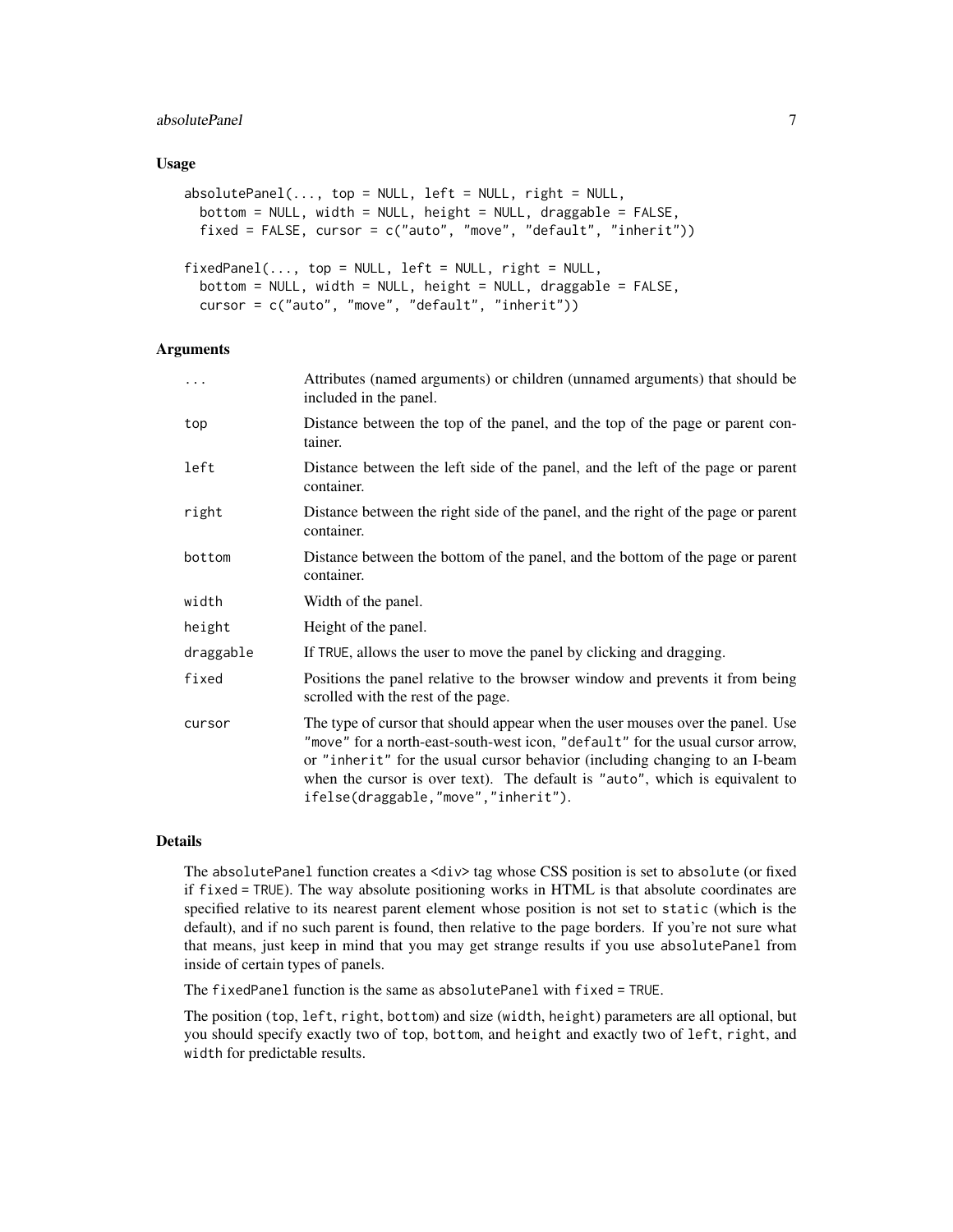Like most other distance parameters in Shiny, the position and size parameters take a number (interpreted as pixels) or a valid CSS size string, such as "100px" (100 pixels) or "25%".

For arcane HTML reasons, to have the panel fill the page or parent you should specify  $\theta$  for top, left, right, and bottom rather than the more obvious width = "100%" and height = "100%".

#### Value

An HTML element or list of elements.

<span id="page-7-1"></span>actionButton *Action button/link*

#### Description

Creates an action button or link whose value is initially zero, and increments by one each time it is pressed.

#### Usage

```
actionButton(inputId, label, icon = NULL, width = NULL, ...)
```
actionLink(inputId, label, icon = NULL, ...)

## Arguments

| inputId  | The input slot that will be used to access the value.                                                             |
|----------|-------------------------------------------------------------------------------------------------------------------|
| label    | The contents of the button or link-usually a text label, but you could also use<br>any other HTML, like an image. |
| icon     | An optional icon() to appear on the button.                                                                       |
| width    | The width of the input, e.g. '400px', or '100%'; see validateCssUnit().                                           |
| $\cdots$ | Named attributes to be applied to the button or link.                                                             |

#### Server value

An integer of class "shinyActionButtonValue". This class differs from ordinary integers in that a value of 0 is considered "falsy". This implies two things:

- Event handlers (e.g., [observeEvent\(\)](#page-91-1), [eventReactive\(\)](#page-91-2)) won't execute on initial load.
- Input validation (e.g., [req\(\)](#page-145-1), [need\(\)](#page-206-1)) will fail on initial load.

## See Also

[observeEvent\(\)](#page-91-1) and [eventReactive\(\)](#page-91-2)

Other input elements: [checkboxGroupInput](#page-17-1), [checkboxInput](#page-19-1), [dateInput](#page-24-1), [dateRangeInput](#page-27-1), [fileInput](#page-45-1), [numericInput](#page-88-1), [passwordInput](#page-103-1), [radioButtons](#page-112-1), [selectInput](#page-154-1), [sliderInput](#page-170-1), [submitButton](#page-175-1), [textAreaInput](#page-181-1), [textInput](#page-182-1), [varSelectInput](#page-208-1)

<span id="page-7-0"></span>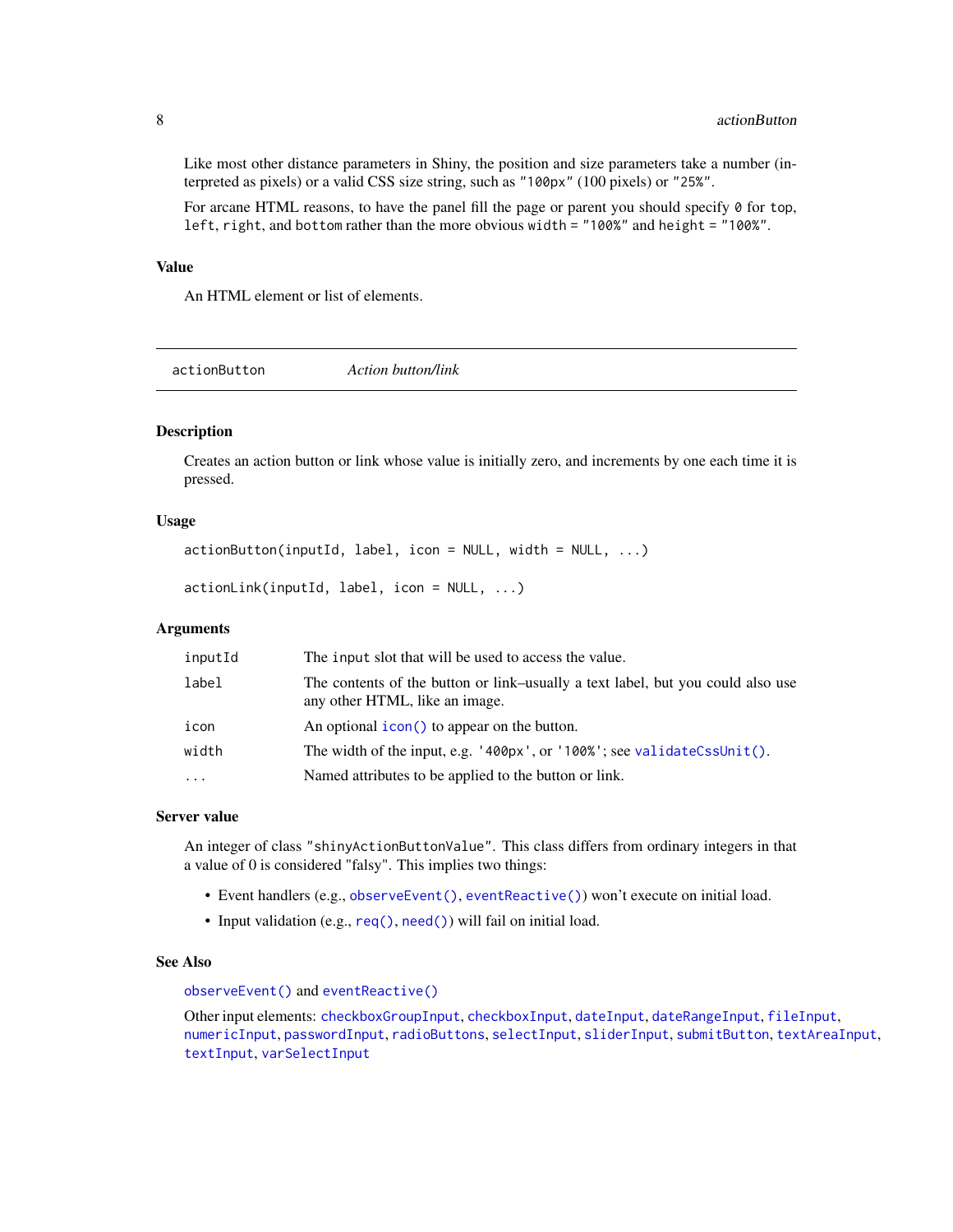## <span id="page-8-0"></span>addResourcePath 9

## Examples

```
## Only run examples in interactive R sessions
if (interactive()) {
ui <- fluidPage(
  sliderInput("obs", "Number of observations", 0, 1000, 500),
  actionButton("goButton", "Go!"),
  plotOutput("distPlot")
\overline{)}server <- function(input, output) {
  output$distPlot <- renderPlot({
    # Take a dependency on input$goButton. This will run once initially,
    # because the value changes from NULL to 0.
    input$goButton
    # Use isolate() to avoid dependency on input$obs
   dist <- isolate(rnorm(input$obs))
   hist(dist)
  })
}
shinyApp(ui, server)
}
```
<span id="page-8-1"></span>addResourcePath *Resource Publishing*

#### Description

Add, remove, or list directory of static resources to Shiny's web server, with the given path prefix. Primarily intended for package authors to make supporting JavaScript/CSS files available to their components.

#### Usage

```
addResourcePath(prefix, directoryPath)
```

```
resourcePaths()
```

```
removeResourcePath(prefix)
```
## Arguments

| The URL prefix (without slashes). Valid characters are a-z, A-Z, 0-9, hyphen, |
|-------------------------------------------------------------------------------|
| period, and underscore. For example, a value of 'foo' means that any request  |
| paths that begin with '/foo' will be mapped to the given directory.           |
|                                                                               |

directoryPath The directory that contains the static resources to be served.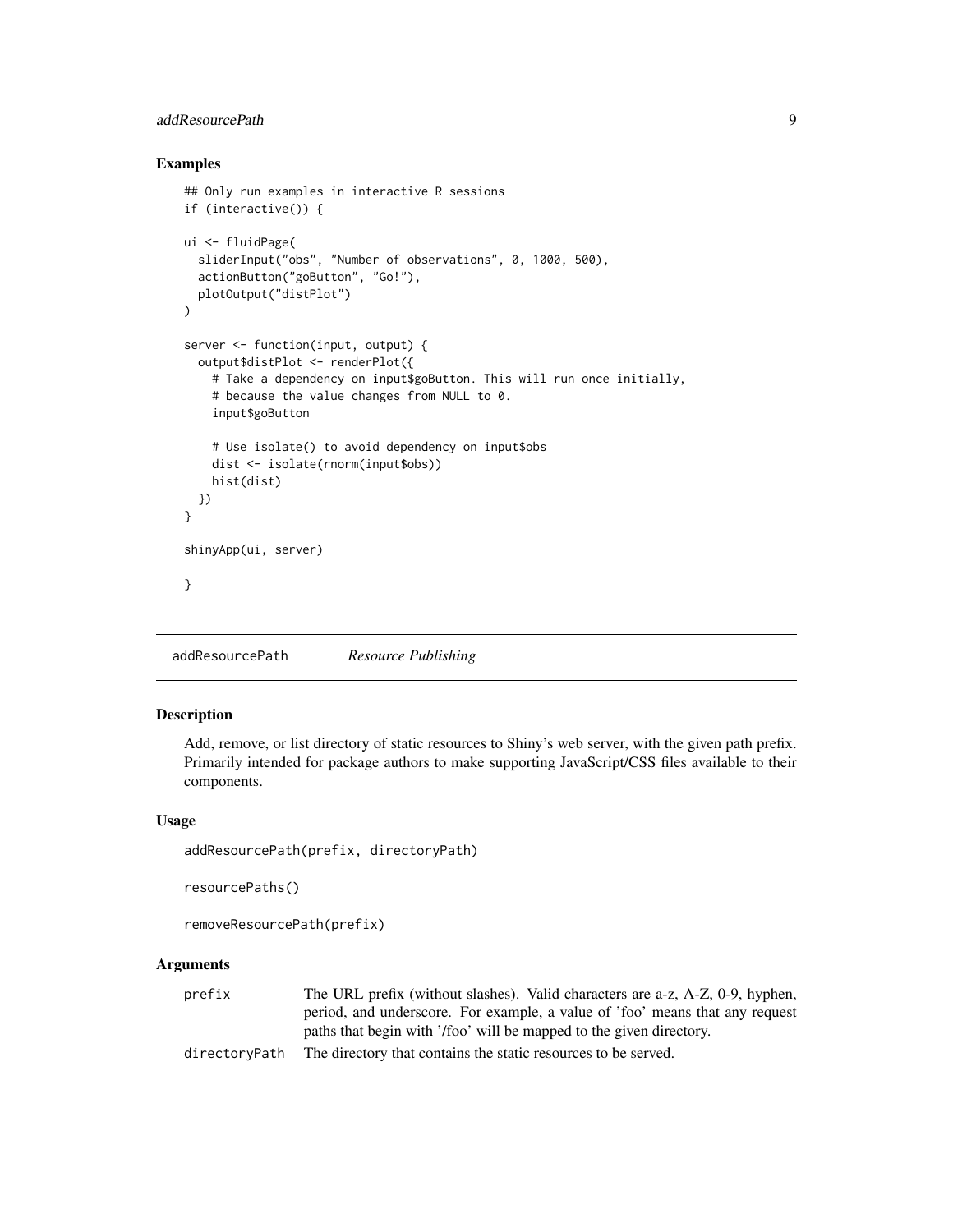## <span id="page-9-0"></span>Details

Shiny provides two ways of serving static files (i.e., resources):

- 1. Static files under the www/ directory are automatically made available under a request path that begins with /.
- 2. addResourcePath() makes static files in a directoryPath available under a request path that begins with prefix.

The second approach is primarily intended for package authors to make supporting JavaScript/CSS files available to their components.

Tools for managing static resources published by Shiny's web server:

- addResourcePath() adds a directory of static resources.
- resourcePaths() lists the currently active resource mappings.
- removeResourcePath() removes a directory of static resources.

## See Also

## [singleton\(\)](#page-168-1)

## Examples

```
addResourcePath('datasets', system.file('data', package='datasets'))
resourcePaths()
removeResourcePath('datasets')
resourcePaths()
```
# make sure all resources are removed lapply(names(resourcePaths()), removeResourcePath)

bookmarkButton *Create a button for bookmarking/sharing*

## Description

A bookmarkButton is a [actionButton\(\)](#page-7-1) with a default label that consists of a link icon and the text "Bookmark...". It is meant to be used for bookmarking state.

## Usage

```
bookmarkButton(label = "Bookmark...", icon = shiny::icon("link", lib =
  "glyphicon"),
  title = "Bookmark this application's state and get a URL for sharing.",
  \ldots, id = "._bookmark_")
```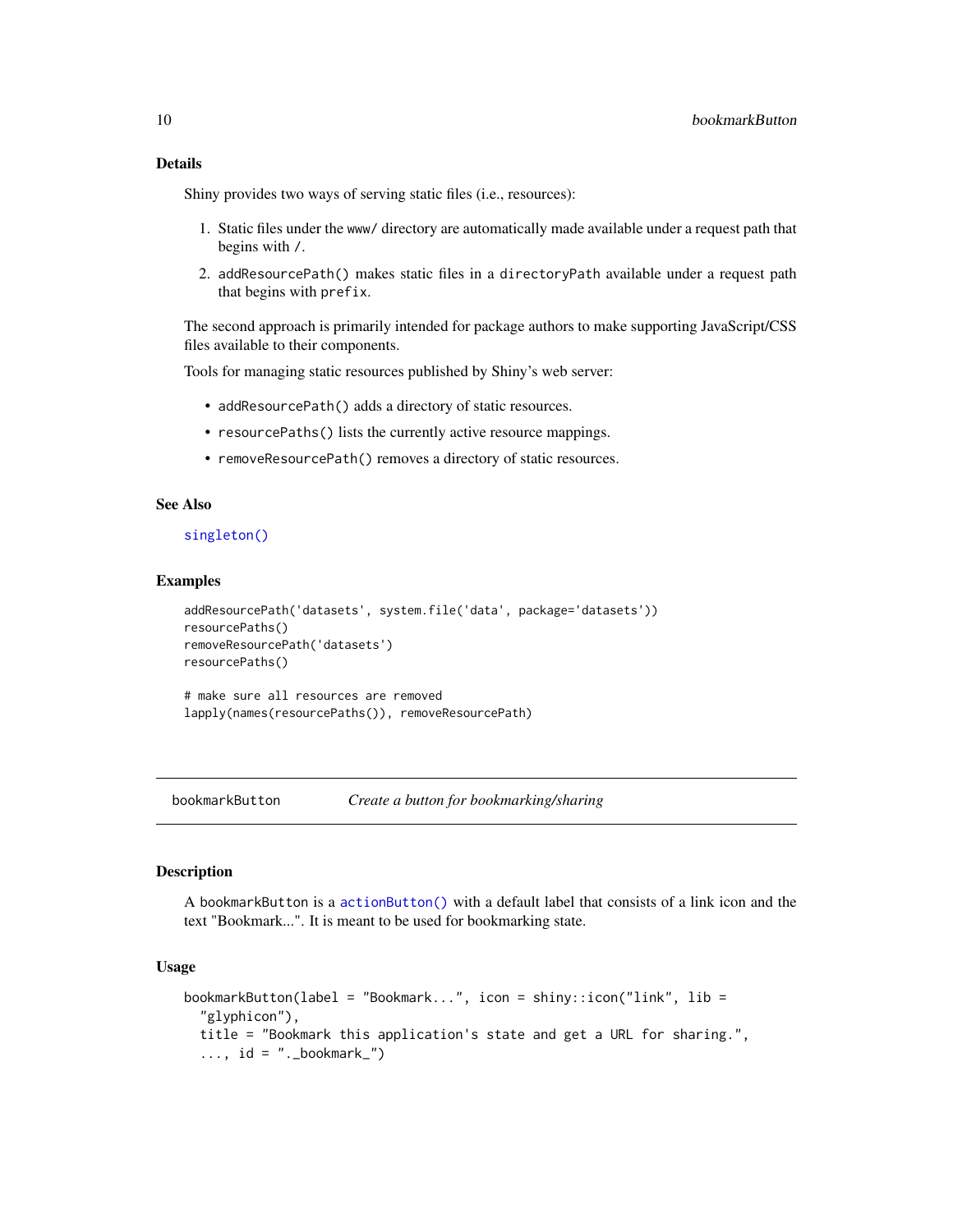## bookmarkButton 11 and 12 and 12 and 12 and 13 and 13 and 13 and 13 and 14 and 14 and 14 and 14 and 14 and 14 and 14 and 14 and 14 and 14 and 14 and 14 and 14 and 14 and 14 and 14 and 14 and 14 and 15 and 16 and 16 and 16 a

## Arguments

| label      | The contents of the button or link–usually a text label, but you could also use<br>any other HTML, like an image.                                                                                                                                                                                                                                                     |
|------------|-----------------------------------------------------------------------------------------------------------------------------------------------------------------------------------------------------------------------------------------------------------------------------------------------------------------------------------------------------------------------|
| icon       | An optional icon() to appear on the button.                                                                                                                                                                                                                                                                                                                           |
| title      | A tooltip that is shown when the mouse cursor hovers over the button.                                                                                                                                                                                                                                                                                                 |
| $\ddots$ . | Named attributes to be applied to the button or link.                                                                                                                                                                                                                                                                                                                 |
| id         | An ID for the bookmark button. The only time it is necessary to set the ID unless<br>you have more than one bookmark button in your application. If you specify an<br>input ID, it should be excluded from bookmarking with setBookmarkExclude(),<br>and you must create an observer that does the bookmarking when the button is<br>pressed. See the examples below. |

## See Also

[enableBookmarking\(\)](#page-38-1) for more examples.

```
## Only run these examples in interactive sessions
if (interactive()) {
# This example shows how to use multiple bookmark buttons. If you only need
# a single bookmark button, see examples in ?enableBookmarking.
ui <- function(request) {
  fluidPage(
    tabsetPanel(id = "tabs",tabPanel("One",
       checkboxInput("chk1", "Checkbox 1"),
       bookmarkButton(id = "bookmark1")
      ),
      tabPanel("Two",
        checkboxInput("chk2", "Checkbox 2"),
        bookmarkButton(id = "bookmark2")
      )
   )
 )
}
server <- function(input, output, session) {
  # Need to exclude the buttons from themselves being bookmarked
  setBookmarkExclude(c("bookmark1", "bookmark2"))
  # Trigger bookmarking with either button
  observeEvent(input$bookmark1, {
   session$doBookmark()
  })
  observeEvent(input$bookmark2, {
    session$doBookmark()
  })
}
enableBookmarking(store = "url")
```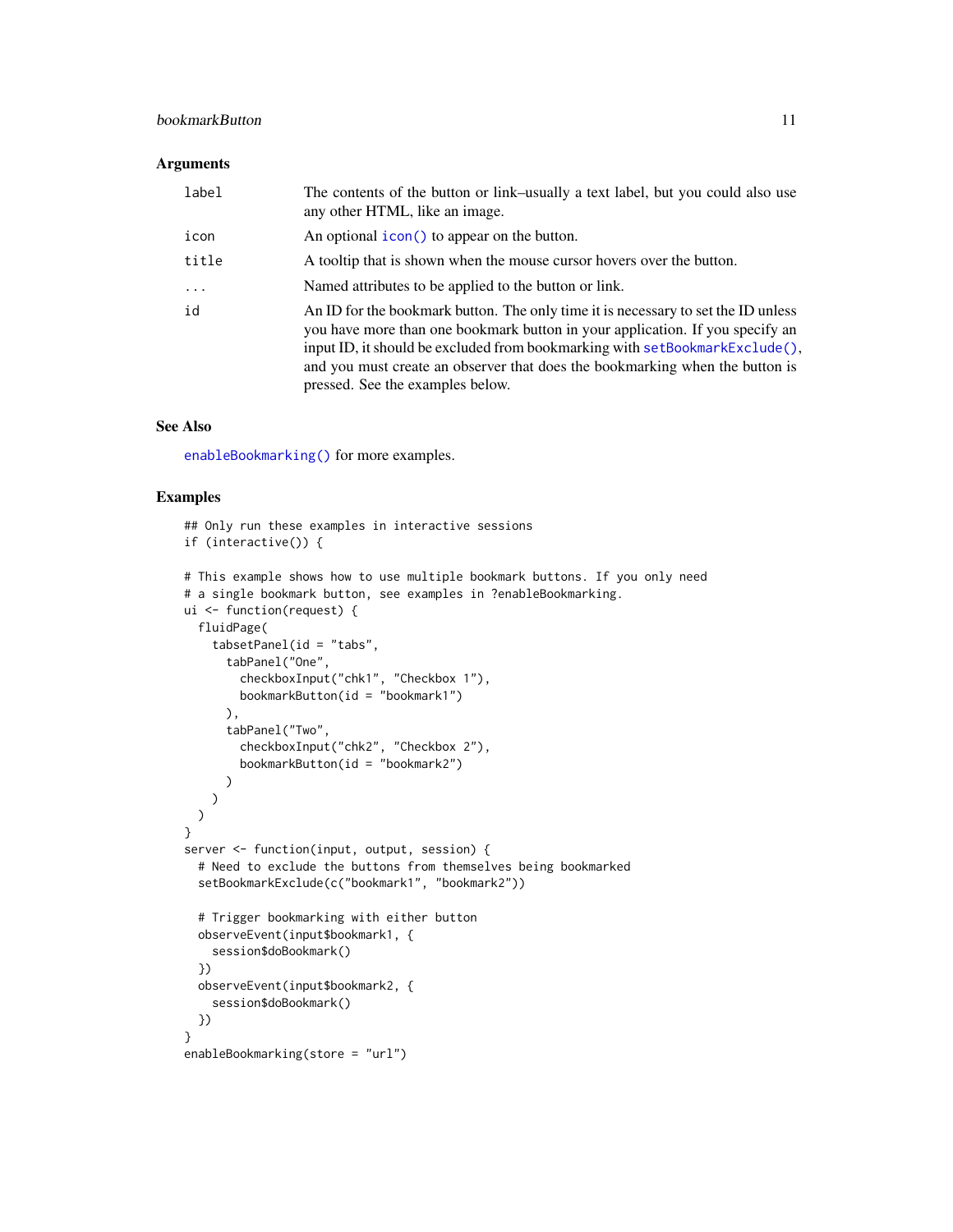```
shinyApp(ui, server)
}
```
bootstrapLib *Bootstrap libraries*

#### Description

This function returns a set of web dependencies necessary for using Bootstrap components in a web page.

## Usage

bootstrapLib(theme = NULL)

#### Arguments

theme Alternative Bootstrap stylesheet (normally a css file within the www directory, e.g. www/bootstrap.css)

## Details

It isn't necessary to call this function if you use [bootstrapPage\(\)](#page-11-1) or others which use bootstrapPage, such [basicPage\(\)](#page-11-2), [fluidPage\(\)](#page-52-1), [fillPage\(\)](#page-47-1), [pageWithSidebar\(\)](#page-0-0), and [navbarPage\(\)](#page-82-1), because they already include the Bootstrap web dependencies.

<span id="page-11-1"></span>

| bootstrapPage | Create a Bootstrap page |
|---------------|-------------------------|
|               |                         |

## <span id="page-11-2"></span>Description

Create a Shiny UI page that loads the CSS and JavaScript for [Bootstrap,](http://getbootstrap.com/) and has no content in the page body (other than what you provide).

#### Usage

```
bootstrapPage(..., title = NULL, responsive = NULL, theme = NULL)
```
basicPage(...)

| $\cdots$   | The contents of the document body.                                                                         |
|------------|------------------------------------------------------------------------------------------------------------|
| title      | The browser window title (defaults to the host URL of the page)                                            |
| responsive | This option is deprecated; it is no longer optional with Bootstrap 3.                                      |
| theme      | Alternative Bootstrap stylesheet (normally a css file within the www directory,<br>e.g. www/bootstrap.css) |

<span id="page-11-0"></span>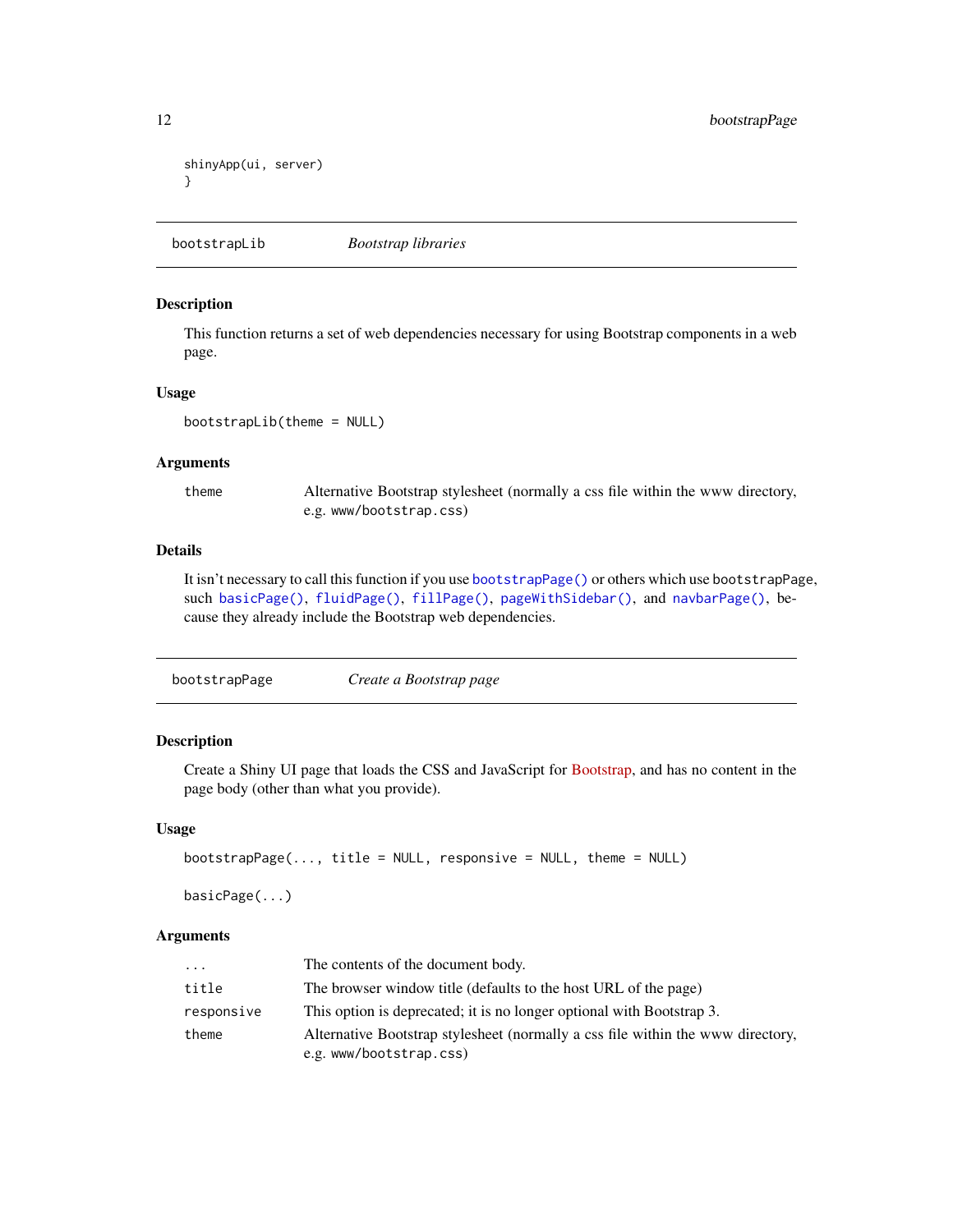## <span id="page-12-0"></span>brushedPoints 13

## Details

This function is primarily intended for users who are proficient in HTML/CSS, and know how to lay out pages in Bootstrap. Most applications should use [fluidPage\(\)](#page-52-1) along with layout functions like [fluidRow\(\)](#page-52-2) and [sidebarLayout\(\)](#page-167-1).

## Value

A UI defintion that can be passed to the [shinyUI](#page-0-0) function.

## Note

The basicPage function is deprecated, you should use the [fluidPage\(\)](#page-52-1) function instead.

## See Also

[fluidPage\(\)](#page-52-1), [fixedPage\(\)](#page-50-1)

brushedPoints *Find rows of data that are selected by a brush*

#### Description

This function returns rows from a data frame which are under a brush used with  $plotOutput()$ .

#### Usage

```
brushedPoints(df, brush, xvar = NULL, yvar = NULL, panelvar1 = NULL,
 panelvar2 = NULL, allRows = FALSE)
```

| df                   | A data frame from which to select rows.                                                                                                                                                                                                                                                                   |
|----------------------|-----------------------------------------------------------------------------------------------------------------------------------------------------------------------------------------------------------------------------------------------------------------------------------------------------------|
| brush                | The data from a brush, such as input \$plot_brush.                                                                                                                                                                                                                                                        |
| xvar, yvar           | A string with the name of the variable on the x or y axis. This must also be the<br>name of a column in df. If absent, then this function will try to infer the variable<br>from the brush (only works for ggplot2).                                                                                      |
| panelvar1, panelvar2 |                                                                                                                                                                                                                                                                                                           |
|                      | Each of these is a string with the name of a panel variable. For example, if<br>with ggplot2, you facet on a variable called cyl, then you can use "cyl" here.<br>However, specifying the panel variable should not be necessary with ggplot2;<br>Shiny should be able to auto-detect the panel variable. |
| allRows              | If FALSE (the default) return a data frame containing the selected rows. If<br>TRUE, the input data frame will have a new column, selected_, which indicates<br>whether the row was inside the brush (TRUE) or outside the brush (FALSE).                                                                 |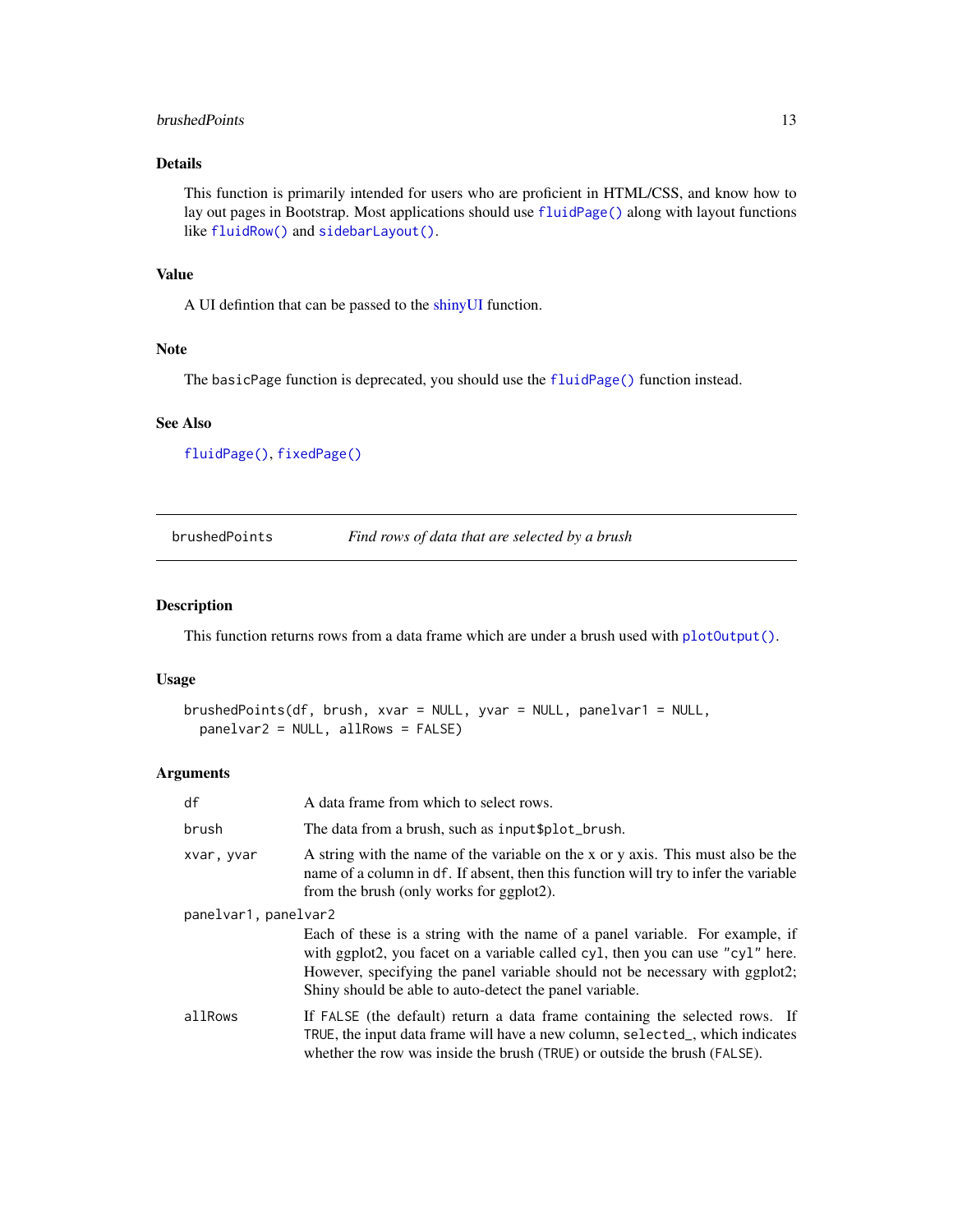#### <span id="page-13-0"></span>Details

It is also possible for this function to return all rows from the input data frame, but with an additional column selected\_, which indicates which rows of the input data frame are selected by the brush (TRUE for selected, FALSE for not-selected). This is enabled by setting allRows=TRUE option.

The xvar, yvar, panelvar1, and panelvar2 arguments specify which columns in the data correspond to the x variable, y variable, and panel variables of the plot. For example, if your plot is plot(x=cars\$speed,y=cars\$dist), and your brush is named "cars\_brush", then you would use brushedPoints(cars,input\$cars\_brush,"speed","dist").

For plots created with ggplot2, it should not be necessary to specify the column names; that information will already be contained in the brush, provided that variables are in the original data, and not computed. For example, with ggplot(cars,aes(x=speed,y=dist)) + geom\_point(), you could use brushedPoints(cars,input\$cars\_brush). If, however, you use a computed column, like  $ggplot(cars,aes(x=speed/2,y=dist)) + geom-point(), then it will not be able to auto$ matically extract column names and filter on them. If you want to use this function to filter data, it is recommended that you not use computed columns; instead, modify the data first, and then make the plot with "raw" columns in the modified data.

If a specified x or y column is a factor, then it will be coerced to an integer vector. If it is a character vector, then it will be coerced to a factor and then integer vector. This means that the brush will be considered to cover a given character/factor value when it covers the center value.

If the brush is operating in just the x or y directions (e.g., with brushOpts(direction = "x"), then this function will filter out points using just the x or y variable, whichever is appropriate.

#### See Also

[plotOutput\(\)](#page-104-1) for example usage.

brushOpts *Create an object representing brushing options*

#### **Description**

This generates an object representing brushing options, to be passed as the brush argument of [imageOutput\(\)](#page-104-2) or [plotOutput\(\)](#page-104-1).

#### Usage

```
brushOpts(id = NULL, fill = "#9cf", stroke = "#036",
  opacity = 0.25, delay = 300, delayType = c("debounce", "throttle"),
 clip = TRUE, direction = c("xy", "x", "y"), resetOnNew = FALSE)
```
#### Arguments

id Input value name. For example, if the value is "plot\_brush", then the coordinates will be available as input\$plot\_brush. Multiple imageOutput/plotOutput calls may share the same id value; brushing one image or plot will cause any other brushes with the same id to disappear.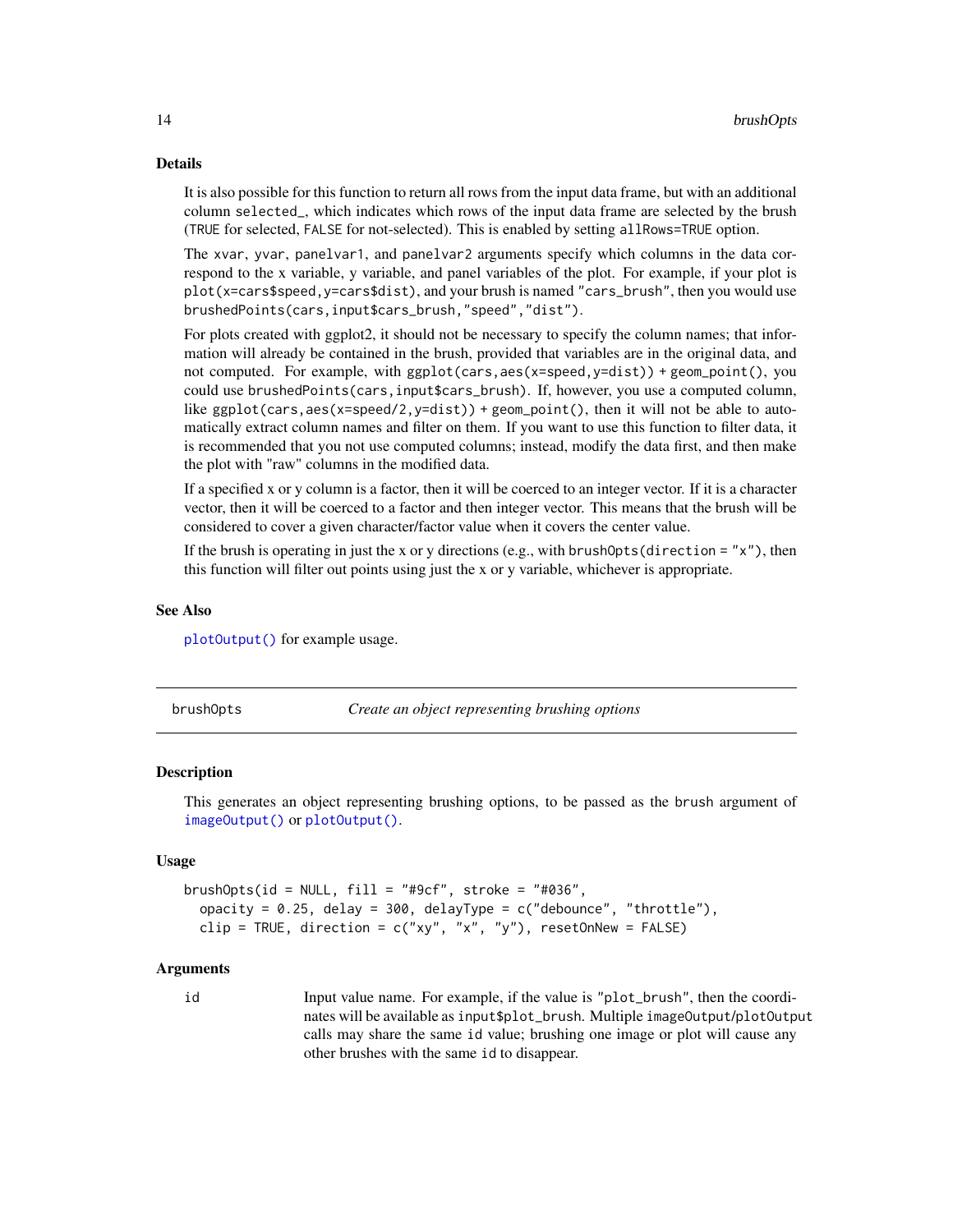#### <span id="page-14-0"></span>builder and the state of the state of the state of the state of the state of the state of the state of the state of the state of the state of the state of the state of the state of the state of the state of the state of th

| fill       | Fill color of the brush.                                                                                                                                                                                                                                                                                            |
|------------|---------------------------------------------------------------------------------------------------------------------------------------------------------------------------------------------------------------------------------------------------------------------------------------------------------------------|
| stroke     | Outline color of the brush.                                                                                                                                                                                                                                                                                         |
| opacity    | Opacity of the brush                                                                                                                                                                                                                                                                                                |
| delay      | How long to delay (in milliseconds) when debouncing or throttling, before send-<br>ing the brush data to the server.                                                                                                                                                                                                |
| delayType  | The type of algorithm for limiting the number of brush events. Use "throttle"<br>to limit the number of brush events to one every delay milliseconds. Use<br>"debounce" to suspend events while the cursor is moving, and wait until the<br>cursor has been at rest for delay milliseconds before sending an event. |
| clip       | Should the brush area be clipped to the plotting area? If FALSE, then the user<br>will be able to brush outside the plotting area, as long as it is still inside the<br>image.                                                                                                                                      |
| direction  | The direction for brushing. If "xy", the brush can be drawn and moved in both<br>x and y directions. If " $x$ ", or " $y$ ", the brush wil work horizontally or vertically.                                                                                                                                         |
| resetOnNew | When a new image is sent to the browser (via render $Image()$ ), should the brush<br>be reset? The default, FALSE, is useful if you want to update the plot while<br>keeping the brush. Using TRUE is useful if you want to clear the brush whenever<br>the plot is updated.                                        |

builder *HTML Builder Functions*

## Description

Simple functions for constructing HTML documents.

## Usage

tags

| $p(\ldots, \text{nowS} = NULL)$ |  |
|---------------------------------|--|
| $h1(, .nowS = NULL)$            |  |
| $h2(\ldots, nows = NULL)$       |  |
| $h3(\ldots, nows = NULL)$       |  |

- $h4(\ldots, \ldots, \ldots)$
- $h5(\ldots, \ldots, \ldots)$
- $h6(\ldots, nows = NULL)$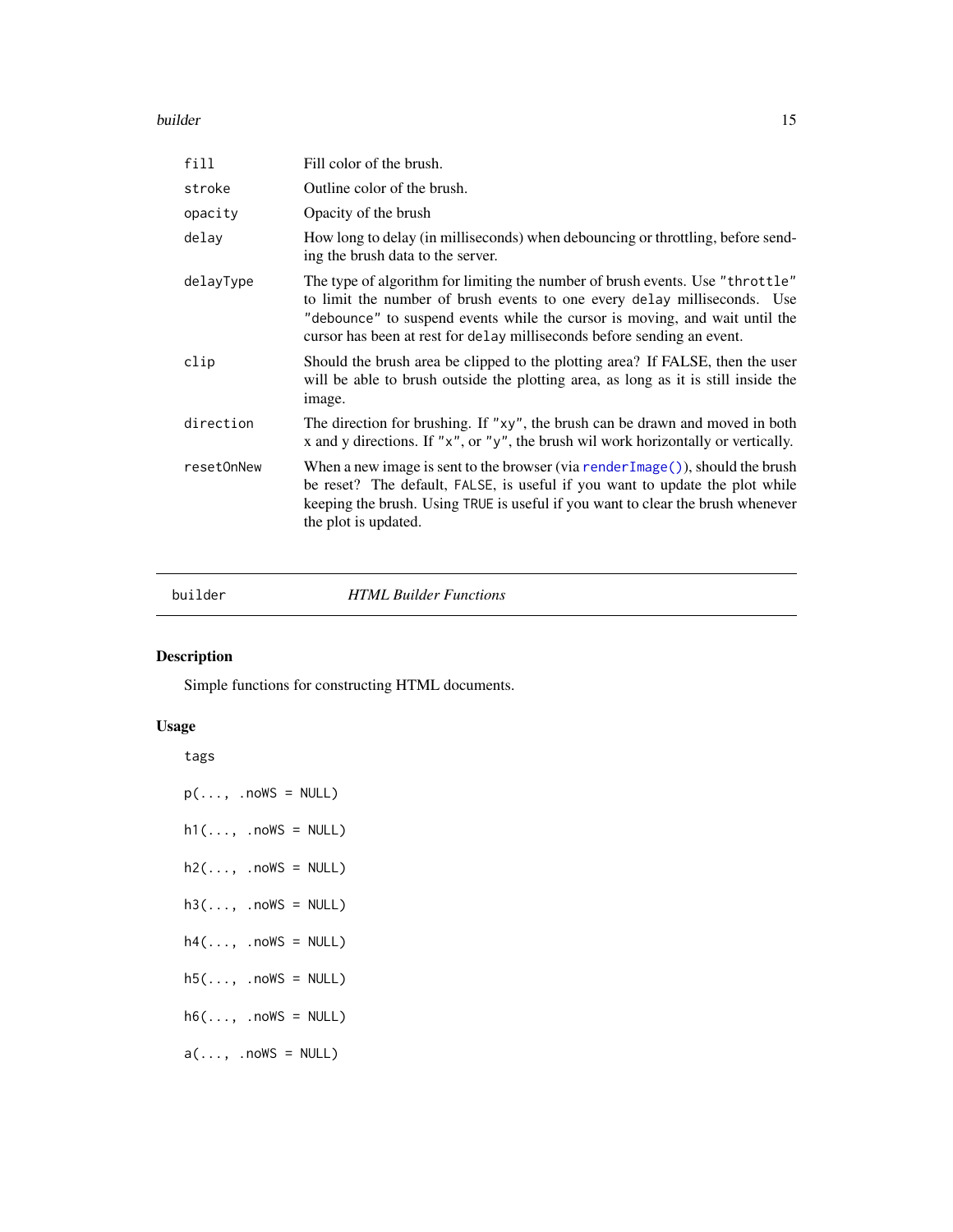16 builder

 $br(\ldots, .noWS = NULL)$  $div(\ldots, \ldots, \ldots)$ span(..., .noWS = NULL)  $pre(..., .nowS = NULL)$  $code(\ldots, .noWS = NULL)$  $img(\ldots, ...)$  $strong(\ldots, ..]$  .noWS =  $NULL)$  $em(..., .nows = NULL)$  $hr(..., .nows = NULL)$ 

## Arguments

| $\cdots$ | Attributes and children of the element. Named arguments become attributes,<br>and positional arguments become children. Valid children are tags, single-<br>character character vectors (which become text nodes), raw HTML (see HTML),<br>and html_dependency objects. You can also pass lists that contain tags, text<br>nodes, or HTML. To use boolean attributes, use a named argument with a NA<br>value. (see example) |
|----------|------------------------------------------------------------------------------------------------------------------------------------------------------------------------------------------------------------------------------------------------------------------------------------------------------------------------------------------------------------------------------------------------------------------------------|
| .noWS    | A character vector used to omit some of the whitespace that would normally<br>be written around this tag. Valid options include before, after, outside,<br>after-begin, and before-end. Any number of these options can be specified.                                                                                                                                                                                        |

## Details

The tags environment contains convenience functions for all valid HTML5 tags. To generate tags that are not part of the HTML5 specification, you can use the [tag\(](#page-180-1)) function.

Dedicated functions are available for the most common HTML tags that do not conflict with common R functions.

The result from these functions is a tag object, which can be converted using as character().

#### References

• W3C html specification about boolean attributes [https://www.w3.org/TR/html5/infrastru](https://www.w3.org/TR/html5/infrastructure.html#sec-boolean-attributes)cture. [html#sec-boolean-attributes](https://www.w3.org/TR/html5/infrastructure.html#sec-boolean-attributes)

```
doc <- tags$html(
 tags$head(
   tags$title('My first page')
```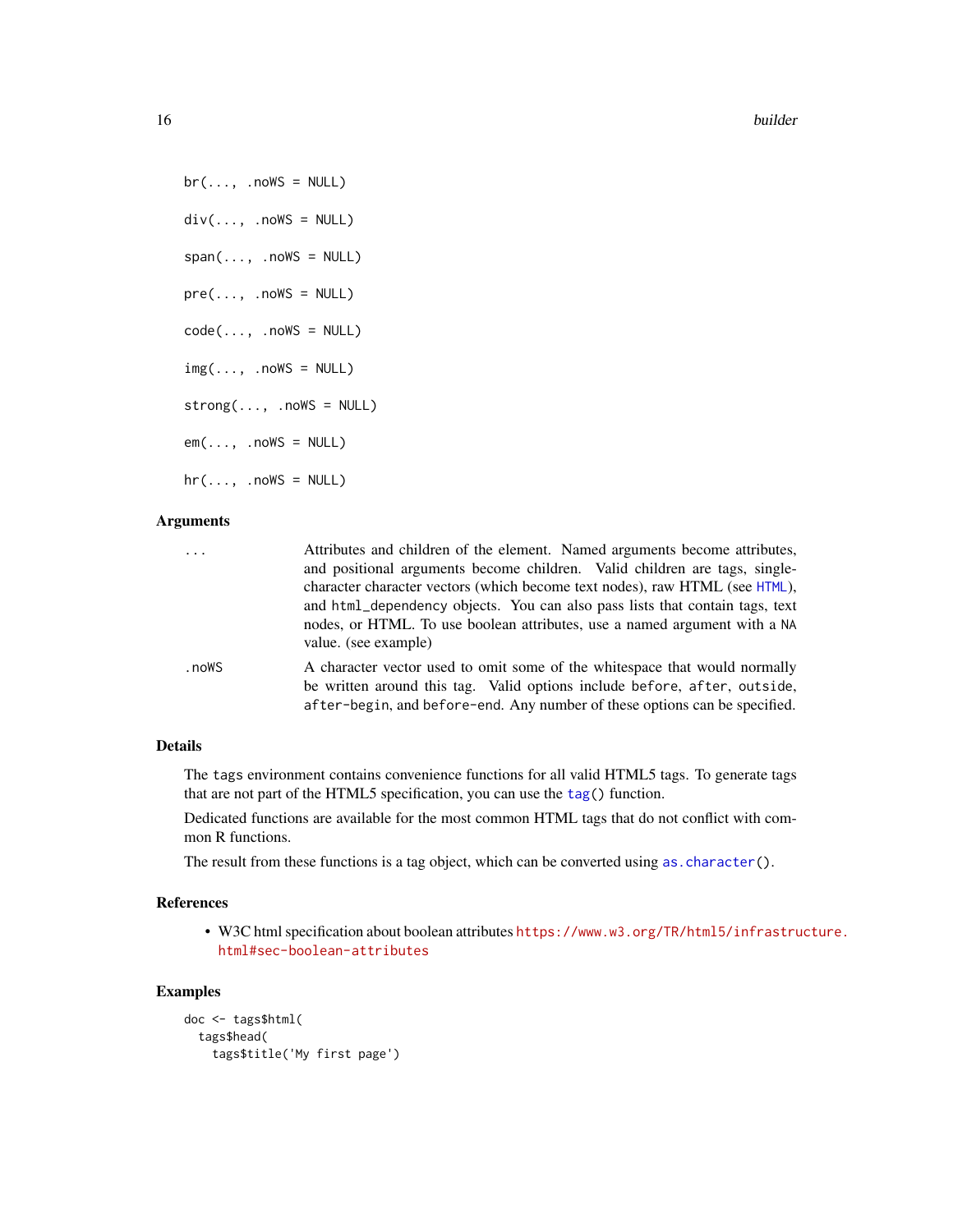<span id="page-16-0"></span>callModule 17

```
),
  tags$body(
    h1('My first heading'),
    p('My first paragraph, with some ',
      strong('bold'),
       ' text.'),
    div(id='myDiv', class='simpleDiv',
        'Here is a div with some attributes.')
  )
\mathcal{L}cat(as.character(doc))
# create an html5 audio tag with controls.
# controls is a boolean attributes
audio_tag <- tags$audio(
  controls = NA,
 tags$source(
    src = "myfile.wav",
    type = "audio/wav"
  )
)
cat(as.character(audio_tag))
# suppress the whitespace between tags
oneline <- tags$span(
  tags$strong("I'm strong", .noWS="outside")
\lambdacat(as.character(oneline))
```
callModule *Invoke a Shiny module*

#### Description

Shiny's module feature lets you break complicated UI and server logic into smaller, self-contained pieces. Compared to large monolithic Shiny apps, modules are easier to reuse and easier to reason about. See the article at <http://shiny.rstudio.com/articles/modules.html> to learn more.

## Usage

```
callModule(module, id, ..., session = getDefaultReactiveDomain())
```

| module   | A Shiny module server function                                                         |
|----------|----------------------------------------------------------------------------------------|
| id       | An ID string that corresponds with the ID used to call the module's UI function        |
| $\ddots$ | Additional parameters to pass to module server function                                |
| session  | Session from which to make a child scope (the default should almost always be<br>used) |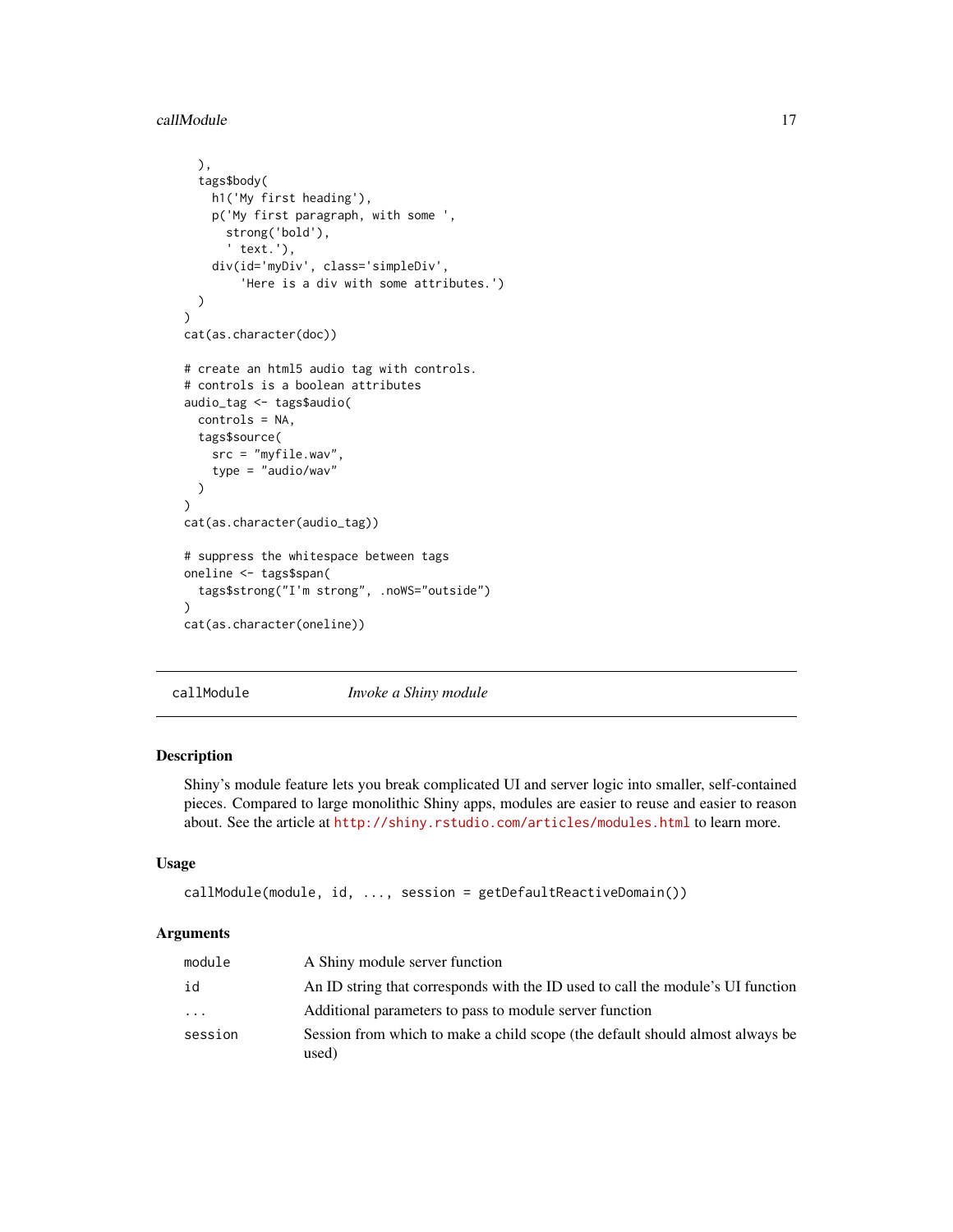## <span id="page-17-0"></span>Value

The return value, if any, from executing the module server function

## See Also

<http://shiny.rstudio.com/articles/modules.html>

<span id="page-17-1"></span>checkboxGroupInput *Checkbox Group Input Control*

## Description

Create a group of checkboxes that can be used to toggle multiple choices independently. The server will receive the input as a character vector of the selected values.

## Usage

```
checkboxGroupInput(inputId, label, choices = NULL, selected = NULL,
  inline = FALSE, width = NULL, choiceNames = NULL,
  choiceValues = NULL)
```
## Arguments

| inputId                   | The input slot that will be used to access the value.                                                                                                                                                                                                                                                                                                                                                                                                                                                                                                              |  |
|---------------------------|--------------------------------------------------------------------------------------------------------------------------------------------------------------------------------------------------------------------------------------------------------------------------------------------------------------------------------------------------------------------------------------------------------------------------------------------------------------------------------------------------------------------------------------------------------------------|--|
| label                     | Display label for the control, or NULL for no label.                                                                                                                                                                                                                                                                                                                                                                                                                                                                                                               |  |
| choices                   | List of values to show checkboxes for. If elements of the list are named then that<br>name rather than the value is displayed to the user. If this argument is provided,<br>then choiceNames and choiceValues must not be provided, and vice-versa.<br>The values should be strings; other types (such as logicals and numbers) will be<br>coerced to strings.                                                                                                                                                                                                     |  |
| selected                  | The values that should be initially selected, if any.                                                                                                                                                                                                                                                                                                                                                                                                                                                                                                              |  |
| inline                    | If TRUE, render the choices in line ( <i>i.e.</i> horizontally)                                                                                                                                                                                                                                                                                                                                                                                                                                                                                                    |  |
| width                     | The width of the input, e.g. '400px', or '100%'; see validateCssUnit().                                                                                                                                                                                                                                                                                                                                                                                                                                                                                            |  |
| choiceNames, choiceValues |                                                                                                                                                                                                                                                                                                                                                                                                                                                                                                                                                                    |  |
|                           | List of names and values, respectively, that are displayed to the user in the app<br>and correspond to the each choice (for this reason, choiceNames and choiceValues<br>must have the same length). If either of these arguments is provided, then the<br>other <i>must</i> be provided and choices <i>must not</i> be provided. The advantage of<br>using both of these over a named list for choices is that choice Names allows<br>any type of UI object to be passed through (tag objects, icons, HTML code, ),<br>instead of just simple text. See Examples. |  |

#### Value

A list of HTML elements that can be added to a UI definition.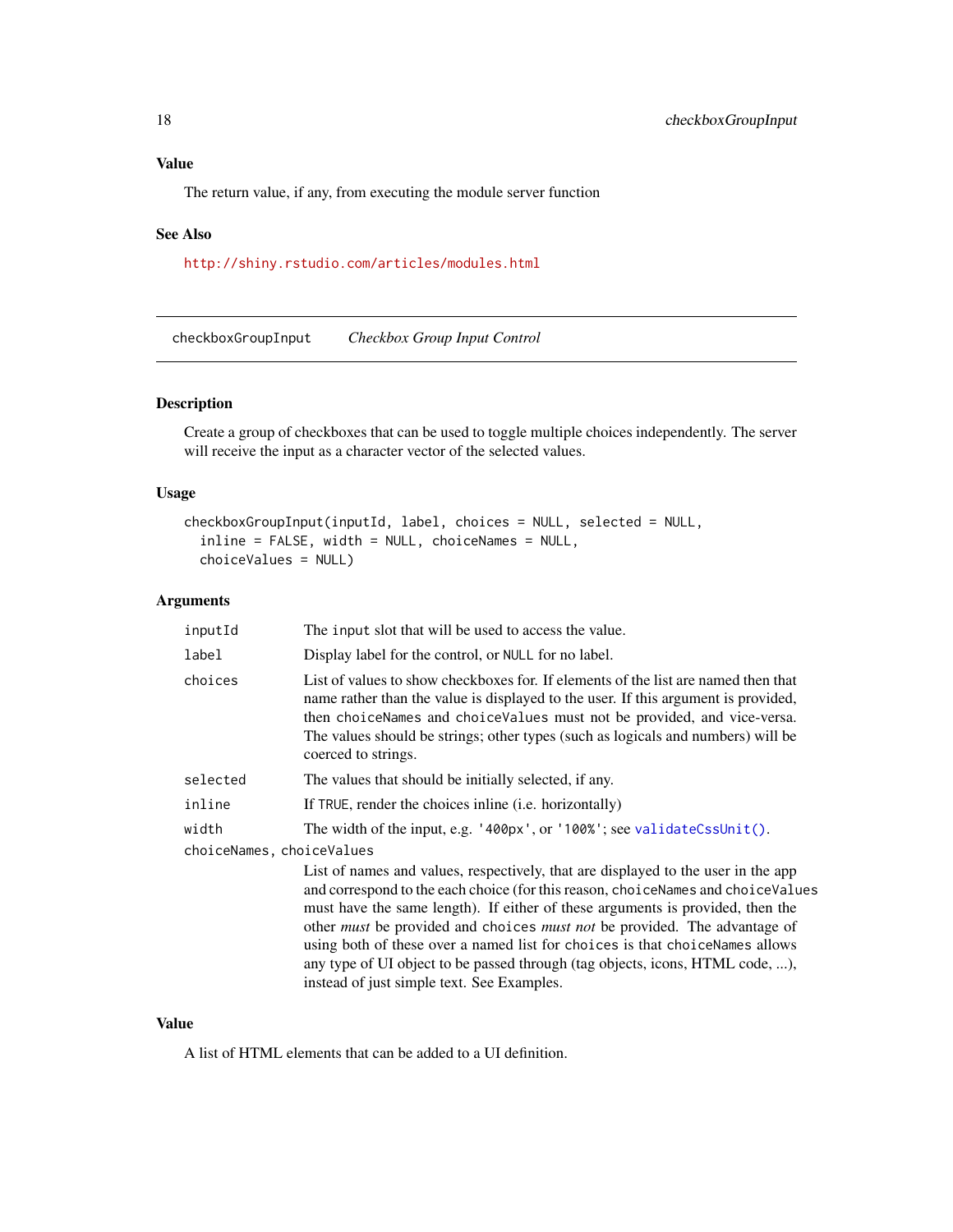#### Server value

Character vector of values corresponding to the boxes that are checked.

#### See Also

[checkboxInput\(\)](#page-19-1), [updateCheckboxGroupInput\(\)](#page-187-1)

Other input elements: [actionButton](#page-7-1), [checkboxInput](#page-19-1), [dateInput](#page-24-1), [dateRangeInput](#page-27-1), [fileInput](#page-45-1), [numericInput](#page-88-1), [passwordInput](#page-103-1), [radioButtons](#page-112-1), [selectInput](#page-154-1), [sliderInput](#page-170-1), [submitButton](#page-175-1), [textAreaInput](#page-181-1), [textInput](#page-182-1), [varSelectInput](#page-208-1)

```
## Only run examples in interactive R sessions
if (interactive()) {
ui <- fluidPage(
  checkboxGroupInput("variable", "Variables to show:",
                     c("Cylinders" = "cyl",
                       "Transmission" = "am",
                       "Gears" = "gear"),
  tableOutput("data")
)
server <- function(input, output, session) {
  output$data <- renderTable({
   mtcars[, c("mpg", input$variable), drop = FALSE]
  }, rownames = TRUE)
}
shinyApp(ui, server)
ui <- fluidPage(
  checkboxGroupInput("icons", "Choose icons:",
    choiceNames =
      list(icon("calendar"), icon("bed"),
           icon("cog"), icon("bug")),
   choiceValues =
      list("calendar", "bed", "cog", "bug")
  ),
  textOutput("txt")
)
server <- function(input, output, session) {
  output$txt <- renderText({
   icons <- paste(input$icons, collapse = ", ")
    paste("You chose", icons)
 })
}
shinyApp(ui, server)
}
```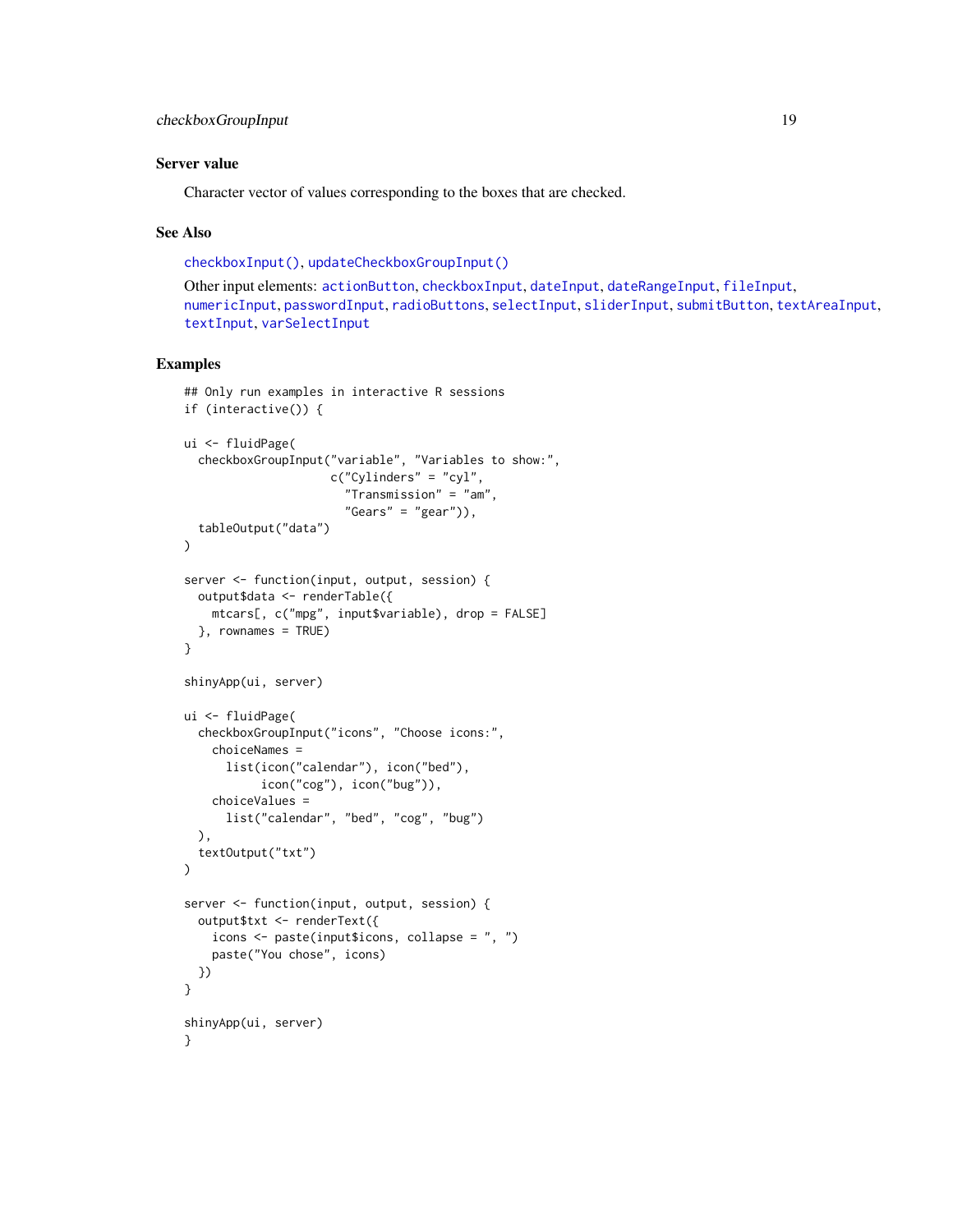<span id="page-19-1"></span><span id="page-19-0"></span>

#### Description

Create a checkbox that can be used to specify logical values.

#### Usage

```
checkboxInput(inputId, label, value = FALSE, width = NULL)
```
#### Arguments

| inputId | The input slot that will be used to access the value.                   |
|---------|-------------------------------------------------------------------------|
| label   | Display label for the control, or NULL for no label.                    |
| value   | Initial value (TRUE or FALSE).                                          |
| width   | The width of the input, e.g. '400px', or '100%'; see validateCssUnit(). |

## Value

A checkbox control that can be added to a UI definition.

## Server value

TRUE if checked, FALSE otherwise.

## See Also

[checkboxGroupInput\(\)](#page-17-1), [updateCheckboxInput\(\)](#page-189-1)

```
Other input elements: actionButton, checkboxGroupInput, dateInput, dateRangeInput, fileInput,
numericInput, passwordInput, radioButtons, selectInput, sliderInput, submitButton, textAreaInput,
textInput, varSelectInput
```

```
## Only run examples in interactive R sessions
if (interactive()) {
ui <- fluidPage(
  checkboxInput("somevalue", "Some value", FALSE),
  verbatimTextOutput("value")
\lambdaserver <- function(input, output) {
  output$value <- renderText({ input$somevalue })
}
shinyApp(ui, server)
}
```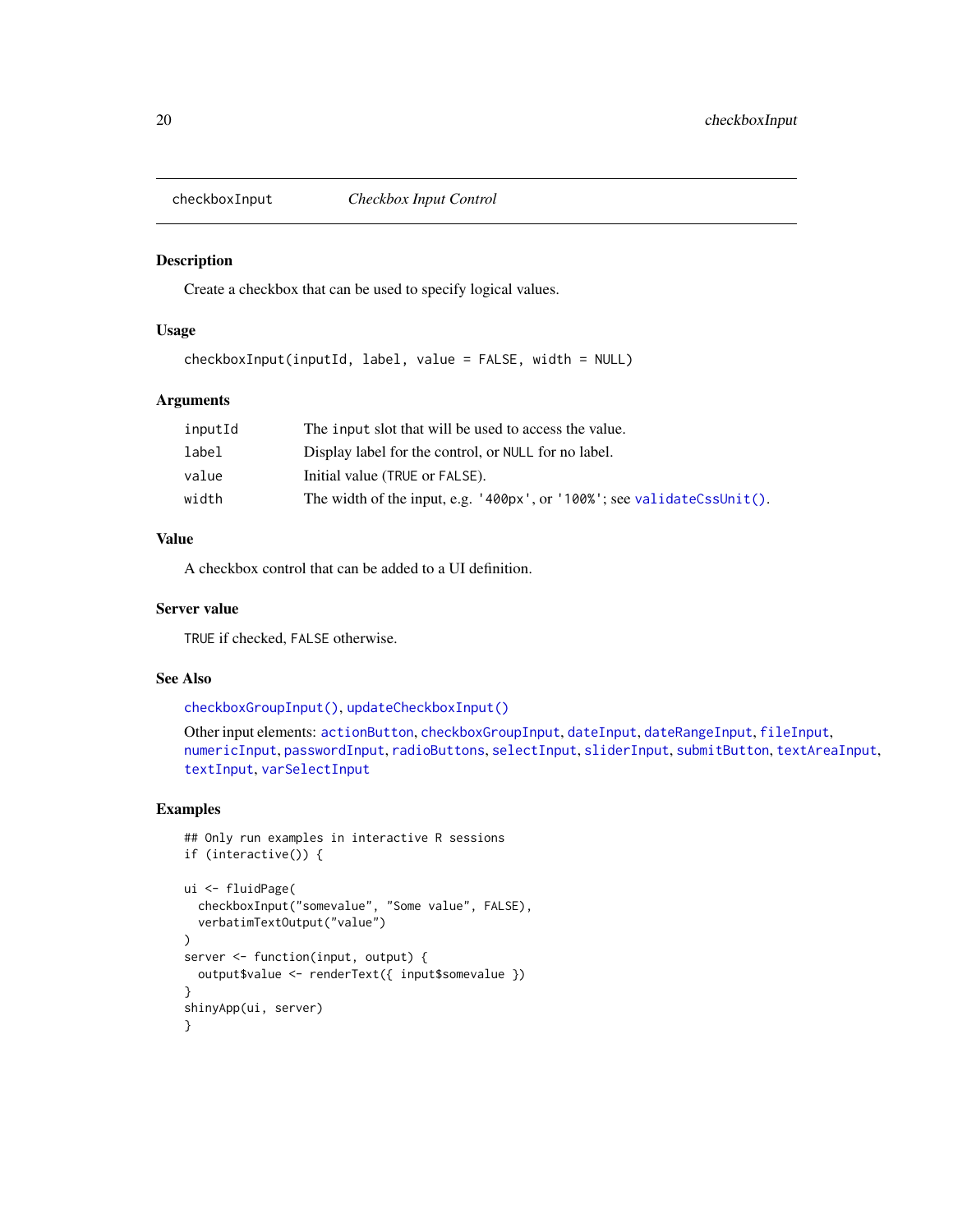## <span id="page-20-0"></span>Description

This generates an object representing click options, to be passed as the click argument of [imageOutput\(\)](#page-104-2) or [plotOutput\(\)](#page-104-1).

#### Usage

clickOpts(id = NULL, clip = TRUE)

## Arguments

| id   | Input value name. For example, if the value is "plot_click", then the click<br>coordinates will be available as input \$plot_click.                                                                         |
|------|-------------------------------------------------------------------------------------------------------------------------------------------------------------------------------------------------------------|
| clip | Should the click area be clipped to the plotting area? If FALSE, then the server<br>will receive click events even when the mouse is outside the plotting area, as<br>long as it is still inside the image. |

column *Create a column within a UI definition*

## Description

Create a column for use within a [fluidRow\(\)](#page-52-2) or [fixedRow\(\)](#page-50-2)

## Usage

 $column(width, ..., offset = 0)$ 

## Arguments

| width                   | The grid width of the column (must be between 1 and 12)                       |
|-------------------------|-------------------------------------------------------------------------------|
| $\cdot$ $\cdot$ $\cdot$ | Elements to include within the column                                         |
| offset                  | The number of columns to offset this column from the end of the previous col- |
|                         | umn.                                                                          |

## Value

A column that can be included within a [fluidRow\(\)](#page-52-2) or [fixedRow\(\)](#page-50-2).

## See Also

[fluidRow\(\)](#page-52-2), [fixedRow\(\)](#page-50-2).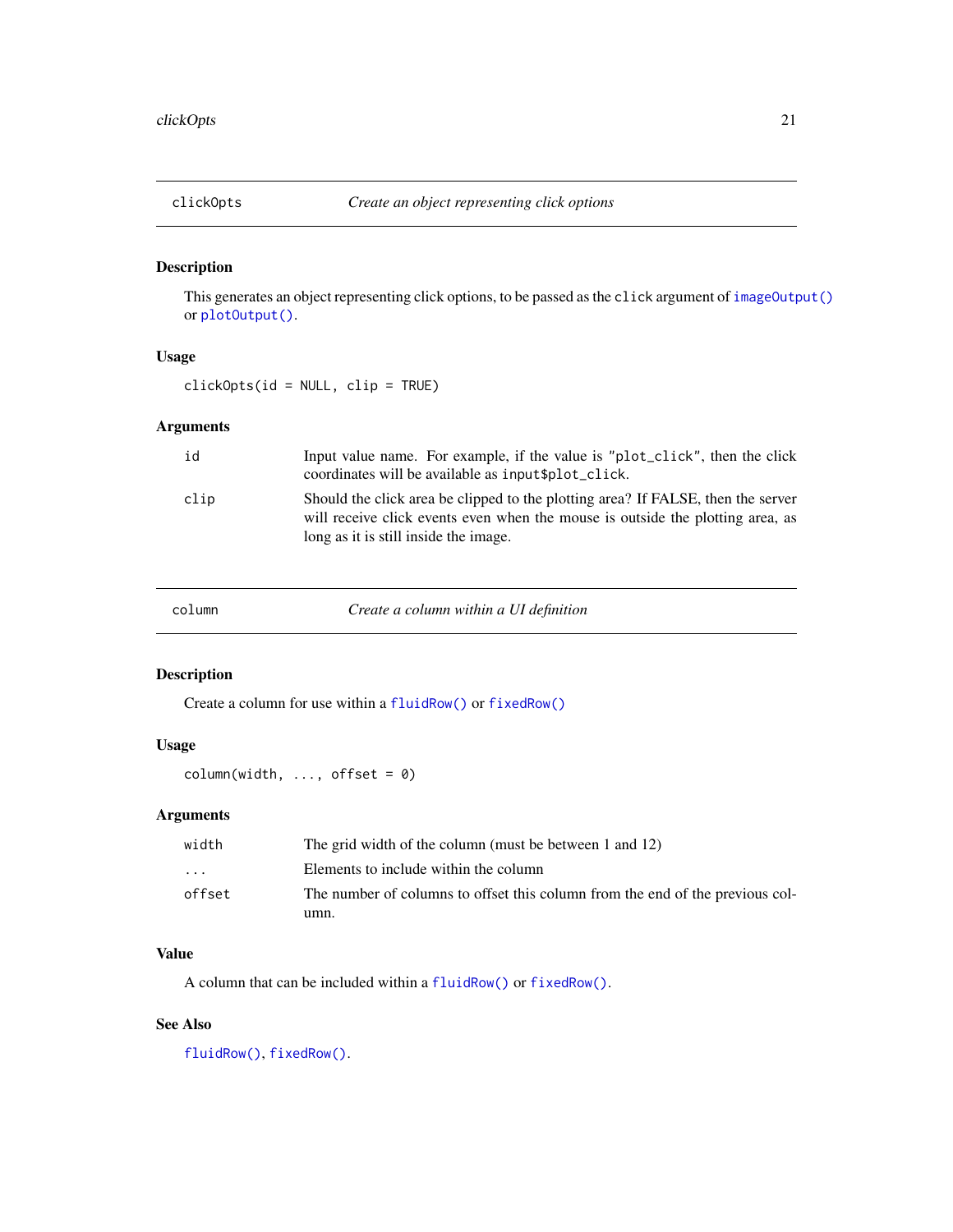#### Examples

```
## Only run examples in interactive R sessions
if (interactive()) {
ui <- fluidPage(
  fluidRow(
    column(4,
      sliderInput("obs", "Number of observations:",
                  min = 1, max = 1000, value = 500)
    ),
    column(8,
      plotOutput("distPlot")
    )
 )
\lambdaserver <- function(input, output) {
  output$distPlot <- renderPlot({
    hist(rnorm(input$obs))
  })
}
shinyApp(ui, server)
ui <- fluidPage(
  fluidRow(
    column(width = 4,
      "4"
    ),
    columnwidth = 3, offset = 2,"3 offset 2"
    )
  )
\mathcal{L}shinyApp(ui, server = function(input, output) \{ \})
}
```
conditionalPanel *Conditional Panel*

## Description

Creates a panel that is visible or not, depending on the value of a JavaScript expression. The JS expression is evaluated once at startup and whenever Shiny detects a relevant change in input/output.

#### Usage

```
conditionalPanel(condition, ..., ns = NS(NULL))
```
<span id="page-21-0"></span>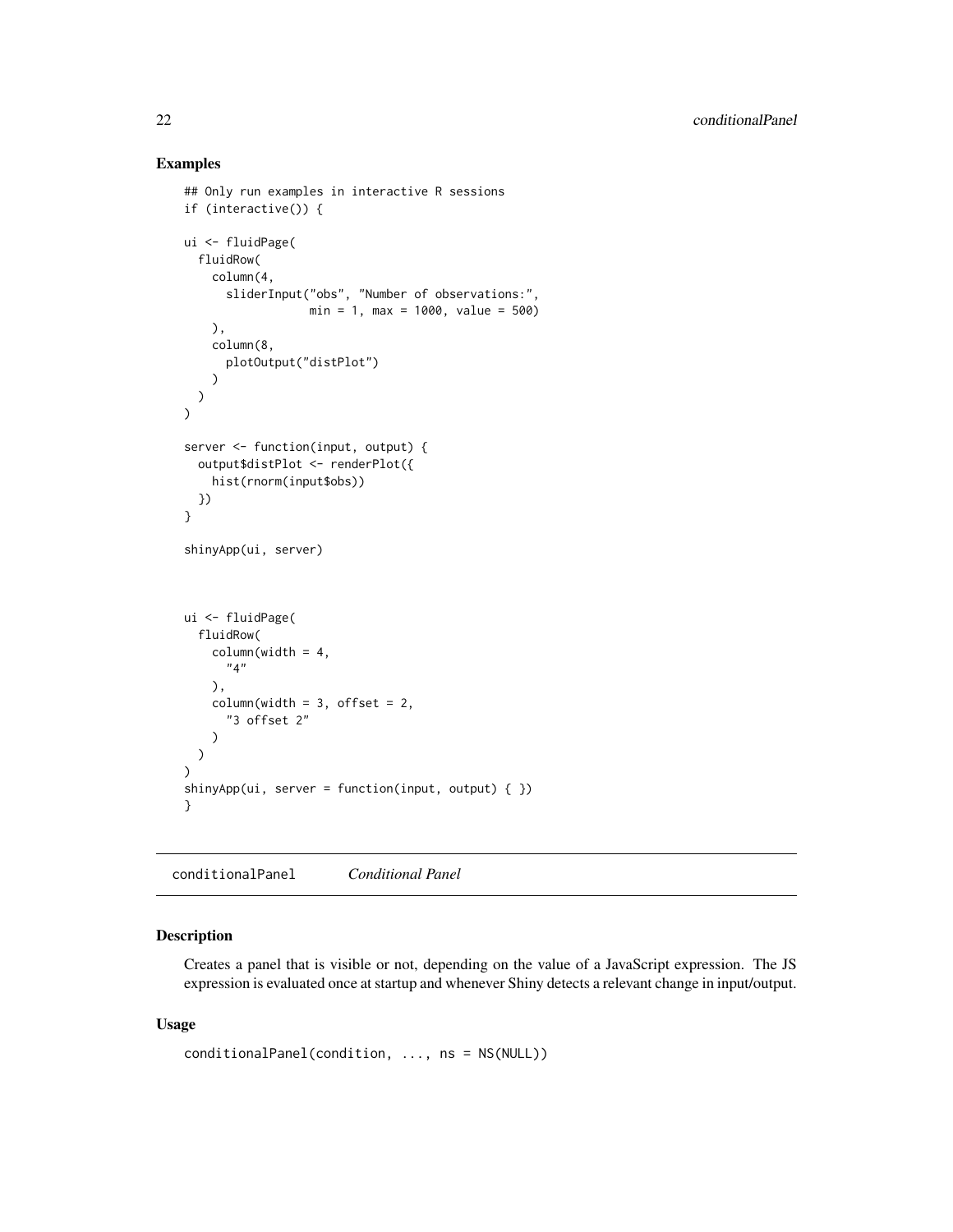## conditionalPanel 23

#### **Arguments**

| condition               | A JavaScript expression that will be evaluated repeatedly to determine whether<br>the panel should be displayed. |
|-------------------------|------------------------------------------------------------------------------------------------------------------|
| $\cdot$ $\cdot$ $\cdot$ | Elements to include in the panel.                                                                                |
| ns                      | The namespace() object of the current module, if any.                                                            |

## Details

In the JS expression, you can refer to input and output JavaScript objects that contain the current values of input and output. For example, if you have an input with an id of foo, then you can use input.foo to read its value. (Be sure not to modify the input/output objects, as this may cause unpredictable behavior.)

## Note

You are not recommended to use special JavaScript characters such as a period . in the input id's, but if you do use them anyway, for example, inputId = "foo.bar", you will have to use input["foo.bar"] instead of input.foo.bar to read the input value.

```
## Only run this example in interactive R sessions
if (interactive()) {
 ui <- fluidPage(
   sidebarPanel(
     selectInput("plotType", "Plot Type",
       c(Scatter = "scatter", Histogram = "hist")
     ),
     # Only show this panel if the plot type is a histogram
     conditionalPanel(
       condition = "input.plotType == 'hist'",
        selectInput(
          "breaks", "Breaks",
         c("Sturges", "Scott", "Freedman-Diaconis", "[Custom]" = "custom")
        ),
        # Only show this panel if Custom is selected
        conditionalPanel(
          condition = "input.breaks == 'custom'",
          sliderInput("breakCount", "Break Count", min = 1, max = 50, value = 10)
        )
     )
   ),
   mainPanel(
     plotOutput("plot")
   )
 )
 server <- function(input, output) {
   x < - rnorm(100)
   y <- rnorm(100)
```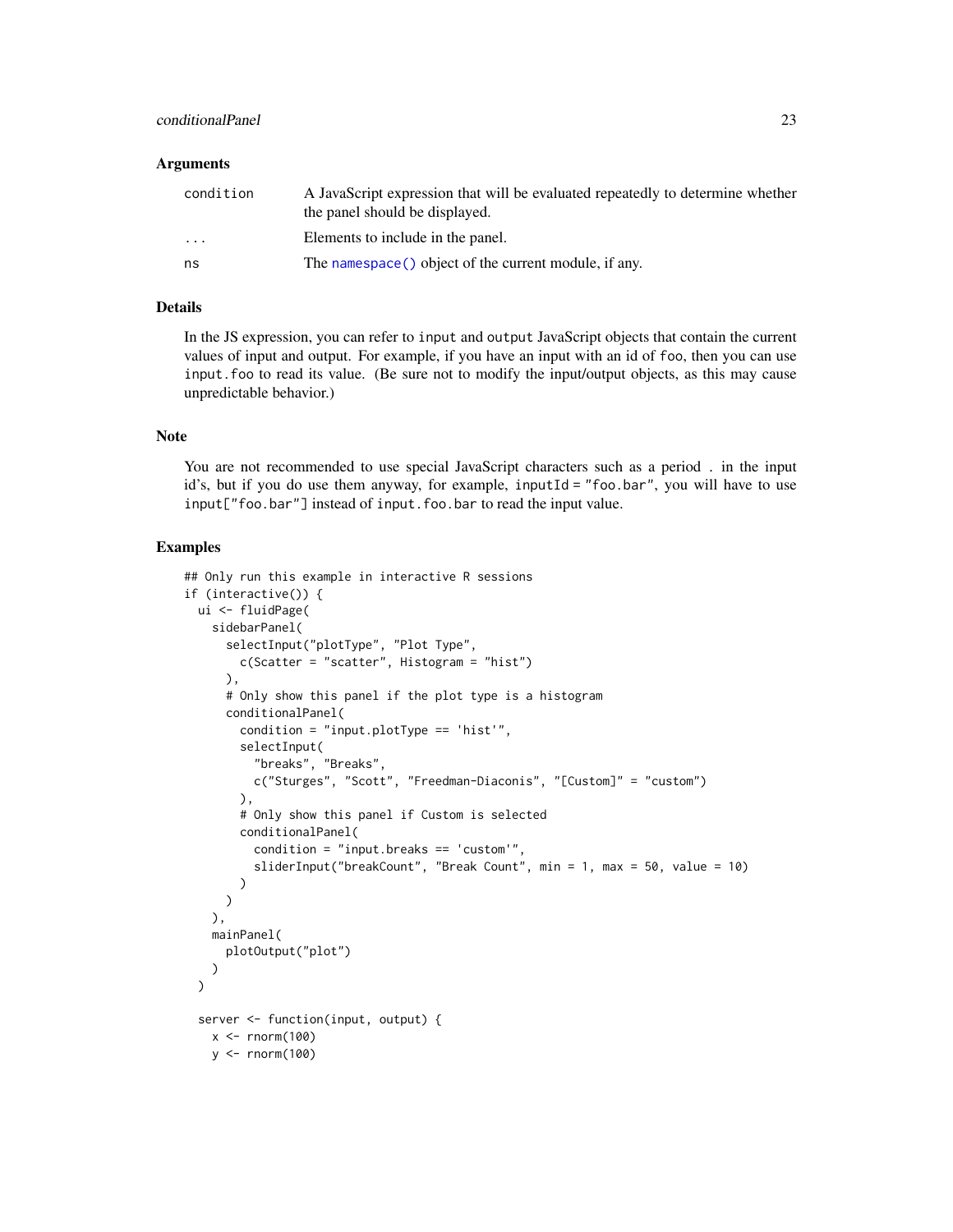```
output$plot <- renderPlot({
     if (input$plotType == "scatter") {
       plot(x, y)
     } else {
       breaks <- input$breaks
       if (breaks == "custom") {
         breaks <- input$breakCount
       }
       hist(x, breaks = breaks)}
   })
 }
 shinyApp(ui, server)
}
```
createRenderFunction *Implement render functions*

## Description

Implement render functions

## Usage

```
createRenderFunction(func, transform = function(value, session, name,
  ...) value, outputFunc = NULL, outputArgs = NULL)
```

| func       | A function without parameters, that returns user data. If the returned value is a<br>promise, then the render function will proceed in async mode.                                                                                                                                                                                                                                       |
|------------|------------------------------------------------------------------------------------------------------------------------------------------------------------------------------------------------------------------------------------------------------------------------------------------------------------------------------------------------------------------------------------------|
| transform  | A function that takes four arguments: value, session, name, and  (for<br>future-proofing). This function will be invoked each time a value is returned<br>from func, and is responsible for changing the value into a JSON-ready value<br>to be JSON-encoded and sent to the browser.                                                                                                    |
| outputFunc | The UI function that is used (or most commonly used) with this render function.<br>This can be used in R Markdown documents to create complete output widgets<br>out of just the render function.                                                                                                                                                                                        |
| outputArgs | A list of arguments to pass to the output Func. Render functions should include<br>$outputArgs = list()$ in their own parameter list, and pass through the value as<br>this argument, to allow app authors to customize outputs. (Currently, this is only<br>supported for dynamically generated UIs, such as those created by Shiny code<br>snippets embedded in R Markdown documents). |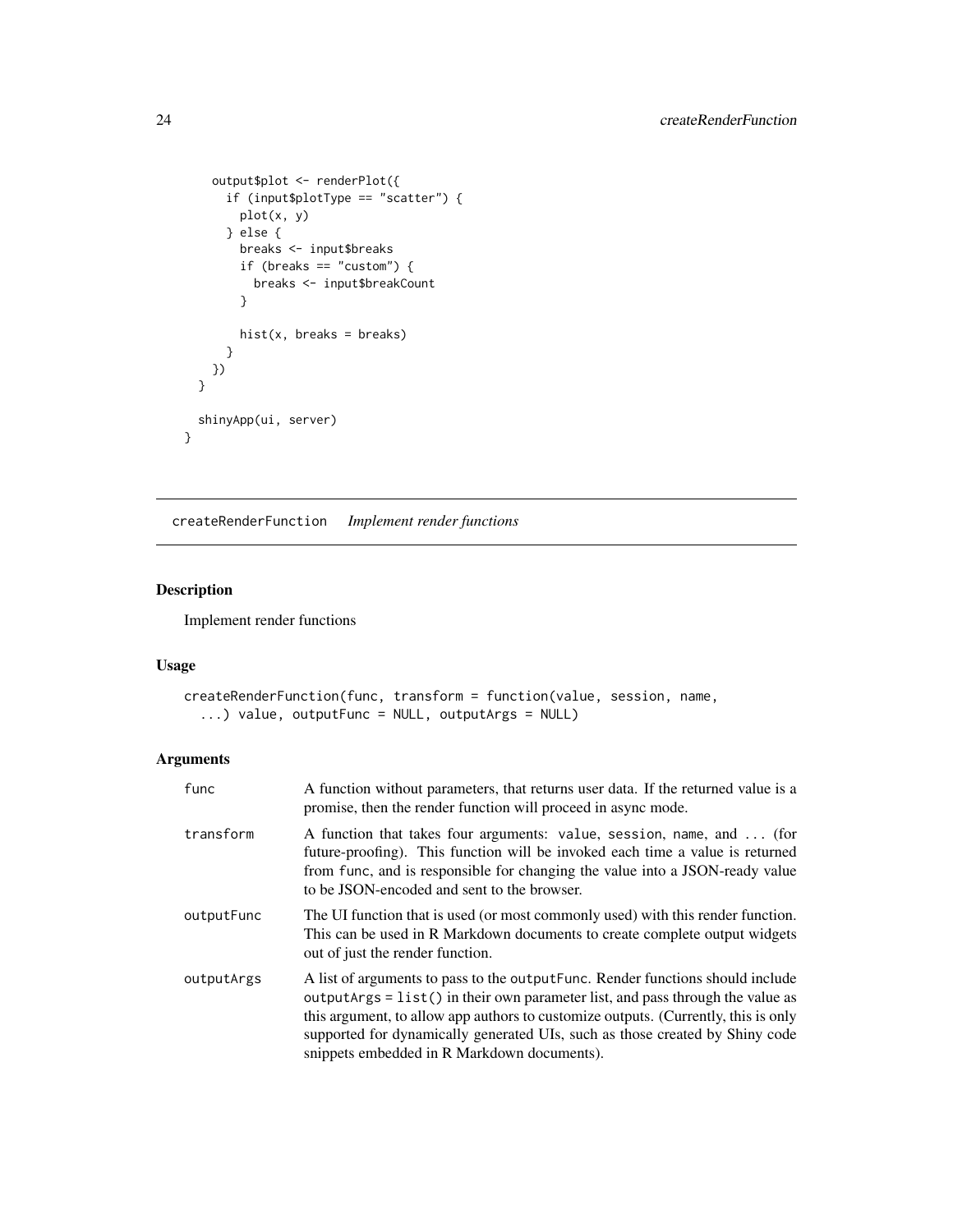## <span id="page-24-0"></span>Value

An annotated render function, ready to be assigned to an output slot.

createWebDependency *Create a web dependency*

## Description

Ensure that a file-based HTML dependency (from the htmltools package) can be served over Shiny's HTTP server. This function works by using [addResourcePath\(\)](#page-8-1) to map the HTML dependency's directory to a URL.

## Usage

```
createWebDependency(dependency, scrubFile = TRUE)
```
#### Arguments

| dependency | A single HTML dependency object, created using $htmltools$ : $htmlDependency()$ .<br>If the src value is named, then href and/or file names must be present.                                                                                                                    |
|------------|---------------------------------------------------------------------------------------------------------------------------------------------------------------------------------------------------------------------------------------------------------------------------------|
| scrubFile  | If TRUE (the default), remove src\$file for the dependency. This prevents the<br>local file path from being sent to the client when dynamic web dependencies are<br>used. If FALSE, don't remove src\$file. Setting it to FALSE should be needed<br>only in very unusual cases. |

#### Value

A single HTML dependency object that has an href-named element in its src.

<span id="page-24-1"></span>

dateInput *Create date input*

#### Description

Creates a text input which, when clicked on, brings up a calendar that the user can click on to select dates.

#### Usage

```
dateInput(inputId, label, value = NULL, min = NULL, max = NULL,
  format = "yyyy-mm-dd", startview = "month", weekstart = 0,
  language = "en", width = NULL, autoclose = TRUE,
 datesdisabled = NULL, daysofweekdisabled = NULL)
```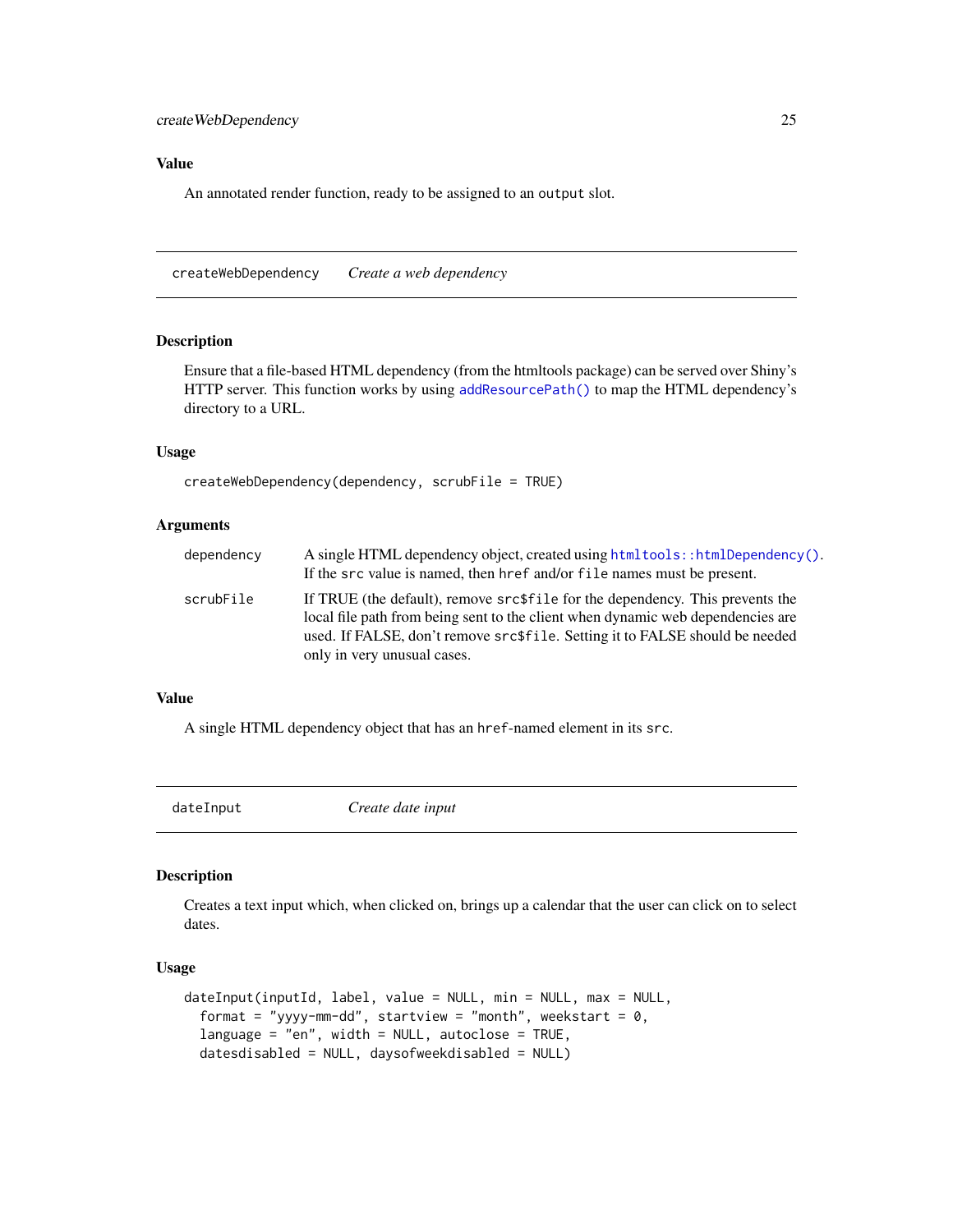## Arguments

| inputId            | The input slot that will be used to access the value.                                                                                                                                                                                                                                                                                                                                                                                                                                                                                                        |
|--------------------|--------------------------------------------------------------------------------------------------------------------------------------------------------------------------------------------------------------------------------------------------------------------------------------------------------------------------------------------------------------------------------------------------------------------------------------------------------------------------------------------------------------------------------------------------------------|
| label              | Display label for the control, or NULL for no label.                                                                                                                                                                                                                                                                                                                                                                                                                                                                                                         |
| value              | The starting date. Either a Date object, or a string in yyyy-mm-dd format. If<br>NULL (the default), will use the current date in the client's time zone.                                                                                                                                                                                                                                                                                                                                                                                                    |
| min                | The minimum allowed date. Either a Date object, or a string in yyyy-mm-dd<br>format.                                                                                                                                                                                                                                                                                                                                                                                                                                                                         |
| max                | The maximum allowed date. Either a Date object, or a string in yyyy-mm-dd<br>format.                                                                                                                                                                                                                                                                                                                                                                                                                                                                         |
| format             | The format of the date to display in the browser. Defaults to "yyyy-mm-dd".                                                                                                                                                                                                                                                                                                                                                                                                                                                                                  |
| startview          | The date range shown when the input object is first clicked. Can be "month"<br>(the default), "year", or "decade".                                                                                                                                                                                                                                                                                                                                                                                                                                           |
| weekstart          | Which day is the start of the week. Should be an integer from $0$ (Sunday) to 6<br>(Saturday).                                                                                                                                                                                                                                                                                                                                                                                                                                                               |
| language           | The language used for month and day names. Default is "en". Other valid<br>values include "ar", "az", "bg", "bs", "ca", "cs", "cy", "da", "de", "el", "en-AU",<br>"en-GB", "eo", "es", "et", "eu", "fa", "fi", "fo", "fr-CH", "fr", "gl", "he", "hr",<br>"hu", "hy", "id", "is", "it-CH", "it", "ja", "ka", "kh", "kk", "ko", "kr", "lt", "lv",<br>"me", "mk", "mn", "ms", "nb", "nl-BE", "nl", "no", "pl", "pt-BR", "pt", "ro",<br>"rs-latin", "rs", "ru", "sk", "sl", "sq", "sr-latin", "sr", "sv", "sw", "th", "tr", "uk",<br>"vi", "zh-CN", and "zh-TW". |
| width              | The width of the input, e.g. '400px', or '100%'; see validateCssUnit().                                                                                                                                                                                                                                                                                                                                                                                                                                                                                      |
| autoclose          | Whether or not to close the datepicker immediately when a date is selected.                                                                                                                                                                                                                                                                                                                                                                                                                                                                                  |
| datesdisabled      | Which dates should be disabled. Either a Date object, or a string in yyyy-mm-dd<br>format.                                                                                                                                                                                                                                                                                                                                                                                                                                                                   |
| daysofweekdisabled |                                                                                                                                                                                                                                                                                                                                                                                                                                                                                                                                                              |
|                    | Days of the week that should be disabled. Should be a integer vector with values<br>from $0$ (Sunday) to $6$ (Saturday).                                                                                                                                                                                                                                                                                                                                                                                                                                     |

## Details

The date format string specifies how the date will be displayed in the browser. It allows the following values:

- yy Year without century (12)
- yyyy Year with century (2012)
- mm Month number, with leading zero (01-12)
- m Month number, without leading zero (1-12)
- M Abbreviated month name
- MM Full month name
- dd Day of month with leading zero
- d Day of month without leading zero
- D Abbreviated weekday name
- DD Full weekday name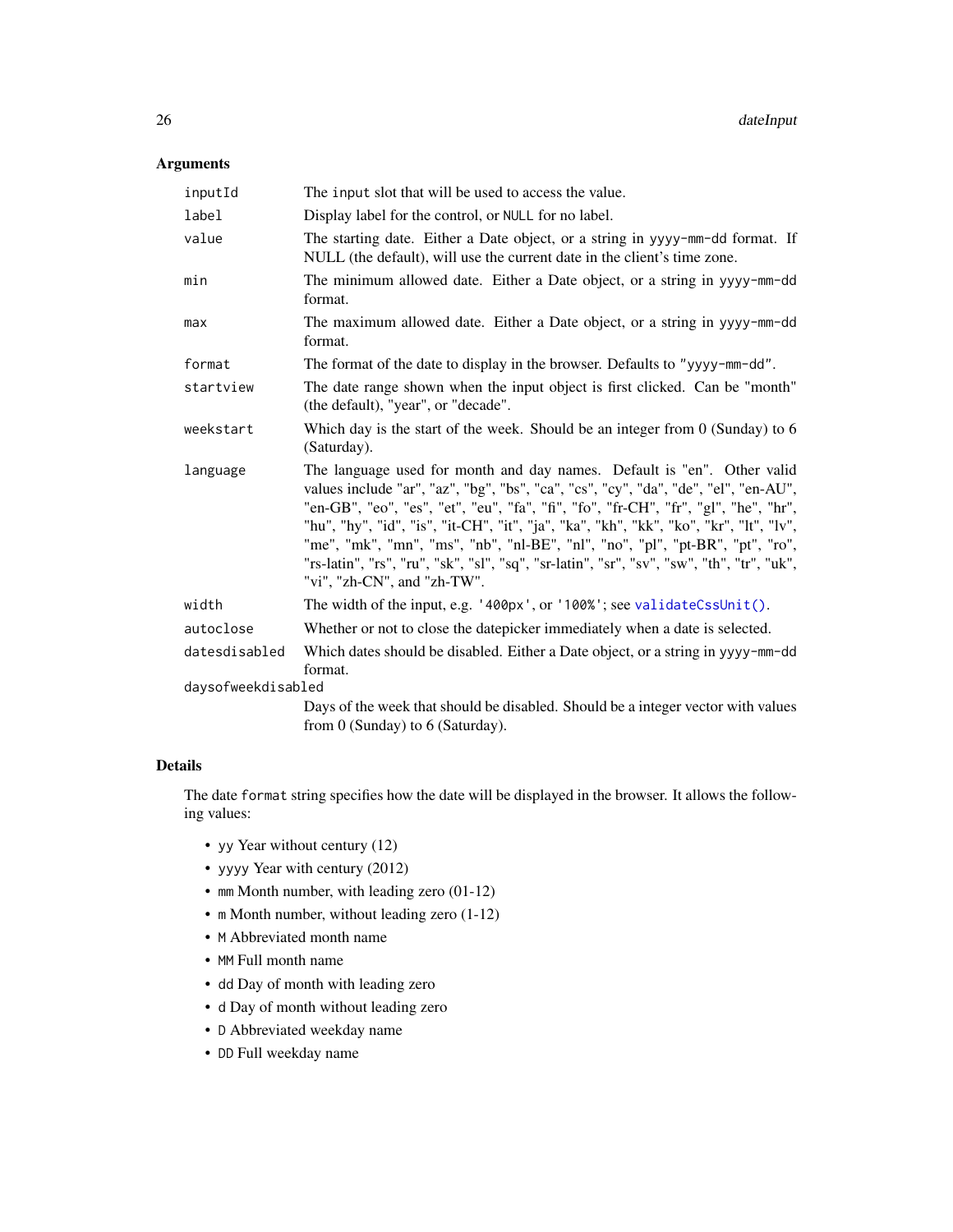#### dateInput 27

#### Server value

A [Date](#page-0-0) vector of length 1.

## See Also

[dateRangeInput\(\)](#page-27-1), [updateDateInput\(\)](#page-190-1)

Other input elements: [actionButton](#page-7-1), [checkboxGroupInput](#page-17-1), [checkboxInput](#page-19-1), [dateRangeInput](#page-27-1), [fileInput](#page-45-1), [numericInput](#page-88-1), [passwordInput](#page-103-1), [radioButtons](#page-112-1), [selectInput](#page-154-1), [sliderInput](#page-170-1), [submitButton](#page-175-1), [textAreaInput](#page-181-1), [textInput](#page-182-1), [varSelectInput](#page-208-1)

```
## Only run examples in interactive R sessions
if (interactive()) {
ui <- fluidPage(
 dateInput("date1", "Date:", value = "2012-02-29"),
 # Default value is the date in client's time zone
 dateInput("date2", "Date:"),
 # value is always yyyy-mm-dd, even if the display format is different
 dateInput("date3", "Date:", value = "2012-02-29", format = "mm/dd/yy"),
 # Pass in a Date object
 dateInput("date4", "Date:", value = Sys.Date()-10),
 # Use different language and different first day of week
 dateInput("date5", "Date:",
          language = "ru",weekstart = 1),
 # Start with decade view instead of default month view
 dateInput("date6", "Date:",
            startview = "decade"),
 # Disable Mondays and Tuesdays.
 dateInput("date7", "Date:", daysofweekdisabled = c(1,2)),
 # Disable specific dates.
 dateInput("date8", "Date:", value = "2012-02-29",
            datesdisabled = c("2012-03-01", "2012-03-02"))
)
shinyApp(ui, server = function(input, output) \{ \})
}
```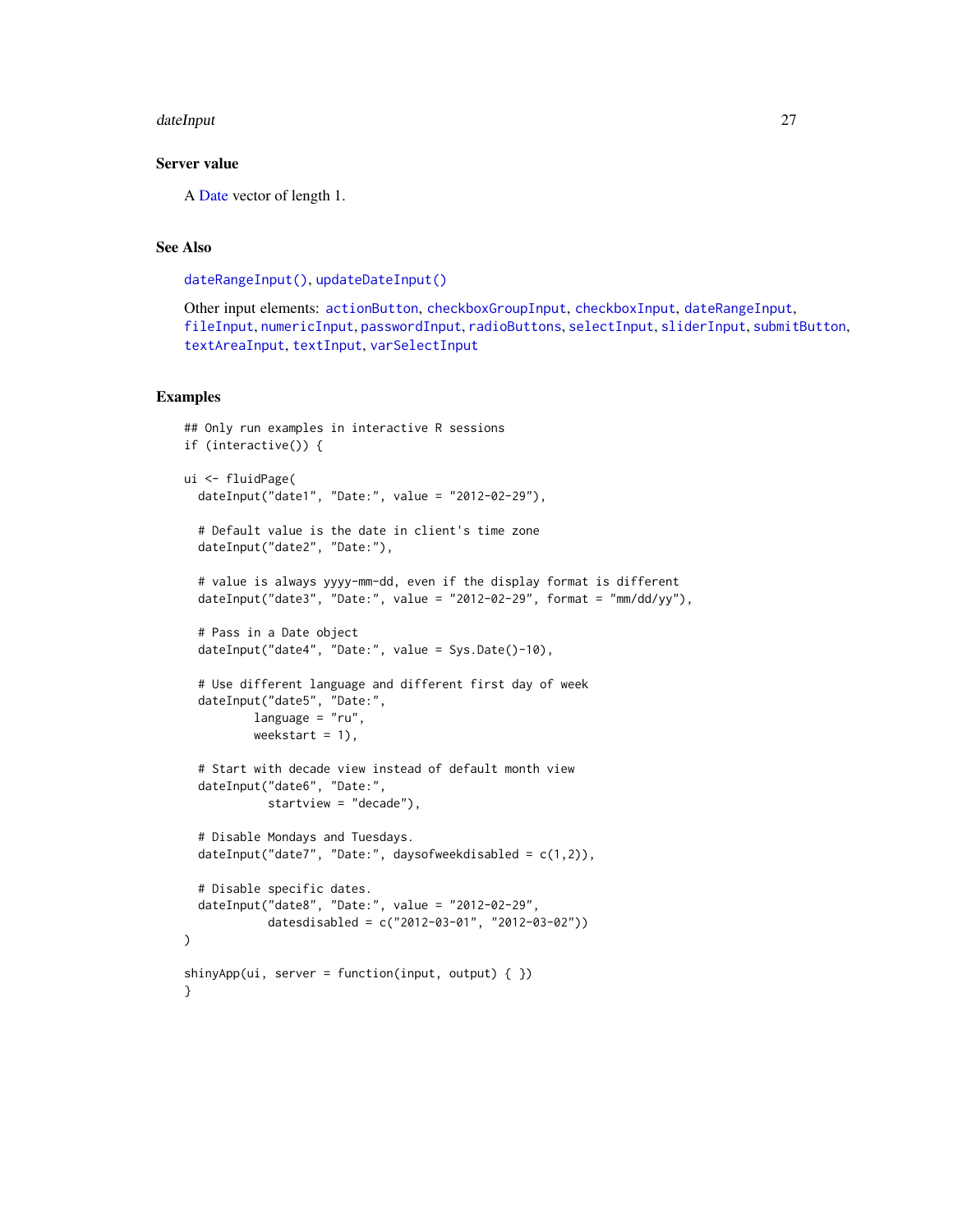<span id="page-27-1"></span><span id="page-27-0"></span>

## Description

Creates a pair of text inputs which, when clicked on, bring up calendars that the user can click on to select dates.

## Usage

```
dateRangeInput(inputId, label, start = NULL, end = NULL, min = NULL,
 max = NULL, format = "yyyy-mm-dd", startview = "month",
 weekstart = 0, language = "en", separator = " to ", width = NULL,
 autoclose = TRUE)
```

| inputId   | The input slot that will be used to access the value.                                                                                                                                                                                                                                                                                                                                                                                                                                                                                                        |
|-----------|--------------------------------------------------------------------------------------------------------------------------------------------------------------------------------------------------------------------------------------------------------------------------------------------------------------------------------------------------------------------------------------------------------------------------------------------------------------------------------------------------------------------------------------------------------------|
| label     | Display label for the control, or NULL for no label.                                                                                                                                                                                                                                                                                                                                                                                                                                                                                                         |
| start     | The initial start date. Either a Date object, or a string in yyyy-mm-dd format. If<br>NULL (the default), will use the current date in the client's time zone.                                                                                                                                                                                                                                                                                                                                                                                               |
| end       | The initial end date. Either a Date object, or a string in yyyy-mm-dd format. If<br>NULL (the default), will use the current date in the client's time zone.                                                                                                                                                                                                                                                                                                                                                                                                 |
| min       | The minimum allowed date. Either a Date object, or a string in yyyy-mm-dd<br>format.                                                                                                                                                                                                                                                                                                                                                                                                                                                                         |
| max       | The maximum allowed date. Either a Date object, or a string in yyyy-mm-dd<br>format.                                                                                                                                                                                                                                                                                                                                                                                                                                                                         |
| format    | The format of the date to display in the browser. Defaults to "yyyy-mm-dd".                                                                                                                                                                                                                                                                                                                                                                                                                                                                                  |
| startview | The date range shown when the input object is first clicked. Can be "month"<br>(the default), "year", or "decade".                                                                                                                                                                                                                                                                                                                                                                                                                                           |
| weekstart | Which day is the start of the week. Should be an integer from $0$ (Sunday) to 6<br>(Saturday).                                                                                                                                                                                                                                                                                                                                                                                                                                                               |
| language  | The language used for month and day names. Default is "en". Other valid<br>values include "ar", "az", "bg", "bs", "ca", "cs", "cy", "da", "de", "el", "en-AU",<br>"en-GB", "eo", "es", "et", "eu", "fa", "fi", "fo", "fr-CH", "fr", "gl", "he", "hr",<br>"hu", "hy", "id", "is", "it-CH", "it", "ja", "ka", "kh", "kk", "ko", "kr", "lt", "lv",<br>"me", "mk", "mn", "ms", "nb", "nl-BE", "nl", "no", "pl", "pt-BR", "pt", "ro",<br>"rs-latin", "rs", "ru", "sk", "sl", "sq", "sr-latin", "sr", "sv", "sw", "th", "tr", "uk",<br>"vi", "zh-CN", and "zh-TW". |
| separator | String to display between the start and end input boxes.                                                                                                                                                                                                                                                                                                                                                                                                                                                                                                     |
| width     | The width of the input, e.g. '400px', or '100%'; see validateCssUnit().                                                                                                                                                                                                                                                                                                                                                                                                                                                                                      |
| autoclose | Whether or not to close the datepicker immediately when a date is selected.                                                                                                                                                                                                                                                                                                                                                                                                                                                                                  |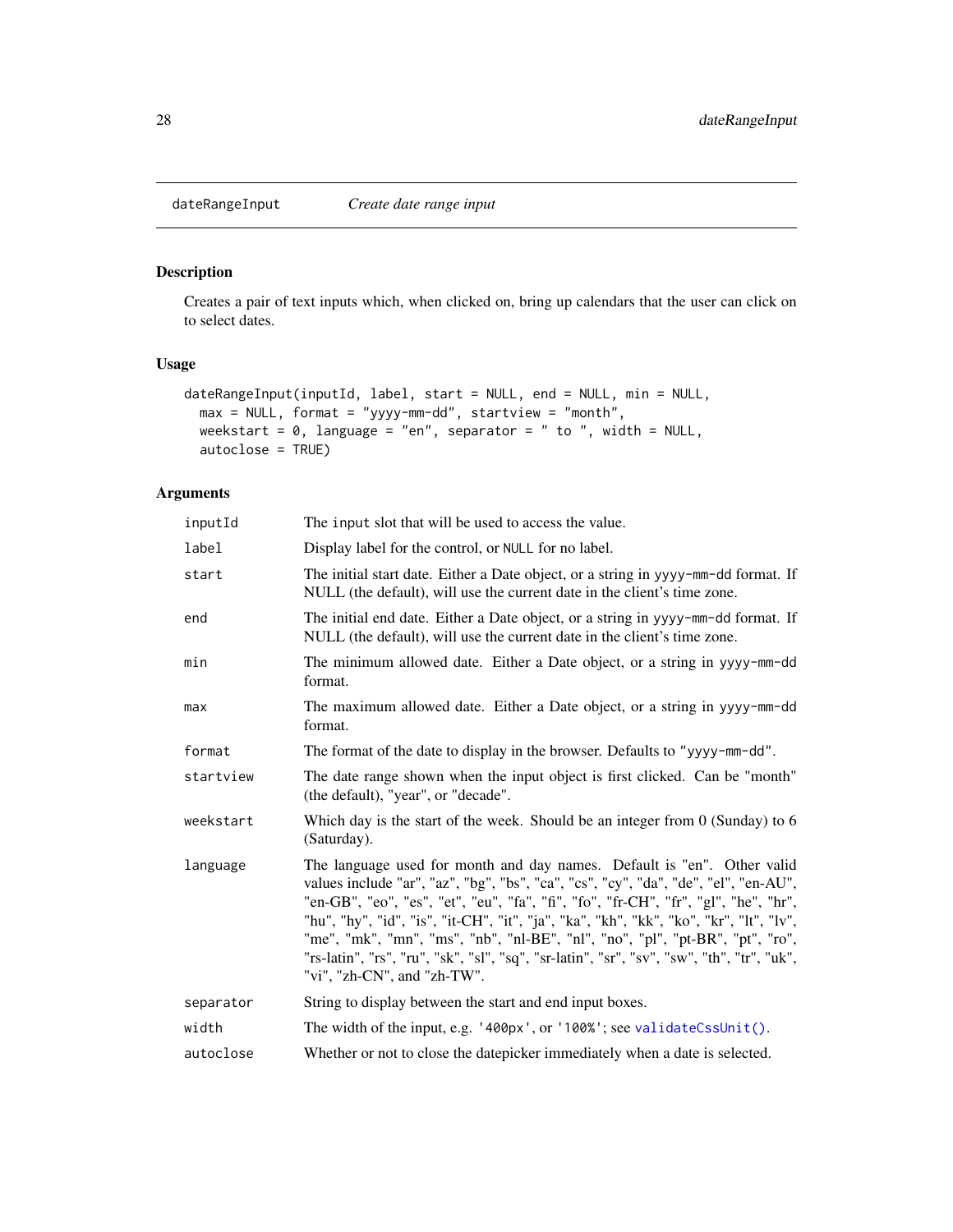## dateRangeInput 29

## Details

The date format string specifies how the date will be displayed in the browser. It allows the following values:

- yy Year without century (12)
- yyyy Year with century (2012)
- mm Month number, with leading zero (01-12)
- m Month number, without leading zero  $(1-12)$
- M Abbreviated month name
- MM Full month name
- dd Day of month with leading zero
- d Day of month without leading zero
- D Abbreviated weekday name
- DD Full weekday name

## Server value

A [Date](#page-0-0) vector of length 2.

## See Also

[dateInput\(\)](#page-24-1), [updateDateRangeInput\(\)](#page-191-1)

Other input elements: [actionButton](#page-7-1), [checkboxGroupInput](#page-17-1), [checkboxInput](#page-19-1), [dateInput](#page-24-1), [fileInput](#page-45-1), [numericInput](#page-88-1), [passwordInput](#page-103-1), [radioButtons](#page-112-1), [selectInput](#page-154-1), [sliderInput](#page-170-1), [submitButton](#page-175-1), [textAreaInput](#page-181-1), [textInput](#page-182-1), [varSelectInput](#page-208-1)

```
## Only run examples in interactive R sessions
if (interactive()) {
ui <- fluidPage(
 dateRangeInput("daterange1", "Date range:",
                start = "2001-01-01",
                end = "2010-12-31"),
 # Default start and end is the current date in the client's time zone
 dateRangeInput("daterange2", "Date range:"),
 # start and end are always specified in yyyy-mm-dd, even if the display
 # format is different
 dateRangeInput("daterange3", "Date range:",
                start = "2001-01-01",end = "2010-12-31",
                min = "2001-01-01",max = "2012-12-21",format = "mm/dd/yy",
```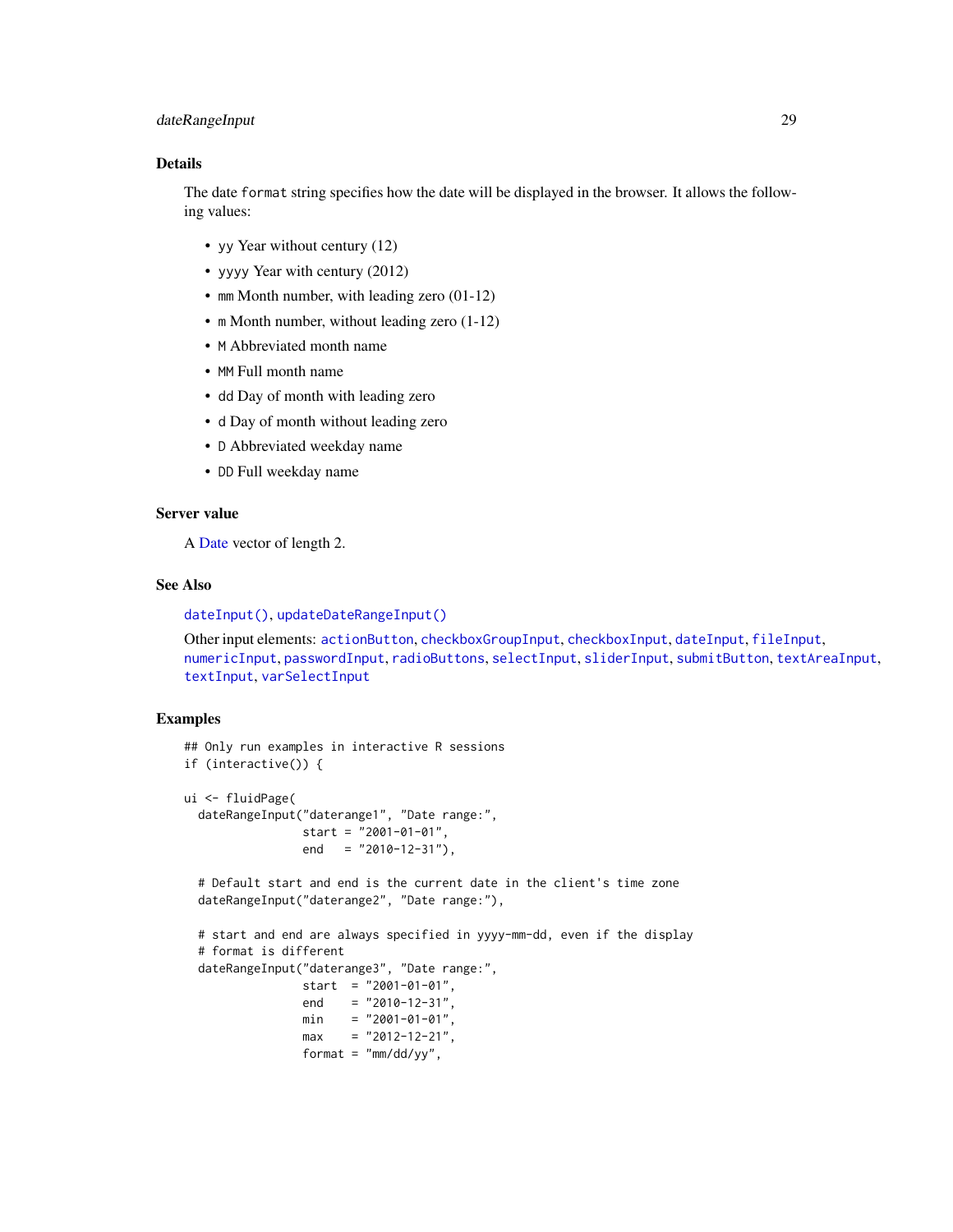```
separator = " - "),
 # Pass in Date objects
 dateRangeInput("daterange4", "Date range:",
                 start = Sys.Date() - 10,
                 end = Sys.Date()+10),
 # Use different language and different first day of week
 dateRangeInput("daterange5", "Date range:",
                 language = "de",
                 weekstart = 1),
 # Start with decade view instead of default month view
 dateRangeInput("daterange6", "Date range:",
                 startview = "decade")
\mathcal{L}shinyApp(ui, server = function(input, output) { })
}
```
dblclickOpts *Create an object representing double-click options*

## Description

This generates an object representing dobule-click options, to be passed as the dblclick argument of [imageOutput\(\)](#page-104-2) or [plotOutput\(\)](#page-104-1).

## Usage

 $dblclickOpts(id = NULL, clip = TRUE, delay = 400)$ 

| id    | Input value name. For example, if the value is "plot_dblclick", then the click<br>coordinates will be available as input \$plot_dblclick.                                                                          |
|-------|--------------------------------------------------------------------------------------------------------------------------------------------------------------------------------------------------------------------|
| clip  | Should the click area be clipped to the plotting area? If FALSE, then the server<br>will receive double-click events even when the mouse is outside the plotting<br>area, as long as it is still inside the image. |
| delay | Maximum delay (in ms) between a pair clicks for them to be counted as a<br>double-click.                                                                                                                           |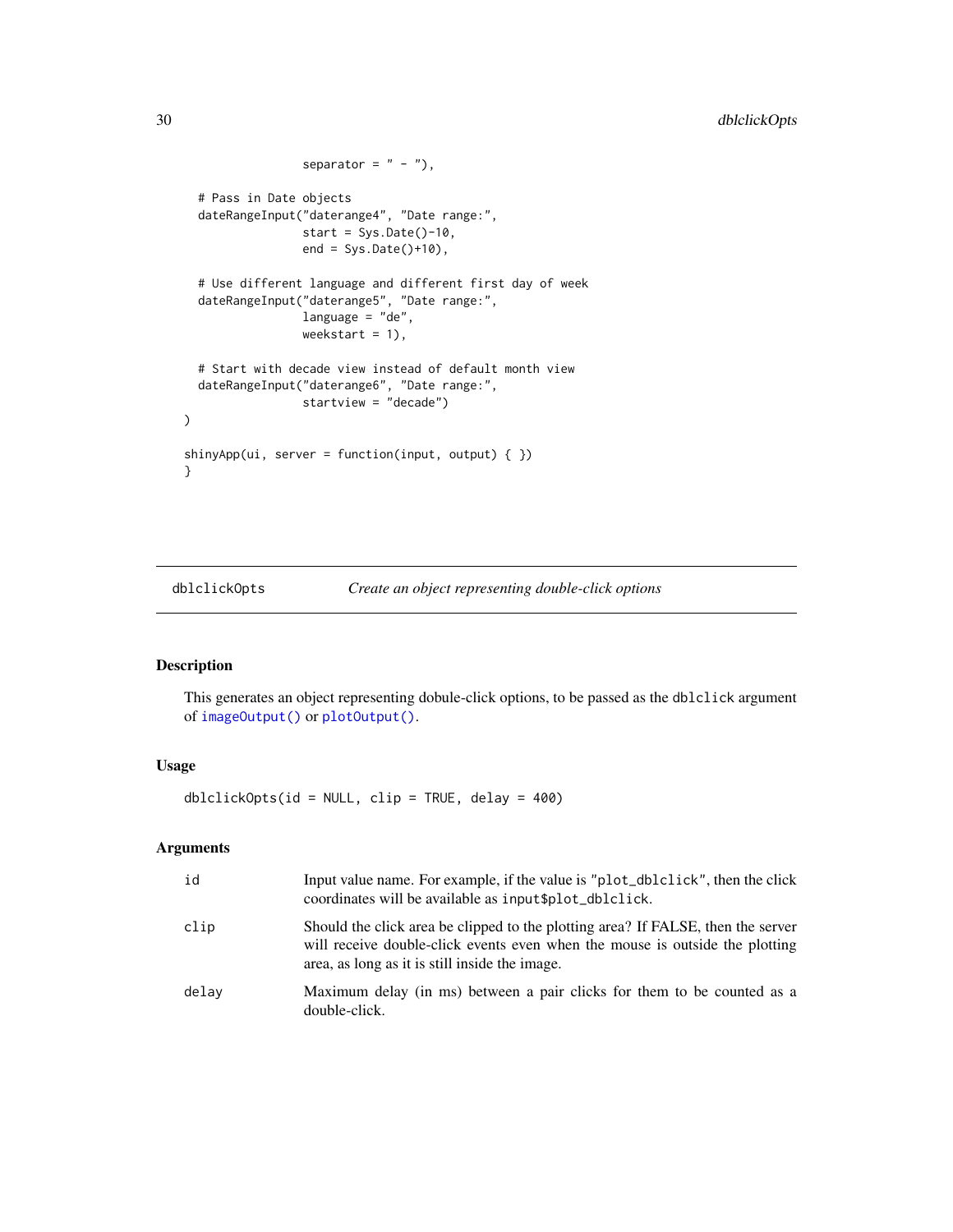<span id="page-30-0"></span>

## Description

Transforms a reactive expression by preventing its invalidation signals from being sent unnecessarily often. This lets you ignore a very "chatty" reactive expression until it becomes idle, which is useful when the intermediate values don't matter as much as the final value, and the downstream calculations that depend on the reactive expression take a long time. debounce and throttle use different algorithms for slowing down invalidation signals; see Details.

#### Usage

```
debounce(r, millis, priority = 100,domain = getDefaultReactiveDomain())
```
throttle(r, millis, priority = 100, domain = getDefaultReactiveDomain())

#### Arguments

| r        | A reactive expression (that invalidates too often).                                                                                                                                                                                                 |
|----------|-----------------------------------------------------------------------------------------------------------------------------------------------------------------------------------------------------------------------------------------------------|
| millis   | The debounce/throttle time window. You may optionally pass a no-arg function<br>or reactive expression instead, e.g. to let the end-user control the time window.                                                                                   |
| priority | Debounce/throttle is implemented under the hood using observers. Use this<br>parameter to set the priority of these observers. Generally, this should be higher<br>than the priorities of downstream observers and outputs (which default to zero). |
| domain   | See domains.                                                                                                                                                                                                                                        |

## Details

This is not a true debounce/throttle in that it will not prevent r from being called many times (in fact it may be called more times than usual), but rather, the reactive invalidation signal that is produced by r is debounced/throttled instead. Therefore, these functions should be used when r is cheap but the things it will trigger (downstream outputs and reactives) are expensive.

Debouncing means that every invalidation from  $r$  will be held for the specified time window. If  $r$ invalidates again within that time window, then the timer starts over again. This means that as long as invalidations continually arrive from r within the time window, the debounced reactive will not invalidate at all. Only after the invalidations stop (or slow down sufficiently) will the downstream invalidation be sent.

ooo-oo-oo----=> -----------o-

(In this graphical depiction, each character represents a unit of time, and the time window is 3 characters.)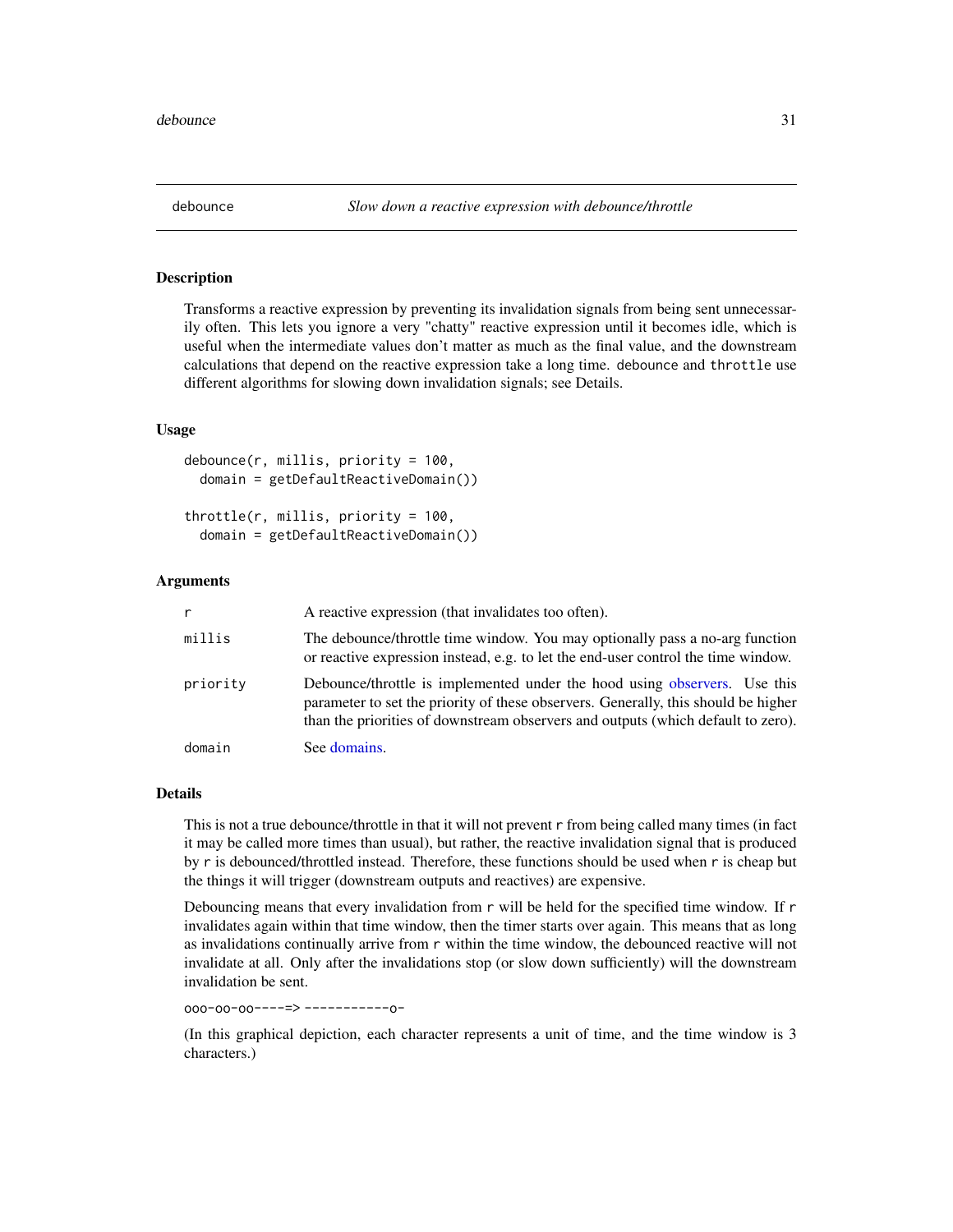Throttling, on the other hand, delays invalidation if the *throttled* reactive recently (within the time window) invalidated. New r invalidations do not reset the time window. This means that if invalidations continually come from r within the time window, the throttled reactive will invalidate regularly, at a rate equal to or slower than than the time window.

ooo-oo-oo----=> o--o--o--o---

#### Limitations

Because R is single threaded, we can't come close to guaranteeing that the timing of debounce/throttle (or any other timing-related functions in Shiny) will be consistent or accurate; at the time we want to emit an invalidation signal, R may be performing a different task and we have no way to interrupt it (nor would we necessarily want to if we could). Therefore, it's best to think of the time windows you pass to these functions as minimums.

You may also see undesirable behavior if the amount of time spent doing downstream processing for each change approaches or exceeds the time window: in this case, debounce/throttle may not have any effect, as the time each subsequent event is considered is already after the time window has expired.

```
## Only run examples in interactive R sessions
if (interactive()) {
options(device.ask.default = FALSE)
library(shiny)
library(magrittr)
ui <- fluidPage(
 plotOutput("plot", click = clickOpts("hover")),
 helpText("Quickly click on the plot above, while watching the result table below:"),
 tableOutput("result")
\lambdaserver <- function(input, output, session) {
 hover <- reactive({
   if (is.null(input$hover))
      list(x = NA, y = NA)else
      input$hover
 })
 hover_d <- hover %>% debounce(1000)
 hover_t <- hover %>% throttle(1000)
 output$plot <- renderPlot({
   plot(cars)
 })
 output$result <- renderTable({
   data.frame(
     mode = c("raw", "throttle", "debounce"),
      x = c(hover()$x, hover_t()$x, hover_d()$x),
```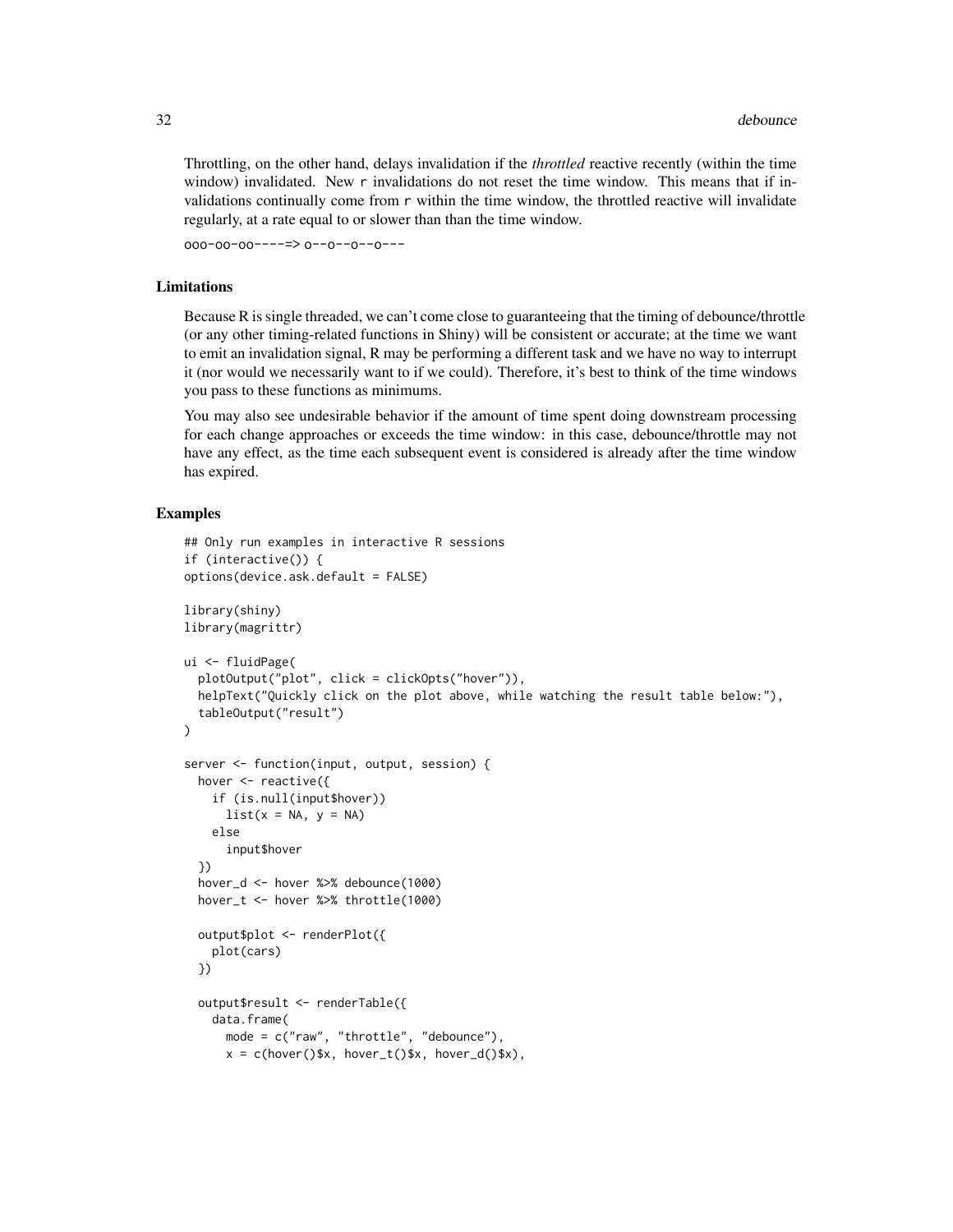#### <span id="page-32-0"></span>diskCache 33

```
y = c(hover()$y, hover_t()$y, hover_d()$y)
   )
 })
}
shinyApp(ui, server)
}
```
diskCache *Create a disk cache object*

## Description

A disk cache object is a key-value store that saves the values as files in a directory on disk. Objects can be stored and retrieved using the get() and set() methods. Objects are automatically pruned from the cache according to the parameters max\_size, max\_age, max\_n, and evict.

#### Usage

```
diskCache(dir = NULL, max_size = 10 \times 1024^2, max_age = Inf,
 max_n = Inf, evict = c("lru", "fifo"), destroy_on_finalize = FALSE,
 missing = key_missing(), exec_missing = FALSE, logfile = NULL)
```

| dir                 | Directory to store files for the cache. If NULL (the default) it will create and use<br>a temporary directory.                                                                                                                                                                                                                         |
|---------------------|----------------------------------------------------------------------------------------------------------------------------------------------------------------------------------------------------------------------------------------------------------------------------------------------------------------------------------------|
| max_size            | Maximum size of the cache, in bytes. If the cache exceeds this size, cached<br>objects will be removed according to the value of the evict. Use Inf for no<br>size limit.                                                                                                                                                              |
| max_age             | Maximum age of files in cache before they are evicted, in seconds. Use Inf for<br>no age limit.                                                                                                                                                                                                                                        |
| $max_n$             | Maximum number of objects in the cache. If the number of objects exceeds this<br>value, then cached objects will be removed according to the value of evict. Use<br>Inf for no limit of number of items.                                                                                                                               |
| evict               | The eviction policy to use to decide which objects are removed when a cache<br>pruning occurs. Currently, "1ru" and "fifo" are supported.                                                                                                                                                                                              |
| destroy_on_finalize |                                                                                                                                                                                                                                                                                                                                        |
|                     | If TRUE, then when the DiskCache object is garbage collected, the cache direc-<br>tory and all objects inside of it will be deleted from disk. If FALSE (the default),<br>it will do nothing when finalized.                                                                                                                           |
| missing             | A value to return or a function to execute when get (key) is called but the key<br>is not present in the cache. The default is a key_missing() object. If it is a<br>function to execute, the function must take one argument (the key), and you<br>must also use exec_missing = TRUE. If it is a function, it is useful in most cases |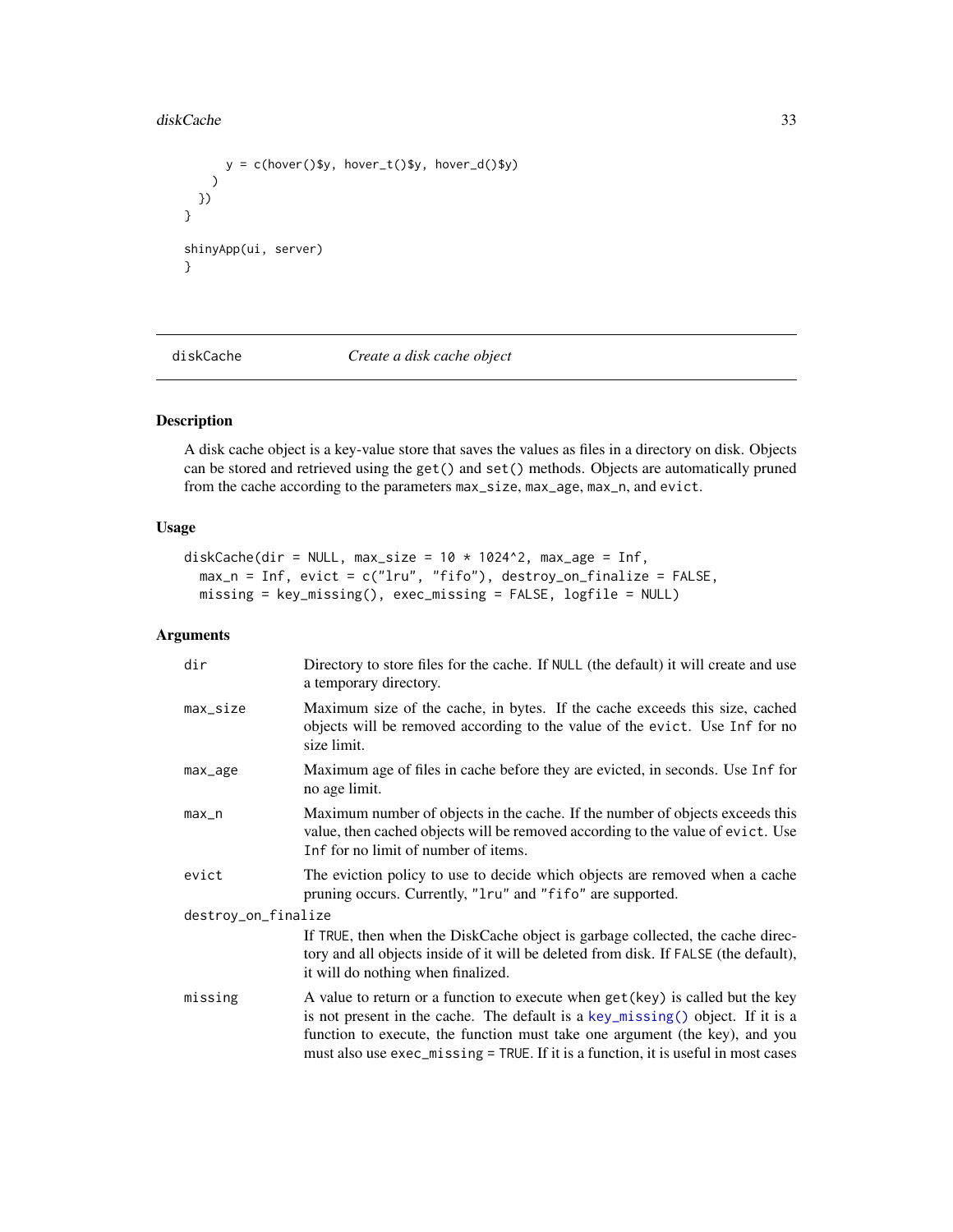|              | for it to throw an error, although another option is to return a value. If a value is<br>returned, that value will in turn be returned by get (). See section Missing keys<br>for more information. |
|--------------|-----------------------------------------------------------------------------------------------------------------------------------------------------------------------------------------------------|
| exec_missing | If FALSE (the default), then treat missing as a value to return when get () results<br>in a cache miss. If TRUE, treat missing as a function to execute when $get()$<br>results in a cache miss.    |
| logfile      | An optional filename or connection object to where logging information will be<br>written. To $log$ to the console, use $stdout()$ .                                                                |

#### Missing Keys

The missing and exec\_missing parameters controls what happens when get() is called with a key that is not in the cache (a cache miss). The default behavior is to return a [key\\_missing\(\)](#page-0-0) object. This is a *sentinel value* that indicates that the key was not present in the cache. You can test if the returned value represents a missing key by using the [is.key\\_missing\(\)](#page-0-0) function. You can also have get() return a different sentinel value, like NULL. If you want to throw an error on a cache miss, you can do so by providing a function for missing that takes one argument, the key, and also use exec\_missing=TRUE.

When the cache is created, you can supply a value for missing, which sets the default value to be returned for missing values. It can also be overridden when get() is called, by supplying a missing argument. For example, if you use cache\$get("mykey", missing = NULL), it will return NULL if the key is not in the cache.

If your cache is configured so that get() returns a sentinel value to represent a cache miss, then set will also not allow you to store the sentinel value in the cache. It will throw an error if you attempt to do so.

Instead of returning the same sentinel value each time there is cache miss, the cache can execute a function each time get() encounters missing key. If the function returns a value, then get() will in turn return that value. However, a more common use is for the function to throw an error. If an error is thrown, then get() will not return a value.

To do this, pass a one-argument function to missing, and use exec\_missing=TRUE. For example, if you want to throw an error that prints the missing key, you could do this:

```
diskCache(
  missing = function(key) {
    stop("Attempted to get missing key: ", key)
  },
  exec_missing = TRUE
)
```
If you use this, the code that calls  $get()$  should be wrapped with  $tryCatch()$  to gracefully handle missing keys.

#### Cache pruning

Cache pruning occurs when set() is called, or it can be invoked manually by calling prune().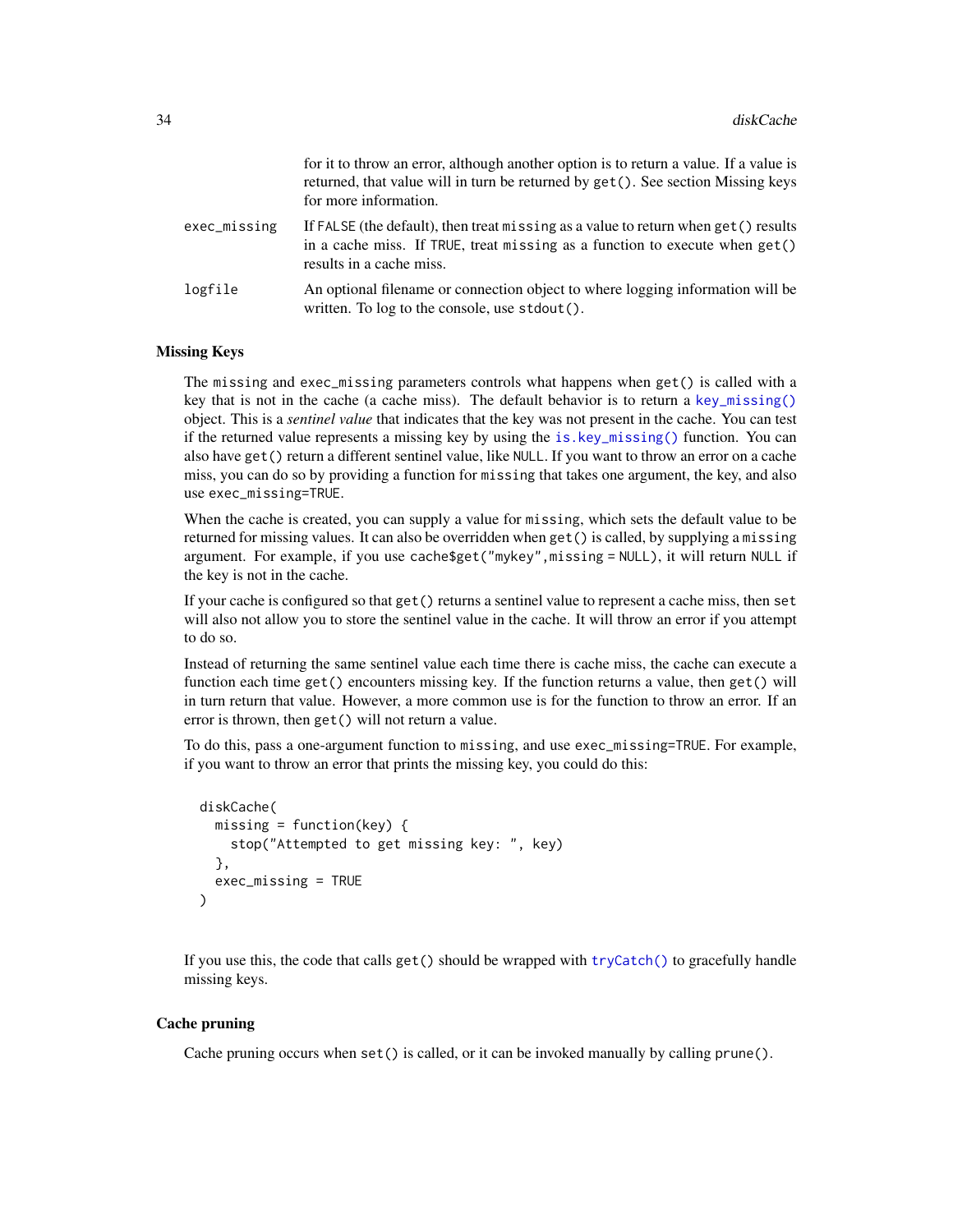#### diskCache 35

The disk cache will throttle the pruning so that it does not happen on every call to set (), because the filesystem operations for checking the status of files can be slow. Instead, it will prune once in every 20 calls to set(), or if at least 5 seconds have elapsed since the last prune occurred, whichever is first. These parameters are currently not customizable, but may be in the future.

When a pruning occurs, if there are any objects that are older than max age, they will be removed.

The max\_size and max\_n parameters are applied to the cache as a whole, in contrast to max\_age, which is applied to each object individually.

If the number of objects in the cache exceeds max\_n, then objects will be removed from the cache according to the eviction policy, which is set with the evict parameter. Objects will be removed so that the number of items is max\_n.

If the size of the objects in the cache exceeds max\_size, then objects will be removed from the cache. Objects will be removed from the cache so that the total size remains under max\_size. Note that the size is calculated using the size of the files, not the size of disk space used by the files these two values can differ because of files are stored in blocks on disk. For example, if the block size is 4096 bytes, then a file that is one byte in size will take 4096 bytes on disk.

Another time that objects can be removed from the cache is when get() is called. If the target object is older than max\_age, it will be removed and the cache will report it as a missing value.

## Eviction policies

If max\_n or max\_size are used, then objects will be removed from the cache according to an eviction policy. The available eviction policies are:

- "lru" Least Recently Used. The least recently used objects will be removed. This uses the filesystem's mtime property. When "lru" is used, each get() is called, it will update the file's mtime.
- "fifo" First-in-first-out. The oldest objects will be removed.

Both of these policies use files' mtime. Note that some filesystems (notably FAT) have poor mtime resolution. (atime is not used because support for atime is worse than mtime.)

#### Sharing among multiple processes

The directory for a DiskCache can be shared among multiple R processes. To do this, each R process should have a DiskCache object that uses the same directory. Each DiskCache will do pruning independently of the others, so if they have different pruning parameters, then one DiskCache may remove cached objects before another DiskCache would do so.

Even though it is possible for multiple processes to share a DiskCache directory, this should not be done on networked file systems, because of slow performance of networked file systems can cause problems. If you need a high-performance shared cache, you can use one built on a database like Redis, SQLite, mySQL, or similar.

When multiple processes share a cache directory, there are some potential race conditions. For example, if your code calls exists(key) to check if an object is in the cache, and then call get(key), the object may be removed from the cache in between those two calls, and get(key) will throw an error. Instead of calling the two functions, it is better to simply call get(key), and use tryCatch() to handle the error that is thrown if the object is not in the cache. This effectively tests for existence and gets the object in one operation.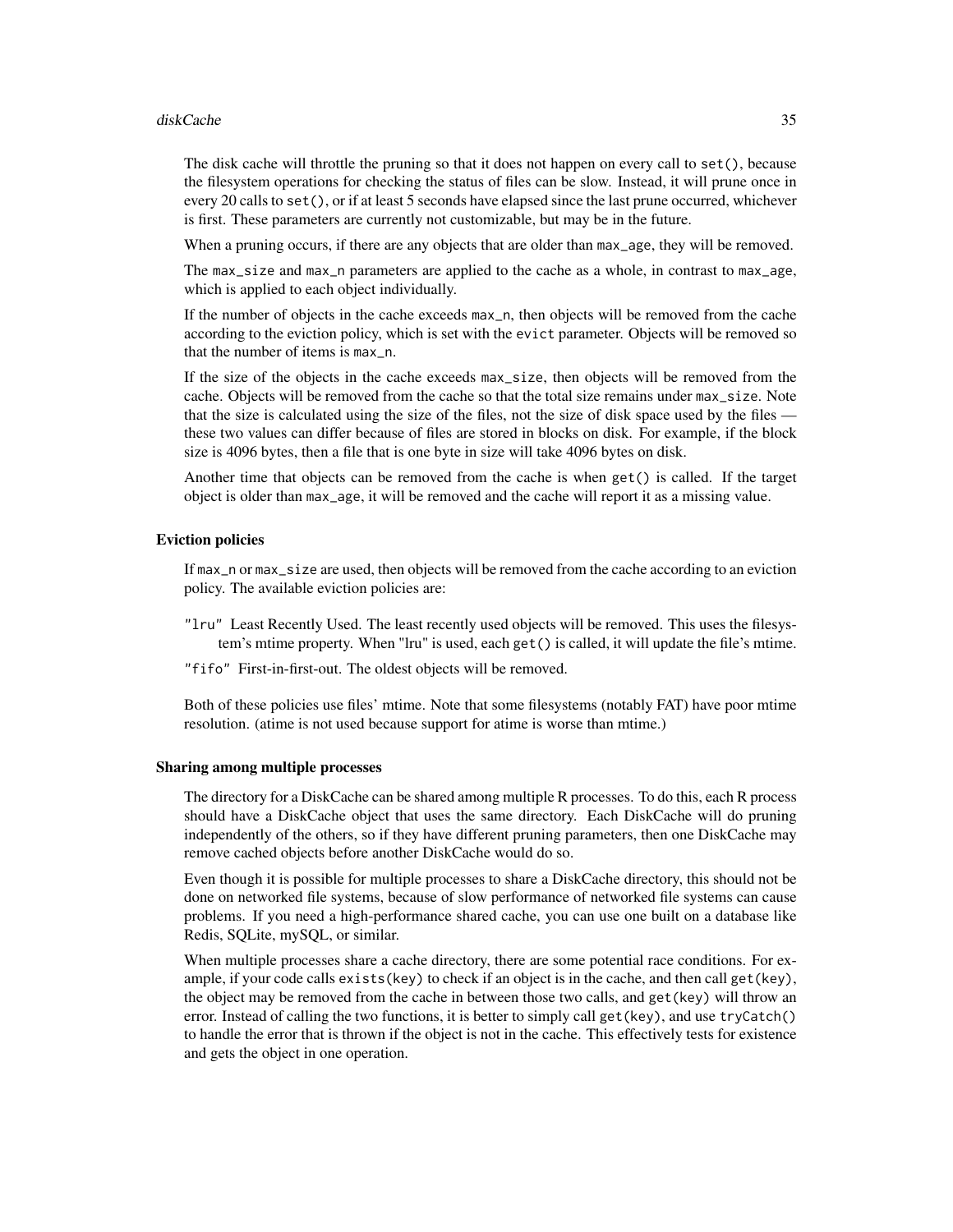<span id="page-35-0"></span>It is also possible for one processes to prune objects at the same time that another processes is trying to prune objects. If this happens, you may see a warning from file.remove() failing to remove a file that has already been deleted.

## Methods

A disk cache object has the following methods:

- get(key, missing, exec\_missing) Returns the value associated with key. If the key is not in the cache, then it returns the value specified by missing or, missing is a function and exec\_missing=TRUE, then executes missing. The function can throw an error or return the value. If either of these parameters are specified here, then they will override the defaults that were set when the DiskCache object was created. See section Missing Keys for more information.
- set(key, value) Stores the key-value pair in the cache.
- exists(key) Returns TRUE if the cache contains the key, otherwise FALSE.
- size() Returns the number of items currently in the cache.
- keys() Returns a character vector of all keys currently in the cache.
- reset() Clears all objects from the cache.
- destroy() Clears all objects in the cache, and removes the cache directory from disk.
- prune() Prunes the cache, using the parameters specified by max\_size, max\_age, max\_n, and evict.

<span id="page-35-1"></span>

domains *Reactive domains*

#### Description

Reactive domains are a mechanism for establishing ownership over reactive primitives (like reactive expressions and observers), even if the set of reactive primitives is dynamically created. This is useful for lifetime management (i.e. destroying observers when the Shiny session that created them ends) and error handling.

#### Usage

```
getDefaultReactiveDomain()
```

```
withReactiveDomain(domain, expr)
```
onReactiveDomainEnded(domain, callback, failIfNull = FALSE)

| domain     | A valid domain object (for example, a Shiny session), or NULL |
|------------|---------------------------------------------------------------|
| expr       | An expression to evaluate under domain                        |
| callback   | A callback function to be invoked                             |
| failIfNull | If TRUE then an error is given if the domain is NULL          |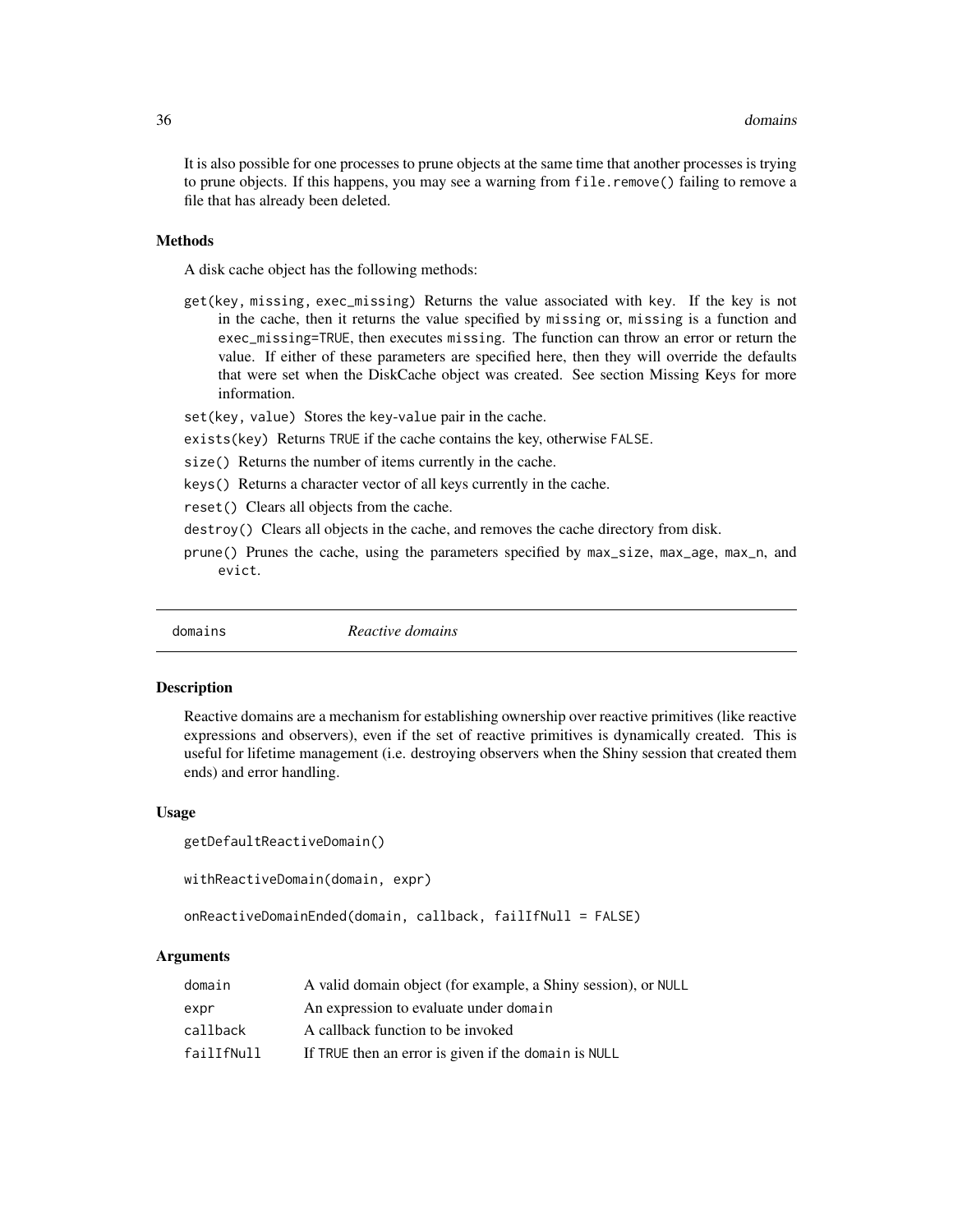## downloadButton 37

## Details

At any given time, there can be either a single "default" reactive domain object, or none (i.e. the reactive domain object is NULL). You can access the current default reactive domain by calling getDefaultReactiveDomain.

Unless you specify otherwise, newly created observers and reactive expressions will be assigned to the current default domain (if any). You can override this assignment by providing an explicit domain argument to [reactive\(\)](#page-114-0) or [observe\(\)](#page-89-0).

For advanced usage, it's possible to override the default domain using withReactiveDomain. The domain argument will be made the default domain while expr is evaluated.

Implementers of new reactive primitives can use onReactiveDomainEnded as a convenience function for registering callbacks. If the reactive domain is NULL and failIfNull is FALSE, then the callback will never be invoked.

#### <span id="page-36-0"></span>downloadButton *Create a download button or link*

# <span id="page-36-1"></span>**Description**

Use these functions to create a download button or link; when clicked, it will initiate a browser download. The filename and contents are specified by the corresponding [downloadHandler\(\)](#page-37-0) defined in the server function.

## Usage

```
downloadButton(outputId, label = "Download", class = NULL, ...)
downloadLink(outputId, label = "Download", class = NULL, ...)
```
# Arguments

| outputId | The name of the output slot that the download Handler is assigned to. |
|----------|-----------------------------------------------------------------------|
| label    | The label that should appear on the button.                           |
| class    | Additional CSS classes to apply to the tag, if any.                   |
| $\cdot$  | Other arguments to pass to the container tag function.                |

# See Also

[downloadHandler\(\)](#page-37-0)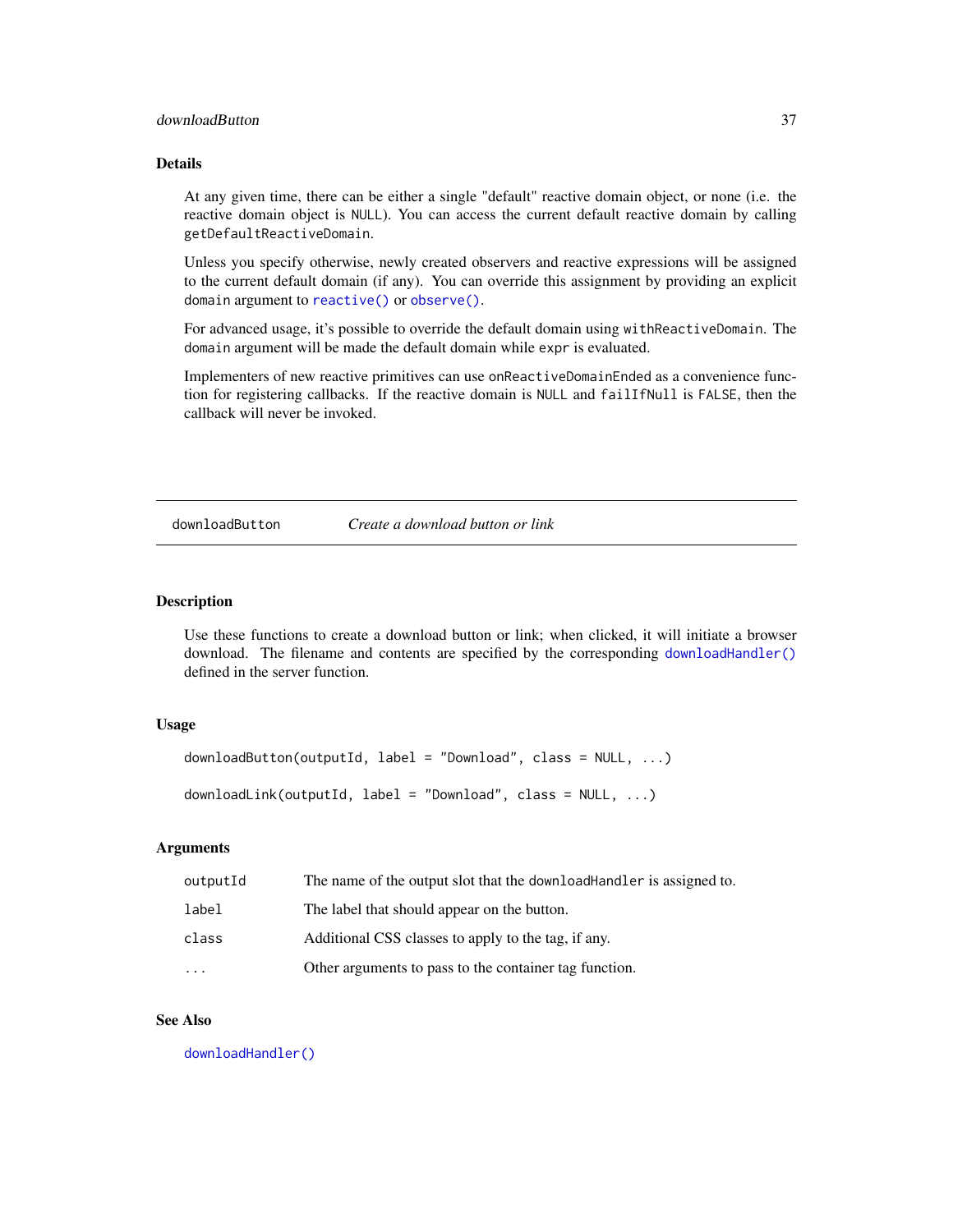# Examples

```
## Not run:
# In server.R:
output$downloadData <- downloadHandler(
  filename = function() {
   paste('data-', Sys.Date(), '.csv', sep='')
  },
  content = function(con) {
   write.csv(data, con)
  }
)
# In ui.R:
downloadLink('downloadData', 'Download')
## End(Not run)
```
<span id="page-37-0"></span>downloadHandler *File Downloads*

# Description

Allows content from the Shiny application to be made available to the user as file downloads (for example, downloading the currently visible data as a CSV file). Both filename and contents can be calculated dynamically at the time the user initiates the download. Assign the return value to a slot on output in your server function, and in the UI use [downloadButton\(\)](#page-36-0) or [downloadLink\(\)](#page-36-1) to make the download available.

## Usage

```
downloadHandler(filename, content, contentType = NA,
 outputArgs = list())
```
## Arguments

| filename    | A string of the filename, including extension, that the user's web browser should<br>default to when downloading the file; or a function that returns such a string.<br>(Reactive values and functions may be used from this function.) |
|-------------|-----------------------------------------------------------------------------------------------------------------------------------------------------------------------------------------------------------------------------------------|
| content     | A function that takes a single argument file that is a file path (string) of a<br>nonexistent temp file, and writes the content to that file path. (Reactive values<br>and functions may be used from this function.)                   |
| contentType | A string of the download's content type, for example "text/csv" or "image/png".<br>If NULL or NA, the content type will be guessed based on the filename extension,<br>or application/octet-stream if the extension is unknown.         |
| outputArgs  | A list of arguments to be passed through to the implicit call to downloadButton()<br>when download Handler is used in an interactive R Markdown document.                                                                               |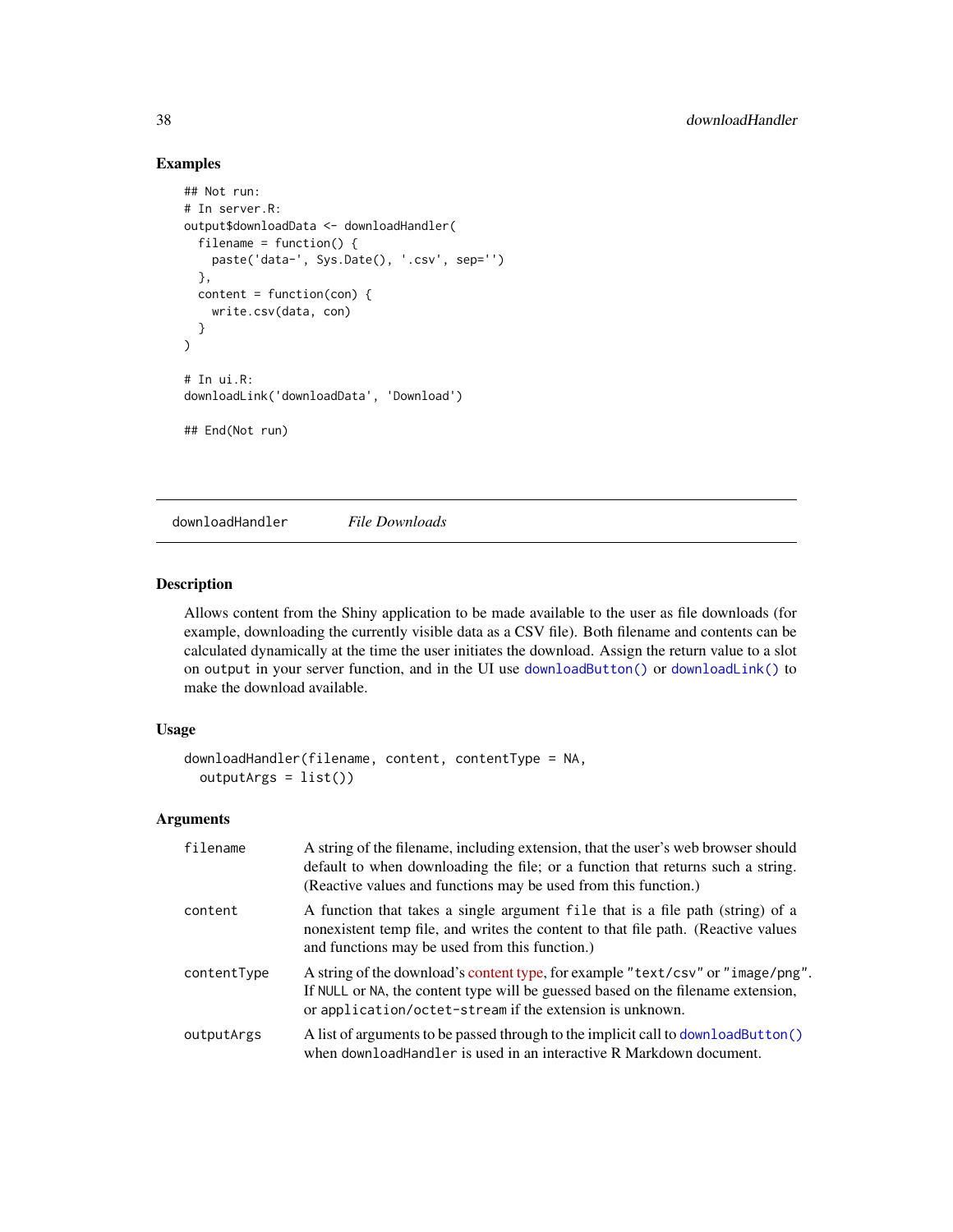# enableBookmarking 39

## Examples

```
## Only run examples in interactive R sessions
if (interactive()) {
ui <- fluidPage(
 downloadLink("downloadData", "Download")
)
server <- function(input, output) {
 # Our dataset
 data <- mtcars
 output$downloadData <- downloadHandler(
    filename = function() \{paste("data-", Sys.Date(), ".csv", sep="")
   },
   content = function(file) {
      write.csv(data, file)
   }
 )
}
shinyApp(ui, server)
}
```
enableBookmarking *Enable bookmarking for a Shiny application*

#### Description

There are two types of bookmarking: saving an application's state to disk on the server, and encoding the application's state in a URL. For state that has been saved to disk, the state can be restored with the corresponding state ID. For URL-encoded state, the state of the application is encoded in the URL, and no server-side storage is needed.

URL-encoded bookmarking is appropriate for applications where there not many input values that need to be recorded. Some browsers have a length limit for URLs of about 2000 characters, and if there are many inputs, the length of the URL can exceed that limit.

Saved-on-server bookmarking is appropriate when there are many inputs, or when the bookmarked state requires storing files.

# Usage

```
enableBookmarking(store = c("url", "server", "disable"))
```
## Arguments

store Either "url", which encodes all of the relevant values in a URL, "server", which saves to disk on the server, or "disable", which disables any previouslyenabled bookmarking.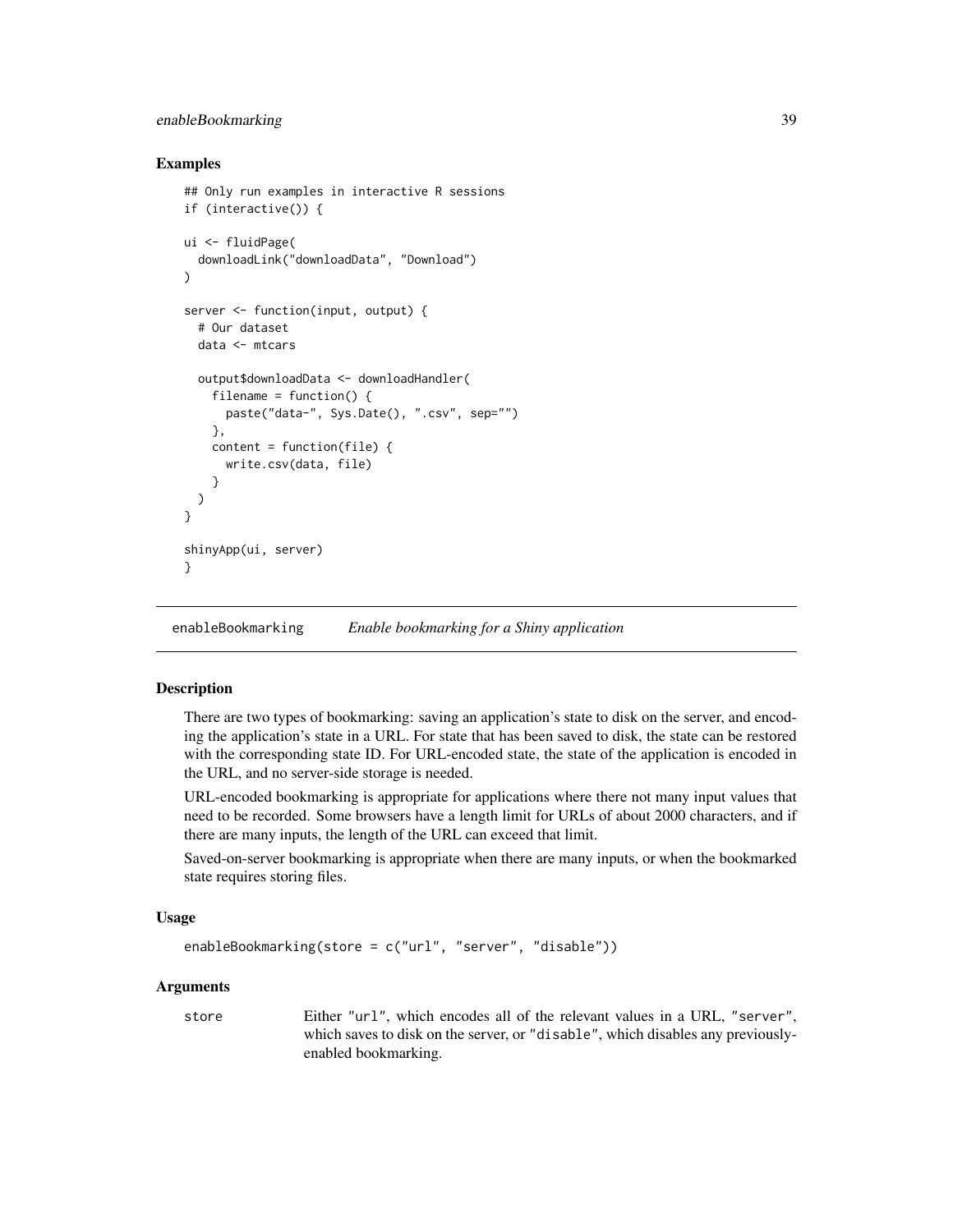#### Details

For restoring state to work properly, the UI must be a function that takes one argument, request. In most Shiny applications, the UI is not a function; it might have the form  $\text{fluidPage}(\ldots)$ . Converting it to a function is as simple as wrapping it in a function, as in function(request) { fluidPage(....) }.

By default, all input values will be bookmarked, except for the values of passwordInputs. fileInputs will be saved if the state is saved on a server, but not if the state is encoded in a URL.

When bookmarking state, arbitrary values can be stored, by passing a function as the onBookmark argument. That function will be passed a ShinySaveState object. The values field of the object is a list which can be manipulated to save extra information. Additionally, if the state is being saved on the server, and the dir field of that object can be used to save extra information to files in that directory.

For saved-to-server state, this is how the state directory is chosen:

- If running in a hosting environment such as Shiny Server or Connect, the hosting environment will choose the directory.
- If running an app in a directory with [runApp\(\)](#page-148-0), the saved states will be saved in a subdirectory of the app called shiny\_bookmarks.
- If running a Shiny app object that is generated from code (not run from a directory), the saved states will be saved in a subdirectory of the current working directory called shiny\_bookmarks.

When used with [shinyApp\(\)](#page-161-0), this function must be called before shinyApp(), or in the shinyApp()'s onStart function. An alternative to calling the enableBookmarking() function is to use the enableBookmarking *argument* for shinyApp(). See examples below.

## See Also

[onBookmark\(\)](#page-95-0), [onBookmarked\(\)](#page-95-1), [onRestore\(\)](#page-95-1), and [onRestored\(\)](#page-95-1) for registering callback functions that are invoked when the state is bookmarked or restored.

```
updateQueryString().
```

```
## Only run these examples in interactive R sessions
if (interactive()) {
# Basic example with state encoded in URL
ui <- function(request) {
 fluidPage(
    textInput("txt", "Text"),
    checkboxInput("chk", "Checkbox"),
    bookmarkButton()
 )
}
server <- function(input, output, session) { }
enableBookmarking("url")
shinyApp(ui, server)
```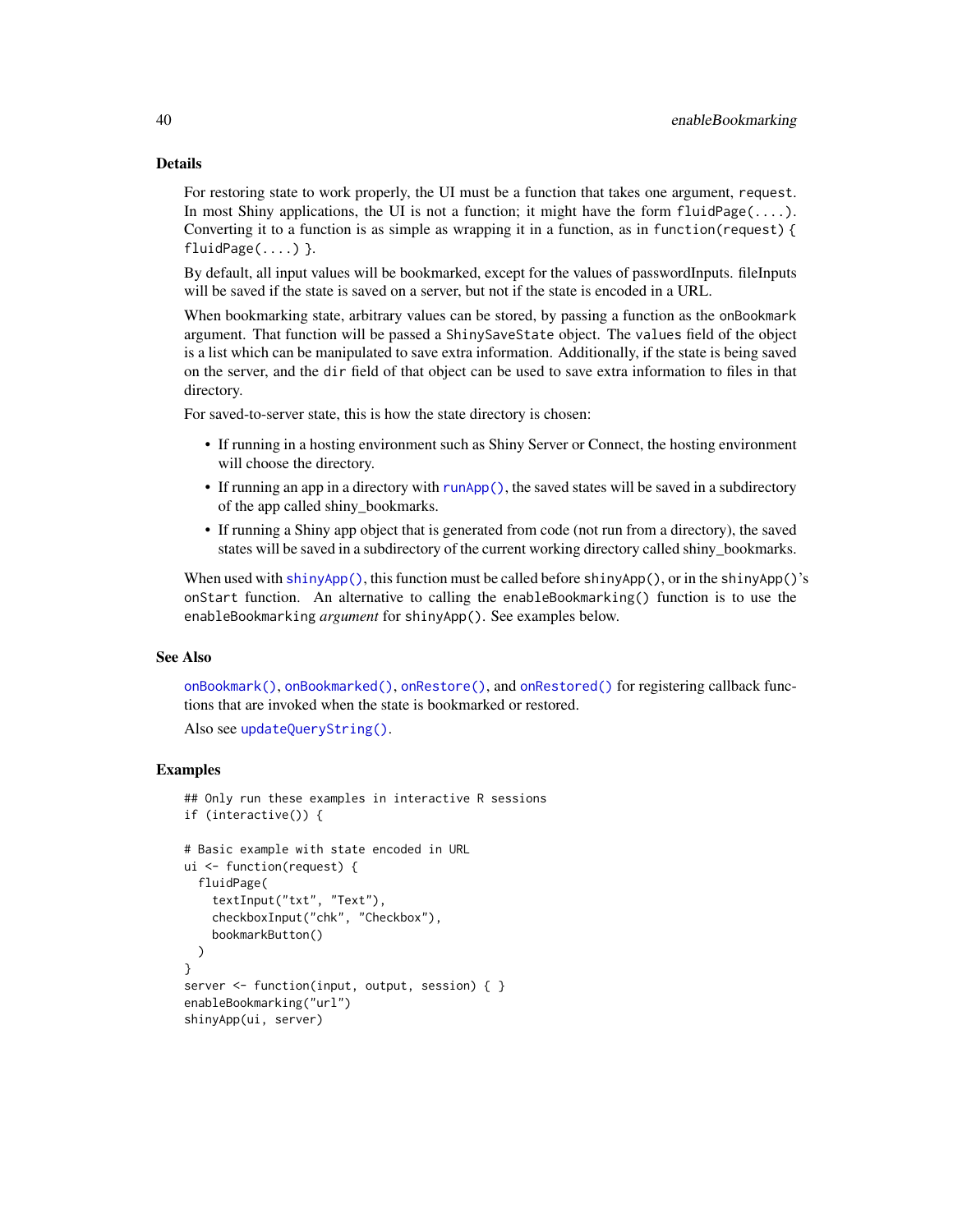```
# An alternative to calling enableBookmarking(): use shinyApp's
# enableBookmarking argument
shinyApp(ui, server, enableBookmarking = "url")
# Same basic example with state saved to disk
enableBookmarking("server")
shinyApp(ui, server)
# Save/restore arbitrary values
ui <- function(req) {
  fluidPage(
    textInput("txt", "Text"),
    checkboxInput("chk", "Checkbox"),
    bookmarkButton(),
   br(),
    textOutput("lastSaved")
  )
}
server <- function(input, output, session) {
  vals <- reactiveValues(savedTime = NULL)
  output$lastSaved <- renderText({
    if (!is.null(vals$savedTime))
      paste("Last saved at", vals$savedTime)
    else
      ""
  })
  onBookmark(function(state) {
    vals$savedTime <- Sys.time()
    # state is a mutable reference object, and we can add arbitrary values
    # to it.
   state$values$time <- vals$savedTime
  })
  onRestore(function(state) {
   vals$savedTime <- state$values$time
  })
}
enableBookmarking(store = "url")
shinyApp(ui, server)
# Usable with dynamic UI (set the slider, then change the text input,
# click the bookmark button)
ui <- function(request) {
  fluidPage(
    sliderInput("slider", "Slider", 1, 100, 50),
    uiOutput("ui"),
    bookmarkButton()
  )
}
server <- function(input, output, session) {
```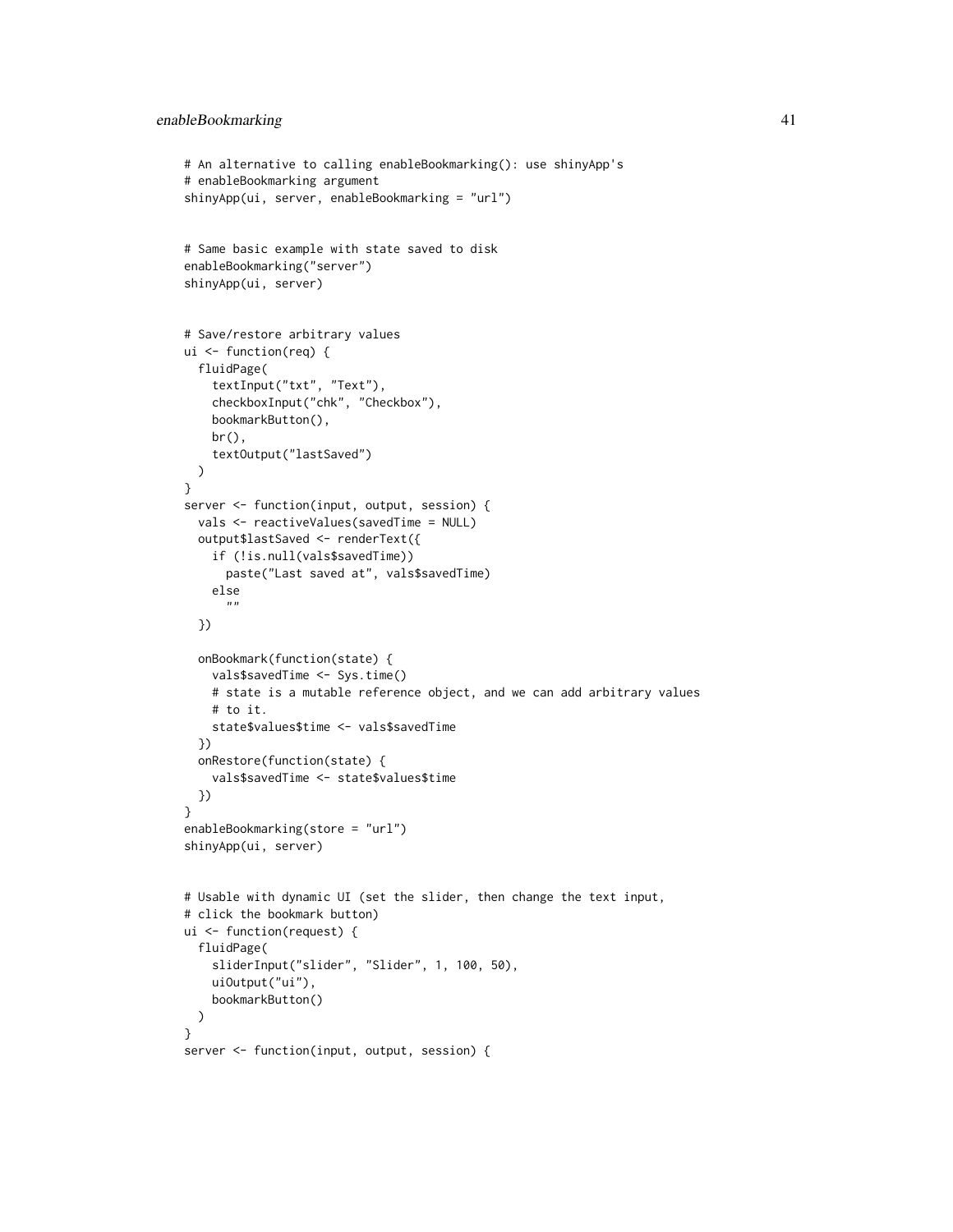```
output$ui <- renderUI({
    textInput("txt", "Text", input$slider)
  })
}
enableBookmarking("url")
shinyApp(ui, server)
# Exclude specific inputs (The only input that will be saved in this
# example is chk)
ui <- function(request) {
  fluidPage(
    passwordInput("pw", "Password"), # Passwords are never saved
    sliderInput("slider", "Slider", 1, 100, 50), # Manually excluded below
    checkboxInput("chk", "Checkbox"),
    bookmarkButton()
  )
}
server <- function(input, output, session) {
  setBookmarkExclude("slider")
}
enableBookmarking("url")
shinyApp(ui, server)
# Update the browser's location bar every time an input changes. This should
# not be used with enableBookmarking("server"), because that would create a
# new saved state on disk every time the user changes an input.
ui <- function(req) {
 fluidPage(
    textInput("txt", "Text"),
    checkboxInput("chk", "Checkbox")
  )
}
server <- function(input, output, session) {
  observe({
    # Trigger this observer every time an input changes
   reactiveValuesToList(input)
    session$doBookmark()
  })
  onBookmarked(function(url) {
    updateQueryString(url)
  })
}
enableBookmarking("url")
shinyApp(ui, server)
# Save/restore uploaded files
ui <- function(request) {
  fluidPage(
    sidebarLayout(
      sidebarPanel(
```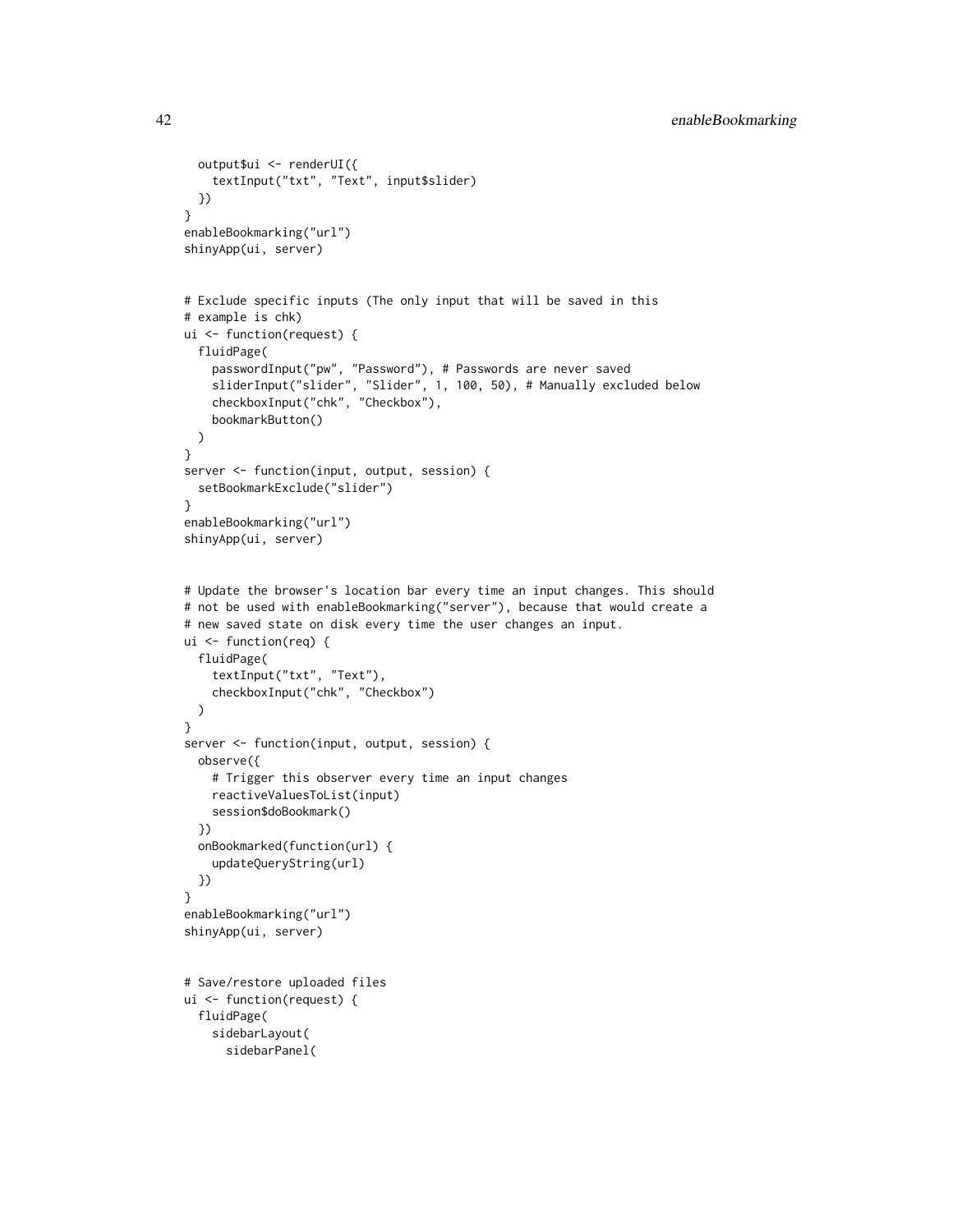```
fileInput("file1", "Choose CSV File", multiple = TRUE,
          accept = c("text/csv",
            "text/comma-separated-values,text/plain",
            ".csv"
          )
        ),
        tags$hr(),
        checkboxInput("header", "Header", TRUE),
        bookmarkButton()
      ),
      mainPanel(
        tableOutput("contents")
      )
   )
 )
}
server <- function(input, output) {
  output$contents <- renderTable({
    inFile <- input$file1
    if (is.null(inFile))
      return(NULL)
    if (nrow(inFile) == 1) {
      read.csv(inFile$datapath, header = input$header)
    } else {
      data. frame(x = "multiple files")
    }
  })
}
enableBookmarking("server")
shinyApp(ui, server)
}
```
exportTestValues *Register expressions for export in test mode*

## Description

This function registers expressions that will be evaluated when a test export event occurs. These events are triggered by accessing a snapshot URL.

# Usage

```
exportTestValues(..., quoted_ = FALSE, env_ = parent.frame(),
  session_ = getDefaultReactiveDomain())
```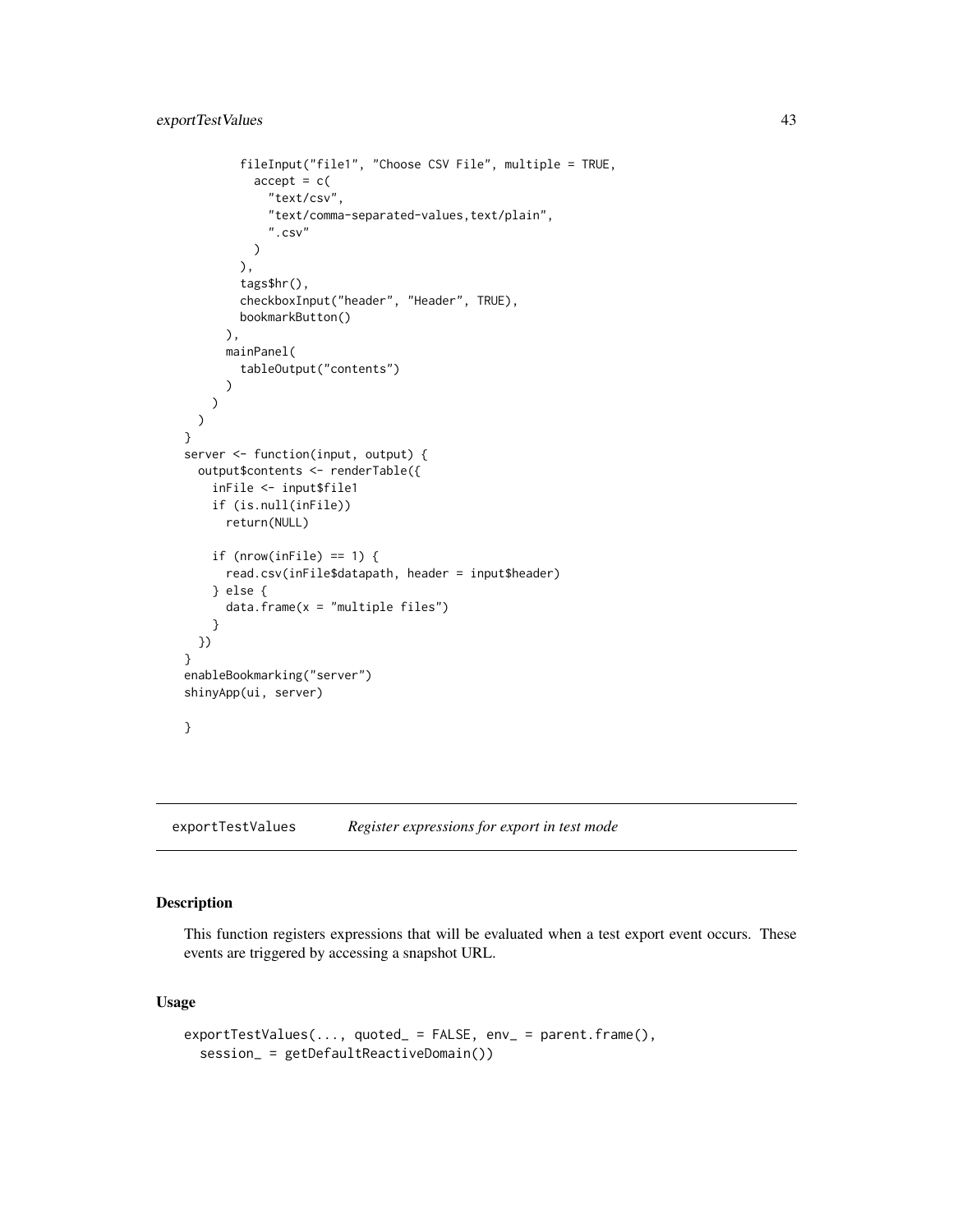## **Arguments**

| $\cdots$ | Named arguments that are quoted or unquoted expressions that will be captured<br>and evaluated when snapshot URL is visited. |
|----------|------------------------------------------------------------------------------------------------------------------------------|
| quoted_  | Are the expression quoted? Default is FALSE.                                                                                 |
| env      | The environment in which the expression should be evaluated.                                                                 |
| session_ | A Shiny session object.                                                                                                      |

# Details

This function only has an effect if the app is launched in test mode. This is done by calling runApp() with test.mode=TRUE, or by setting the global option shiny.testmode to TRUE.

```
## Only run this example in interactive R sessions
if (interactive()) {
options(shiny.testmode = TRUE)
# This application shows the test snapshot URL; clicking on it will
# fetch the input, output, and exported values in JSON format.
shinyApp(
 ui = basicPage(
   h4("Snapshot URL: "),
   uiOutput("url"),
   h4("Current values:"),
   verbatimTextOutput("values"),
   actionButton("inc", "Increment x")
  ),
  server = function(input, output, session) {
   vals <- reactiveValues(x = 1)
   y \leftarrow reactive({ vals$x + 1 })
    observeEvent(input$inc, {
      vals$x <<- vals$x + 1
    })
    exportTestValues(
     x = vals$x,
     y = y())
    output$url <- renderUI({
     url <- session$getTestSnapshotUrl(format="json")
      a(href = url, url)})
    output$values <- renderText({
      paste0("vals$x: ", vals$x, "\ny: ", y())
    })
```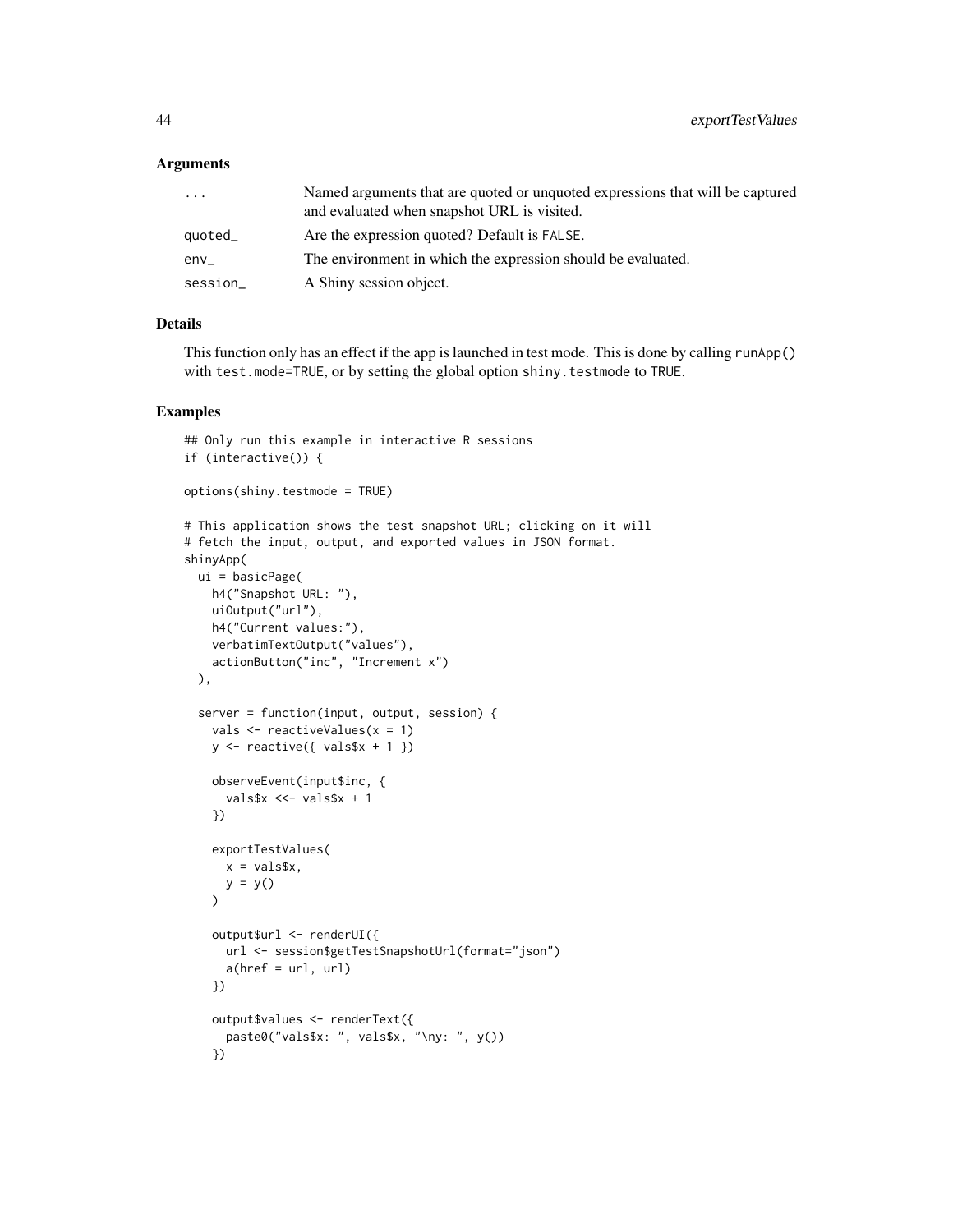# exprToFunction 45

} ) }

<span id="page-44-0"></span>exprToFunction *Convert an expression to a function*

# **Description**

This is to be called from another function, because it will attempt to get an unquoted expression from two calls back.

# Usage

```
exprToFunction(expr, env = parent.frame(), quoted = FALSE)
```
#### Arguments

| expr   | A quoted or unquoted expression, or a function.                                                  |  |
|--------|--------------------------------------------------------------------------------------------------|--|
| env    | The desired environment for the function. Defaults to the calling environment<br>two steps back. |  |
| auoted | Is the expression quoted?                                                                        |  |

#### Details

If expr is a quoted expression, then this just converts it to a function. If expr is a function, then this simply returns expr (and prints a deprecation message). If expr was a non-quoted expression from two calls back, then this will quote the original expression and convert it to a function.

# Examples

```
# Example of a new renderer, similar to renderText
# This is something that toolkit authors will do
renderTriple <- function(expr, env=parent.frame(), quoted=FALSE) {
  # Convert expr to a function
  func <- shiny::exprToFunction(expr, env, quoted)
  function() {
   value <- func()
    paste(rep(value, 3), collapse=", ")
  }
}
# Example of using the renderer.
# This is something that app authors will do.
values <- reactiveValues(A="text")
```
## Not run: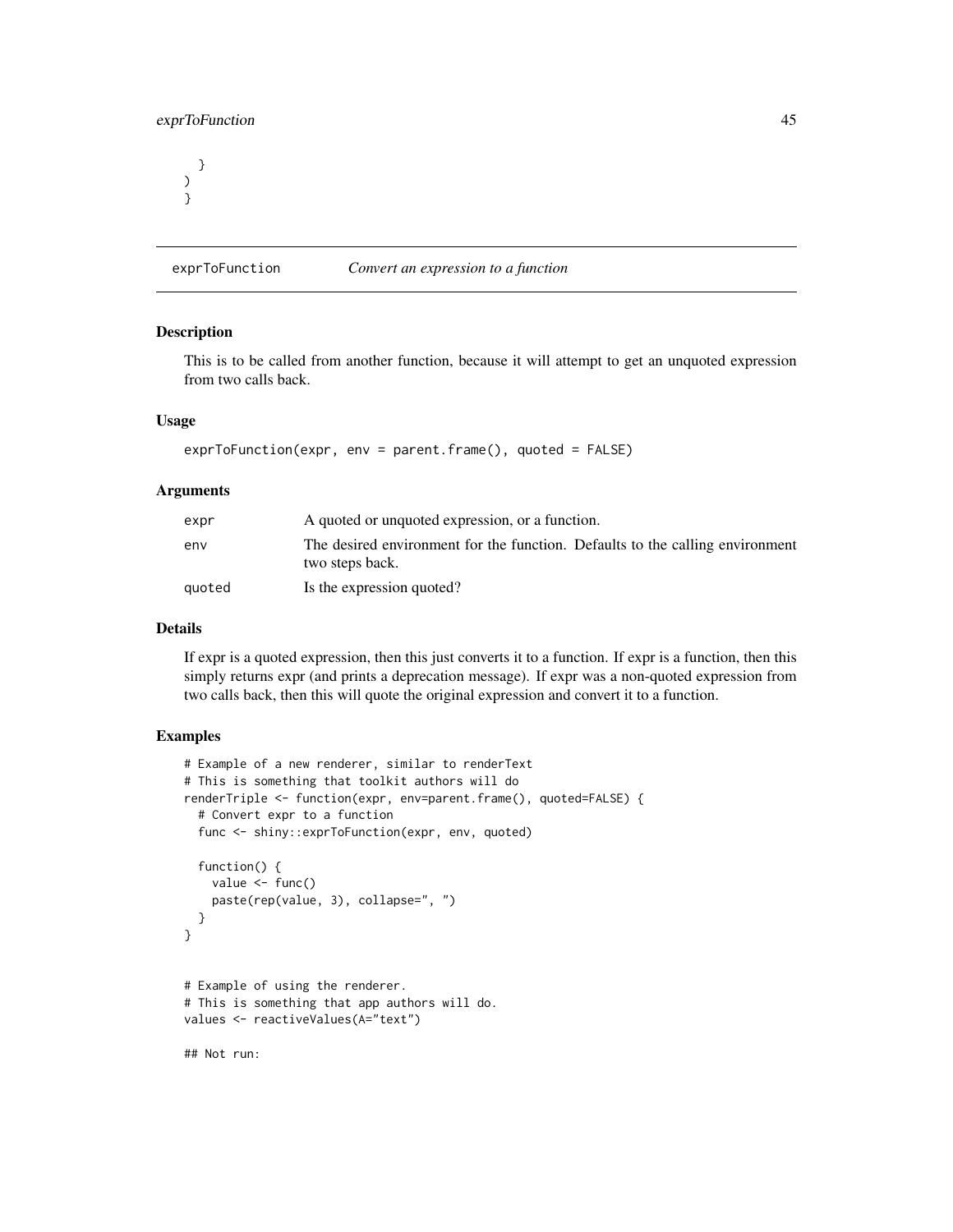#### 46 fileInput

```
# Create an output object
output$tripleA <- renderTriple({
  values$A
})
## End(Not run)
# At the R console, you can experiment with the renderer using isolate()
tripleA <- renderTriple({
  values$A
})
isolate(tripleA())
# "text, text, text"
```
fileInput *File Upload Control*

# Description

Create a file upload control that can be used to upload one or more files.

#### Usage

```
fileInput(inputId, label, multiple = FALSE, accept = NULL,
 width = NULL, buttonLabel = "Browse...",
 placeholder = "No file selected")
```
# Arguments

| inputId     | The input slot that will be used to access the value.                                                                                                          |  |
|-------------|----------------------------------------------------------------------------------------------------------------------------------------------------------------|--|
| label       | Display label for the control, or NULL for no label.                                                                                                           |  |
| multiple    | Whether the user should be allowed to select and upload multiple files at once.<br>Does not work on older browsers, including Internet Explorer 9 and earlier. |  |
| accept      | A character vector of MIME types; gives the browser a hint of what kind of files<br>the server is expecting.                                                   |  |
| width       | The width of the input, e.g. $'400px'$ , or $'100%$ ; see validateCssUnit().                                                                                   |  |
| buttonLabel | The label used on the button. Can be text or an HTML tag object.                                                                                               |  |
| placeholder | The text to show before a file has been uploaded.                                                                                                              |  |

# Details

Whenever a file upload completes, the corresponding input variable is set to a dataframe. See the Server value section.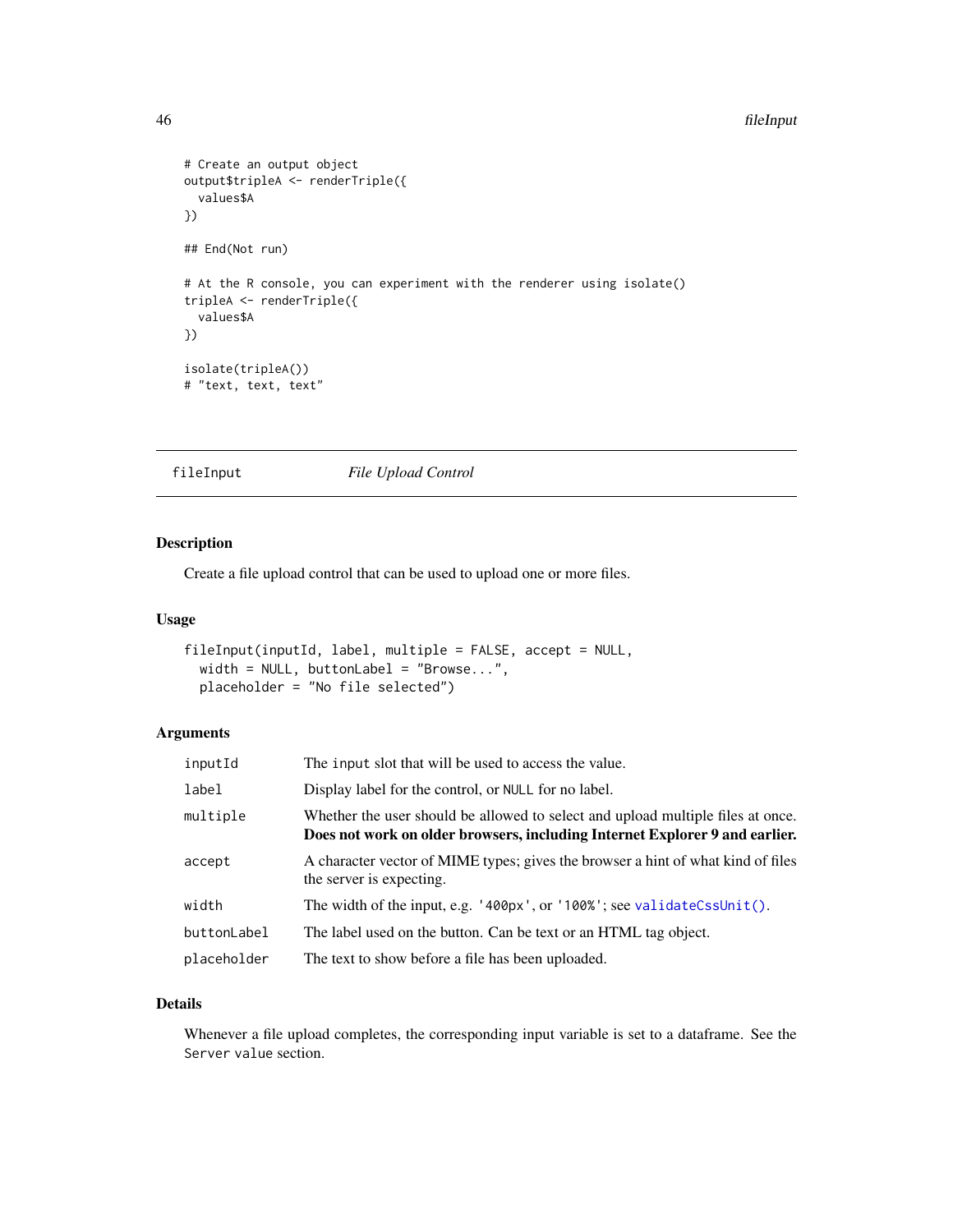#### fileInput 47

#### Server value

A data.frame that contains one row for each selected file, and following columns:

- name The filename provided by the web browser. This is not the path to read to get at the actual data that was uploaded (see datapath column).
- size The size of the uploaded data, in bytes.
- type The MIME type reported by the browser (for example, text/plain), or empty string if the browser didn't know.
- datapath The path to a temp file that contains the data that was uploaded. This file may be deleted if the user performs another upload operation.

## See Also

Other input elements: [actionButton](#page-7-0), [checkboxGroupInput](#page-17-0), [checkboxInput](#page-19-0), [dateInput](#page-24-0), [dateRangeInput](#page-27-0), [numericInput](#page-88-0), [passwordInput](#page-103-0), [radioButtons](#page-112-0), [selectInput](#page-154-0), [sliderInput](#page-170-0), [submitButton](#page-175-0), [textAreaInput](#page-181-0), [textInput](#page-182-0), [varSelectInput](#page-208-0)

```
## Only run examples in interactive R sessions
if (interactive()) {
ui <- fluidPage(
  sidebarLayout(
    sidebarPanel(
      fileInput("file1", "Choose CSV File",
        accept = c("text/csv",
          "text/comma-separated-values,text/plain",
          ".csv")),
      tags$hr(),
      checkboxInput("header", "Header", TRUE)
   ),
   mainPanel(
      tableOutput("contents")
    )
 )
\mathcal{L}server <- function(input, output) {
  output$contents <- renderTable({
    # input$file1 will be NULL initially. After the user selects
    # and uploads a file, it will be a data frame with 'name',
    # 'size', 'type', and 'datapath' columns. The 'datapath'
    # column will contain the local filenames where the data can
    # be found.
    inFile <- input$file1
    if (is.null(inFile))
```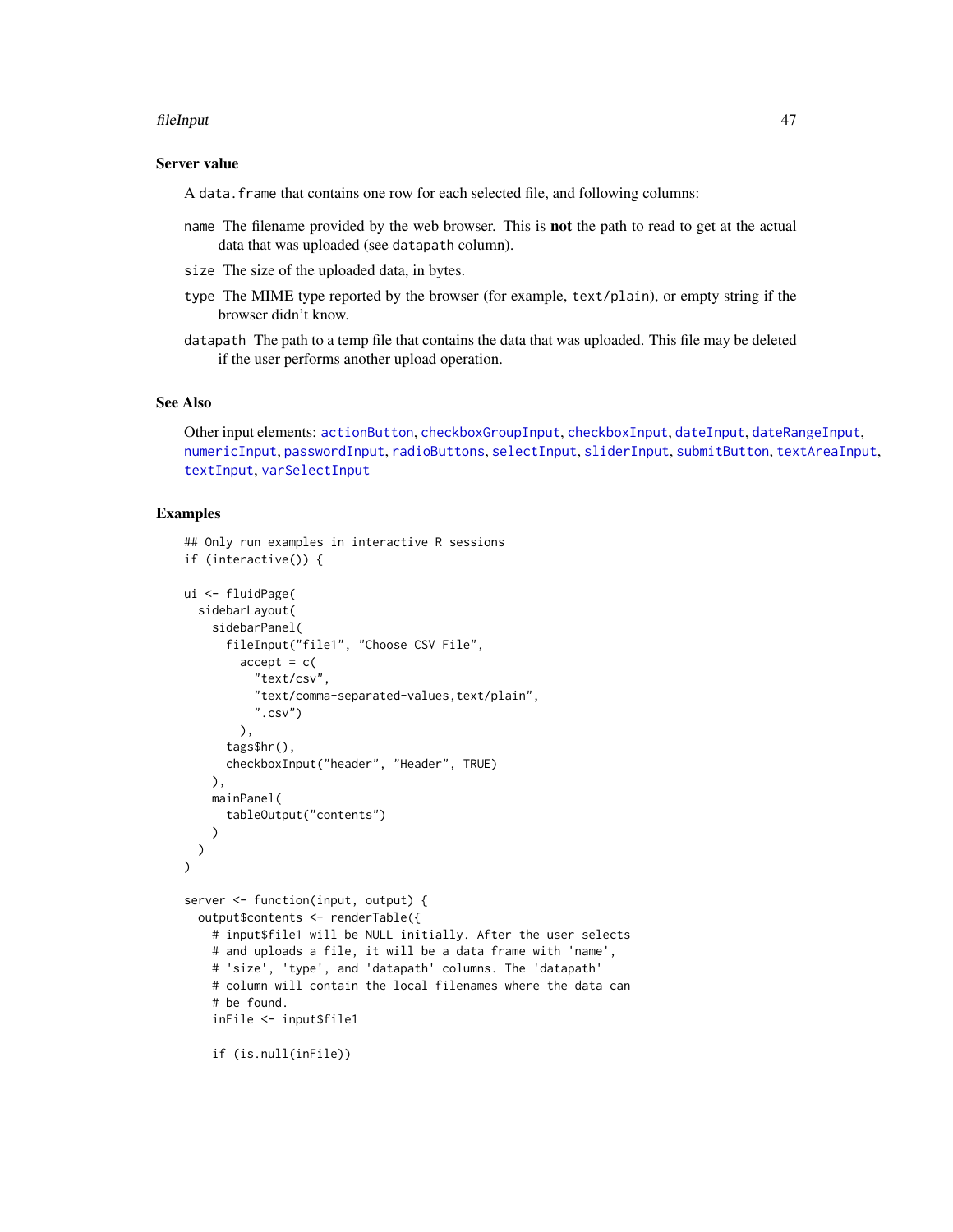#### 48 fillPage and the contract of the contract of the contract of the contract of the contract of the contract of the contract of the contract of the contract of the contract of the contract of the contract of the contract o

```
return(NULL)
    read.csv(inFile$datapath, header = input$header)
 })
}
shinyApp(ui, server)
}
```
<span id="page-47-0"></span>fillPage *Create a page that fills the window*

# Description

fillPage creates a page whose height and width always fill the available area of the browser window.

## Usage

```
fillPage(..., padding = 0, title = NULL, bootstrap = TRUE,theme = NULL)
```
# Arguments

| $\ddots$           | Elements to include within the page.                                                                                                                                                                                                                                                                                                                                                                                                                                                                                                                                                                    |  |
|--------------------|---------------------------------------------------------------------------------------------------------------------------------------------------------------------------------------------------------------------------------------------------------------------------------------------------------------------------------------------------------------------------------------------------------------------------------------------------------------------------------------------------------------------------------------------------------------------------------------------------------|--|
| padding            | Padding to use for the body. This can be a numeric vector (which will be inter-<br>preted as pixels) or a character vector with valid CSS lengths. The length can<br>be between one and four. If one, then that value will be used for all four sides.<br>If two, then the first value will be used for the top and bottom, while the second<br>value will be used for left and right. If three, then the first will be used for top,<br>the second will be left and right, and the third will be bottom. If four, then the<br>values will be interpreted as top, right, bottom, and left respectively. |  |
| title              | The title to use for the browser window/tab (it will not be shown in the docu-<br>ment).                                                                                                                                                                                                                                                                                                                                                                                                                                                                                                                |  |
| bootstrap<br>theme | If TRUE, load the Bootstrap CSS library.<br>URL to alternative Bootstrap stylesheet.                                                                                                                                                                                                                                                                                                                                                                                                                                                                                                                    |  |
|                    |                                                                                                                                                                                                                                                                                                                                                                                                                                                                                                                                                                                                         |  |

# Details

The [fluidPage\(\)](#page-52-0) and [fixedPage\(\)](#page-50-0) functions are used for creating web pages that are laid out from the top down, leaving whitespace at the bottom if the page content's height is smaller than the browser window, and scrolling if the content is larger than the window.

fillPage is designed to latch the document body's size to the size of the window. This makes it possible to fill it with content that also scales to the size of the window.

For example, fluidPage(plotOutput("plot",height = "100%")) will not work as expected; the plot element's effective height will be  $\theta$ , because the plot's containing elements ( $\langle \text{div} \rangle$  and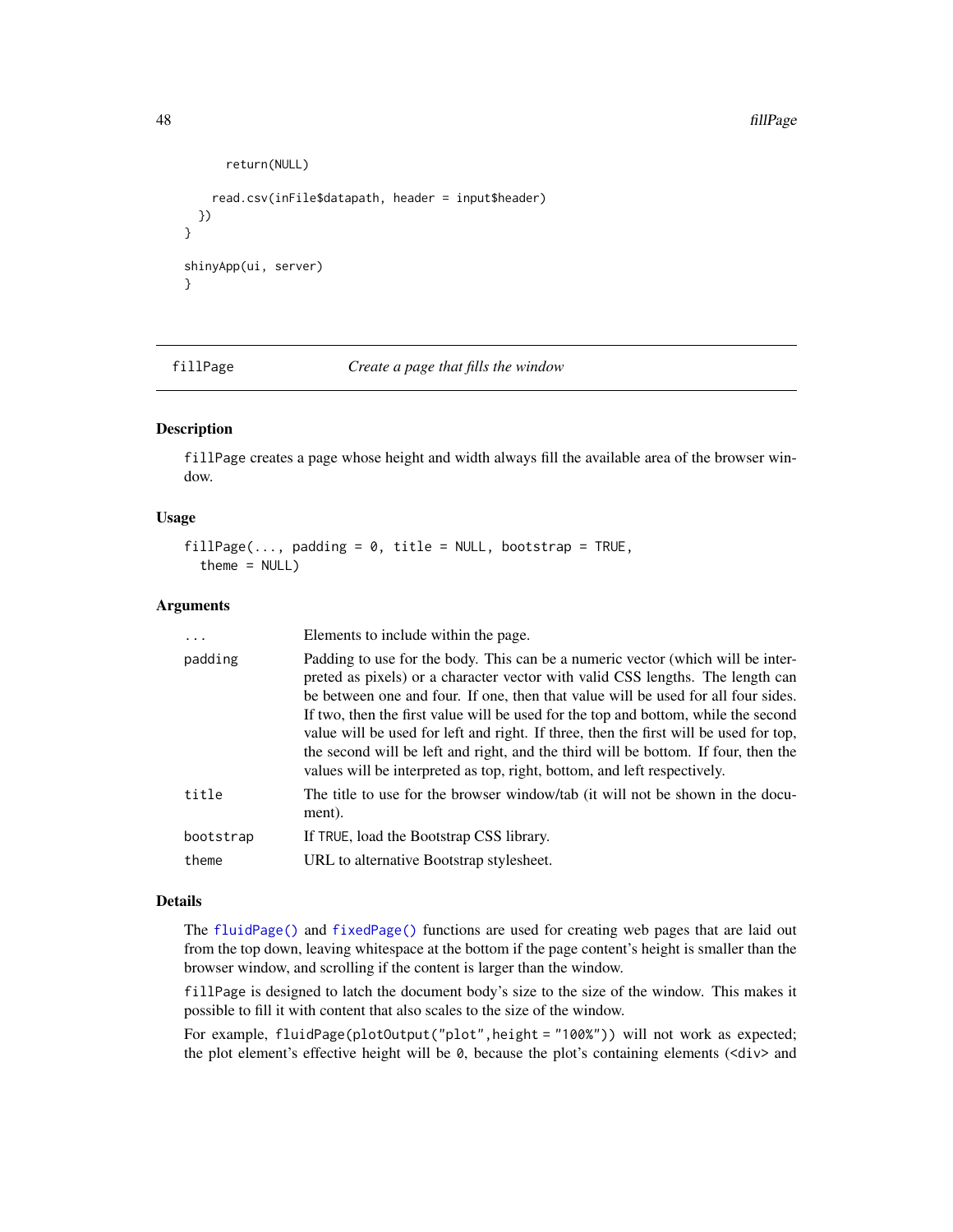#### fillRow the contract of the contract of the contract of the contract of the contract of the contract of the contract of the contract of the contract of the contract of the contract of the contract of the contract of the co

<body>) have *automatic* height; that is, they determine their own height based on the height of their contained elements. However, fillPage(plotOutput("plot",height = "100%")) will work because fillPage fixes the  $\langle \text{body} \rangle$  height at 100% of the window height.

Note that fillPage(plotOutput("plot")) will not cause the plot to fill the page. Like most Shiny output widgets, plotOutput's default height is a fixed number of pixels. You must explicitly set height = "100%" if you want a plot (or htmlwidget, say) to fill its container.

One must be careful what layouts/panels/elements come between the fillPage and the plots/widgets. Any container that has an automatic height will cause children with height = "100%" to misbehave. Stick to functions that are designed for fill layouts, such as the ones in this package.

# See Also

Other layout functions: [fixedPage](#page-50-0), [flowLayout](#page-51-0), [fluidPage](#page-52-0), [navbarPage](#page-82-0), [sidebarLayout](#page-167-0), [splitLayout](#page-173-0), [verticalLayout](#page-211-0)

## Examples

```
fillPage(
  tags$style(type = "text/css",
    ".half-fill { width: 50%; height: 100%; }",
    "#one { float: left; background-color: #ddddff; }",
    "#two { float: right; background-color: #ccffcc; }"
 ),
 div(id = "one", class = "half-fill",
    "Left half"
 ),
 div(id = "two", class = "half-fill","Right half"
 ),
 padding = 10)
fillPage(
 fillRow(
    div(style = "background-color: red; width: 100%; height: 100%;"),
    div(style = "background-color: blue; width: 100%; height: 100%;")
 )
\lambda
```
fillRow *Flex Box-based row/column layouts*

#### Description

Creates row and column layouts with proportionally-sized cells, using the Flex Box layout model of CSS3. These can be nested to create arbitrary proportional-grid layouts. Warning: Flex Box is not well supported by Internet Explorer, so these functions should only be used where modern browsers can be assumed.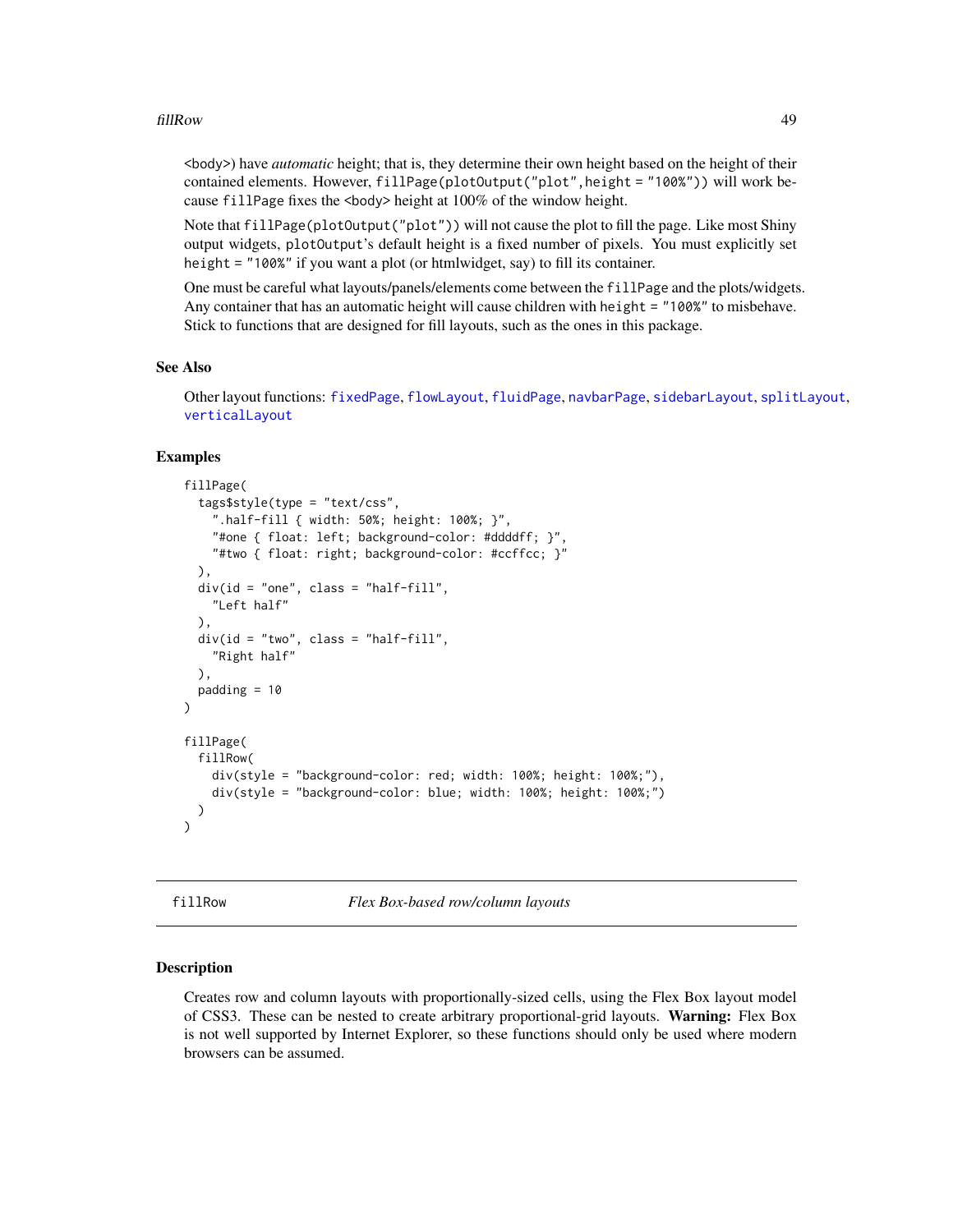#### Usage

```
fillRow(..., flex = 1, width = "100%", height = "100%")
fillCol(..., flex = 1, width = "100%", height = "100%")
```
#### Arguments

| .             | UI objects to put in each row/column cell; each argument will occupy a single<br>cell. (To put multiple items in a single cell, you can use $tagList()$ or $div()$ to<br>combine them.) Named arguments will be used as attributes on the div element<br>that encapsulates the row/column.                                                                                                                           |
|---------------|----------------------------------------------------------------------------------------------------------------------------------------------------------------------------------------------------------------------------------------------------------------------------------------------------------------------------------------------------------------------------------------------------------------------|
| flex          | Determines how space should be distributed to the cells. Can be a single value<br>like 1 or 2 to evenly distribute the available space; or use a vector of numbers to<br>specify the proportions. For example, $flex = c(2, 3)$ would cause the space to<br>be split 40%/60% between two cells. NA values will cause the corresponding<br>cell to be sized according to its contents (without growing or shrinking). |
| width, height | The total amount of width and height to use for the entire row/column. For the<br>default height of "100%" to be effective, the parent must be fillPage, another<br>fillRow/fillCol, or some other HTML element whose height is not deter-<br>mined by the height of its contents.                                                                                                                                   |

#### Details

If you try to use fillRow and fillCol inside of other Shiny containers, such as [sidebarLayout\(\)](#page-167-0), [navbarPage\(\)](#page-82-0), or even tags\$div, you will probably find that they will not appear. This is due to fillRow and fillCol defaulting to height="100%", which will only work inside of containers that have determined their own size (rather than shrinking to the size of their contents, as is usually the case in HTML).

To avoid this problem, you have two options:

- only use fillRow/fillCol inside of fillPage, fillRow, or fillCol
- provide an explicit height argument to fillRow/fillCol

```
# Only run this example in interactive R sessions.
if (interactive()) {
ui <- fillPage(fillRow(
  plotOutput("plotLeft", height = "100%"),
  fillCol(
    plotOutput("plotTopRight", height = "100%"),
    plotOutput("plotBottomRight", height = "100%")
  )
))
server <- function(input, output, session) {
  output$plotLeft <- renderPlot(plot(cars))
  output$plotTopRight <- renderPlot(plot(pressure))
```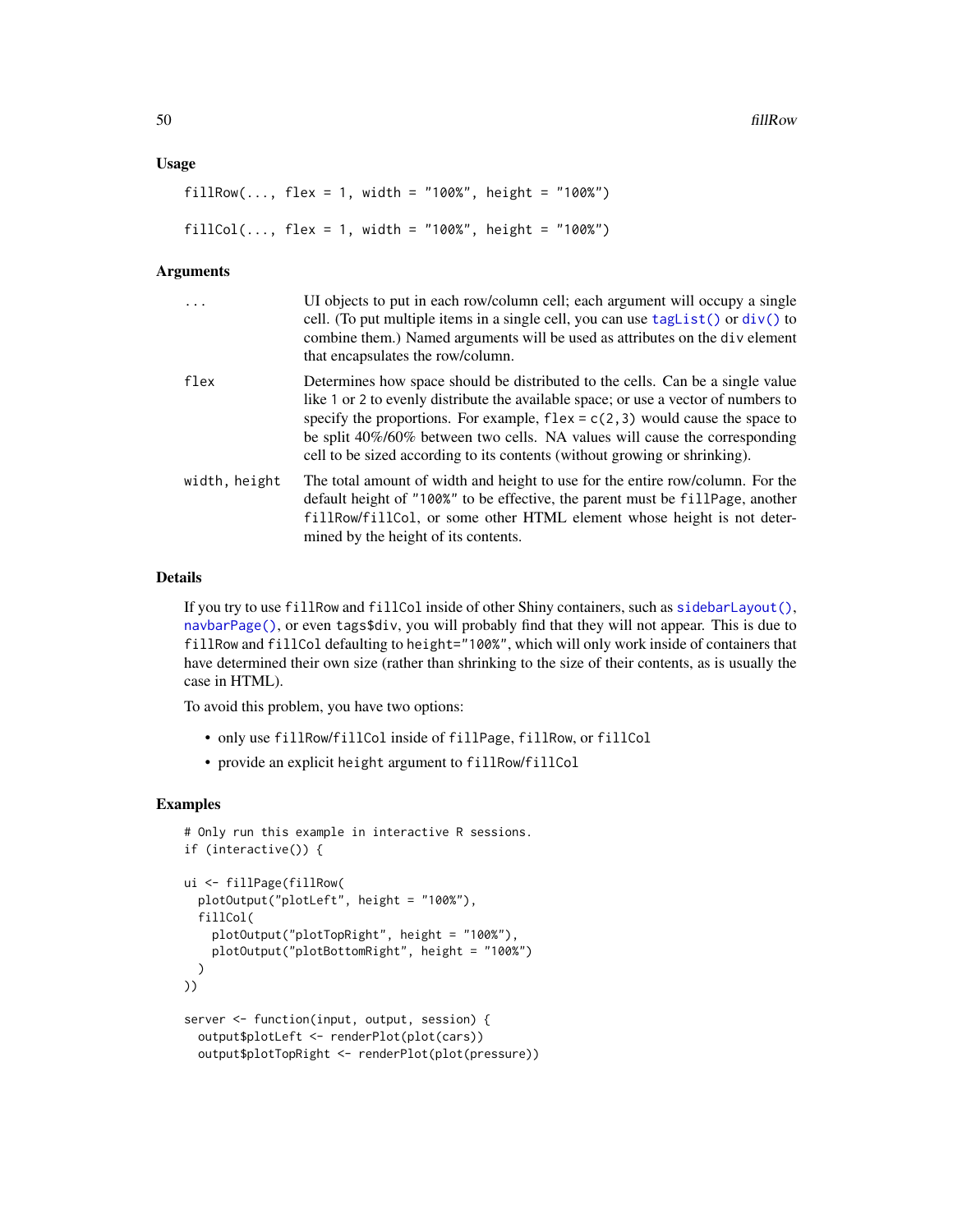#### fixedPage 51

```
output$plotBottomRight <- renderPlot(plot(AirPassengers))
}
shinyApp(ui, server)
}
```
<span id="page-50-0"></span>fixedPage *Create a page with a fixed layout*

# Description

Functions for creating fixed page layouts. A fixed page layout consists of rows which in turn include columns. Rows exist for the purpose of making sure their elements appear on the same line (if the browser has adequate width). Columns exist for the purpose of defining how much horizontal space within a 12-unit wide grid it's elements should occupy. Fixed pages limit their width to 940 pixels on a typical display, and 724px or 1170px on smaller and larger displays respectively.

## Usage

```
fixedPage(..., title = NULL, responsive = NULL, theme = NULL)
```
fixedRow(...)

## Arguments

| $\cdots$   | Elements to include within the container                                                                                                                                                   |
|------------|--------------------------------------------------------------------------------------------------------------------------------------------------------------------------------------------|
| title      | The browser window title (defaults to the host URL of the page)                                                                                                                            |
| responsive | This option is deprecated; it is no longer optional with Bootstrap 3.                                                                                                                      |
| theme      | Alternative Bootstrap stylesheet (normally a css file within the www directory).<br>For example, to use the theme located at www/bootstrap.css you would use<br>theme = $"bootstrap.css".$ |

#### Details

To create a fixed page use the fixedPage function and include instances of fixedRow and [column\(\)](#page-20-0) within it. Note that unlike [fluidPage\(\)](#page-52-0), fixed pages cannot make use of higher-level layout functions like sidebarLayout, rather, all layout must be done with fixedRow and column.

# Value

A UI defintion that can be passed to the [shinyUI](#page-0-0) function.

# Note

See the [Shiny Application Layout Guide](http://shiny.rstudio.com/articles/layout-guide.html) for additional details on laying out fixed pages.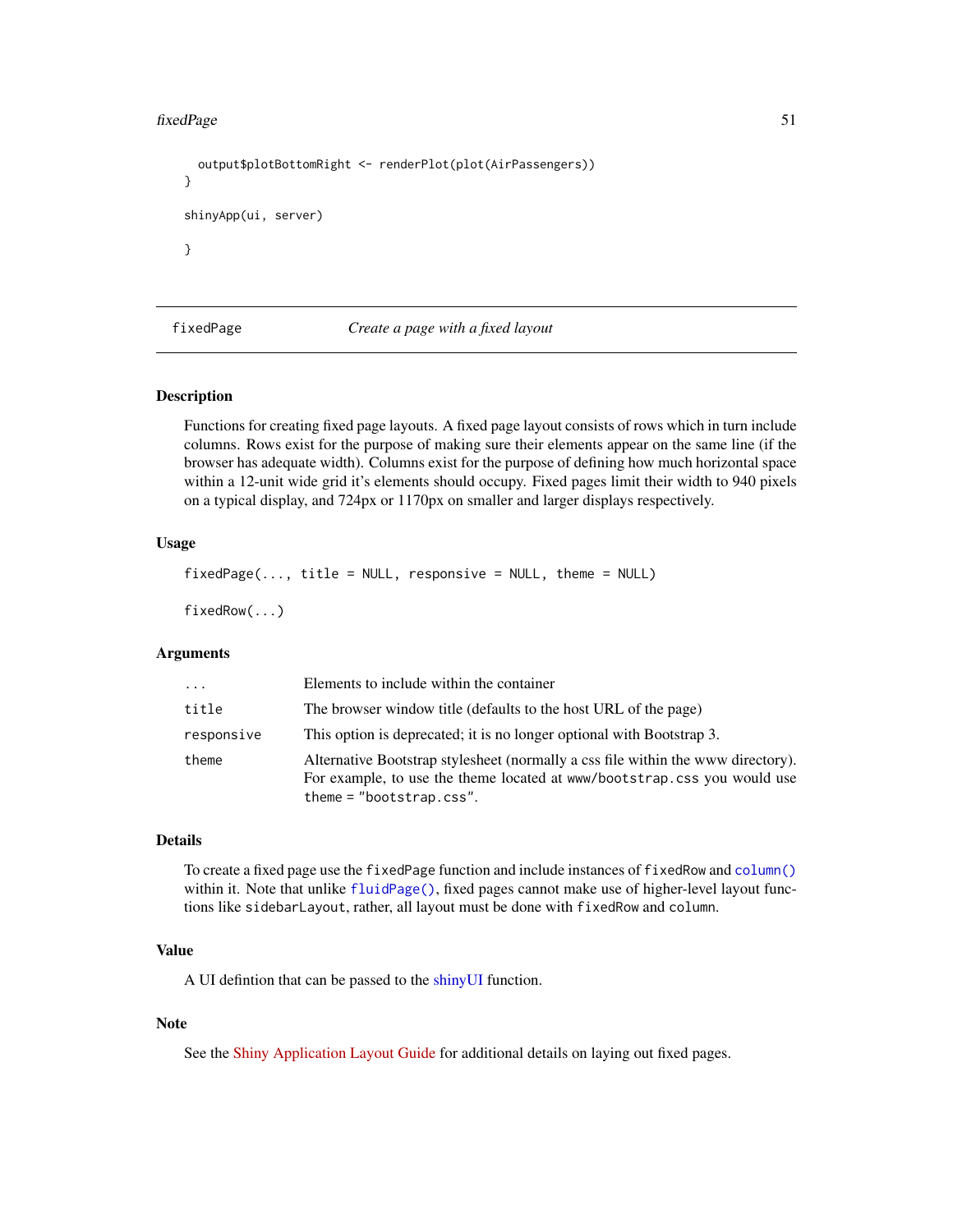52 flowLayout

# See Also

## [column\(\)](#page-20-0)

Other layout functions: [fillPage](#page-47-0), [flowLayout](#page-51-0), [fluidPage](#page-52-0), [navbarPage](#page-82-0), [sidebarLayout](#page-167-0), [splitLayout](#page-173-0), [verticalLayout](#page-211-0)

# Examples

```
## Only run examples in interactive R sessions
if (interactive()) {
ui <- fixedPage(
  title = "Hello, Shiny!",
  fixedRow(
    columnwidth = 4,"4"
    ),
    columnwidth = 3, offset = 2,"3 offset 2"
    )
 )
\mathcal{L}shinyApp(ui, server = function(input, output) \{ \})
}
```
<span id="page-51-0"></span>flowLayout *Flow layout*

# Description

Lays out elements in a left-to-right, top-to-bottom arrangement. The elements on a given row will be top-aligned with each other. This layout will not work well with elements that have a percentagebased width (e.g. [plotOutput\(\)](#page-104-0) at its default setting of width = "100%").

### Usage

```
flowLayout(..., cellsArgs = list())
```
## Arguments

| $\cdots$ | Unnamed arguments will become child elements of the layout. Named argu-    |
|----------|----------------------------------------------------------------------------|
|          | ments will become HTML attributes on the outermost tag.                    |
| cellArgs | Any additional attributes that should be used for each cell of the layout. |

## See Also

Other layout functions: [fillPage](#page-47-0), [fixedPage](#page-50-0), [fluidPage](#page-52-0), [navbarPage](#page-82-0), [sidebarLayout](#page-167-0), [splitLayout](#page-173-0), [verticalLayout](#page-211-0)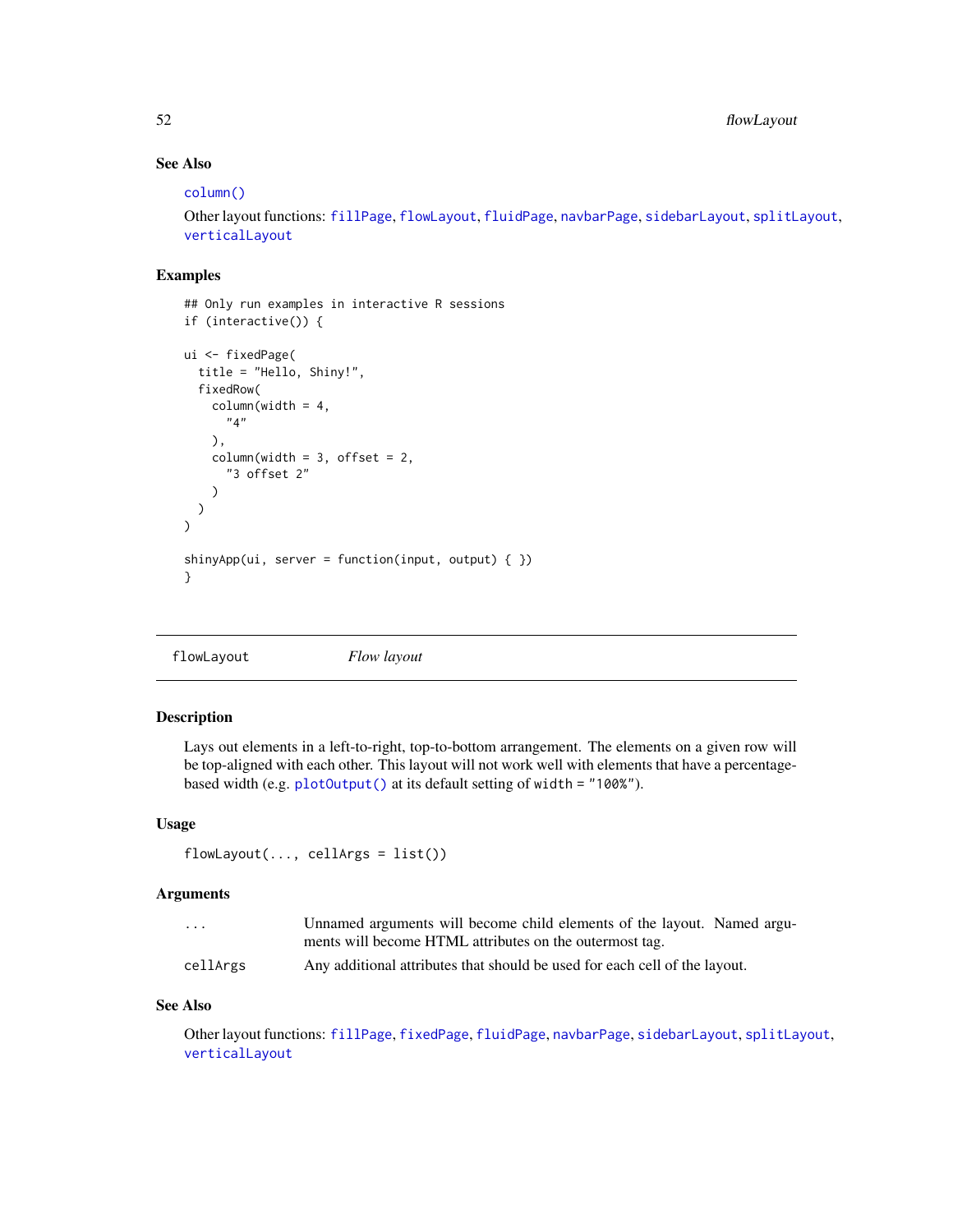#### fluidPage 53

## Examples

```
## Only run examples in interactive R sessions
if (interactive()) {
ui <- flowLayout(
  numericInput("rows", "How many rows?", 5),
  selectInput("letter", "Which letter?", LETTERS),
  sliderInput("value", "What value?", 0, 100, 50)
\lambdashinyApp(ui, server = function(input, output) \{ \})
}
```
<span id="page-52-0"></span>

fluidPage *Create a page with fluid layout*

# Description

Functions for creating fluid page layouts. A fluid page layout consists of rows which in turn include columns. Rows exist for the purpose of making sure their elements appear on the same line (if the browser has adequate width). Columns exist for the purpose of defining how much horizontal space within a 12-unit wide grid it's elements should occupy. Fluid pages scale their components in realtime to fill all available browser width.

## Usage

```
fluidPage(..., title = NULL, response = NULL, then = NULL)
```
fluidRow(...)

## Arguments

| $\cdots$   | Elements to include within the page                                                                                                                                                        |  |
|------------|--------------------------------------------------------------------------------------------------------------------------------------------------------------------------------------------|--|
| title      | The browser window title (defaults to the host URL of the page). Can also be<br>set as a side effect of the <b>titlePanel</b> () function.                                                 |  |
| responsive | This option is deprecated; it is no longer optional with Bootstrap 3.                                                                                                                      |  |
| theme      | Alternative Bootstrap stylesheet (normally a css file within the www directory).<br>For example, to use the theme located at www/bootstrap.css you would use<br>theme = $"bootstrap.css".$ |  |

# Details

To create a fluid page use the fluidPage function and include instances of fluidRow and [column\(\)](#page-20-0) within it. As an alternative to low-level row and column functions you can also use higher-level layout functions like [sidebarLayout\(\)](#page-167-0).

## Value

A UI defintion that can be passed to the [shinyUI](#page-0-0) function.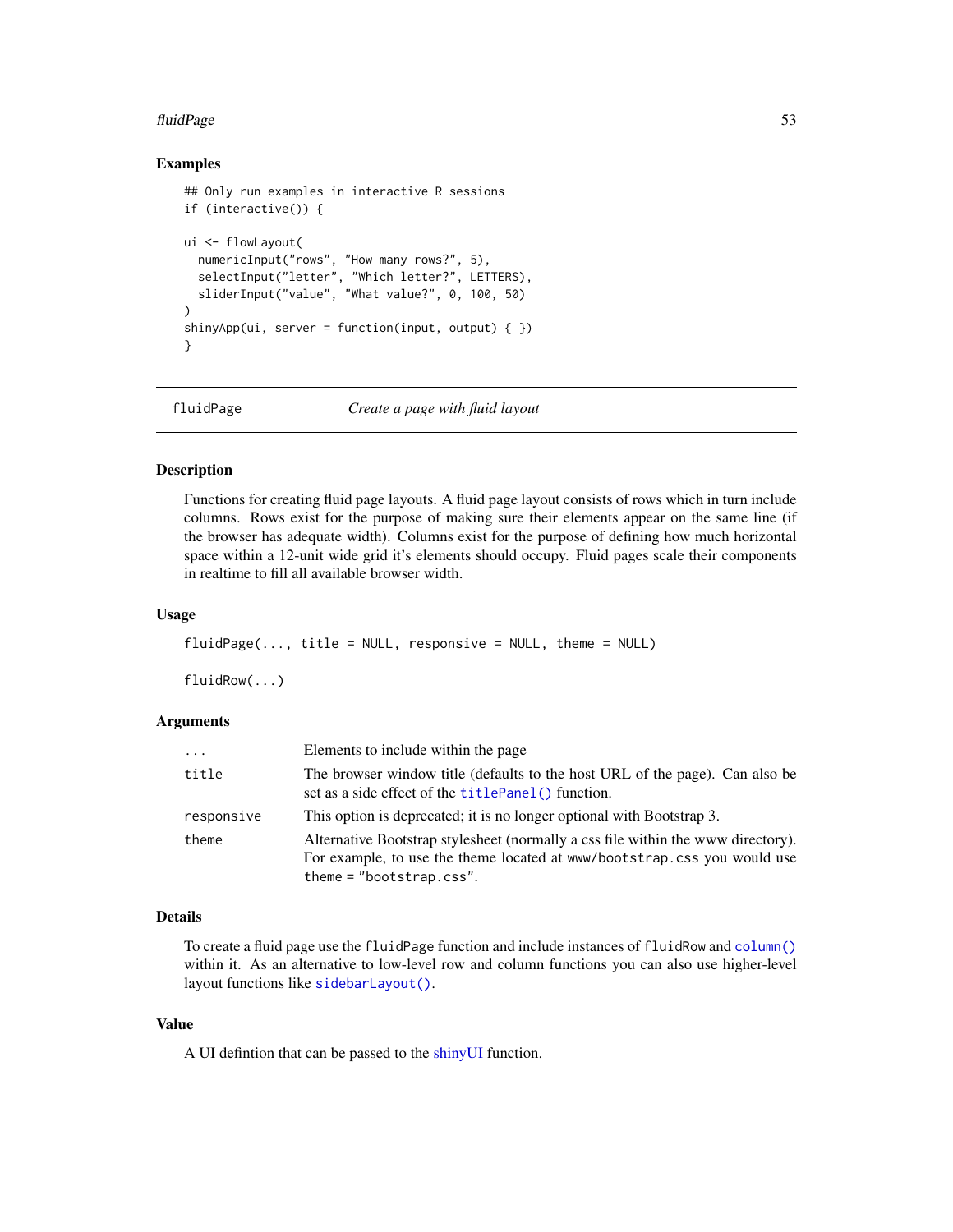See the [Shiny-Application-Layout-Guide](http://shiny.rstudio.com/articles/layout-guide.html) for additional details on laying out fluid pages.

# See Also

[column\(\)](#page-20-0)

Other layout functions: [fillPage](#page-47-0), [fixedPage](#page-50-0), [flowLayout](#page-51-0), [navbarPage](#page-82-0), [sidebarLayout](#page-167-0), [splitLayout](#page-173-0), [verticalLayout](#page-211-0)

```
## Only run examples in interactive R sessions
if (interactive()) {
# Example of UI with fluidPage
ui <- fluidPage(
  # Application title
  titlePanel("Hello Shiny!"),
  sidebarLayout(
    # Sidebar with a slider input
    sidebarPanel(
      sliderInput("obs",
                  "Number of observations:",
                  min = 0,
                  max = 1000.
                  value = 500)
    ),
    # Show a plot of the generated distribution
    mainPanel(
      plotOutput("distPlot")
    \lambda)
\mathcal{L}# Server logic
server <- function(input, output) {
  output$distPlot <- renderPlot({
    hist(rnorm(input$obs))
  })
}
# Complete app with UI and server components
shinyApp(ui, server)
# UI demonstrating column layouts
ui <- fluidPage(
```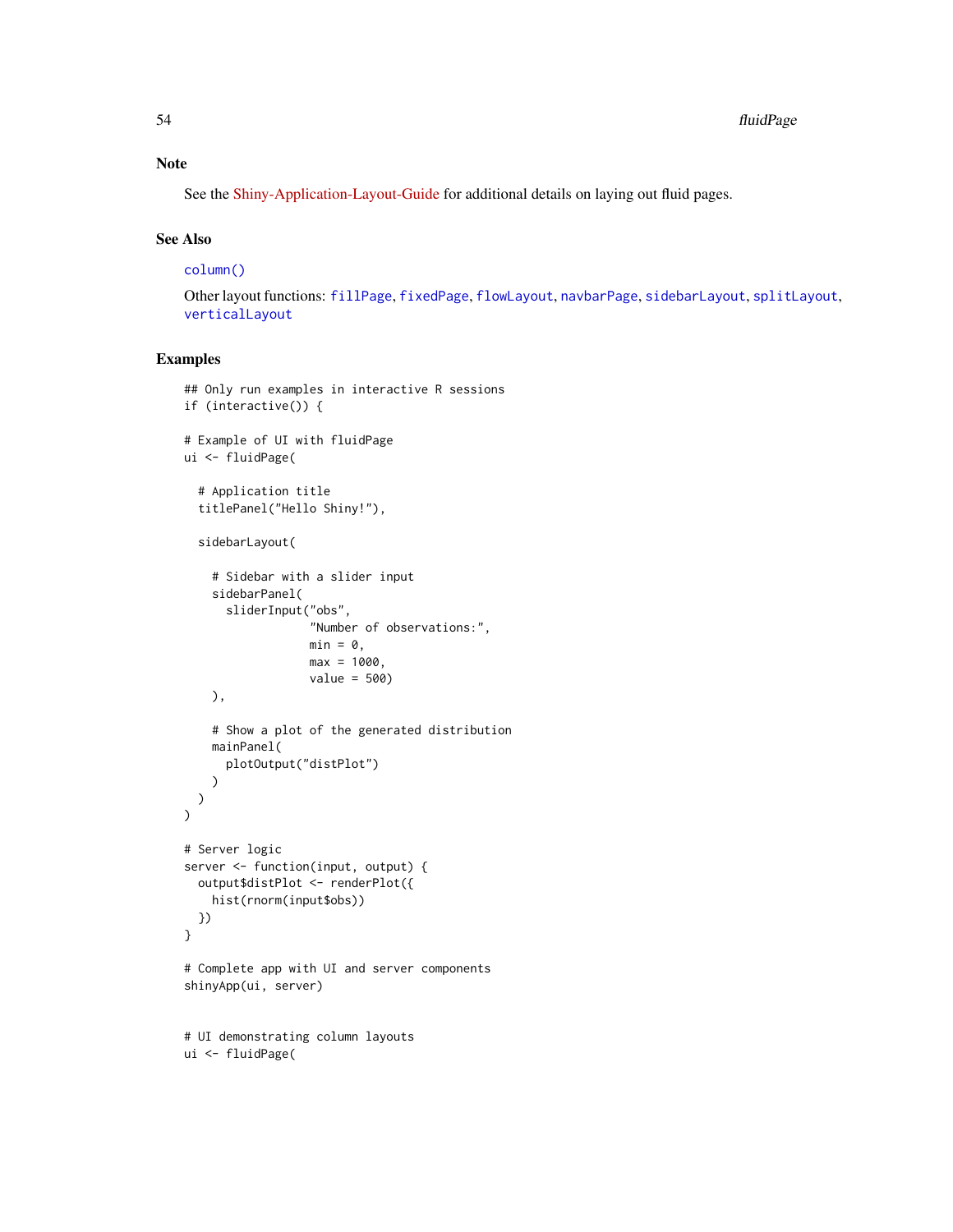# freezeReactiveVal 55

```
title = "Hello Shiny!",
  fluidRow(
    columnwidth = 4,"4"
    ),
    columnwidth = 3, offset = 2,"3 offset 2"
    )
 \lambda\mathcal{L}shinyApp(ui, server = function(input, output) \{ \})
}
```
freezeReactiveVal *Freeze a reactive value*

# Description

These functions freeze a [reactiveVal\(\)](#page-119-0), or an element of a [reactiveValues\(\)](#page-121-0). If the value is accessed while frozen, a "silent" exception is raised and the operation is stopped. This is the same thing that happens if req(FALSE) is called. The value is thawed (un-frozen; accessing it will no longer raise an exception) when the current reactive domain is flushed. In a Shiny application, this occurs after all of the observers are executed.

# Usage

```
freezeReactiveVal(x)
```
freezeReactiveValue(x, name)

# Arguments

| $\mathsf{x}$ | For freezeReactiveValue, a reactiveValues() object (like input); for freezeReactiveVal, |
|--------------|-----------------------------------------------------------------------------------------|
|              | a reactiveVal() object.                                                                 |
| name         | The name of a value in the reactive Values () object.                                   |

#### See Also

[req\(\)](#page-145-0)

```
## Only run this examples in interactive R sessions
if (interactive()) {
ui <- fluidPage(
  selectInput("data", "Data Set", c("mtcars", "pressure")),
  checkboxGroupInput("cols", "Columns (select 2)", character(0)),
```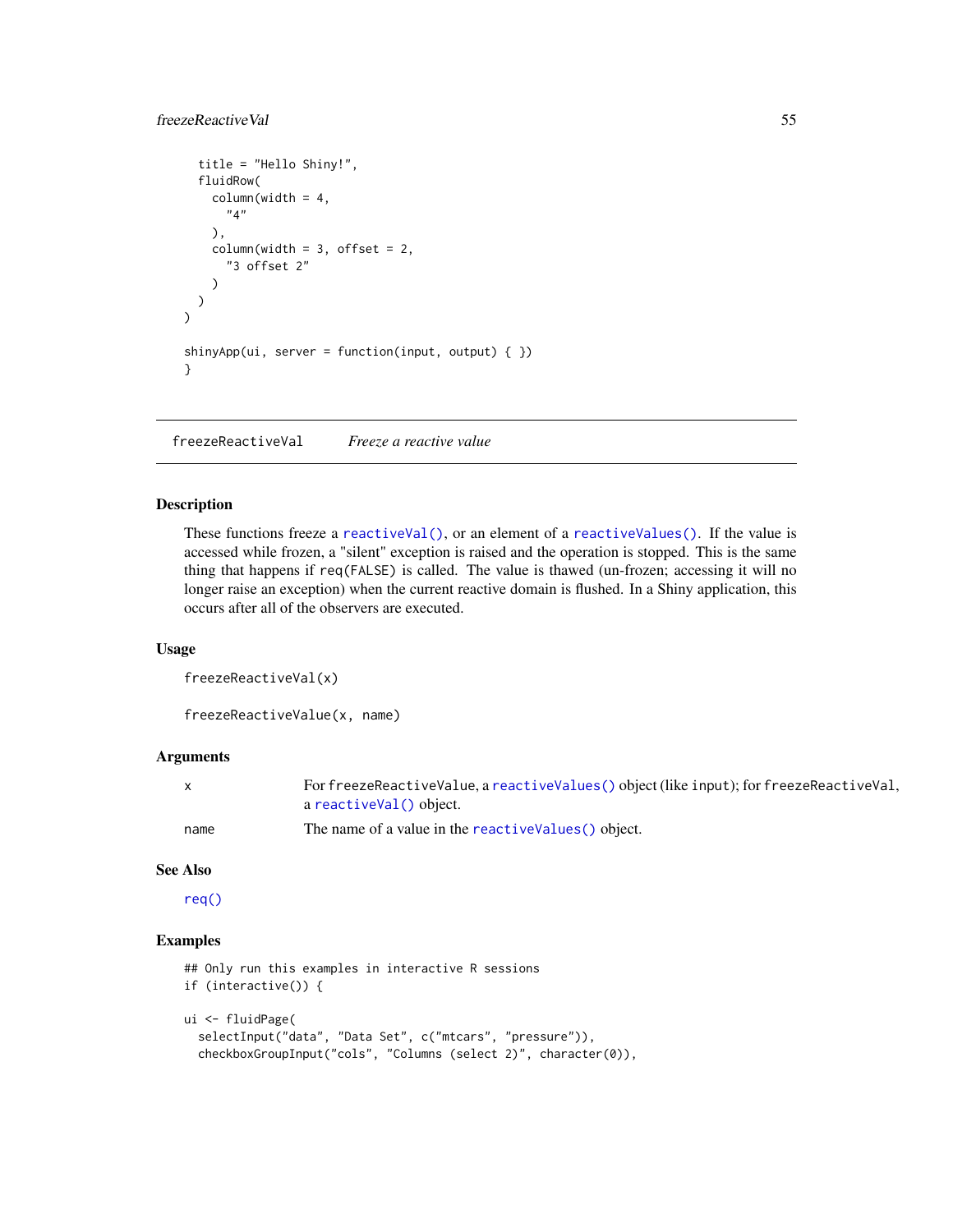```
plotOutput("plot")
)
server <- function(input, output, session) {
 observe({
   data <- get(input$data)
   # Sets a flag on input$cols to essentially do req(FALSE) if input$cols
   # is accessed. Without this, an error will momentarily show whenever a
   # new data set is selected.
   freezeReactiveValue(input, "cols")
   updateCheckboxGroupInput(session, "cols", choices = names(data))
 })
 output$plot <- renderPlot({
    # When a new data set is selected, input$cols will have been invalidated
   # above, and this will essentially do the same as req(FALSE), causing
   # this observer to stop and raise a silent exception.
   cols <- input$cols
   data <- get(input$data)
   if (length(cols) == 2) {
     plot(data[[ cols[1] ]], data[[ cols[2] ]])
    }
 })
}
shinyApp(ui, server)
}
```
getCurrentOutputInfo *Get information about the output that is currently being executed.*

# Description

Get information about the output that is currently being executed.

#### Usage

```
getCurrentOutputInfo(session = getDefaultReactiveDomain())
```
## Arguments

session The current Shiny session.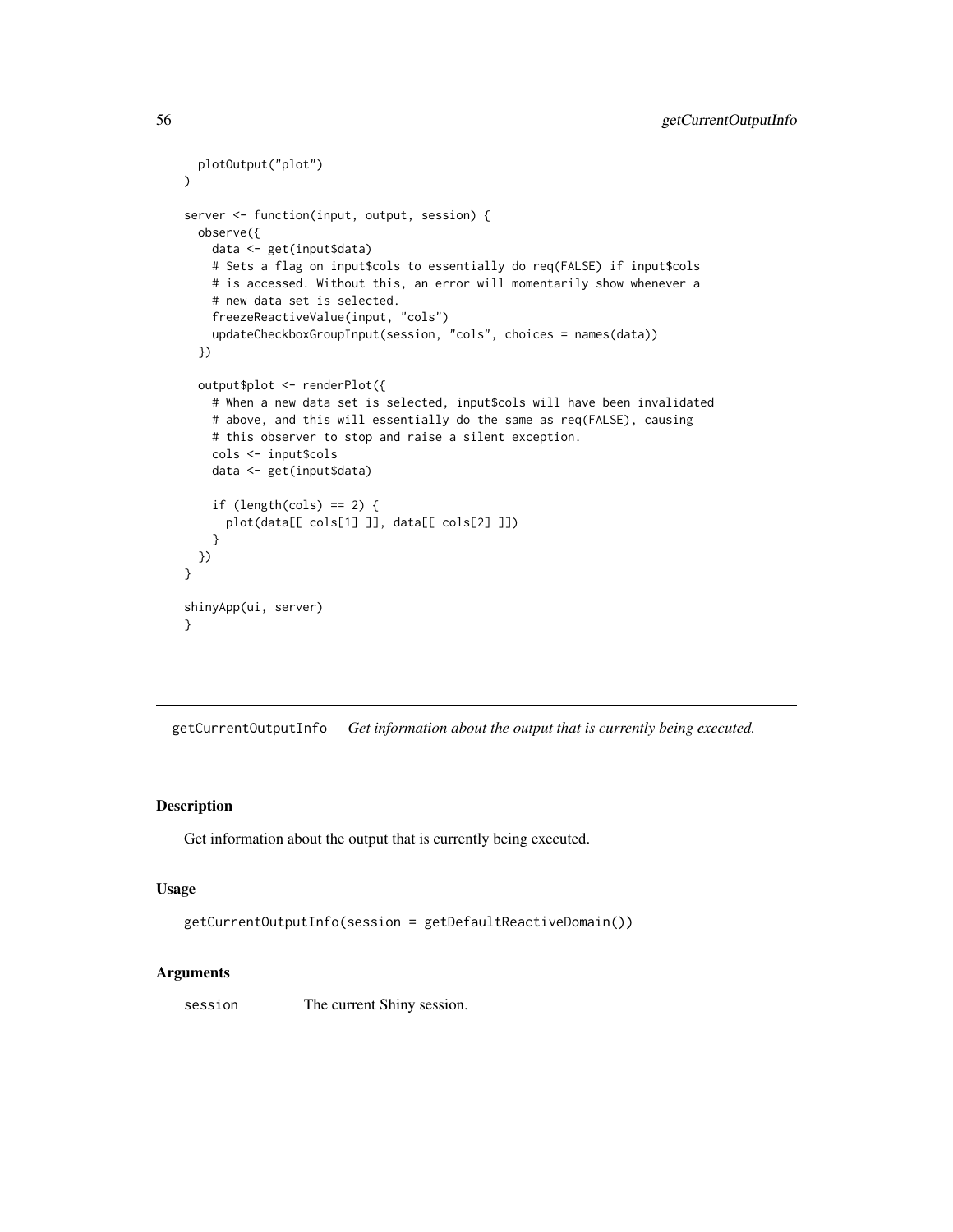#### Description

Two user friendly wrappers for getting the query string and the hash component from the app's URL.

#### Usage

```
getQueryString(session = getDefaultReactiveDomain())
```
getUrlHash(session = getDefaultReactiveDomain())

## Arguments

session A Shiny session object.

# Details

These can be particularly useful if you want to display different content depending on the values in the query string / hash (e.g. instead of basing the conditional on an input or a calculated reactive, you can base it on the query string). However, note that, if you're changing the query string / hash programatically from within the server code, you must use updateQueryString(\_yourNewQueryString\_,mode = "push"). The default mode for updateQueryString is "replace", which doesn't raise any events, so any observers or reactives that depend on it will *not* get triggered. However, if you're changing the query string / hash directly by typing directly in the browser and hitting enter, you don't have to worry about this.

#### Value

For getQueryString, a named list. For example, the query string ?param1=value1&param2=value2 becomes list(param1 = value1,param2 = value2). For getUrlHash, a character vector with the hash (including the leading # symbol).

#### See Also

[updateQueryString\(\)](#page-194-0)

#### Examples

```
## Only run this example in interactive R sessions
if (interactive()) {
 ## App 1: getQueryString
 ## Printing the value of the query string
```
## (Use the back and forward buttons to see how the browser

```
## keeps a record of each state)
```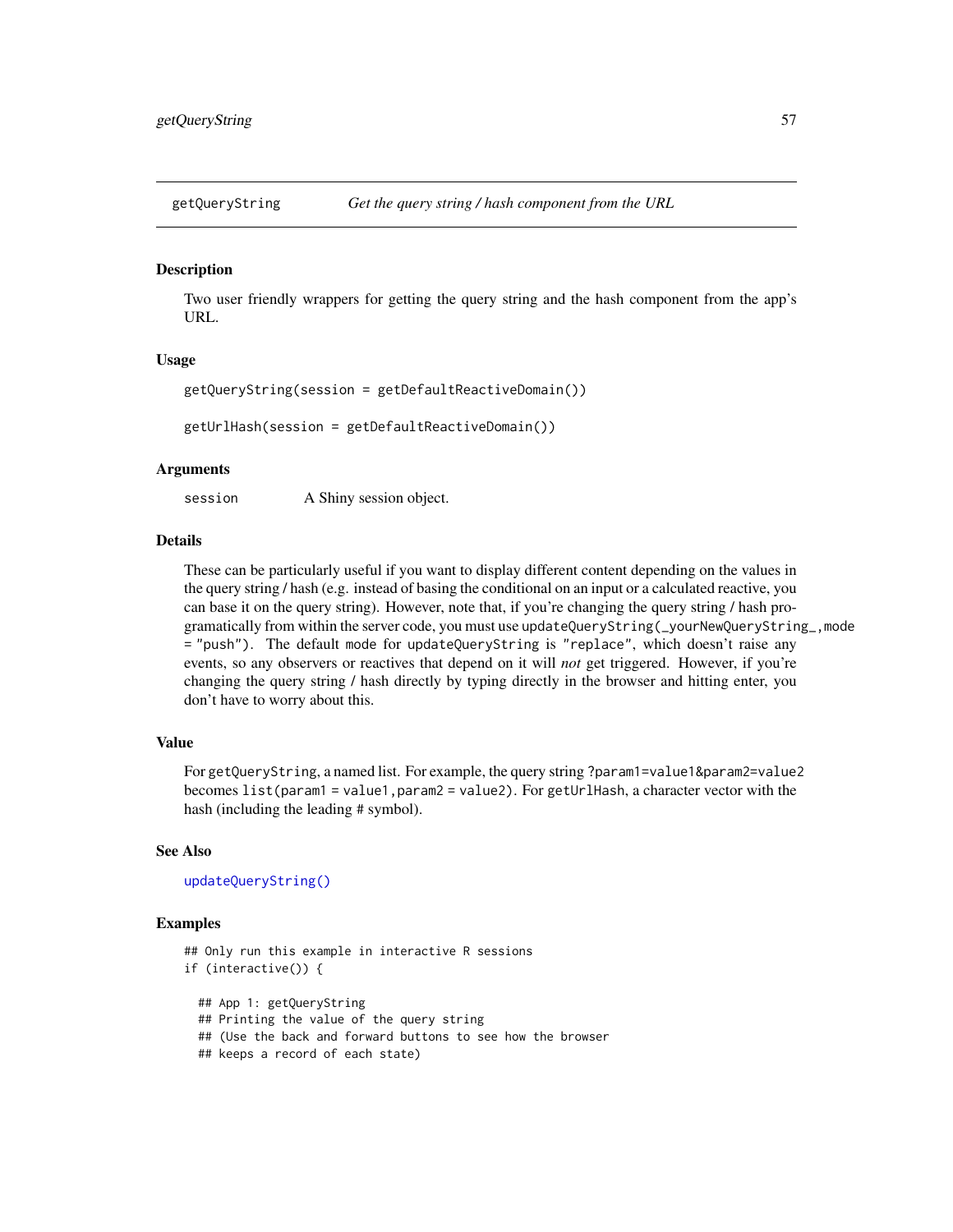```
shinyApp(
   ui = fluidPage(
      textInput("txt", "Enter new query string"),
      helpText("Format: ?param1=val1&param2=val2"),
      actionButton("go", "Update"),
      hr(),
      verbatimTextOutput("query")
   ),
    server = function(input, output, session) {
      observeEvent(input$go, {
        updateQueryString(input$txt, mode = "push")
      })
      output$query <- renderText({
        query <- getQueryString()
        queryText <- paste(names(query), query,
                       sep = "="", collapse="", "paste("Your query string is:\n", queryText)
      })
   }
 \mathcal{L}## App 2: getUrlHash
 ## Printing the value of the URL hash
 ## (Use the back and forward buttons to see how the browser
 ## keeps a record of each state)
 shinyApp(
   ui = fluidPage(
      textInput("txt", "Enter new hash"),
      helpText("Format: #hash"),
      actionButton("go", "Update"),
      hr(),
      verbatimTextOutput("hash")
   ),
    server = function(input, output, session) {
      observeEvent(input$go, {
       updateQueryString(input$txt, mode = "push")
      })
      output$hash <- renderText({
       hash <- getUrlHash()
        paste("Your hash is:\n", hash)
      })
   }
 )
}
```
getShinyOption *Get or set Shiny options*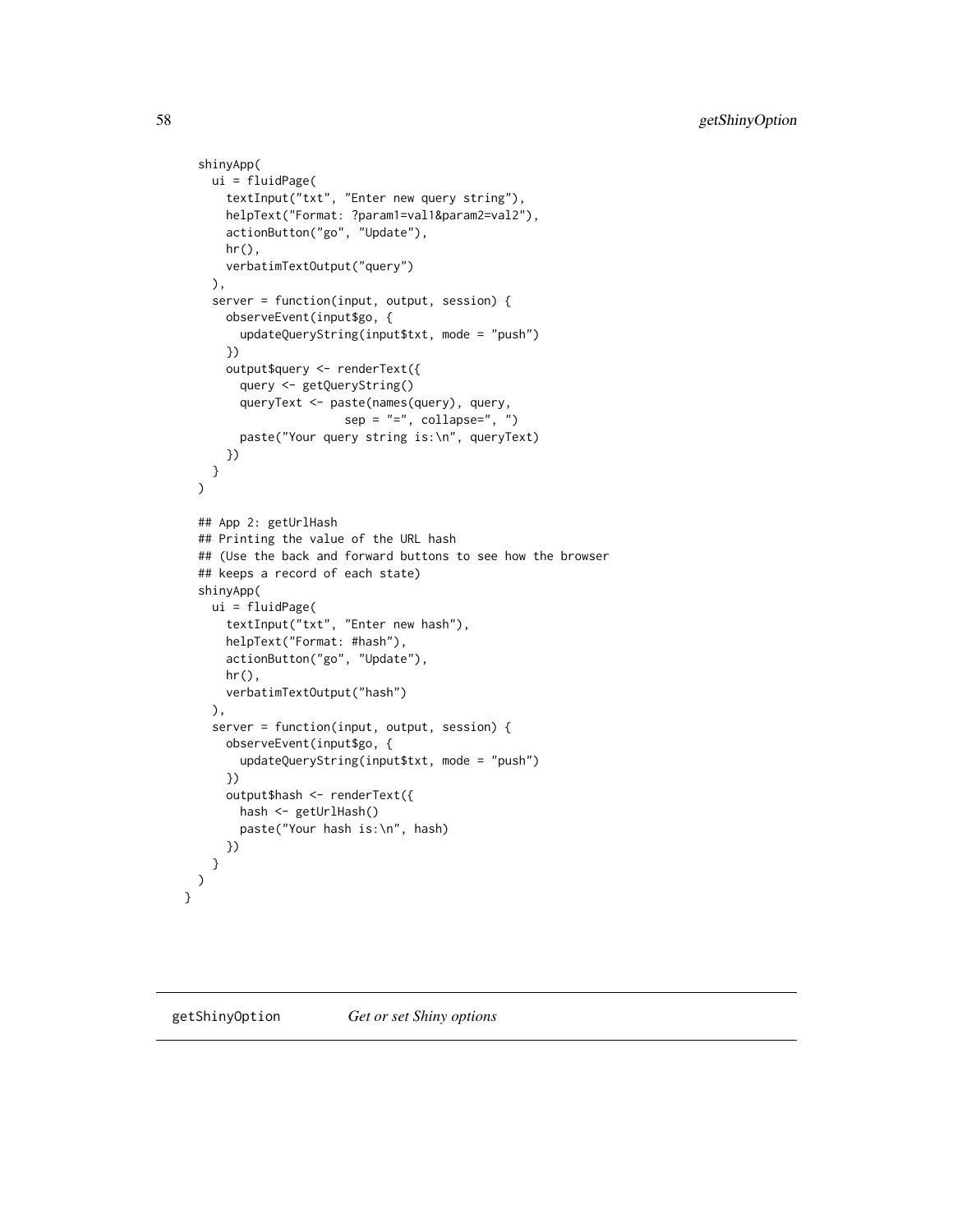# getShinyOption 59

## Description

getShinyOption() retrieves the value of a Shiny option. shinyOptions() sets the value of Shiny options; it can also be used to return a list of all currently-set Shiny options.

## Usage

```
getShinyOption(name, default = NULL)
```

```
shinyOptions(...)
```
## Arguments

| name                    | Name of an option to get.                                |
|-------------------------|----------------------------------------------------------|
| default                 | Value to be returned if the option is not currently set. |
| $\cdot$ $\cdot$ $\cdot$ | Options to set, with the form name = value.              |

#### Scope

There is a global option set which is available by default. When a Shiny application is run with [runApp\(\)](#page-148-0), that option set is duplicated and the new option set is available for getting or setting values. If options are set from global.R, app.R, ui.R, or server.R, or if they are set from inside the server function, then the options will be scoped to the application. When the application exits, the new option set is discarded and the global option set is restored.

#### **Options**

There are a number of global options that affect Shiny's behavior. These can be set globally with options() or locally (for a single app) with shinyOptions().

shiny.autoreload (defaults to FALSE) If TRUE when a Shiny app is launched, the app directory will be continually monitored for changes to files that have the extensions: r, htm, html, js, css, png, jpg, jpeg, gif. If any changes are detected, all connected Shiny sessions are reloaded. This allows for fast feedback loops when tweaking Shiny UI.

Since monitoring for changes is expensive (we simply poll for last modified times), this feature is intended only for development.

You can customize the file patterns Shiny will monitor by setting the shiny.autoreload.pattern option. For example, to monitor only ui.R: `options(shiny.autoreload.pattern = glob2rx("ui.R"))`

The default polling interval is 500 milliseconds. You can change this by setting e.g. `options(shiny.autoreload.interval = 2000)` (every two seconds).

- shiny.deprecation.messages (defaults to TRUE) This controls whether messages for deprecated functions in Shiny will be printed. See [shinyDeprecated\(\)](#page-0-0) for more information.
- shiny.error (defaults to NULL) This can be a function which is called when an error occurs. For example, options(shiny.error=recover) will result a the debugger prompt when an error occurs.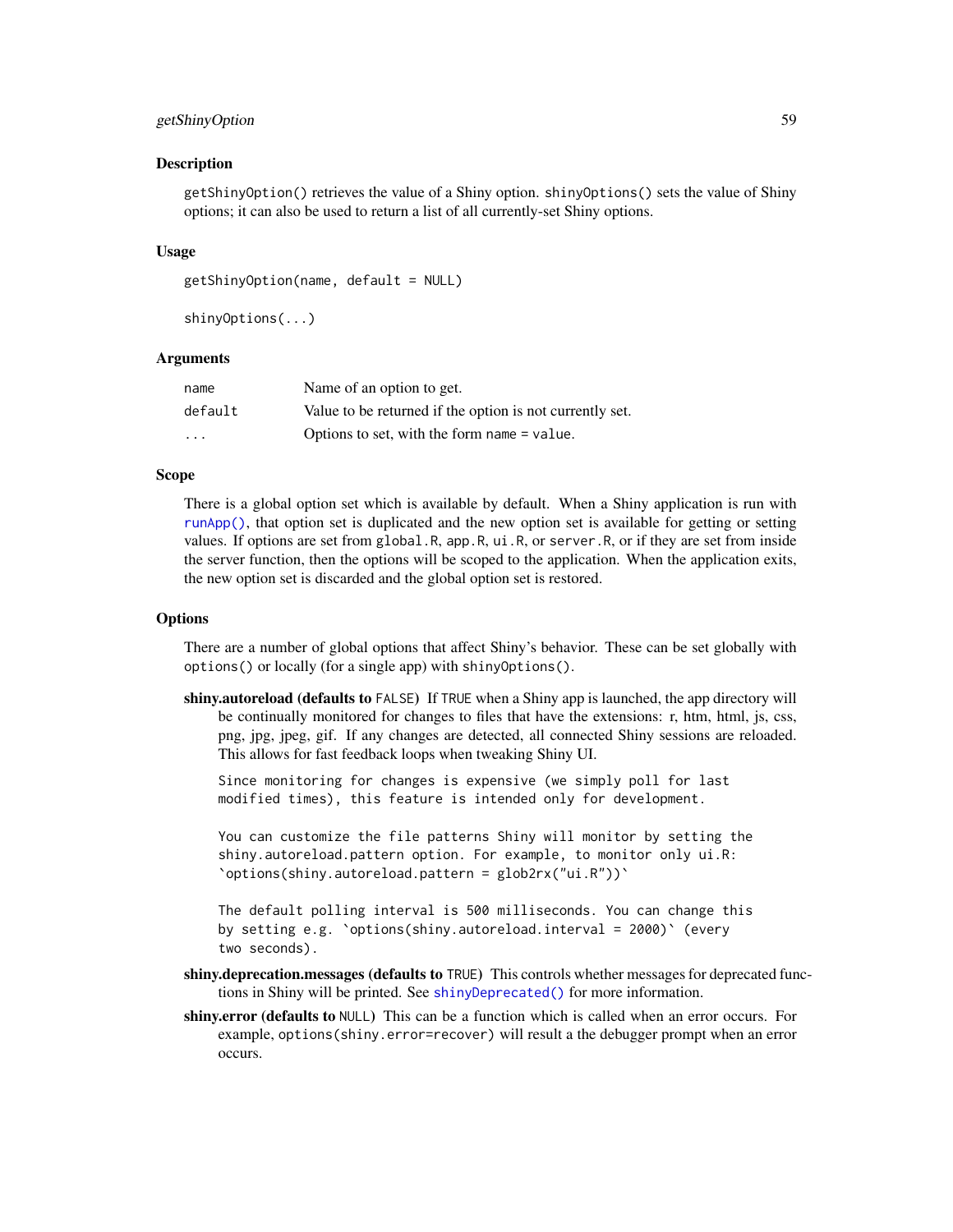- shiny.fullstacktrace (defaults to FALSE) Controls whether "pretty" (FALSE) or full stack traces (TRUE) are dumped to the console when errors occur during Shiny app execution. Pretty stack traces attempt to only show user-supplied code, but this pruning can't always be done 100% correctly.
- shiny.host (defaults to "127.0.0.1") The IP address that Shiny should listen on. See [runApp\(\)](#page-148-0) for more information.
- shiny.jquery.version (defaults to 3) The major version of jQuery to use. Currently only values of 3 or 1 are supported. If 1, then jQuery 1.12.4 is used. If 3, then jQuery 3.4.1 is used.
- shiny.json.digits (defaults to 16) The number of digits to use when converting numbers to JSON format to send to the client web browser.
- shiny.launch.browser (defaults to interactive()) A boolean which controls the default behavior when an app is run. See [runApp\(\)](#page-148-0) for more information.
- **shiny.maxRequestSize (defaults to 5MB)** This is a number which specifies the maximum web request size, which serves as a size limit for file uploads.
- shiny.minified (defaults to TRUE) By default Whether or not to include Shiny's JavaScript as a minified (shiny.min.js) or un-minified (shiny.js) file. The un-minified version is larger, but can be helpful for development and debugging.
- shiny.port (defaults to a random open port) A port number that Shiny will listen on. See [runApp\(\)](#page-148-0) for more information.
- shiny.reactlog (defaults to FALSE) If TRUE, enable logging of reactive events, which can be viewed later with the [reactlogShow\(\)](#page-123-0) function. This incurs a substantial performance penalty and should not be used in production.
- shiny.sanitize.errors (defaults to FALSE) If TRUE, then normal errors (i.e. errors not wrapped in safeError) won't show up in the app; a simple generic error message is printed instead (the error and strack trace printed to the console remain unchanged). If you want to sanitize errors in general, but you DO want a particular error e to get displayed to the user, then set this option to TRUE and use stop(safeError(e)) for errors you want the user to see.
- shiny.stacktraceoffset (defaults to TRUE) If TRUE, then Shiny's printed stack traces will display srcrefs one line above their usual location. This is an arguably more intuitive arrangement for casual R users, as the name of a function appears next to the srcref where it is defined, rather than where it is currently being called from.
- shiny.suppressMissingContextError (defaults to FALSE) Normally, invoking a reactive outside of a reactive context (or [isolate\(\)](#page-72-0)) results in an error. If this is TRUE, don't error in these cases. This should only be used for debugging or demonstrations of reactivity at the console.
- shiny.testmode (defaults to FALSE) If TRUE, then various features for testing Shiny applications are enabled.
- shiny.trace (defaults to FALSE) Print messages sent between the R server and the web browser client to the R console. This is useful for debugging. Possible values are "send" (only print messages sent to the client), "recv" (only print messages received by the server), TRUE (print all messages), or FALSE (default; don't print any of these messages).
- shiny.usecairo (defaults to TRUE) This is used to disable graphical rendering by the Cairo package, if it is installed. See [plotPNG\(\)](#page-109-0) for more information.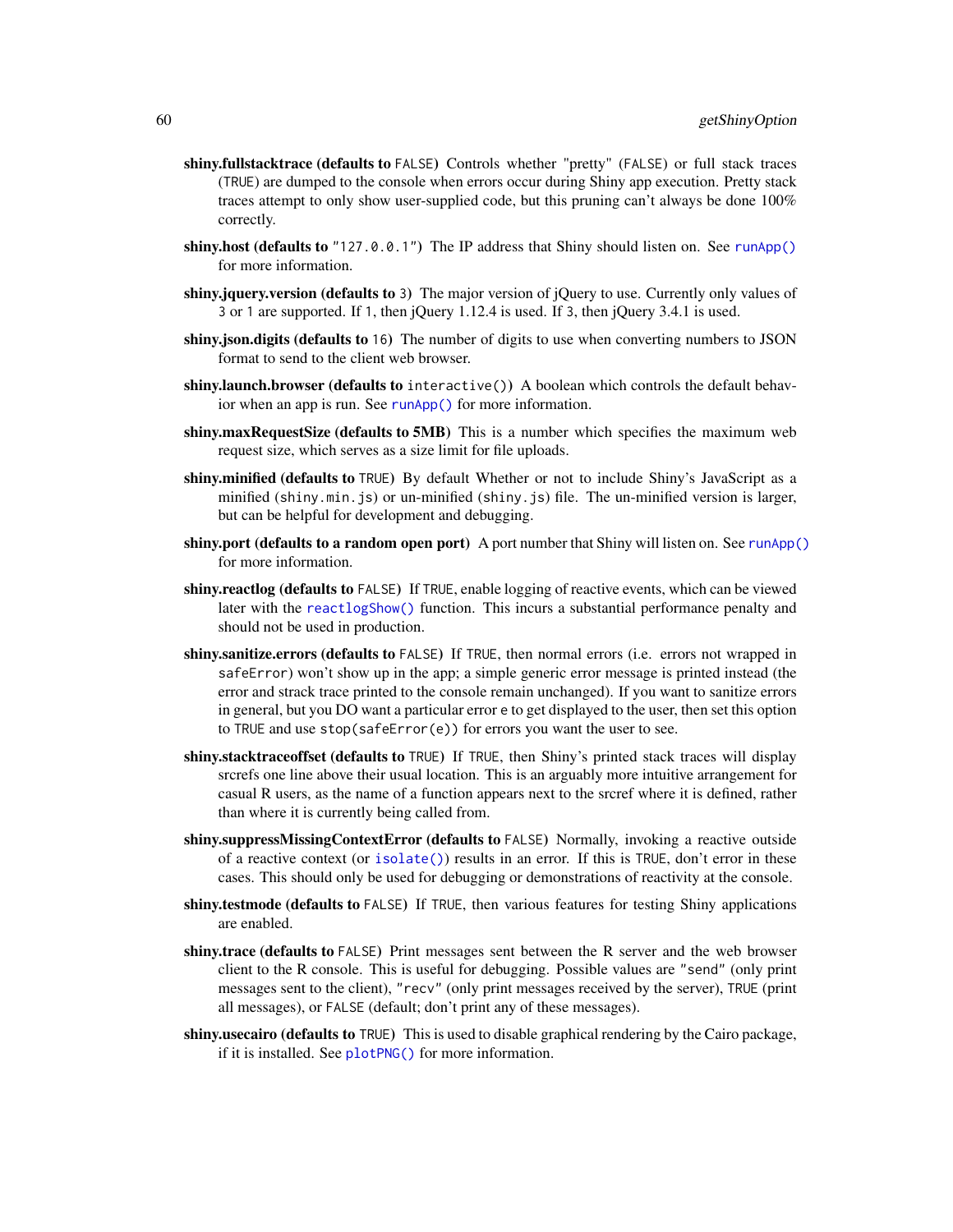#### helpText 61

# Examples

```
## Not run:
shinyOptions(myOption = 10)
getShinyOption("myOption")
```
## End(Not run)

helpText *Create a help text element*

# Description

Create help text which can be added to an input form to provide additional explanation or context.

# Usage

helpText(...)

# Arguments

... One or more help text strings (or other inline HTML elements)

#### Value

A help text element that can be added to a UI definition.

# Examples

```
helpText("Note: while the data view will show only",
         "the specified number of observations, the",
         "summary will be based on the full dataset.")
```
hoverOpts *Create an object representing hover options*

#### Description

This generates an object representing hovering options, to be passed as the hover argument of [imageOutput\(\)](#page-104-1) or [plotOutput\(\)](#page-104-0).

## Usage

```
hoverOpts(id = NULL, delay = 300, delayType = c("debounce",
  "throttle"), clip = TRUE, nullOutside = TRUE)
```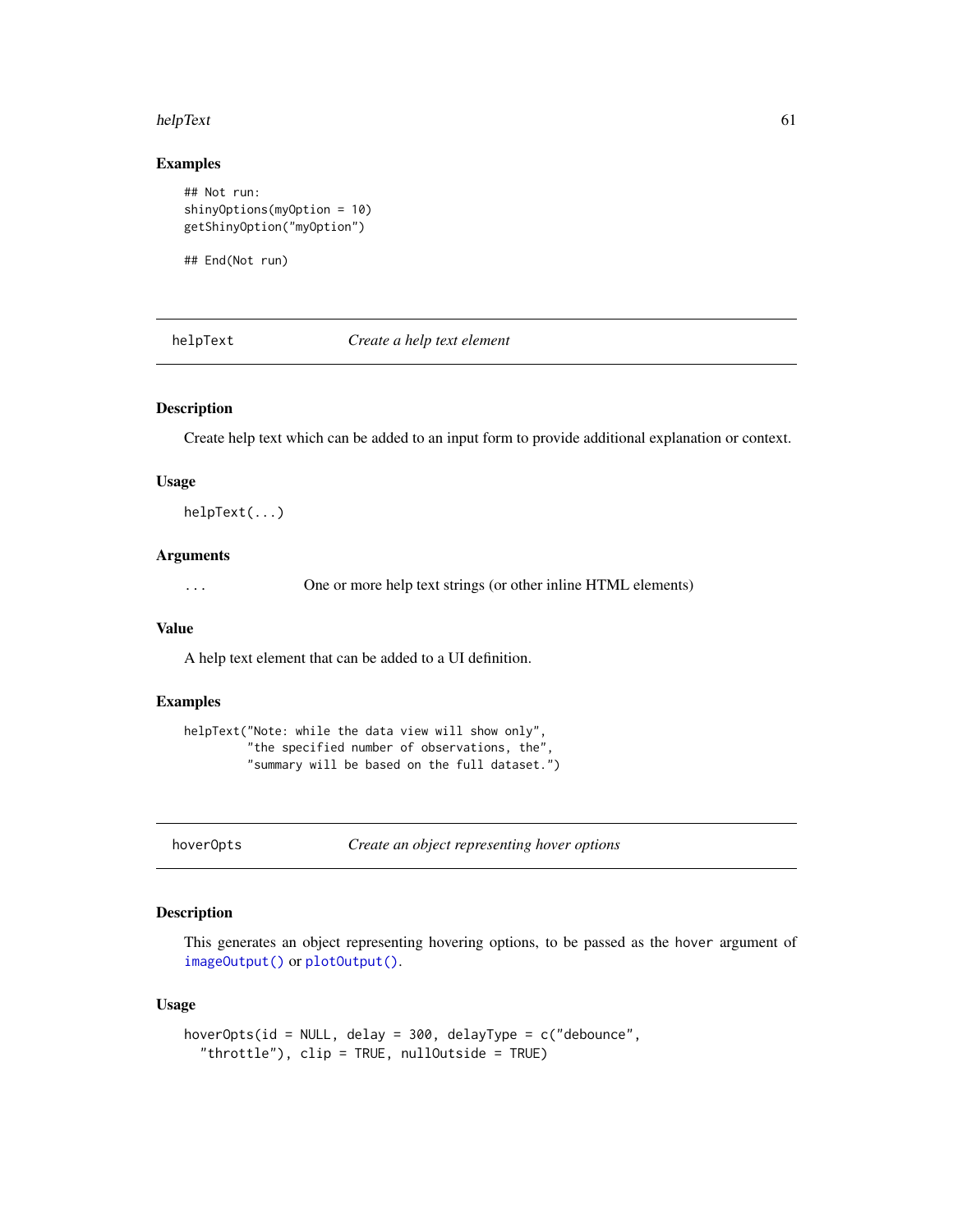# Arguments

| id          | Input value name. For example, if the value is "plot_hover", then the hover<br>coordinates will be available as input \$plot_hover.                                                                                                                                                                                 |
|-------------|---------------------------------------------------------------------------------------------------------------------------------------------------------------------------------------------------------------------------------------------------------------------------------------------------------------------|
| delay       | How long to delay (in milliseconds) when debouncing or throttling, before send-<br>ing the mouse location to the server.                                                                                                                                                                                            |
| delayType   | The type of algorithm for limiting the number of hover events. Use "throttle"<br>to limit the number of hover events to one every delay milliseconds. Use<br>"debounce" to suspend events while the cursor is moving, and wait until the<br>cursor has been at rest for delay milliseconds before sending an event. |
| clip        | Should the hover area be clipped to the plotting area? If FALSE, then the server<br>will receive hover events even when the mouse is outside the plotting area, as<br>long as it is still inside the image.                                                                                                         |
| nullOutside | If TRUE (the default), the value will be set to NULL when the mouse exits the<br>plotting area. If FALSE, the value will stop changing when the cursor exits the<br>plotting area.                                                                                                                                  |

HTML *Mark Characters as HTML*

# Description

Marks the given text as HTML, which means the [tag](#page-180-1) functions will know not to perform HTML escaping on it.

# Usage

HTML(text, ...)

# Arguments

| text     | The text value to mark with HTML                                             |
|----------|------------------------------------------------------------------------------|
| $\cdots$ | Any additional values to be converted to character and concatenated together |

# Value

The same value, but marked as HTML.

```
el <- div(HTML("I like <u>turtles</u>"))
cat(as.character(el))
```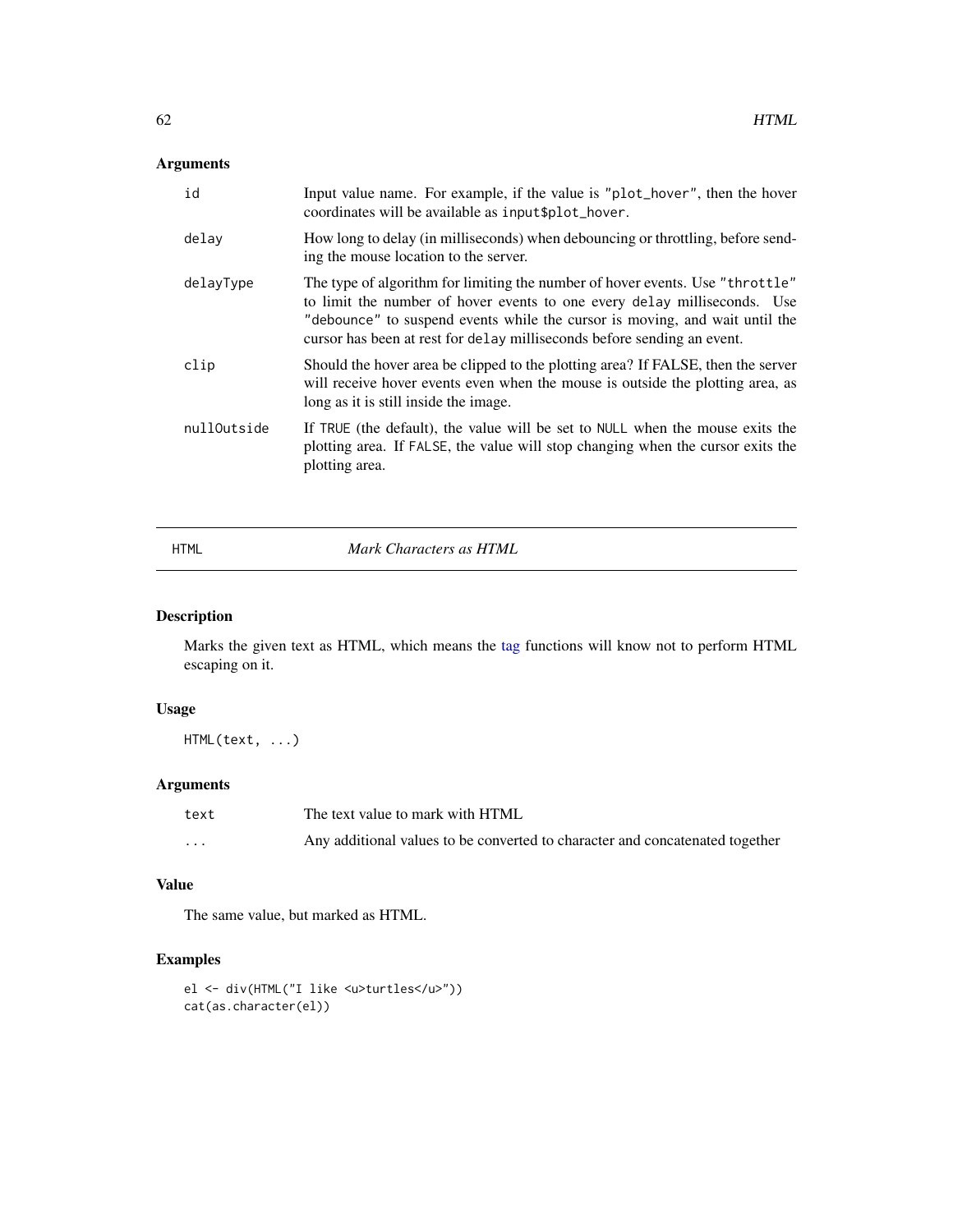# Description

Render a reactive output variable as HTML within an application page. The text will be included within an HTML div tag, and is presumed to contain HTML content which should not be escaped.

### Usage

```
htmlOutput(outputId, inline = FALSE, container = if (inline) span else
 div, ...)
uiOutput(outputId, inline = FALSE, container = if (inline) span else
  div, ...)
```
# Arguments

| outputId                | output variable to read the value from                                                                                   |
|-------------------------|--------------------------------------------------------------------------------------------------------------------------|
| inline                  | use an inline (span()) or block container $div()$ for the output                                                         |
| container               | a function to generate an HTML element to contain the text                                                               |
| $\cdot$ $\cdot$ $\cdot$ | Other arguments to pass to the container tag function. This is useful for provid-<br>ing additional classes for the tag. |

# Details

uiOutput is intended to be used with renderUI on the server side. It is currently just an alias for htmlOutput.

# Value

An HTML output element that can be included in a panel

```
htmlOutput("summary")
# Using a custom container and class
tags$ul(
  htmlOutput("summary", container = tags$li, class = "custom-li-output")
)
```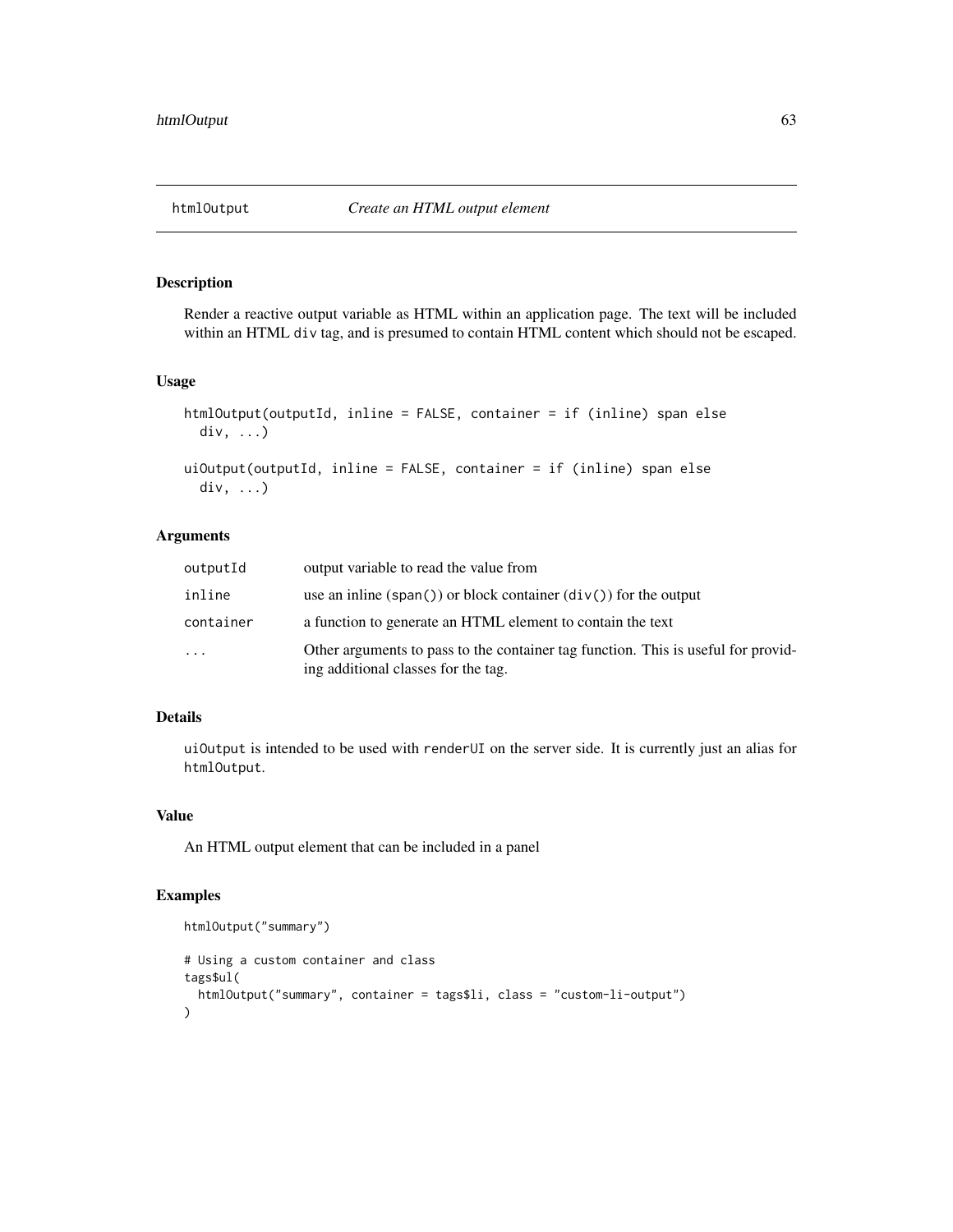# Description

Process an HTML template and return a tagList object. If the template is a complete HTML document, then the returned object will also have class html\_document, and can be passed to the function [renderDocument](#page-0-0) to get the final HTML text.

## Usage

```
htmlTemplate(filename = NULL, ..., text_ = NULL, document_ = "auto")
```
# Arguments

| filename  | Path to an HTML template file. Incompatible with text_.                                                                                                                                                                                        |
|-----------|------------------------------------------------------------------------------------------------------------------------------------------------------------------------------------------------------------------------------------------------|
| .         | Variable values to use when processing the template.                                                                                                                                                                                           |
| text_     | A string to use as the template, instead of a file. Incompatible with filename.                                                                                                                                                                |
| document_ | Is this template a complete HTML document (TRUE), or a fragment of HTML<br>that is to be inserted into an HTML document (FALSE)? With "auto" (the de-<br>fault), auto-detect by searching for the string " <html>" within the template.</html> |

# See Also

[renderDocument](#page-0-0)

| icon | Create an icon |  |
|------|----------------|--|
|      |                |  |

# Description

Create an icon for use within a page. Icons can appear on their own, inside of a button, or as an icon for a [tabPanel\(\)](#page-178-0) within a [navbarPage\(\)](#page-82-0).

# Usage

icon(name, class = NULL, lib = "font-awesome")

# Arguments

| name  | Name of icon. Icons are drawn from the Font Awesome Free (currently icons                                          |
|-------|--------------------------------------------------------------------------------------------------------------------|
|       | from the v5.3.1 set are supported with the v4 naming convention) and Glyph-                                        |
|       | icons libraries. Note that the "fa-" and "glyphicon-" prefixes should not be used                                  |
|       | in icon names (i.e. the "fa-calendar" icon should be referred to as "calendar")                                    |
| class | Additional classes to customize the style of the icon (see the usage examples for<br>details on supported styles). |
| lib   | Icon library to use ("font-awesome" or "glyphicon")                                                                |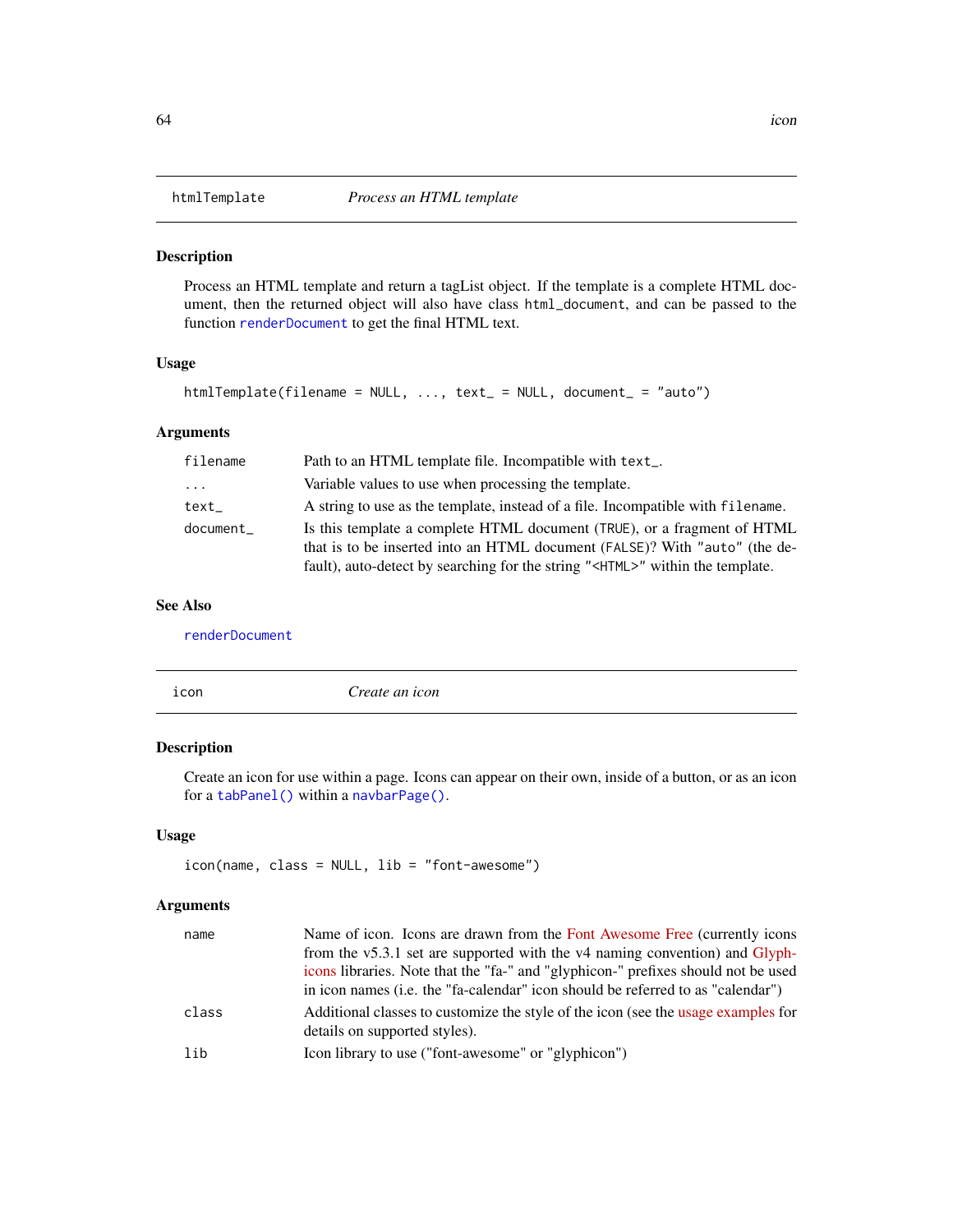#### include 65

# Value

An icon element

## See Also

For lists of available icons, see <http://fontawesome.io/icons/> and [http://getbootstrap.](http://getbootstrap.com/components/#glyphicons) [com/components/#glyphicons](http://getbootstrap.com/components/#glyphicons).

## Examples

```
# add an icon to a submit button
submitButton("Update View", icon = icon("refresh"))
navbarPage("App Title",
 tabPanel("Plot", icon = icon("bar-chart-o")),
 tabPanel("Summary", icon = icon("list-alt")),
 tabPanel("Table", icon = icon("table"))
)
```
# include *Include Content From a File*

#### Description

Load HTML, text, or rendered Markdown from a file and turn into HTML.

## Usage

```
includeHTML(path)
```

```
includeText(path)
```

```
includeMarkdown(path)
```

```
includeCSS(path, ...)
```

```
includeScript(path, ...)
```
# Arguments

| path              | The path of the file to be included. It is highly recommended to use a relative   |
|-------------------|-----------------------------------------------------------------------------------|
|                   | path (the base path being the Shiny application directory), not an absolute path. |
| $\cdot\cdot\cdot$ | Any additional attributes to be applied to the generated tag.                     |

# Details

These functions provide a convenient way to include an extensive amount of HTML, textual, Markdown, CSS, or JavaScript content, rather than using a large literal R string.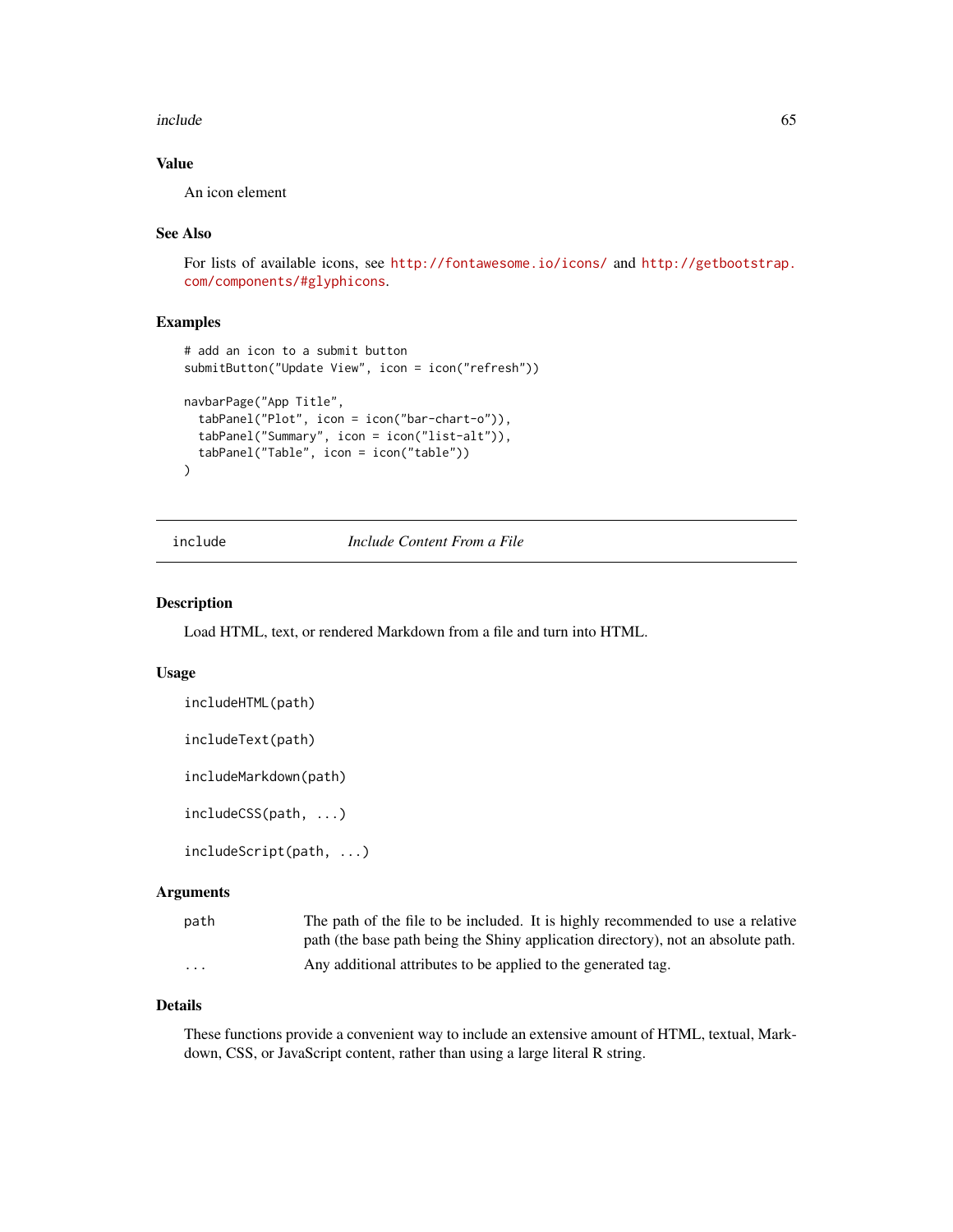# Note

includeText escapes its contents, but does no other processing. This means that hard breaks and multiple spaces will be rendered as they usually are in HTML: as a single space character. If you are looking for [pre](#page-14-0)formatted text, wrap the call with pre, or consider using includeMarkdown instead.

The includeMarkdown function requires the markdown package.

# Description

A [flowLayout\(\)](#page-51-0) with a grey border and light grey background, suitable for wrapping inputs.

## Usage

inputPanel(...)

## **Arguments**

... Input controls or other HTML elements.

insertTab *Dynamically insert/remove a tabPanel*

# Description

Dynamically insert or remove a [tabPanel\(\)](#page-178-0) (or a [navbarMenu\(\)](#page-82-1)) from an existing [tabsetPanel\(\)](#page-179-0), [navlistPanel\(\)](#page-84-0) or [navbarPage\(\)](#page-82-0).

# Usage

```
insertTab(inputId, tab, target, position = c("before", "after"),
  select = FALSE, session = getDefaultReactiveDomain())
prependTab(inputId, tab, select = FALSE, menuName = NULL,
  session = getDefaultReactiveDomain())
appendTab(inputId, tab, select = FALSE, menuName = NULL,
  session = getDefaultReactiveDomain())
removeTab(inputId, target, session = getDefaultReactiveDomain())
```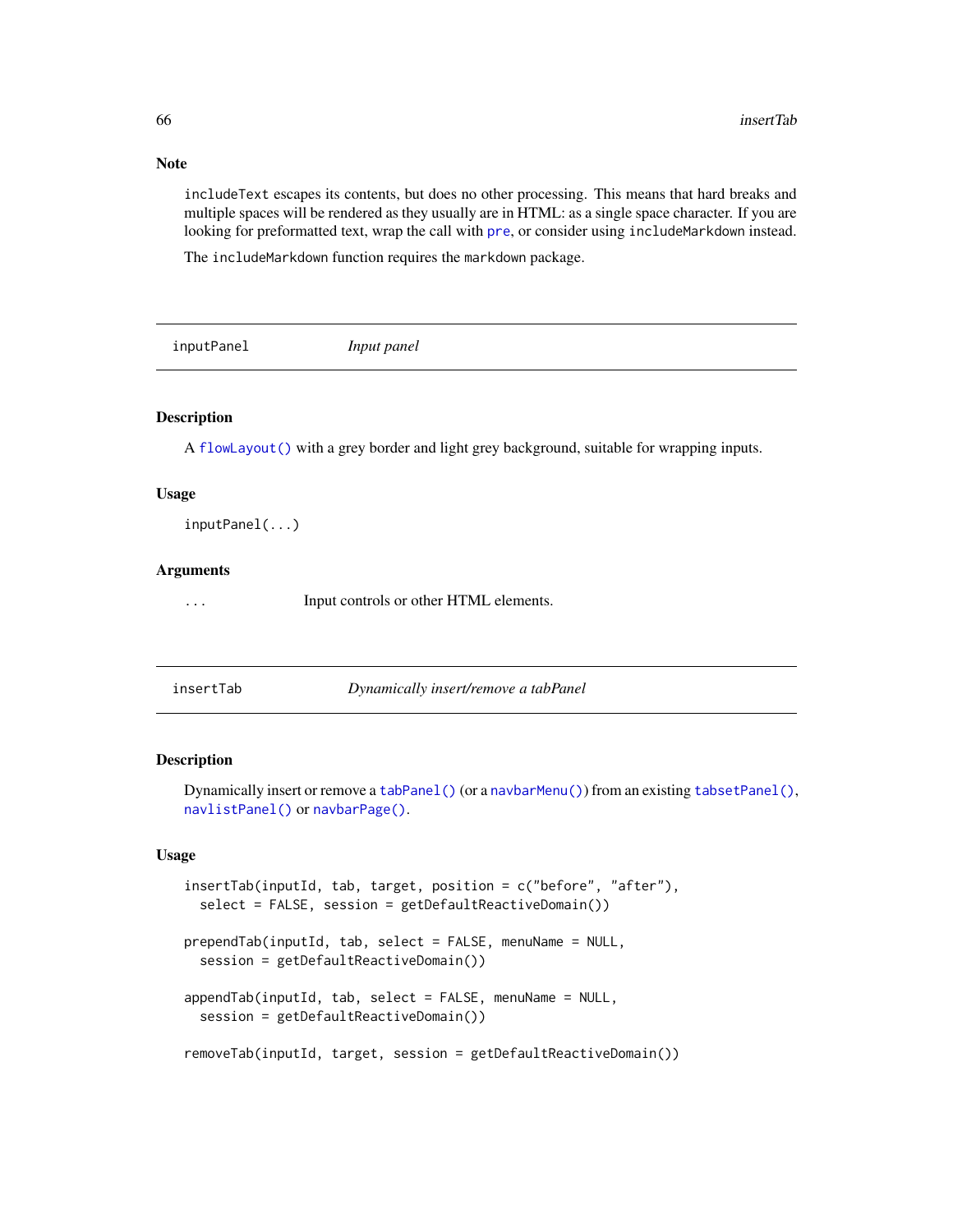#### insertTab 67

### **Arguments**

| inputId  | The id of the tabsetPanel (or navlistPanel or navbarPage) into which tab<br>will be inserted/removed.                                                                                                                                                                                                                                                                                                                                                                                                                                                                                    |
|----------|------------------------------------------------------------------------------------------------------------------------------------------------------------------------------------------------------------------------------------------------------------------------------------------------------------------------------------------------------------------------------------------------------------------------------------------------------------------------------------------------------------------------------------------------------------------------------------------|
| tab      | The item to be added (must be created with tabPanel, or with navbarMenu).                                                                                                                                                                                                                                                                                                                                                                                                                                                                                                                |
| target   | If inserting: the value of an existing tabPanel, next to which tab will be added.<br>If removing: the value of the tabPanel that you want to remove. See Details if<br>you want to insert next to/remove an entire navbarMenu instead.                                                                                                                                                                                                                                                                                                                                                   |
| position | Should tab be added before or after the target tab?                                                                                                                                                                                                                                                                                                                                                                                                                                                                                                                                      |
| select   | Should tab be selected upon being inserted?                                                                                                                                                                                                                                                                                                                                                                                                                                                                                                                                              |
| session  | The shiny session within which to call this function.                                                                                                                                                                                                                                                                                                                                                                                                                                                                                                                                    |
| menuName | This argument should only be used when you want to prepend (or append) tab to<br>the beginning (or end) of an existing navbarMenu() (which must itself be part of<br>an existing $navbarPage()$ ). In this case, this argument should be the menuName<br>that you gave your navbar Menu when you first created it (by default, this is equal<br>to the value of the title argument). Note that you still need to set the inputId<br>argument to whatever the id of the parent navbarPage is. If menuName is left as<br>NULL, tab will be prepended (or appended) to whatever inputId is. |

## Details

When you want to insert a new tab before or after an existing tab, you should use insertTab. When you want to prepend a tab (i.e. add a tab to the beginning of the tabsetPanel), use prependTab. When you want to append a tab (i.e. add a tab to the end of the tabsetPanel), use appendTab.

For navbarPage, you can insert/remove conventional tabPanels (whether at the top level or nested inside a navbarMenu), as well as an entire [navbarMenu\(\)](#page-82-1). For the latter case, target should be the menuName that you gave your navbarMenu when you first created it (by default, this is equal to the value of the title argument).

# See Also

[showTab\(\)](#page-165-0)

```
## Only run this example in interactive R sessions
if (interactive()) {
# example app for inserting/removing a tab
ui <- fluidPage(
 sidebarLayout(
   sidebarPanel(
     actionButton("add", "Add 'Dynamic' tab"),
     actionButton("remove", "Remove 'Foo' tab")
   ),
   mainPanel(
     tabsetPanel(id = "tabs",
       tabPanel("Hello", "This is the hello tab"),
       tabPanel("Foo", "This is the foo tab"),
```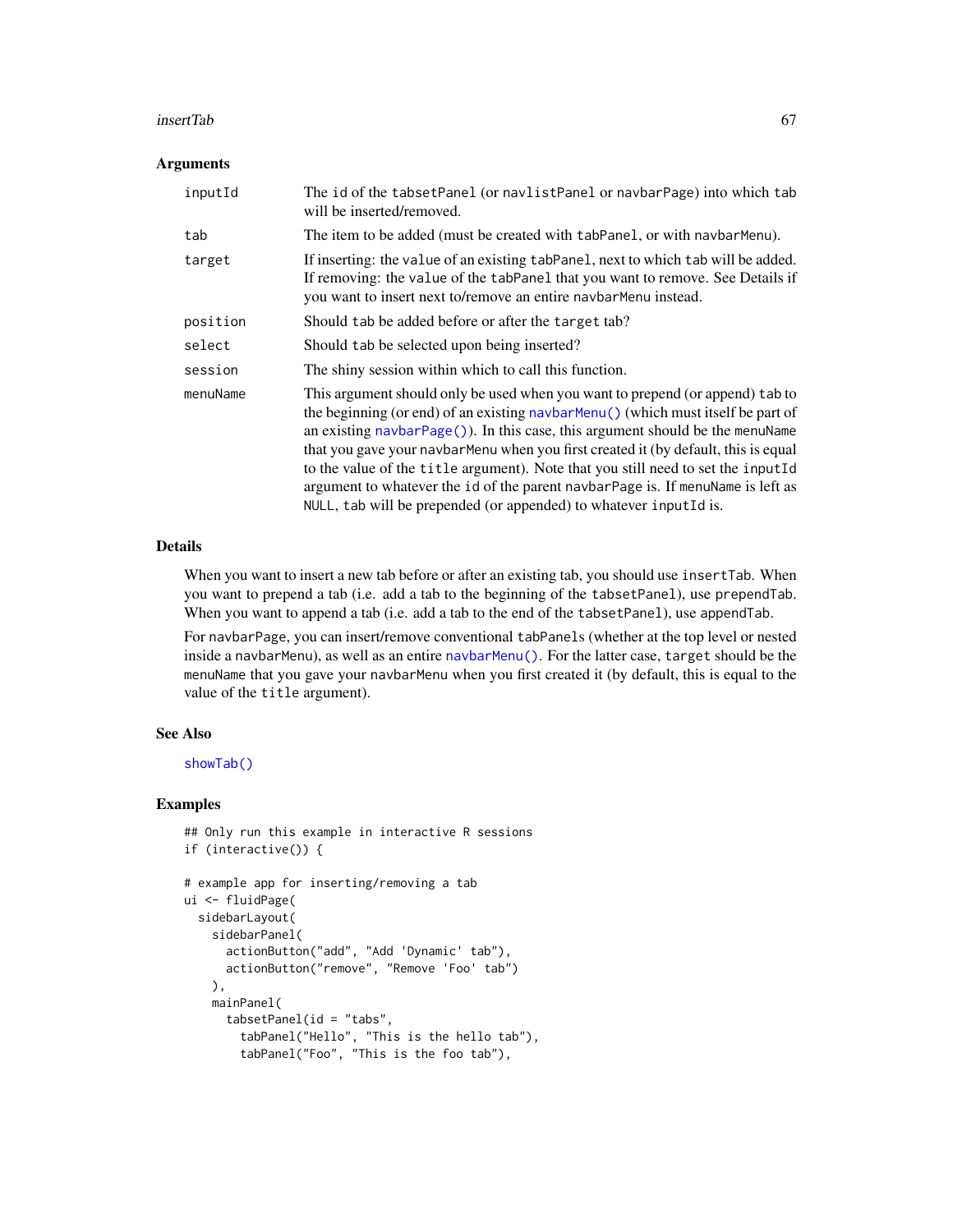```
tabPanel("Bar", "This is the bar tab")
     )
   )
 )
\mathcal{L}server <- function(input, output, session) {
  observeEvent(input$add, {
    insertTab(inputId = "tabs",
      tabPanel("Dynamic", "This a dynamically-added tab"),
      target = "Bar"
   )
  })
  observeEvent(input$remove, {
    removeTab(inputId = "tabs", target = "Foo")
  })
}
shinyApp(ui, server)
# example app for prepending/appending a navbarMenu
ui <- navbarPage("Navbar page", id = "tabs",
  tabPanel("Home",
    actionButton("prepend", "Prepend a navbarMenu"),
    actionButton("append", "Append a navbarMenu")
  )
\mathcal{L}server <- function(input, output, session) {
  observeEvent(input$prepend, {
    id <- paste0("Dropdown", input$prepend, "p")
    prependTab(inputId = "tabs",navbarMenu(id,
        tabPanel("Drop1", paste("Drop1 page from", id)),
        tabPanel("Drop2", paste("Drop2 page from", id)),
        "-----""Header",
        tabPanel("Drop3", paste("Drop3 page from", id))
      )
   )
  })
  observeEvent(input$append, {
    id <- paste0("Dropdown", input$append, "a")
    appendTab(inputId = "tabs",navbarMenu(id,
        tabPanel("Drop1", paste("Drop1 page from", id)),
        tabPanel("Drop2", paste("Drop2 page from", id)),
        "-----",
        "Header",
        tabPanel("Drop3", paste("Drop3 page from", id))
      \lambda)
 })
}
```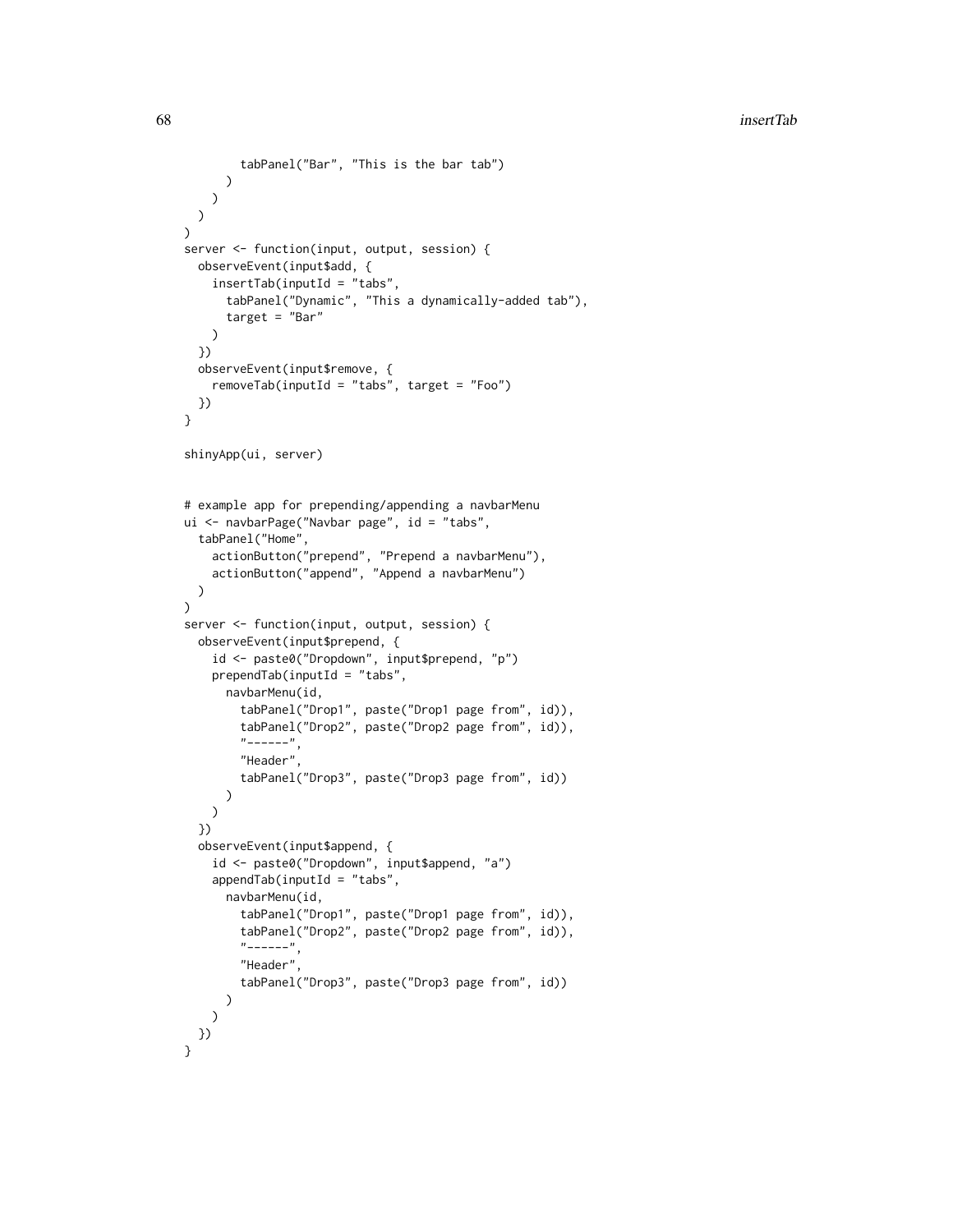## insertUI 69

```
shinyApp(ui, server)
```
}

insertUI *Insert UI objects*

# Description

Insert a UI object into the app.

# Usage

```
insertUI(selector, where = c("beforeBegin", "afterBegin", "beforeEnd",
  "afterEnd"), ui, multiple = FALSE, immediate = FALSE,
 session = getDefaultReactiveDomain())
```
# Arguments

| selector  | A string that is accepted by jQuery's selector (i.e. the string s to be placed in a<br>$$(s)$ jQuery call). This selector will determine the element(s) relative to which<br>you want to insert your UI object.                                                                                                                                                                                                      |
|-----------|----------------------------------------------------------------------------------------------------------------------------------------------------------------------------------------------------------------------------------------------------------------------------------------------------------------------------------------------------------------------------------------------------------------------|
| where     | Where your UI object should go relative to the selector:                                                                                                                                                                                                                                                                                                                                                             |
|           | beforeBegin Before the selector element itself<br>after Begin Just inside the selector element, before its first child<br>beforeEnd Just inside the selector element, after its last child (default)<br>afterEnd After the selector element itself                                                                                                                                                                   |
|           | Adapted from here.                                                                                                                                                                                                                                                                                                                                                                                                   |
| ui        | The UI object you want to insert. This can be anything that you usually put<br>inside your apps's ui function. If you're inserting multiple elements in one<br>call, make sure to wrap them in either a taglist () or a tags\$div() (the latter<br>option has the advantage that you can give it an id to make it easier to reference<br>or remove it later on). If you want to insert raw html, use $ui = HTML()$ . |
| multiple  | In case your selector matches more than one element, multiple determines<br>whether Shiny should insert the UI object relative to all matched elements or<br>just relative to the first matched element (default).                                                                                                                                                                                                   |
| immediate | Whether the UI object should be immediately inserted into the app when you<br>call insertUI, or whether Shiny should wait until all outputs have been updated<br>and all observers have been run (default).                                                                                                                                                                                                          |
| session   | The shiny session within which to call insertUI.                                                                                                                                                                                                                                                                                                                                                                     |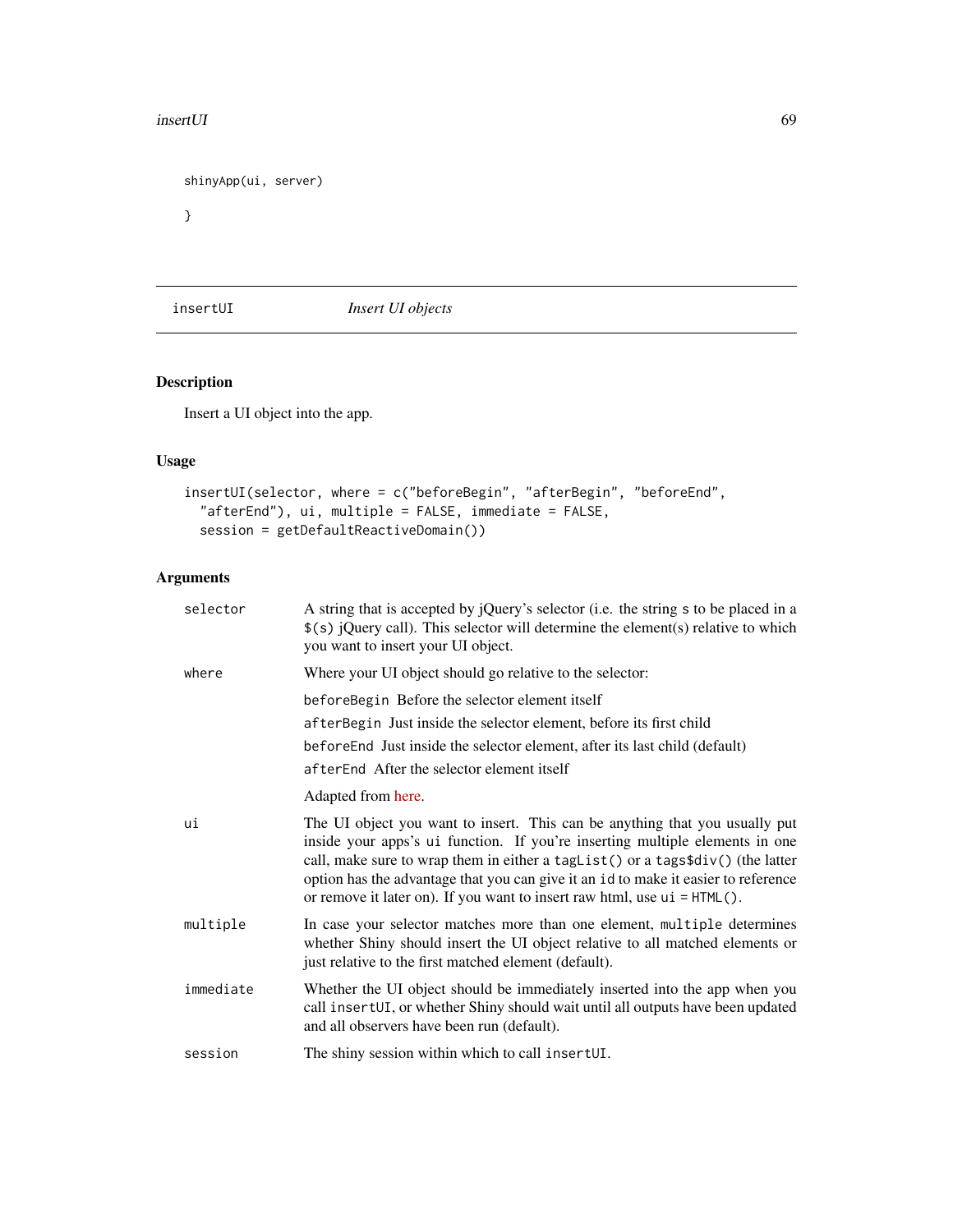# Details

This function allows you to dynamically add an arbitrarily large UI object into your app, whenever you want, as many times as you want. Unlike [renderUI\(\)](#page-143-0), the UI generated with insertUI is not updatable as a whole: once it's created, it stays there. Each new call to insertUI creates more UI objects, in addition to the ones already there (all independent from one another). To update a part of the UI (ex: an input object), you must use the appropriate render function or a customized reactive function. To remove any part of your UI, use [removeUI\(\)](#page-126-0).

# See Also

[removeUI\(\)](#page-126-0)

## Examples

```
## Only run this example in interactive R sessions
if (interactive()) {
# Define UI
ui <- fluidPage(
  actionButton("add", "Add UI")
)
# Server logic
server <- function(input, output, session) {
  observeEvent(input$add, {
   insertUI(
      selector = "#add",
     where = "afterEnd",
      ui = textInput(paste0("txt", input$add),
                     "Insert some text")
   )
 })
}
# Complete app with UI and server components
shinyApp(ui, server)
}
```
installExprFunction *Install an expression as a function*

# **Description**

Installs an expression in the given environment as a function, and registers debug hooks so that breakpoints may be set in the function.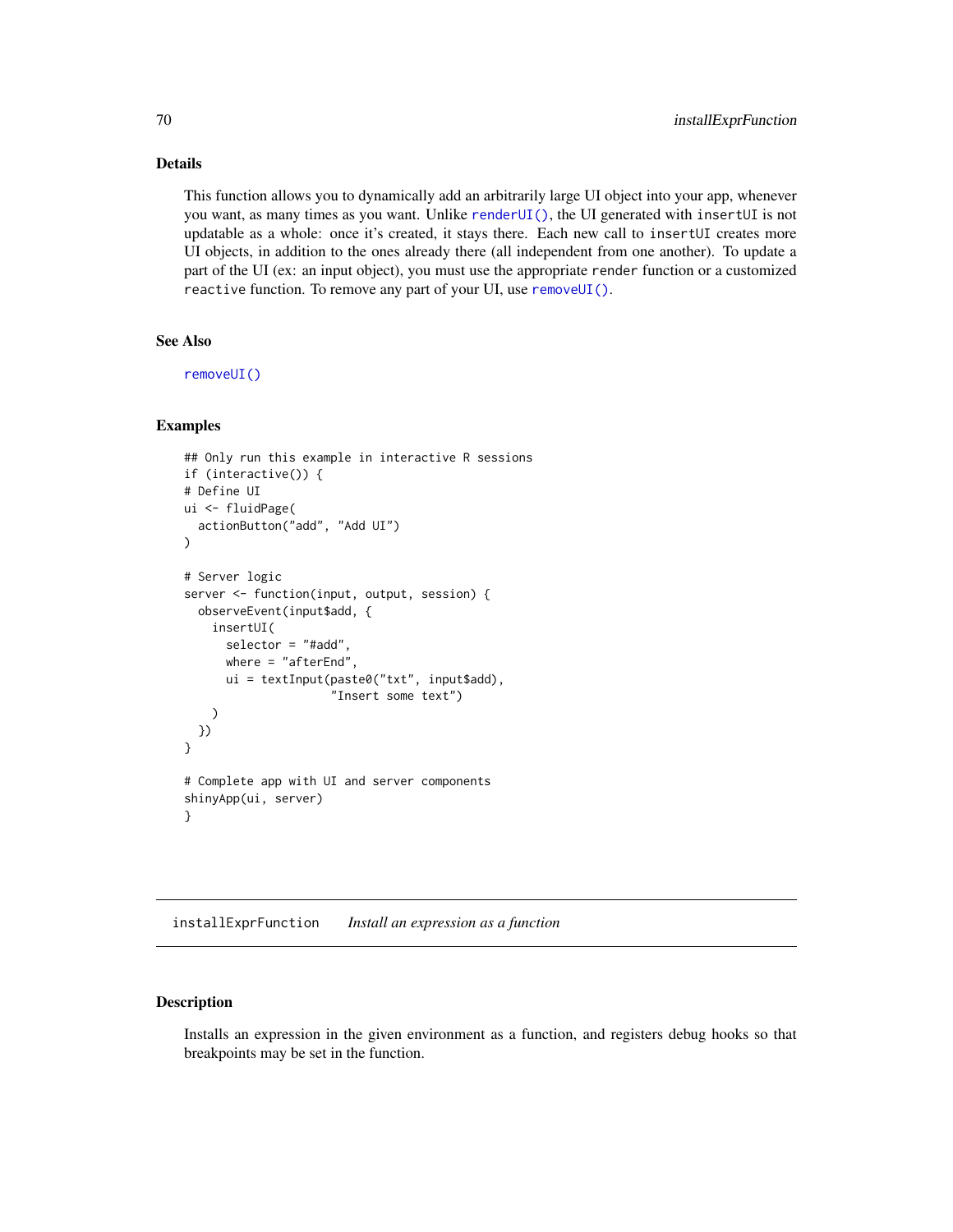# invalidateLater 71

# Usage

```
installExprFunction(expr, name, eval.env = parent.frame(2),
 quoted = FALSE, assign.env = parent.frame(1),
  label = deparse(sys.call(-1)[[1]]), wrappedWithLabel = TRUE,
  ..stacktraceon = FALSE)
```
## Arguments

| expr       | A quoted or unquoted expression                                                                      |
|------------|------------------------------------------------------------------------------------------------------|
| name       | The name the function should be given                                                                |
| eval.env   | The desired environment for the function. Defaults to the calling environment<br>two steps back.     |
| quoted     | Is the expression quoted?                                                                            |
| assign.env | The environment in which the function should be assigned.                                            |
| label      | A label for the object to be shown in the debugger. Defaults to the name of the<br>calling function. |
|            | wrappedWithLabel, stacktraceon                                                                       |
|            | Advanced use only. For stack manipulation purposes; see stacktrace().                                |

# Details

This function can replace exprToFunction as follows: we may use func <-exprToFunction(expr) if we do not want the debug hooks, or installExprFunction(expr,"func") if we do. Both approaches create a function named func in the current environment.

# See Also

Wraps [exprToFunction\(\)](#page-44-0); see that method's documentation for more documentation and examples.

invalidateLater *Scheduled Invalidation*

#### Description

Schedules the current reactive context to be invalidated in the given number of milliseconds.

#### Usage

```
invalidateLater(millis, session = getDefaultReactiveDomain())
```
## Arguments

| millis  | Approximate milliseconds to wait before invalidating the current reactive con-                                                                                        |
|---------|-----------------------------------------------------------------------------------------------------------------------------------------------------------------------|
|         | text.                                                                                                                                                                 |
| session | A session object. This is needed to cancel any scheduled invalidations after a<br>user has ended the session. If NULL, then this invalidation will not be tied to any |
|         | session, and so it will still occur.                                                                                                                                  |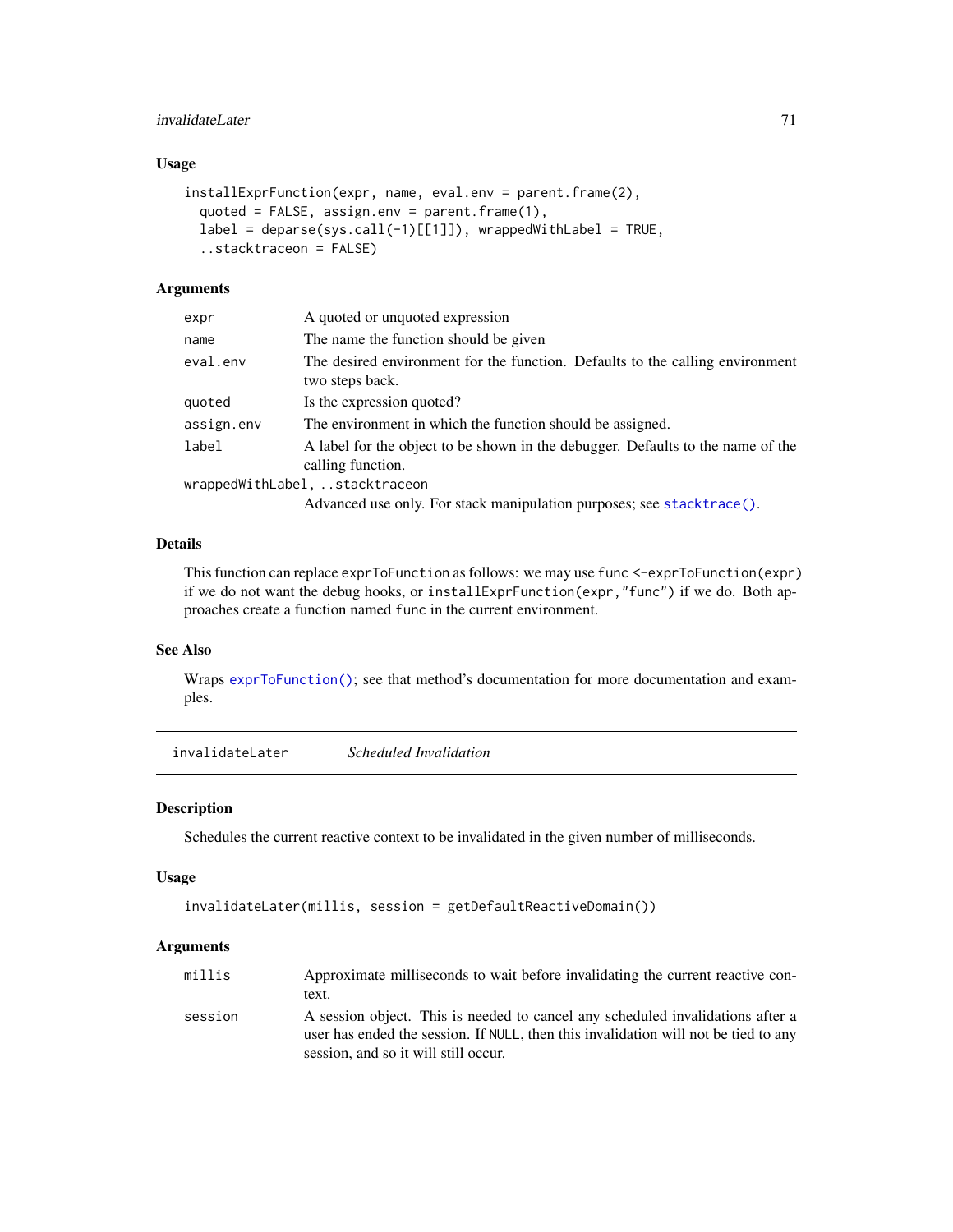## Details

If this is placed within an observer or reactive expression, that object will be invalidated (and reexecute) after the interval has passed. The re-execution will reset the invalidation flag, so in a typical use case, the object will keep re-executing and waiting for the specified interval. It's possible to stop this cycle by adding conditional logic that prevents the invalidateLater from being run.

## See Also

[reactiveTimer\(\)](#page-118-0) is a slightly less safe alternative.

## Examples

```
## Only run examples in interactive R sessions
if (interactive()) {
ui <- fluidPage(
  sliderInput("n", "Number of observations", 2, 1000, 500),
  plotOutput("plot")
)
server <- function(input, output, session) {
  observe({
    # Re-execute this reactive expression after 1000 milliseconds
    invalidateLater(1000, session)
    # Do something each time this is invalidated.
    # The isolate() makes this observer _not_ get invalidated and re-executed
    # when input$n changes.
    print(paste("The value of input$n is", isolate(input$n)))
  })
  # Generate a new histogram at timed intervals, but not when
  # input$n changes.
  output$plot <- renderPlot({
    # Re-execute this reactive expression after 2000 milliseconds
    invalidateLater(2000)
    hist(rnorm(isolate(input$n)))
  })
}
shinyApp(ui, server)
}
```
is.reactivevalues *Checks whether an object is a reactivevalues object*

# **Description**

Checks whether its argument is a reactivevalues object.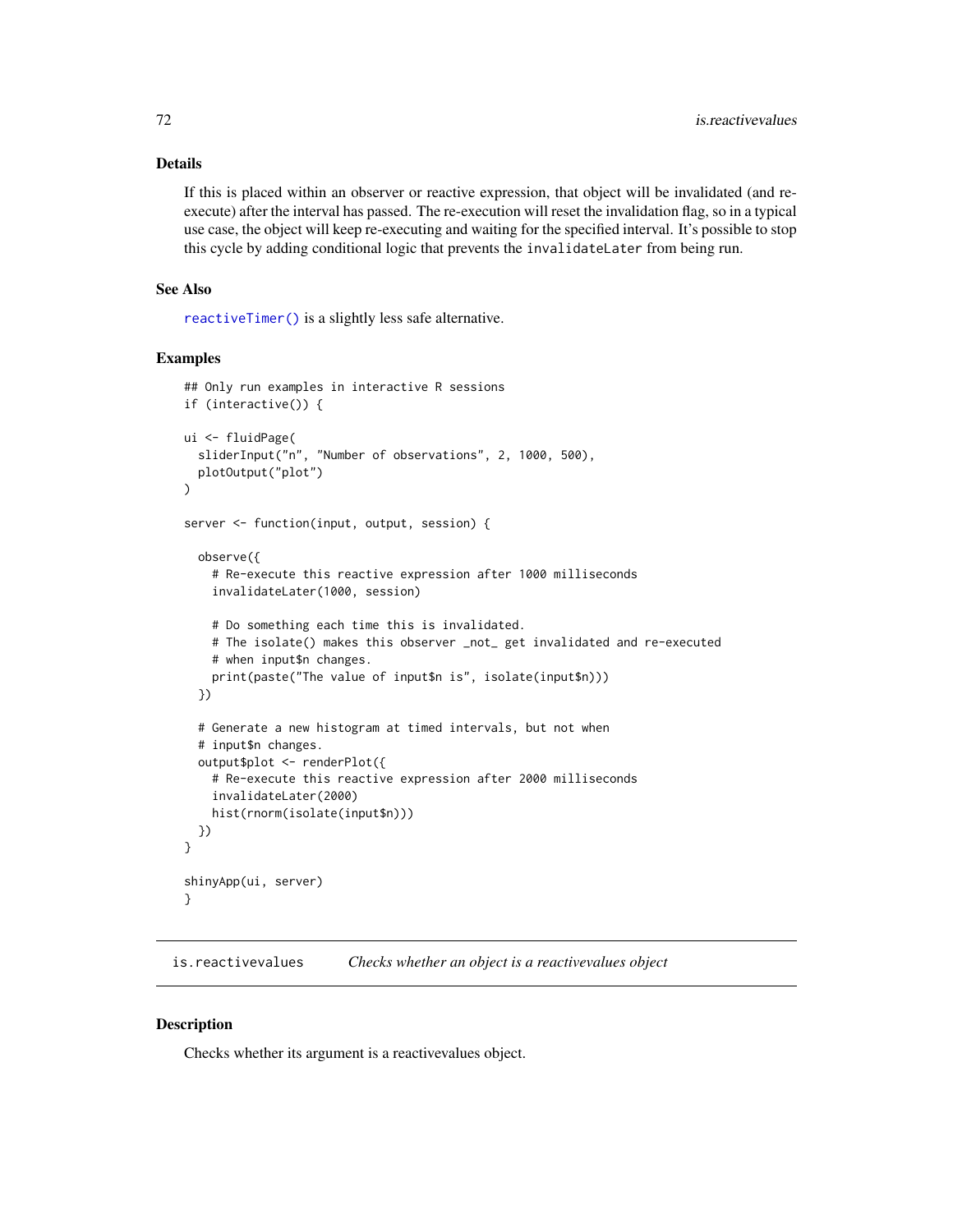#### isolate 73

#### Usage

is.reactivevalues(x)

### Arguments

x The object to test.

## See Also

[reactiveValues\(\)](#page-121-0).

<span id="page-72-0"></span>isolate *Create a non-reactive scope for an expression*

### Description

Executes the given expression in a scope where reactive values or expression can be read, but they cannot cause the reactive scope of the caller to be re-evaluated when they change.

### Usage

isolate(expr)

### Arguments

expr An expression that can access reactive values or expressions.

#### Details

Ordinarily, the simple act of reading a reactive value causes a relationship to be established between the caller and the reactive value, where a change to the reactive value will cause the caller to reexecute. (The same applies for the act of getting a reactive expression's value.) The isolate function lets you read a reactive value or expression without establishing this relationship.

The expression given to isolate() is evaluated in the calling environment. This means that if you assign a variable inside the isolate(), its value will be visible outside of the isolate(). If you want to avoid this, you can use base:: local() inside the isolate().

This function can also be useful for calling reactive expression at the console, which can be useful for debugging. To do so, simply wrap the calls to the reactive expression with isolate().

#### Examples

```
## Not run:
observe({
 input$saveButton # Do take a dependency on input$saveButton
 # isolate a simple expression
 data <- get(isolate(input$dataset)) # No dependency on input$dataset
```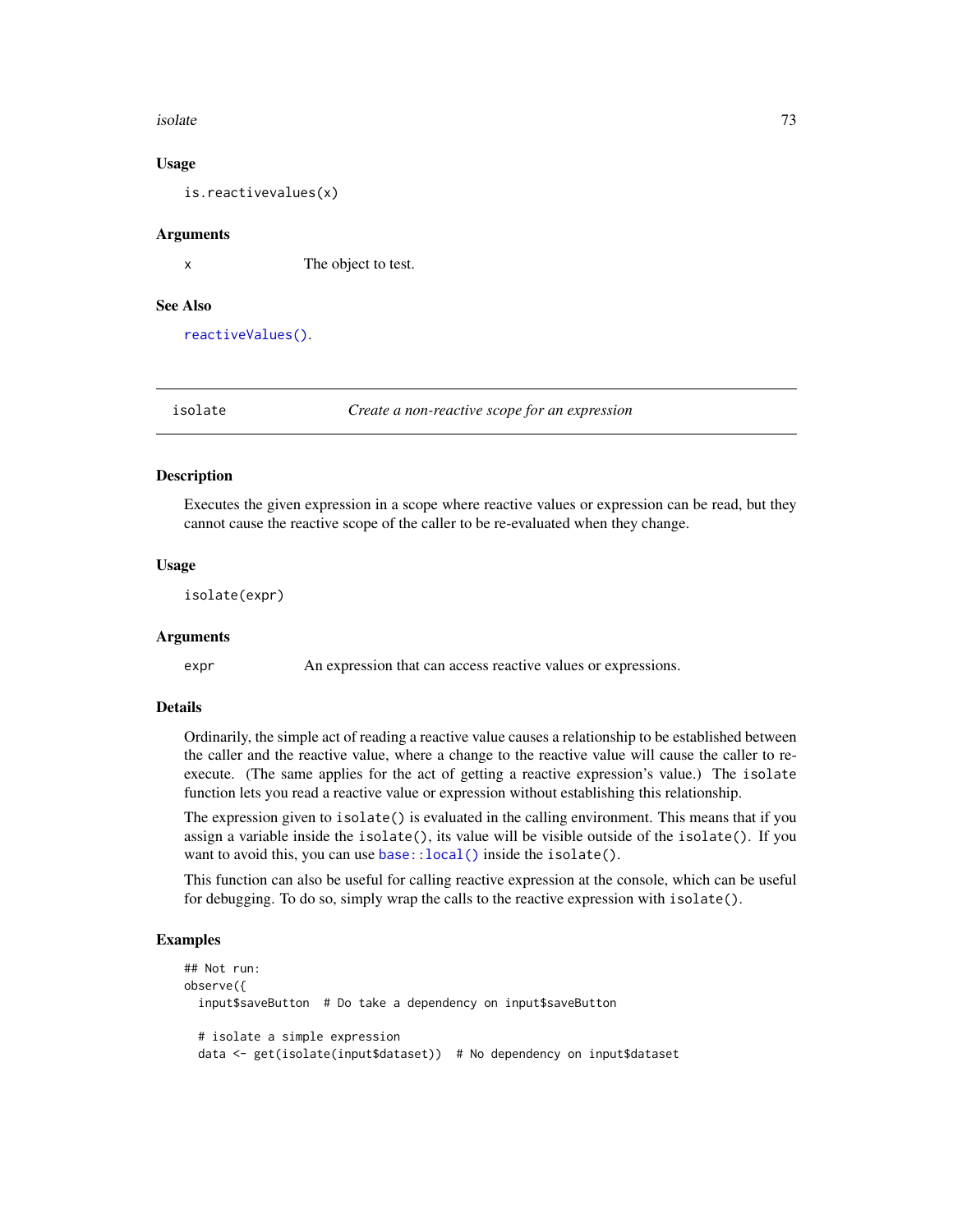## 74 isRunning

```
writeToDatabase(data)
})
observe({
 input$saveButton # Do take a dependency on input$saveButton
 # isolate a whole block
 data <- isolate({
   a <- input$valueA # No dependency on input$valueA or input$valueB
   b <- input$valueB
   c(a=a, b=b)})
 writeToDatabase(data)
})
observe({
 x \le -1# x outside of isolate() is affected
 isolate(x < -2)print(x) # 2y \le -1# Use local() to avoid affecting calling environment
 isolate(local(y <- 2))
 print(y) # 1})
## End(Not run)
# Can also use isolate to call reactive expressions from the R console
values <- reactiveValues(A=1)
fun <- reactive({ as.character(values$A) })
isolate(fun())
# "1"
# isolate also works if the reactive expression accesses values from the
# input object, like input$x
```

|  | isRunning |  |
|--|-----------|--|
|  |           |  |
|  |           |  |

isRunning *Check whether a Shiny application is running*

## Description

This function tests whether a Shiny application is currently running.

### Usage

isRunning()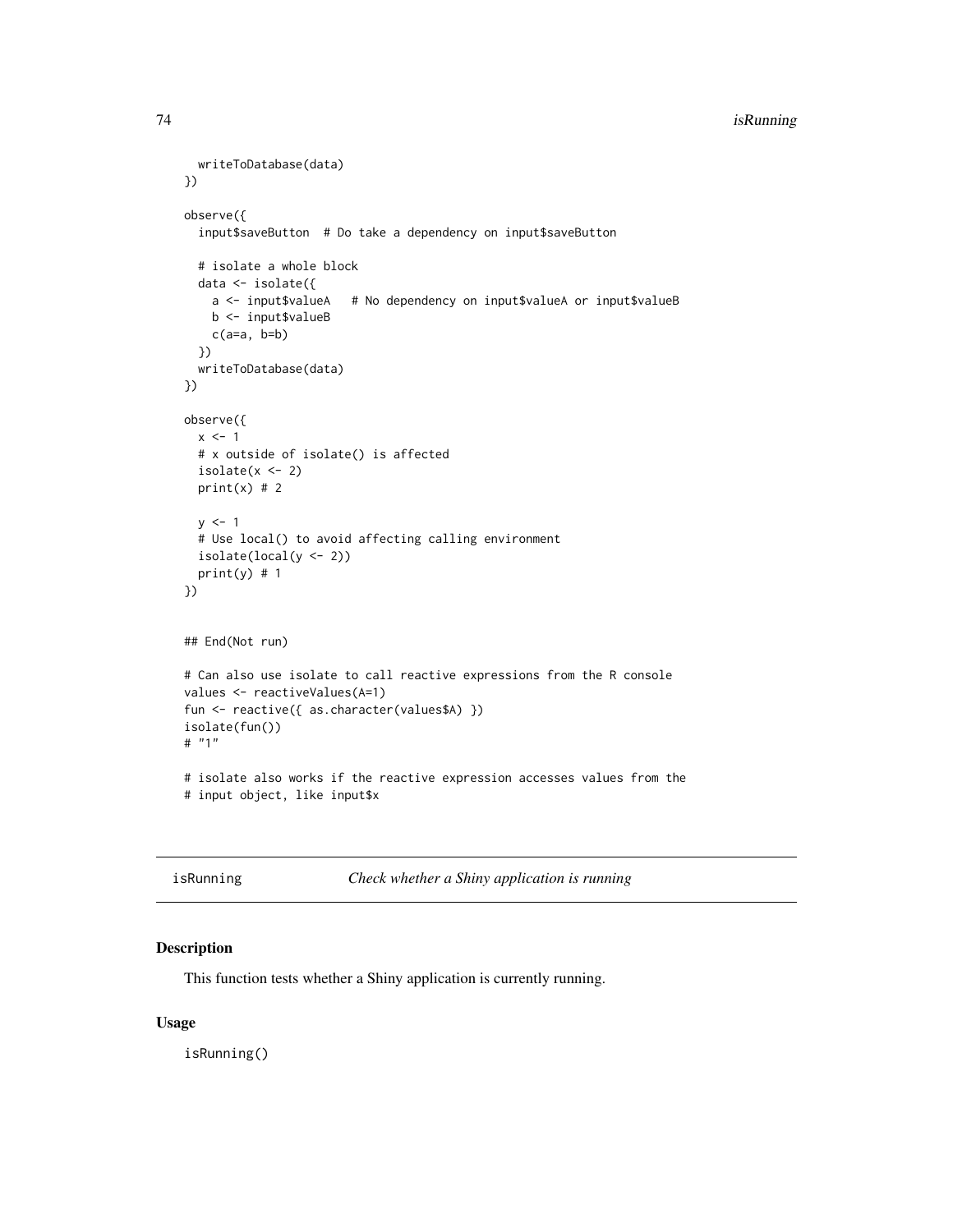## knitr\_methods 75

# Value

TRUE if a Shiny application is currently running. Otherwise, FALSE.

knitr\_methods *Knitr S3 methods*

#### Description

These S3 methods are necessary to help Shiny applications and UI chunks embed themselves in knitr/rmarkdown documents.

#### Usage

```
knit_print.shiny.appobj(x, ...)
```
knit\_print.shiny.render.function(x, ..., inline = FALSE)

knit\_print.reactive(x, ..., inline = FALSE)

## Arguments

| $\mathsf{x}$ | Object to knit_print                  |
|--------------|---------------------------------------|
| .            | Additional knit_print arguments       |
| inline       | Whether the object is printed inline. |

loadSupport *Load an app's supporting R files*

## Description

Loads all of the supporting R files of a Shiny application. Specifically, this function loads any top-level supporting .R files in the R/ directory adjacent to the app.R/server.R/ui.R files.

## Usage

```
loadSupport(appDir, renv = new.env(parent = globalenv()),
 globalrenv = globalenv())
```

| appDir     | The application directory                                                                                   |
|------------|-------------------------------------------------------------------------------------------------------------|
| renv       | The environmeny in which the files in the R/ directory should be evaluated.                                 |
| globalrenv | The environment in which global. R should be evaluated. If NULL, global. R<br>will not be evaluated at all. |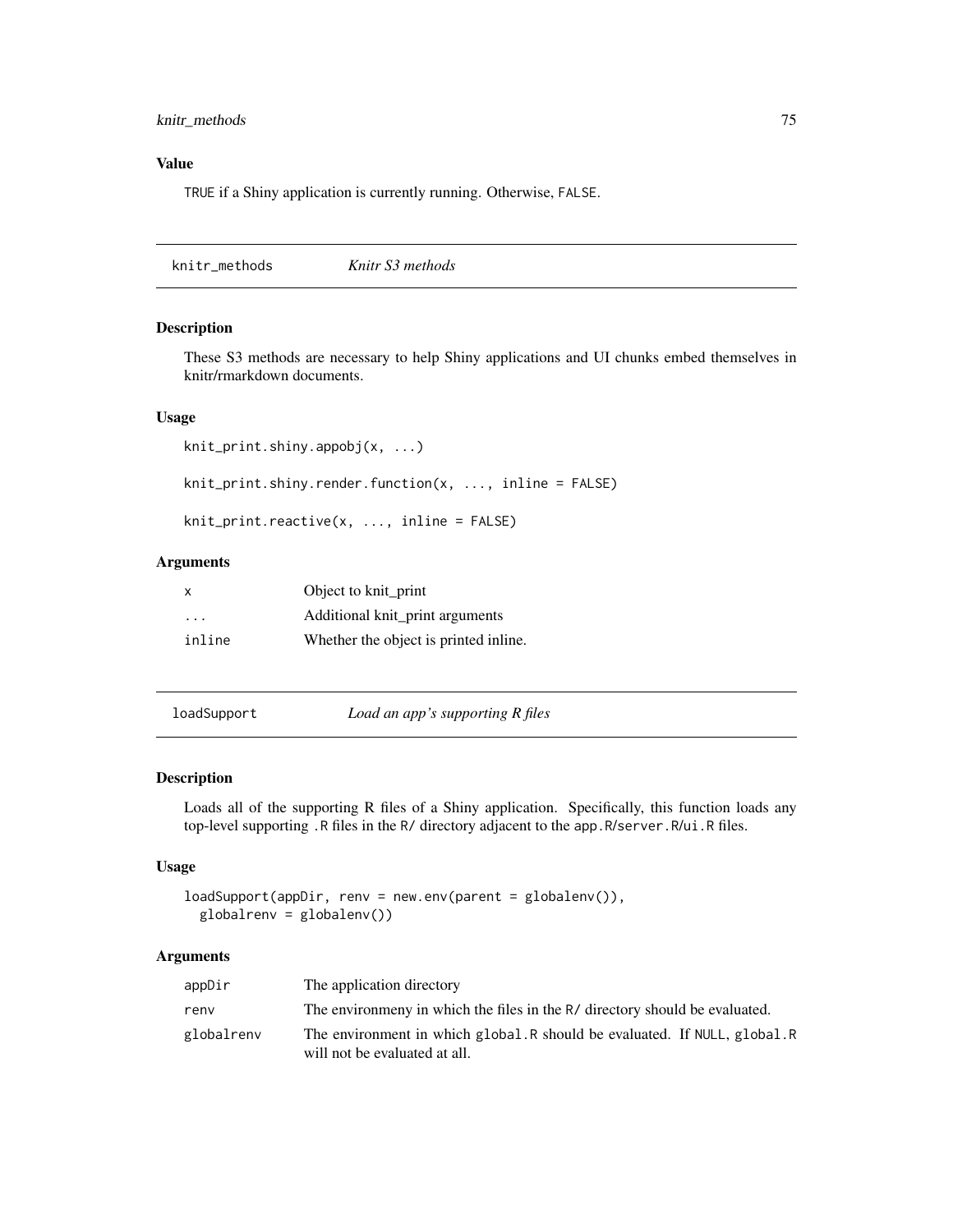# Details

At the moment, this function is "opt-in" and only called if the option shiny.autoload.r is set to TRUE.

The files are sourced in alphabetical order (as determined by [list.files\)](#page-0-0). global.R is evaluated before the supporting R files in the R/ directory.

makeReactiveBinding *Make a reactive variable*

## Description

Turns a normal variable into a reactive variable, that is, one that has reactive semantics when assigned or read in the usual ways. The variable may already exist; if so, its value will be used as the initial value of the reactive variable (or NULL if the variable did not exist).

### Usage

makeReactiveBinding(symbol, env = parent.frame())

## Arguments

| svmbol | A character string indicating the name of the variable that should be made reac-<br>tive. |
|--------|-------------------------------------------------------------------------------------------|
| env    | The environment that will contain the reactive variable                                   |

## Value

None.

## Examples

```
## Not run:
a < -10makeReactiveBinding("a")
b \leftarrow reactive(a \star -1)
observe(print(b()))
a < - 20
```
## End(Not run)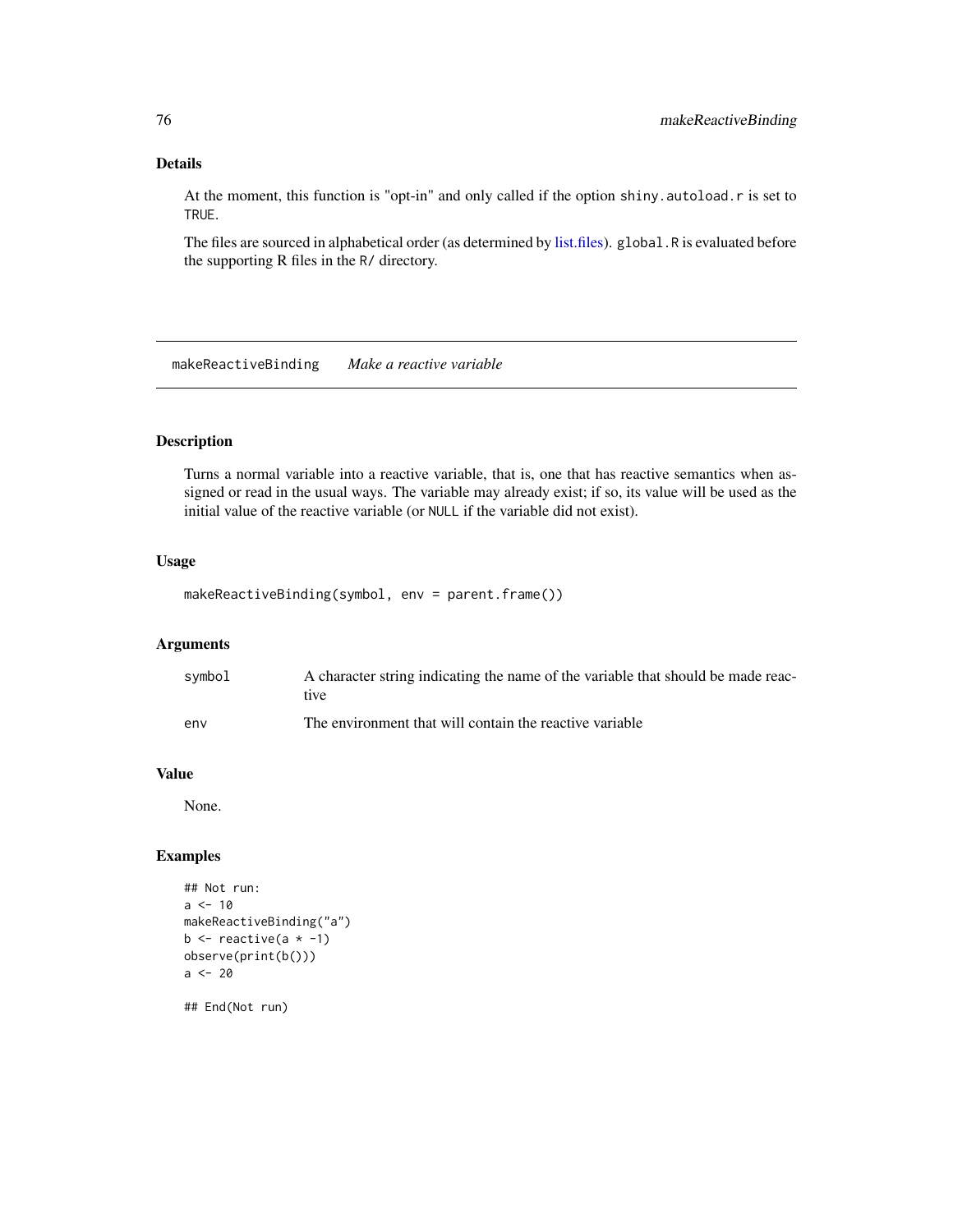markRenderFunction *Mark a function as a render function*

### Description

Should be called by implementers of renderXXX functions in order to mark their return values as Shiny render functions, and to provide a hint to Shiny regarding what UI function is most commonly used with this type of render function. This can be used in R Markdown documents to create complete output widgets out of just the render function.

#### Usage

```
markRenderFunction(uiFunc, renderFunc, outputArgs = list())
```
## Arguments

| uiFunc     | A function that renders Shiny UI. Must take a single argument: an output ID.                                                                                                                                                                                                                                                                                                           |
|------------|----------------------------------------------------------------------------------------------------------------------------------------------------------------------------------------------------------------------------------------------------------------------------------------------------------------------------------------------------------------------------------------|
| renderFunc | A function that is suitable for assigning to a Shiny output slot.                                                                                                                                                                                                                                                                                                                      |
| outputArgs | A list of arguments to pass to the uifunc. Render functions should include<br>outputArgs = list() in their own parameter list, and pass through the value to<br>markRenderFunction, to allow app authors to customize outputs. (Currently,<br>this is only supported for dynamically generated UIs, such as those created by<br>Shiny code snippets embedded in R Markdown documents). |

## Value

The renderFunc function, with annotations.

maskReactiveContext *Evaluate an expression without a reactive context*

#### Description

Temporarily blocks the current reactive context and evaluates the given expression. Any attempt to directly access reactive values or expressions in expr will give the same results as doing it at the top-level (by default, an error).

### Usage

```
maskReactiveContext(expr)
```
#### Arguments

expr An expression to evaluate.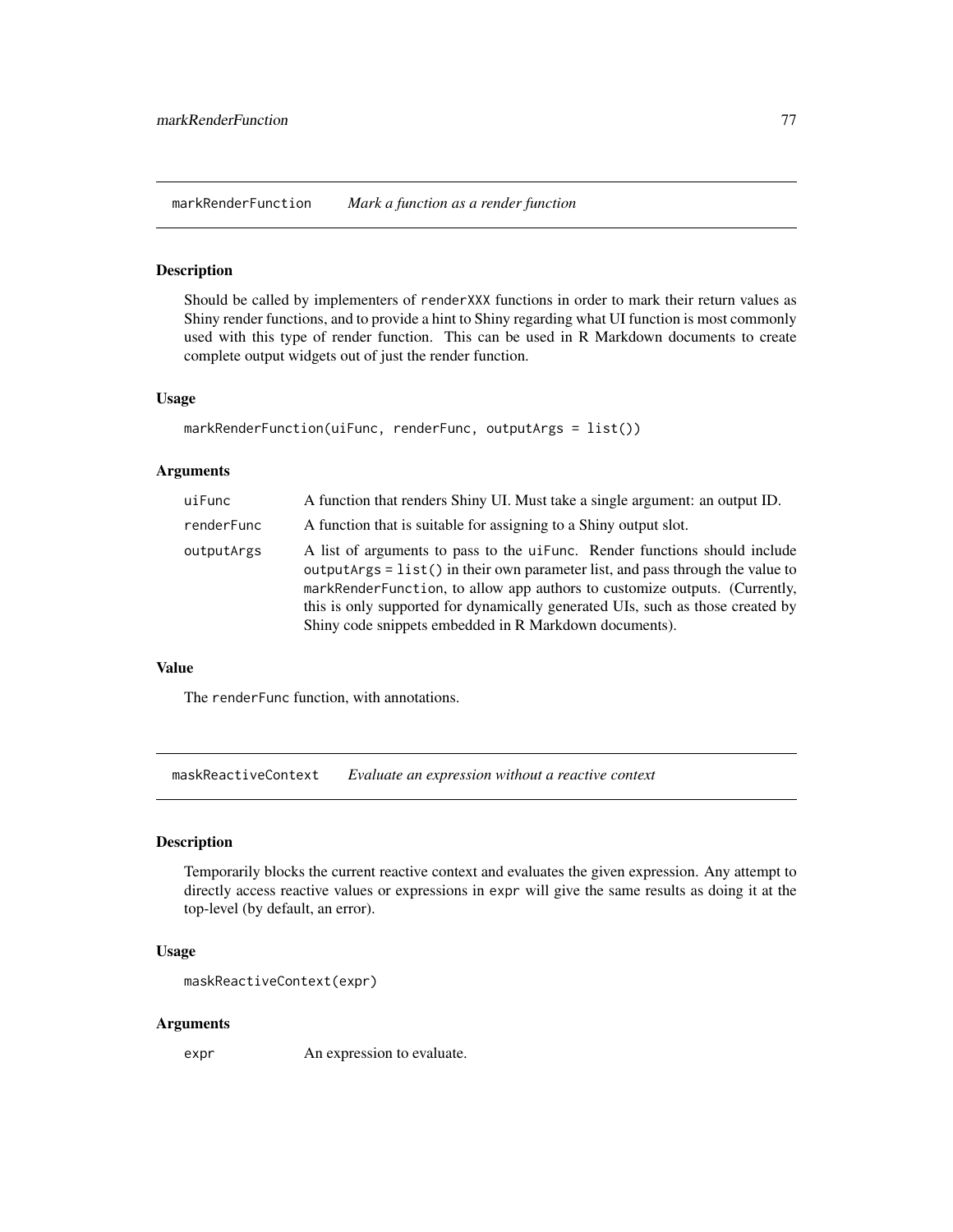# Value

The value of expr.

# See Also

[isolate\(\)](#page-72-0)

memoryCache *Create a memory cache object*

## Description

A memory cache object is a key-value store that saves the values in an environment. Objects can be stored and retrieved using the get() and set() methods. Objects are automatically pruned from the cache according to the parameters max\_size, max\_age, max\_n, and evict.

## Usage

```
memoryCache(max_size = 10 \times 1024^2, max_age = Inf, max_n = Inf,
  evict = c("Iru", "fifo"), missing = key_missing(),exec_missing = FALSE, logfile = NULL)
```

| max_size     | Maximum size of the cache, in bytes. If the cache exceeds this size, cached<br>objects will be removed according to the value of the evict. Use Inf for no<br>size limit.                                                                                                                                                                                                                                                                                                                                                                     |
|--------------|-----------------------------------------------------------------------------------------------------------------------------------------------------------------------------------------------------------------------------------------------------------------------------------------------------------------------------------------------------------------------------------------------------------------------------------------------------------------------------------------------------------------------------------------------|
| max_age      | Maximum age of files in cache before they are evicted, in seconds. Use Inf for<br>no age limit.                                                                                                                                                                                                                                                                                                                                                                                                                                               |
| max_n        | Maximum number of objects in the cache. If the number of objects exceeds this<br>value, then cached objects will be removed according to the value of evict. Use<br>Inf for no limit of number of items.                                                                                                                                                                                                                                                                                                                                      |
| evict        | The eviction policy to use to decide which objects are removed when a cache<br>pruning occurs. Currently, "1ru" and "fifo" are supported.                                                                                                                                                                                                                                                                                                                                                                                                     |
| missing      | A value to return or a function to execute when get (key) is called but the key<br>is not present in the cache. The default is a key_missing() object. If it is a<br>function to execute, the function must take one argument (the key), and you<br>must also use exec_missing = TRUE. If it is a function, it is useful in most cases<br>for it to throw an error, although another option is to return a value. If a value is<br>returned, that value will in turn be returned by get (). See section Missing keys<br>for more information. |
| exec_missing | If FALSE (the default), then treat missing as a value to return when get () results<br>in a cache miss. If TRUE, treat missing as a function to execute when $get()$<br>results in a cache miss.                                                                                                                                                                                                                                                                                                                                              |
| logfile      | An optional filename or connection object to where logging information will be<br>written. To log to the console, use stdout().                                                                                                                                                                                                                                                                                                                                                                                                               |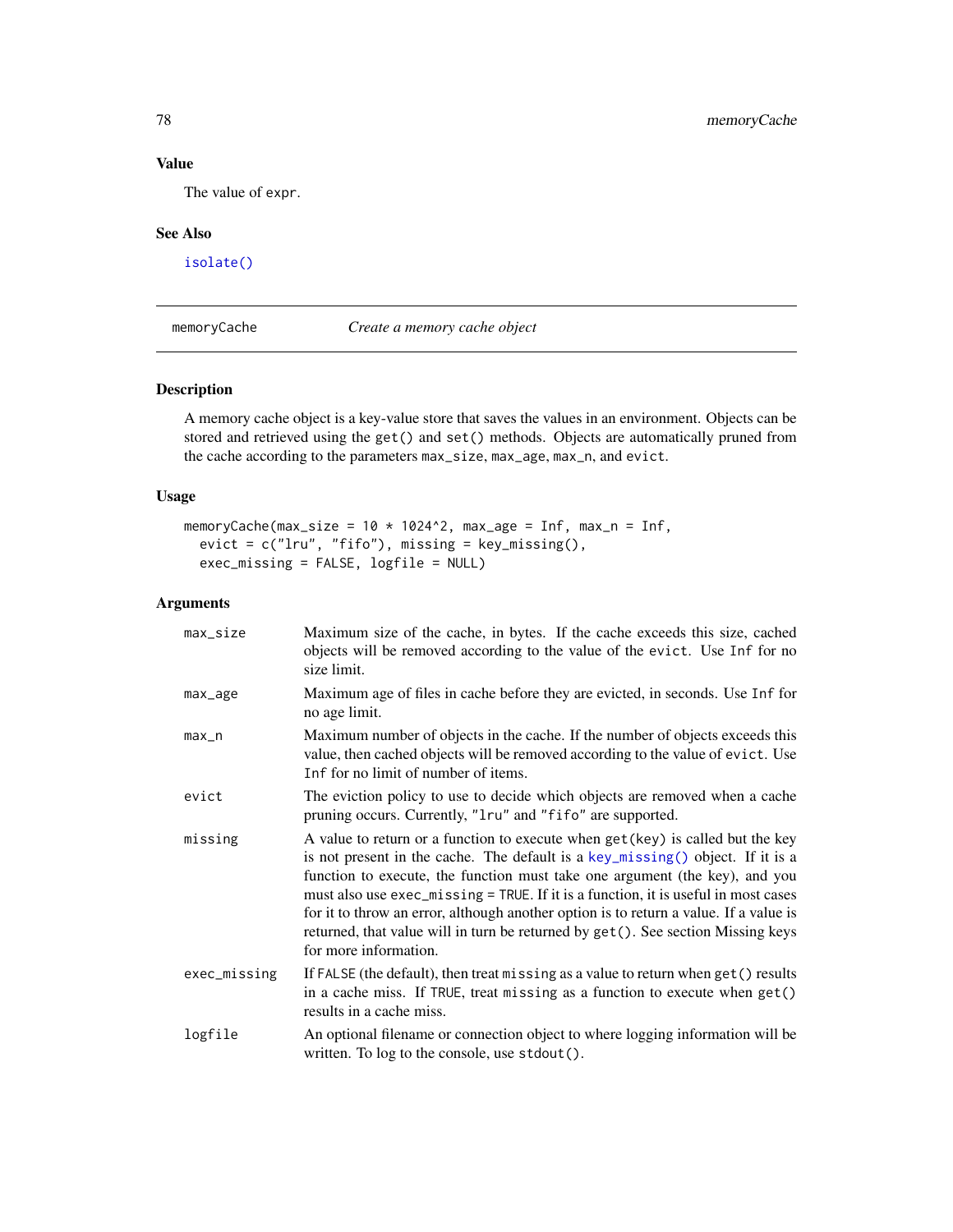#### Details

In a MemoryCache, R objects are stored directly in the cache; they are not *not* serialized before being stored in the cache. This contrasts with other cache types, like [diskCache\(\)](#page-32-0), where objects are serialized, and the serialized object is cached. This can result in some differences of behavior. For example, as long as an object is stored in a MemoryCache, it will not be garbage collected.

### Missing keys

The missing and exec\_missing parameters controls what happens when get() is called with a key that is not in the cache (a cache miss). The default behavior is to return a [key\\_missing\(\)](#page-0-0) object. This is a *sentinel value* that indicates that the key was not present in the cache. You can test if the returned value represents a missing key by using the [is.key\\_missing\(\)](#page-0-0) function. You can also have get() return a different sentinel value, like NULL. If you want to throw an error on a cache miss, you can do so by providing a function for missing that takes one argument, the key, and also use exec\_missing=TRUE.

When the cache is created, you can supply a value for missing, which sets the default value to be returned for missing values. It can also be overridden when get() is called, by supplying a missing argument. For example, if you use cache\$get("mykey",missing = NULL), it will return NULL if the key is not in the cache.

If your cache is configured so that get() returns a sentinel value to represent a cache miss, then set will also not allow you to store the sentinel value in the cache. It will throw an error if you attempt to do so.

Instead of returning the same sentinel value each time there is cache miss, the cache can execute a function each time get() encounters missing key. If the function returns a value, then get() will in turn return that value. However, a more common use is for the function to throw an error. If an error is thrown, then get() will not return a value.

To do this, pass a one-argument function to missing, and use exec\_missing=TRUE. For example, if you want to throw an error that prints the missing key, you could do this:

```
diskCache(
 missing = function(key) {
    stop("Attempted to get missing key: ", key)
 },
 exec_missing = TRUE
\lambda
```
If you use this, the code that calls get() should be wrapped with [tryCatch\(\)](#page-0-0) to gracefully handle missing keys.

#### Cache pruning

Cache pruning occurs when set() is called, or it can be invoked manually by calling prune().

When a pruning occurs, if there are any objects that are older than  $max_{a}$  age, they will be removed.

The max\_size and max\_n parameters are applied to the cache as a whole, in contrast to max\_age, which is applied to each object individually.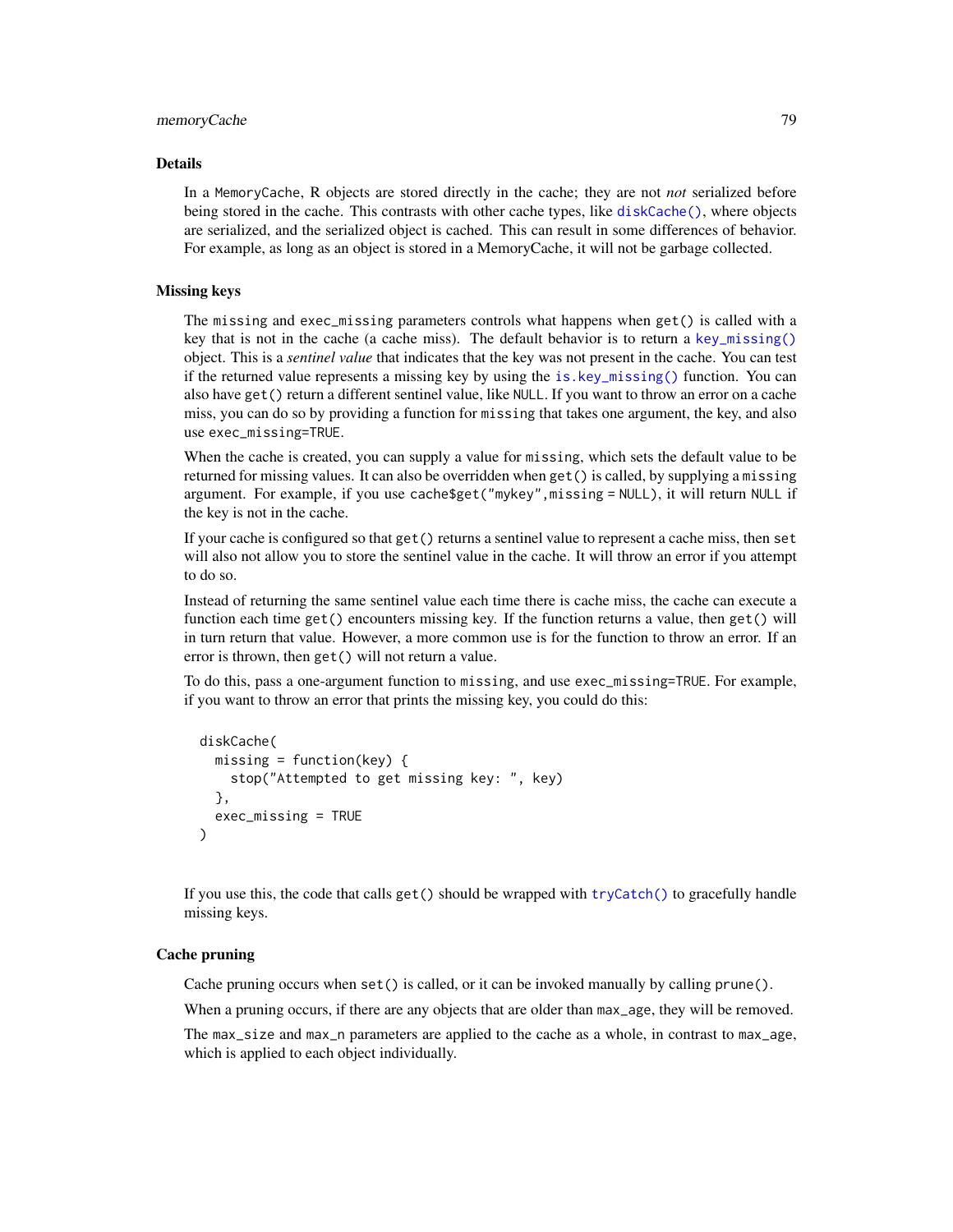If the number of objects in the cache exceeds max\_n, then objects will be removed from the cache according to the eviction policy, which is set with the evict parameter. Objects will be removed so that the number of items is max\_n.

If the size of the objects in the cache exceeds max\_size, then objects will be removed from the cache. Objects will be removed from the cache so that the total size remains under max\_size. Note that the size is calculated using the size of the files, not the size of disk space used by the files these two values can differ because of files are stored in blocks on disk. For example, if the block size is 4096 bytes, then a file that is one byte in size will take 4096 bytes on disk.

Another time that objects can be removed from the cache is when get() is called. If the target object is older than max\_age, it will be removed and the cache will report it as a missing value.

#### Eviction policies

If max\_n or max\_size are used, then objects will be removed from the cache according to an eviction policy. The available eviction policies are:

- "lru" Least Recently Used. The least recently used objects will be removed. This uses the filesystem's atime property. Some filesystems do not support atime, or have a very low atime resolution. The DiskCache will check for atime support, and if the filesystem does not support atime, a warning will be issued and the "fifo" policy will be used instead.
- "fifo" First-in-first-out. The oldest objects will be removed.

## **Methods**

A disk cache object has the following methods:

- get(key, missing, exec\_missing) Returns the value associated with key. If the key is not in the cache, then it returns the value specified by missing or, missing is a function and exec\_missing=TRUE, then executes missing. The function can throw an error or return the value. If either of these parameters are specified here, then they will override the defaults that were set when the DiskCache object was created. See section Missing Keys for more information.
- set(key, value) Stores the key-value pair in the cache.
- exists(key) Returns TRUE if the cache contains the key, otherwise FALSE.
- size() Returns the number of items currently in the cache.
- keys() Returns a character vector of all keys currently in the cache.
- reset() Clears all objects from the cache.
- destroy() Clears all objects in the cache, and removes the cache directory from disk.
- prune() Prunes the cache, using the parameters specified by max\_size, max\_age, max\_n, and evict.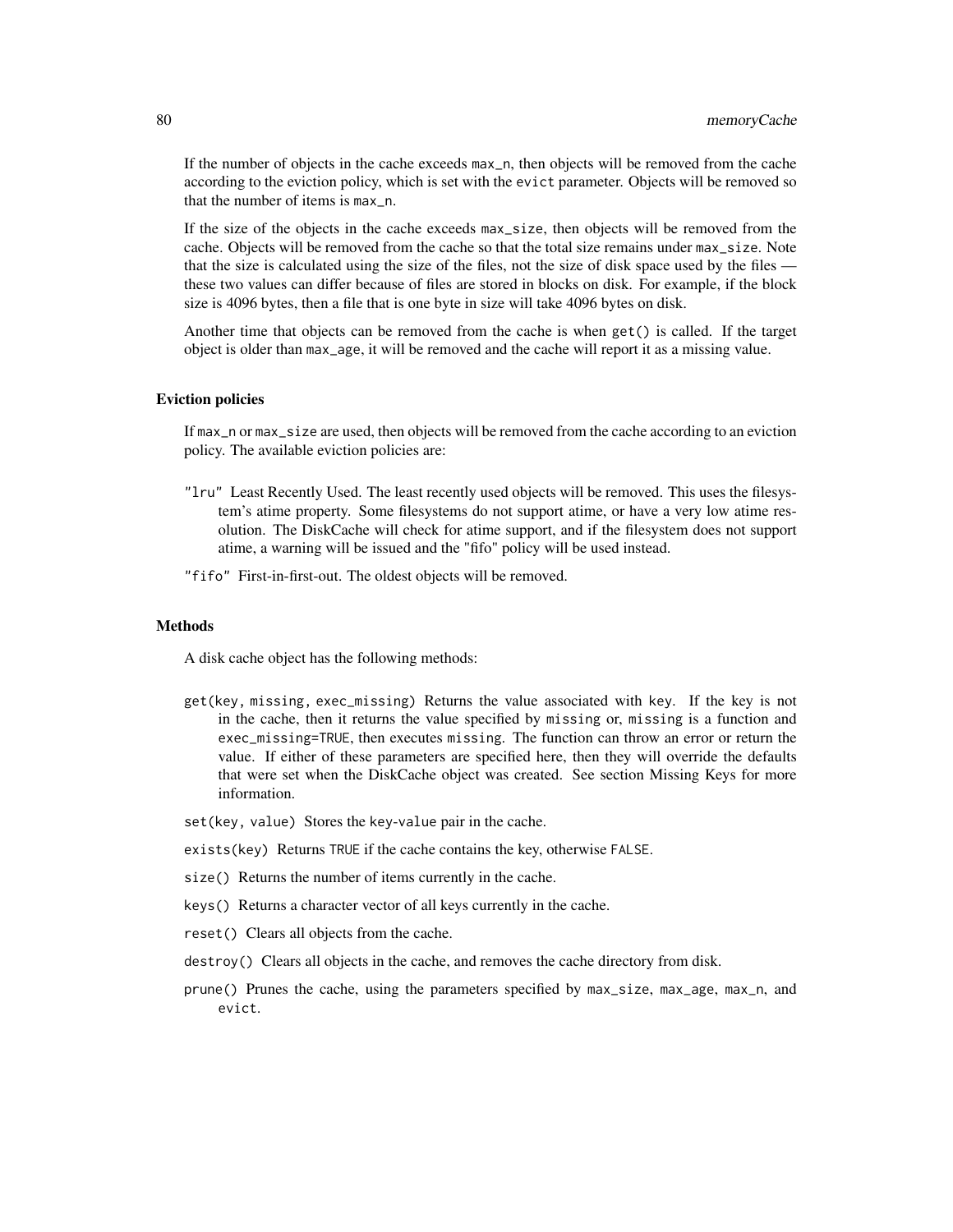## Description

When clicked, a modalButton will dismiss the modal dialog.

# Usage

```
modalButton(label, icon = NULL)
```
## Arguments

| label | The contents of the button or link-usually a text label, but you could also use |
|-------|---------------------------------------------------------------------------------|
|       | any other HTML, like an image.                                                  |
| icon  | An optional icon() to appear on the button.                                     |

# See Also

[modalDialog\(\)](#page-80-0) for examples.

<span id="page-80-0"></span>

| modalDialog | Create a modal dialog UI |
|-------------|--------------------------|
|-------------|--------------------------|

## Description

This creates the UI for a modal dialog, using Bootstrap's modal class. Modals are typically used for showing important messages, or for presenting UI that requires input from the user, such as a username and password input.

# Usage

```
modalDialog(..., title = NULL, footer = modalButton("Dismiss"),
  size = c("m", "s", "l"), easyClose = FALSE, fade = TRUE)
```

| $\ddots$  | UI elements for the body of the modal dialog box.                                                                                                                                                                                                                                                                  |
|-----------|--------------------------------------------------------------------------------------------------------------------------------------------------------------------------------------------------------------------------------------------------------------------------------------------------------------------|
| title     | An optional title for the dialog.                                                                                                                                                                                                                                                                                  |
| footer    | UI for footer. Use NULL for no footer.                                                                                                                                                                                                                                                                             |
| size      | One of "s" for small, "m" (the default) for medium, or "1" for large.                                                                                                                                                                                                                                              |
| easyClose | If TRUE, the modal dialog can be dismissed by clicking outside the dialog box,<br>or be pressing the Escape key. If FALSE (the default), the modal dialog can't be<br>dismissed in those ways; instead it must be dismissed by clicking on the dismiss<br>button, or from a call to remove Modal () on the server. |
| fade      | If FALSE, the modal dialog will have no fade-in animation (it will simply appear<br>rather than fade in to view).                                                                                                                                                                                                  |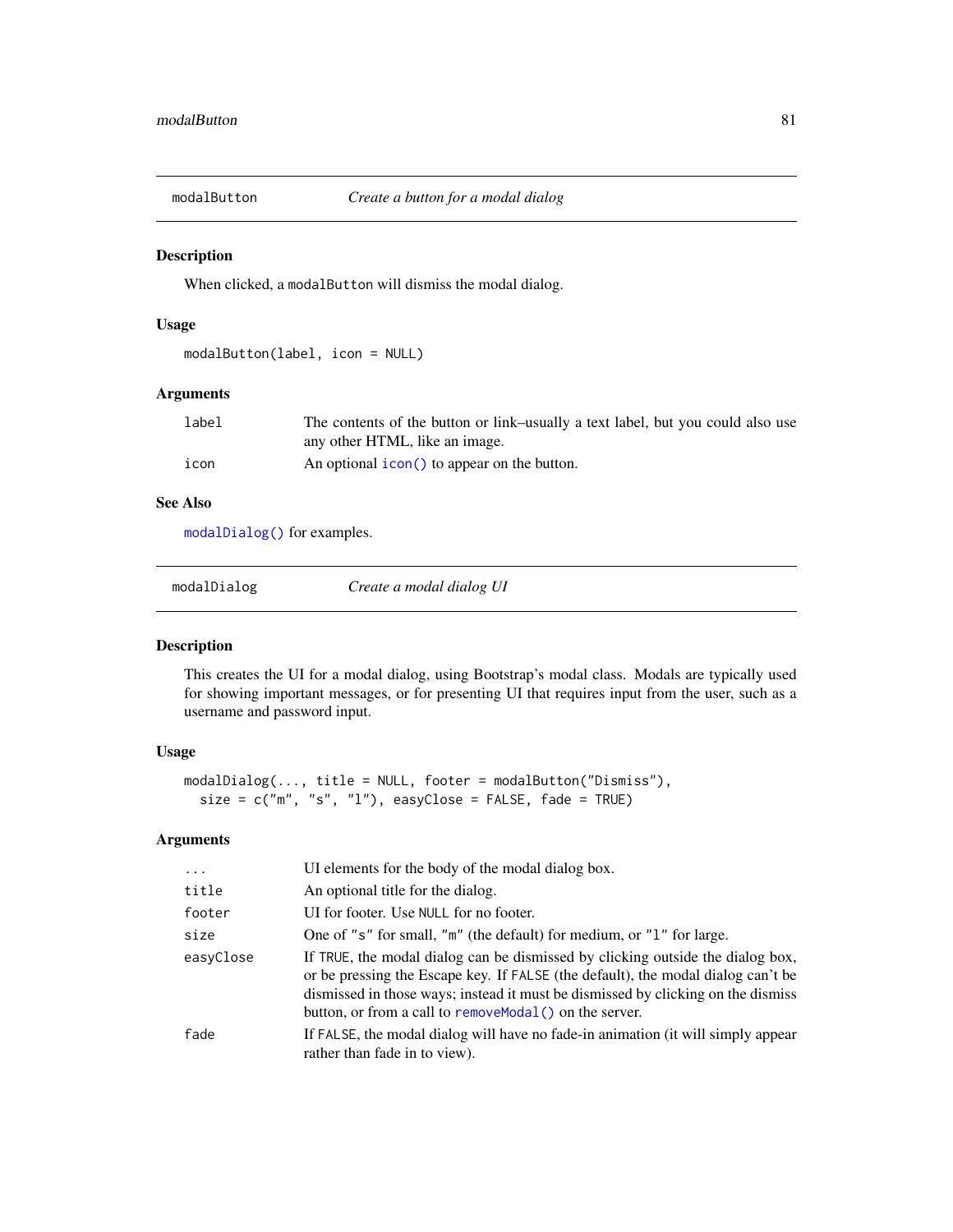## Examples

```
if (interactive()) {
# Display an important message that can be dismissed only by clicking the
# dismiss button.
shinyApp(
  ui = basicPage(
    actionButton("show", "Show modal dialog")
  ),
  server = function(input, output) {
   observeEvent(input$show, {
      showModal(modalDialog(
        title = "Important message",
        "This is an important message!"
     ))
   })
 }
\lambda# Display a message that can be dismissed by clicking outside the modal dialog,
# or by pressing Esc.
shinyApp(
 ui = basicPage(
   actionButton("show", "Show modal dialog")
  ),
  server = function(input, output) {
   observeEvent(input$show, {
      showModal(modalDialog(
        title = "Somewhat important message",
        "This is a somewhat important message.",
        easyClose = TRUE,
        footer = NULL
      ))
   })
 }
\lambda# Display a modal that requires valid input before continuing.
shinyApp(
  ui = basicPage(
    actionButton("show", "Show modal dialog"),
    verbatimTextOutput("dataInfo")
  ),
  server = function(input, output) {
    # reactiveValues object for storing current data set.
    vals <- reactiveValues(data = NULL)
    # Return the UI for a modal dialog with data selection input. If 'failed' is
    # TRUE, then display a message that the previous value was invalid.
    dataModal <- function(failed = FALSE) {
```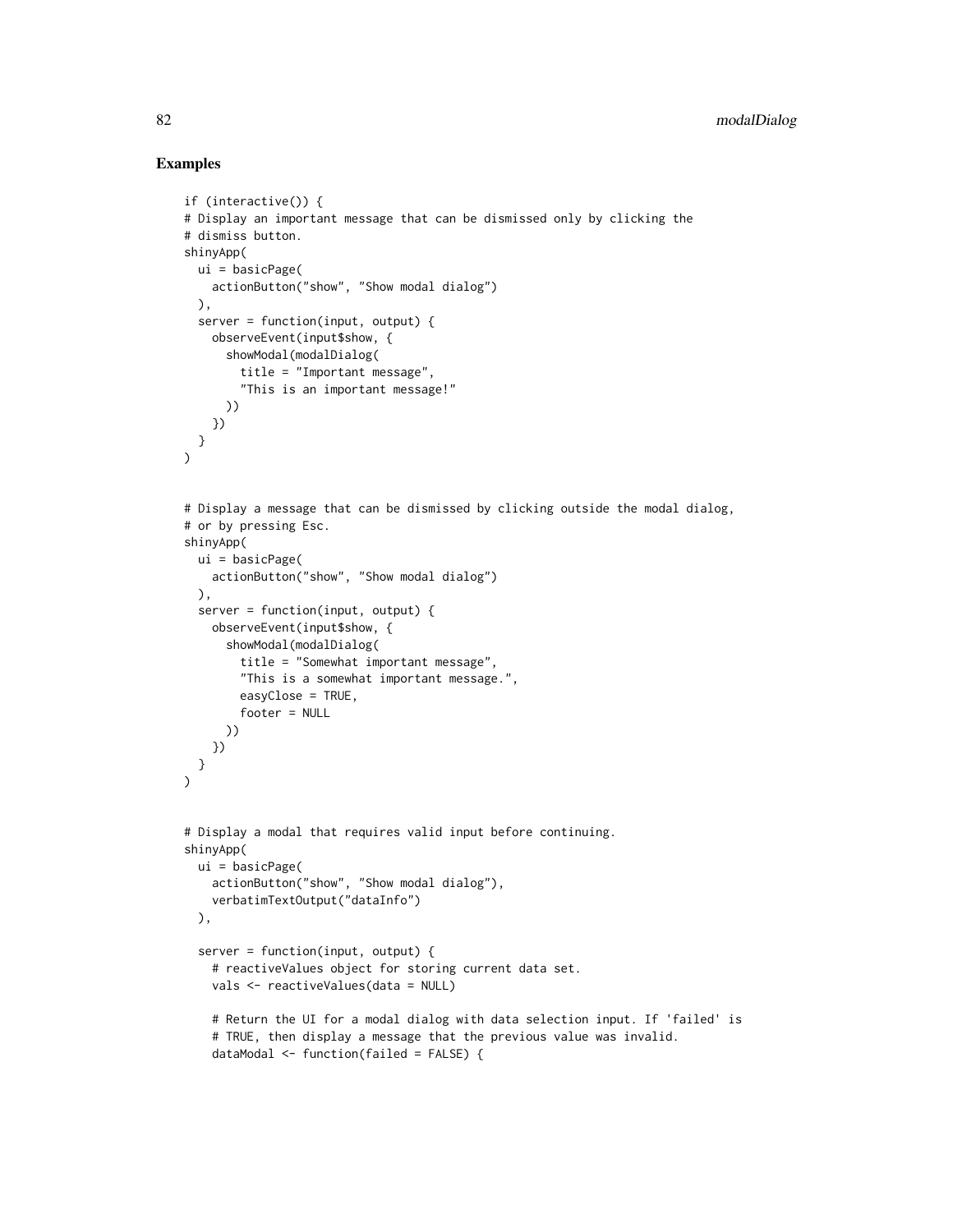# navbarPage 83

```
modalDialog(
      textInput("dataset", "Choose data set",
        placeholder = 'Try "mtcars" or "abc"'
      ),
      span('(Try the name of a valid data object like "mtcars", ',
           'then a name of a non-existent object like "abc")'),
      if (failed)
        div(tags$b("Invalid name of data object", style = "color: red;")),
      footer = tagList(modalButton("Cancel"),
        actionButton("ok", "OK")
      )
   )
  }
  # Show modal when button is clicked.
  observeEvent(input$show, {
    showModal(dataModal())
  })
  # When OK button is pressed, attempt to load the data set. If successful,
  # remove the modal. If not show another modal, but this time with a failure
  # message.
  observeEvent(input$ok, {
    # Check that data object exists and is data frame.
    if (!is.null(input$dataset) && nzchar(input$dataset) &&
        exists(input$dataset) && is.data.frame(get(input$dataset))) {
      vals$data <- get(input$dataset)
      removeModal()
    } else {
      showModal(dataModal(failed = TRUE))
    }
 })
  # Display information about selected data
  output$dataInfo <- renderPrint({
    if (is.null(vals$data))
      "No data selected"
    else
      summary(vals$data)
 })
}
```
) }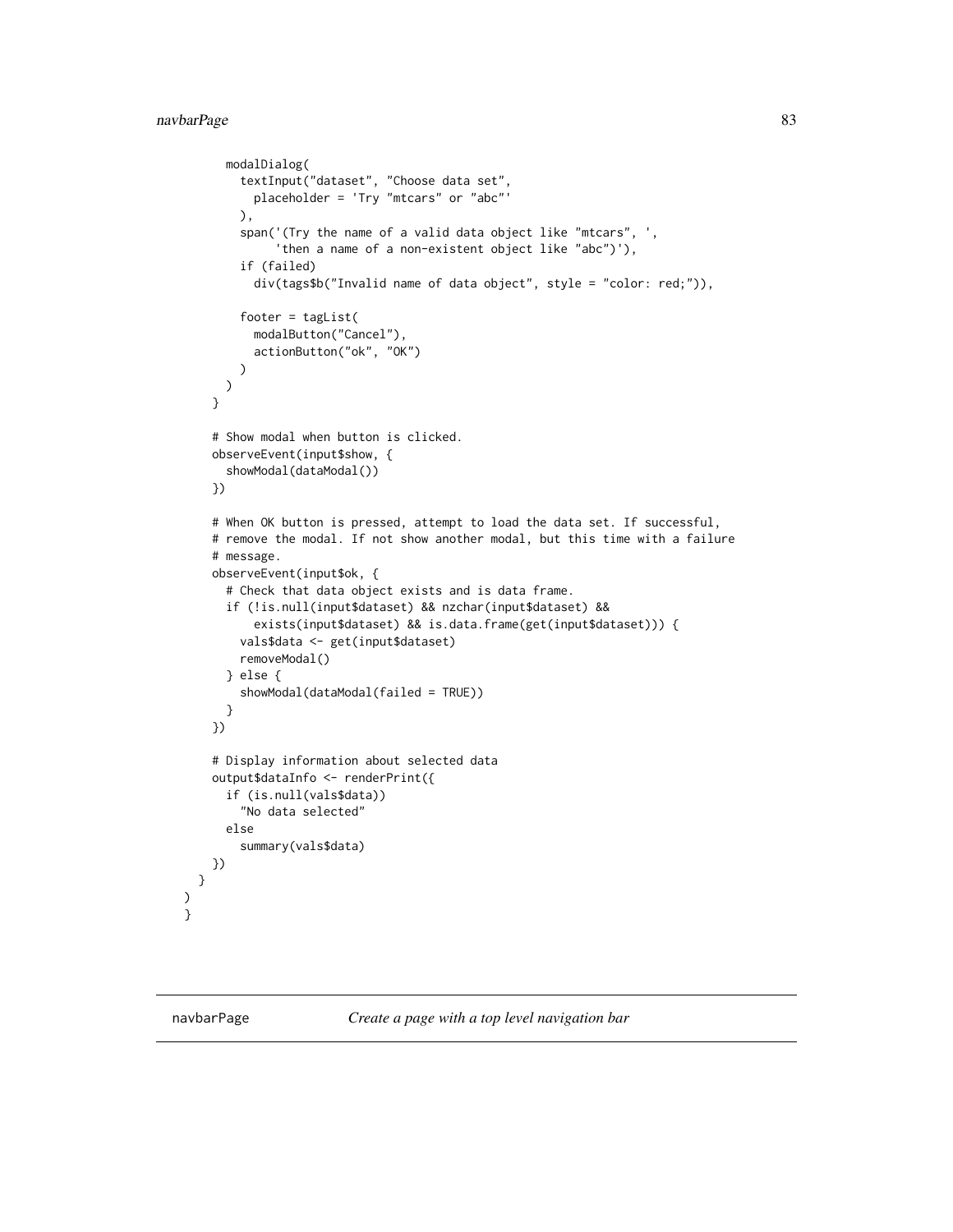## Description

Create a page that contains a top level navigation bar that can be used to toggle a set of [tabPanel\(\)](#page-178-0) elements.

## Usage

```
navbarPage(title, ..., id = NULL, selected = NULL,
 position = c("static-top", "fixed-top", "fixed-bottom"),
 header = NULL, footer = NULL, inverse = FALSE,
  collapsible = FALSE, collapsable, fluid = TRUE, responsive = NULL,
  theme = NULL, windowTitle = title)
```

```
navbarMenu(title, ..., menuName = title, icon = NULL)
```

| title       | The title to display in the navbar                                                                                                                                                                                                                                                                                                                                                                           |
|-------------|--------------------------------------------------------------------------------------------------------------------------------------------------------------------------------------------------------------------------------------------------------------------------------------------------------------------------------------------------------------------------------------------------------------|
| .           | tabPanel() elements to include in the page. The navbarMenu function also<br>accepts strings, which will be used as menu section headers. If the string is a set<br>of dashes like "----" a horizontal separator will be displayed in the menu.                                                                                                                                                               |
| id          | If provided, you can use input \$id in your server logic to determine which of<br>the current tabs is active. The value will correspond to the value argument that<br>is passed to tabPanel().                                                                                                                                                                                                               |
| selected    | The value (or, if none was supplied, the title) of the tab that should be selected<br>by default. If NULL, the first tab will be selected.                                                                                                                                                                                                                                                                   |
| position    | Determines whether the navbar should be displayed at the top of the page with<br>normal scrolling behavior ("static-top"), pinned at the top ("fixed-top"),<br>or pinned at the bottom ("fixed-bottom"). Note that using "fixed-top" or<br>"fixed-bottom" will cause the navbar to overlay your body content, unless<br>you add padding, e.g.: tags\$style(type="text/css", "body {padding-top:<br>70px; }") |
| header      | Tag or list of tags to display as a common header above all tabPanels.                                                                                                                                                                                                                                                                                                                                       |
| footer      | Tag or list of tags to display as a common footer below all tabPanels                                                                                                                                                                                                                                                                                                                                        |
| inverse     | TRUE to use a dark background and light text for the navigation bar                                                                                                                                                                                                                                                                                                                                          |
| collapsible | TRUE to automatically collapse the navigation elements into a menu when the<br>width of the browser is less than 940 pixels (useful for viewing on smaller touch-<br>screen device)                                                                                                                                                                                                                          |
| collapsable | Deprecated; use collapsible instead.                                                                                                                                                                                                                                                                                                                                                                         |
| fluid       | TRUE to use a fluid layout. FALSE to use a fixed layout.                                                                                                                                                                                                                                                                                                                                                     |
| responsive  | This option is deprecated; it is no longer optional with Bootstrap 3.                                                                                                                                                                                                                                                                                                                                        |
| theme       | Alternative Bootstrap stylesheet (normally a css file within the www directory).<br>For example, to use the theme located at www/bootstrap.css you would use<br>$them = "bootstrap.cs".$                                                                                                                                                                                                                     |
| windowTitle | The title that should be displayed by the browser window. Useful if title is not<br>a string.                                                                                                                                                                                                                                                                                                                |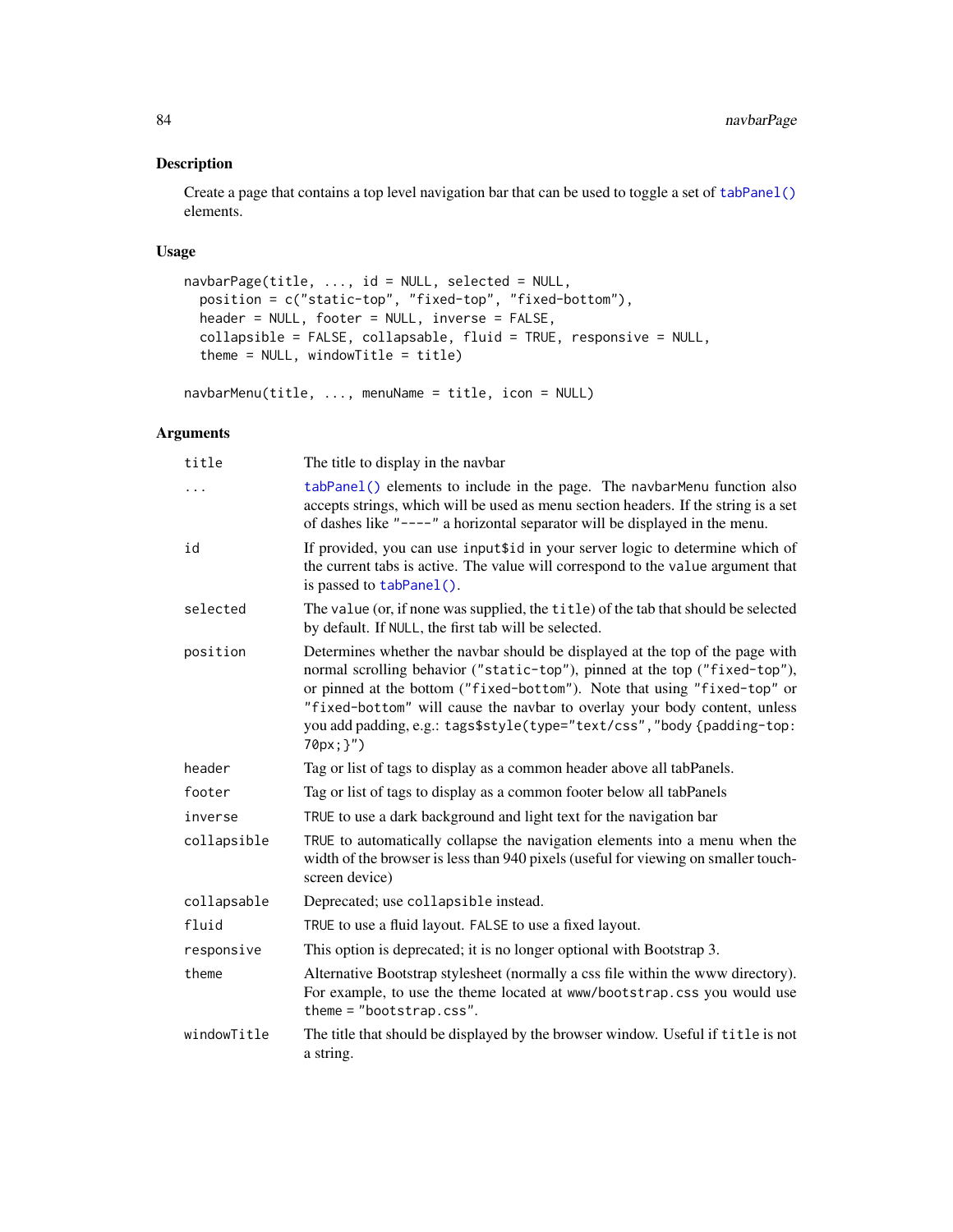#### navlistPanel 85

| menuName | A name that identifies this navbar Menu. This is needed if you want to in- |
|----------|----------------------------------------------------------------------------|
|          | sert/remove or show/hide an entire navbarMenu.                             |
| icon     | Optional icon to appear on a navbar Menu tab.                              |

## Details

The navbarMenu function can be used to create an embedded menu within the navbar that in turns includes additional tabPanels (see example below).

## Value

A UI defintion that can be passed to the [shinyUI](#page-0-0) function.

## See Also

```
tabPanel(), tabsetPanel(), updateNavbarPage(), insertTab(), showTab()
Other layout functions: fillPage, fixedPage, flowLayout, fluidPage, sidebarLayout, splitLayout,
verticalLayout
```
### Examples

```
navbarPage("App Title",
  tabPanel("Plot"),
  tabPanel("Summary"),
  tabPanel("Table")
\mathcal{L}navbarPage("App Title",
  tabPanel("Plot"),
  navbarMenu("More",
    tabPanel("Summary"),
    "---",
    "Section header",
    tabPanel("Table")
  )
)
```
navlistPanel *Create a navigation list panel*

# Description

Create a navigation list panel that provides a list of links on the left which navigate to a set of tabPanels displayed to the right.

#### Usage

```
navlistPanel(..., id = NULL, selected = NULL, well = TRUE,
  fluid = TRUE, widths = c(4, 8))
```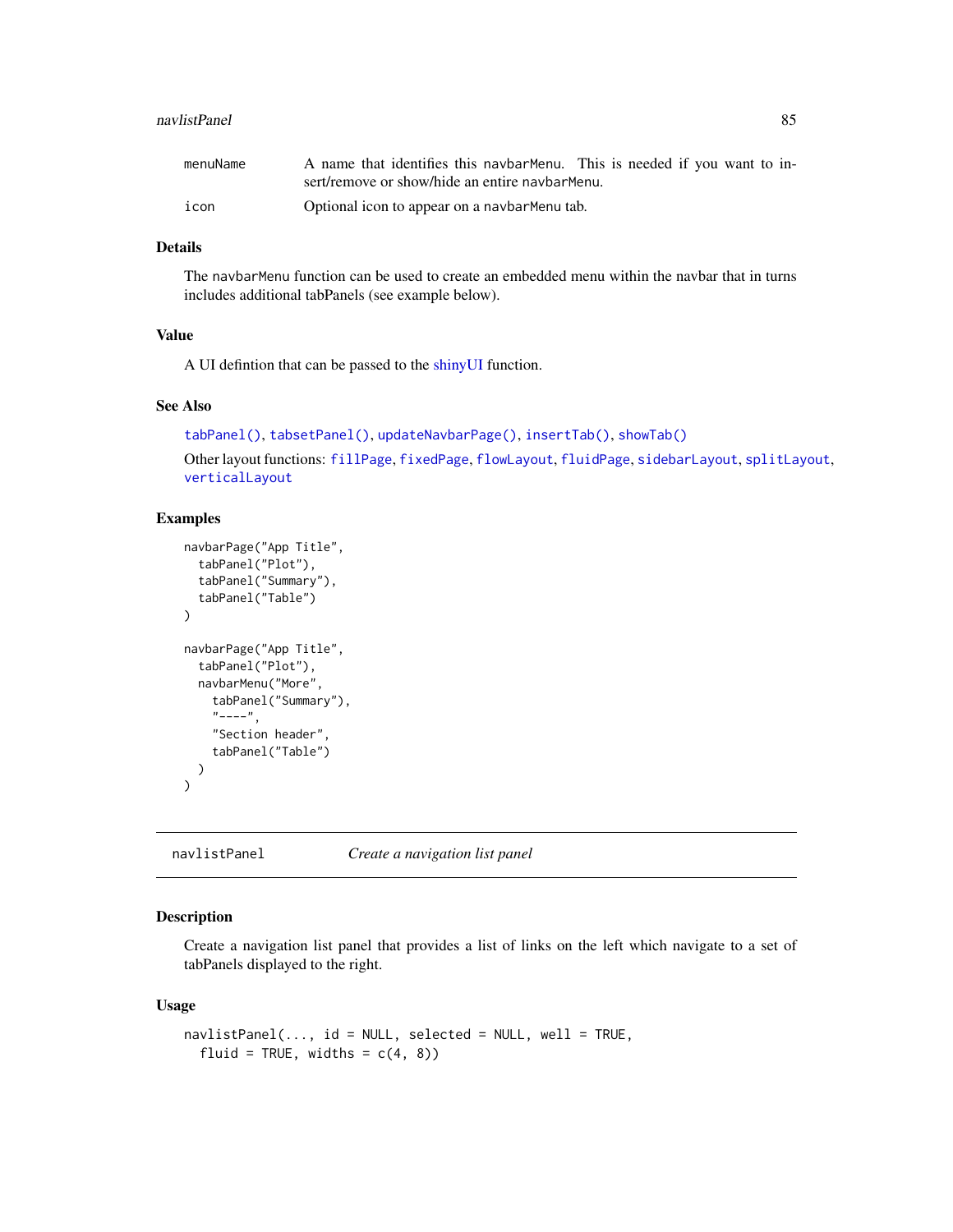#### Arguments

| $\ddots$ | tabPanel() elements to include in the navlist                                                                                                                                                          |
|----------|--------------------------------------------------------------------------------------------------------------------------------------------------------------------------------------------------------|
| id       | If provided, you can use input \$10 in your server logic to determine which of the<br>current navist items is active. The value will correspond to the value argument<br>that is passed to tabPanel(). |
| selected | The value (or, if none was supplied, the title) of the navigation item that<br>should be selected by default. If NULL, the first navigation will be selected.                                          |
| well     | TRUE to place a well (gray rounded rectangle) around the navigation list.                                                                                                                              |
| fluid    | TRUE to use fluid layout; FALSE to use fixed layout.                                                                                                                                                   |
| widths   | Column withs of the navigation list and tabset content areas respectively.                                                                                                                             |

## Details

You can include headers within the navlistPanel by including plain text elements in the list. Versions of Shiny before 0.11 supported separators with "——", but as of 0.11, separators were no longer supported. This is because version 0.11 switched to Bootstrap 3, which doesn't support separators.

## See Also

[tabPanel\(\)](#page-178-0), [updateNavlistPanel\(\)](#page-201-0), [insertTab\(\)](#page-65-0), [showTab\(\)](#page-165-0)

## Examples

fluidPage(

```
titlePanel("Application Title"),
navlistPanel(
  "Header",
  tabPanel("First"),
  tabPanel("Second"),
  tabPanel("Third")
)
```
nearPoints *Find rows of data that are near a click/hover/double-click*

### Description

 $\mathcal{L}$ 

This function returns rows from a data frame which are near a click, hover, or double-click, when used with [plotOutput\(\)](#page-104-0). The rows will be sorted by their distance to the mouse event.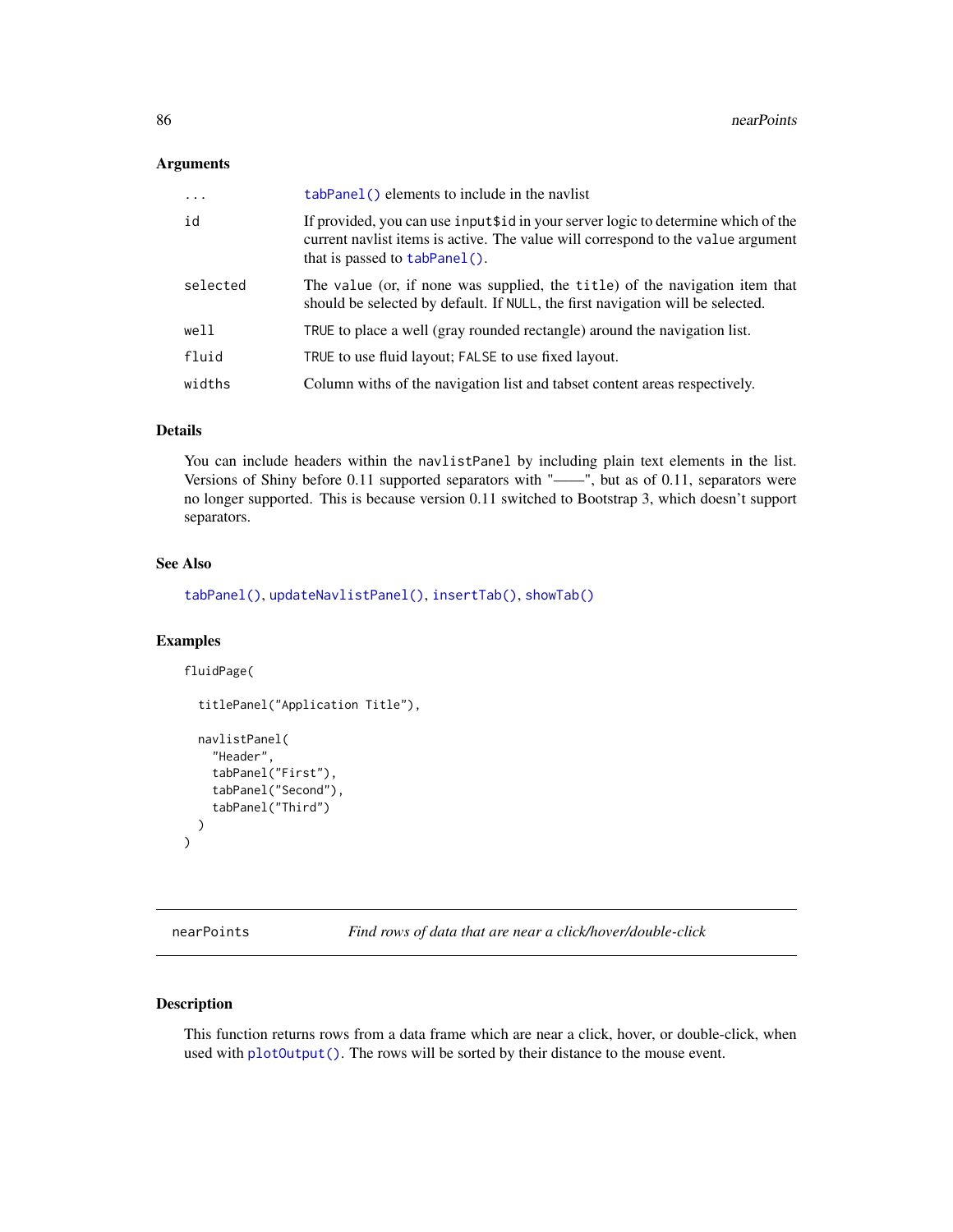#### nearPoints 87

## Usage

```
nearPoints(df, coordinfo, xvar = NULL, yvar = NULL, panelvar1 = NULL,
 panelvar2 = NULL, threshold = 5, maxpoints = NULL,
  addDist = FALSE, allRows = FALSE)
```
# Arguments

| df        | A data frame from which to select rows.                                                                                                                                                                                                                                                                   |
|-----------|-----------------------------------------------------------------------------------------------------------------------------------------------------------------------------------------------------------------------------------------------------------------------------------------------------------|
| coordinfo | The data from a mouse event, such as input \$plot_click.                                                                                                                                                                                                                                                  |
| xvar      | A string with the name of the variable on the x or y axis. This must also be the<br>name of a column in df. If absent, then this function will try to infer the variable<br>from the brush (only works for ggplot2).                                                                                      |
| yvar      | A string with the name of the variable on the x or y axis. This must also be the<br>name of a column in df. If absent, then this function will try to infer the variable<br>from the brush (only works for ggplot2).                                                                                      |
| panelvar1 | Each of these is a string with the name of a panel variable. For example, if<br>with ggplot2, you facet on a variable called cyl, then you can use "cyl" here.<br>However, specifying the panel variable should not be necessary with ggplot2;<br>Shiny should be able to auto-detect the panel variable. |
| panelvar2 | Each of these is a string with the name of a panel variable. For example, if<br>with ggplot2, you facet on a variable called cyl, then you can use "cyl" here.<br>However, specifying the panel variable should not be necessary with ggplot2;<br>Shiny should be able to auto-detect the panel variable. |
| threshold | A maxmimum distance to the click point; rows in the data frame where the<br>distance to the click is less than threshold will be returned.                                                                                                                                                                |
| maxpoints | Maximum number of rows to return. If NULL (the default), return all rows that<br>are within the threshold distance.                                                                                                                                                                                       |
| addDist   | If TRUE, add a column named dist_that contains the distance from the coor-<br>dinate to the point, in pixels. When no mouse event has yet occured, the value<br>of dist_will be NA.                                                                                                                       |
| allRows   | If FALSE (the default) return a data frame containing the selected rows. If<br>TRUE, the input data frame will have a new column, selected_, which indi-<br>cates whether the row was inside the selected by the mouse event (TRUE) or not<br>(FALSE).                                                    |

#### Details

It is also possible for this function to return all rows from the input data frame, but with an additional column selected\_, which indicates which rows of the input data frame are selected by the brush (TRUE for selected, FALSE for not-selected). This is enabled by setting allRows=TRUE option. If this is used, the resulting data frame will not be sorted by distance to the mouse event.

The xvar, yvar, panelvar1, and panelvar2 arguments specify which columns in the data correspond to the x variable, y variable, and panel variables of the plot. For example, if your plot is plot(x=cars\$speed,y=cars\$dist), and your click variable is named "cars\_click", then you would use nearPoints(cars,input\$cars\_brush,"speed","dist").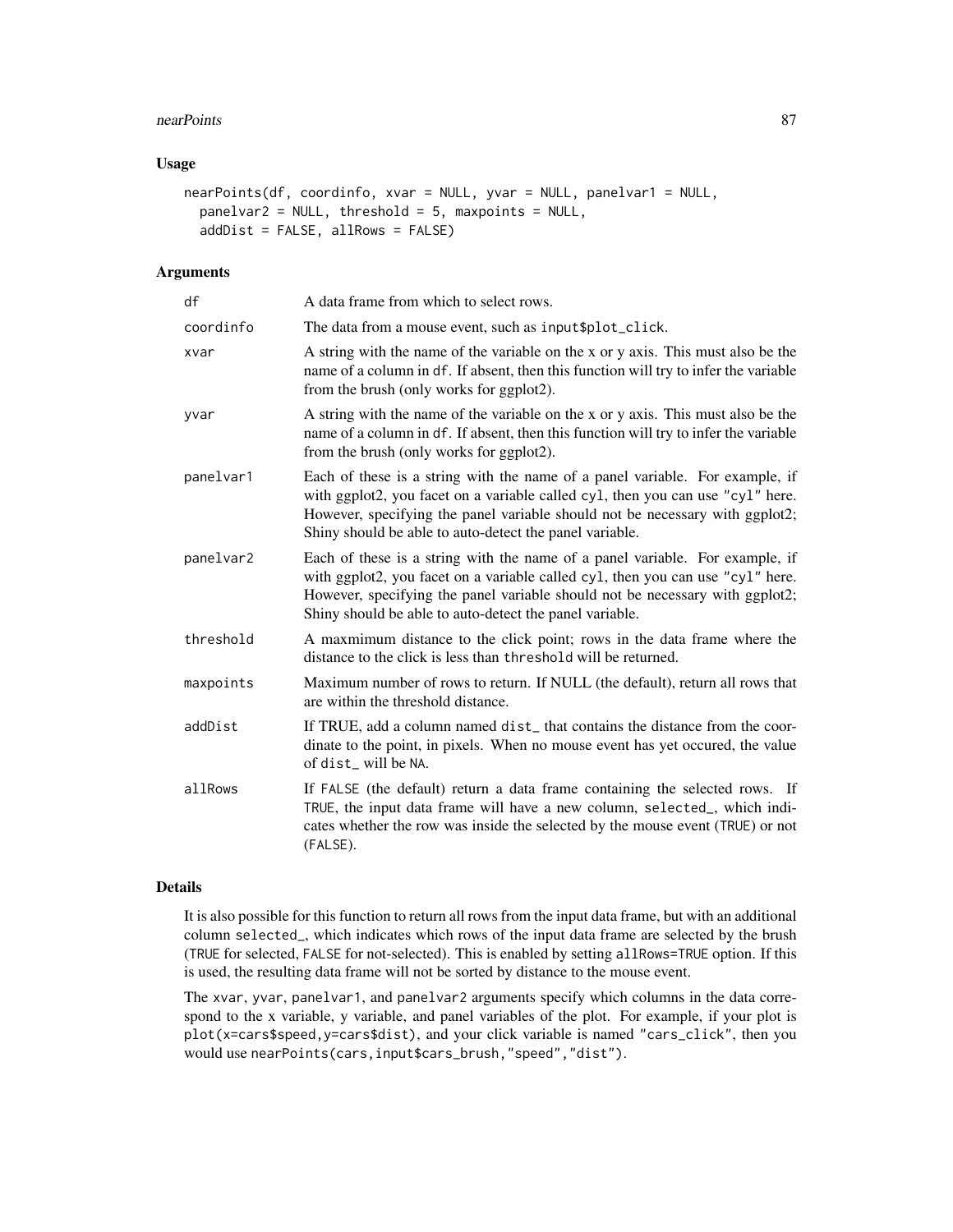# See Also

[plotOutput\(\)](#page-104-0) for more examples.

# Examples

```
## Not run:
# Note that in practice, these examples would need to go in reactives
# or observers.
# This would select all points within 5 pixels of the click
nearPoints(mtcars, input$plot_click)
# Select just the nearest point within 10 pixels of the click
nearPoints(mtcars, input$plot_click, threshold = 10, maxpoints = 1)
```
## End(Not run)

NS *Namespaced IDs for inputs/outputs*

### Description

The NS function creates namespaced IDs out of bare IDs, by joining them using ns.sep as the delimiter. It is intended for use in Shiny modules. See [http://shiny.rstudio.com/articles/](http://shiny.rstudio.com/articles/modules.html) [modules.html](http://shiny.rstudio.com/articles/modules.html).

# Usage

```
NS(namespace, id = NULL)
```
ns.sep

## Arguments

| namespace | The character vector to use for the namespace. This can have any length, though  |
|-----------|----------------------------------------------------------------------------------|
|           | a single element is most common. Length 0 will cause the id to be returned       |
|           | without a namespace, and length 2 will be interpreted as multiple namespaces,    |
|           | in increasing order of specificity (i.e. starting with the top-level namespace). |
| id        | The id string to be namespaced (optional).                                       |

### Format

An object of class character of length 1.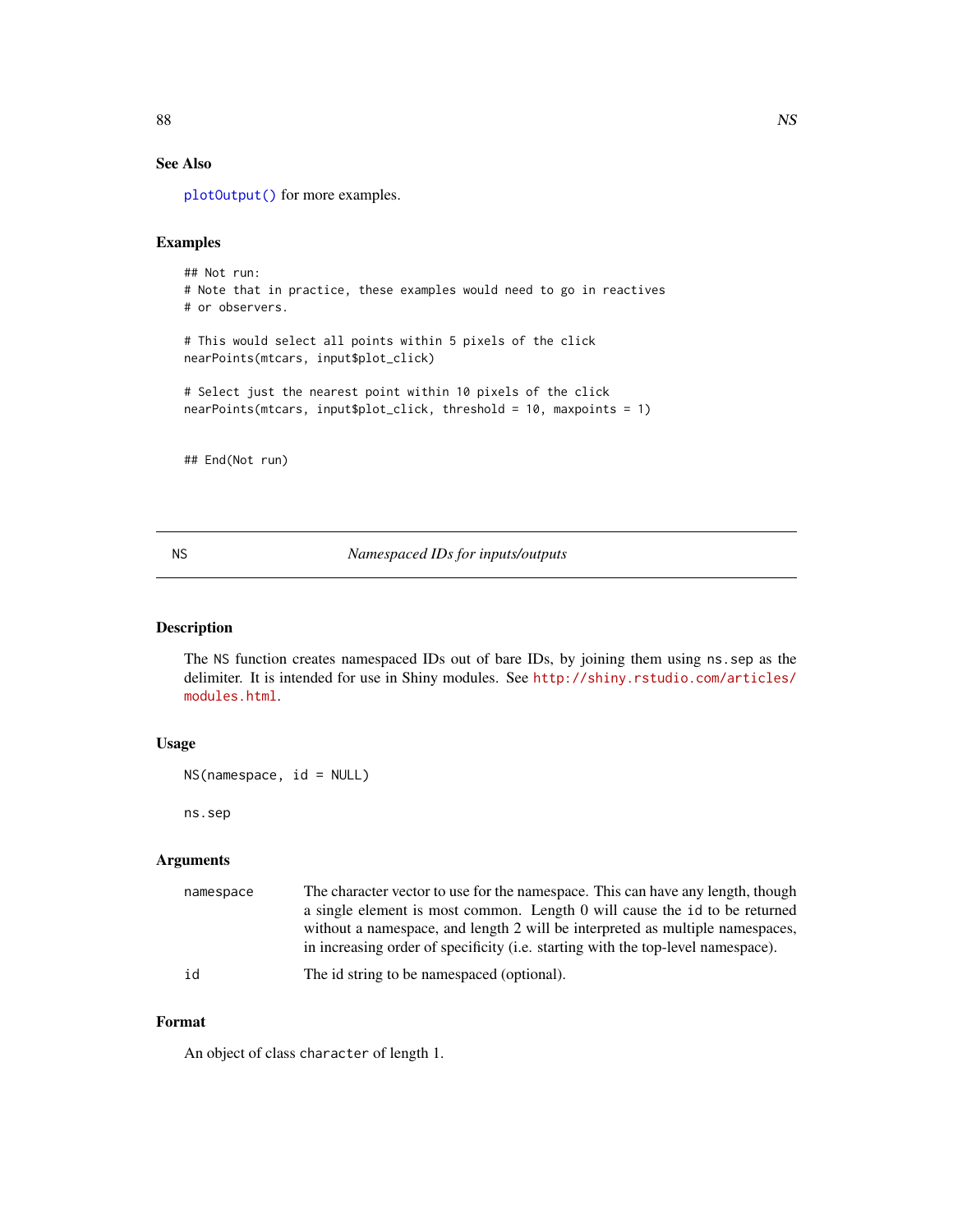## numericInput 89

## Details

Shiny applications use IDs to identify inputs and outputs. These IDs must be unique within an application, as accidentally using the same input/output ID more than once will result in unexpected behavior. The traditional solution for preventing name collisions is *namespaces*; a namespace is to an ID as a directory is to a file. Use the NS function to turn a bare ID into a namespaced one, by combining them with ns.sep in between.

## Value

If id is missing, returns a function that expects an id string as its only argument and returns that id with the namespace prepended.

## See Also

<http://shiny.rstudio.com/articles/modules.html>

<span id="page-88-0"></span>

| numericInput |  |  |
|--------------|--|--|
|              |  |  |

numericInput *Create a numeric input control*

#### Description

Create an input control for entry of numeric values

### Usage

```
numericInput(inputId, label, value, min = NA, max = NA, step = NA,
 width = NULL)
```
#### Arguments

| inputId | The input slot that will be used to access the value.                   |
|---------|-------------------------------------------------------------------------|
| label   | Display label for the control, or NULL for no label.                    |
| value   | Initial value.                                                          |
| min     | Minimum allowed value                                                   |
| max     | Maximum allowed value                                                   |
| step    | Interval to use when stepping between min and max                       |
| width   | The width of the input, e.g. '400px', or '100%'; see validateCssUnit(). |

#### Value

A numeric input control that can be added to a UI definition.

### Server value

A numeric vector of length 1.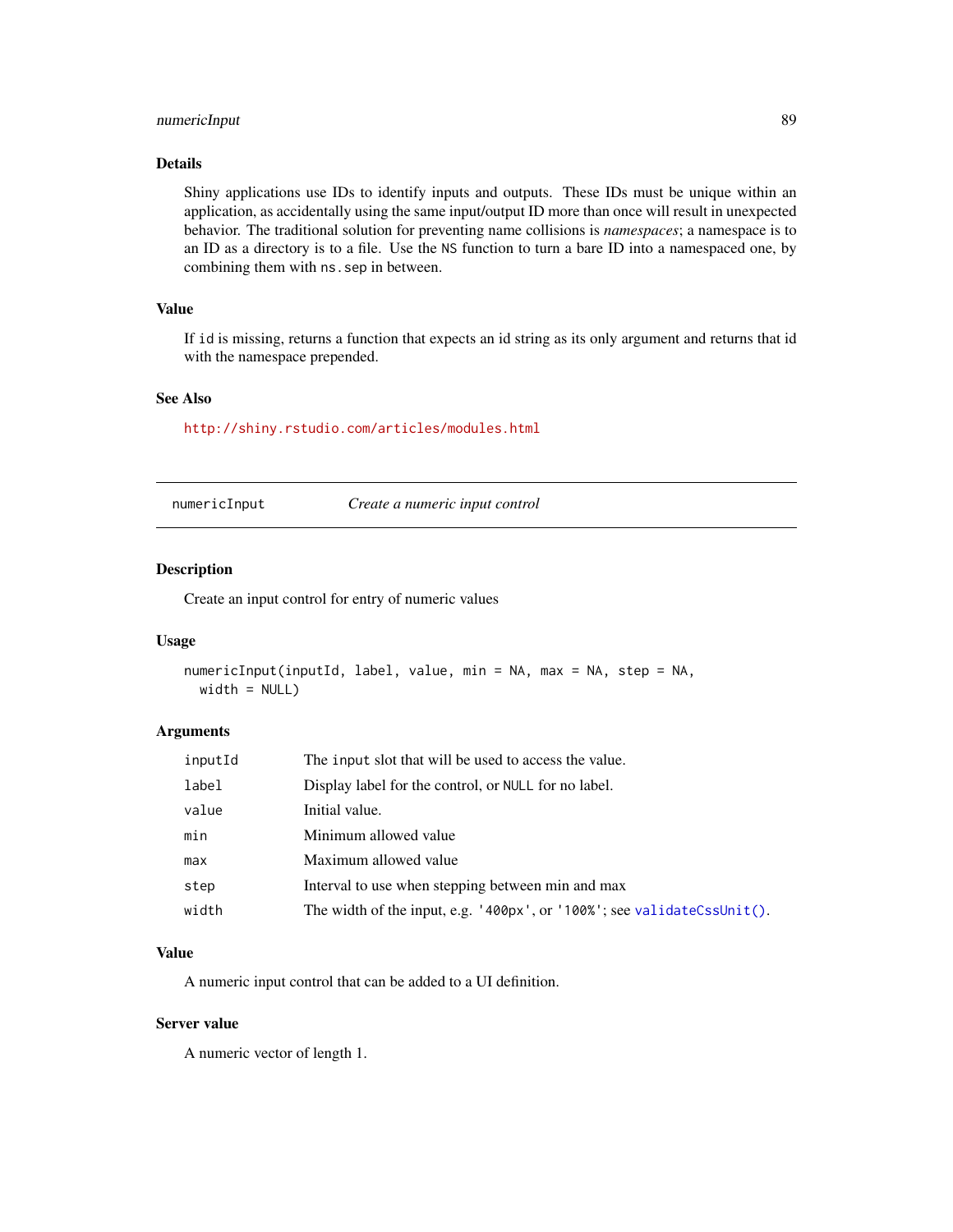90 observe

# See Also

### [updateNumericInput\(\)](#page-193-0)

Other input elements: [actionButton](#page-7-0), [checkboxGroupInput](#page-17-0), [checkboxInput](#page-19-0), [dateInput](#page-24-0), [dateRangeInput](#page-27-0), [fileInput](#page-45-0), [passwordInput](#page-103-0), [radioButtons](#page-112-0), [selectInput](#page-154-0), [sliderInput](#page-170-0), [submitButton](#page-175-0), [textAreaInput](#page-181-0), [textInput](#page-182-0), [varSelectInput](#page-208-0)

### Examples

```
## Only run examples in interactive R sessions
if (interactive()) {
ui <- fluidPage(
  numericInput("obs", "Observations:", 10, min = 1, max = 100),
  verbatimTextOutput("value")
\mathcal{L}server <- function(input, output) {
  output$value <- renderText({ input$obs })
}
shinyApp(ui, server)
}
```
<span id="page-89-0"></span>

observe *Create a reactive observer*

# Description

Creates an observer from the given expression.

# Usage

```
observe(x, env = parent-frame(), quoted = FALSE, label = NULL,suspended = FALSE, priority = 0,
  domain = getDefaultReactiveDomain(), autoDestroy = TRUE,
  ..stacktraceon = TRUE)
```

| $\times$  | An expression (quoted or unquoted). Any return value will be ignored.                                                                                                                          |
|-----------|------------------------------------------------------------------------------------------------------------------------------------------------------------------------------------------------|
| env       | The parent environment for the reactive expression. By default, this is the calling<br>environment, the same as when defining an ordinary non-reactive expression.                             |
| quoted    | Is the expression quoted? By default, this is FALSE. This is useful when you<br>want to use an expression that is stored in a variable; to do so, it must be quoted<br>with $\text{quote}()$ . |
| label     | A label for the observer, useful for debugging.                                                                                                                                                |
| suspended | If TRUE, start the observer in a suspended state. If FALSE (the default), start in a<br>non-suspended state.                                                                                   |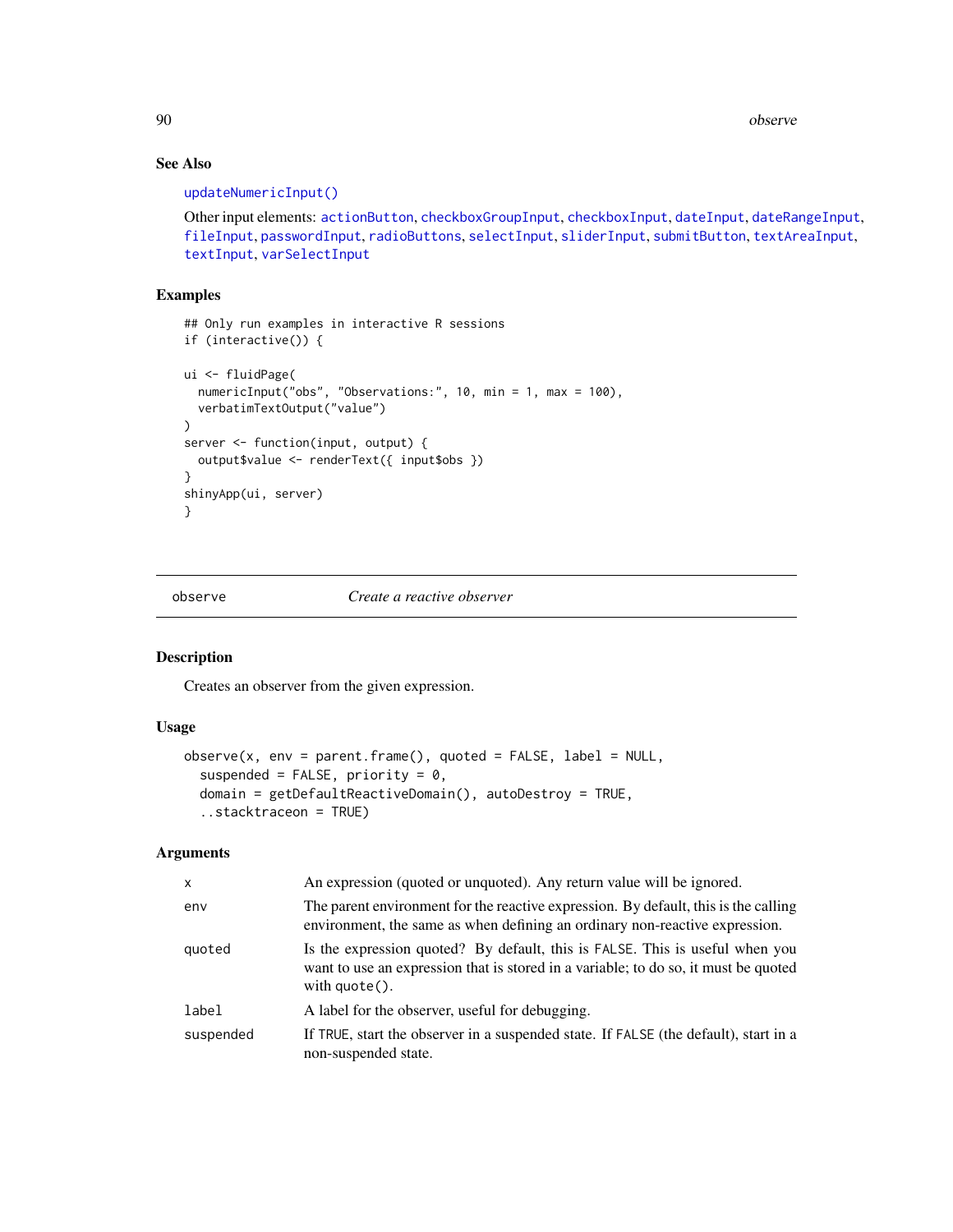#### observe 91

| priority    | An integer or numeric that controls the priority with which this observer should<br>be executed. A higher value means higher priority: an observer with a higher<br>priority value will execute before all observers with lower priority values. Posi-<br>tive, negative, and zero values are allowed. |
|-------------|--------------------------------------------------------------------------------------------------------------------------------------------------------------------------------------------------------------------------------------------------------------------------------------------------------|
| domain      | See domains.                                                                                                                                                                                                                                                                                           |
| autoDestroy | If TRUE (the default), the observer will be automatically destroyed when its do-<br>main (if any) ends.                                                                                                                                                                                                |
|             | stacktraceon Advanced use only. For stack manipulation purposes; see stacktrace().                                                                                                                                                                                                                     |

## **Details**

An observer is like a reactive expression in that it can read reactive values and call reactive expressions, and will automatically re-execute when those dependencies change. But unlike reactive expressions, it doesn't yield a result and can't be used as an input to other reactive expressions. Thus, observers are only useful for their side effects (for example, performing I/O).

Another contrast between reactive expressions and observers is their execution strategy. Reactive expressions use lazy evaluation; that is, when their dependencies change, they don't re-execute right away but rather wait until they are called by someone else. Indeed, if they are not called then they will never re-execute. In contrast, observers use eager evaluation; as soon as their dependencies change, they schedule themselves to re-execute.

Starting with Shiny 0.10.0, observers are automatically destroyed by default when the [domain](#page-35-0) that owns them ends (e.g. when a Shiny session ends).

## Value

An observer reference class object. This object has the following methods:

- suspend() Causes this observer to stop scheduling flushes (re-executions) in response to invalidations. If the observer was invalidated prior to this call but it has not re-executed yet then that re-execution will still occur, because the flush is already scheduled.
- resume() Causes this observer to start re-executing in response to invalidations. If the observer was invalidated while suspended, then it will schedule itself for re-execution.
- destroy() Stops the observer from executing ever again, even if it is currently scheduled for reexecution.
- setPriority(priority =  $\emptyset$ ) Change this observer's priority. Note that if the observer is currently invalidated, then the change in priority will not take effect until the next invalidation–unless the observer is also currently suspended, in which case the priority change will be effective upon resume.
- setAutoDestroy(autoDestroy) Sets whether this observer should be automatically destroyed when its domain (if any) ends. If autoDestroy is TRUE and the domain already ended, then destroy() is called immediately."
- onInvalidate(callback) Register a callback function to run when this observer is invalidated. No arguments will be provided to the callback function when it is invoked.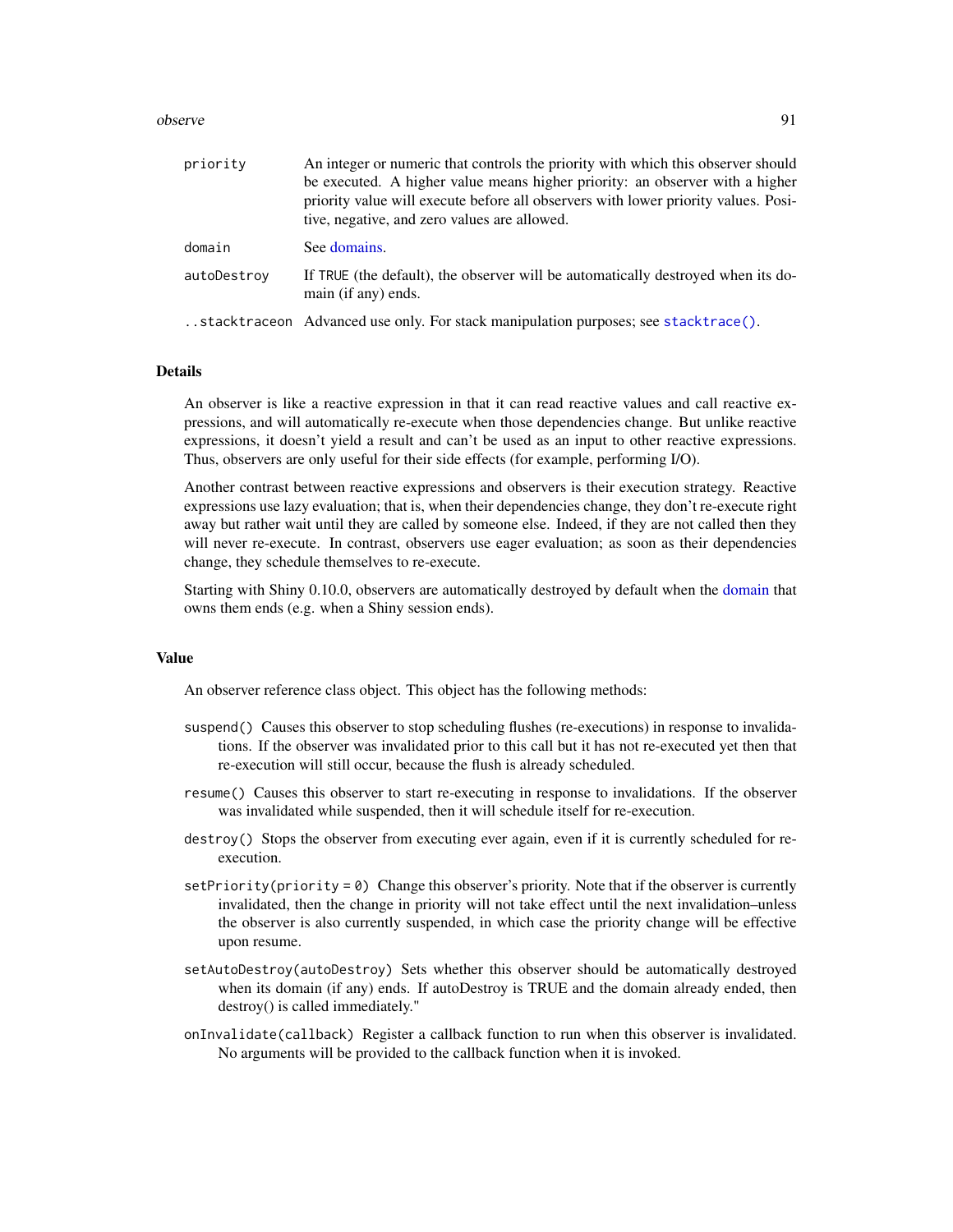## Examples

```
values <- reactiveValues(A=1)
obsB <- observe({
  print(values$A + 1)
})
# Can use quoted expressions
obsC <- observe(quote({ print(valuessA + 2) }), quoted = TRUE)
# To store expressions for later conversion to observe, use quote()
expr_q \leftarrow quote({\{ print(values\A + 3)\})
obsD <- observe(expr_q, quoted = TRUE)
# In a normal Shiny app, the web client will trigger flush events. If you
# are at the console, you can force a flush with flushReact()
shiny:::flushReact()
```
observeEvent *Event handler*

## Description

Respond to "event-like" reactive inputs, values, and expressions.

### Usage

```
observeEvent(eventExpr, handlerExpr, event.env = parent.frame(),
 event.quoted = FALSE, handler.env = parent.frame(),
 handler.quoted = FALSE, label = NULL, suspended = FALSE,
 priority = 0, domain = getDefaultReactiveDomain(),
 autoDestroy = TRUE, ignoreNULL = TRUE, ignoreInit = FALSE,
 once = FALSE)eventReactive(eventExpr, valueExpr, event.env = parent.frame(),
  event.quoted = FALSE, value.env = parent.frame(),
  value.quoted = FALSE, label = NULL,
  domain = getDefaultReactiveDomain(), ignoreNULL = TRUE,
```
# ignoreInit = FALSE)

| eventExpr   | A (quoted or unquoted) expression that represents the event; this can be a simple<br>reactive value like input \$click, a call to a reactive expression like dataset().<br>or even a complex expression inside curly braces |
|-------------|-----------------------------------------------------------------------------------------------------------------------------------------------------------------------------------------------------------------------------|
| handlerExpr | The expression to call whenever event Expr is invalidated. This should be a<br>side-effect-producing action (the return value will be ignored). It will be exe-<br>cuted within an isolate() scope.                         |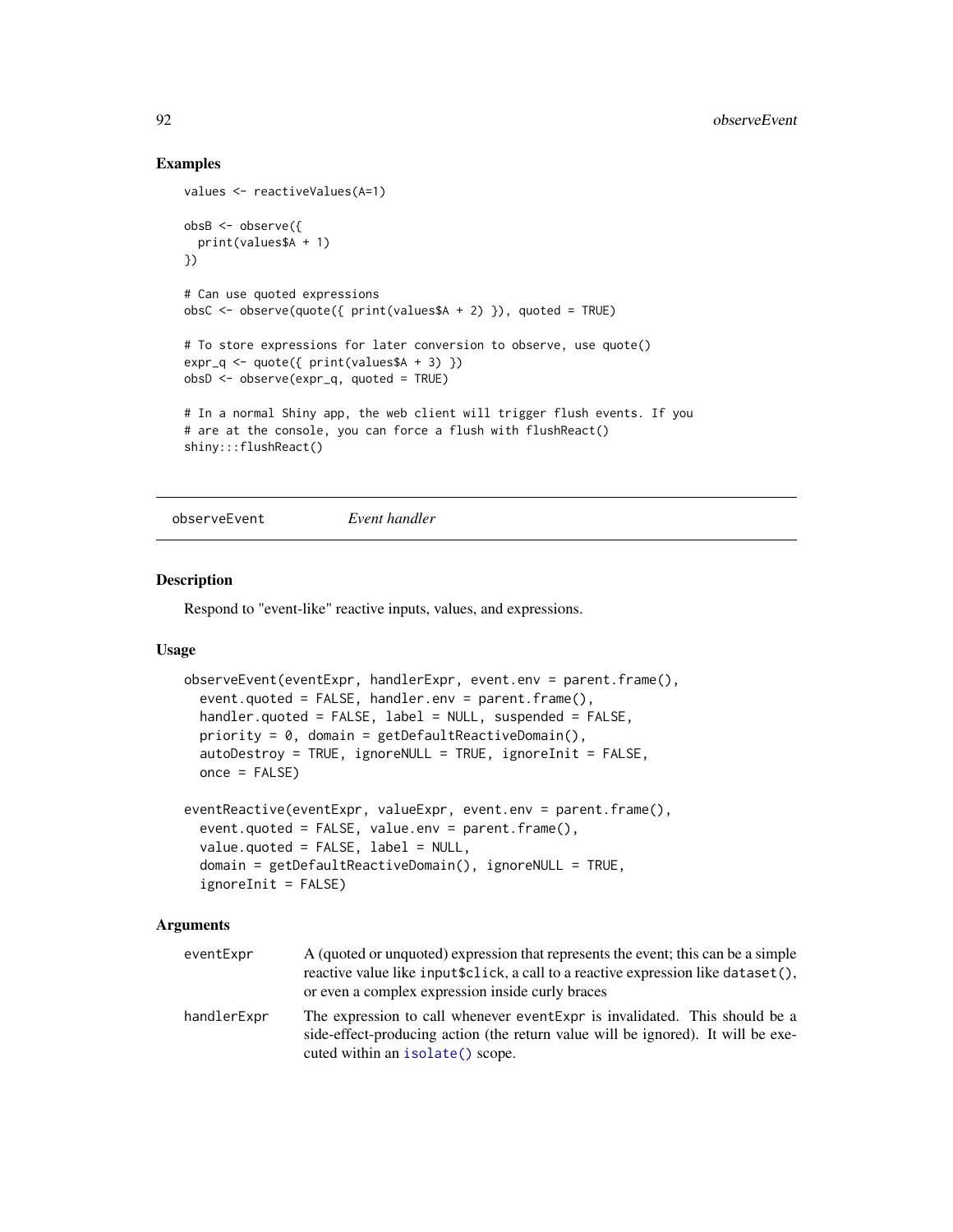## observeEvent 93

| event.env    | The parent environment for eventExpr. By default, this is the calling environ-<br>ment.                                                                                                                                                                                    |
|--------------|----------------------------------------------------------------------------------------------------------------------------------------------------------------------------------------------------------------------------------------------------------------------------|
| event.quoted | Is the event Expr expression quoted? By default, this is FALSE. This is useful<br>when you want to use an expression that is stored in a variable; to do so, it must<br>be quoted with quote().                                                                            |
| handler.env  | The parent environment for handlerExpr. By default, this is the calling envi-<br>ronment.                                                                                                                                                                                  |
|              | handler. quoted Is the handler Expression quoted? By default, this is FALSE. This is useful<br>when you want to use an expression that is stored in a variable; to do so, it must<br>be quoted with quote().                                                               |
| label        | A label for the observer or reactive, useful for debugging.                                                                                                                                                                                                                |
| suspended    | If TRUE, start the observer in a suspended state. If FALSE (the default), start in a<br>non-suspended state.                                                                                                                                                               |
| priority     | An integer or numeric that controls the priority with which this observer should<br>be executed. An observer with a given priority level will always execute sooner<br>than all observers with a lower priority level. Positive, negative, and zero values<br>are allowed. |
| domain       | See domains.                                                                                                                                                                                                                                                               |
| autoDestroy  | If TRUE (the default), the observer will be automatically destroyed when its do-<br>main (if any) ends.                                                                                                                                                                    |
| ignoreNULL   | Whether the action should be triggered (or value calculated, in the case of<br>eventReactive) when the input is NULL. See Details.                                                                                                                                         |
| ignoreInit   | If TRUE, then, when this observeEvent is first created/initialized, ignore the<br>handlerExpr (the second argument), whether it is otherwise supposed to run or<br>not. The default is FALSE. See Details.                                                                 |
| once         | Whether this observeEvent should be immediately destroyed after the first time<br>that the code in handlerExpr is run. This pattern is useful when you want to<br>subscribe to a event that should only happen once.                                                       |
| valueExpr    | The expression that produces the return value of the eventReactive. It will be<br>executed within an isolate() scope.                                                                                                                                                      |
| value.env    | The parent environment for value Expr. By default, this is the calling environ-<br>ment.                                                                                                                                                                                   |
| value.quoted | Is the value Expr expression quoted? By default, this is FALSE. This is useful<br>when you want to use an expression that is stored in a variable; to do so, it must<br>be quoted with quote().                                                                            |

## Details

Shiny's reactive programming framework is primarily designed for calculated values (reactive expressions) and side-effect-causing actions (observers) that respond to *any* of their inputs changing. That's often what is desired in Shiny apps, but not always: sometimes you want to wait for a specific action to be taken from the user, like clicking an [actionButton\(\)](#page-7-0), before calculating an expression or taking an action. A reactive value or expression that is used to trigger other calculations in this way is called an *event*.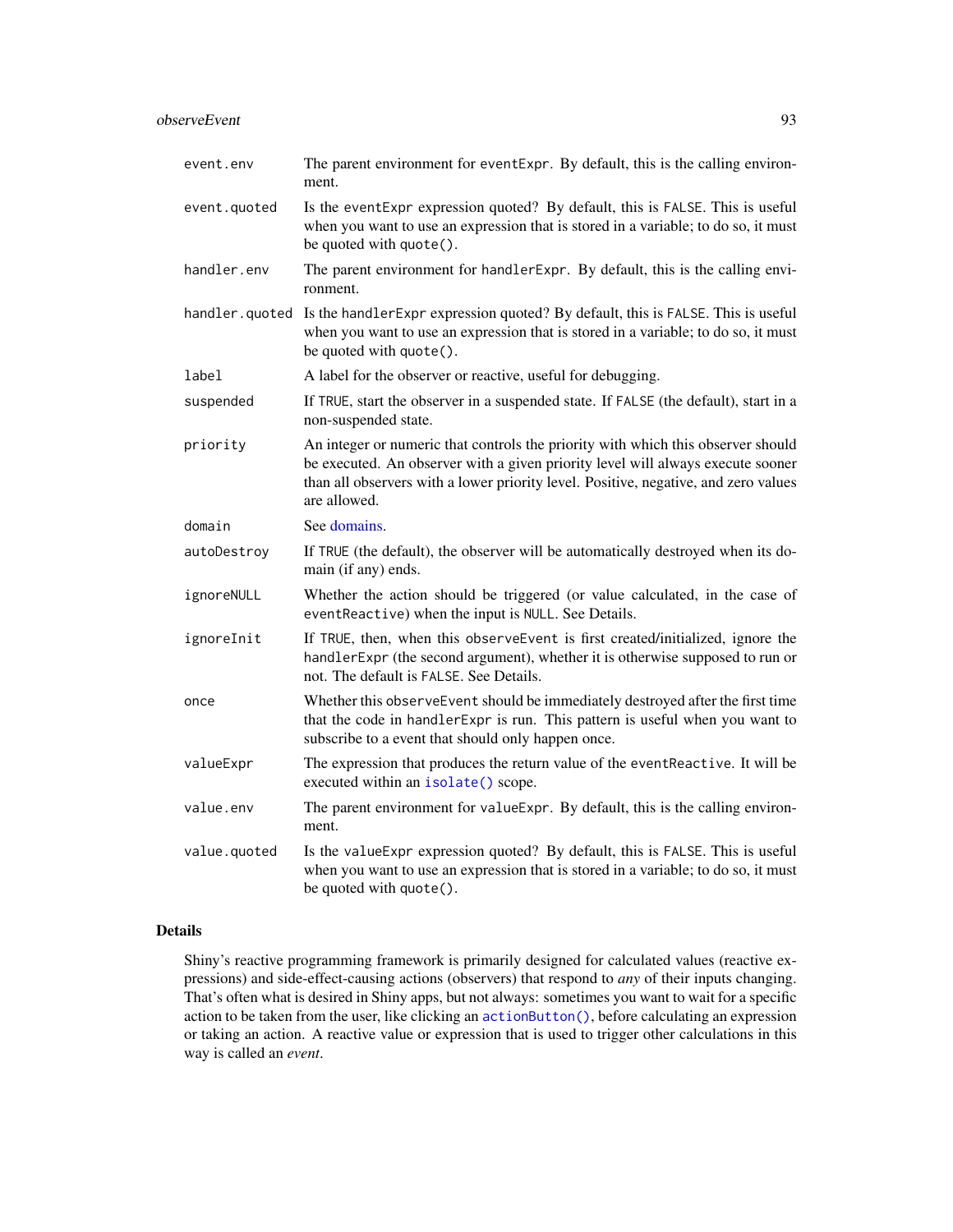These situations demand a more imperative, "event handling" style of programming that is possible– but not particularly intuitive–using the reactive programming primitives [observe\(\)](#page-89-0) and [isolate\(\)](#page-72-0). observeEvent and eventReactive provide straightforward APIs for event handling that wrap observe and isolate.

Use observeEvent whenever you want to *perform an action* in response to an event. (Note that "recalculate a value" does not generally count as performing an action–see eventReactive for that.) The first argument is the event you want to respond to, and the second argument is a function that should be called whenever the event occurs.

Use eventReactive to create a *calculated value* that only updates in response to an event. This is just like a normal [reactive expression](#page-114-0) except it ignores all the usual invalidations that come from its reactive dependencies; it only invalidates in response to the given event.

#### Value

observeEvent returns an observer reference class object (see [observe\(\)](#page-89-0)). eventReactive returns a reactive expression object (see [reactive\(\)](#page-114-0)).

#### ignoreNULL and ignoreInit

Both observeEvent and eventReactive take an ignoreNULL parameter that affects behavior when the eventExpr evaluates to NULL (or in the special case of an [actionButton\(\)](#page-7-0), 0). In these cases, if ignoreNULL is TRUE, then an observeEvent will not execute and an eventReactive will raise a silent [validation](#page-206-0) error. This is useful behavior if you don't want to do the action or calculation when your app first starts, but wait for the user to initiate the action first (like a "Submit" button); whereas ignoreNULL=FALSE is desirable if you want to initially perform the action/calculation and just let the user re-initiate it (like a "Recalculate" button).

Likewise, both observeEvent and eventReactive also take in an ignoreInit argument. By default, both of these will run right when they are created (except if, at that moment, eventExpr evaluates to NULL and ignoreNULL is TRUE). But when responding to a click of an action button, it may often be useful to set ignoreInit to TRUE. For example, if you're setting up an observeEvent for a dynamically created button, then ignoreInit = TRUE will guarantee that the action (in handlerExpr) will only be triggered when the button is actually clicked, instead of also being triggered when it is created/initialized. Similarly, if you're setting up an eventReactive that responds to a dynamically created button used to refresh some data (then returned by that eventReactive), then you should use eventReactive( $[\ldots]$ , ignoreInit = TRUE) if you want to let the user decide if/when they want to refresh the data (since, depending on the app, this may be a computationally expensive operation).

Even though ignoreNULL and ignoreInit can be used for similar purposes they are independent from one another. Here's the result of combining these:

- ignoreNULL = TRUE and ignoreInit = FALSE This is the default. This combination means that handlerExpr/ valueExpr will run every time that eventExpr is not NULL. If, at the time of the creation of the observeEvent/eventReactive, eventExpr happens to *not* be NULL, then the code runs.
- ignoreNULL = FALSE and ignoreInit = FALSE This combination means that handlerExpr/valueExpr will run every time no matter what.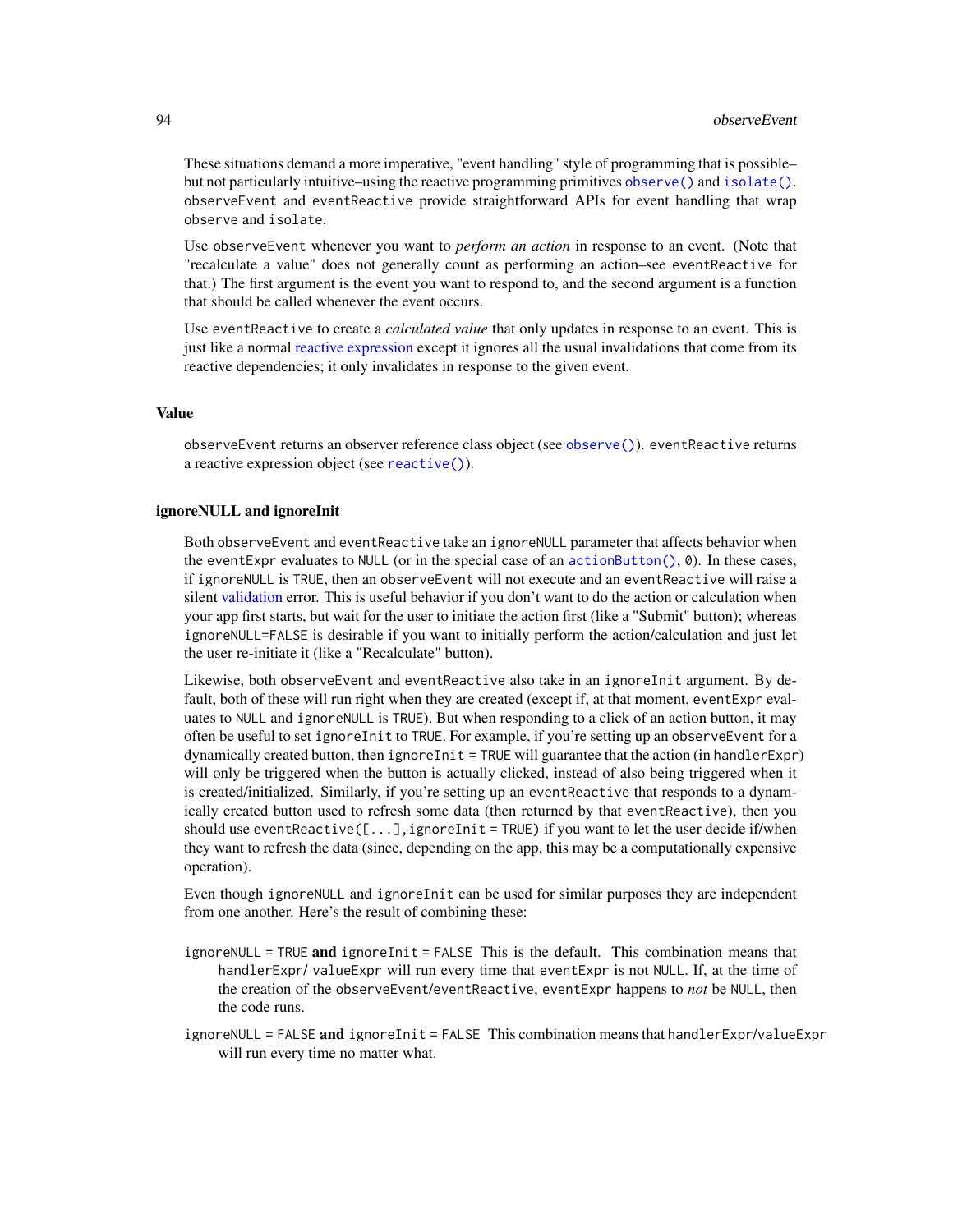- ignoreNULL = FALSE and ignoreInit = TRUE This combination means that handlerExpr/valueExpr will *not* run when the observeEvent/eventReactive is created (because ignoreInit = TRUE), but it will run every other time.
- $ignoreNULL = TRUE$  and  $ignoreInit = TRUE$  This combination means that handlerExpr/valueExpr will *not* run when the observeEvent/eventReactive is created (because ignoreInit = TRUE). After that, handlerExpr/valueExpr will run every time that eventExpr is not NULL.

### See Also

#### [actionButton\(\)](#page-7-0)

### Examples

```
## Only run this example in interactive R sessions
if (interactive()) {
 ## App 1: Sample usage
 shinyApp(
   ui = fluidPage(
      column(4,
        numericInput("x", "Value", 5),
        br(),
        actionButton("button", "Show")
      ),
      column(8, tableOutput("table"))
   ),
    server = function(input, output) {
      # Take an action every time button is pressed;
      # here, we just print a message to the console
      observeEvent(input$button, {
        cat("Showing", input$x, "rows\n")
      })
      # Take a reactive dependency on input$button, but
      # not on any of the stuff inside the function
      df <- eventReactive(input$button, {
       head(cars, input$x)
      })
      output$table <- renderTable({
        df()
      })
   }
 \lambda## App 2: Using `once`
 shinyApp(
   ui = basicPage( actionButton("go", "Go")),
    server = function(input, output, session) {
      observeEvent(input$go, {
        print(paste("This will only be printed once; all",
              "subsequent button clicks won't do anything"))
      }, once = TRUE)
    }
```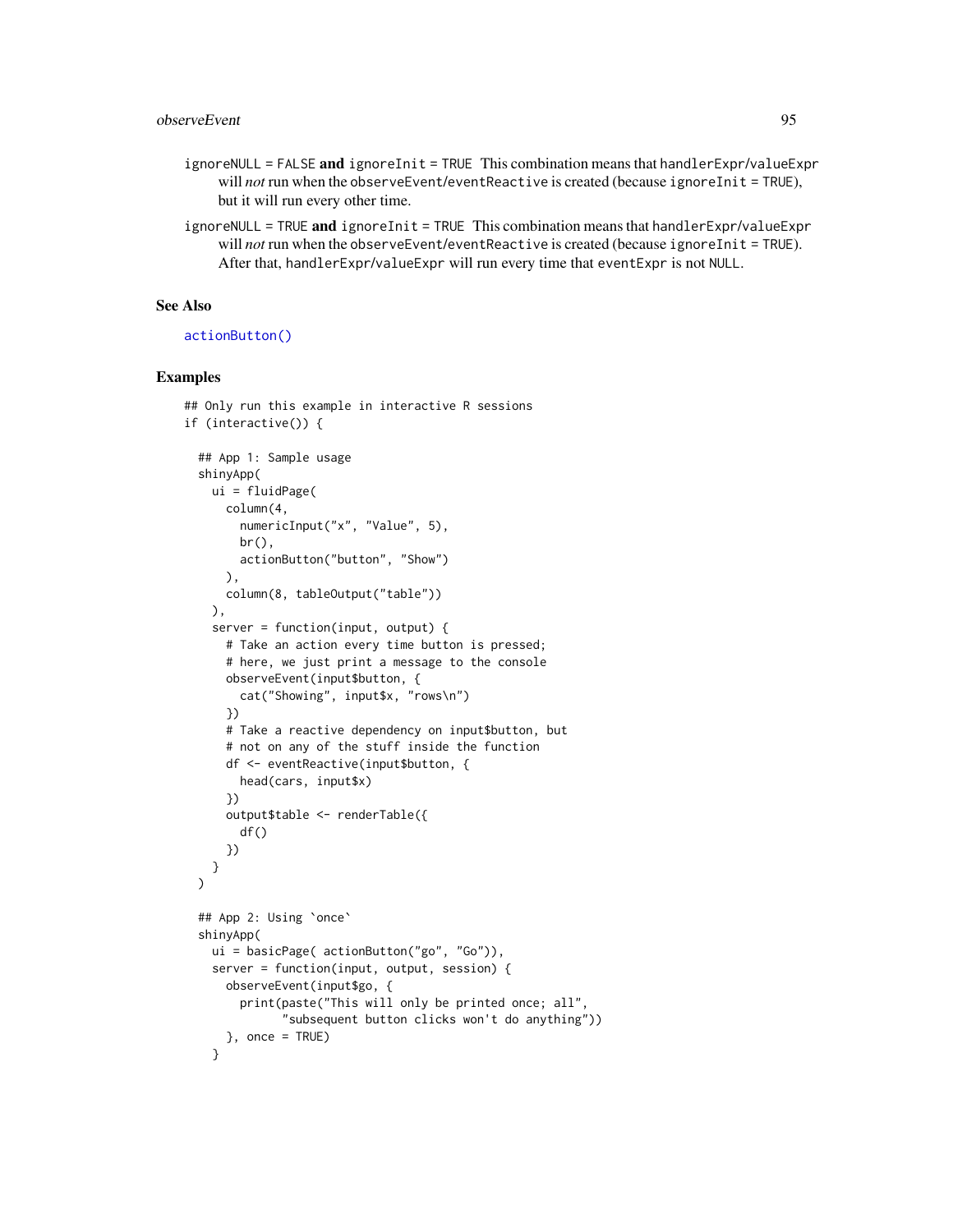```
## App 3: Using `ignoreInit` and `once`
 shinyApp(
   ui = basicPage(actionButton("go", "Go")),
    server = function(input, output, session) {
     observeEvent(input$go, {
        insertUI("#go", "afterEnd",
                 actionButton("dynamic", "click to remove"))
        # set up an observer that depends on the dynamic
        # input, so that it doesn't run when the input is
        # created, and only runs once after that (since
       # the side effect is remove the input from the DOM)
       observeEvent(input$dynamic, {
          removeUI("#dynamic")
       }, ignoreInit = TRUE, once = TRUE)
     })
   }
 )
}
```
onBookmark *Add callbacks for Shiny session bookmarking events*

## **Description**

These functions are for registering callbacks on Shiny session events. They should be called within an application's server function.

- onBookmark registers a function that will be called just before Shiny bookmarks state.
- onBookmarked registers a function that will be called just after Shiny bookmarks state.
- onRestore registers a function that will be called when a session is restored, after the server function executes, but before all other reactives, observers and render functions are run.
- onRestored registers a function that will be called after a session is restored. This is similar to onRestore, but it will be called after all reactives, observers, and render functions run, and after results are sent to the client browser. onRestored callbacks can be useful for sending update messages to the client browser.

### Usage

```
onBookmark(fun, session = getDefaultReactiveDomain())
onBookmarked(fun, session = getDefaultReactiveDomain())
onRestore(fun, session = getDefaultReactiveDomain())
onRestored(fun, session = getDefaultReactiveDomain())
```
)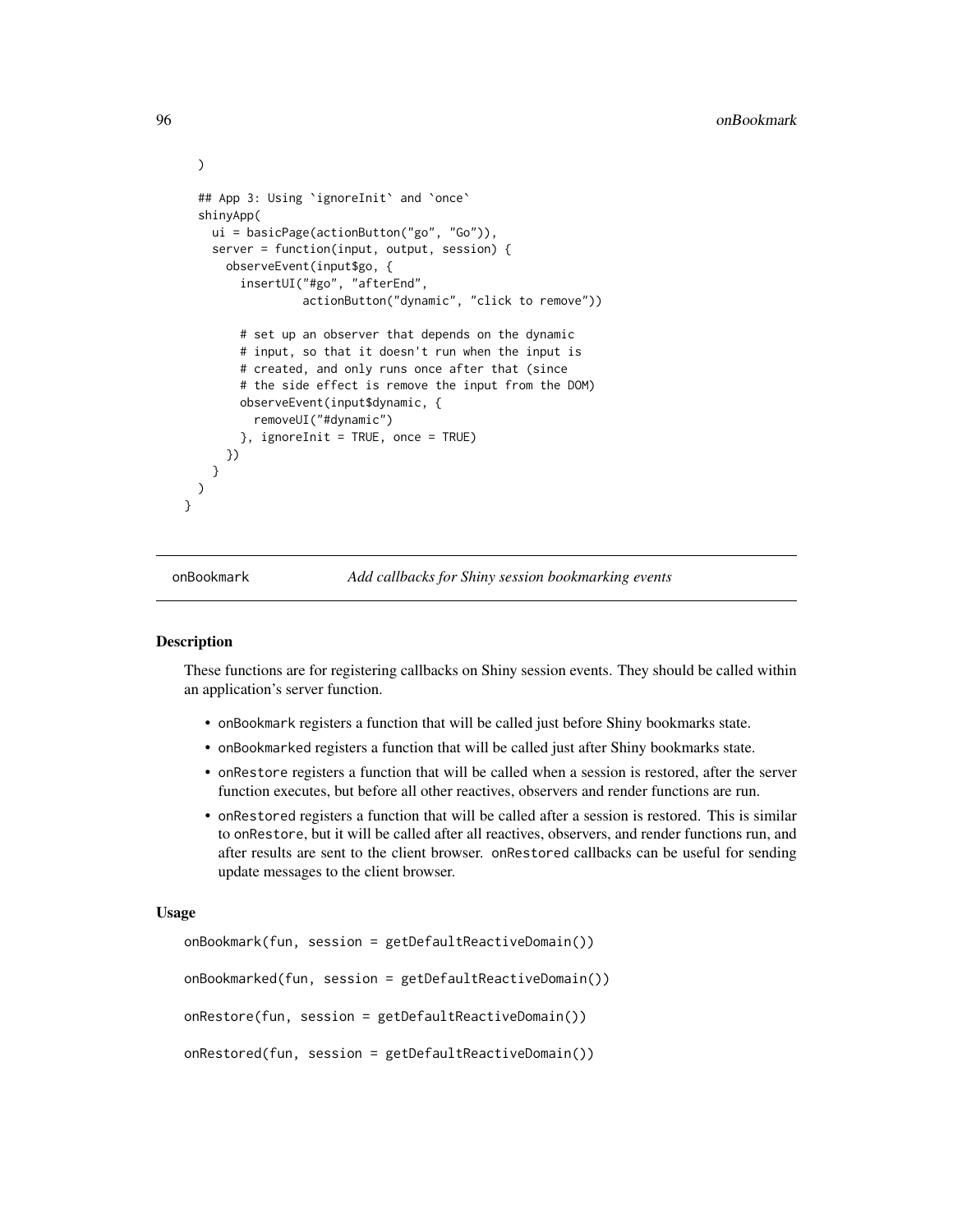#### onBookmark 97

#### Arguments

| fun     | A callback function which takes one argument. |
|---------|-----------------------------------------------|
| session | A shiny session object.                       |

### Details

All of these functions return a function which can be called with no arguments to cancel the registration.

The callback function that is passed to these functions should take one argument, typically named "state" (for onBookmark, onRestore, and onRestored) or "url" (for onBookmarked).

For onBookmark, the state object has three relevant fields. The values field is an environment which can be used to save arbitrary values (see examples). If the state is being saved to disk (as opposed to being encoded in a URL), the dir field contains the name of a directory which can be used to store extra files. Finally, the state object has an input field, which is simply the application's input object. It can be read, but not modified.

For onRestore and onRestored, the state object is a list. This list contains input, which is a named list of input values to restore, values, which is an environment containing arbitrary values that were saved in onBookmark, and dir, the name of the directory that the state is being restored from, and which could have been used to save extra files.

For onBookmarked, the callback function receives a string with the bookmark URL. This callback function should be used to display UI in the client browser with the bookmark URL. If no callback function is registered, then Shiny will by default display a modal dialog with the bookmark URL.

#### Modules

These callbacks may also be used in Shiny modules. When used this way, the inputs and values will automatically be namespaced for the module, and the callback functions registered for the module will only be able to see the module's inputs and values.

### See Also

enableBookmarking for general information on bookmarking.

#### Examples

```
## Only run these examples in interactive sessions
if (interactive()) {
# Basic use of onBookmark and onRestore: This app saves the time in its
# arbitrary values, and restores that time when the app is restored.
ui <- function(req) {
 fluidPage(
    textInput("txt", "Input text"),
    bookmarkButton()
 )
}
server <- function(input, output) {
 onBookmark(function(state) {
```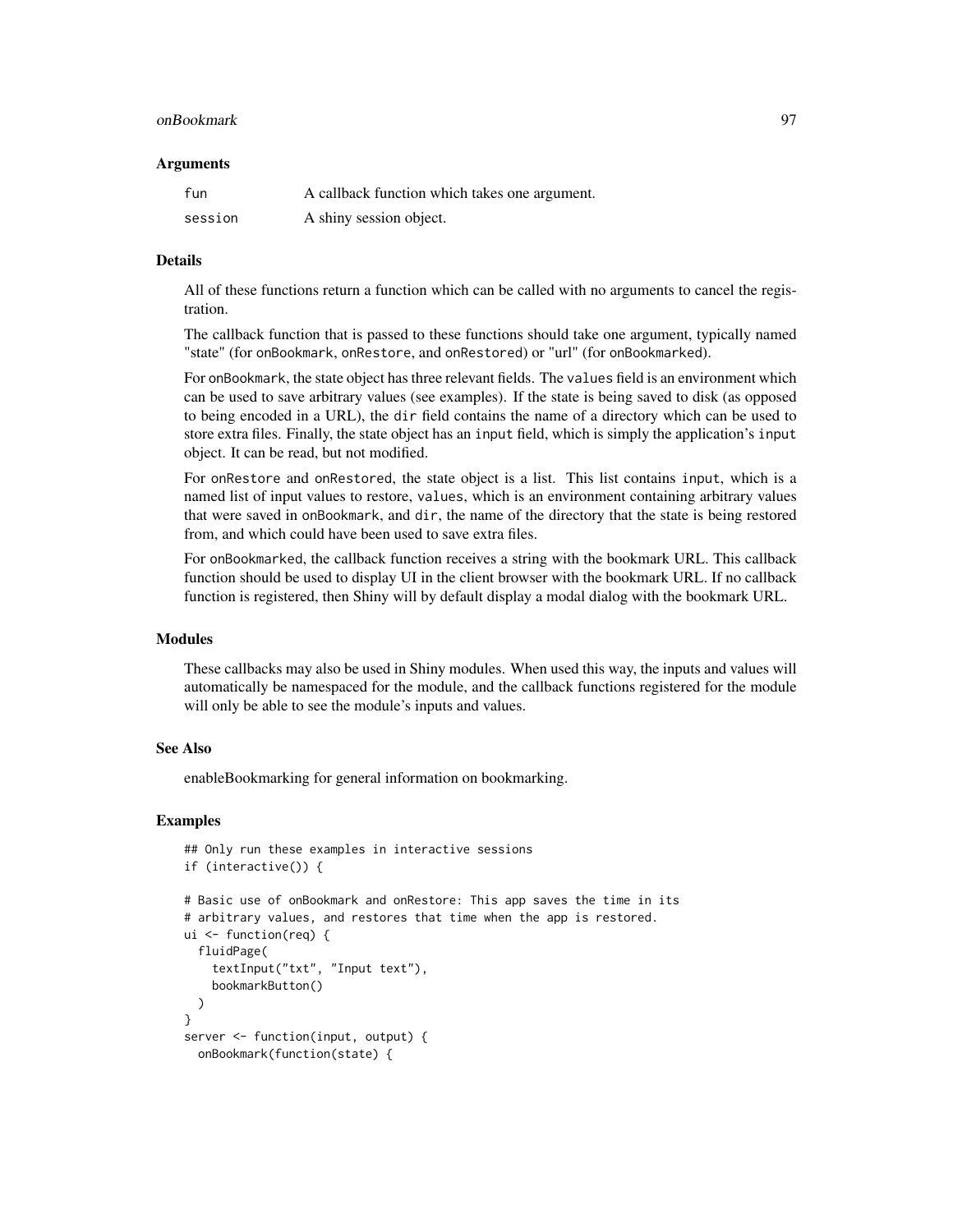```
savedTime <- as.character(Sys.time())
    cat("Last saved at", savedTime, "\n")
    # state is a mutable reference object, and we can add arbitrary values to
    # it.
    state$values$time <- savedTime
  })
  onRestore(function(state) {
    cat("Restoring from state bookmarked at", state$values$time, "\n")
  })
}
enableBookmarking("url")
shinyApp(ui, server)
ui <- function(req) {
  fluidPage(
    textInput("txt", "Input text"),
    bookmarkButton()
  )
}
server <- function(input, output, session) {
  lastUpdateTime <- NULL
  observeEvent(input$txt, {
   updateTextInput(session, "txt",
      label = paste0("Input text (Changed ", as.character(Sys.time()), ")")
   )
  })
  onBookmark(function(state) {
    # Save content to a file
   messageFile <- file.path(state$dir, "message.txt")
   cat(as.character(Sys.time()), file = messageFile)
  })
  onRestored(function(state) {
    # Read the file
    messageFile <- file.path(state$dir, "message.txt")
    timeText <- readChar(messageFile, 1000)
    # updateTextInput must be called in onRestored, as opposed to onRestore,
    # because onRestored happens after the client browser is ready.
   updateTextInput(session, "txt",
      label = paste0("Input text (Changed ", timeText, ")")
   )
  })
}
# "server" bookmarking is needed for writing to disk.
enableBookmarking("server")
shinyApp(ui, server)
```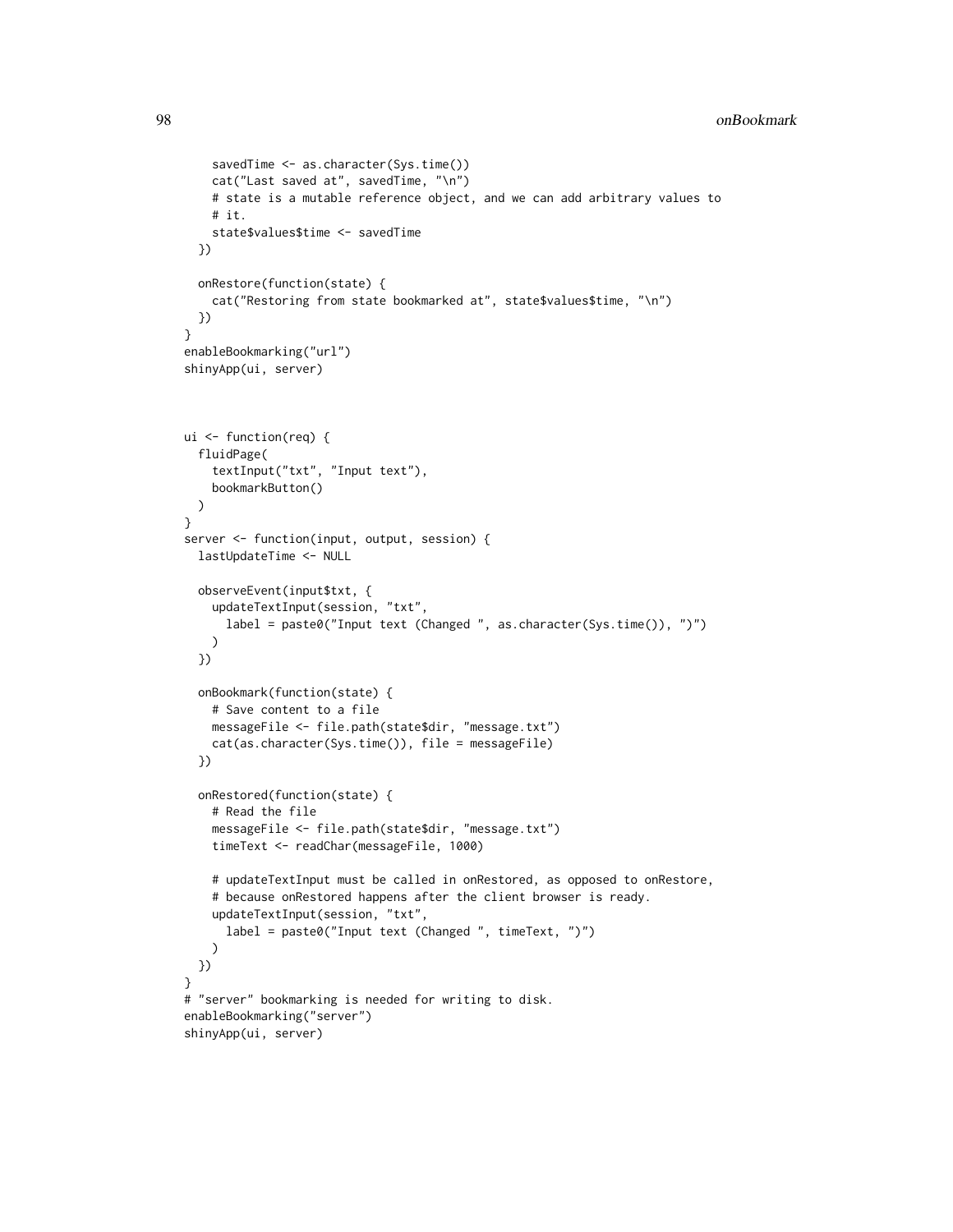```
# This app has a module, and both the module and the main app code have
# onBookmark and onRestore functions which write and read state$values$hash. The
# module's version of state$values$hash does not conflict with the app's version
# of state$values$hash.
#
# A basic module that captializes text.
capitalizerUI <- function(id) {
 ns < - NS(id)wellPanel(
    h4("Text captializer module"),
    textInput(ns("text"), "Enter text:"),
    verbatimTextOutput(ns("out"))
  )
}
capitalizerServer <- function(input, output, session) {
  output$out <- renderText({
    toupper(input$text)
  })
  onBookmark(function(state) {
    state$values$hash <- digest::digest(input$text, "md5")
  })
  onRestore(function(state) {
    if (identical(digest::digest(input$text, "md5"), state$values$hash)) {
      message("Module's input text matches hash ", state$values$hash)
    } else {
      message("Module's input text does not match hash ", state$values$hash)
    }
  })
}
# Main app code
ui <- function(request) {
  fluidPage(
    sidebarLayout(
      sidebarPanel(
        capitalizerUI("tc"),
        textInput("text", "Enter text (not in module):"),
        bookmarkButton()
      ),
     mainPanel()
    )
  )
}
server <- function(input, output, session) {
  callModule(capitalizerServer, "tc")
  onBookmark(function(state) {
    state$values$hash <- digest::digest(input$text, "md5")
  })
  onRestore(function(state) {
    if (identical(digest::digest(input$text, "md5"), state$values$hash)) {
      message("App's input text matches hash ", state$values$hash)
    } else {
      message("App's input text does not match hash ", state$values$hash)
```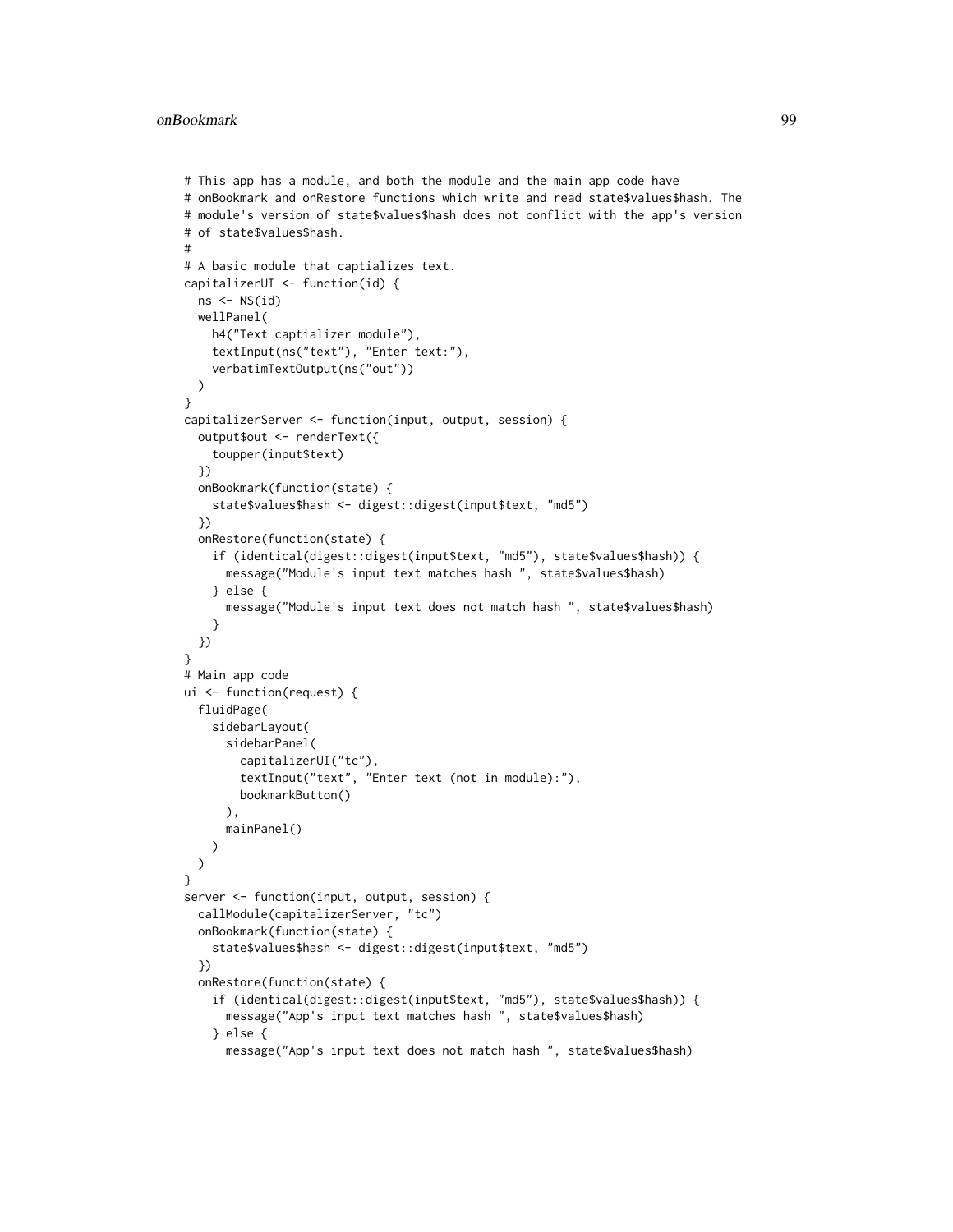100 onFlush

```
}
  })
}
enableBookmarking(store = "url")
shinyApp(ui, server)
}
```
onFlush *Add callbacks for Shiny session events*

## <span id="page-99-0"></span>Description

These functions are for registering callbacks on Shiny session events. onFlush registers a function that will be called before Shiny flushes the reactive system. onFlushed registers a function that will be called after Shiny flushes the reactive system. onSessionEnded registers a function to be called after the client has disconnected.

## Usage

```
onFlush(fun, once = TRUE, session = getDefaultReactiveDomain())
onFlushed(fun, once = TRUE, session = getDefaultReactiveDomain())
onSessionEnded(fun, session = getDefaultReactiveDomain())
```
## Arguments

| fun     | A callback function.                                                                                                                      |
|---------|-------------------------------------------------------------------------------------------------------------------------------------------|
| once    | Should the function be run once, and then cleared, or should it re-run each time<br>the event occurs. (Only for on Flush and on Flushed.) |
| session | A shiny session object.                                                                                                                   |

#### Details

These functions should be called within the application's server function.

All of these functions return a function which can be called with no arguments to cancel the registration.

### See Also

[onStop\(\)](#page-100-0) for registering callbacks that will be invoked when the application exits, or when a session ends.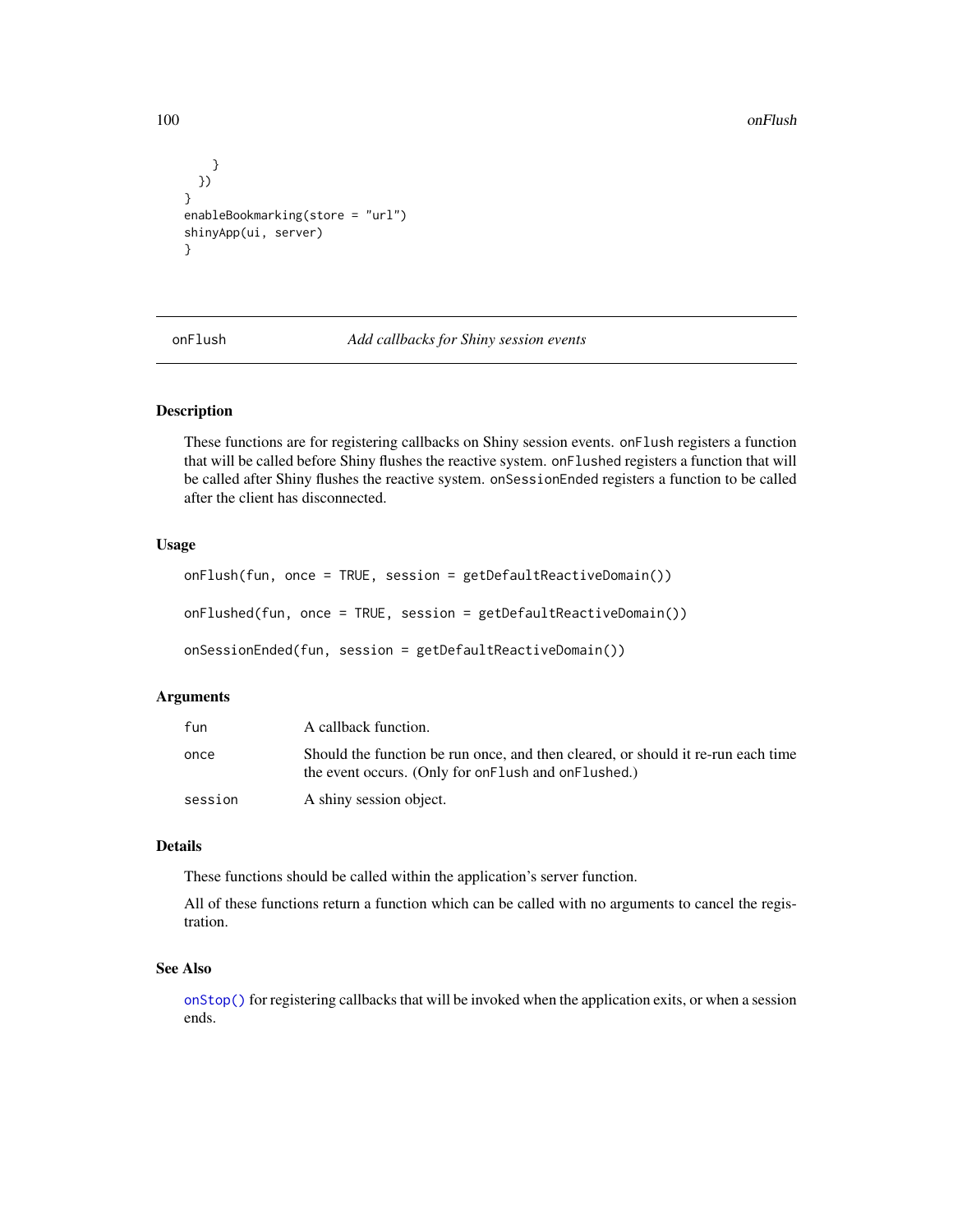<span id="page-100-0"></span>

### Description

This function registers callback functions that are invoked when the application exits (when [runApp\(\)](#page-148-0) exits), or after each user session ends (when a client disconnects).

### Usage

onStop(fun, session = getDefaultReactiveDomain())

### Arguments

| fun     | A function that will be called after the app has finished running.                                                                                                                                                                                                                                                                                                                                                                                                          |
|---------|-----------------------------------------------------------------------------------------------------------------------------------------------------------------------------------------------------------------------------------------------------------------------------------------------------------------------------------------------------------------------------------------------------------------------------------------------------------------------------|
| session | A scope for when the callback will run. If on top is called from within the<br>server function, this will default to the current session, and the callback will<br>be invoked when the current session ends. If on Stop is called outside a server<br>function, then the callback will be invoked with the application exits. If NULL,<br>it is the same as calling on Stop outside of the server function, and the callback<br>will be invoked when the application exits. |

#### Value

A function which, if invoked, will cancel the callback.

## See Also

[onSessionEnded\(\)](#page-99-0) for the same functionality, but at the session level only.

## Examples

```
## Only run this example in interactive R sessions
if (interactive()) {
 # Open this application in multiple browsers, then close the browsers.
 shinyApp(
   ui = basicPage("onStop demo"),
   server = function(input, output, session) {
     onStop(function() cat("Session stopped\n"))
    },
   onStart = function() {
     cat("Doing application setup\n")
     onStop(function() {
       cat("Doing application cleanup\n")
     })
    }
```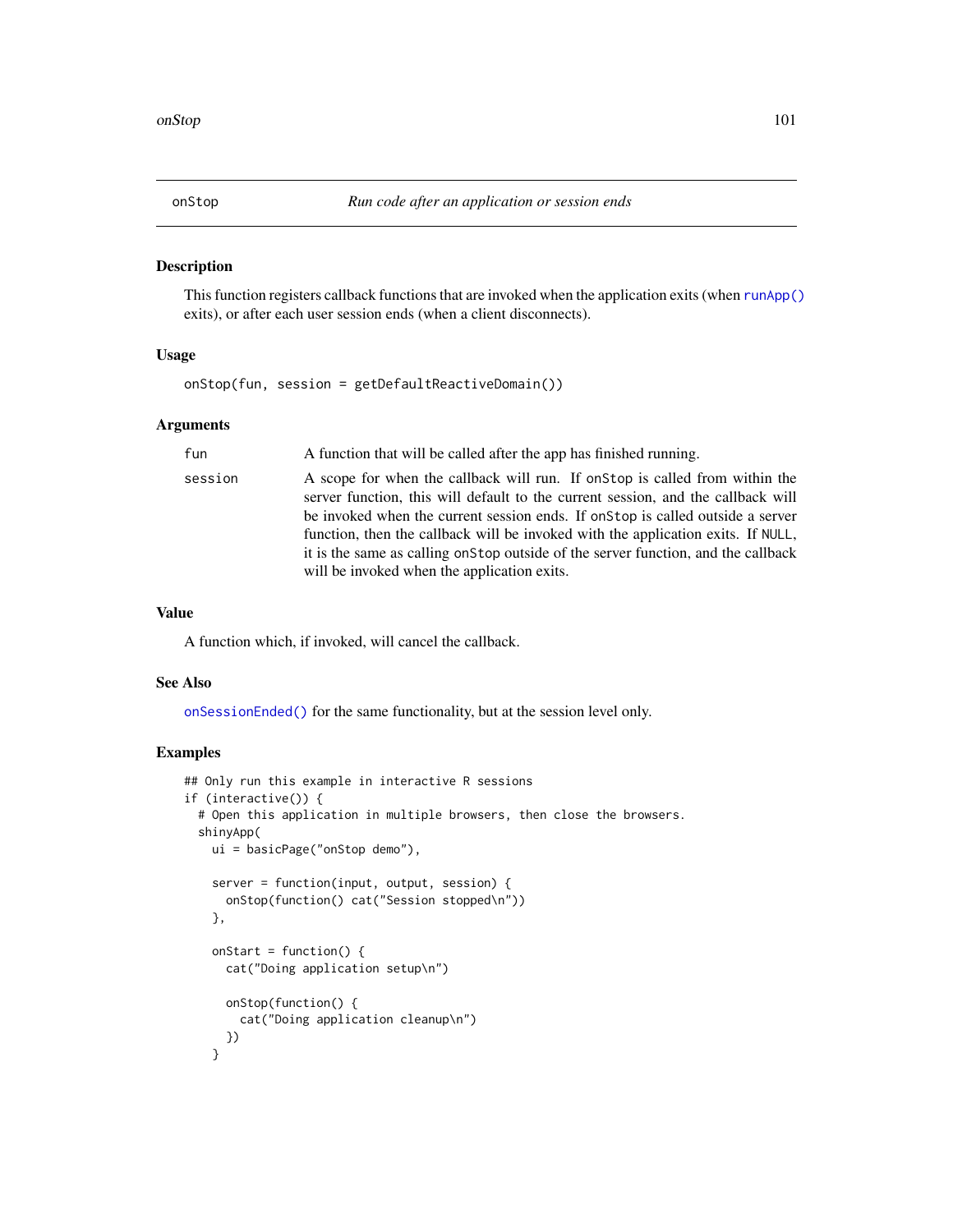```
)
}
# In the example above, onStop() is called inside of onStart(). This is
# the pattern that should be used when creating a shinyApp() object from
# a function, or at the console. If instead you are writing an app.R which
# will be invoked with runApp(), you can do it that way, or put the onStop()
# before the shinyApp() call, as shown below.
## Not run:
# ==== app.R ====
cat("Doing application setup\n")
onStop(function() {
 cat("Doing application cleanup\n")
})
shinyApp(
 ui = basicPage("onStop demo"),
 server = function(input, output, session) {
    onStop(function() cat("Session stopped\n"))
 }
)
# ==== end app.R ====
# Similarly, if you have a global.R, you can call onStop() from there.
# === global.R ====
cat("Doing application setup\n")
onStop(function() {
 cat("Doing application cleanup\n")
})
# === end global.R ===## End(Not run)
```
outputOptions *Set options for an output object.*

# **Description**

These are the available options for an output object:

- suspendWhenHidden. When TRUE (the default), the output object will be suspended (not execute) when it is hidden on the web page. When FALSE, the output object will not suspend when hidden, and if it was already hidden and suspended, then it will resume immediately.
- priority. The priority level of the output object. Queued outputs with higher priority values will execute before those with lower values.

### Usage

```
outputOptions(x, name, ...)
```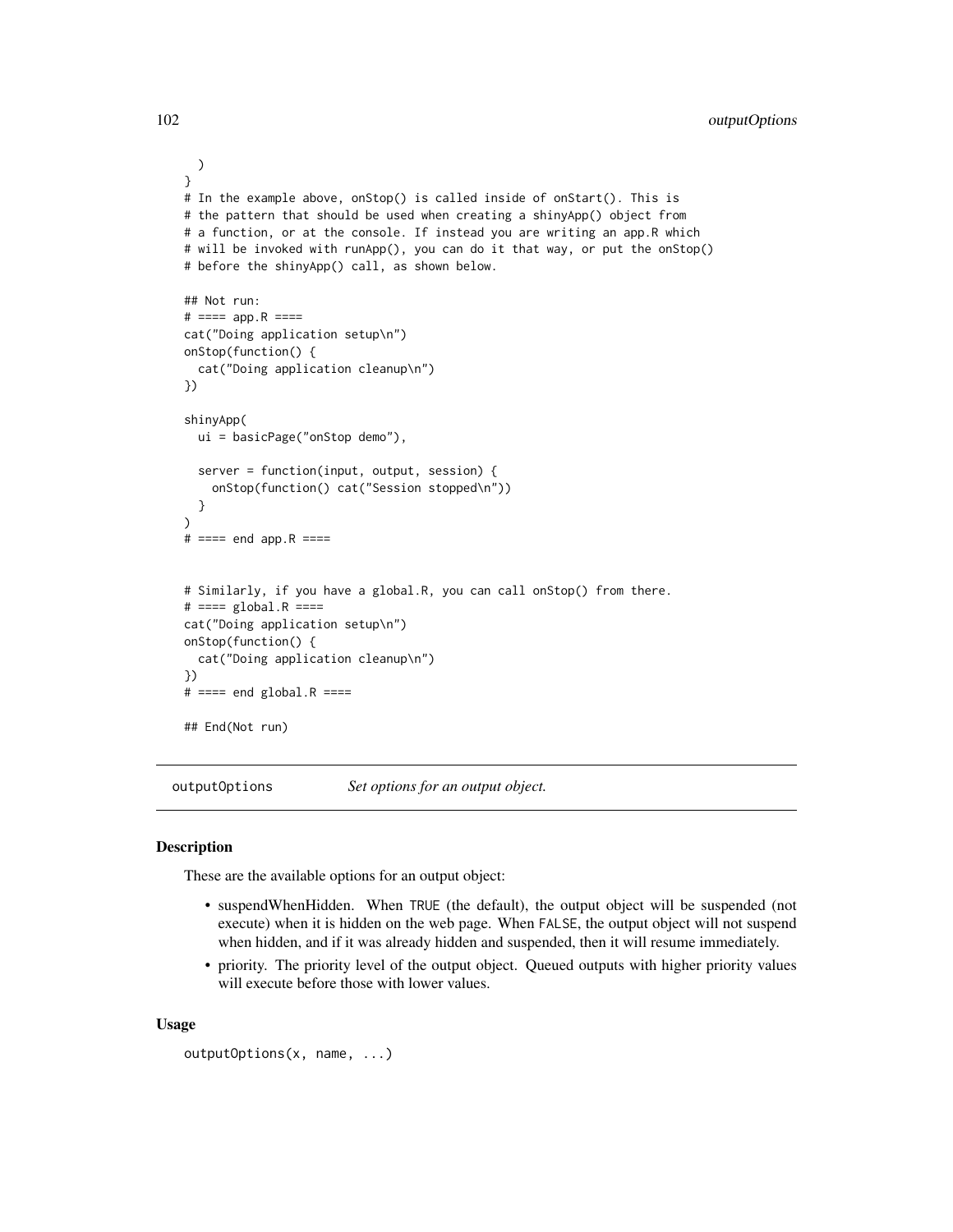## parseQueryString 103

# Arguments

| X    | A shinyoutput object (typically output).                  |
|------|-----------------------------------------------------------|
| name | The name of an output observer in the shinyoutput object. |
| .    | Options to set for the output observer.                   |

# Examples

```
## Not run:
# Get the list of options for all observers within output
outputOptions(output)
# Disable suspend for output$myplot
outputOptions(output, "myplot", suspendWhenHidden = FALSE)
# Change priority for output$myplot
outputOptions(output, "myplot", priority = 10)
# Get the list of options for output$myplot
outputOptions(output, "myplot")
## End(Not run)
```
parseQueryString *Parse a GET query string from a URL*

# Description

Returns a named list of key-value pairs.

## Usage

```
parseQueryString(str, nested = FALSE)
```

| str    | The query string. It can have a leading "?" or not.                                                                                                                                                                                                                                                                                                                                                         |
|--------|-------------------------------------------------------------------------------------------------------------------------------------------------------------------------------------------------------------------------------------------------------------------------------------------------------------------------------------------------------------------------------------------------------------|
| nested | Whether to parse the query string of as a nested list when it contains pairs of<br>square brackets []. For example, the query 'a[i1][j1]=x&b[i1][j1]=y&b[i2][j1]=z'<br>will be parsed as $list(a = list(i1 = list(j1 = 'x'))$ , $b = list(i1 = list(j1$<br>$= 'v')$ , i2 = list(j1 = 'z'))) when nested = TRUE, and list('a[i1][j1]'<br>$= 'x', 'b[i1][j1]' = 'y', 'b[i2][j1]' = 'z')$ when nested = FALSE. |
|        |                                                                                                                                                                                                                                                                                                                                                                                                             |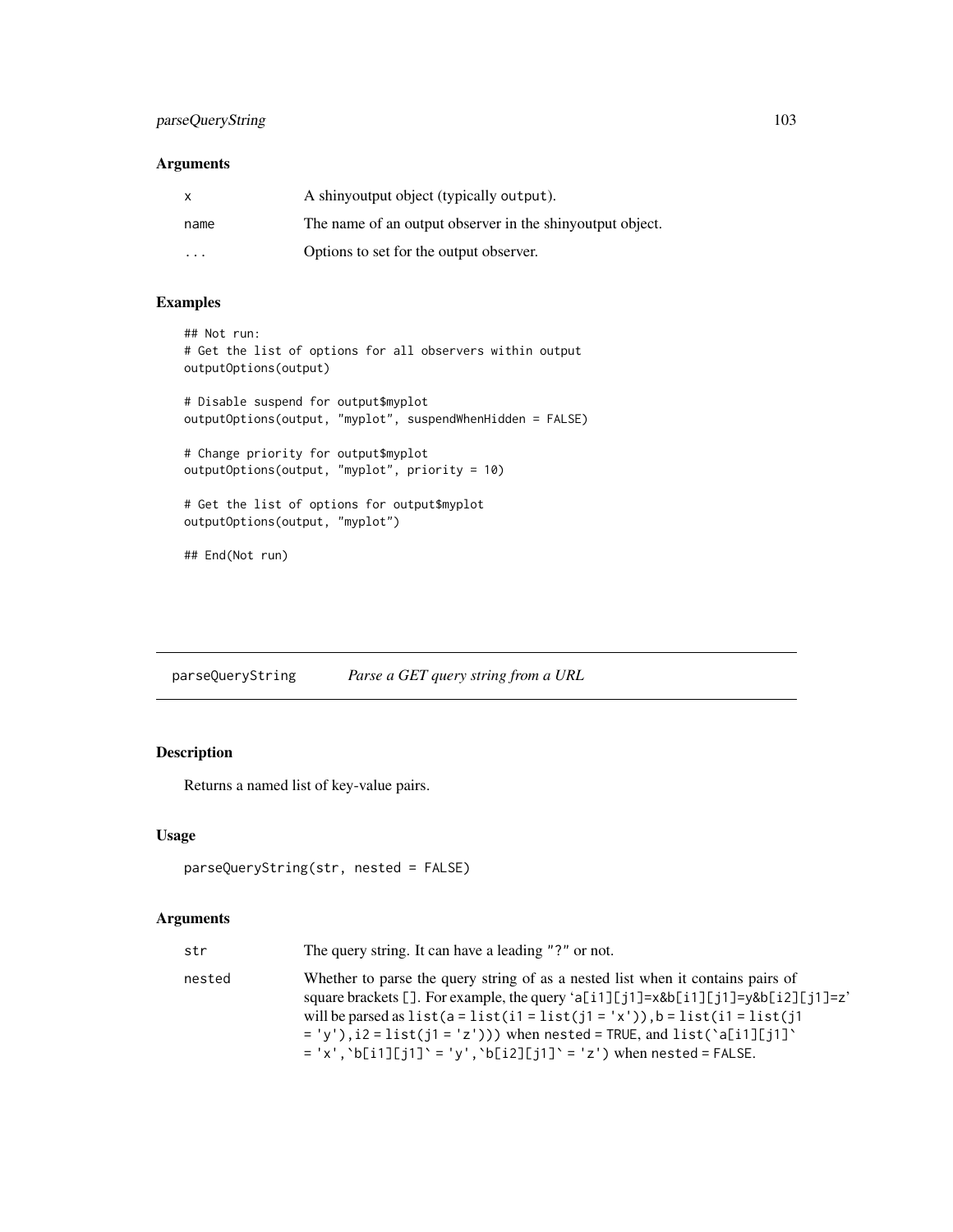# Examples

```
parseQueryString("?foo=1&bar=b%20a%20r")
## Not run:
# Example of usage within a Shiny app
function(input, output, session) {
  output$queryText <- renderText({
    query <- parseQueryString(session$clientData$url_search)
   # Ways of accessing the values
   if (as.numeric(query$foo) == 1) {
     # Do something
    }
    if (query[["bar"]] == "targetstring") {
      # Do something else
    }
   # Return a string with key-value pairs
   paste(names(query), query, sep = "=", collapse=", ")
 })
}
## End(Not run)
```
<span id="page-103-0"></span>passwordInput *Create a password input control*

# Description

Create an password control for entry of passwords.

### Usage

```
passwordInput(inputId, label, value = "", width = NULL,
 placeholder = NULL)
```

| inputId     | The input slot that will be used to access the value.                                                                                            |
|-------------|--------------------------------------------------------------------------------------------------------------------------------------------------|
| label       | Display label for the control, or NULL for no label.                                                                                             |
| value       | Initial value.                                                                                                                                   |
| width       | The width of the input, e.g. $'400px'$ , or $'100%$ ; see validateCssUnit().                                                                     |
| placeholder | A character string giving the user a hint as to what can be entered into the con-<br>trol. Internet Explorer 8 and 9 do not support this option. |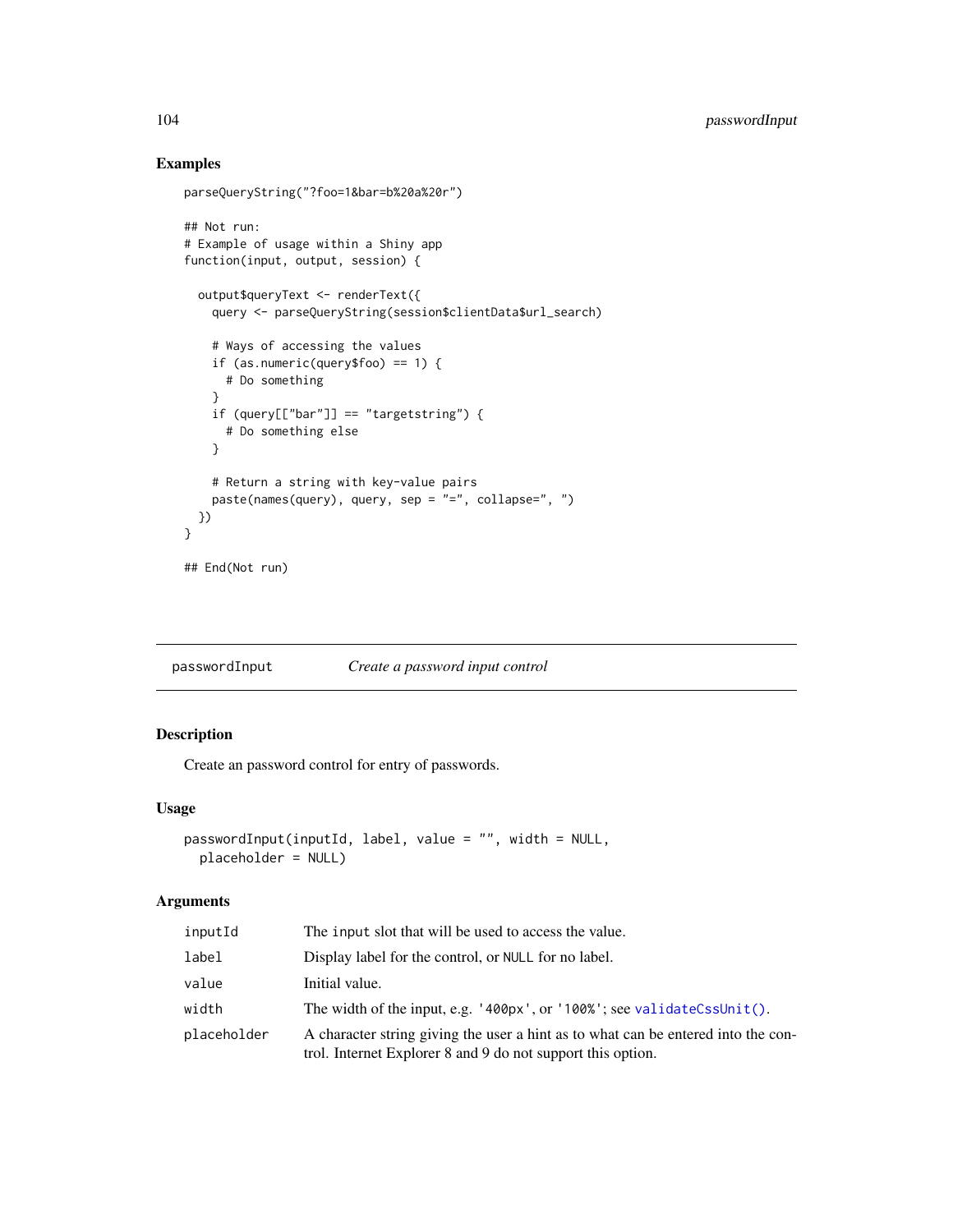## plotOutput 105

## Value

A text input control that can be added to a UI definition.

### Server value

A character string of the password input. The default value is "" unless value is provided.

## See Also

### [updateTextInput\(\)](#page-204-0)

Other input elements: [actionButton](#page-7-0), [checkboxGroupInput](#page-17-0), [checkboxInput](#page-19-0), [dateInput](#page-24-0), [dateRangeInput](#page-27-0), [fileInput](#page-45-0), [numericInput](#page-88-0), [radioButtons](#page-112-0), [selectInput](#page-154-0), [sliderInput](#page-170-0), [submitButton](#page-175-0), [textAreaInput](#page-181-0), [textInput](#page-182-0), [varSelectInput](#page-208-0)

# Examples

```
## Only run examples in interactive R sessions
if (interactive()) {
ui <- fluidPage(
 passwordInput("password", "Password:"),
 actionButton("go", "Go"),
 verbatimTextOutput("value")
)
server <- function(input, output) {
 output$value <- renderText({
   req(input$go)
    isolate(input$password)
 })
}
shinyApp(ui, server)
}
```
<span id="page-104-0"></span>

plotOutput *Create an plot or image output element*

### **Description**

Render a [renderPlot\(\)](#page-136-0) or [renderImage\(\)](#page-134-0) within an application page.

# Usage

```
imageOutput(outputId, width = "100%", height = "400px",click = NULL, dblclick = NULL, hover = NULL, hoverDelay = NULL,
  hoverDelayType = NULL, brush = NULL, clickId = NULL,hoverId = NULL, inline = FALSE)
plotOutput(outputId, width = "100%", height = "400px", click = NULL,
```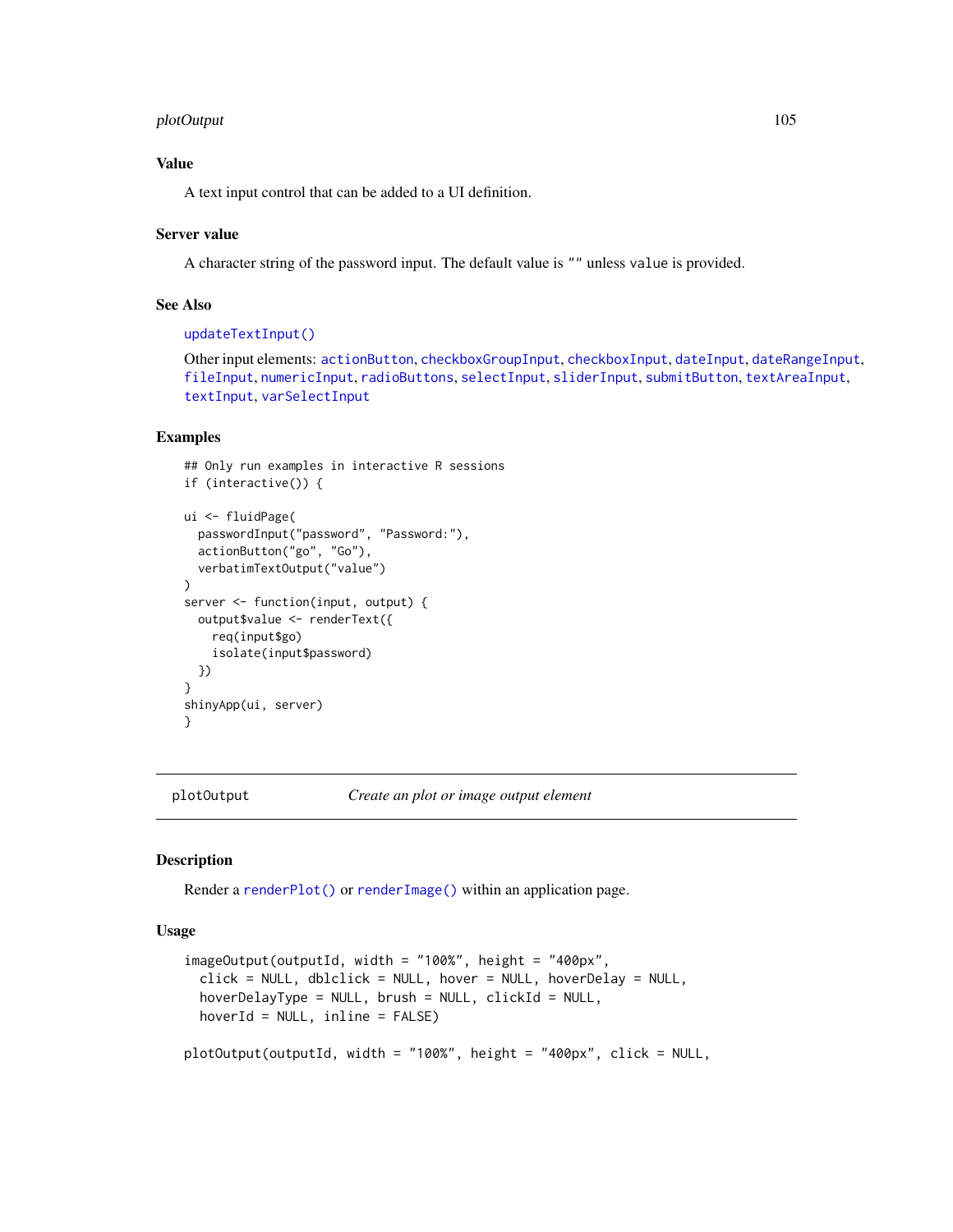```
dblclick = NULL, hover = NULL, hoverDelay = NULL,
hoverDelayType = NULL, brush = NULL, clickId = NULL,
hoverId = NULL, inline = FALSE)
```
# Arguments

| outputId       | output variable to read the plot/image from.                                                                                                                                                                                                                                                                                                                                                                                                                                                                                                                                                                                                                                                                                                                                                                                                                |
|----------------|-------------------------------------------------------------------------------------------------------------------------------------------------------------------------------------------------------------------------------------------------------------------------------------------------------------------------------------------------------------------------------------------------------------------------------------------------------------------------------------------------------------------------------------------------------------------------------------------------------------------------------------------------------------------------------------------------------------------------------------------------------------------------------------------------------------------------------------------------------------|
| width, height  | Image width/height. Must be a valid CSS unit (like "100%", "400px", "auto")<br>or a number, which will be coerced to a string and have "px" appended. These<br>two arguments are ignored when inline = TRUE, in which case the width/height<br>of a plot must be specified in renderPlot(). Note that, for height, using "auto"<br>or "100%" generally will not work as expected, because of how height is com-<br>puted with HTML/CSS.                                                                                                                                                                                                                                                                                                                                                                                                                     |
| click          | This can be NULL (the default), a string, or an object created by the click0pts()<br>function. If you use a value like "plot_click" (or equivalently, click0pts(id="plot_click")),<br>the plot will send coordinates to the server whenever it is clicked, and the value<br>will be accessible via input \$plot_click. The value will be a named list with<br>x and y elements indicating the mouse position.                                                                                                                                                                                                                                                                                                                                                                                                                                               |
| dblclick       | This is just like the click argument, but for double-click events.                                                                                                                                                                                                                                                                                                                                                                                                                                                                                                                                                                                                                                                                                                                                                                                          |
| hover          | Similar to the click argument, this can be NULL (the default), a string, or an ob-<br>ject created by the hoverOpts() function. If you use a value like "plot_hover"<br>(or equivalently, hoverOpts(id="plot_hover")), the plot will send coordi-<br>nates to the server pauses on the plot, and the value will be accessible via<br>input\$plot_hover. The value will be a named list with x and y elements in-<br>dicating the mouse position. To control the hover time or hover delay type, you<br>must use hoverOpts().                                                                                                                                                                                                                                                                                                                                |
| hoverDelay     | Deprecated; use hover instead. Also see the hover0pts() function.                                                                                                                                                                                                                                                                                                                                                                                                                                                                                                                                                                                                                                                                                                                                                                                           |
| hoverDelayType | Deprecated; use hover instead. Also see the hover0pts() function.                                                                                                                                                                                                                                                                                                                                                                                                                                                                                                                                                                                                                                                                                                                                                                                           |
| brush          | Similar to the click argument, this can be NULL (the default), a string, or an ob-<br>ject created by the brush0pts() function. If you use a value like "plot_brush"<br>(or equivalently, brush0pts(id="plot_brush")), the plot will allow the user<br>to "brush" in the plotting area, and will send information about the brushed area<br>to the server, and the value will be accessible via input \$plot_brush. Brush-<br>ing means that the user will be able to draw a rectangle in the plotting area<br>and drag it around. The value will be a named list with xmin, xmax, ymin, and<br>ymax elements indicating the brush area. To control the brush behavior, use<br>brushOpts(). Multiple imageOutput/plotOutput calls may share the same id<br>value; brushing one image or plot will cause any other brushes with the same id<br>to disappear. |
| clickId        | Deprecated; use click instead. Also see the click0pts() function.                                                                                                                                                                                                                                                                                                                                                                                                                                                                                                                                                                                                                                                                                                                                                                                           |
| hoverId        | Deprecated; use hover instead. Also see the hover0pts() function.                                                                                                                                                                                                                                                                                                                                                                                                                                                                                                                                                                                                                                                                                                                                                                                           |
| inline         | use an inline $(\text{span}() )$ or block container $(\text{div}() )$ for the output                                                                                                                                                                                                                                                                                                                                                                                                                                                                                                                                                                                                                                                                                                                                                                        |

# Value

A plot or image output element that can be included in a panel.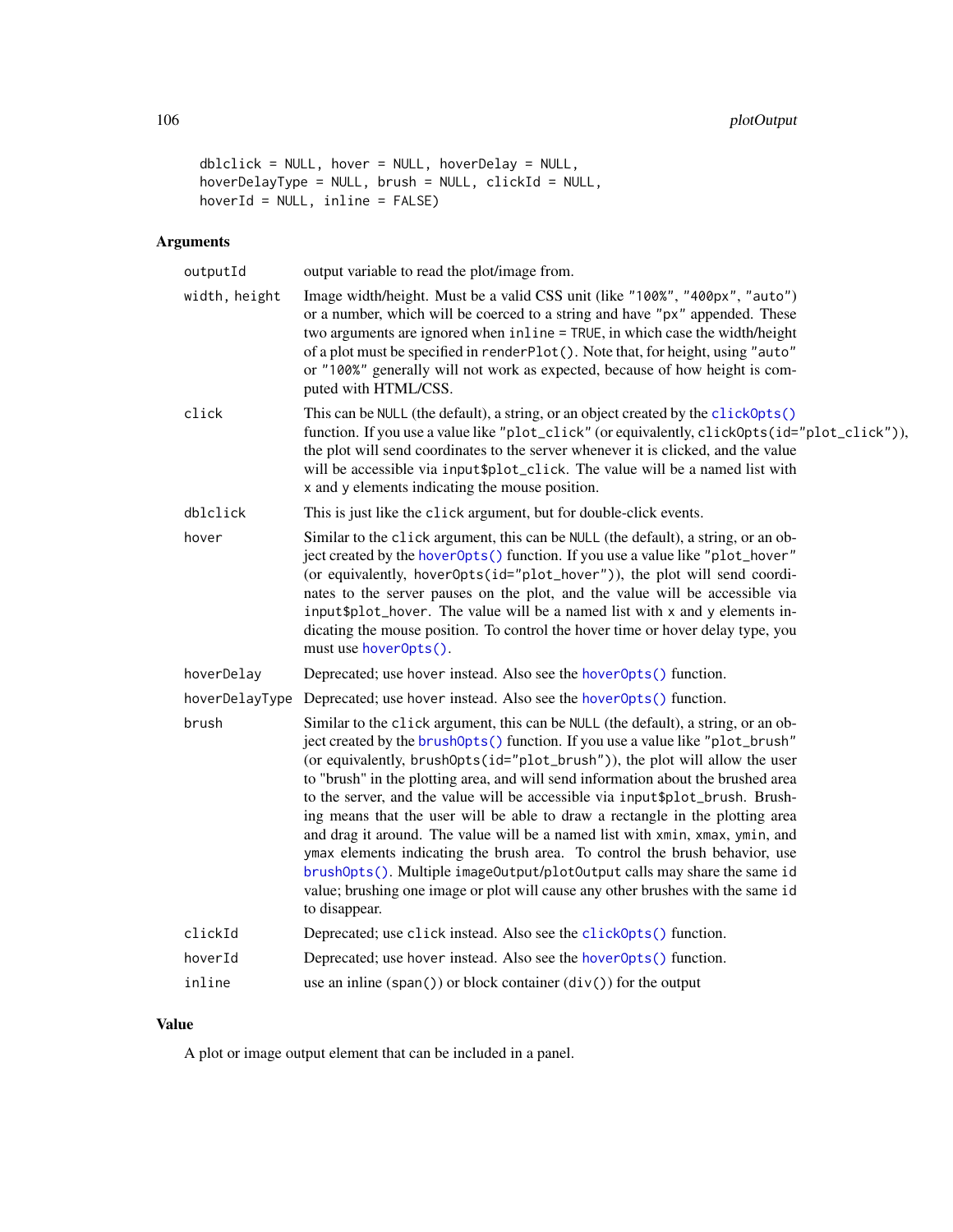#### plotOutput the contract of the contract of the contract of the contract of the contract of the contract of the contract of the contract of the contract of the contract of the contract of the contract of the contract of the

### Interactive plots

Plots and images in Shiny support mouse-based interaction, via clicking, double-clicking, hovering, and brushing. When these interaction events occur, the mouse coordinates will be sent to the server as input\$ variables, as specified by click, dblclick, hover, or brush.

For plotOutput, the coordinates will be sent scaled to the data space, if possible. (At the moment, plots generated by base graphics and ggplot2 support this scaling, although plots generated by lattice and others do not.) If scaling is not possible, the raw pixel coordinates will be sent. For imageOutput, the coordinates will be sent in raw pixel coordinates.

With ggplot2 graphics, the code in renderPlot should return a ggplot object; if instead the code prints the ggplot2 object with something like print(p), then the coordinates for interactive graphics will not be properly scaled to the data space.

### Note

The arguments clickId and hoverId only work for R base [graphics](#page-0-0) (see the **graphics** package). They do not work for **[grid](#page-0-0)**-based graphics, such as **ggplot2**, lattice, and so on.

## See Also

For the corresponding server-side functions, see [renderPlot\(\)](#page-136-0) and [renderImage\(\)](#page-134-0).

#### Examples

```
# Only run these examples in interactive R sessions
if (interactive()) {
# A basic shiny app with a plotOutput
shinyApp(
 ui = fluidPage(
    sidebarLayout(
      sidebarPanel(
        actionButton("newplot", "New plot")
      ),
      mainPanel(
        plotOutput("plot")
      )
   \lambda),
 server = function(input, output) {
   output$plot <- renderPlot({
      input$newplot
      # Add a little noise to the cars data
      cars2 <- cars + rnorm(nrow(cars))
      plot(cars2)
   })
 }
\lambda
```
# A demonstration of clicking, hovering, and brushing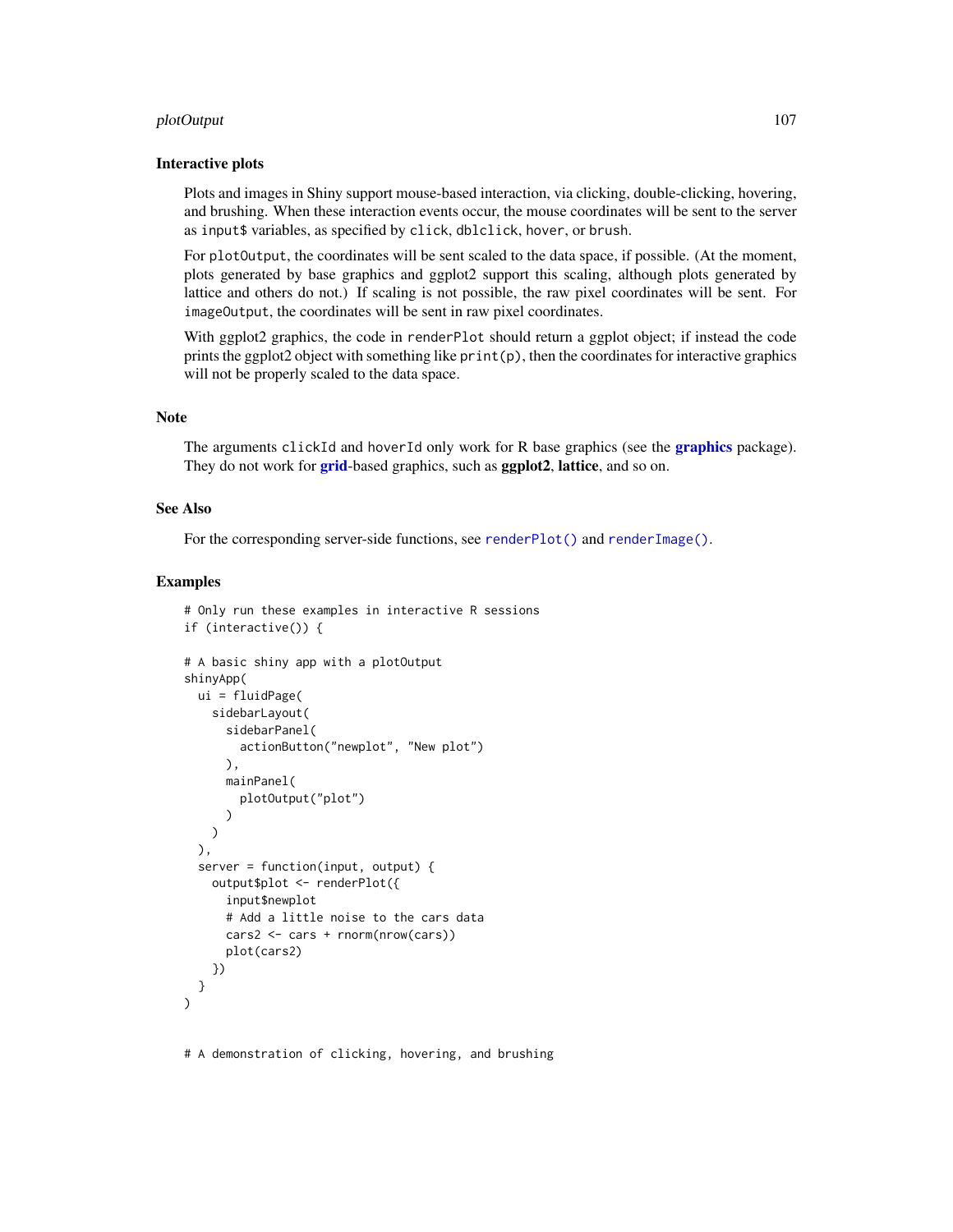```
shinyApp(
 ui = basicPage(
   fluidRow(
      column(width = 4,
        plotOutput("plot", height=300,
          click = "plot_click", # Equiv, to click=clickOpts(id="plot_click")
          hover = hoverOpts(id = "plot_hover", delayType = "throttle"),
         brush = brushOpts(id = "plot_brush")
        \lambda.
       h4("Clicked points"),
        tableOutput("plot_clickedpoints"),
        h4("Brushed points"),
        tableOutput("plot_brushedpoints")
      ),
      column(width = 4,
        verbatimTextOutput("plot_clickinfo"),
        verbatimTextOutput("plot_hoverinfo")
      ),
      columnwidth = 4,wellPanel(actionButton("newplot", "New plot")),
        verbatimTextOutput("plot_brushinfo")
      )
   )
 ),
 server = function(input, output, session) {
   data <- reactive({
      input$newplot
      # Add a little noise to the cars data so the points move
      cars + rnorm(nrow(cars))
    })
    output$plot <- renderPlot({
      d \leftarrow data()plot(d$speed, d$dist)
    })
    output$plot_clickinfo <- renderPrint({
      cat("Click:\n")
      str(input$plot_click)
    })
    output$plot_hoverinfo <- renderPrint({
      cat("Hover (throttled):\n")
      str(input$plot_hover)
    })
    output$plot_brushinfo <- renderPrint({
      cat("Brush (debounced):\n")
      str(input$plot_brush)
    })
    output$plot_clickedpoints <- renderTable({
      # For base graphics, we need to specify columns, though for ggplot2,
      # it's usually not necessary.
      res <- nearPoints(data(), input$plot_click, "speed", "dist")
      if (nrow(res) == 0)
       return()
      res
```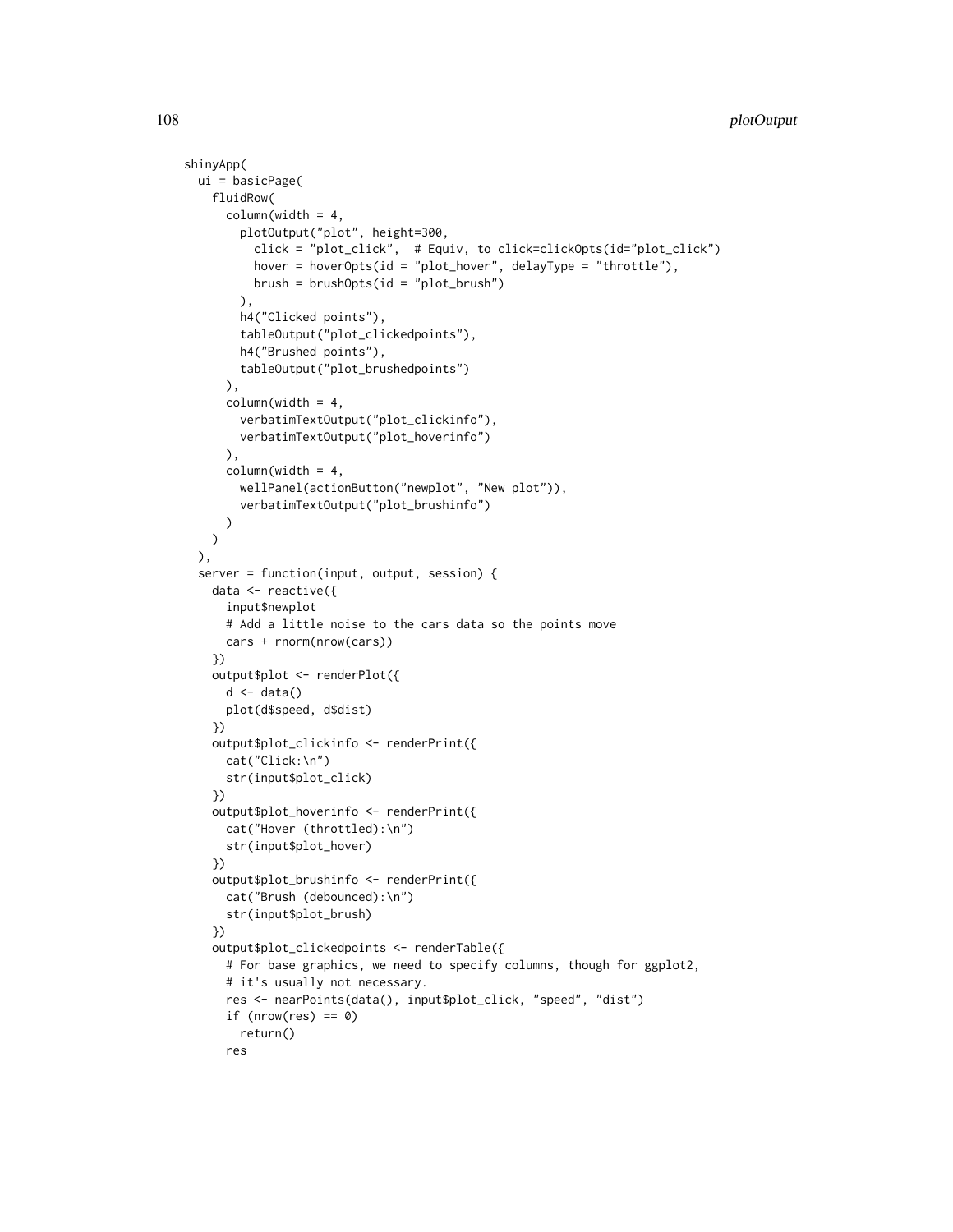```
})
   output$plot_brushedpoints <- renderTable({
      res <- brushedPoints(data(), input$plot_brush, "speed", "dist")
      if (nrow(res) == 0)
       return()
      res
   })
 }
\lambda# Demo of clicking, hovering, brushing with imageOutput
# Note that coordinates are in pixels
shinyApp(
 ui = basicPage(
   fluidRow(
      column(width = 4,
        imageOutput("image", height=300,
          click = "image_click",
          hover = hoverOpts(
            id = "image_hover",
            delay = 500,
           delayType = "throttle"
          ),
          brush = brushOpts(id = "image_brush")
       )
      ),
      column(width = 4,
       verbatimTextOutput("image_clickinfo"),
       verbatimTextOutput("image_hoverinfo")
      ),
      column(width = 4,
       wellPanel(actionButton("newimage", "New image")),
       verbatimTextOutput("image_brushinfo")
     \lambda\lambda),
 server = function(input, output, session) {
    output$image <- renderImage({
      input$newimage
      # Get width and height of image output
      width <- session$clientData$output_image_width
      height <- session$clientData$output_image_height
      # Write to a temporary PNG file
      outfile <- tempfile(fileext = ".png")
      png(outfile, width=width, height=height)
      plot(rnorm(200), rnorm(200))
      dev.off()
```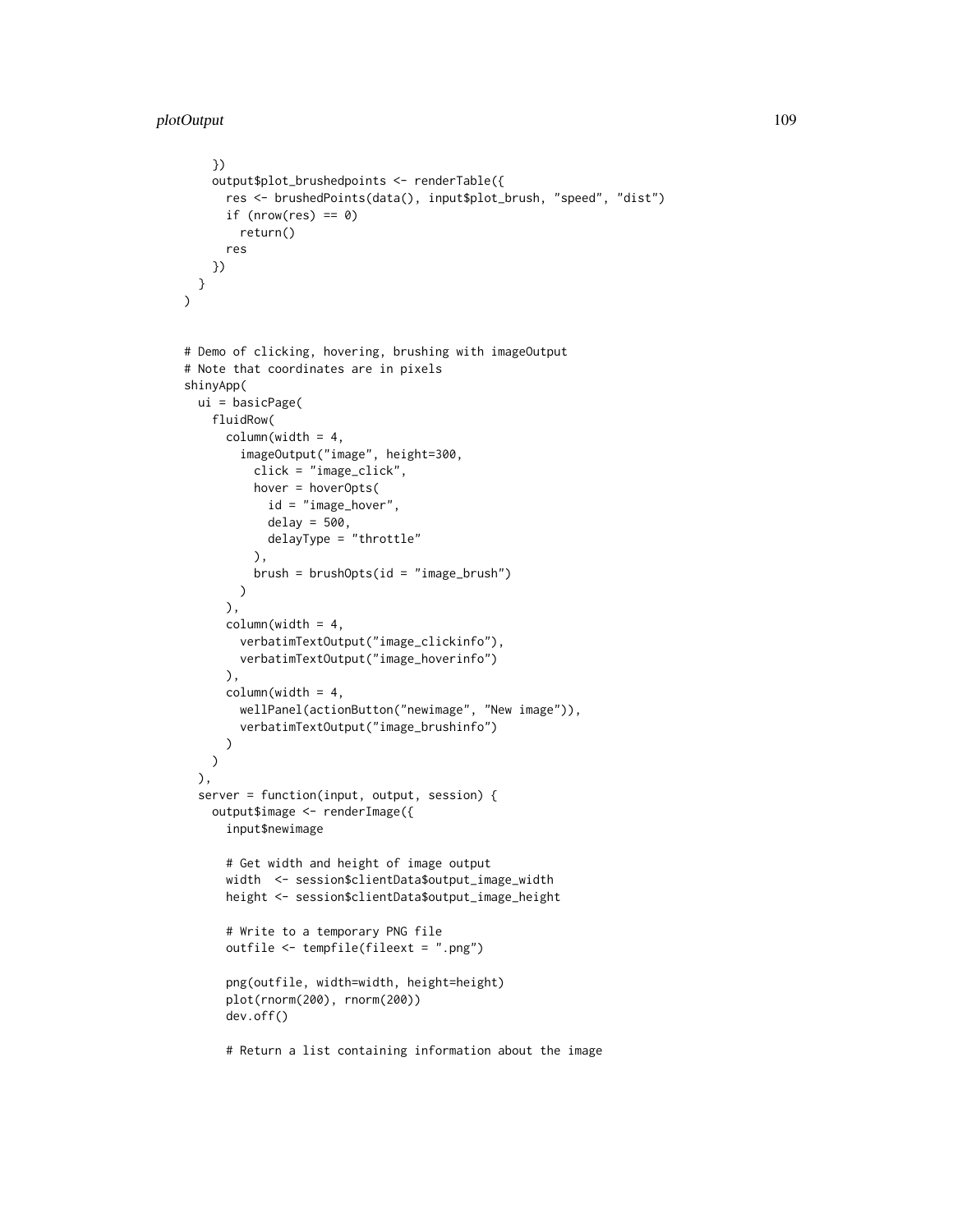```
list(
        src = outfile,
        contentType = "image/png",
        width = width,
        height = height,alt = "This is alternate text"
      )
    })
    output$image_clickinfo <- renderPrint({
      cat("Click:\n")
      str(input$image_click)
    })
    output$image_hoverinfo <- renderPrint({
      cat("Hover (throttled):\n")
      str(input$image_hover)
    })
    output$image_brushinfo <- renderPrint({
      cat("Brush (debounced):\n")
      str(input$image_brush)
    })
 }
\mathcal{L}}
```
<span id="page-109-0"></span>

# plotPNG *Run a plotting function and save the output as a PNG*

## Description

This function returns the name of the PNG file that it generates. In essence, it calls png(), then func(), then dev.off(). So func must be a function that will generate a plot when used this way.

# Usage

```
plotPNG(func, filename = tempfile(fileext = ".png"), width = 400,
  height = 400, res = 72, ...)
```

| func      | A function that generates a plot.                                                                                                                                                          |
|-----------|--------------------------------------------------------------------------------------------------------------------------------------------------------------------------------------------|
| filename  | The name of the output file. Defaults to a temp file with extension .png.                                                                                                                  |
| width     | Width in pixels.                                                                                                                                                                           |
| height    | Height in pixels.                                                                                                                                                                          |
| res       | Resolution in pixels per inch. This value is passed to grDevices::png(). Note<br>that this affects the resolution of PNG rendering in R; it won't change the actual<br>ppi of the browser. |
| $\ddotsc$ | Arguments to be passed through to $grDevices::png()$ . These can be used to<br>set the width, height, background color, etc.                                                               |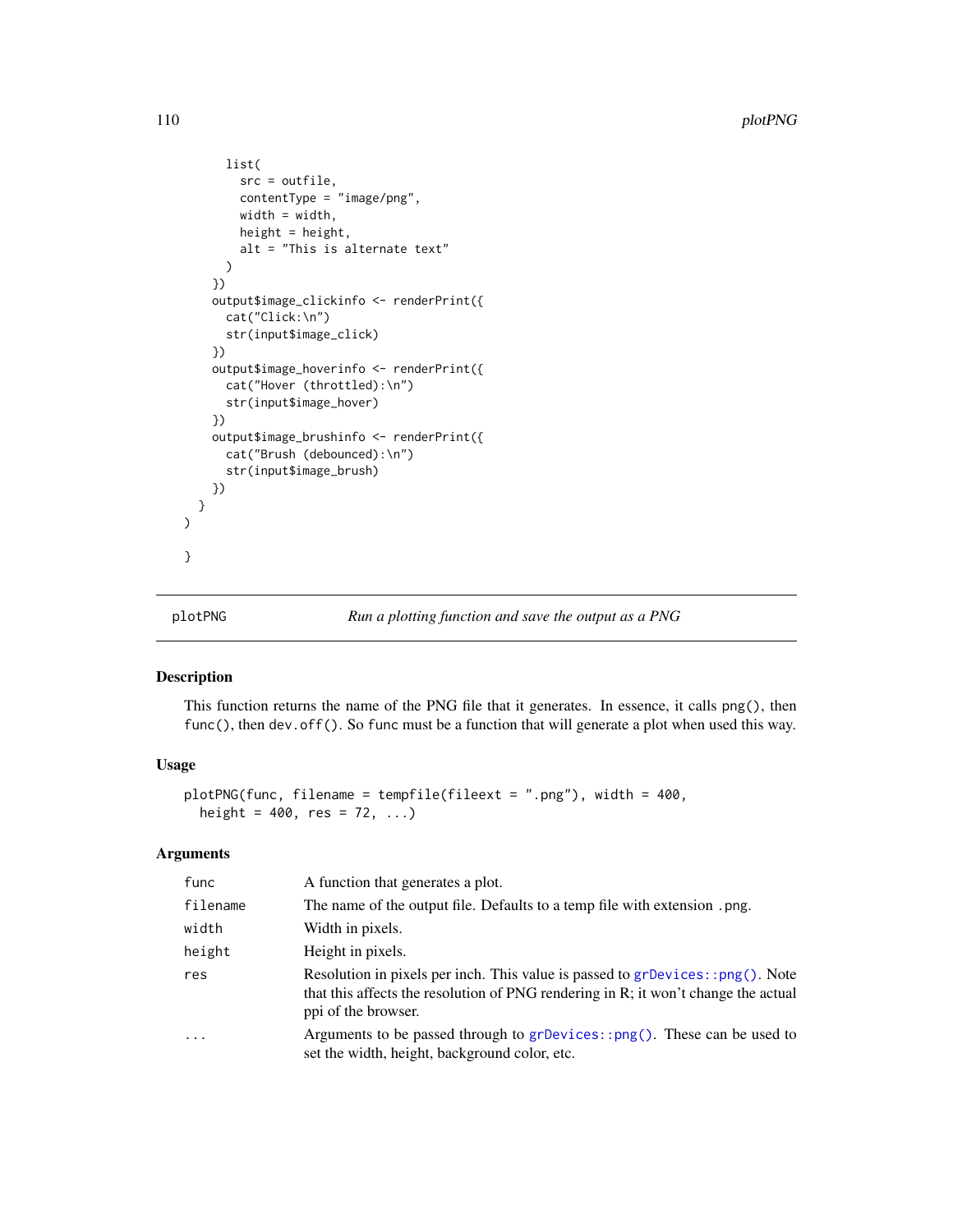## Progress 2011 and 2012 and 2013 and 2013 and 2013 and 2013 and 2013 and 2013 and 2014 and 2013 and 2014 and 201

# Details

For output, it will try to use the following devices, in this order: quartz (via [grDevices::png\(\)](#page-0-0)), then [Cairo::CairoPNG\(\)](#page-0-0), and finally [grDevices::png\(\)](#page-0-0). This is in order of quality of output. Notably, plain png output on Linux and Windows may not antialias some point shapes, resulting in poor quality output.

In some cases, Cairo() provides output that looks worse than png(). To disable Cairo output for an app, use options(shiny.usecairo=FALSE).

| Progress |  |
|----------|--|
|----------|--|

Progress *Reporting progress (object-oriented API)*

#### Description

Reports progress to the user during long-running operations.

## Arguments

| session | The Shiny session object, as provided by shiny Server to the server function.                                                                                                                                                            |
|---------|------------------------------------------------------------------------------------------------------------------------------------------------------------------------------------------------------------------------------------------|
| min     | The value that represents the starting point of the progress bar. Must be less than<br>max.                                                                                                                                              |
| max     | The value that represents the end of the progress bar. Must be greater than min.                                                                                                                                                         |
| message | A single-element character vector; the message to be displayed to the user, or<br>NULL to hide the current message (if any).                                                                                                             |
| detail  | A single-element character vector; the detail message to be displayed to the user,<br>or NULL to hide the current detail message (if any). The detail message will be<br>shown with a de-emphasized appearance relative to message.      |
| value   | A numeric value at which to set the progress bar, relative to min and max.                                                                                                                                                               |
| style   | Progress display style. If "notification" (the default), the progress indicator<br>will show using Shiny's notification API. If "old", use the same HTML and<br>CSS used in Shiny 0.13.2 and below (this is for backward-compatibility). |
| amount  | Single-element numeric vector; the value at which to set the progress bar, rela-<br>tive to min and max. NULL hides the progress bar, if it is currently visible.                                                                        |
| amount  | For the inc() method, a numeric value to increment the progress bar.                                                                                                                                                                     |

# Details

This package exposes two distinct programming APIs for working with progress. [withProgress\(\)](#page-214-0) and [setProgress\(\)](#page-214-1) together provide a simple function-based interface, while the Progress reference class provides an object-oriented API.

Instantiating a Progress object causes a progress panel to be created, and it will be displayed the first time the set method is called. Calling close will cause the progress panel to be removed.

As of version 0.14, the progress indicators use Shiny's new notification API. If you want to use the old styling (for example, you may have used customized CSS), you can use style="old" each time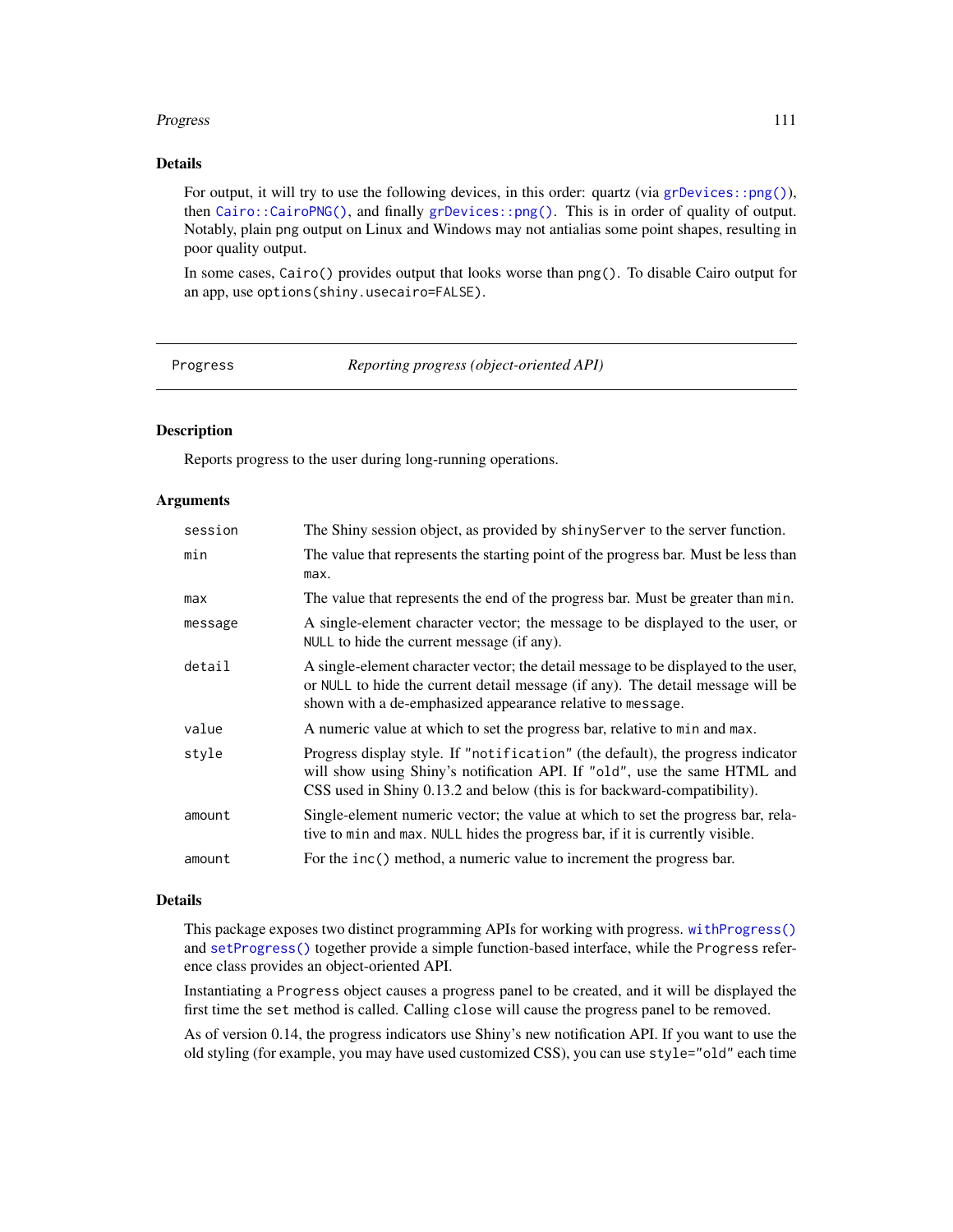you call Progress\$new(). If you don't want to set the style each time Progress\$new is called, you can instead call [shinyOptions\(progress.style="old"\)](#page-57-0) just once, inside the server function.

#### Methods

- initialize(session, min = 0, max = 1) Creates a new progress panel (but does not display it).
- set(value = NULL, message = NULL, detail = NULL) Updates the progress panel. When called the first time, the progress panel is displayed.
- inc(amount = 0.1, message = NULL, detail = NULL) Like set, this updates the progress panel. The difference is that inc increases the progress bar by amount, instead of setting it to a specific value.
- close() Removes the progress panel. Future calls to set and close will be ignored.

## See Also

#### [withProgress\(\)](#page-214-0)

## Examples

```
## Only run examples in interactive R sessions
if (interactive()) {
ui <- fluidPage(
  plotOutput("plot")
)
server <- function(input, output, session) {
  output$plot <- renderPlot({
   progress <- Progress$new(session, min=1, max=15)
   on.exit(progress$close())
    progress$set(message = 'Calculation in progress',
                 detail = 'This may take a while...')
    for (i in 1:15) {
      progress$set(value = i)
      Sys.sleep(0.5)
    }
    plot(cars)
  })
}
shinyApp(ui, server)
}
```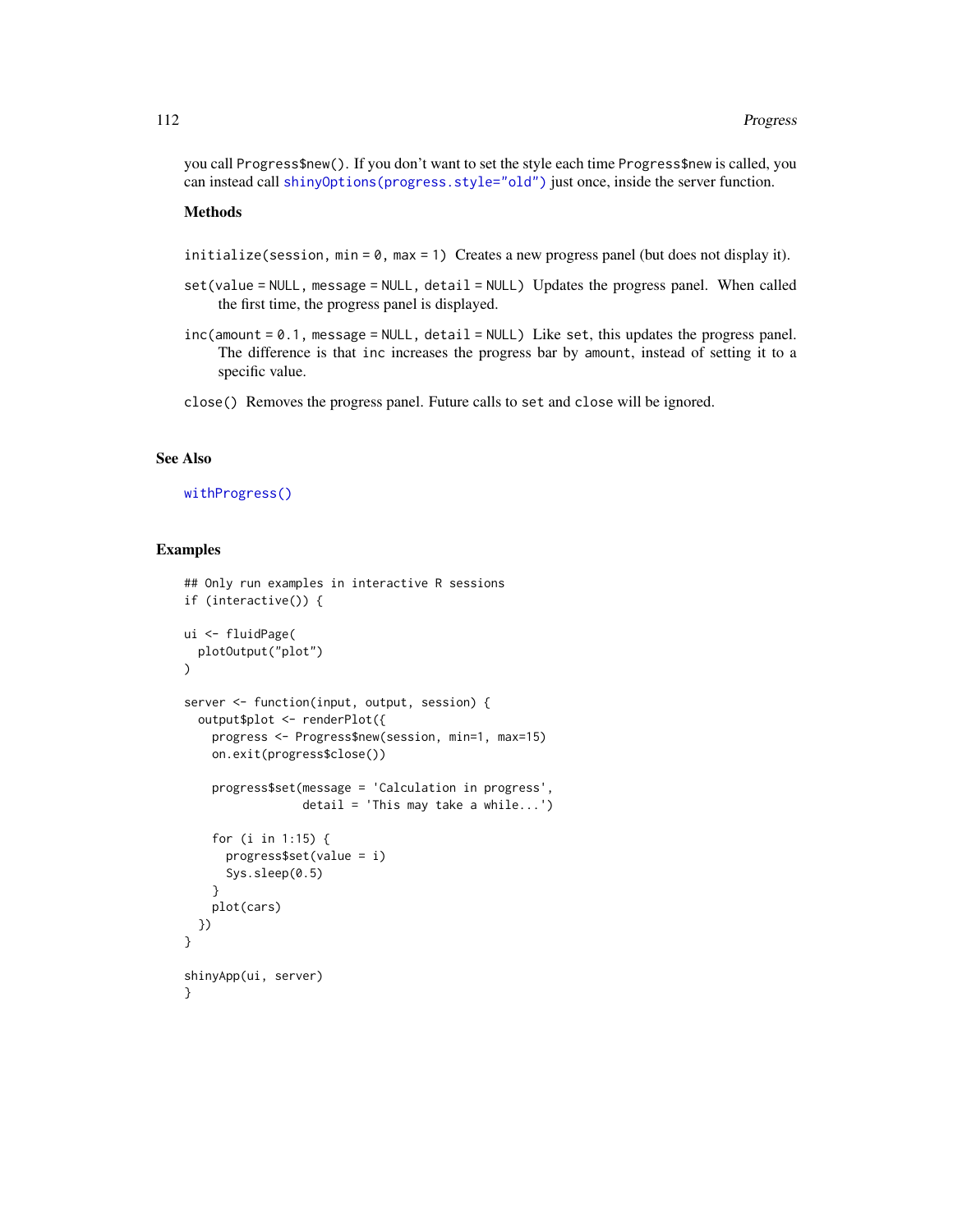# Description

Create a set of radio buttons used to select an item from a list.

# Usage

```
radioButtons(inputId, label, choices = NULL, selected = NULL,
  inline = FALSE, width = NULL, choiceNames = NULL,
 choiceValues = NULL)
```
# Arguments

| inputId                   | The input slot that will be used to access the value.                                                                                                                                                                                                                                                                                                                                                                                                                                                                                                             |  |
|---------------------------|-------------------------------------------------------------------------------------------------------------------------------------------------------------------------------------------------------------------------------------------------------------------------------------------------------------------------------------------------------------------------------------------------------------------------------------------------------------------------------------------------------------------------------------------------------------------|--|
| label                     | Display label for the control, or NULL for no label.                                                                                                                                                                                                                                                                                                                                                                                                                                                                                                              |  |
| choices                   | List of values to select from (if elements of the list are named then that name<br>rather than the value is displayed to the user). If this argument is provided, then<br>choiceNames and choiceValues must not be provided, and vice-versa. The<br>values should be strings; other types (such as logicals and numbers) will be<br>coerced to strings.                                                                                                                                                                                                           |  |
| selected                  | The initially selected value (if not specified then defaults to the first value)                                                                                                                                                                                                                                                                                                                                                                                                                                                                                  |  |
| inline                    | If TRUE, render the choices in line ( <i>i.e.</i> horizontally)                                                                                                                                                                                                                                                                                                                                                                                                                                                                                                   |  |
| width                     | The width of the input, e.g. '400px', or '100%'; see validateCssUnit().                                                                                                                                                                                                                                                                                                                                                                                                                                                                                           |  |
| choiceNames, choiceValues |                                                                                                                                                                                                                                                                                                                                                                                                                                                                                                                                                                   |  |
|                           | List of names and values, respectively, that are displayed to the user in the app<br>and correspond to the each choice (for this reason, choiceNames and choiceValues<br>must have the same length). If either of these arguments is provided, then the<br>other <i>must</i> be provided and choices <i>must not</i> be provided. The advantage of<br>using both of these over a named list for choices is that choiceNames allows<br>any type of UI object to be passed through (tag objects, icons, HTML code, ),<br>instead of just simple text. See Examples. |  |

## Details

If you need to represent a "None selected" state, it's possible to default the radio buttons to have no options selected by using selected = character(0). However, this is not recommended, as it gives the user no way to return to that state once they've made a selection. Instead, consider having the first of your choices be c("None selected" = "").

## Value

A set of radio buttons that can be added to a UI definition.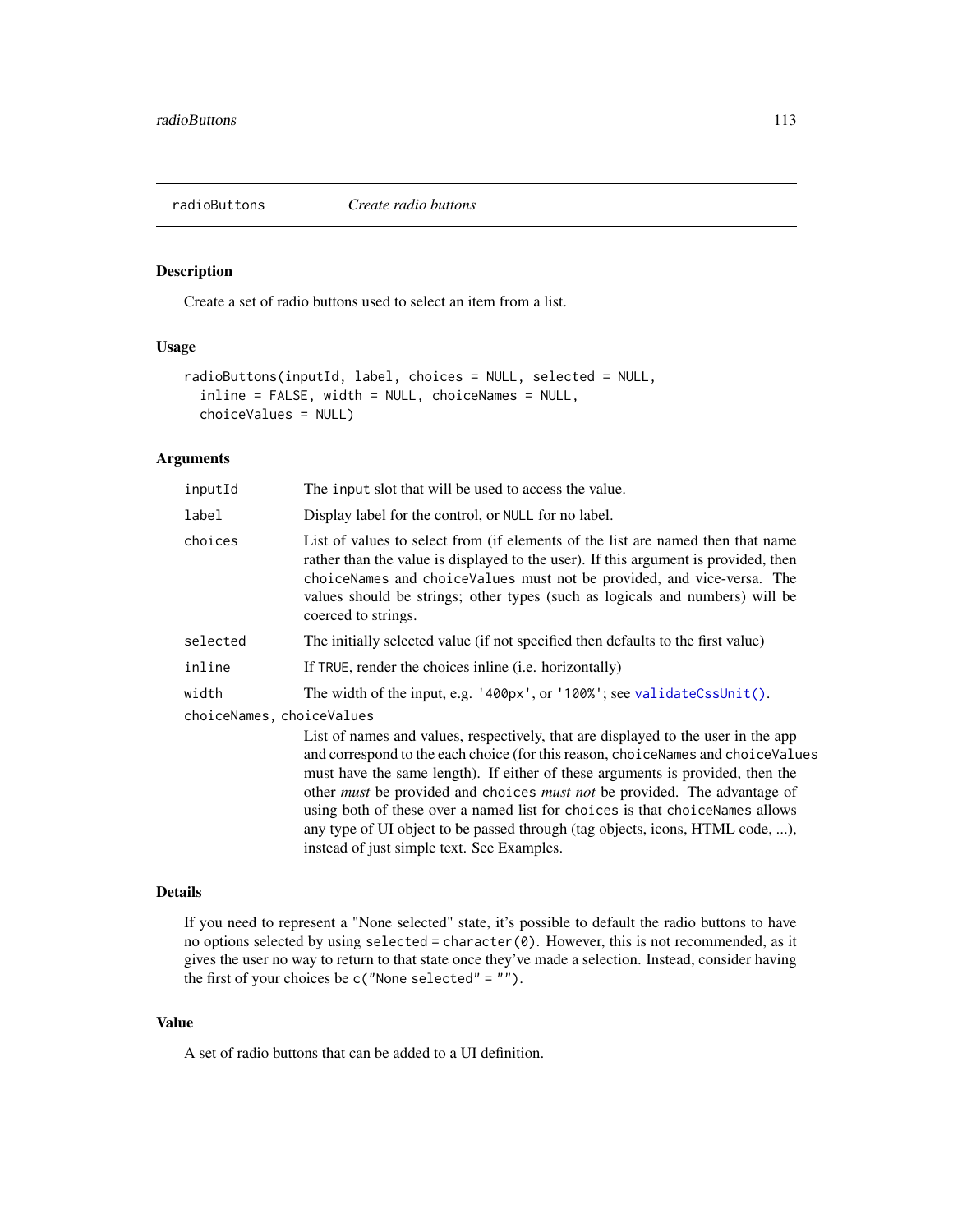# Server value

A character string containing the value of the selected button.

# See Also

[updateRadioButtons\(\)](#page-196-0)

Other input elements: [actionButton](#page-7-0), [checkboxGroupInput](#page-17-0), [checkboxInput](#page-19-0), [dateInput](#page-24-0), [dateRangeInput](#page-27-0), [fileInput](#page-45-0), [numericInput](#page-88-0), [passwordInput](#page-103-0), [selectInput](#page-154-0), [sliderInput](#page-170-0), [submitButton](#page-175-0), [textAreaInput](#page-181-0), [textInput](#page-182-0), [varSelectInput](#page-208-0)

# Examples

```
## Only run examples in interactive R sessions
if (interactive()) {
ui <- fluidPage(
  radioButtons("dist", "Distribution type:",
               c("Normal" = "norm","Uniform" = "unif",
                 "Log-normal" = "lnorm",
                 "Exponential" = "exp")),
  plotOutput("distPlot")
\lambdaserver <- function(input, output) {
  output$distPlot <- renderPlot({
    dist <- switch(input$dist,
                   norm = rnorm.
                   unif = runif,
                   lnorm = rlnorm,
                   exp = rexp,
                   rnorm)
   hist(dist(500))
 })
}
shinyApp(ui, server)
ui <- fluidPage(
  radioButtons("rb", "Choose one:",
               choiceNames = list(
                 icon("calendar"),
                 HTML("<p style='color:red;'>Red Text</p>"),
                 "Normal text"
               ),
               choiceValues = list(
                 "icon", "html", "text"
               )),
  textOutput("txt")
)
```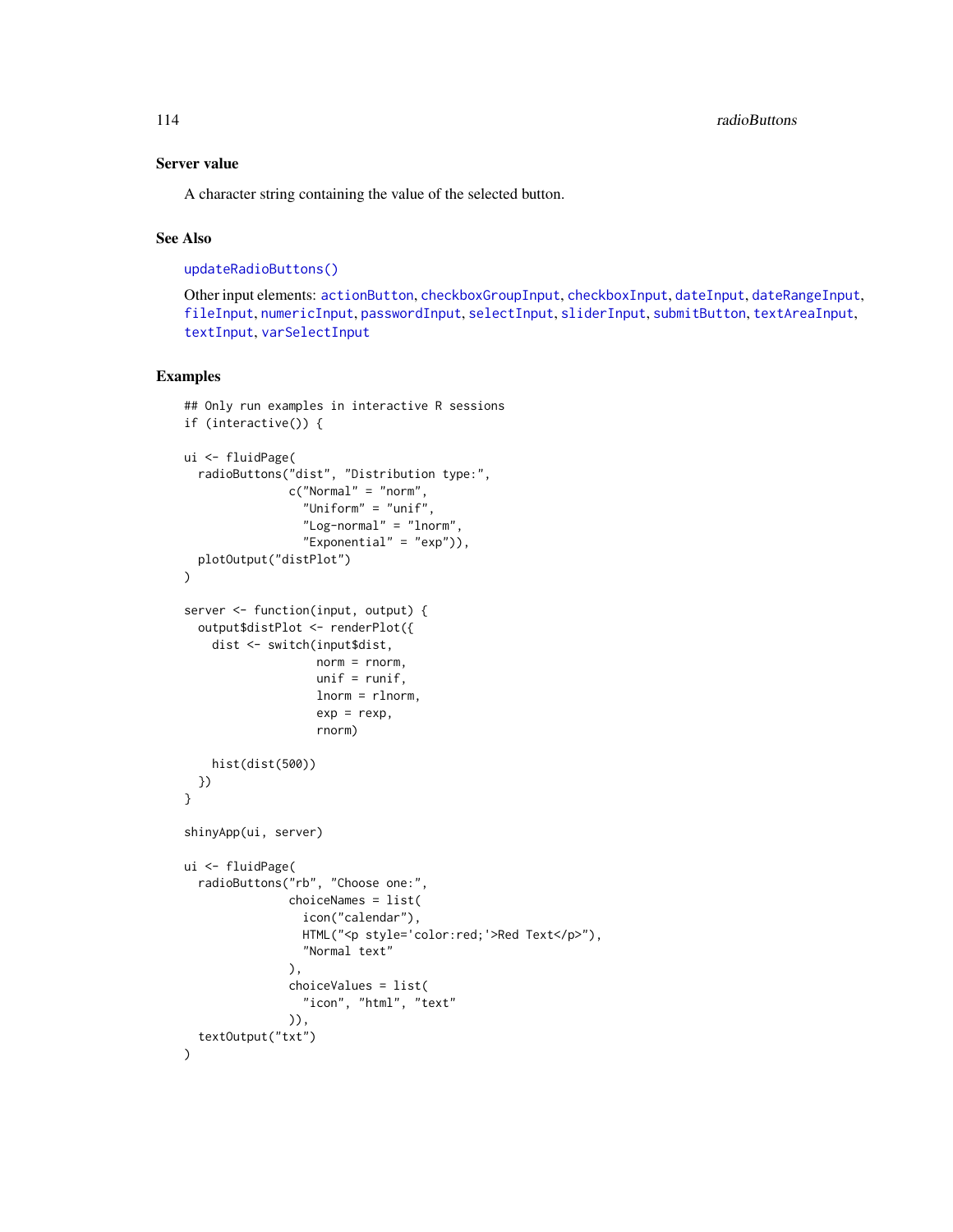#### reactive 115

```
server <- function(input, output) {
 output$txt <- renderText({
   paste("You chose", input$rb)
 })
}
shinyApp(ui, server)
}
```
<span id="page-114-0"></span>

reactive *Create a reactive expression*

## Description

Wraps a normal expression to create a reactive expression. Conceptually, a reactive expression is a expression whose result will change over time.

## Usage

```
reactive(x, env = parent-frame(), quoted = FALSE, label = NULL,domain = getDefaultReactiveDomain(), ..stacktraceon = TRUE)
```

```
is.reactive(x)
```
#### Arguments

| x      | For reactive, an expression (quoted or unquoted). For is reactive, an object<br>to test.                                                                                                       |
|--------|------------------------------------------------------------------------------------------------------------------------------------------------------------------------------------------------|
| env    | The parent environment for the reactive expression. By default, this is the calling<br>environment, the same as when defining an ordinary non-reactive expression.                             |
| quoted | Is the expression quoted? By default, this is FALSE. This is useful when you<br>want to use an expression that is stored in a variable; to do so, it must be quoted<br>with $\text{quote}()$ . |
| label  | A label for the reactive expression, useful for debugging.                                                                                                                                     |
| domain | See domains.                                                                                                                                                                                   |
|        | stacktraceon Advanced use only. For stack manipulation purposes; see stacktrace().                                                                                                             |

## Details

Reactive expressions are expressions that can read reactive values and call other reactive expressions. Whenever a reactive value changes, any reactive expressions that depended on it are marked as "invalidated" and will automatically re-execute if necessary. If a reactive expression is marked as invalidated, any other reactive expressions that recently called it are also marked as invalidated. In this way, invalidations ripple through the expressions that depend on each other.

See the [Shiny tutorial](https://shiny.rstudio.com/tutorial/) for more information about reactive expressions.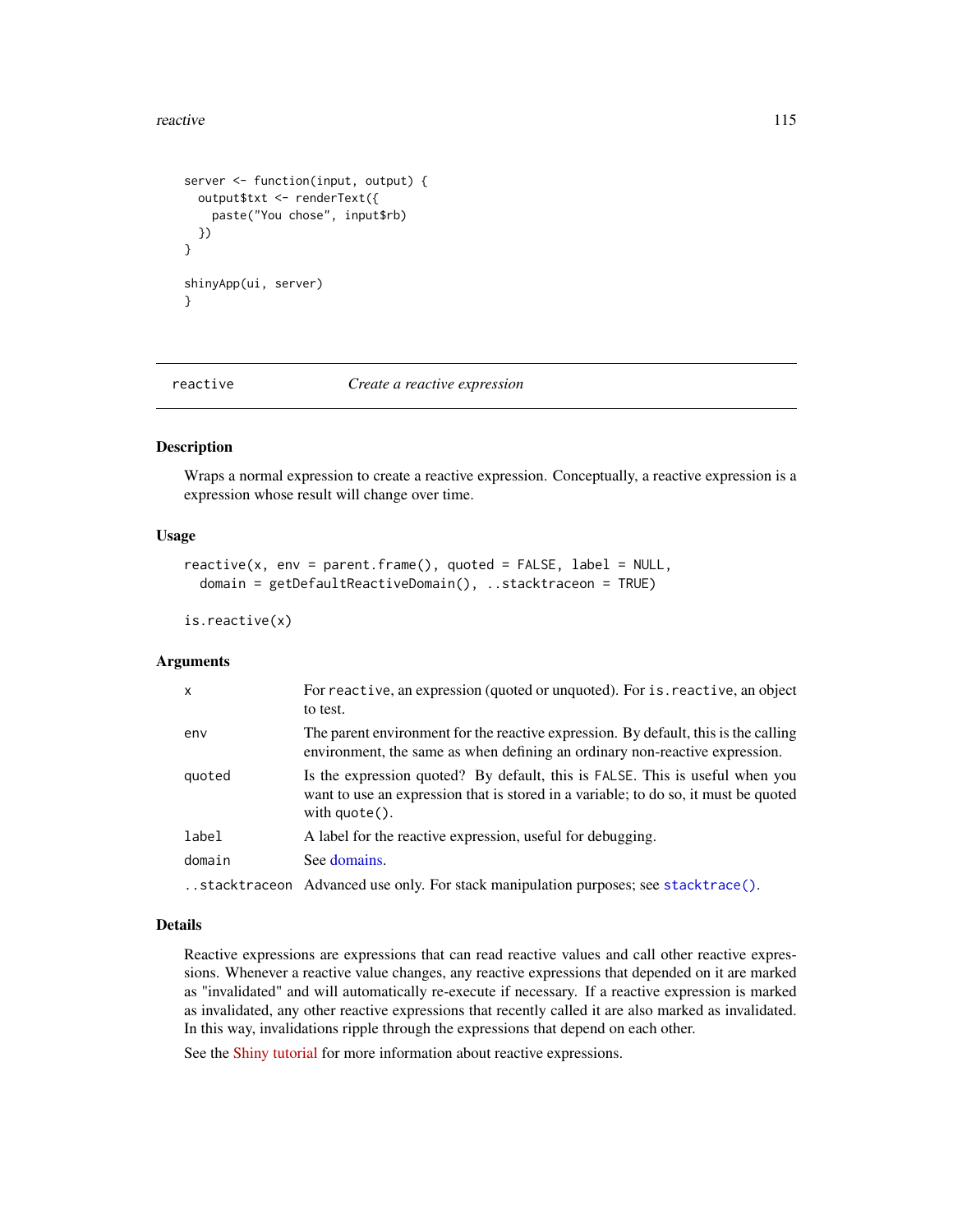# Value

a function, wrapped in a S3 class "reactive"

## Examples

```
values <- reactiveValues(A=1)
reactiveB <- reactive({
 values$A + 1
})
# Can use quoted expressions
reactiveC <- reactive(quote({ values$A + 2 }), quoted = TRUE)
# To store expressions for later conversion to reactive, use quote()
expr_q \leftarrow quote({\{ values\AA + 3 \}})reactiveD <- reactive(expr_q, quoted = TRUE)
# View the values from the R console with isolate()
isolate(reactiveB())
isolate(reactiveC())
isolate(reactiveD())
```
<span id="page-115-0"></span>reactiveFileReader *Reactive file reader*

## Description

Given a file path and read function, returns a reactive data source for the contents of the file.

## Usage

```
reactiveFileReader(intervalMillis, session, filePath, readFunc, ...)
```

|          | interval Millis Approximate number of milliseconds to wait between checks of the file's last<br>modified time. This can be a numeric value, or a function that returns a numeric<br>value.  |
|----------|---------------------------------------------------------------------------------------------------------------------------------------------------------------------------------------------|
| session  | The user session to associate this file reader with, or NULL if none. If non-null,<br>the reader will automatically stop when the session ends.                                             |
| filePath | The file path to poll against and to pass to readFunc. This can either be a single-<br>element character vector, or a function that returns one.                                            |
| readFunc | The function to use to read the file; must expect the first argument to be the file<br>path to read. The return value of this function is used as the value of the reactive<br>file reader. |
|          | Any additional arguments to pass to readFunc whenever it is invoked.                                                                                                                        |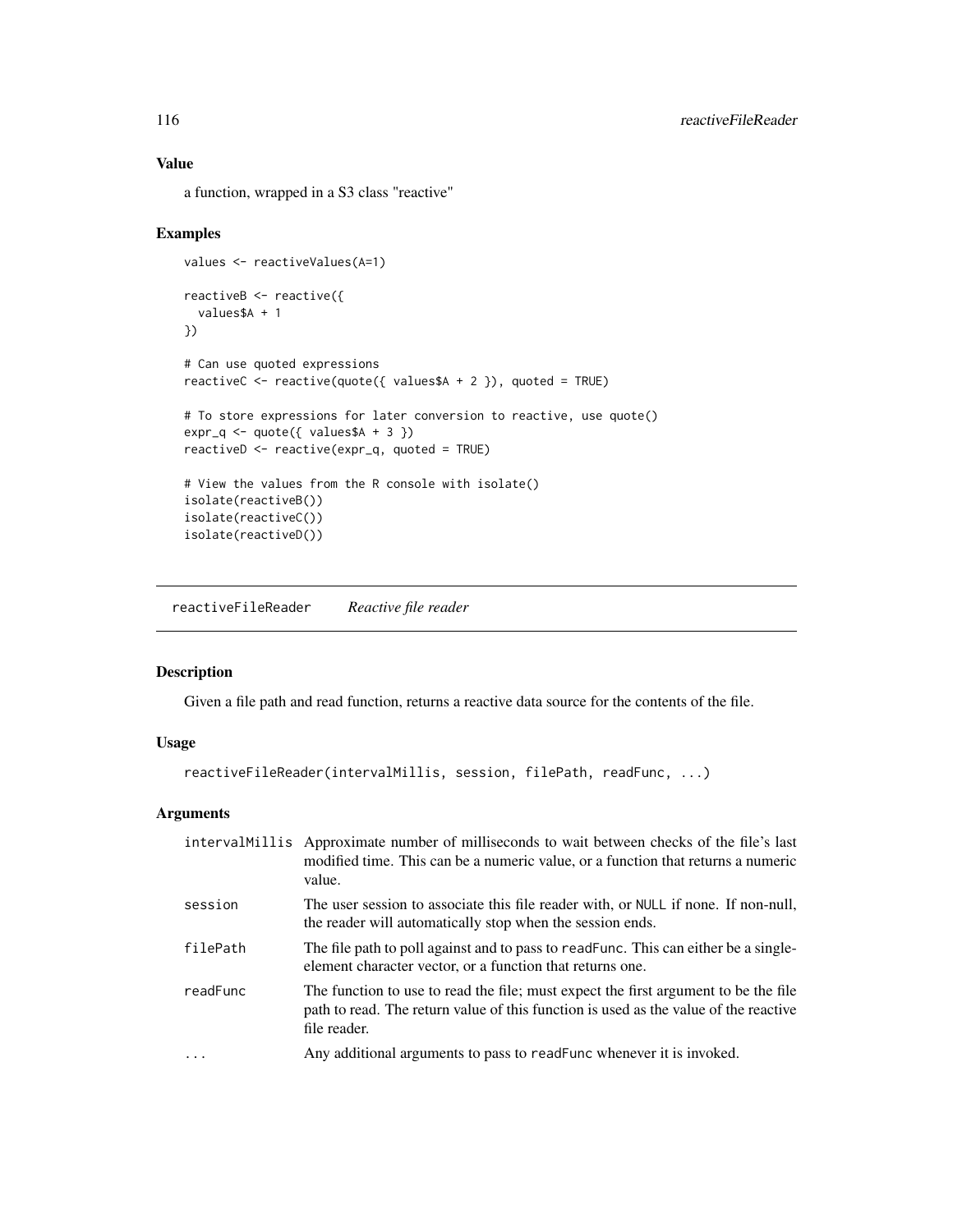#### reactivePoll 117

## Details

reactiveFileReader works by periodically checking the file's last modified time; if it has changed, then the file is re-read and any reactive dependents are invalidated.

The intervalMillis, filePath, and readFunc functions will each be executed in a reactive context; therefore, they may read reactive values and reactive expressions.

## Value

A reactive expression that returns the contents of the file, and automatically invalidates when the file changes on disk (as determined by last modified time).

## See Also

[reactivePoll\(\)](#page-116-0)

## Examples

```
## Not run:
# Per-session reactive file reader
function(input, output, session) {
 fileData <- reactiveFileReader(1000, session, 'data.csv', read.csv)
 output$data <- renderTable({
    fileData()
 })
}
# Cross-session reactive file reader. In this example, all sessions share
# the same reader, so read.csv only gets executed once no matter how many
# user sessions are connected.
fileData <- reactiveFileReader(1000, NULL, 'data.csv', read.csv)
function(input, output, session) {
 output$data <- renderTable({
    fileData()
 })
}
## End(Not run)
```
<span id="page-116-0"></span>reactivePoll *Reactive polling*

#### Description

Used to create a reactive data source, which works by periodically polling a non-reactive data source.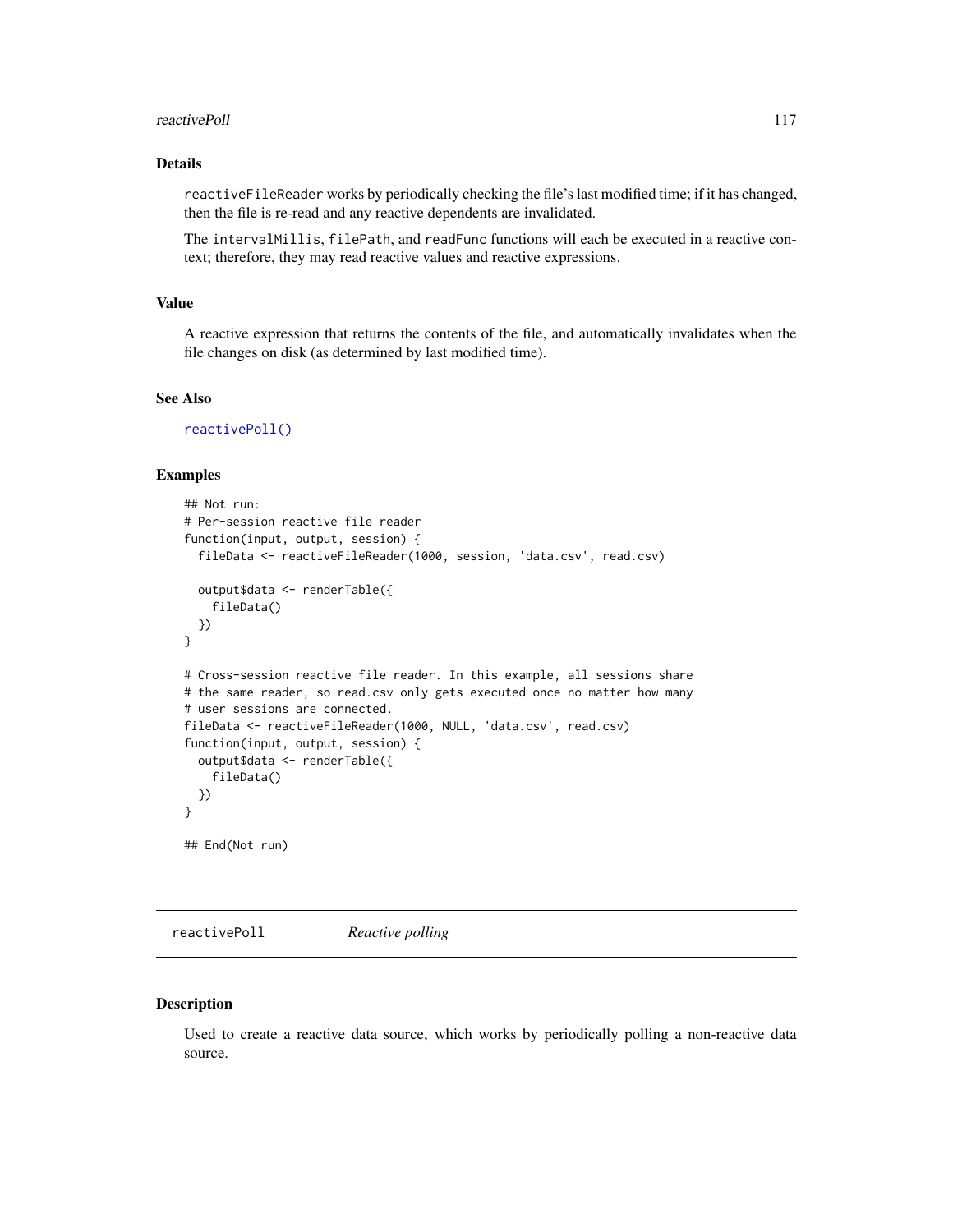#### Usage

```
reactivePoll(intervalMillis, session, checkFunc, valueFunc)
```
## Arguments

|           | intervalMillis Approximate number of milliseconds to wait between calls to checkFunc. This<br>can be either a numeric value, or a function that returns a numeric value.                                                  |
|-----------|---------------------------------------------------------------------------------------------------------------------------------------------------------------------------------------------------------------------------|
| session   | The user session to associate this file reader with, or NULL if none. If non-null,<br>the reader will automatically stop when the session ends.                                                                           |
| checkFunc | A relatively cheap function whose values over time will be tested for equality;<br>inequality indicates that the underlying value has changed and needs to be inval-<br>idated and re-read using value Func. See Details. |
| valueFunc | A function that calculates the underlying value. See Details.                                                                                                                                                             |

## Details

reactivePoll works by pairing a relatively cheap "check" function with a more expensive value retrieval function. The check function will be executed periodically and should always return a consistent value until the data changes. When the check function returns a different value, then the value retrieval function will be used to re-populate the data.

Note that the check function doesn't return TRUE or FALSE to indicate whether the underlying data has changed. Rather, the check function indicates change by returning a different value from the previous time it was called.

For example, reactivePoll is used to implement reactiveFileReader by pairing a check function that simply returns the last modified timestamp of a file, and a value retrieval function that actually reads the contents of the file.

As another example, one might read a relational database table reactively by using a check function that does SELECT MAX(timestamp) FROM table and a value retrieval function that does SELECT  $*$ FROM table.

The intervalMillis, checkFunc, and valueFunc functions will be executed in a reactive context; therefore, they may read reactive values and reactive expressions.

# Value

A reactive expression that returns the result of valueFunc, and invalidates when checkFunc changes.

#### See Also

```
reactiveFileReader()
```
# Examples

```
function(input, output, session) {
 data <- reactivePoll(1000, session,
   # This function returns the time that log_file was last modified
   checkFunc = function() {
```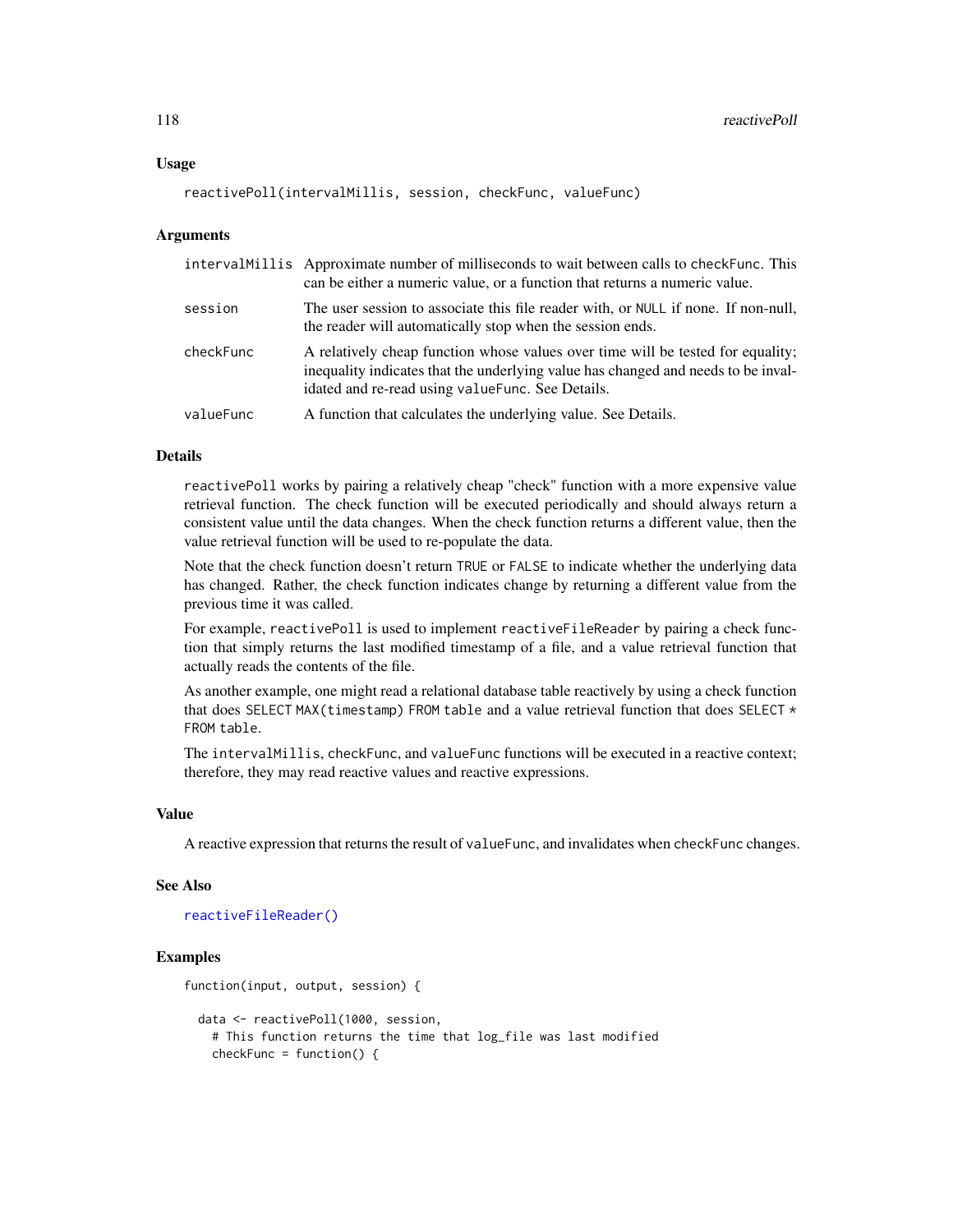# reactiveTimer 119

```
if (file.exists(log_file))
      file.info(log_file)$mtime[1]
    else
      ""
  },
  # This function returns the content of log_file
  valueFunc = function() {
    read.csv(log_file)
  }
\lambdaoutput$dataTable <- renderTable({
  data()
})
```
reactiveTimer *Timer*

# Description

}

Creates a reactive timer with the given interval. A reactive timer is like a reactive value, except reactive values are triggered when they are set, while reactive timers are triggered simply by the passage of time.

# Usage

```
reactiveTimer(intervalMs = 1000, session = getDefaultReactiveDomain())
```
## Arguments

| intervalMs | How often to fire, in milliseconds                                                                                                                                    |
|------------|-----------------------------------------------------------------------------------------------------------------------------------------------------------------------|
| session    | A session object. This is needed to cancel any scheduled invalidations after a<br>user has ended the session. If NULL, then this invalidation will not be tied to any |
|            | session, and so it will still occur.                                                                                                                                  |

## Details

[Reactive expressions](#page-114-0) and observers that want to be invalidated by the timer need to call the timer function that reactiveTimer returns, even if the current time value is not actually needed.

See [invalidateLater\(\)](#page-70-0) as a safer and simpler alternative.

## Value

A no-parameter function that can be called from a reactive context, in order to cause that context to be invalidated the next time the timer interval elapses. Calling the returned function also happens to yield the current time (as in base:: Sys.time()).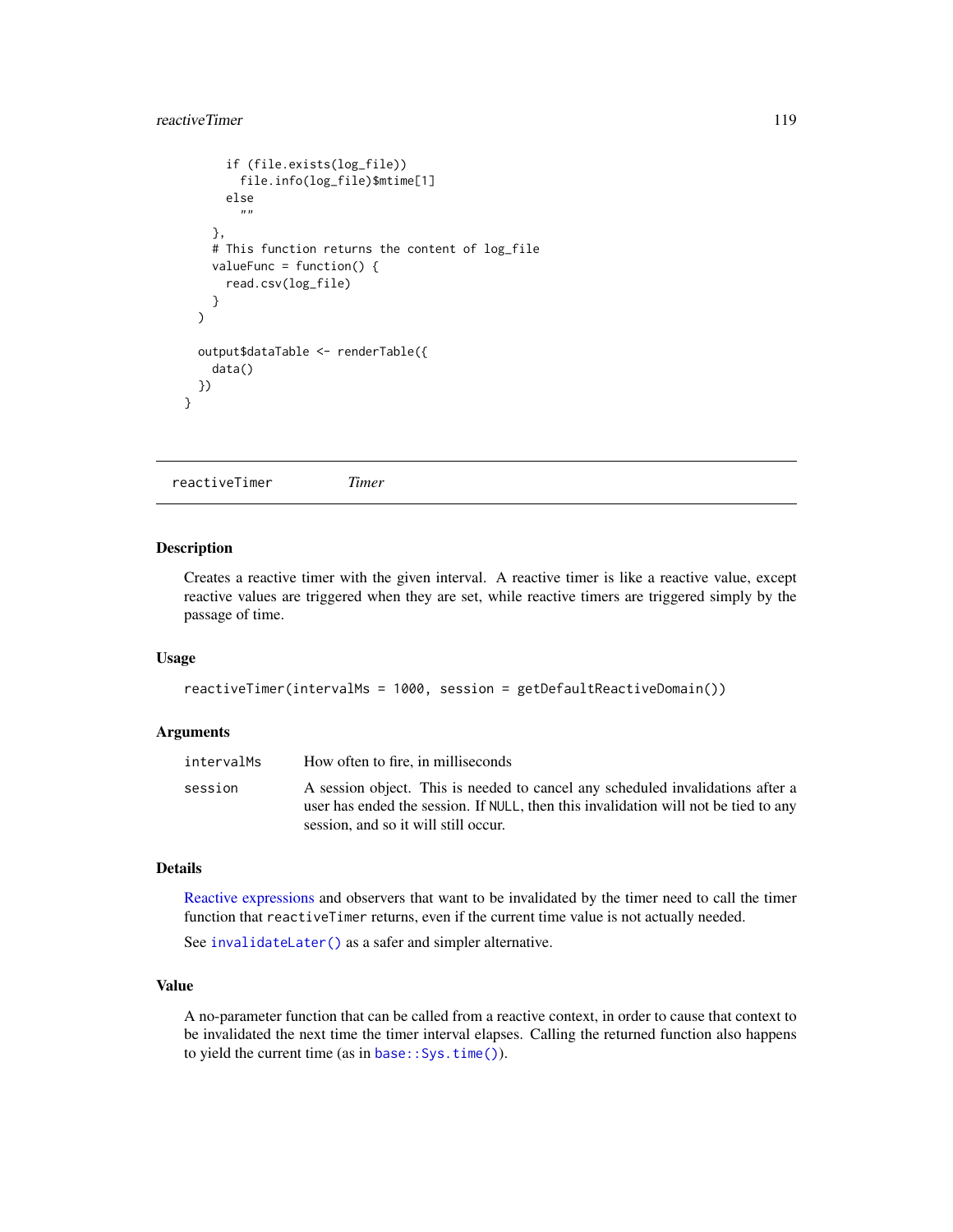# See Also

[invalidateLater\(\)](#page-70-0)

## Examples

```
## Only run examples in interactive R sessions
if (interactive()) {
ui <- fluidPage(
  sliderInput("n", "Number of observations", 2, 1000, 500),
  plotOutput("plot")
)
server <- function(input, output) {
  # Anything that calls autoInvalidate will automatically invalidate
  # every 2 seconds.
  autoInvalidate <- reactiveTimer(2000)
  observe({
    # Invalidate and re-execute this reactive expression every time the
    # timer fires.
    autoInvalidate()
    # Do something each time this is invalidated.
    # The isolate() makes this observer _not_ get invalidated and re-executed
    # when input$n changes.
   print(paste("The value of input$n is", isolate(input$n)))
  })
  # Generate a new histogram each time the timer fires, but not when
  # input$n changes.
  output$plot <- renderPlot({
   autoInvalidate()
    hist(rnorm(isolate(input$n)))
  })
}
shinyApp(ui, server)
}
```
reactiveVal *Create a (single) reactive value*

## Description

The reactiveVal function is used to construct a "reactive value" object. This is an object used for reading and writing a value, like a variable, but with special capabilities for reactive programming. When you read the value out of a reactiveVal object, the calling reactive expression takes a dependency, and when you change the value, it notifies any reactives that previously depended on that value.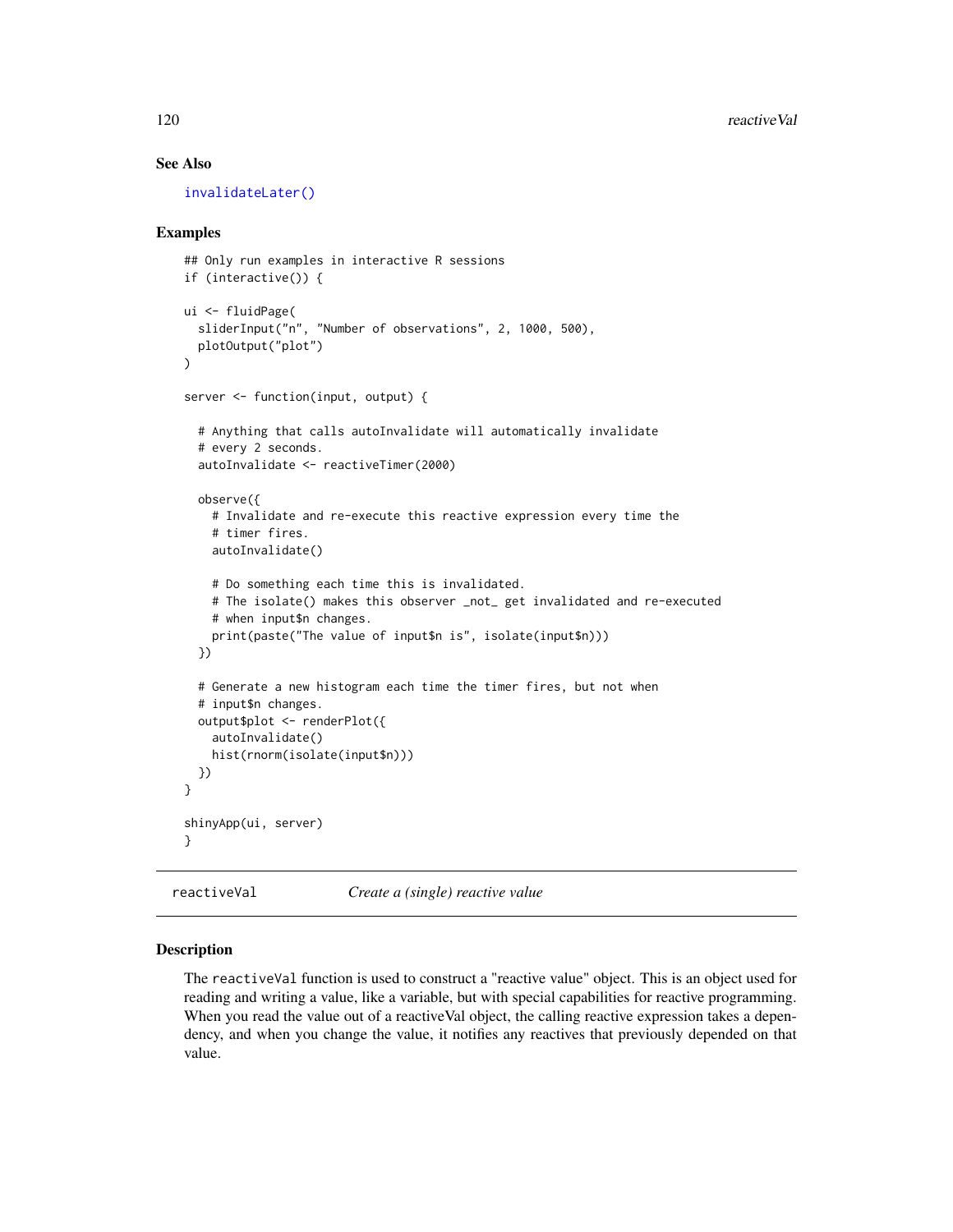#### reactive Val 21

## Usage

reactiveVal(value = NULL, label = NULL)

#### Arguments

| value | An optional initial value.                                                                                        |
|-------|-------------------------------------------------------------------------------------------------------------------|
| label | An optional label, for debugging purposes (see reactlog()). If missing, a label<br>will be automatically created. |

## Details

reactiveVal is very similar to [reactiveValues\(\)](#page-121-0), except that the former is for a single reactive value (like a variable), whereas the latter lets you conveniently use multiple reactive values by name (like a named list of variables). For a one-off reactive value, it's more natural to use reactiveVal. See the Examples section for an illustration.

#### Value

A function. Call the function with no arguments to (reactively) read the value; call the function with a single argument to set the value.

## Examples

## Not run:

```
# Create the object by calling reactiveVal
r <- reactiveVal()
# Set the value by calling with an argument
r(10)
# Read the value by calling without arguments
r()
## End(Not run)
## Only run examples in interactive R sessions
if (interactive()) {
ui <- fluidPage(
  actionButton("minus", "-1"),
  actionButton("plus", "+1"),
  br(),
  textOutput("value")
)
# The comments below show the equivalent logic using reactiveValues()
server <- function(input, output, session) {
  value \le reactiveVal(0) # rv \le reactiveValues(value = 0)
```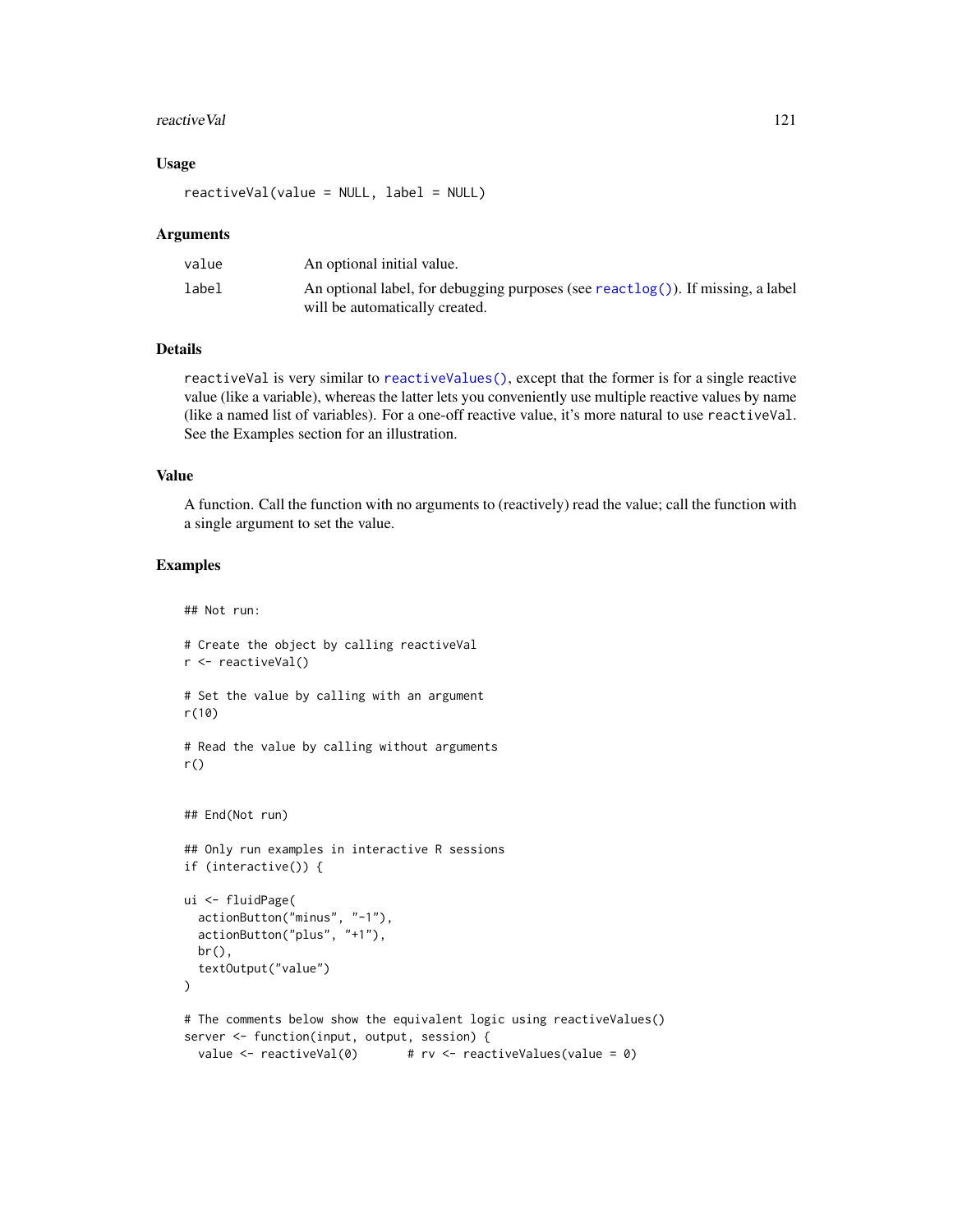```
observeEvent(input$minus, {
   newValue <- value() - 1 # newValue <- rv$value - 1
   value(newValue) # rv$value <- newValue
 })
 observeEvent(input$plus, {
   newValue \le value() + 1 # newValue \le rv$value + 1
   value(newValue) # rv$value <- newValue
 })
 output$value <- renderText({
   value() # rv$value
 })
}
shinyApp(ui, server)
}
```
<span id="page-121-0"></span>reactiveValues *Create an object for storing reactive values*

## Description

This function returns an object for storing reactive values. It is similar to a list, but with special capabilities for reactive programming. When you read a value from it, the calling reactive expression takes a reactive dependency on that value, and when you write to it, it notifies any reactive functions that depend on that value. Note that values taken from the reactiveValues object are reactive, but the reactiveValues object itself is not.

## Usage

```
reactiveValues(...)
```
#### Arguments

... Objects that will be added to the reactivevalues object. All of these objects must be named.

# See Also

[isolate\(\)](#page-72-0) and [is.reactivevalues\(\)](#page-71-0).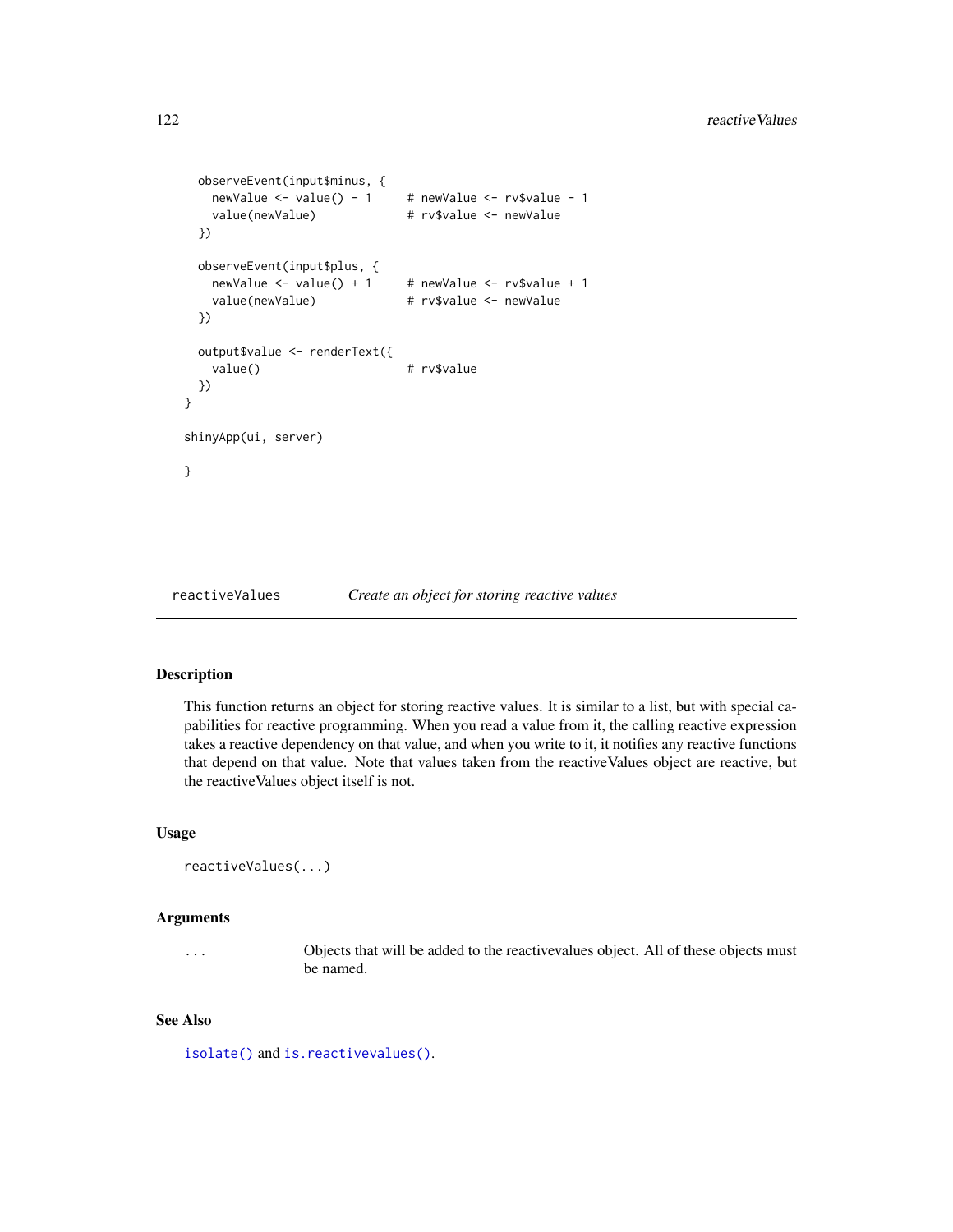# reactive Values ToList 123

# Examples

```
# Create the object with no values
values <- reactiveValues()
# Assign values to 'a' and 'b'
values$a <- 3
values[['b']] <- 4
## Not run:
# From within a reactive context, you can access values with:
values$a
values[['a']]
## End(Not run)
# If not in a reactive context (e.g., at the console), you can use isolate()
# to retrieve the value:
isolate(values$a)
isolate(values[['a']])
# Set values upon creation
values \le reactiveValues(a = 1, b = 2)
isolate(values$a)
```
reactiveValuesToList *Convert a reactivevalues object to a list*

# Description

This function does something similar to what you might want or expect [base::as.list\(\)](#page-0-0) to do. The difference is that the calling context will take dependencies on every object in the reactivevalues object. To avoid taking dependencies on all the objects, you can wrap the call with [isolate\(\)](#page-72-0).

## Usage

```
reactiveValuesToList(x, all.names = FALSE)
```

|           | A reactivevalues object.                                                                            |
|-----------|-----------------------------------------------------------------------------------------------------|
| all.names | If TRUE, include objects with a leading dot. If FALSE (the default) don't include<br>those objects. |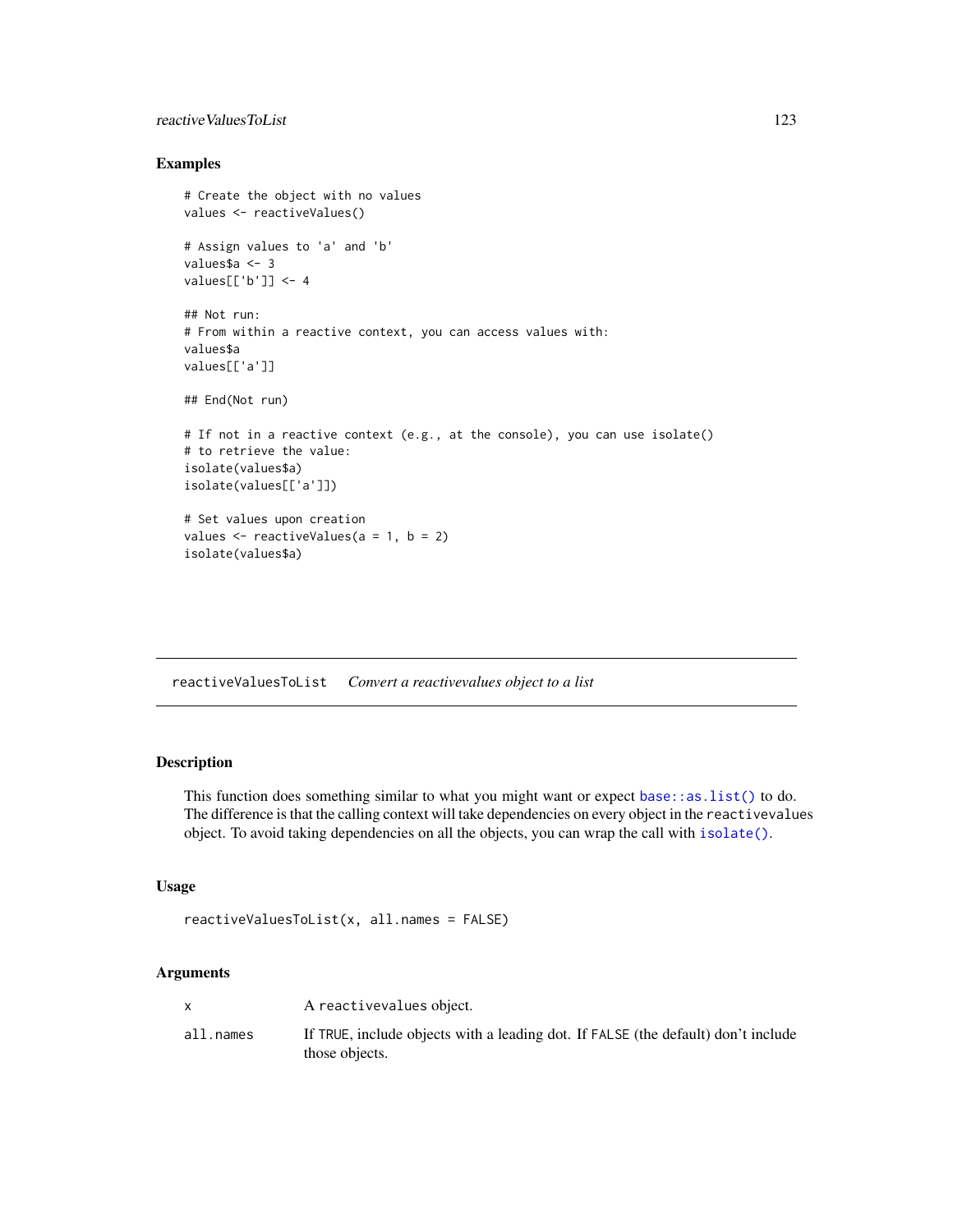## Examples

```
values <- reactiveValues(a = 1)
## Not run:
reactiveValuesToList(values)
## End(Not run)
# To get the objects without taking dependencies on them, use isolate().
# isolate() can also be used when calling from outside a reactive context (e.g.
# at the console)
isolate(reactiveValuesToList(values))
```
<span id="page-123-0"></span>reactlog *Reactive Log Visualizer*

## <span id="page-123-1"></span>Description

Provides an interactive browser-based tool for visualizing reactive dependencies and execution in your application.

#### Usage

```
reactlog()
reactlogShow(time = TRUE)
showReactLog(time = TRUE)
reactlogReset()
```
## Arguments

time A boolean that specifies whether or not to display the time that each reactive takes to calculate a result.

# Details

To use the reactive log visualizer, start with a fresh R session and run the command options(shiny.reactlog=TRUE); then launch your application in the usual way (e.g. using [runApp\(\)](#page-148-0)). At any time you can hit Ctrl+F3 (or for Mac users, Command+F3) in your web browser to launch the reactive log visualization.

The reactive log visualization only includes reactive activity up until the time the report was loaded. If you want to see more recent activity, refresh the browser.

Note that Shiny does not distinguish between reactive dependencies that "belong" to one Shiny user session versus another, so the visualization will include all reactive activity that has taken place in the process, not just for a particular application or session.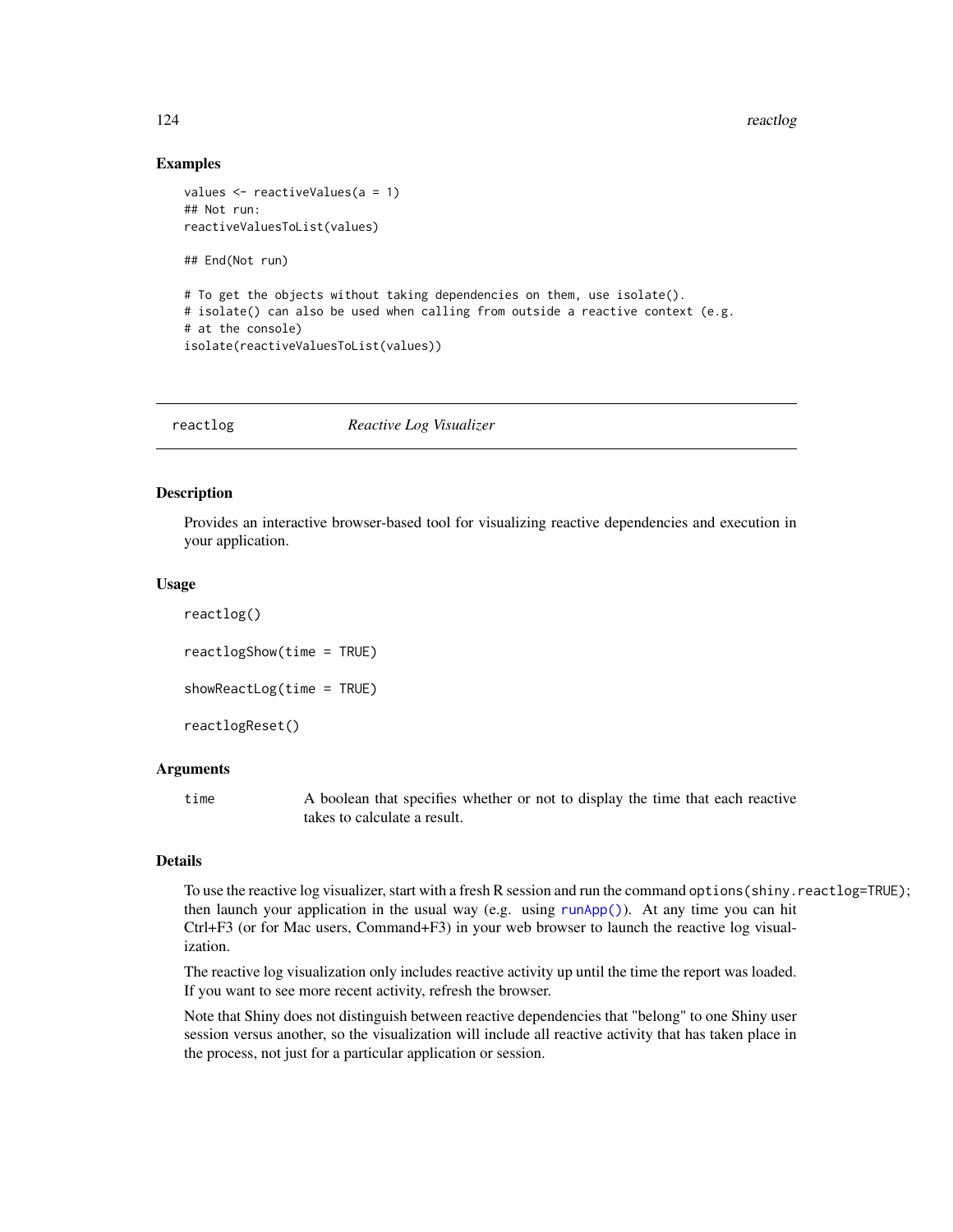# registerInputHandler 125

As an alternative to pressing Ctrl/Command+F3–for example, if you are using reactives outside of the context of a Shiny application–you can run the reactlogShow function, which will generate the reactive log visualization as a static HTML file and launch it in your default browser. In this case, refreshing your browser will not load new activity into the report; you will need to call reactlogShow() explicitly.

For security and performance reasons, do not enable shiny. reactlog in production environments. When the option is enabled, it's possible for any user of your app to see at least some of the source code of your reactive expressions and observers.

# Functions

- reactlog: Return a list of reactive information. Can be used in conjunction with [react](#page-0-0)[log::reactlog\\_show](#page-0-0) to later display the reactlog graph.
- reactlogShow: Display a full reactlog graph for all sessions.
- showReactLog: This function is deprecated. You should use [reactlogShow\(\)](#page-123-1)
- reactlogReset: Resets the entire reactlog stack. Useful for debugging and removing all prior reactive history.

<span id="page-124-0"></span>registerInputHandler *Register an Input Handler*

## **Description**

Adds an input handler for data of this type. When called, Shiny will use the function provided to refine the data passed back from the client (after being deserialized by jsonlite) before making it available in the input variable of the server.R file.

# Usage

```
registerInputHandler(type, fun, force = FALSE)
```

| type  | The type for which the handler should be added $-$ should be a single-element<br>character vector.                                                                                                                              |
|-------|---------------------------------------------------------------------------------------------------------------------------------------------------------------------------------------------------------------------------------|
| fun   | The handler function. This is the function that will be used to parse the data de-<br>livered from the client before it is available in the input variable. The function<br>will be called with the following three parameters: |
|       | 1. The value of this input as provided by the client, descrialized using jsonlite.                                                                                                                                              |
|       | 2. The shiny session in which the input exists.                                                                                                                                                                                 |
|       | 3. The name of the input.                                                                                                                                                                                                       |
| force | If TRUE, will overwrite any existing handler without warning. If FALSE, will<br>throw an error if this class already has a handler defined.                                                                                     |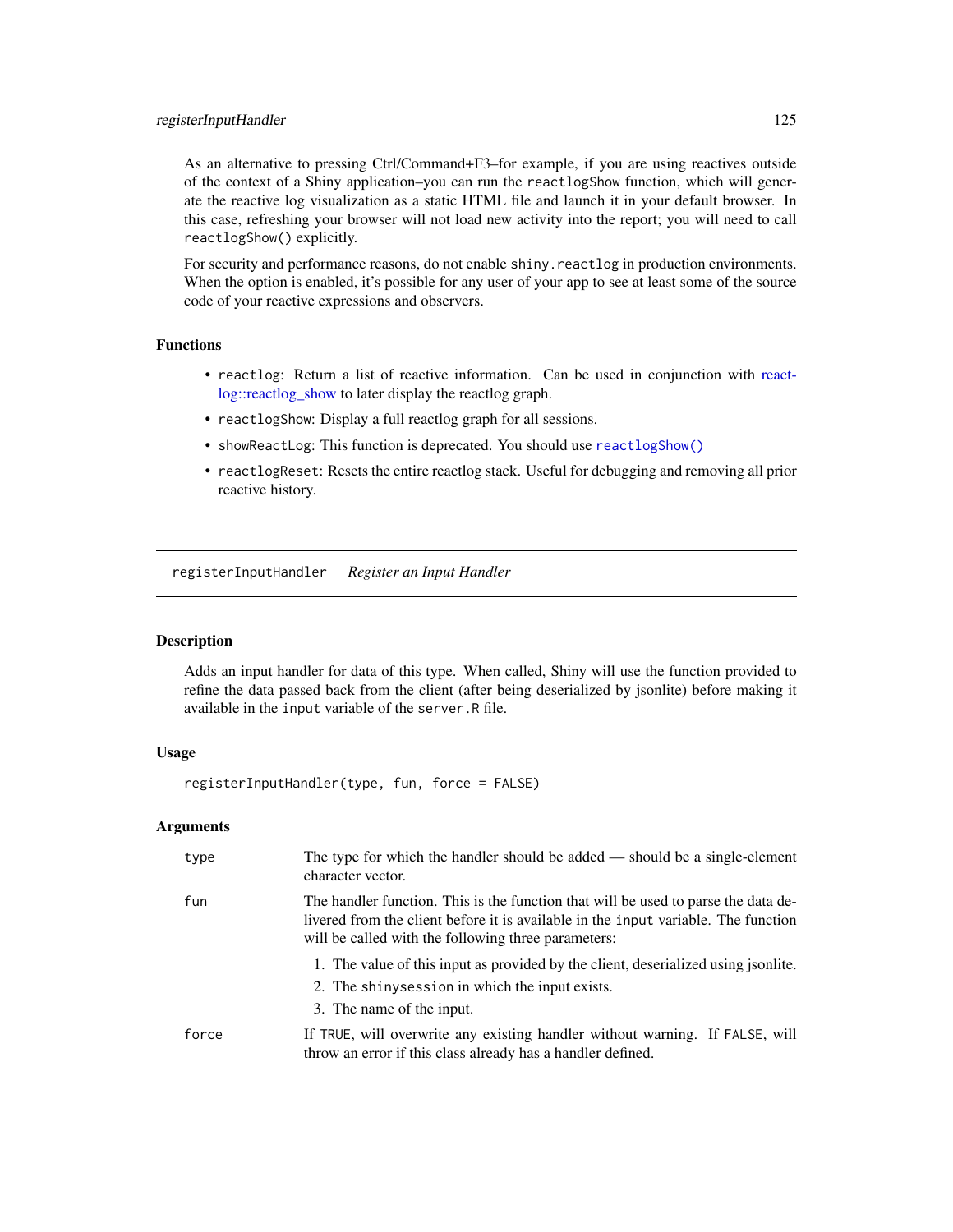# Details

This function will register the handler for the duration of the R process (unless Shiny is explicitly reloaded). For that reason, the type used should be very specific to this package to minimize the risk of colliding with another Shiny package which might use this data type name. We recommend the format of "packageName.widgetName".

Currently Shiny registers the following handlers: shiny.matrix, shiny.number, and shiny.date.

The type of a custom Shiny Input widget will be deduced using the getType() JavaScript function on the registered Shiny inputBinding.

# See Also

[removeInputHandler\(\)](#page-125-0)

## Examples

```
## Not run:
# Register an input handler which rounds a input number to the nearest integer
registerInputHandler("mypackage.validint", function(x, shinysession, name) {
  if (is.null(x)) return(NA)
  round(x)
})
## On the Javascript side, the associated input binding must have a corresponding getType method:
getType: function(el) {
  return "mypackage.validint";
}
```
## End(Not run)

<span id="page-125-0"></span>removeInputHandler *Deregister an Input Handler*

#### Description

Removes an Input Handler. Rather than using the previously specified handler for data of this type, the default jsonlite serialization will be used.

## Usage

```
removeInputHandler(type)
```
## Arguments

type The type for which handlers should be removed.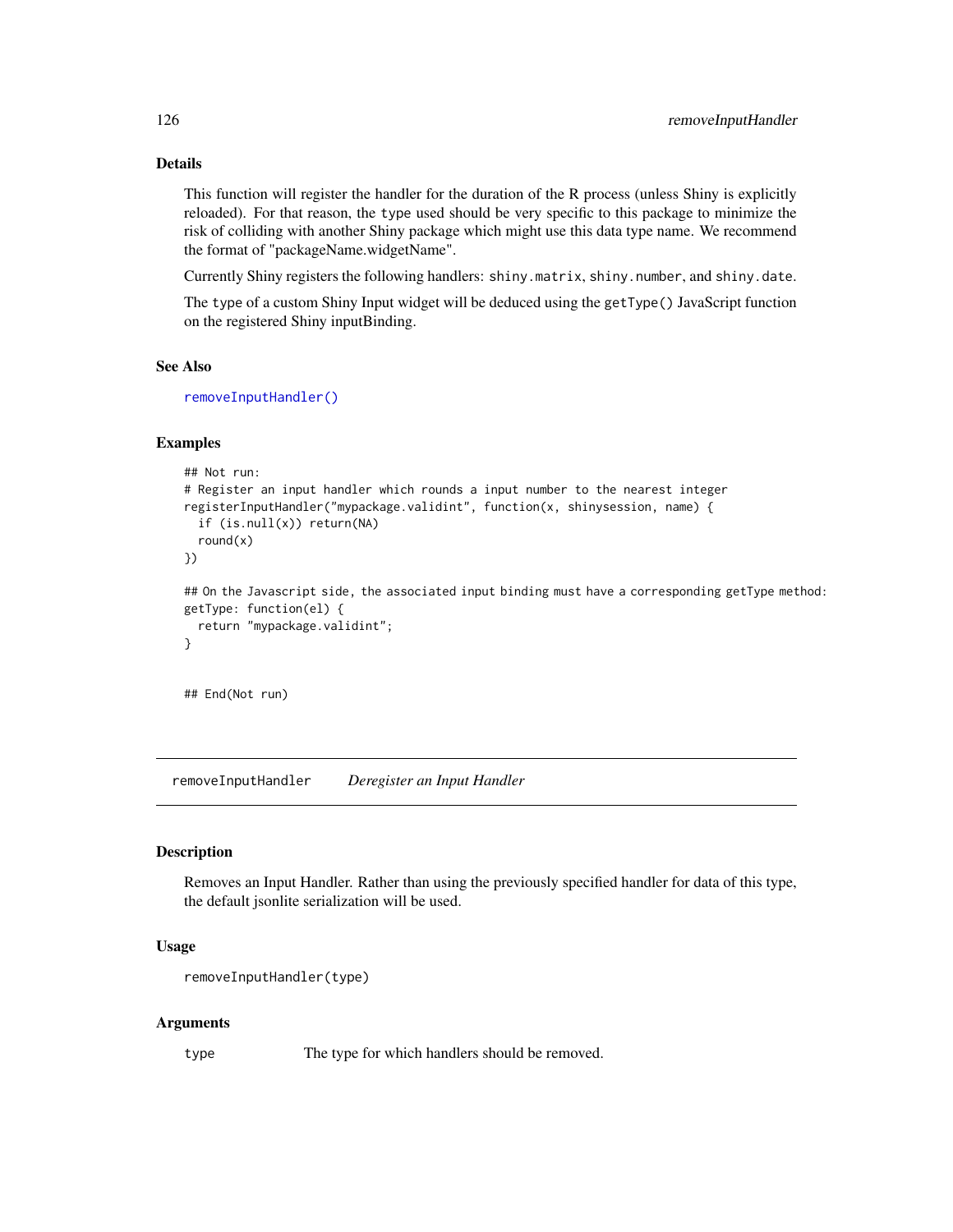#### removeUI and the set of the set of the set of the set of the set of the set of the set of the set of the set of the set of the set of the set of the set of the set of the set of the set of the set of the set of the set of

# Value

The handler previously associated with this type, if one existed. Otherwise, NULL.

#### See Also

[registerInputHandler\(\)](#page-124-0)

removeUI *Remove UI objects*

# **Description**

Remove a UI object from the app.

# Usage

```
removeUI(selector, multiple = FALSE, immediate = FALSE,
  session = getDefaultReactiveDomain())
```
## Arguments

| selector  | A string that is accepted by jQuery's selector (i.e. the string s to be placed in a                                                                                                                                                                                                                                                                                                          |
|-----------|----------------------------------------------------------------------------------------------------------------------------------------------------------------------------------------------------------------------------------------------------------------------------------------------------------------------------------------------------------------------------------------------|
|           | $\$(s)$ jQuery call). This selector will determine the element(s) to be removed.<br>If you want to remove a Shiny input or output, note that many of these are<br>wrapped in divs, so you may need to use a somewhat complex selector — see<br>the Examples below. (Alternatively, you could also wrap the inputs/outputs that<br>you want to be able to remove easily in a div with an id.) |
| multiple  | In case your selector matches more than one element, multiple determines<br>whether Shiny should remove all the matched elements or just the first matched<br>element (default).                                                                                                                                                                                                             |
| immediate | Whether the element(s) should be immediately removed from the app when you<br>call remove UI, or whether Shiny should wait until all outputs have been updated<br>and all observers have been run (default).                                                                                                                                                                                 |
| session   | The shiny session within which to call remove UI.                                                                                                                                                                                                                                                                                                                                            |
|           |                                                                                                                                                                                                                                                                                                                                                                                              |

## Details

This function allows you to remove any part of your UI. Once removeUI is executed on some element, it is gone forever.

While it may be a particularly useful pattern to pair this with [insertUI\(\)](#page-68-0) (to remove some UI you had previously inserted), there is no restriction on what you can use removeUI on. Any element that can be selected through a jQuery selector can be removed through this function.

# See Also

[insertUI\(\)](#page-68-0)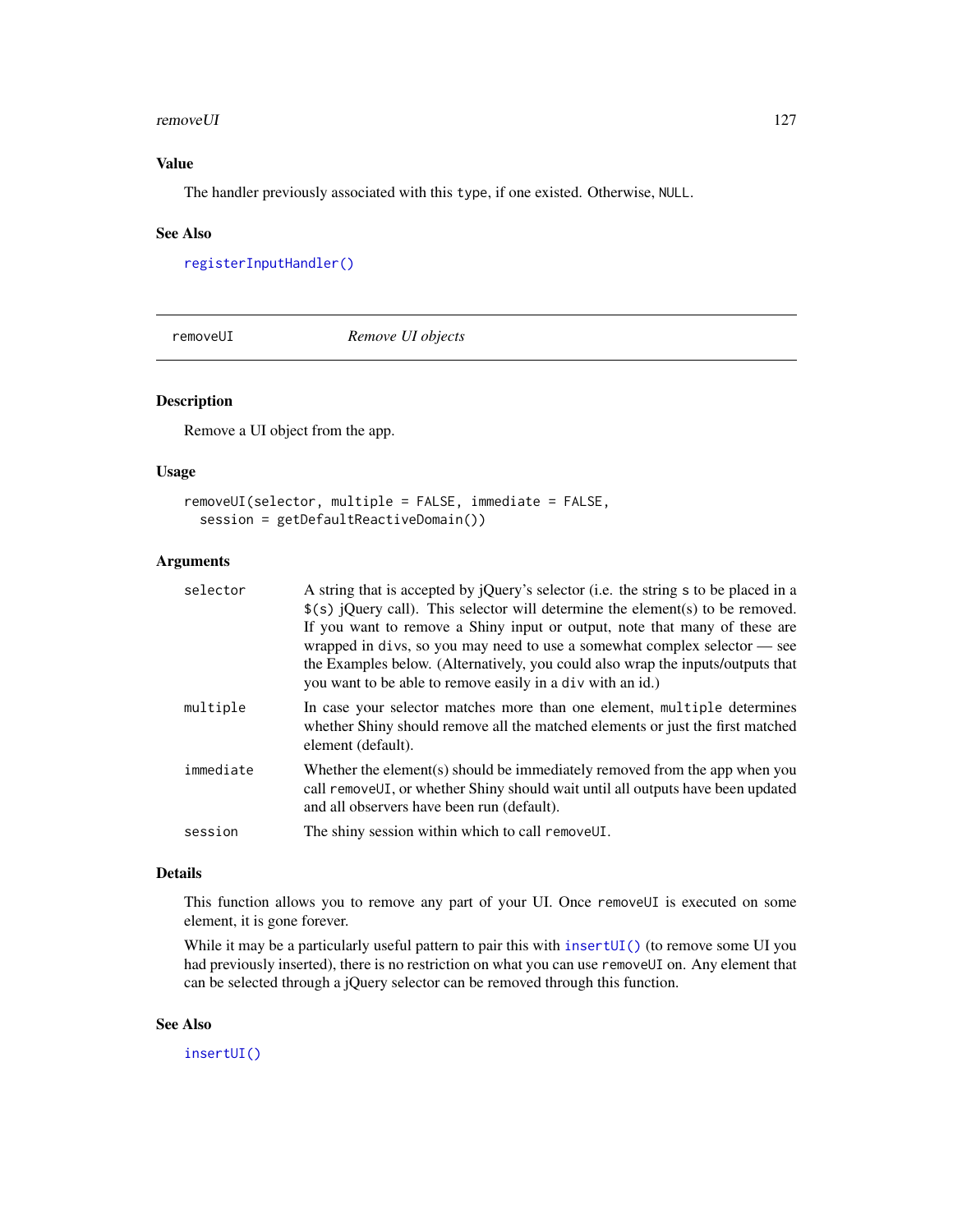# Examples

```
## Only run this example in interactive R sessions
if (interactive()) {
# Define UI
ui <- fluidPage(
  actionButton("rmv", "Remove UI"),
  textInput("txt", "This is no longer useful")
\lambda# Server logic
server <- function(input, output, session) {
 observeEvent(input$rmv, {
    removeUI(
      selector = "div:has(> #txt)"
    )
 })
}
# Complete app with UI and server components
shinyApp(ui, server)
}
```
<span id="page-127-0"></span>renderCachedPlot *Plot output with cached images*

## Description

Renders a reactive plot, with plot images cached to disk.

# Usage

```
renderCachedPlot(expr, cacheKeyExpr, sizePolicy = sizeGrowthRatio(width =
 400, height = 400, growthRate = 1.2), res = 72, cache = "app", ...,
 outputArgs = list())
```

| expr         | An expression that generates a plot.                                                                                                                                                                                                                                                                                                                                    |
|--------------|-------------------------------------------------------------------------------------------------------------------------------------------------------------------------------------------------------------------------------------------------------------------------------------------------------------------------------------------------------------------------|
| cacheKeyExpr | An expression that returns a cache key. This key should be a unique identifier<br>for a plot: the assumption is that if the cache key is the same, then the plot will<br>be the same.                                                                                                                                                                                   |
| sizePolicy   | A function that takes two arguments, width and height, and returns a list with<br>width and height. The purpose is to round the actual pixel dimensions from<br>the browser to some other dimensions, so that this will not generate and cache<br>images of every possible pixel dimension. See sizeGrowthRatio() for more<br>information on the default sizing policy. |
| res          | The resolution of the PNG, in pixels per inch.                                                                                                                                                                                                                                                                                                                          |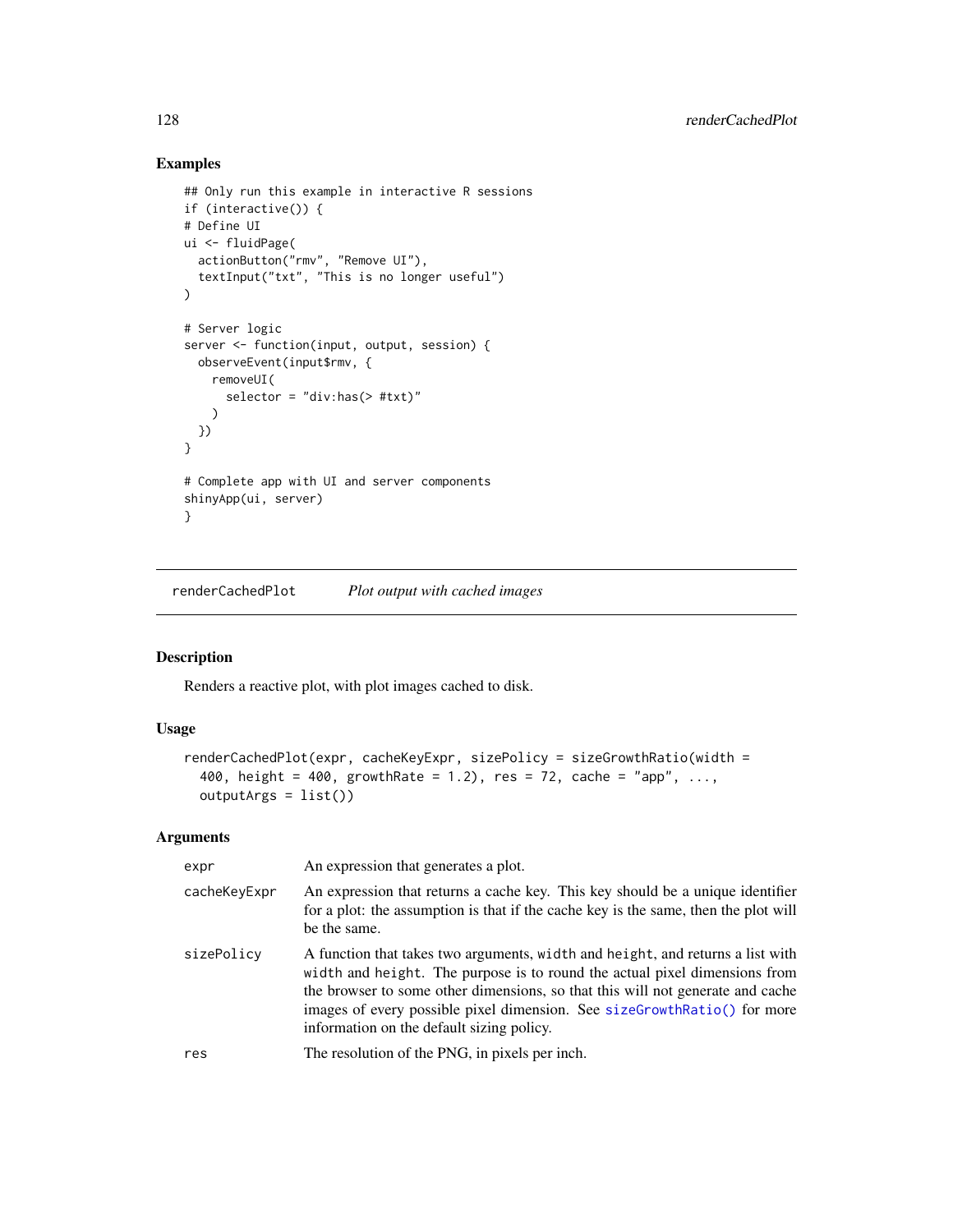| cache      | The scope of the cache, or a cache object. This can be "app" (the default),                                                                     |
|------------|-------------------------------------------------------------------------------------------------------------------------------------------------|
|            | "session", or a cache object like a diskCache(). See the Cache Scoping sec-                                                                     |
|            | tion for more information.                                                                                                                      |
| $\cdots$   | Arguments to be passed through to $grDevices::png()$ . These can be used to<br>set the width, height, background color, etc.                    |
| outputArgs | A list of arguments to be passed through to the implicit call to plot0utput()<br>when renderPlot is used in an interactive R Markdown document. |

#### Details

expr is an expression that generates a plot, similar to that in renderPlot. Unlike with renderPlot, this expression does not take reactive dependencies. It is re-executed only when the cache key changes.

cacheKeyExpr is an expression which, when evaluated, returns an object which will be serialized and hashed using the [digest::digest\(\)](#page-0-0) function to generate a string that will be used as a cache key. This key is used to identify the contents of the plot: if the cache key is the same as a previous time, it assumes that the plot is the same and can be retrieved from the cache.

This cacheKeyExpr is reactive, and so it will be re-evaluated when any upstream reactives are invalidated. This will also trigger re-execution of the plotting expression, expr.

The key should consist of "normal" R objects, like vectors and lists. Lists should in turn contain other normal R objects. If the key contains environments, external pointers, or reference objects — or even if it has such objects attached as attributes — then it is possible that it will change unpredictably even when you do not expect it to. Additionally, because the entire key is serialized and hashed, if it contains a very large object — a large data set, for example — there may be a noticeable performance penalty.

If you face these issues with the cache key, you can work around them by extracting out the important parts of the objects, and/or by converting them to normal R objects before returning them. Your expression could even serialize and hash that information in an efficient way and return a string, which will in turn be hashed (very quickly) by the  $\text{digest}:$  digest() function.

Internally, the result from cacheKeyExpr is combined with the name of the output (if you assign it to output\$plot1, it will be combined with "plot1") to form the actual key that is used. As a result, even if there are multiple plots that have the same cacheKeyExpr, they will not have cache key collisions.

#### Cache scoping

There are a number of different ways you may want to scope the cache. For example, you may want each user session to have their own plot cache, or you may want each run of the application to have a cache (shared among possibly multiple simultaneous user sessions), or you may want to have a cache that persists even after the application is shut down and started again.

To control the scope of the cache, use the cache parameter. There are two ways of having Shiny automatically create and clean up the disk cache.

1 To scope the cache to one run of a Shiny application (shared among possibly multiple user sessions), use cache="app". This is the default. The cache will be shared across multiple sessions, so there is potentially a large performance benefit if there are many users of the application. When the application stops running, the cache will be deleted. If plots cannot be safely shared across users, this should not be used.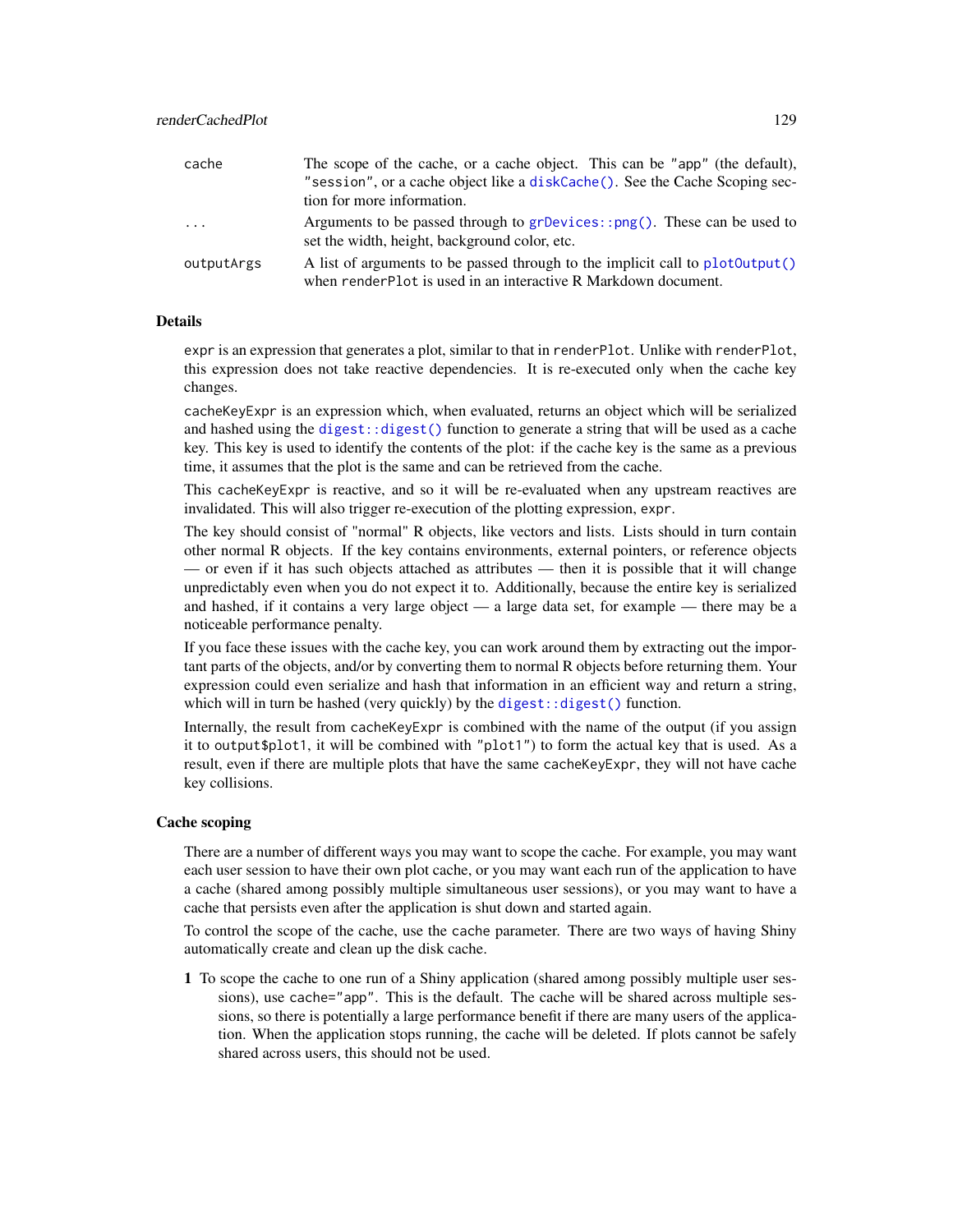2 To scope the cache to one session, use cache="session". When a new user session starts — in other words, when a web browser visits the Shiny application — a new cache will be created on disk for that session. When the session ends, the cache will be deleted. The cache will not be shared across multiple sessions.

If either "app" or "session" is used, the cache will be 10 MB in size, and will be stored stored in memory, using a [memoryCache\(\)](#page-77-0) object. Note that the cache space will be shared among all cached plots within a single application or session.

In some cases, you may want more control over the caching behavior. For example, you may want to use a larger or smaller cache, share a cache among multiple R processes, or you may want the cache to persist across multiple runs of an application, or even across multiple R processes.

To use different settings for an application-scoped cache, you can call [shinyOptions\(\)](#page-57-0) at the top of your app.R, server.R, or global.R. For example, this will create a cache with 20 MB of space instead of the default 10 MB:

shinyOptions(cache = memoryCache(size = 20e6))

To use different settings for a session-scoped cache, you can call [shinyOptions\(\)](#page-57-0) at the top of your server function. To use the session-scoped cache, you must also call renderCachedPlot with cache="session". This will create a 20 MB cache for the session:

```
function(input, output, session) {
  shinyOptions(cache = memoryCache(size = 20e6))
 output$plot <- renderCachedPlot(
    ...,
   cache = "session"
 )
}
```
If you want to create a cache that is shared across multiple concurrent R processes, you can use a [diskCache\(\)](#page-32-0). You can create an application-level shared cache by putting this at the top of your app.R, server.R, or global.R:

```
shinyOptions(cache = diskCache(file.path(dirname(tempdir()), "myapp-cache"))
```
This will create a subdirectory in your system temp directory named myapp-cache (replace myapp-cache with a unique name of your choosing). On most platforms, this directory will be removed when your system reboots. This cache will persist across multiple starts and stops of the R process, as long as you do not reboot.

To have the cache persist even across multiple reboots, you can create the cache in a location outside of the temp directory. For example, it could be a subdirectory of the application:

shinyOptions(cache = diskCache("./myapp-cache"))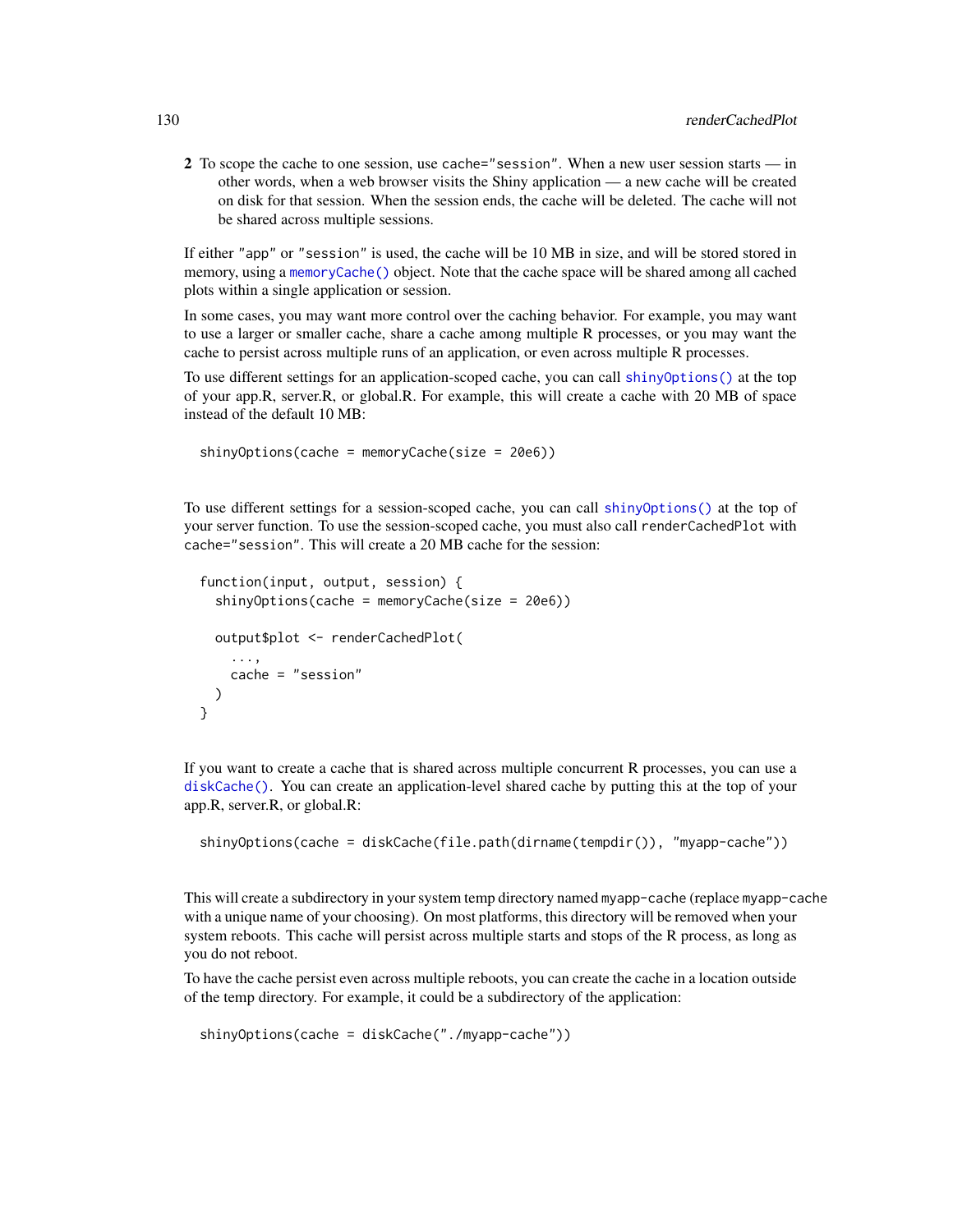In this case, resetting the cache will have to be done manually, by deleting the directory.

You can also scope a cache to just one plot, or selected plots. To do that, create a [memoryCache\(\)](#page-77-0) or [diskCache\(\)](#page-32-0), and pass it as the cache argument of renderCachedPlot.

## Interactive plots

renderCachedPlot can be used to create interactive plots. See [plotOutput\(\)](#page-104-0) for more information and examples.

## See Also

See [renderPlot\(\)](#page-136-0) for the regular, non-cached version of this function. For more about configuring caches, see [memoryCache\(\)](#page-77-0) and [diskCache\(\)](#page-32-0).

#### Examples

```
## Only run examples in interactive R sessions
if (interactive()) {
# A basic example that uses the default app-scoped memory cache.
# The cache will be shared among all simultaneous users of the application.
shinyApp(
 fluidPage(
   sidebarLayout(
      sidebarPanel(
        sliderInput("n", "Number of points", 4, 32, value = 8, step = 4)
      ),
      mainPanel(plotOutput("plot"))
   \lambda),
 function(input, output, session) {
    output$plot <- renderCachedPlot({
        Sys.sleep(2) # Add an artificial delay
        seqn <- seq_len(input$n)
        plot(mtcars$wt[seqn], mtcars$mpg[seqn],
             xlim = range(mtcars$wt), ylim = range(mtcars$mpg))
      },
      cacheKeyExpr = { list(input$n) }
    )
 }
\mathcal{L}
```

```
# An example uses a data object shared across sessions. mydata() is part of
# the cache key, so when its value changes, plots that were previously
# stored in the cache will no longer be used (unless mydata() changes back
# to its previous value).
mydata <- reactiveVal(data.frame(x = rnorm(400), y = rnorm(400)))
ui <- fluidPage(
```
sidebarLayout(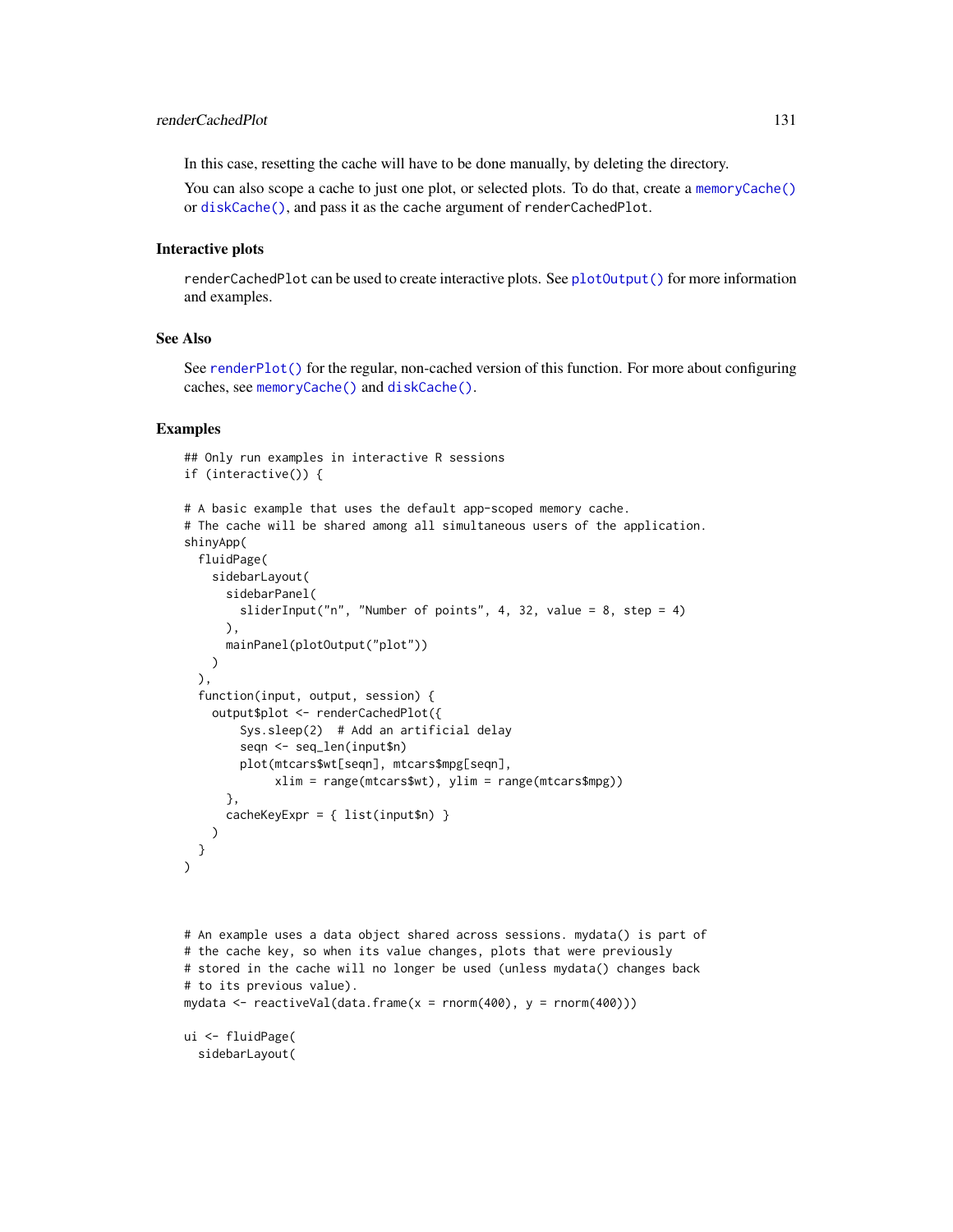```
sidebarPanel(
      sliderInput("n", "Number of points", 50, 400, 100, step = 50),
      actionButton("newdata", "New data")
   ),
    mainPanel(
     plotOutput("plot")
   )
 )
\lambdaserver <- function(input, output, session) {
  observeEvent(input$newdata, {
    mydata(data.frame(x = rnorm(400), y = rnorm(400)))
  })
  output$plot <- renderCachedPlot(
   {
      Sys.sleep(2)
      d <- mydata()
      seqn <- seq_len(input$n)
     plot(d$x[seqn], d$y[seqn], xlim = range(d$x), ylim = range(d$y))
   },
    cacheKeyExpr = { list(input$n, mydata()) },
  )
}
shinyApp(ui, server)
# A basic application with two plots, where each plot in each session has
# a separate cache.
shinyApp(
  fluidPage(
    sidebarLayout(
      sidebarPanel(
        sliderInput("n", "Number of points", 4, 32, value = 8, step = 4)
      ),
      mainPanel(
        plotOutput("plot1"),
        plotOutput("plot2")
      )
   )
  ),
  function(input, output, session) {
    output$plot1 <- renderCachedPlot({
        Sys.sleep(2) # Add an artificial delay
        seqn <- seq_len(input$n)
        plot(mtcars$wt[seqn], mtcars$mpg[seqn],
             xlim = range(mtcars$wt), ylim = range(mtcars$mpg))
      },
      cacheKeyExpr = { list(input$n) },
      cache = memoryCache()
    )
```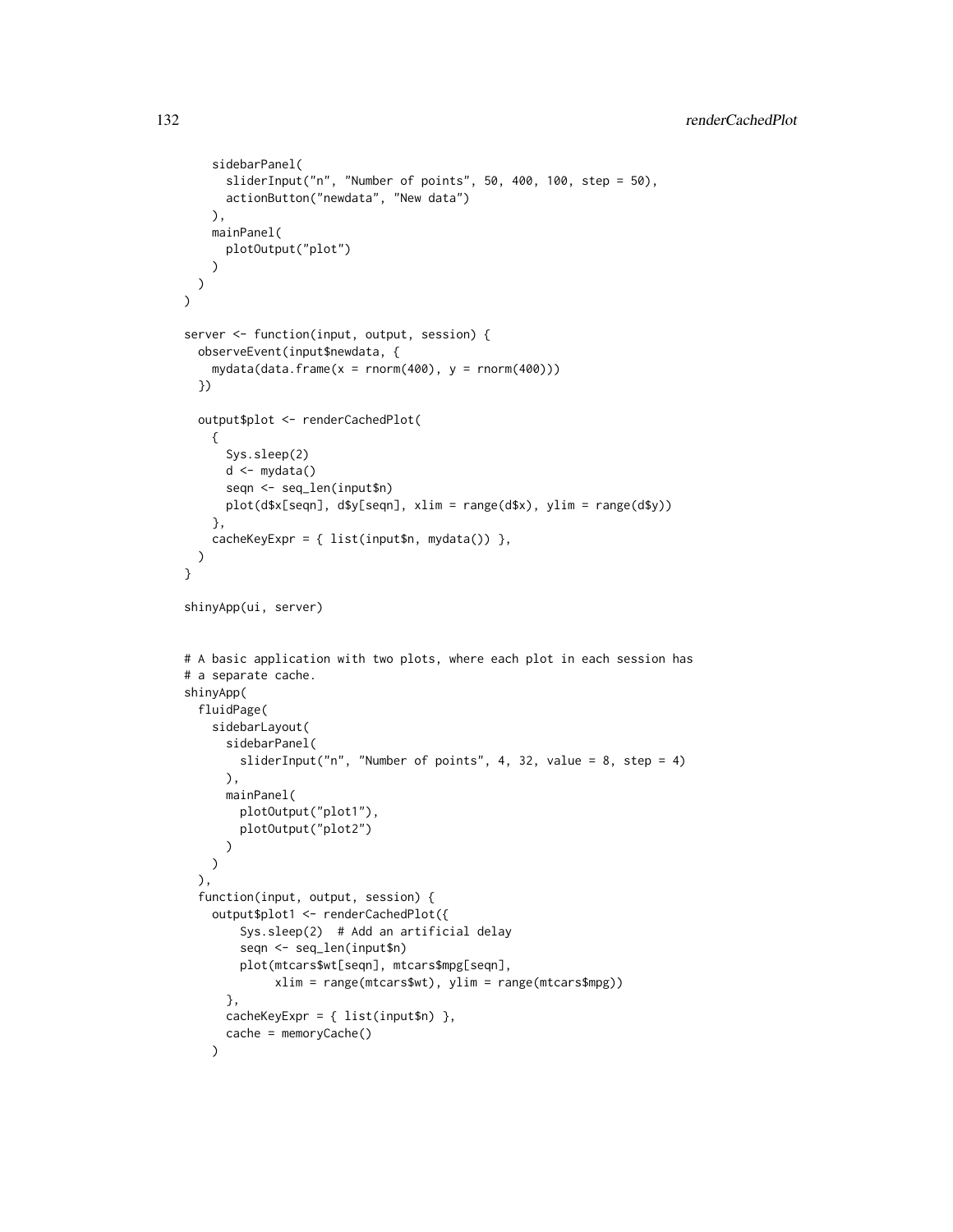```
output$plot2 <- renderCachedPlot({
        Sys.sleep(2) # Add an artificial delay
        seqn <- seq_len(input$n)
        plot(mtcars$wt[seqn], mtcars$mpg[seqn],
             xlim = range(mtcars$wt), ylim = range(mtcars$mpg))
     },
     cacheKeyExpr = \{ list(input$n) \},cache = memoryCache()
   \lambda}
)
}
## Not run:
# At the top of app.R, this set the application-scoped cache to be a memory
# cache that is 20 MB in size, and where cached objects expire after one
# hour.
shinyOptions(cache = memoryCache(max_size = 20e6, max_age = 3600))
# At the top of app.R, this set the application-scoped cache to be a disk
# cache that can be shared among multiple concurrent R processes, and is
# deleted when the system reboots.
shinyOptions(cache = diskCache(file.path(dirname(tempdir()), "myapp-cache"))
# At the top of app.R, this set the application-scoped cache to be a disk
# cache that can be shared among multiple concurrent R processes, and
# persists on disk across reboots.
shinyOptions(cache = diskCache("./myapp-cache"))
# At the top of the server function, this set the session-scoped cache to be
# a memory cache that is 5 MB in size.
server <- function(input, output, session) {
 shinyOptions(cache = memoryCache(max_size = 5e6))
 output$plot <- renderCachedPlot(
    ...,
    cache = "session"
 )
}
## End(Not run)
```
renderDataTable *Table output with the JavaScript library DataTables*

#### **Description**

Makes a reactive version of the given function that returns a data frame (or matrix), which will be rendered with the DataTables library. Paging, searching, filtering, and sorting can be done on the R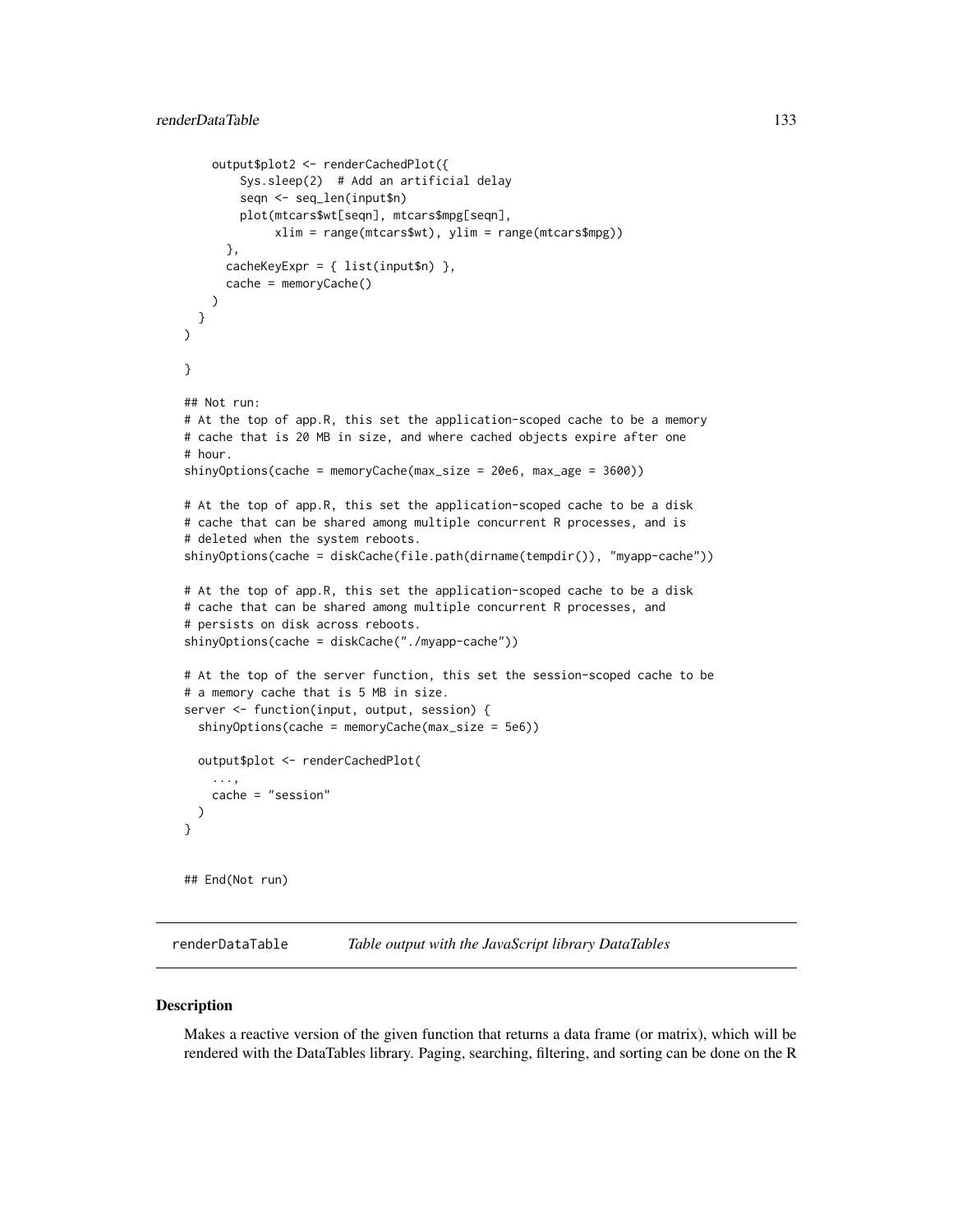side using Shiny as the server infrastructure.

## Usage

```
renderDataTable(expr, options = NULL, searchDelay = 500,
  callback = "function(oTable) \{\}", escape = TRUE,
  env = parent.frame(), quoted = FALSE, outputArgs = list())
```
## Arguments

| expr        | An expression that returns a data frame or a matrix.                                                                                                                                                                                                                                                                                                                               |
|-------------|------------------------------------------------------------------------------------------------------------------------------------------------------------------------------------------------------------------------------------------------------------------------------------------------------------------------------------------------------------------------------------|
| options     | A list of initialization options to be passed to DataTables, or a function to return<br>such a list.                                                                                                                                                                                                                                                                               |
| searchDelav | The delay for searching, in milliseconds (to avoid too frequent search requests).                                                                                                                                                                                                                                                                                                  |
| callback    | A JavaScript function to be applied to the DataTable object. This is useful for<br>DataTables plug-ins, which often require the DataTable instance to be available<br>(http://datatables.net/extensions/).                                                                                                                                                                         |
| escape      | Whether to escape HTML entities in the table: TRUE means to escape the whole<br>table, and FALSE means not to escape it. Alternatively, you can specify numeric<br>column indices or column names to indicate which columns to escape, e.g. 1:5<br>(the first 5 columns), $c(1,3,4)$ , or $c(-1,-3)$ (all columns except the first and<br>third), or c('Species', 'Sepal.Length'). |
| env         | The environment in which to evaluate expr.                                                                                                                                                                                                                                                                                                                                         |
| quoted      | Is expr a quoted expression (with $\text{quote}()$ )? This is useful if you want to save<br>an expression in a variable.                                                                                                                                                                                                                                                           |
| outputArgs  | A list of arguments to be passed through to the implicit call to dataTableOutput()<br>when renderDataTable is used in an interactive R Markdown document.                                                                                                                                                                                                                          |

## Details

For the options argument, the character elements that have the class "AsIs" (usually returned from [base::I\(\)](#page-0-0)) will be evaluated in JavaScript. This is useful when the type of the option value is not supported in JSON, e.g., a JavaScript function, which can be obtained by evaluating a character string. Note this only applies to the root-level elements of the options list, and the I() notation does not work for lower-level elements in the list.

#### Note

This function only provides the server-side version of DataTables (using R to process the data object on the server side). There is a separate package DT (<https://github.com/rstudio/DT>) that allows you to create both server-side and client-side DataTables, and supports additional DataTables features. Consider using DT::renderDataTable() and DT::dataTableOutput() (see [http://](http://rstudio.github.io/DT/shiny.html) [rstudio.github.io/DT/shiny.html](http://rstudio.github.io/DT/shiny.html) for more information).

# References

<http://datatables.net>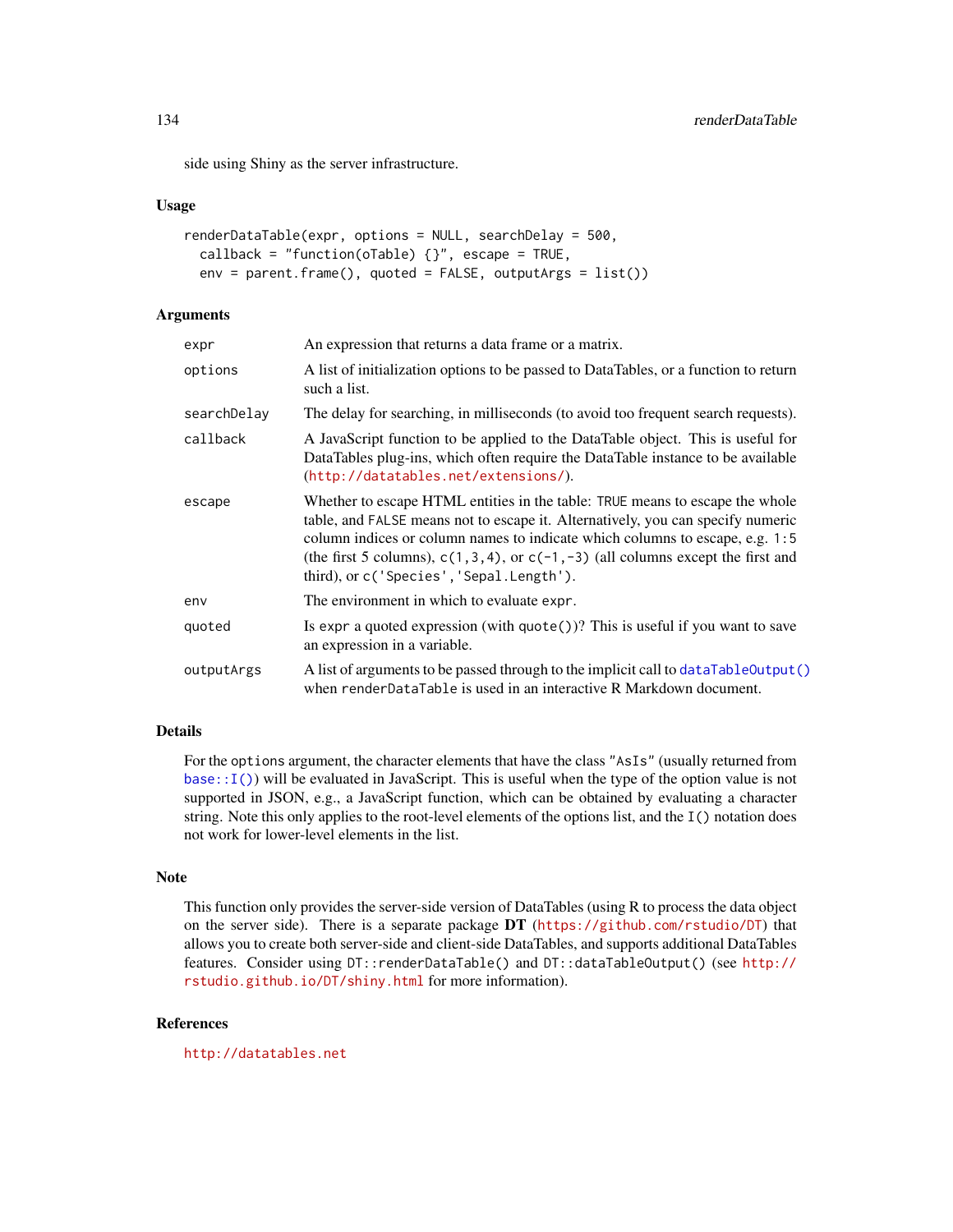# renderImage 135

# Examples

```
## Only run this example in interactive R sessions
if (interactive()) {
  # pass a callback function to DataTables using I()
  shinyApp(
   ui = fluidPage(
     fluidRow(
        column(12,
          dataTableOutput('table')
        )
      )
   ),
   server = function(input, output) {
     output$table <- renderDataTable(iris,
       options = list(
          pageLength = 5,
          initComplete = I("function(settings, json) {alert('Done.');}")
        \lambda)
   }
 \lambda}
```
renderImage *Image file output*

## Description

Renders a reactive image that is suitable for assigning to an output slot.

## Usage

```
renderImage(expr, env = parent.frame(), quoted = FALSE,
 deleteFile = TRUE, outputArgs = list())
```

| expr       | An expression that returns a list.                                                                                                                                                                                                              |
|------------|-------------------------------------------------------------------------------------------------------------------------------------------------------------------------------------------------------------------------------------------------|
| env        | The environment in which to evaluate expr.                                                                                                                                                                                                      |
| quoted     | Is expr a quoted expression (with $\text{quote}()$ )? This is useful if you want to save<br>an expression in a variable.                                                                                                                        |
| deleteFile | Should the file in func()\$src be deleted after it is sent to the client browser?<br>Generally speaking, if the image is a temp file generated within func, then this<br>should be TRUE; if the image is not a temp file, this should be FALSE. |
| outputArgs | A list of arguments to be passed through to the implicit call to image Output ()<br>when render I mage is used in an interactive R Markdown document.                                                                                           |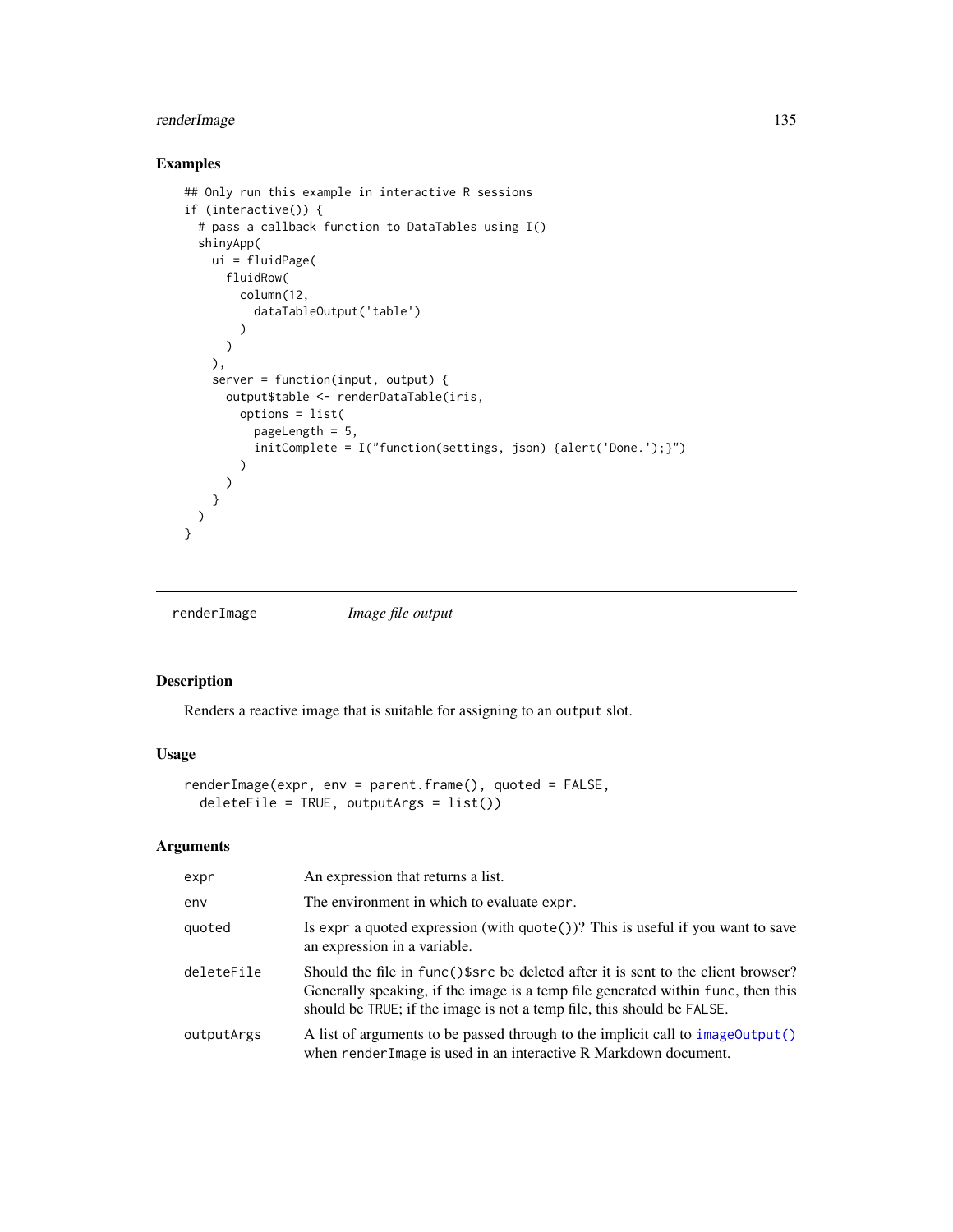# Details

The expression expr must return a list containing the attributes for the img object on the client web page. For the image to display, properly, the list must have at least one entry, src, which is the path to the image file. It may also useful to have a contentType entry specifying the MIME type of the image. If one is not provided, renderImage will try to autodetect the type, based on the file extension.

Other elements such as width, height, class, and alt, can also be added to the list, and they will be used as attributes in the img object.

The corresponding HTML output tag should be div or img and have the CSS class name shiny-image-output.

# See Also

For more details on how the images are generated, and how to control the output, see [plotPNG\(\)](#page-109-0).

## Examples

```
## Only run examples in interactive R sessions
if (interactive()) {
options(device.ask.default = FALSE)
ui <- fluidPage(
  sliderInput("n", "Number of observations", 2, 1000, 500),
  plotOutput("plot1"),
  plotOutput("plot2"),
  plotOutput("plot3")
\lambdaserver <- function(input, output, session) {
  # A plot of fixed size
  output$plot1 <- renderImage({
    # A temp file to save the output. It will be deleted after renderImage
    # sends it, because deleteFile=TRUE.
    outfile <- tempfile(fileext='.png')
    # Generate a png
    png(outfile, width=400, height=400)
    hist(rnorm(input$n))
    dev.off()
    # Return a list
    list(src = outfile,
         alt = "This is alternate text")
  }, deleteFile = TRUE)
  # A dynamically-sized plot
  output$plot2 <- renderImage({
    # Read plot2's width and height. These are reactive values, so this
    # expression will re-run whenever these values change.
    width <- session$clientData$output_plot2_width
    height <- session$clientData$output_plot2_height
```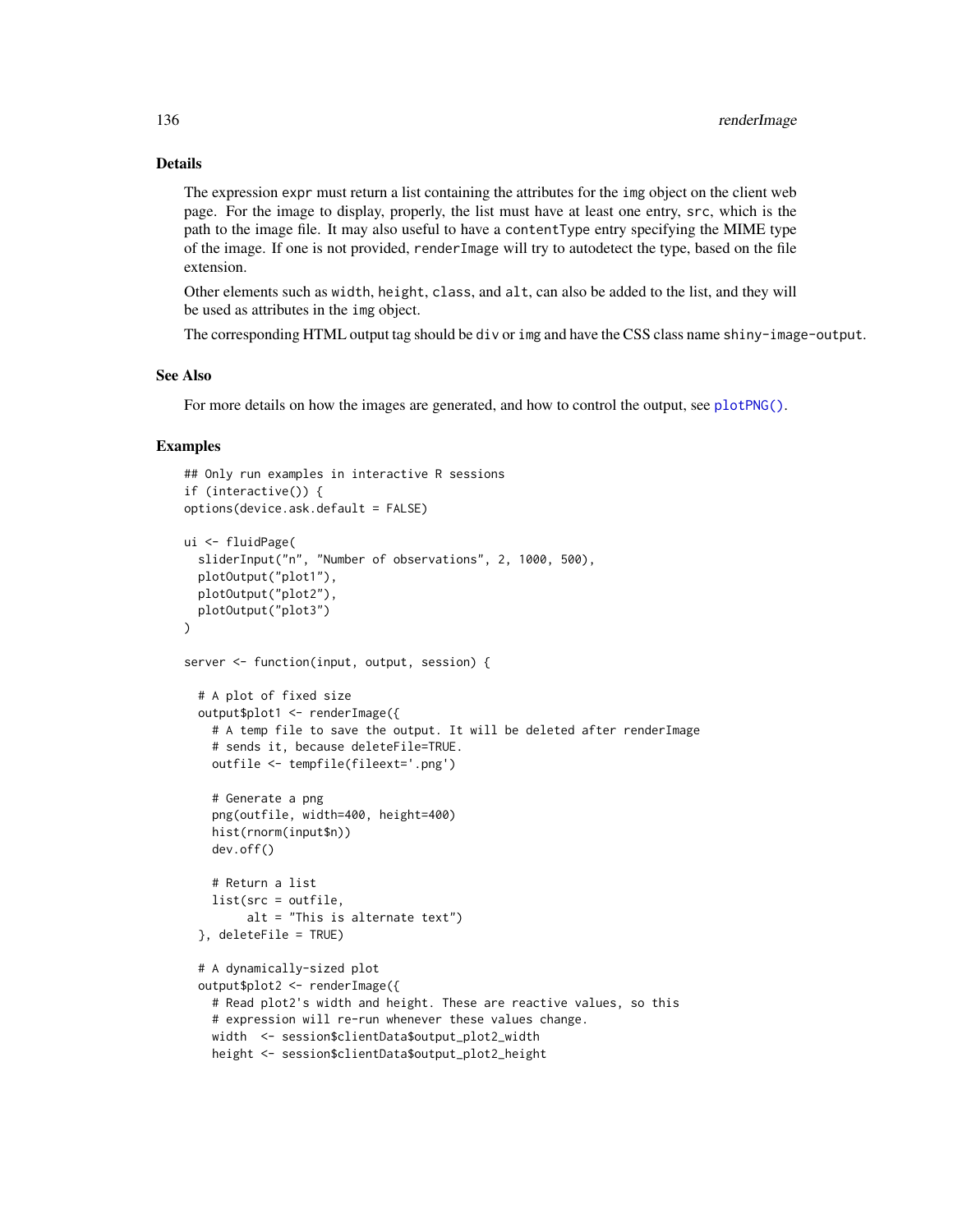```
# A temp file to save the output.
   outfile <- tempfile(fileext='.png')
   png(outfile, width=width, height=height)
   hist(rnorm(input$n))
   dev.off()
    # Return a list containing the filename
   list(src = outfile,
        width = width,
        height = height,alt = "This is alternate text")
 }, deleteFile = TRUE)
 # Send a pre-rendered image, and don't delete the image after sending it
 # NOTE: For this example to work, it would require files in a subdirectory
 # named images/
 output$plot3 <- renderImage({
    # When input$n is 1, filename is ./images/image1.jpeg
   filename <- normalizePath(file.path('./images',
                             paste('image', input$n, '.jpeg', sep='')))
    # Return a list containing the filename
   list(src = filename)
 }, deleteFile = FALSE)
shinyApp(ui, server)
}
```
<span id="page-136-0"></span>renderPlot *Plot Output*

#### Description

}

Renders a reactive plot that is suitable for assigning to an output slot.

#### Usage

```
renderPlot(expr, width = "auto", height = "auto", res = 72, ...,
 env = parent.frame(), quoted = FALSE, execOnResize = FALSE,
 outputArgs = list()
```

| expr          | An expression that generates a plot.             |
|---------------|--------------------------------------------------|
| width, height | Height and width can be specified in three ways: |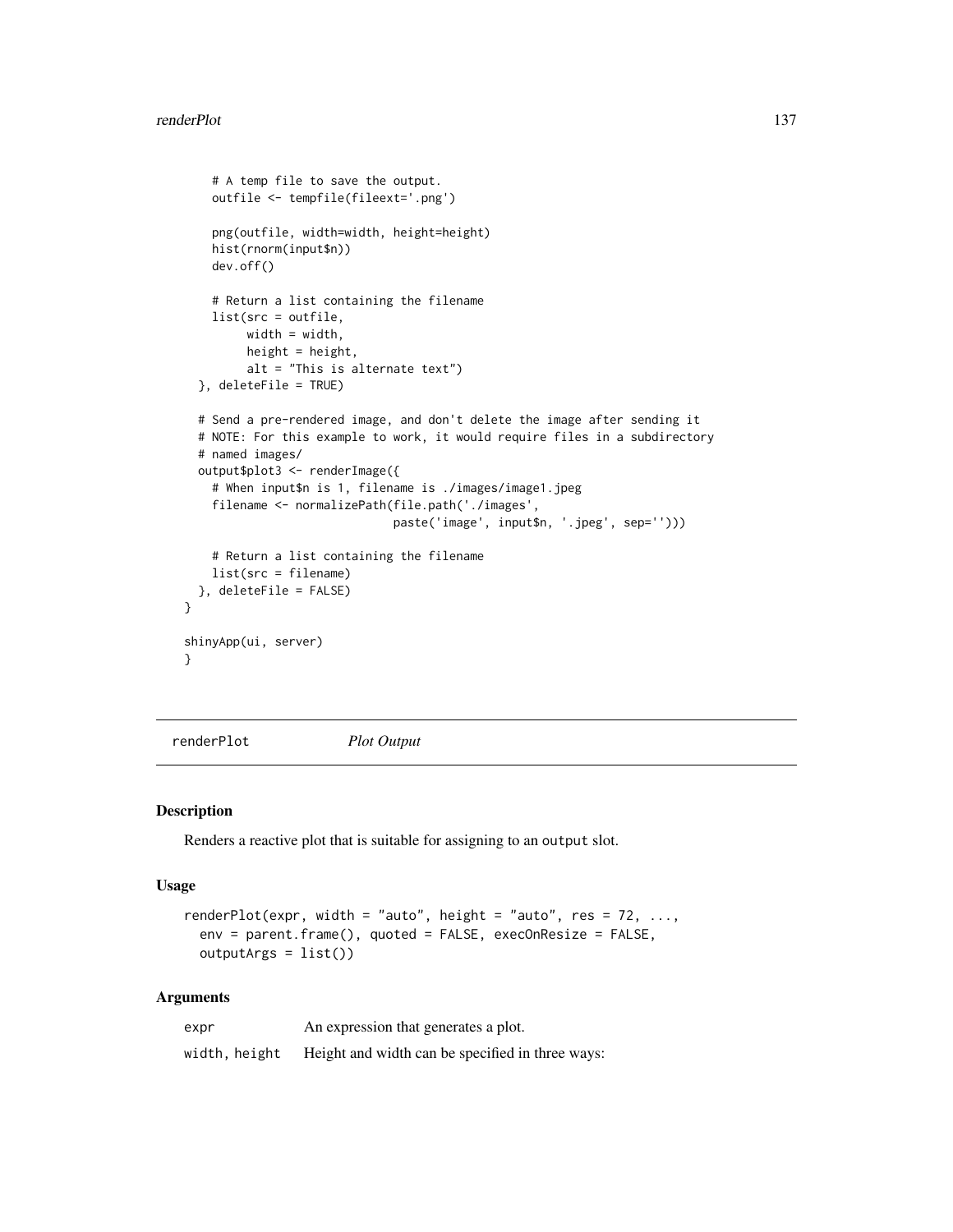|              | • "auto", the default, uses the size specified by plot0utput() (i.e. the<br>offsetWidth/'offsetHeight" of the HTML element bound to this plot.)                                                                                                                                                                                                                                                  |
|--------------|--------------------------------------------------------------------------------------------------------------------------------------------------------------------------------------------------------------------------------------------------------------------------------------------------------------------------------------------------------------------------------------------------|
|              | • An integer, defining the width/height in pixels.                                                                                                                                                                                                                                                                                                                                               |
|              | • A function that returns the width/height in pixels (or "auto"). The function<br>is executed in a reactive context so that you can refer to reactive values and<br>expression to make the width/height reactive.                                                                                                                                                                                |
|              | When rendering an inline plot, you must provide numeric values (in pixels) to<br>both width and height.                                                                                                                                                                                                                                                                                          |
| res          | Resolution of resulting plot, in pixels per inch. This value is passed to $grDevices::png()$ .<br>Note that this affects the resolution of PNG rendering in R; it won't change the<br>actual ppi of the browser.                                                                                                                                                                                 |
| .            | Arguments to be passed through to grDevices::png(). These can be used to<br>set the width, height, background color, etc.                                                                                                                                                                                                                                                                        |
| env          | The environment in which to evaluate expr.                                                                                                                                                                                                                                                                                                                                                       |
| quoted       | Is expr a quoted expression (with quote())? This is useful if you want to save<br>an expression in a variable.                                                                                                                                                                                                                                                                                   |
| execOnResize | If FALSE (the default), then when a plot is resized, Shiny will replay the plot<br>drawing commands with grDevices::replayPlot() instead of re-executing<br>expr. This can result in faster plot redrawing, but there may be rare cases where<br>it is undesirable. If you encounter problems when resizing a plot, you can have<br>Shiny re-execute the code on resize by setting this to TRUE. |
| outputArgs   | A list of arguments to be passed through to the implicit call to plot0utput()<br>when renderPlot is used in an interactive R Markdown document.                                                                                                                                                                                                                                                  |

# Details

The corresponding HTML output tag should be div or img and have the CSS class name shiny-plot-output.

# Interactive plots

With ggplot2 graphics, the code in renderPlot should return a ggplot object; if instead the code prints the ggplot2 object with something like print(p), then the coordinates for interactive graphics will not be properly scaled to the data space.

See [plotOutput\(\)](#page-104-0) for more information about interactive plots.

# See Also

For the corresponding client-side output function, and example usage, see [plotOutput\(\)](#page-104-0). For more details on how the plots are generated, and how to control the output, see [plotPNG\(\)](#page-109-0). [renderCachedPlot\(\)](#page-127-0) offers a way to cache generated plots to expedite the rendering of identical plots.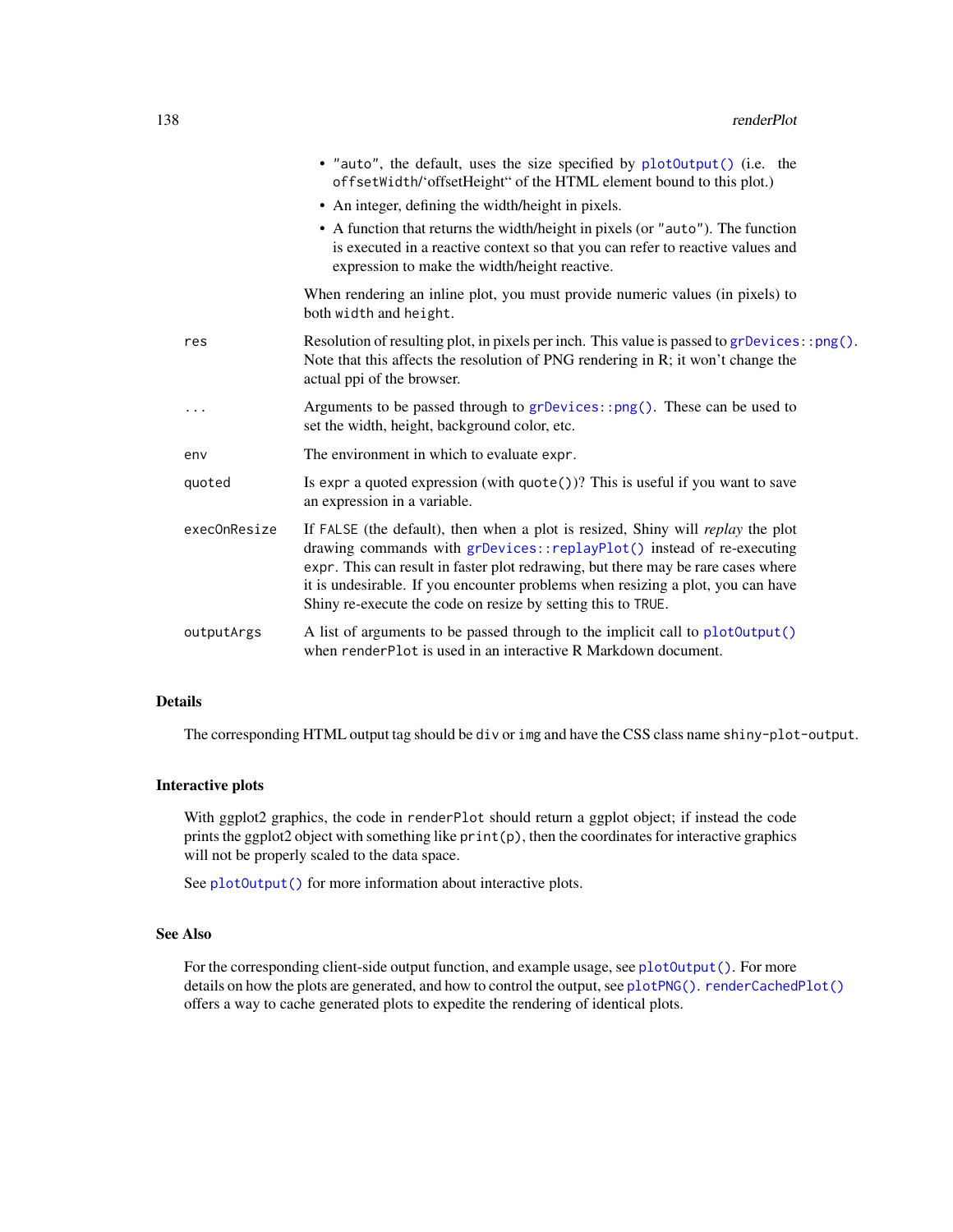<span id="page-138-0"></span>

#### Description

Makes a reactive version of the given function that captures any printed output, and also captures its printable result (unless [base::invisible\(\)](#page-0-0)), into a string. The resulting function is suitable for assigning to an output slot.

#### Usage

```
renderPrint(expr, env = parent.frame(), quoted = FALSE,
 width = getOption("width"), outputArgs = list()
```
#### Arguments

| expr       | An expression that may print output and/or return a printable R object.                                                                                      |
|------------|--------------------------------------------------------------------------------------------------------------------------------------------------------------|
| env        | The environment in which to evaluate expr.                                                                                                                   |
| quoted     | Is expr a quoted expression (with $\text{quote}()$ )? This is useful if you want to save<br>an expression in a variable.                                     |
| width      | The value for [options][base::options]('width').                                                                                                             |
| outputArgs | A list of arguments to be passed through to the implicit call to verbatim Text Output ()<br>when render Print is used in an interactive R Markdown document. |

## Details

The corresponding HTML output tag can be anything (though pre is recommended if you need a monospace font and whitespace preserved) and should have the CSS class name shiny-text-output.

The result of executing func will be printed inside a [utils::capture.output\(\)](#page-0-0) call.

Note that unlike most other Shiny output functions, if the given function returns NULL then NULL will actually be visible in the output. To display nothing, make your function return [base::invisible\(\)](#page-0-0).

## See Also

[renderText\(\)](#page-141-0) for displaying the value returned from a function, instead of the printed output.

# Examples

```
isolate({
```

```
# renderPrint captures any print output, converts it to a string, and
# returns it
visFun <- renderPrint({ "foo" })
visFun()
# '[1] "foo"'
```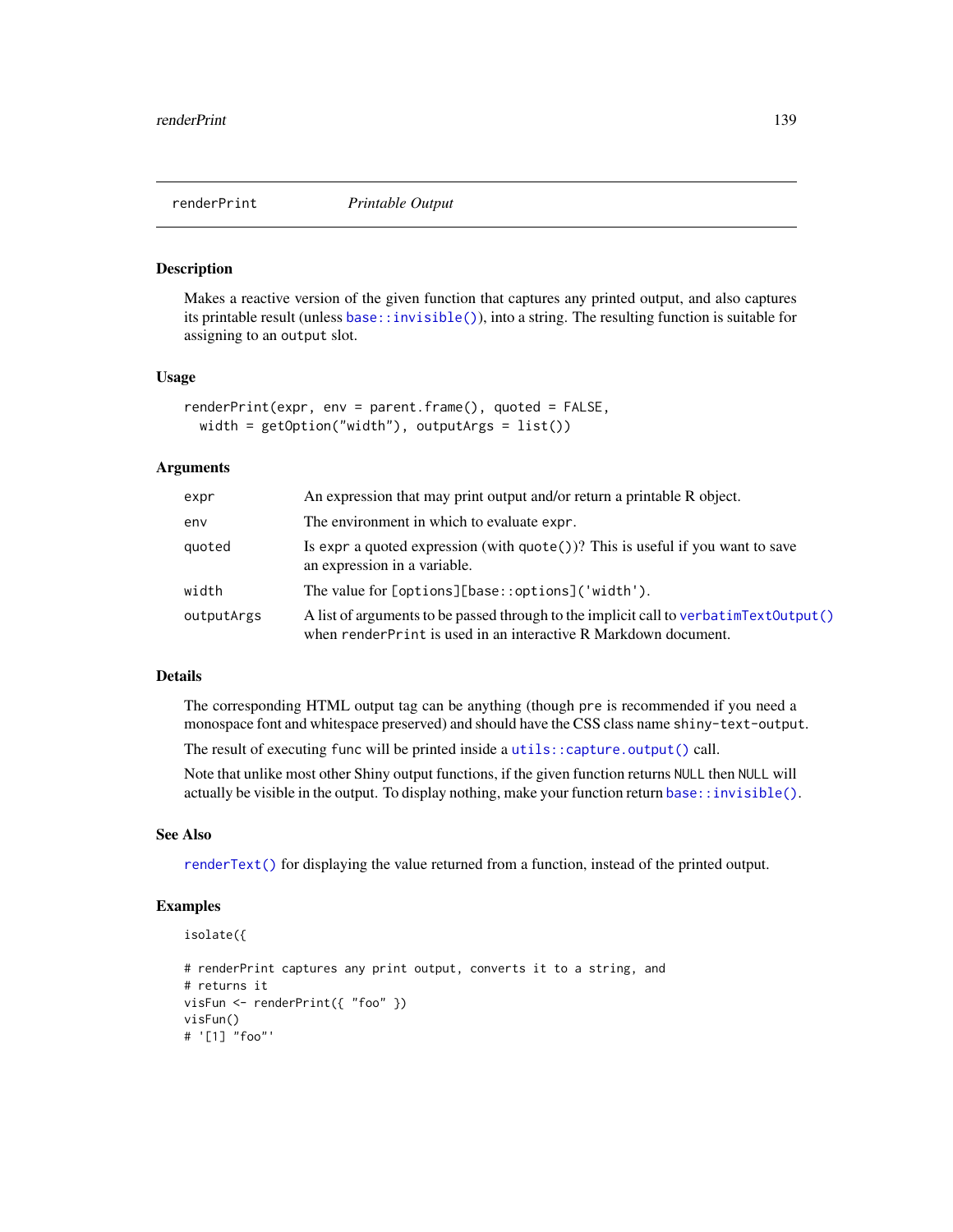```
invisFun <- renderPrint({ invisible("foo") })
invisFun()
# ''
multiprintFun <- renderPrint({
  print("foo");
  "bar"
})
multiprintFun()
# '[1] "foo"\n[1] "bar"'
nullFun <- renderPrint({ NULL })
nullFun()
# 'NULL'
invisNullFun <- renderPrint({ invisible(NULL) })
invisNullFun()
# ''
vecFun <- renderPrint({ 1:5 })
vecFun()
# '[1] 1 2 3 4 5'
# Contrast with renderText, which takes the value returned from the function
# and uses cat() to convert it to a string
visFun <- renderText({ "foo" })
visFun()
# 'foo'
invisFun <- renderText({ invisible("foo") })
invisFun()
# 'foo'
multiprintFun <- renderText({
  print("foo");
  "bar"
})
multiprintFun()
# 'bar'
nullFun <- renderText({ NULL })
nullFun()
# ''
invisNullFun <- renderText({ invisible(NULL) })
invisNullFun()
# ''
vecFun <- renderText({ 1:5 })
vecFun()
# '1 2 3 4 5'
```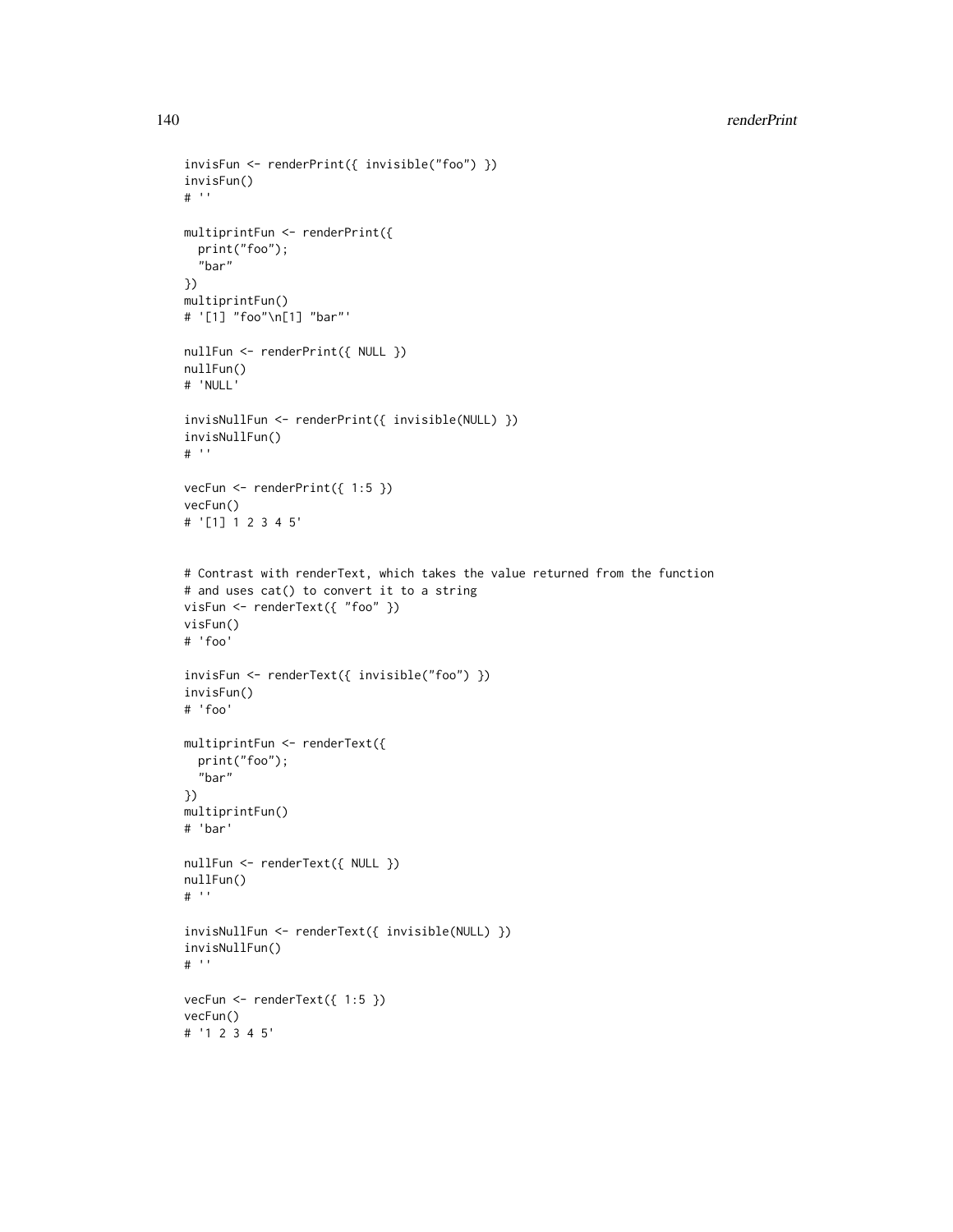})

renderTable *Table Output*

# Description

Creates a reactive table that is suitable for assigning to an output slot.

# Usage

```
renderTable(expr, striped = FALSE, hover = FALSE, bordered = FALSE,
 spacing = c("s", "xs", "m", "1"), width = "auto", align = NULL,
 rownames = FALSE, colnames = TRUE, digits = NULL, na = "NA", ...,
 env = parent.frame(), quoted = FALSE, outputArgs = list())
```

| expr                     | An expression that returns an R object that can be used with $x$ table: : x table().                                                                                                                                                                                                                                                                                                                                                                                                                                                                                                                                                                                                                                                                                             |  |
|--------------------------|----------------------------------------------------------------------------------------------------------------------------------------------------------------------------------------------------------------------------------------------------------------------------------------------------------------------------------------------------------------------------------------------------------------------------------------------------------------------------------------------------------------------------------------------------------------------------------------------------------------------------------------------------------------------------------------------------------------------------------------------------------------------------------|--|
| striped, hover, bordered |                                                                                                                                                                                                                                                                                                                                                                                                                                                                                                                                                                                                                                                                                                                                                                                  |  |
|                          | Logicals: if TRUE, apply the corresponding Bootstrap table format to the output<br>table.                                                                                                                                                                                                                                                                                                                                                                                                                                                                                                                                                                                                                                                                                        |  |
| spacing                  | The spacing between the rows of the table (xs stands for "extra small", s for<br>"small", m for "medium" and 1 for "large").                                                                                                                                                                                                                                                                                                                                                                                                                                                                                                                                                                                                                                                     |  |
| width                    | Table width. Must be a valid CSS unit (like "100 "auto") or a number, which<br>will be coerced to a string and have "px" appended.                                                                                                                                                                                                                                                                                                                                                                                                                                                                                                                                                                                                                                               |  |
| align                    | A string that specifies the column alignment. If equal to '1', 'c' or 'r', then all<br>columns will be, respectively, left-, center- or right-aligned. Otherwise, align<br>must have the same number of characters as the resulting table (if rownames<br>= TRUE, this will be equal to $ncol()+1$ , with the <i>i</i> -th character specifying the<br>alignment for the <i>i</i> -th column (besides $'1'$ , $'c'$ and $'r'$ , $'?'$ is also permitted<br>- '?' is a placeholder for that particular column, indicating that it should keep<br>its default alignment). If NULL, then all numeric/integer columns (including the<br>row names, if they are numbers) will be right-aligned and everything else will<br>be left-aligned (align = $'$ ?' produces the same result). |  |
| rownames, colnames       |                                                                                                                                                                                                                                                                                                                                                                                                                                                                                                                                                                                                                                                                                                                                                                                  |  |
|                          | Logicals: include rownames? include colnames (column headers)?                                                                                                                                                                                                                                                                                                                                                                                                                                                                                                                                                                                                                                                                                                                   |  |
| digits                   | An integer specifying the number of decimal places for the numeric columns<br>(this will not apply to columns with an integer class). If digits is set to a<br>negative value, then the numeric columns will be displayed in scientific format<br>with a precision of abs(digits) digits.                                                                                                                                                                                                                                                                                                                                                                                                                                                                                        |  |
| na                       | The string to use in the table cells whose values are missing (i.e. they either<br>evaluate to NA or NaN).                                                                                                                                                                                                                                                                                                                                                                                                                                                                                                                                                                                                                                                                       |  |
| $\ddots$                 | Arguments to be passed through to xtable:: xtable() and xtable:: print. xtable().                                                                                                                                                                                                                                                                                                                                                                                                                                                                                                                                                                                                                                                                                                |  |
| env                      | The environment in which to evaluate expr.                                                                                                                                                                                                                                                                                                                                                                                                                                                                                                                                                                                                                                                                                                                                       |  |
|                          |                                                                                                                                                                                                                                                                                                                                                                                                                                                                                                                                                                                                                                                                                                                                                                                  |  |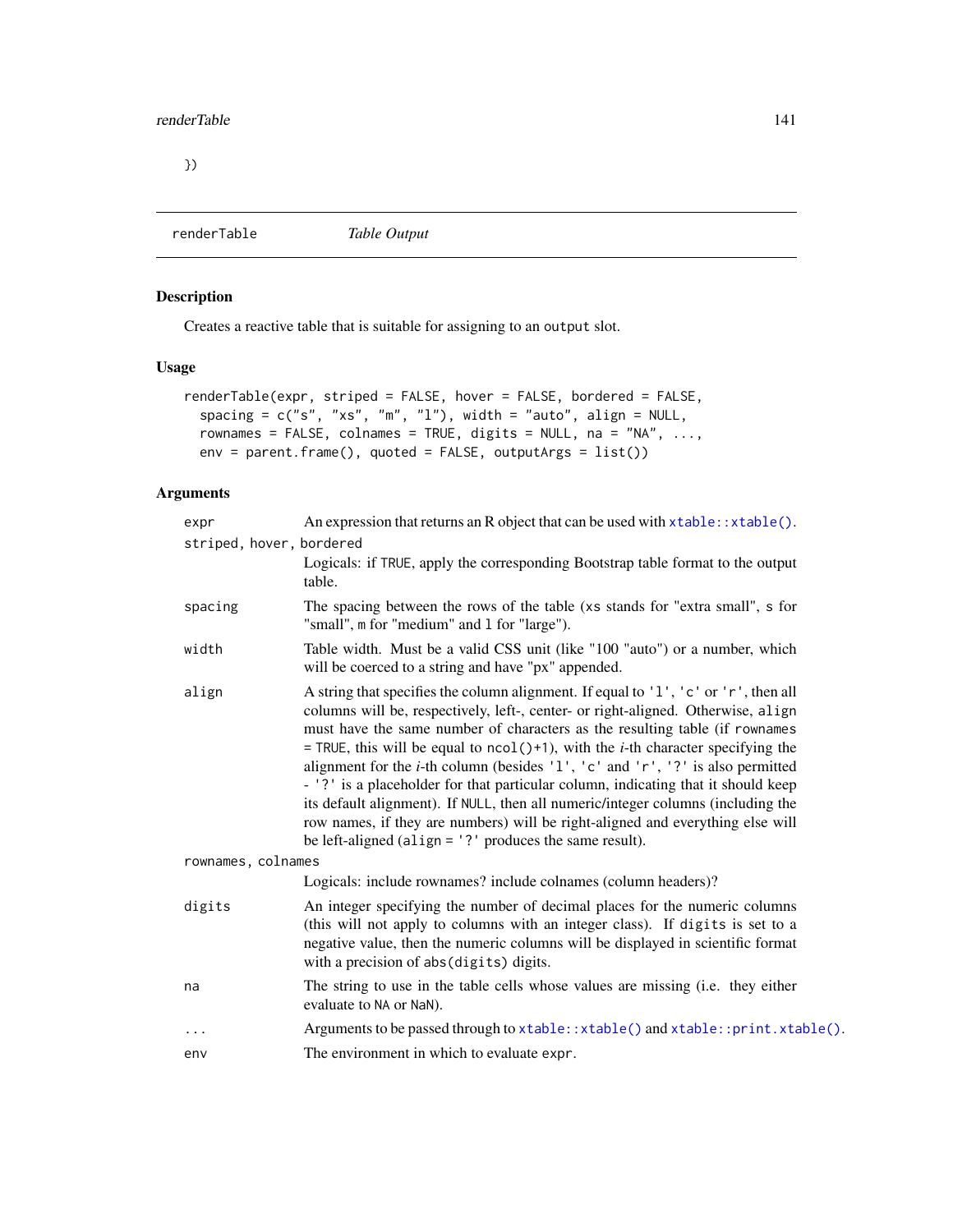| auoted     | Is expr a quoted expression (with $\text{quote}()$ )? This is useful if you want to save<br>an expression in a variable.                            |
|------------|-----------------------------------------------------------------------------------------------------------------------------------------------------|
| outputArgs | A list of arguments to be passed through to the implicit call to table 0utput()<br>when render Table is used in an interactive R Markdown document. |

## Details

The corresponding HTML output tag should be div and have the CSS class name shiny-html-output.

<span id="page-141-0"></span>renderText *Text Output*

# Description

Makes a reactive version of the given function that also uses [base::cat\(\)](#page-0-0) to turn its result into a single-element character vector.

## Usage

```
renderText(expr, env = parent.frame(), quoted = FALSE,
 outputArgs = list(), sep = "")
```
# Arguments

| expr       | An expression that returns an R object that can be used as an argument to cat.                                                                   |
|------------|--------------------------------------------------------------------------------------------------------------------------------------------------|
| env        | The environment in which to evaluate expr.                                                                                                       |
| quoted     | Is expr a quoted expression (with $\text{quote}()$ )? This is useful if you want to save<br>an expression in a variable.                         |
| outputArgs | A list of arguments to be passed through to the implicit call to text0utput()<br>when render Text is used in an interactive R Markdown document. |
| sep        | A separator passed to cat to be appended after each element.                                                                                     |

## Details

The corresponding HTML output tag can be anything (though pre is recommended if you need a monospace font and whitespace preserved) and should have the CSS class name shiny-text-output.

The result of executing func will passed to cat, inside a [utils::capture.output\(\)](#page-0-0) call.

# See Also

[renderPrint\(\)](#page-138-0) for capturing the print output of a function, rather than the returned text value.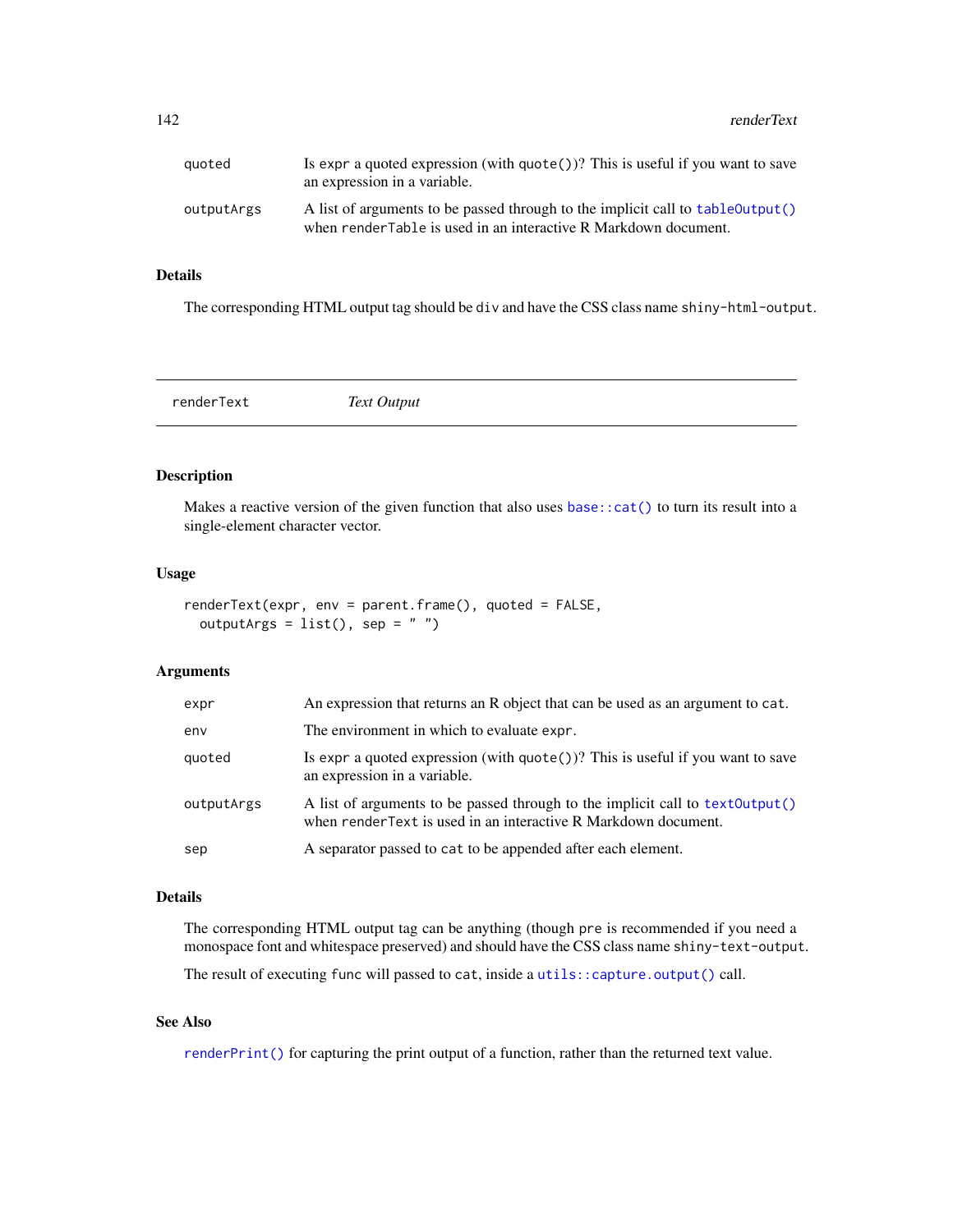## renderText 143

# Examples

```
isolate({
```

```
# renderPrint captures any print output, converts it to a string, and
# returns it
visFun <- renderPrint({ "foo" })
visFun()
# '[1] "foo"'
invisFun <- renderPrint({ invisible("foo") })
invisFun()
# ''
multiprintFun <- renderPrint({
  print("foo");
  "bar"
})
multiprintFun()
# '[1] "foo"\n[1] "bar"'
nullFun <- renderPrint({ NULL })
nullFun()
# 'NULL'
invisNullFun <- renderPrint({ invisible(NULL) })
invisNullFun()
# ''
vecFun \leq renderPrint({ 1:5 })
vecFun()
# '[1] 1 2 3 4 5'
# Contrast with renderText, which takes the value returned from the function
# and uses cat() to convert it to a string
visFun <- renderText({ "foo" })
visFun()
# 'foo'
invisFun <- renderText({ invisible("foo") })
invisFun()
# 'foo'
multiprintFun <- renderText({
  print("foo");
  "bar"
})
multiprintFun()
# 'bar'
nullFun <- renderText({ NULL })
nullFun()
```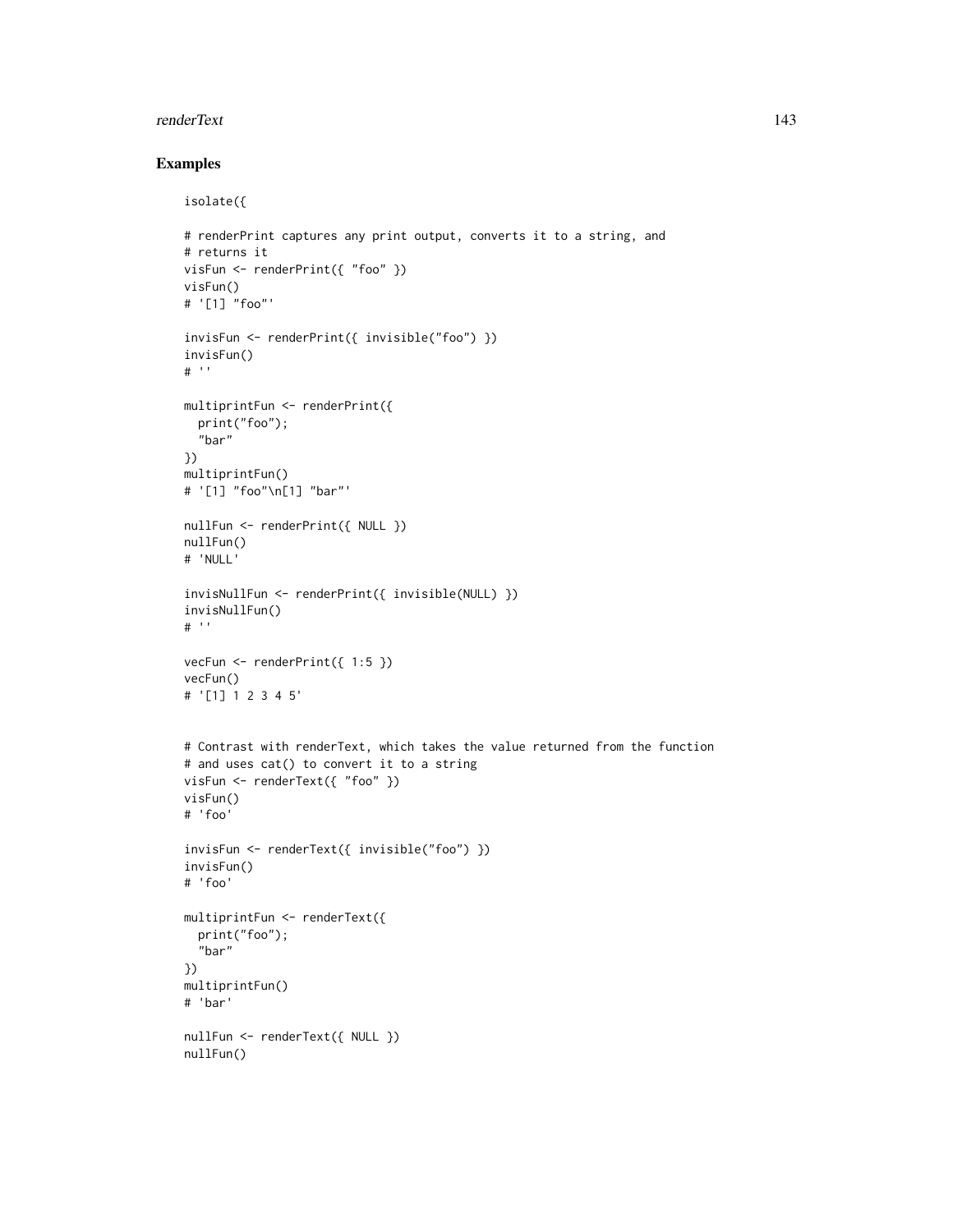#### 144 renderUI

```
# ''
invisNullFun <- renderText({ invisible(NULL) })
invisNullFun()
# ''
vecFun <- renderText({ 1:5 })
vecFun()
# '1 2 3 4 5'
})
```
renderUI *UI Output*

# Description

Renders reactive HTML using the Shiny UI library.

# Usage

```
renderUI(expr, env = parent.frame(), quoted = FALSE,
 outputArgs = list())
```
# Arguments

| expr       | An expression that returns a Shiny tag object, $HTML($ , or a list of such objects.                                                           |
|------------|-----------------------------------------------------------------------------------------------------------------------------------------------|
| env        | The environment in which to evaluate expr.                                                                                                    |
| quoted     | Is expr a quoted expression (with $\text{quote}()$ )? This is useful if you want to save<br>an expression in a variable.                      |
| outputArgs | A list of arguments to be passed through to the implicit call to ujoutput () when<br>render UI is used in an interactive R Markdown document. |

# Details

The corresponding HTML output tag should be div and have the CSS class name shiny-html-output (or use ui0utput()).

# See Also

[uiOutput\(\)](#page-62-0)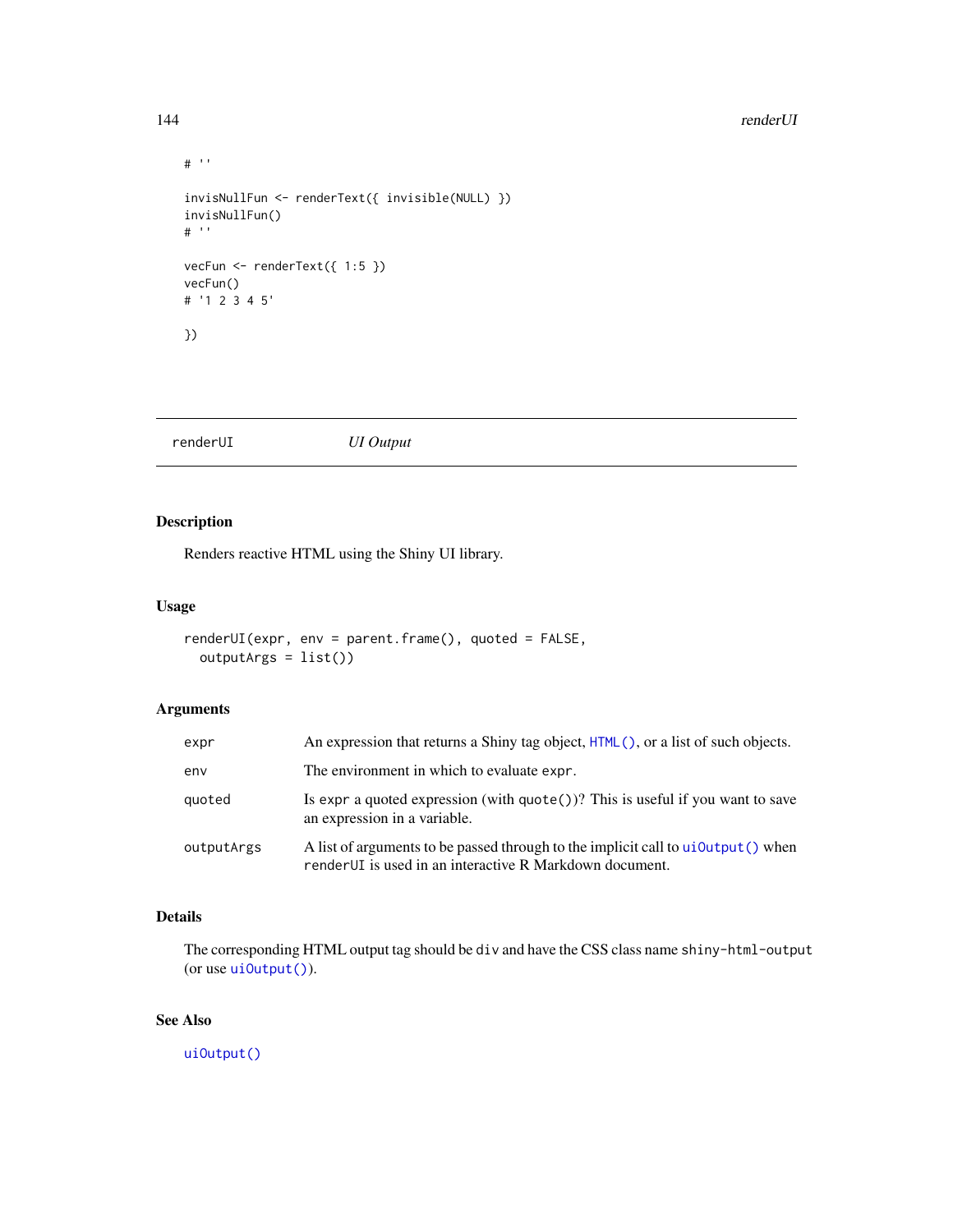## repeatable 145

#### Examples

```
## Only run examples in interactive R sessions
if (interactive()) {
ui <- fluidPage(
 uiOutput("moreControls")
)
server <- function(input, output) {
 output$moreControls <- renderUI({
   tagList(
      sliderInput("n", "N", 1, 1000, 500),
      textInput("label", "Label")
   )
 })
}
shinyApp(ui, server)
}
```
repeatable *Make a random number generator repeatable*

## Description

Given a function that generates random data, returns a wrapped version of that function that always uses the same seed when called. The seed to use can be passed in explicitly if desired; otherwise, a random number is used.

#### Usage

```
repeatable(rngfunc, seed = stats::runif(1, 0, .Machine$integer.max))
```
#### Arguments

| rngfunc | The function that is affected by the R session's seed.       |
|---------|--------------------------------------------------------------|
| seed    | The seed to set every time the resulting function is called. |

#### Value

A repeatable version of the function that was passed in.

#### Note

When called, the returned function attempts to preserve the R session's current seed by snapshotting and restoring base:: . Random. seed().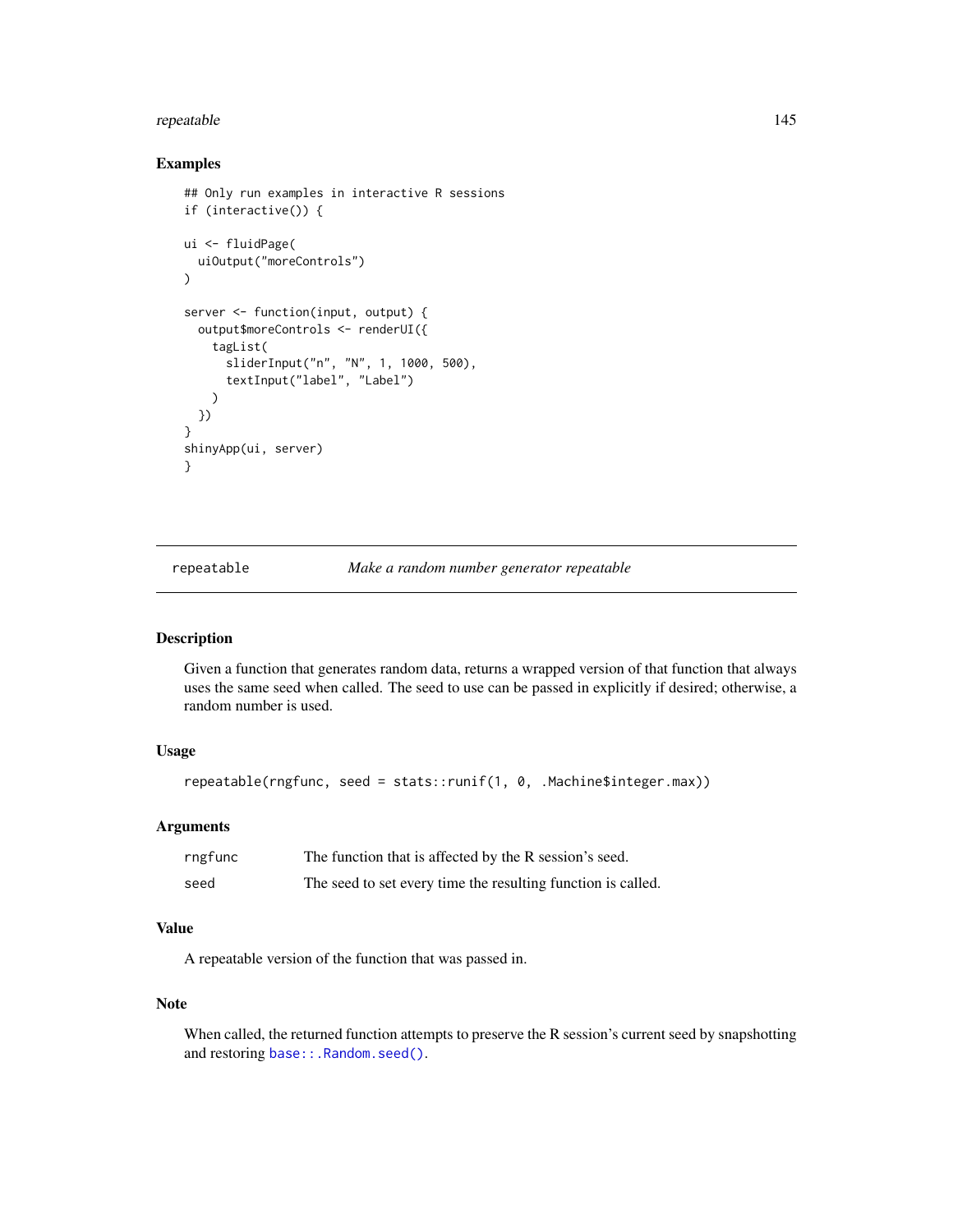#### Examples

```
rnormA <- repeatable(rnorm)
rnormB <- repeatable(rnorm)
rnormA(3) # [1] 1.8285879 -0.7468041 -0.4639111
rnormA(3) # [1] 1.8285879 -0.7468041 -0.4639111
rnormA(5) # [1] 1.8285879 -0.7468041 -0.4639111 -1.6510126 -1.4686924
rnormB(5) # [1] -0.7946034 0.2568374 -0.6567597 1.2451387 -0.8375699
```
req *Check for required values*

## Description

Ensure that values are available ("truthy"–see Details) before proceeding with a calculation or action. If any of the given values is not truthy, the operation is stopped by raising a "silent" exception (not logged by Shiny, nor displayed in the Shiny app's UI).

## Usage

```
req(..., cancelOutput = FALSE)
```
isTruthy(x)

#### Arguments

| $\cdot$ $\cdot$ $\cdot$ | Values to check for truthiness.                                                                                                                           |
|-------------------------|-----------------------------------------------------------------------------------------------------------------------------------------------------------|
| cancelOutput            | If TRUE and an output is being evaluated, stop processing as usual but instead of<br>clearing the output, leave it in whatever state it happens to be in. |
|                         | An expression whose truthings value we want to determine                                                                                                  |

#### Details

The req function was designed to be used in one of two ways. The first is to call it like a statement (ignoring its return value) before attempting operations using the required values:

```
rv <- reactiveValues(state = FALSE)
r <- reactive({
  req(input$a, input$b, rv$state)
  # Code that uses input$a, input$b, and/or rv$state...
})
```
In this example, if r() is called and any of input\$a, input\$b, and rv\$state are NULL, FALSE, "", etc., then the req call will trigger an error that propagates all the way up to whatever render block or observer is executing.

The second is to use it to wrap an expression that must be truthy:

146 requirements and the contract of the contract of the contract of the contract of the contract of the contract of the contract of the contract of the contract of the contract of the contract of the contract of the contr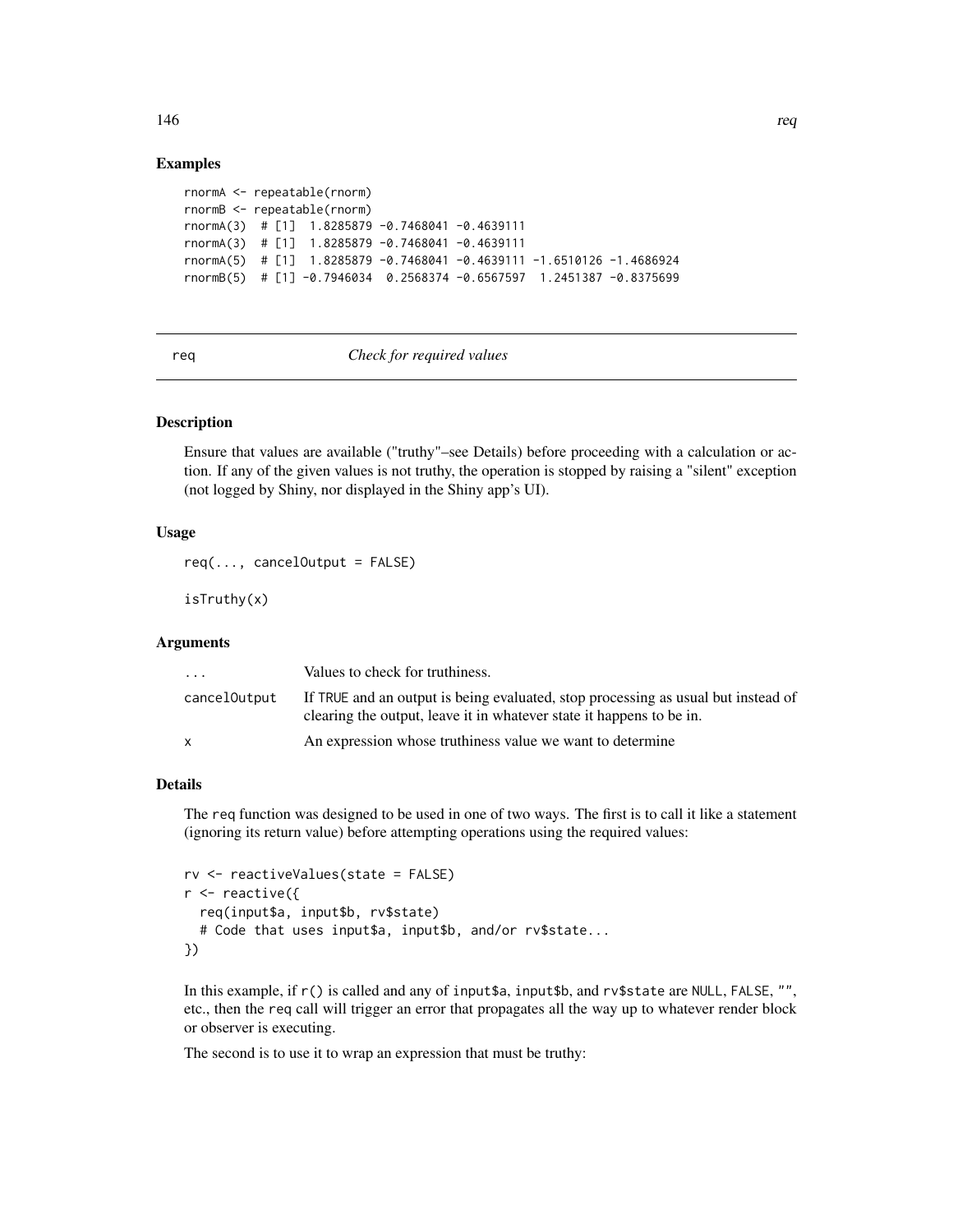```
output$plot <- renderPlot({
  if (req(input$plotType) == "histogram") {
    hist(dataset())
  } else if (input$plotType == "scatter") {
    qplot(dataset(), \text{aes}(x = x, y = y))
  }
})
```
In this example, req(input\$plotType) first checks that input\$plotType is truthy, and if so, returns it. This is a convenient way to check for a value "inline" with its first use.

#### Truthy and falsy values

The terms "truthy" and "falsy" generally indicate whether a value, when coerced to a base:  $:logical()$ , is TRUE or FALSE. We use the term a little loosely here; our usage tries to match the intuitive notions of "Is this value missing or available?", or "Has the user provided an answer?", or in the case of action buttons, "Has the button been clicked?".

For example, a textInput that has not been filled out by the user has a value of "", so that is considered a falsy value.

To be precise, req considers a value truthy *unless* it is one of:

- FALSE
- $\bullet$  NULL
- $\bullet$  ""
- An empty atomic vector
- An atomic vector that contains only missing values
- A logical vector that contains all FALSE or missing values
- An object of class "try-error"
- A value that represents an unclicked [actionButton\(\)](#page-7-0)

Note in particular that the value  $\theta$  is considered truthy, even though as  $\text{logical}(\theta)$  is FALSE.

If the built-in rules for truthiness do not match your requirements, you can always work around them. Since FALSE is falsy, you can simply provide the results of your own checks to req:

## $req(input$a != 0)$

## Using req(FALSE)

You can use req(FALSE) (i.e. no condition) if you've already performed all the checks you needed to by that point and just want to stop the reactive chain now. There is no advantange to this, except perhaps ease of readibility if you have a complicated condition to check for (or perhaps if you'd like to divide your condition into nested if statements).

#### Using cancelOutput = TRUE

When  $req($ ...,cancelOutput = TRUE) is used, the "silent" exception is also raised, but it is treated slightly differently if one or more outputs are currently being evaluated. In those cases, the reactive chain does not proceed or update, but the output(s) are left is whatever state they happen to be in (whatever was their last valid state).

Note that this is always going to be the case if this is used inside an output context (e.g. output\$txt  $\leq$ ...). It may or may not be the case if it is used inside a non-output context (e.g. reactive $($ ), [observe\(\)](#page-89-0) or [observeEvent\(\)](#page-91-0)) — depending on whether or not there is an output\$... that is triggered as a result of those calls. See the examples below for concrete scenarios.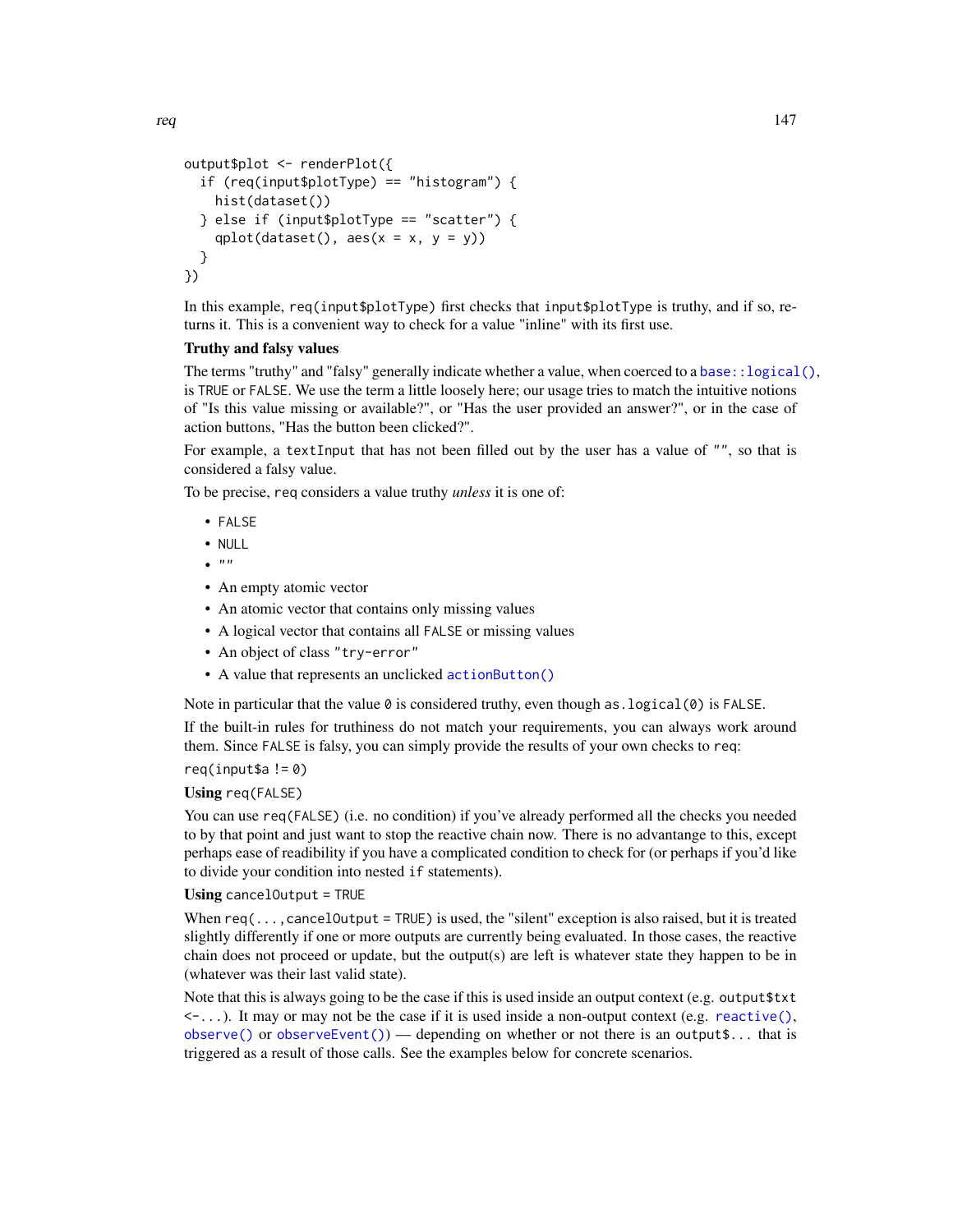## Value

The first value that was passed in.

## Examples

```
## Only run examples in interactive R sessions
if (interactive()) {
  ui <- fluidPage(
    textInput('data', 'Enter a dataset from the "datasets" package', 'cars'),
    p('(E.g. "cars", "mtcars", "pressure", "faithful")'), hr(),
    tableOutput('tbl')
  )
  server <- function(input, output) {
    output$tbl <- renderTable({
      ## to require that the user types something, use: `req(input$data)`
      ## but better: require that input$data is valid and leave the last
      ## valid table up
      req(exists(input$data, "package:datasets", inherits = FALSE),
          cancelOutput = TRUE)
      head(get(input$data, "package:datasets", inherits = FALSE))
   })
  }
  shinyApp(ui, server)
}
```
restoreInput *Restore an input value*

## Description

This restores an input value from the current restore context. It should be called early on inside of input functions (like [textInput\(\)](#page-182-0)).

#### Usage

restoreInput(id, default)

#### Arguments

| id      | Name of the input value to restore.                     |
|---------|---------------------------------------------------------|
| default | A default value to use, if there's no value to restore. |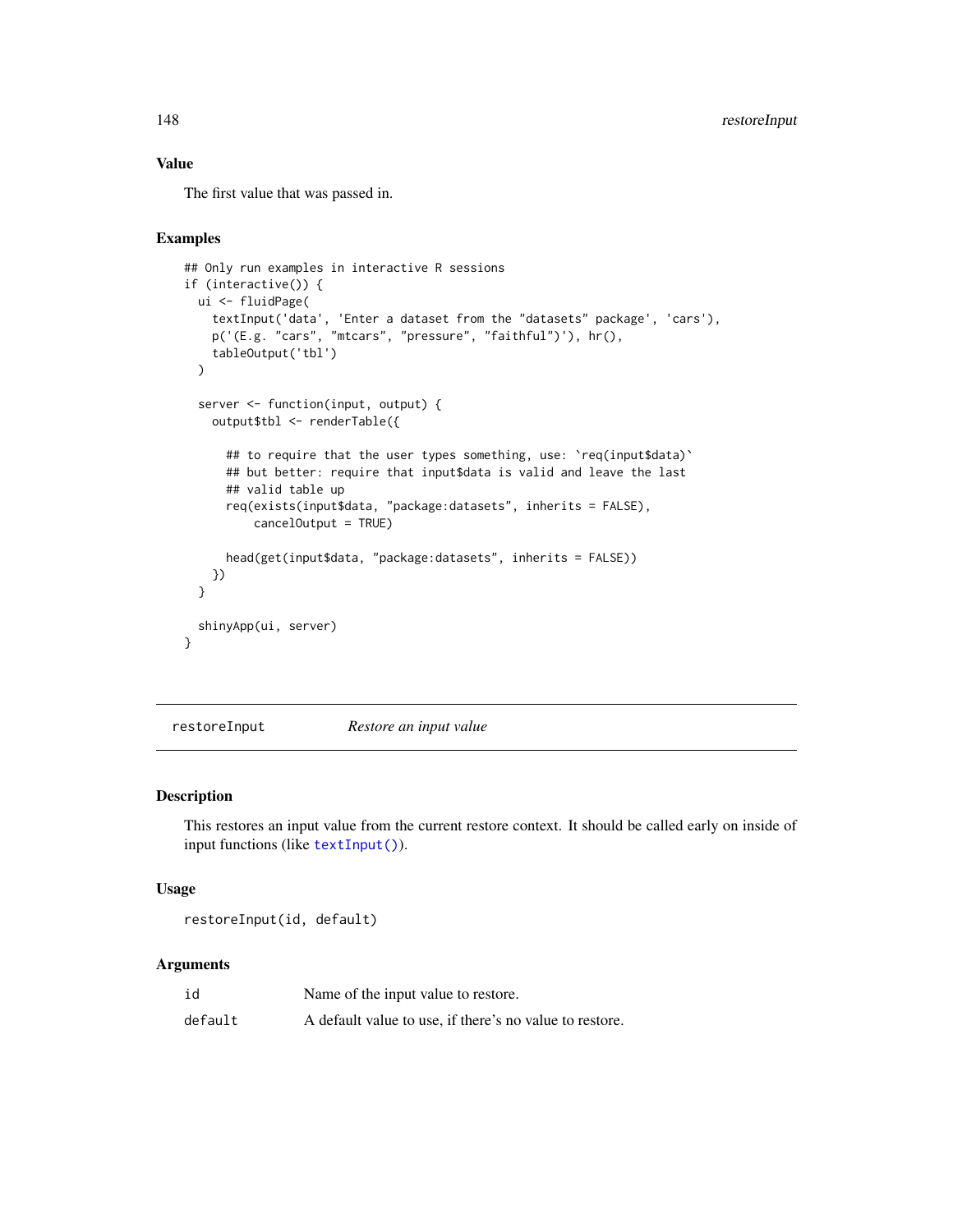<span id="page-148-0"></span>

## Description

Runs a Shiny application. This function normally does not return; interrupt R to stop the application (usually by pressing Ctrl+C or Esc).

## Usage

```
runApp(appDir = getwd(), port = getOption("shiny.port"),
 launch.browser = getOption("shiny.launch.browser", interactive()),
 host = getOption("shiny.host", "127.0.0.1"), workerId = "",
 quiet = FALSE, display.mode = c("auto", "normal", "showcase"),
  test.mode = getOption("shiny.testmode", FALSE))
```
## Arguments

| appDir       | The application to run. Should be one of the following:                                                                                                                                                                                                                                                                                                                    |
|--------------|----------------------------------------------------------------------------------------------------------------------------------------------------------------------------------------------------------------------------------------------------------------------------------------------------------------------------------------------------------------------------|
|              | • A directory containing server. R, plus, either ui. R or a www directory that<br>contains the file index.html.                                                                                                                                                                                                                                                            |
|              | • A directory containing app. R.                                                                                                                                                                                                                                                                                                                                           |
|              | • An .R file containing a Shiny application, ending with an expression that<br>produces a Shiny app object.                                                                                                                                                                                                                                                                |
|              | • A list with ui and server components.                                                                                                                                                                                                                                                                                                                                    |
|              | • A Shiny app object created by shinyApp().                                                                                                                                                                                                                                                                                                                                |
| port         | The TCP port that the application should listen on. If the port is not specified,<br>and the shiny. port option is set (with options (shiny. port = $XX$ )), then that<br>port will be used. Otherwise, use a random port.                                                                                                                                                 |
|              | launch.browser If true, the system's default web browser will be launched automatically after<br>the app is started. Defaults to true in interactive sessions only. This value of this<br>parameter can also be a function to call with the application's URL.                                                                                                             |
| host         | The IPv4 address that the application should listen on. Defaults to the shiny. host<br>option, if set, or "127.0.0.1" if not. See Details.                                                                                                                                                                                                                                 |
| workerId     | Can generally be ignored. Exists to help some editions of Shiny Server Pro route<br>requests to the correct process.                                                                                                                                                                                                                                                       |
| quiet        | Should Shiny status messages be shown? Defaults to FALSE.                                                                                                                                                                                                                                                                                                                  |
| display.mode | The mode in which to display the application. If set to the value "showcase",<br>shows application code and metadata from a DESCRIPTION file in the application<br>directory alongside the application. If set to "normal", displays the application<br>normally. Defaults to "auto", which displays the application in the mode given<br>in its DESCRIPTION file, if any. |
| test.mode    | Should the application be launched in test mode? This is only used for recording<br>or running automated tests. Defaults to the shiny. testmode option, or FALSE<br>if the option is not set.                                                                                                                                                                              |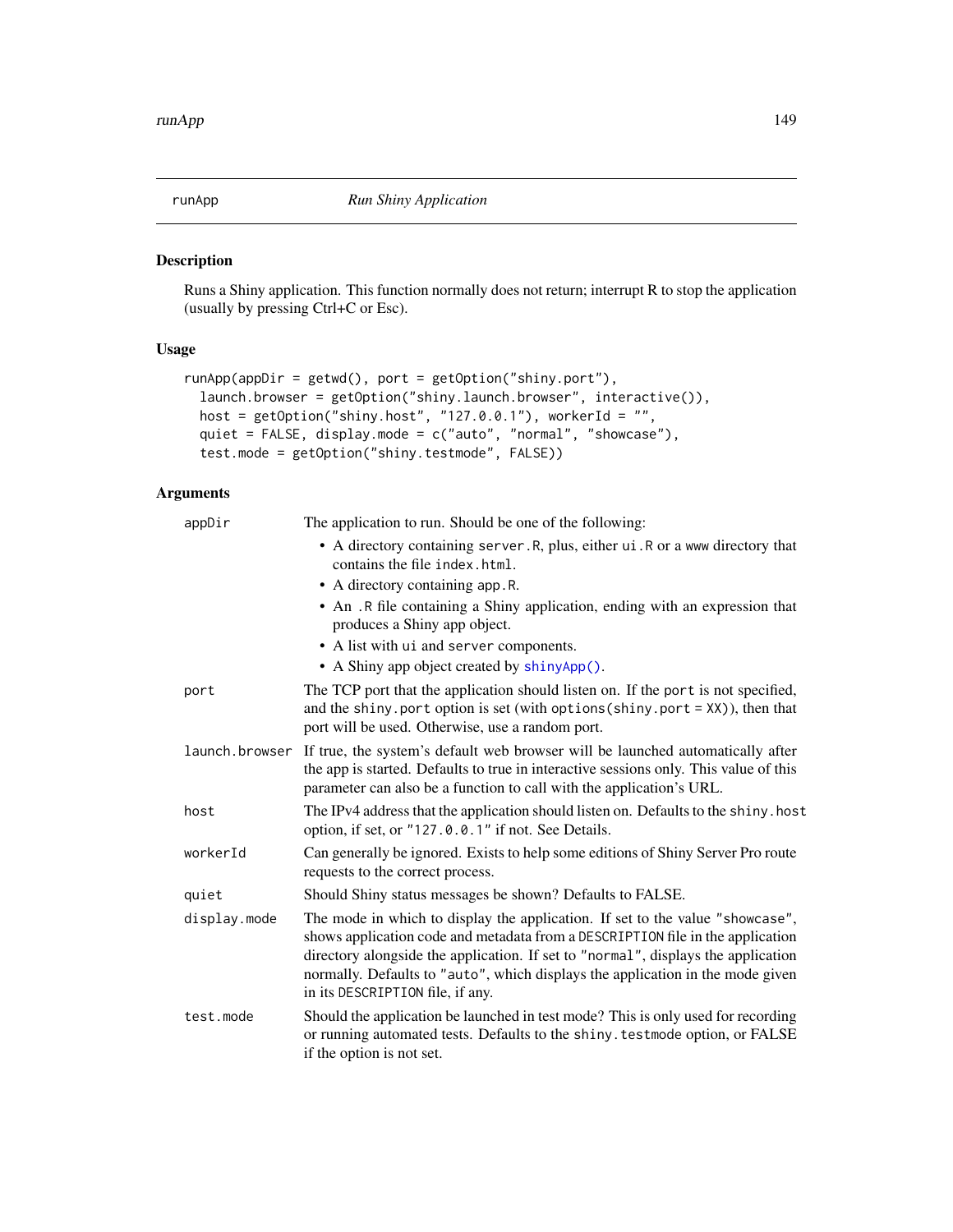## Details

The host parameter was introduced in Shiny 0.9.0. Its default value of "127.0.0.1" means that, contrary to previous versions of Shiny, only the current machine can access locally hosted Shiny apps. To allow other clients to connect, use the value "0.0.0.0" instead (which was the value that was hard-coded into Shiny in 0.8.0 and earlier).

```
## Not run:
# Start app in the current working directory
runApp()
# Start app in a subdirectory called myapp
runApp("myapp")
## End(Not run)
## Only run this example in interactive R sessions
if (interactive()) {
 options(device.ask.default = FALSE)
 # Apps can be run without a server.r and ui.r file
 runApp(list(
   ui = bootstrapPage(
     numericInput('n', 'Number of obs', 100),
     plotOutput('plot')
   ),
    server = function(input, output) {
     output$plot <- renderPlot({ hist(runif(input$n)) })
   }
 ))
 # Running a Shiny app object
 app <- shinyApp(
   ui = bootstrapPage(
     numericInput('n', 'Number of obs', 100),
     plotOutput('plot')
   ),
   server = function(input, output) {
     output$plot <- renderPlot({ hist(runif(input$n)) })
    }
 )
 runApp(app)
}
```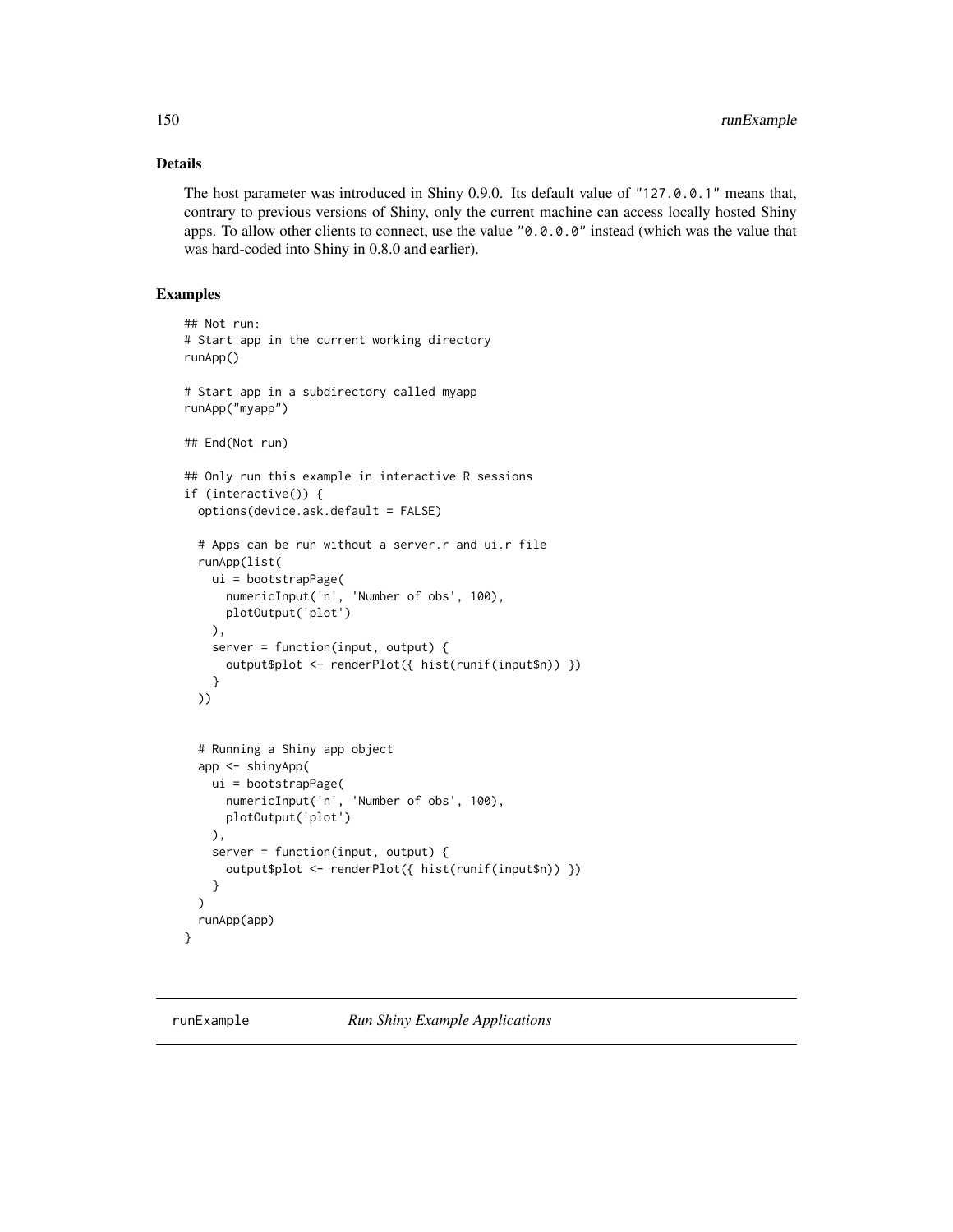## runGadget 151

## Description

Launch Shiny example applications, and optionally, your system's web browser.

#### Usage

```
runExample(example = NA, port = NULL,
  launch.browser = getOption("shiny.launch.browser", interactive()),
 host = getOption("shiny.host", "127.0.0.1"), display.mode = c("auto",
  "normal", "showcase"))
```
## Arguments

| The name of the example to run, or NA (the default) to list the available examples.                                                                                 |
|---------------------------------------------------------------------------------------------------------------------------------------------------------------------|
| The TCP port that the application should listen on. Defaults to choosing a ran-<br>dom port.                                                                        |
| launch browser If true, the system's default web browser will be launched automatically after<br>the app is started. Defaults to true in interactive sessions only. |
| The IPv4 address that the application should listen on. Defaults to the shiny. host<br>option, if set, or "127.0.0.1" if not.                                       |
| The mode in which to display the example. Defaults to showcase, but may be<br>set to normal to see the example without code or commentary.                          |
|                                                                                                                                                                     |

#### Examples

```
## Only run this example in interactive R sessions
if (interactive()) {
 # List all available examples
 runExample()
 # Run one of the examples
 runExample("01_hello")
 # Print the directory containing the code for all examples
 system.file("examples", package="shiny")
}
```
runGadget *Run a gadget*

# Description

Similar to runApp, but handles input\$cancel automatically, and if running in RStudio, defaults to viewing the app in the Viewer pane.

#### Usage

```
runGadget(app, server = NULL, port = getOption("shiny.port"),
 viewer = paneViewer(), stopOnCancel = TRUE)
```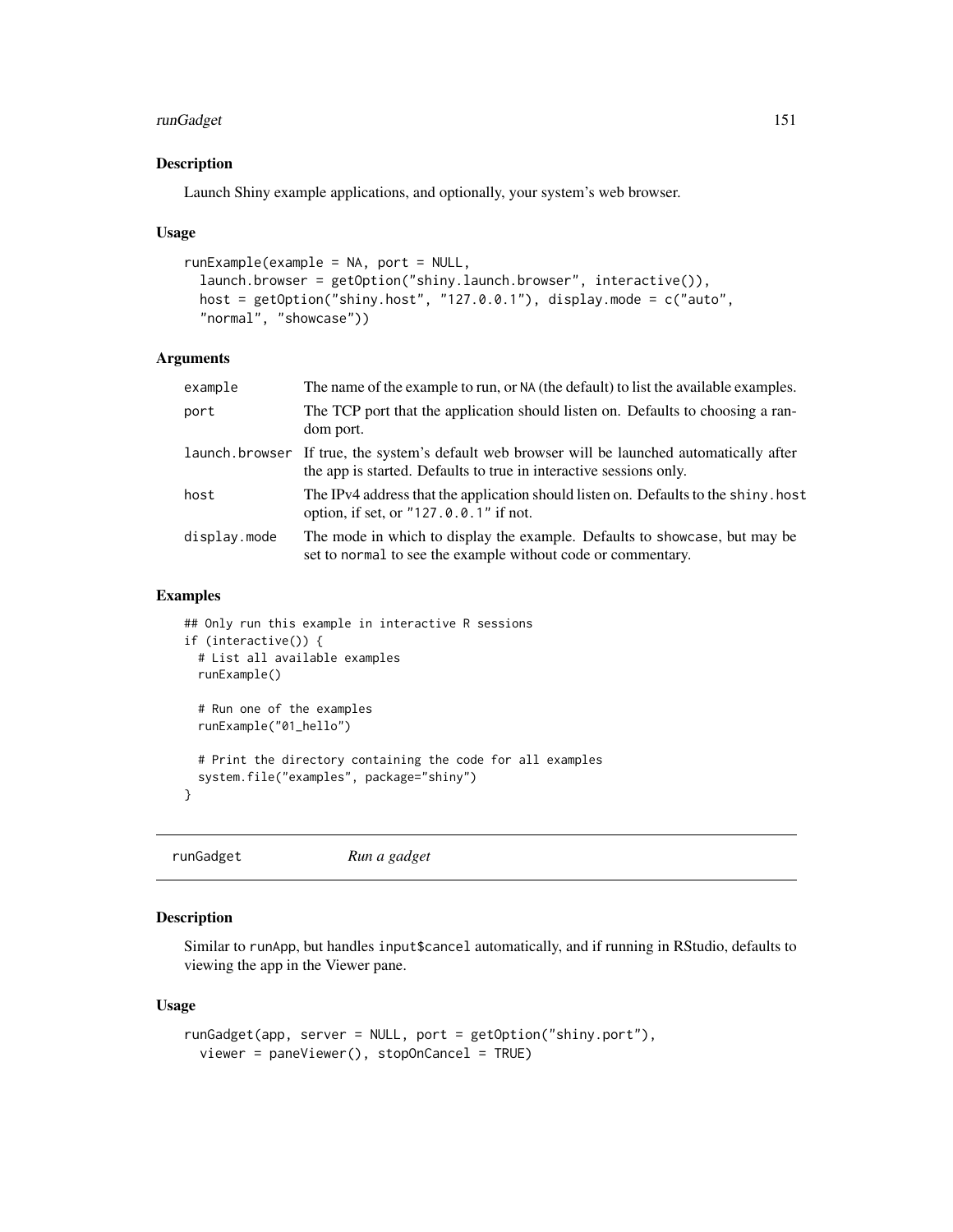#### Arguments

| app          | Either a Shiny app object as created by shinyApp() et al, or, a UI object.                                                                                                                            |
|--------------|-------------------------------------------------------------------------------------------------------------------------------------------------------------------------------------------------------|
| server       | Ignored if app is a Shiny app object; otherwise, passed along to shinyApp (i.e.<br>$\frac{1}{2}$ shinyApp(ui = app, server = server)).                                                                |
| port         | See $runApp()$ .                                                                                                                                                                                      |
| viewer       | Specify where the gadget should be displayed–viewer pane, dialog window, or<br>external browser-by passing in a call to one of the viewer () functions.                                               |
| stopOnCancel | If TRUE (the default), then an observe Event is automatically created that han-<br>dles input\$cancel by calling stopApp() with an error. Pass FALSE if you want<br>to handle input\$cancel yourself. |

#### Value

The value returned by the gadget.

#### Examples

```
## Not run:
library(shiny)
ui <- fillPage(...)
server <- function(input, output, session) {
  ...
}
# Either pass ui/server as separate arguments...
runGadget(ui, server)
# ...or as a single app object
runGadget(shinyApp(ui, server))
## End(Not run)
```
runUrl *Run a Shiny application from a URL*

## Description

runUrl() downloads and launches a Shiny application that is hosted at a downloadable URL. The Shiny application must be saved in a .zip, .tar, or .tar.gz file. The Shiny application files must be contained in the root directory or a subdirectory in the archive. For example, the files might be myapp/server.r and myapp/ui.r. The functions runGitHub() and runGist() are based on runUrl(), using URL's from GitHub (<https://github.com>) and GitHub gists ([https://gist.](https://gist.github.com) [github.com](https://gist.github.com)), respectively.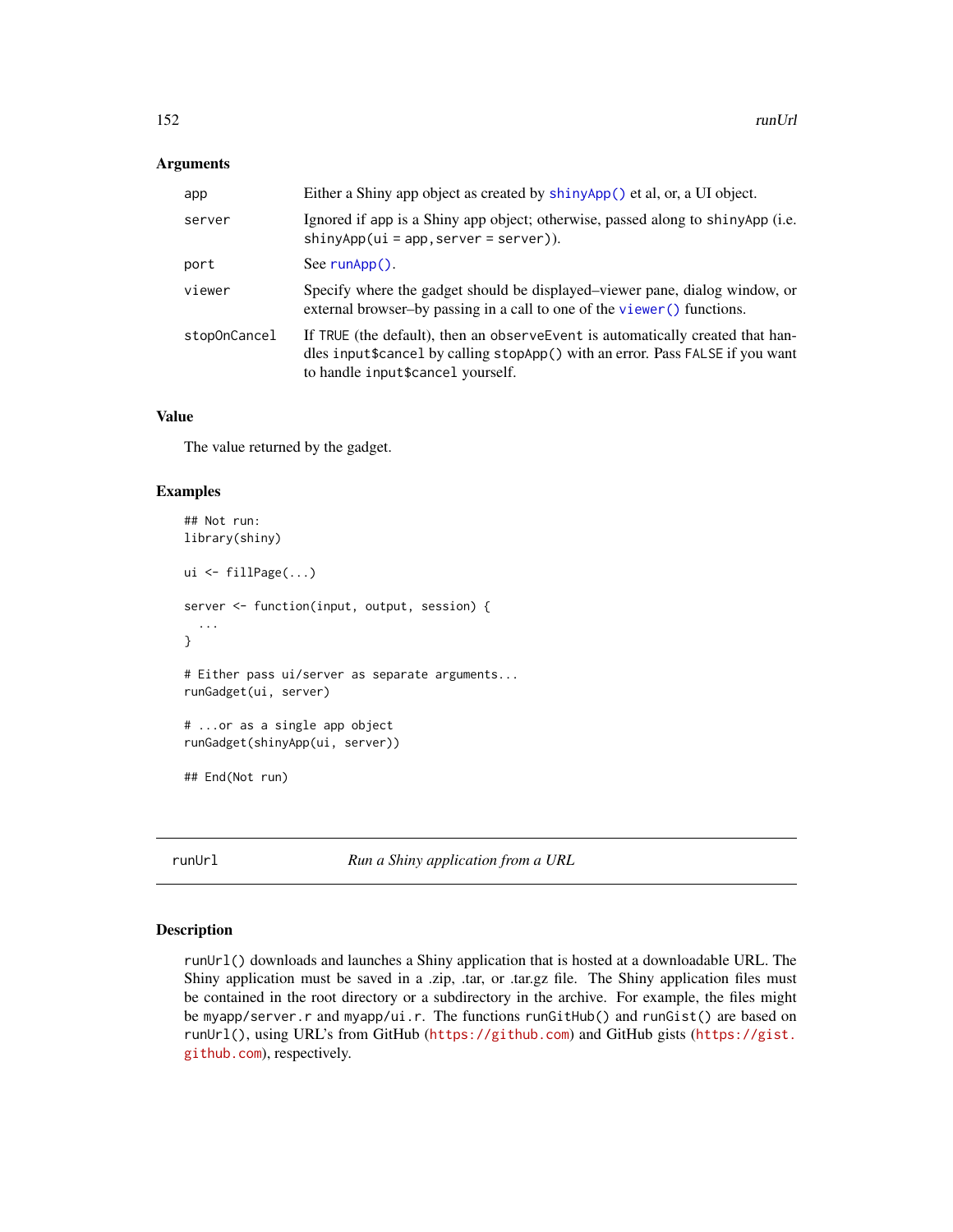#### runUrl 153

## Usage

```
runUr1(url, filetype = NULL, subdir = NULL, destdir = NULL, ...)runGist(gist, destdir = NULL, ...)
runGitHub(repo, username = getOption("github.user"), ref = "master",
  subdir = NULL, destdir = NULL, ...
```
## Arguments

| url      | URL of the application.                                                                                                                                                                             |
|----------|-----------------------------------------------------------------------------------------------------------------------------------------------------------------------------------------------------|
| filetype | The file type (".zip", ".tar", or ".tar.gz". Defaults to the file extension<br>taken from the url.                                                                                                  |
| subdir   | A subdirectory in the repository that contains the app. By default, this function<br>will run an app from the top level of the repo, but you can use a path such as<br>"inst/shinyapp".             |
| destdir  | Directory to store the downloaded application files. If NULL (the default), the<br>application files will be stored in a temporary directory and removed when the<br>app exits                      |
| $\ddots$ | Other arguments to be passed to runApp(), such as port and launch. browser.                                                                                                                         |
| gist     | The identifier of the gist. For example, if the gist is https://gist.github.com/jcheng5/3239667,<br>then 3239667, '3239667', and 'https://gist.github.com/jcheng5/3239667'<br>are all valid values. |
| repo     | Name of the repository.                                                                                                                                                                             |
| username | GitHub username. If repo is of the form "username/repo", username will be<br>taken from repo.                                                                                                       |
| ref      | Desired git reference. Could be a commit, tag, or branch name. Defaults to<br>"master".                                                                                                             |
|          |                                                                                                                                                                                                     |

```
## Only run this example in interactive R sessions
if (interactive()) {
  runUrl('https://github.com/rstudio/shiny_example/archive/master.tar.gz')
  # Can run an app from a subdirectory in the archive
  runUrl("https://github.com/rstudio/shiny_example/archive/master.zip",
    subdir = "inst/shinyapp/")
}
## Only run this example in interactive R sessions
if (interactive()) {
  runGist(3239667)
 runGist("https://gist.github.com/jcheng5/3239667")
  # Old URL format without username
  runGist("https://gist.github.com/3239667")
}
```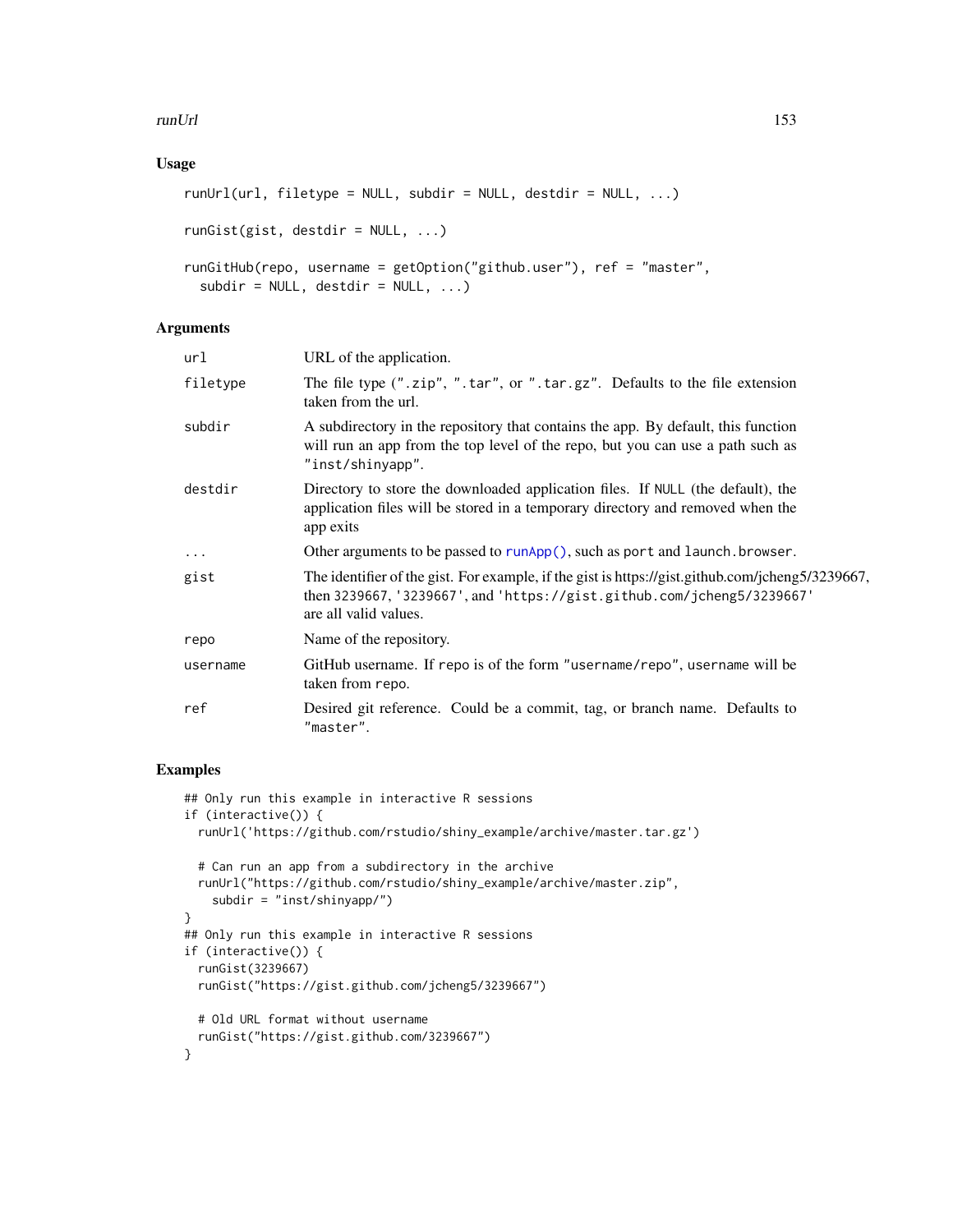```
## Only run this example in interactive R sessions
if (interactive()) {
 runGitHub("shiny_example", "rstudio")
 # or runGitHub("rstudio/shiny_example")
 # Can run an app from a subdirectory in the repo
 runGitHub("shiny_example", "rstudio", subdir = "inst/shinyapp/")
}
```
safeError *Declare an error safe for the user to see*

#### Description

This should be used when you want to let the user see an error message even if the default is to sanitize all errors. If you have an error e and call  $stop(safeError(e))$ , then Shiny will ignore the value of getOption("shiny.sanitize.errors") and always display the error in the app itself.

#### Usage

```
safeError(error)
```
## Arguments

error Either an "error" object or a "character" object (string). In the latter case, the string will become the message of the error returned by safeError.

## Details

An error generated by safeError has priority over all other Shiny errors. This can be dangerous. For example, if you have set options(shiny.sanitize.errors = TRUE), then by default all error messages are omitted in the app, and replaced by a generic error message. However, this does not apply to safeError: whatever you pass through error will be displayed to the user. So, this should only be used when you are sure that your error message does not contain any sensitive information. In those situations, safeError can make your users' lives much easier by giving them a hint as to where the error occurred.

#### Value

An "error" object

#### See Also

[shiny-options\(\)](#page-57-0)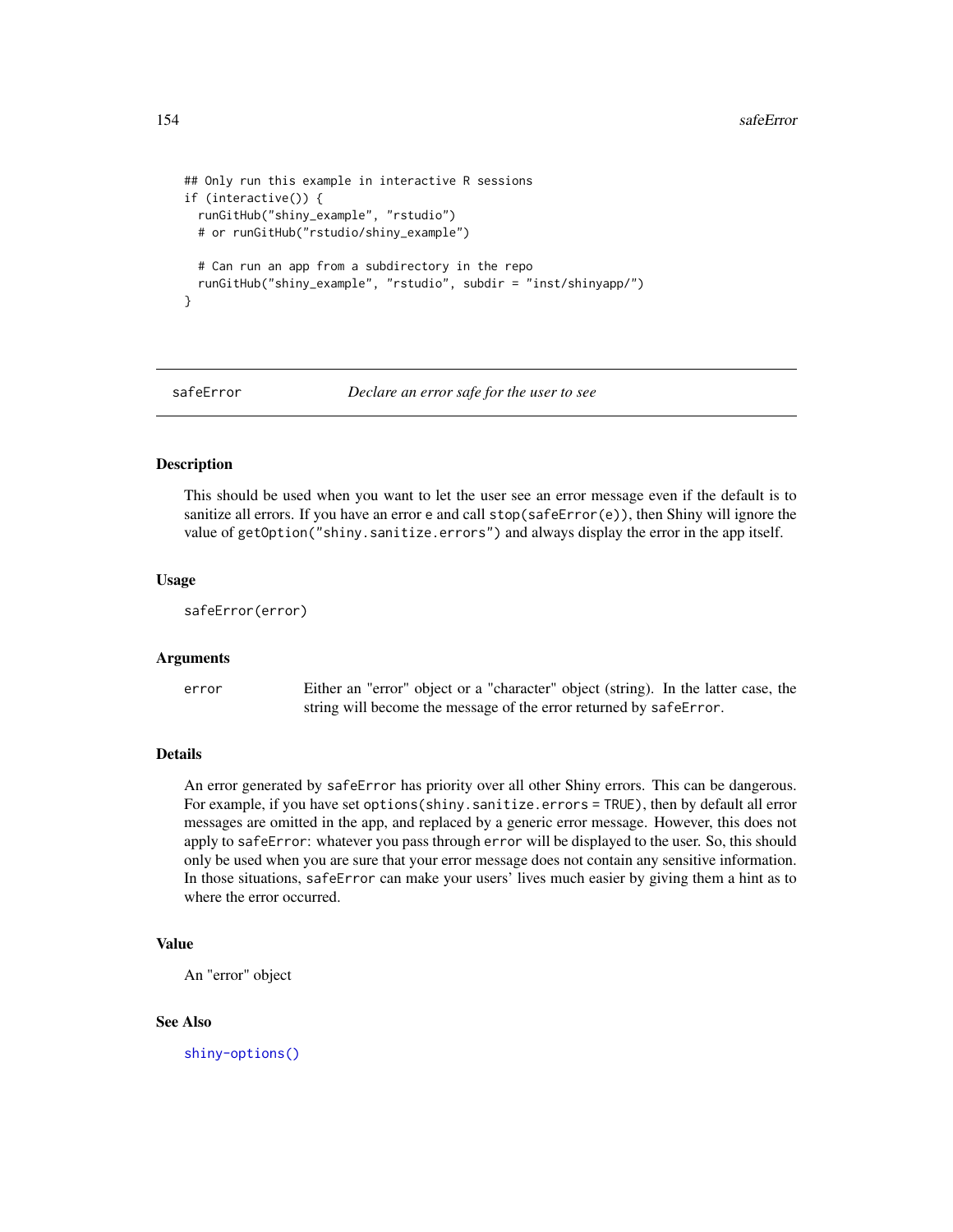#### selectInput 155

#### Examples

```
## Only run examples in interactive R sessions
if (interactive()) {
# uncomment the desired line to experiment with shiny.sanitize.errors
# options(shiny.sanitize.errors = TRUE)
# options(shiny.sanitize.errors = FALSE)
# Define UI
ui <- fluidPage(
  textInput('number', 'Enter your favorite number from 1 to 10', '5'),
  textOutput('normalError'),
  textOutput('safeError')
)
# Server logic
server <- function(input, output) {
  output$normalError <- renderText({
   number <- input$number
   if (number %in% 1:10) {
      return(paste('You chose', number, '!'))
    } else {
      stop(
        paste(number, 'is not a number between 1 and 10')
      )
   }
  })
  output$safeError <- renderText({
   number <- input$number
    if (number %in% 1:10) {
      return(paste('You chose', number, '!'))
   } else {
      stop(safeError(
        paste(number, 'is not a number between 1 and 10')
      ))
    }
 })
}
# Complete app with UI and server components
shinyApp(ui, server)
}
```
<span id="page-154-0"></span>selectInput *Create a select list input control*

### Description

Create a select list that can be used to choose a single or multiple items from a list of values.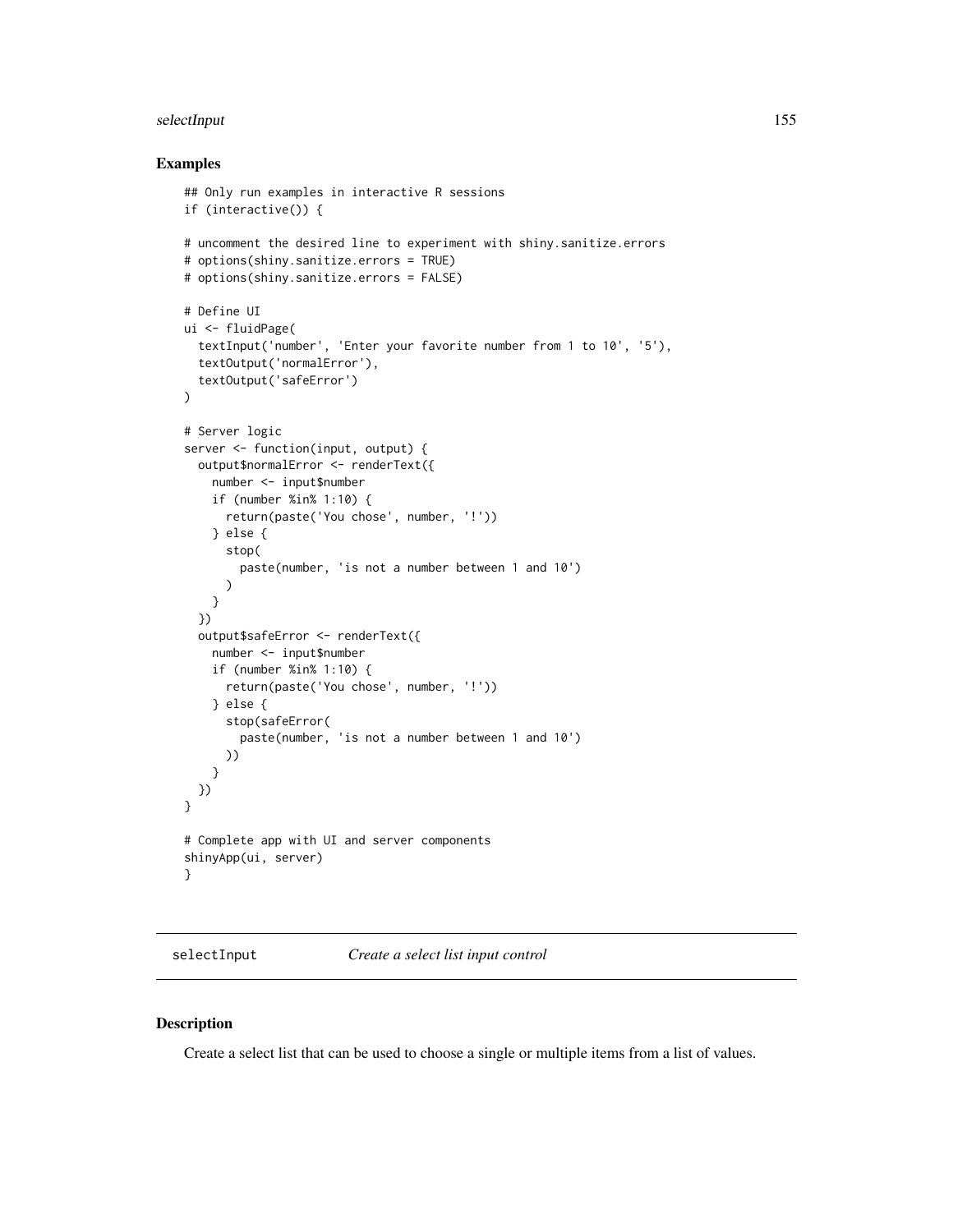## Usage

```
selectInput(inputId, label, choices, selected = NULL, multiple = FALSE,
  selectize = TRUE, width = NULL, size = NULL)
```

```
selectizeInput(inputId, ..., options = NULL, width = NULL)
```
#### Arguments

| inputId   | The input slot that will be used to access the value.                                                                                                                                                                                                                                                                                                                                                                                                                                                                       |
|-----------|-----------------------------------------------------------------------------------------------------------------------------------------------------------------------------------------------------------------------------------------------------------------------------------------------------------------------------------------------------------------------------------------------------------------------------------------------------------------------------------------------------------------------------|
| label     | Display label for the control, or NULL for no label.                                                                                                                                                                                                                                                                                                                                                                                                                                                                        |
| choices   | List of values to select from. If elements of the list are named, then that name —<br>rather than the value — is displayed to the user. It's also possible to group related<br>inputs by providing a named list whose elements are (either named or unnamed)<br>lists, vectors, or factors. In this case, the outermost names will be used as the<br>group labels (leveraging the <optgroup> HTML tag) for the elements in the<br/>respective sublist. See the example section for a small demo of this feature.</optgroup> |
| selected  | The initially selected value (or multiple values if multiple = TRUE). If not spec-<br>ified then defaults to the first value for single-select lists and no values for mul-<br>tiple select lists.                                                                                                                                                                                                                                                                                                                          |
| multiple  | Is selection of multiple items allowed?                                                                                                                                                                                                                                                                                                                                                                                                                                                                                     |
| selectize | Whether to use <b>selectize</b> , js or not.                                                                                                                                                                                                                                                                                                                                                                                                                                                                                |
| width     | The width of the input, e.g. '400px', or '100%'; see validateCssUnit().                                                                                                                                                                                                                                                                                                                                                                                                                                                     |
| size      | Number of items to show in the selection box; a larger number will result in a<br>taller box. Not compatible with selectize=TRUE. Normally, when multiple=FALSE,<br>a select input will be a drop-down list, but when size is set, it will be a box in-<br>stead.                                                                                                                                                                                                                                                           |
| $\cdots$  | Arguments passed to selectInput().                                                                                                                                                                                                                                                                                                                                                                                                                                                                                          |
| options   | A list of options. See the documentation of selectize.js for possible options<br>(character option values inside $base::I()$ will be treated as literal JavaScript<br>code; see renderDataTable() for details).                                                                                                                                                                                                                                                                                                             |

#### Details

By default, selectInput() and selectizeInput() use the JavaScript library selectize.js ([https:](https://github.com/selectize/selectize.js) [//github.com/selectize/selectize.js](https://github.com/selectize/selectize.js)) instead of the basic select input element. To use the standard HTML select input element, use selectInput() with selectize=FALSE.

In selectize mode, if the first element in choices has a value of "", its name will be treated as a placeholder prompt. For example: selectInput("letter","Letter",c("Choose one" = "",LETTERS))

#### Value

A select list control that can be added to a UI definition.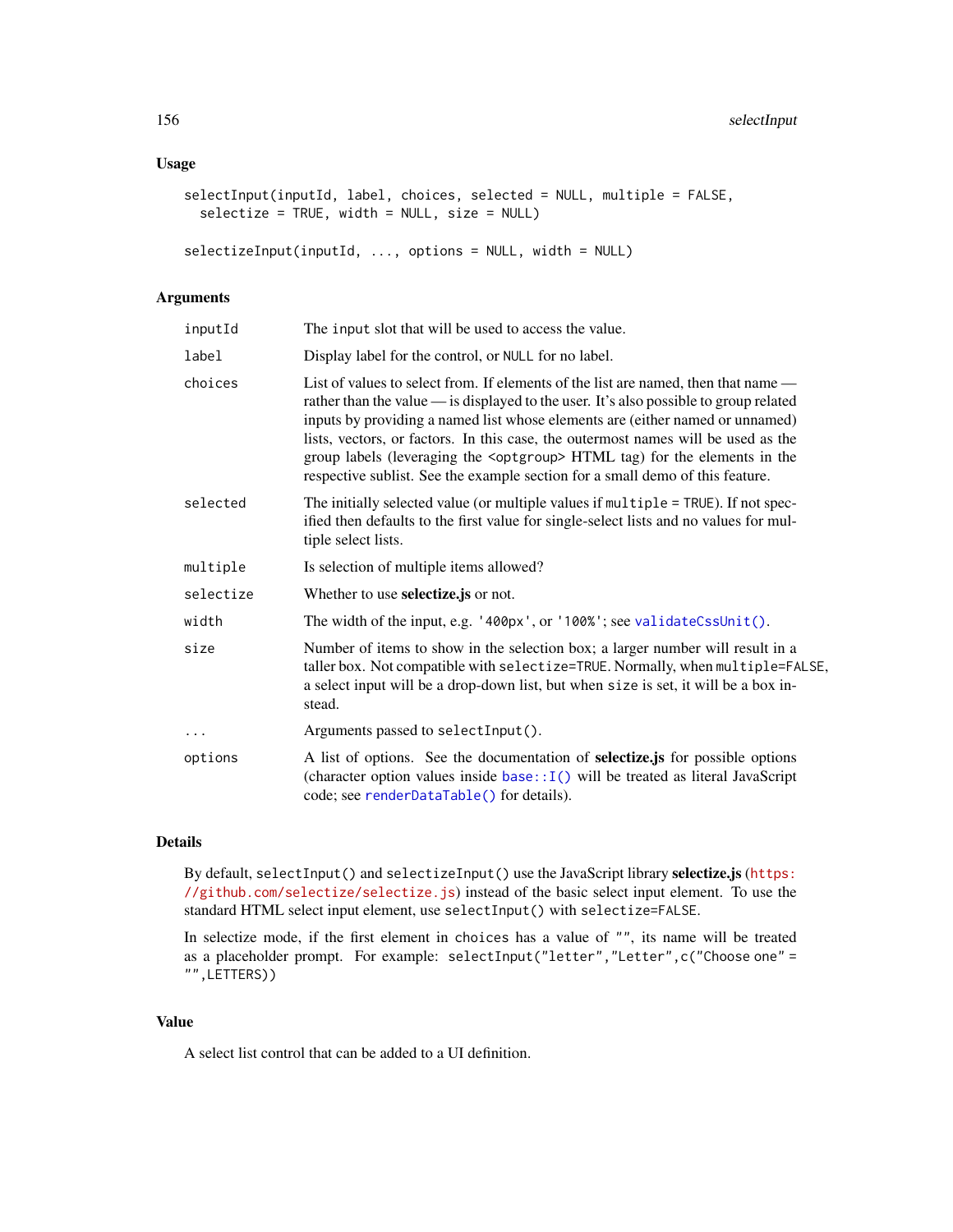#### selectInput 157

#### Server value

A vector of character strings, usually of length 1, with the value of the selected items. When multiple=TRUE and nothing is selected, this value will be NULL.

#### Note

The selectize input created from selectizeInput() allows deletion of the selected option even in a single select input, which will return an empty string as its value. This is the default behavior of selectize.js. However, the selectize input created from selectInput(...,selectize = TRUE) will ignore the empty string value when it is a single choice input and the empty string is not in the choices argument. This is to keep compatibility with selectInput $(...,selectize = FALSE)$ .

## See Also

```
updateSelectInput() varSelectInput()
```
Other input elements: [actionButton](#page-7-0), [checkboxGroupInput](#page-17-0), [checkboxInput](#page-19-0), [dateInput](#page-24-0), [dateRangeInput](#page-27-0), [fileInput](#page-45-0), [numericInput](#page-88-0), [passwordInput](#page-103-0), [radioButtons](#page-112-0), [sliderInput](#page-170-0), [submitButton](#page-175-0), [textAreaInput](#page-181-0), [textInput](#page-182-0), [varSelectInput](#page-208-0)

```
## Only run examples in interactive R sessions
if (interactive()) {
# basic example
shinyApp(
 ui = fluidPage(
    selectInput("variable", "Variable:",
                c("Cylinders" = "cyl",
                  "Transmission" = "am",
                  "Gears" = "gear"),
    tableOutput("data")
 ),
 server = function(input, output) {
    output$data <- renderTable({
      mtcars[, c("mpg", input$variable), drop = FALSE]
    }, rownames = TRUE)
 }
)
# demoing group support in the `choices` arg
shinyApp(
 ui = fluidPage(
   selectInput("state", "Choose a state:",
      list(`East Coast` = list("NY", "NJ", "CT"),
           'West Coast' = list("WA", "OR", "CA"),
           'Midwest' = list('MN'', 'WI'', 'IA'))),
   textOutput("result")
 ),
 server = function(input, output) {
```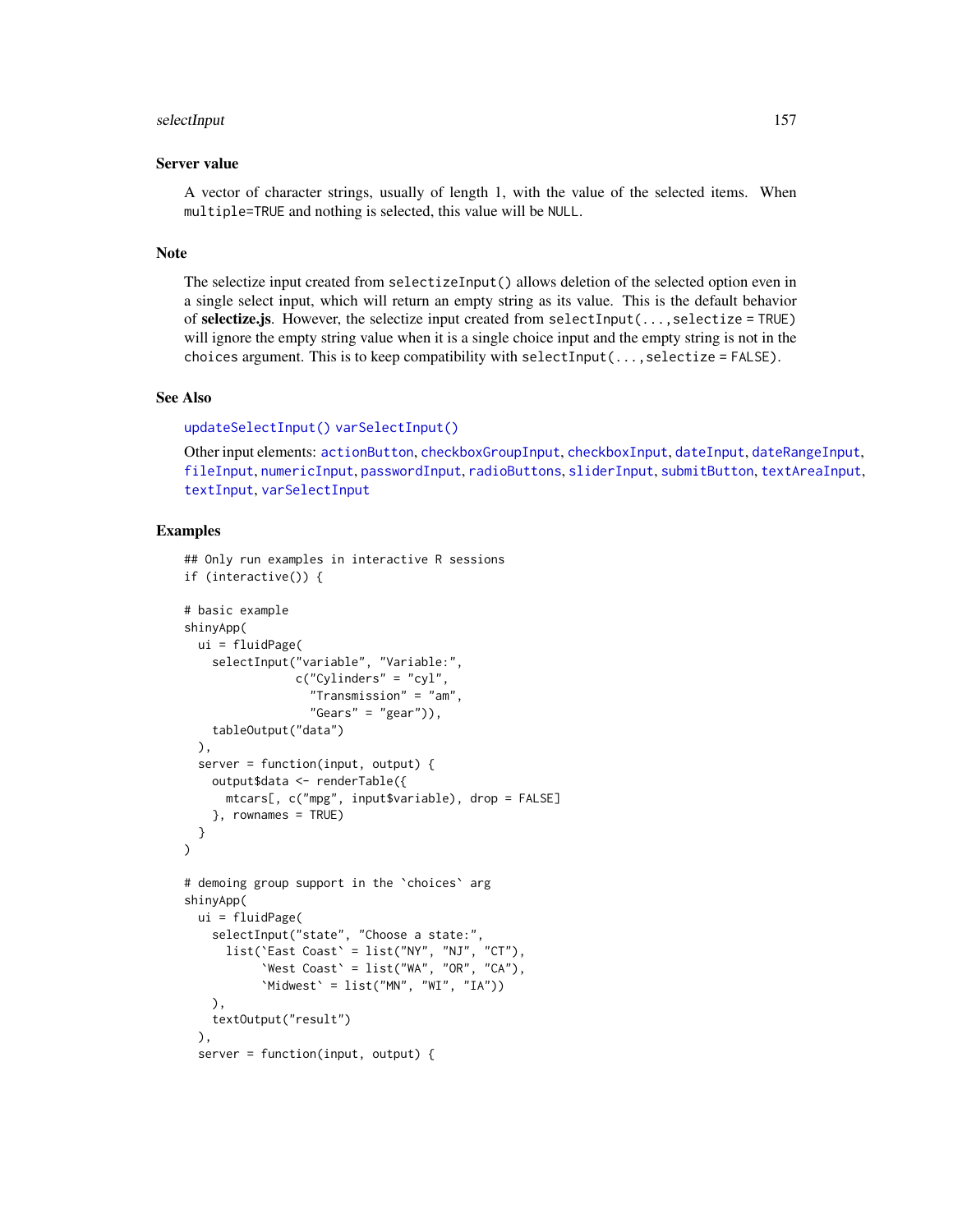```
output$result <- renderText({
     paste("You chose", input$state)
   })
 }
)
}
```
serverInfo *Collect information about the Shiny Server environment*

## Description

This function returns the information about the current Shiny Server, such as its version, and whether it is the open source edition or professional edition. If the app is not served through the Shiny Server, this function just returns list(shinyServer = FALSE).

#### Usage

serverInfo()

## Details

This function will only return meaningful data when using Shiny Server version 1.2.2 or later.

#### Value

A list of the Shiny Server information.

session *Session object*

#### Description

Shiny server functions can optionally include session as a parameter (e.g. function(input,output, session)). The session object is an environment that can be used to access information and functionality relating to the session. The following list describes the items available in the environment; they can be accessed using the \$ operator (for example, session\$clientData\$url\_search).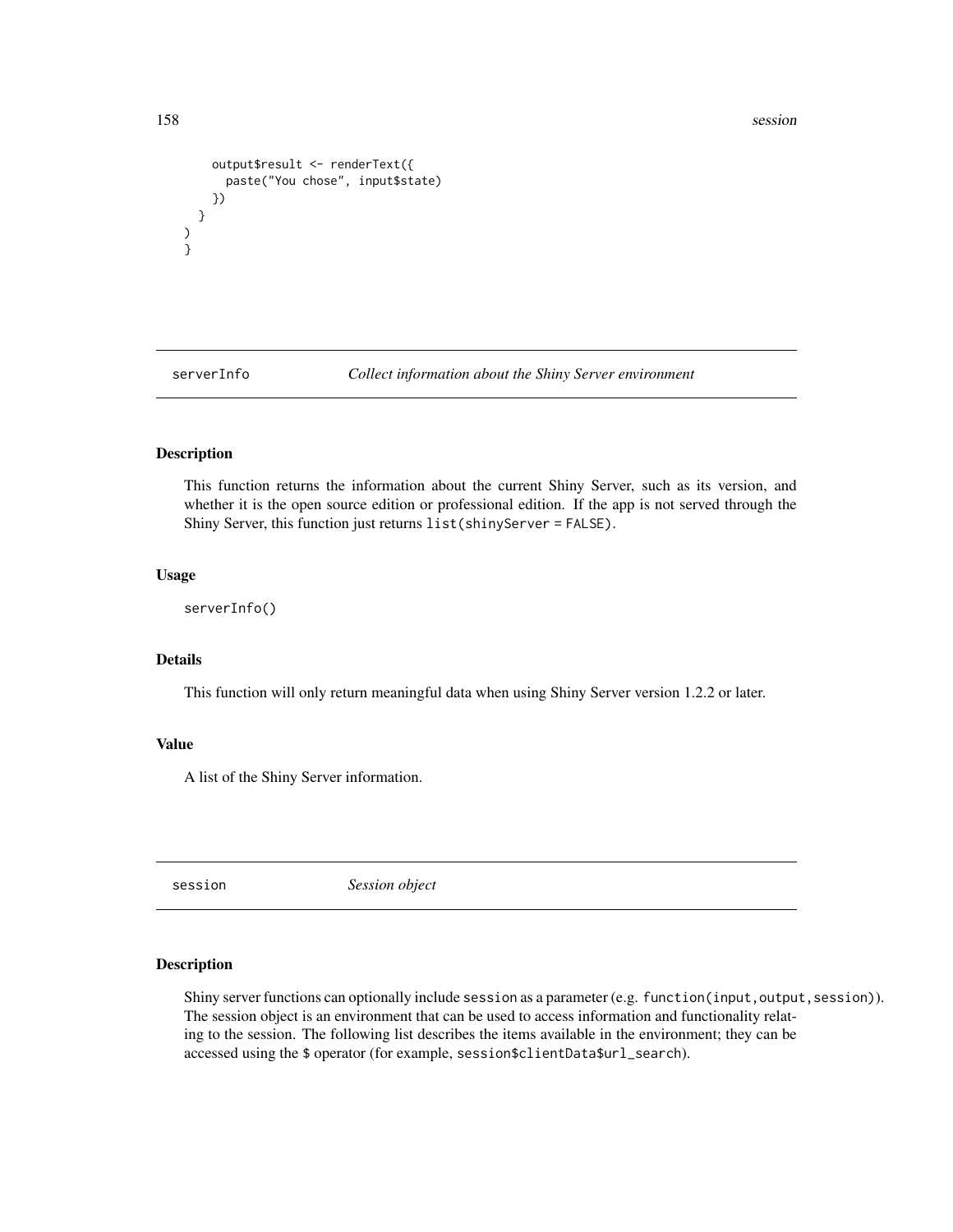#### session and the session of the session of the session of the session of the session of the session of the session of the session of the session of the session of the session of the session of the session of the session of

## Value

| allowReconnect(value)      |                                                                                                                                                                                                                                                                                                                                                                                                                                                                                                                                                                                                                                                                                                                           |  |
|----------------------------|---------------------------------------------------------------------------------------------------------------------------------------------------------------------------------------------------------------------------------------------------------------------------------------------------------------------------------------------------------------------------------------------------------------------------------------------------------------------------------------------------------------------------------------------------------------------------------------------------------------------------------------------------------------------------------------------------------------------------|--|
|                            | If value is TRUE and run in a hosting environment (Shiny Server or Connect)<br>with reconnections enabled, then when the session ends due to the network con-<br>nection closing, the client will attempt to reconnect to the server. If a recon-<br>nection is successful, the browser will send all the current input values to the<br>new session on the server, and the server will recalculate any outputs and send<br>them back to the client. If value is FALSE, reconnections will be disabled (this<br>is the default state). If "force", then the client browser will always attempt to<br>reconnect. The only reason to use "force" is for testing on a local connection<br>(without Shiny Server or Connect). |  |
| clientData                 | A reactiveValues() object that contains information about the client.                                                                                                                                                                                                                                                                                                                                                                                                                                                                                                                                                                                                                                                     |  |
|                            | • allowDataUriScheme is a logical value that indicates whether the browser<br>is able to handle URIs that use the data: scheme.                                                                                                                                                                                                                                                                                                                                                                                                                                                                                                                                                                                           |  |
|                            | • pixelratio reports the "device pixel ratio" from the web browser, or 1 if<br>none is reported. The value is 2 for Apple Retina displays.                                                                                                                                                                                                                                                                                                                                                                                                                                                                                                                                                                                |  |
|                            | • singletons - for internal use                                                                                                                                                                                                                                                                                                                                                                                                                                                                                                                                                                                                                                                                                           |  |
|                            | • url_protocol, url_hostname, url_port, url_pathname, url_search,<br>url_hash_initial and url_hash can be used to get the components of<br>the URL that was requested by the browser to load the Shiny app page.<br>These values are from the browser's perspective, so neither HTTP proxies<br>nor Shiny Server will affect these values. The url_search value may be<br>used with parseQueryString() to access query string parameters.                                                                                                                                                                                                                                                                                 |  |
|                            | clientData also contains information about each output. output_outputId_width<br>and output_outputId_height give the dimensions (using offsetWidth and<br>offsetHeight) of the DOM element that is bound to outputId, and output_outputId_hidden<br>is a logical that indicates whether the element is hidden. These values may be<br>NULL if the output is not bound.                                                                                                                                                                                                                                                                                                                                                    |  |
| input                      | The session's input object (the same as is passed into the Shiny server function<br>as an argument).                                                                                                                                                                                                                                                                                                                                                                                                                                                                                                                                                                                                                      |  |
| isClosed()                 | A function that returns TRUE if the client has disconnected.                                                                                                                                                                                                                                                                                                                                                                                                                                                                                                                                                                                                                                                              |  |
| ns(id)                     | Server-side version of $ns < -NS(id)$ . If bare IDs need to be explicitly names-<br>paced for the current module, session\$ns("name") will return the fully-qualified<br>ID.                                                                                                                                                                                                                                                                                                                                                                                                                                                                                                                                              |  |
| onEnded(callback)          |                                                                                                                                                                                                                                                                                                                                                                                                                                                                                                                                                                                                                                                                                                                           |  |
|                            | Synonym for onSessionEnded.                                                                                                                                                                                                                                                                                                                                                                                                                                                                                                                                                                                                                                                                                               |  |
| onFlush(func, once=TRUE)   |                                                                                                                                                                                                                                                                                                                                                                                                                                                                                                                                                                                                                                                                                                                           |  |
|                            | Registers a function to be called before the next time (if once=TRUE) or every<br>time (if once=FALSE) Shiny flushes the reactive system. Returns a function that<br>can be called with no arguments to cancel the registration.                                                                                                                                                                                                                                                                                                                                                                                                                                                                                          |  |
| onFlushed(func, once=TRUE) | Registers a function to be called after the next time (if once=TRUE) or every time<br>(if once=FALSE) Shiny flushes the reactive system. Returns a function that can<br>be called with no arguments to cancel the registration.                                                                                                                                                                                                                                                                                                                                                                                                                                                                                           |  |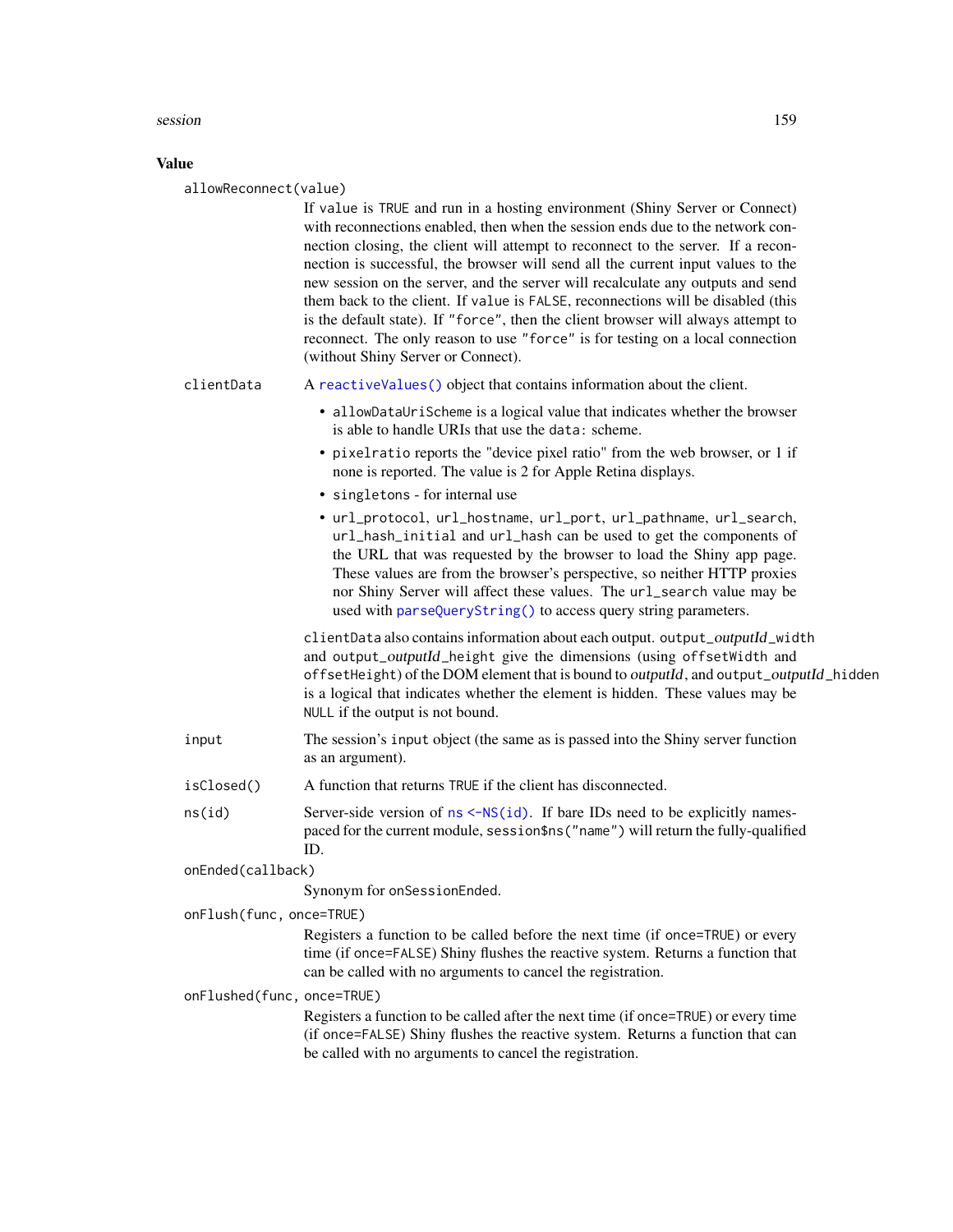| onSessionEnded(callback)         |                                                                                                                                                                                                                                                                                                                                                                                                                                                                                                                                                                                       |
|----------------------------------|---------------------------------------------------------------------------------------------------------------------------------------------------------------------------------------------------------------------------------------------------------------------------------------------------------------------------------------------------------------------------------------------------------------------------------------------------------------------------------------------------------------------------------------------------------------------------------------|
|                                  | Registers a function to be called after the client has disconnected. Returns a<br>function that can be called with no arguments to cancel the registration.                                                                                                                                                                                                                                                                                                                                                                                                                           |
| output                           | The session's output object (the same as is passed into the Shiny server function<br>as an argument).                                                                                                                                                                                                                                                                                                                                                                                                                                                                                 |
| reactlog                         | For internal use.                                                                                                                                                                                                                                                                                                                                                                                                                                                                                                                                                                     |
|                                  | registerDataObj(name, data, filterFunc)                                                                                                                                                                                                                                                                                                                                                                                                                                                                                                                                               |
|                                  | Publishes any R object as a URL endpoint that is unique to this session. name<br>must be a single element character vector; it will be used to form part of the<br>URL. filterFunc must be a function that takes two arguments: data (the value<br>that was passed into registerDataObj) and req (an environment that imple-<br>ments the Rook specification for HTTP requests). filterFunc will be called<br>with these values whenever an HTTP request is made to the URL endpoint. The<br>return value of filterFunc should be a Rook-style response.                              |
| reload()                         | The equivalent of hitting the browser's Reload button. Only works if the session<br>is actually connected.                                                                                                                                                                                                                                                                                                                                                                                                                                                                            |
| request                          | An environment that implements the Rook specification for HTTP requests.<br>This is the request that was used to initiate the websocket connection (as op-<br>posed to the request that downloaded the web page for the app).                                                                                                                                                                                                                                                                                                                                                         |
| userData                         | An environment for app authors and module/package authors to store whatever<br>session-specific data they want.                                                                                                                                                                                                                                                                                                                                                                                                                                                                       |
| resetBrush(brushId)              |                                                                                                                                                                                                                                                                                                                                                                                                                                                                                                                                                                                       |
|                                  | Resets/clears the brush with the given brushId, if it exists on any imageOutput<br>or plot0utput in the app.                                                                                                                                                                                                                                                                                                                                                                                                                                                                          |
| sendCustomMessage(type, message) |                                                                                                                                                                                                                                                                                                                                                                                                                                                                                                                                                                                       |
|                                  | Sends a custom message to the web page. type must be a single-element char-<br>acter vector giving the type of message, while message can be any jsonlite-<br>encodable value. Custom messages have no meaning to Shiny itself; they are<br>used soley to convey information to custom JavaScript logic in the browser. You<br>can do this by adding JavaScript code to the browser that calls Shiny. addCustomMessageHandler(type,<br>as the page loads; the function you provide to addCustomMessageHandler will<br>be invoked each time sendCustomMessage is called on the server. |
|                                  | sendBinaryMessage(type, message)                                                                                                                                                                                                                                                                                                                                                                                                                                                                                                                                                      |
|                                  | Similar to sendCustomMessage, but the message must be a raw vector and the<br>registration method on the client is Shiny.addBinaryMessageHandler(type, function(message){<br>The message argument on the client will be a DataView.                                                                                                                                                                                                                                                                                                                                                   |
|                                  | sendInputMessage(inputId, message)                                                                                                                                                                                                                                                                                                                                                                                                                                                                                                                                                    |
|                                  | Sends a message to an input on the session's client web page; if the input is<br>present and bound on the page at the time the message is received, then the<br>input binding object's receiveMessage(el, message) method will be called.<br>sendInputMessage should generally not be called directly from Shiny apps,<br>but through friendlier wrapper functions like updateTextInput().                                                                                                                                                                                            |
| setBookmarkExclude(names)        |                                                                                                                                                                                                                                                                                                                                                                                                                                                                                                                                                                                       |
|                                  | Set input names to be excluded from bookmarking.                                                                                                                                                                                                                                                                                                                                                                                                                                                                                                                                      |
| getBookmarkExclude()             |                                                                                                                                                                                                                                                                                                                                                                                                                                                                                                                                                                                       |
|                                  | Returns the set of input names to be excluded from bookmarking.                                                                                                                                                                                                                                                                                                                                                                                                                                                                                                                       |
|                                  |                                                                                                                                                                                                                                                                                                                                                                                                                                                                                                                                                                                       |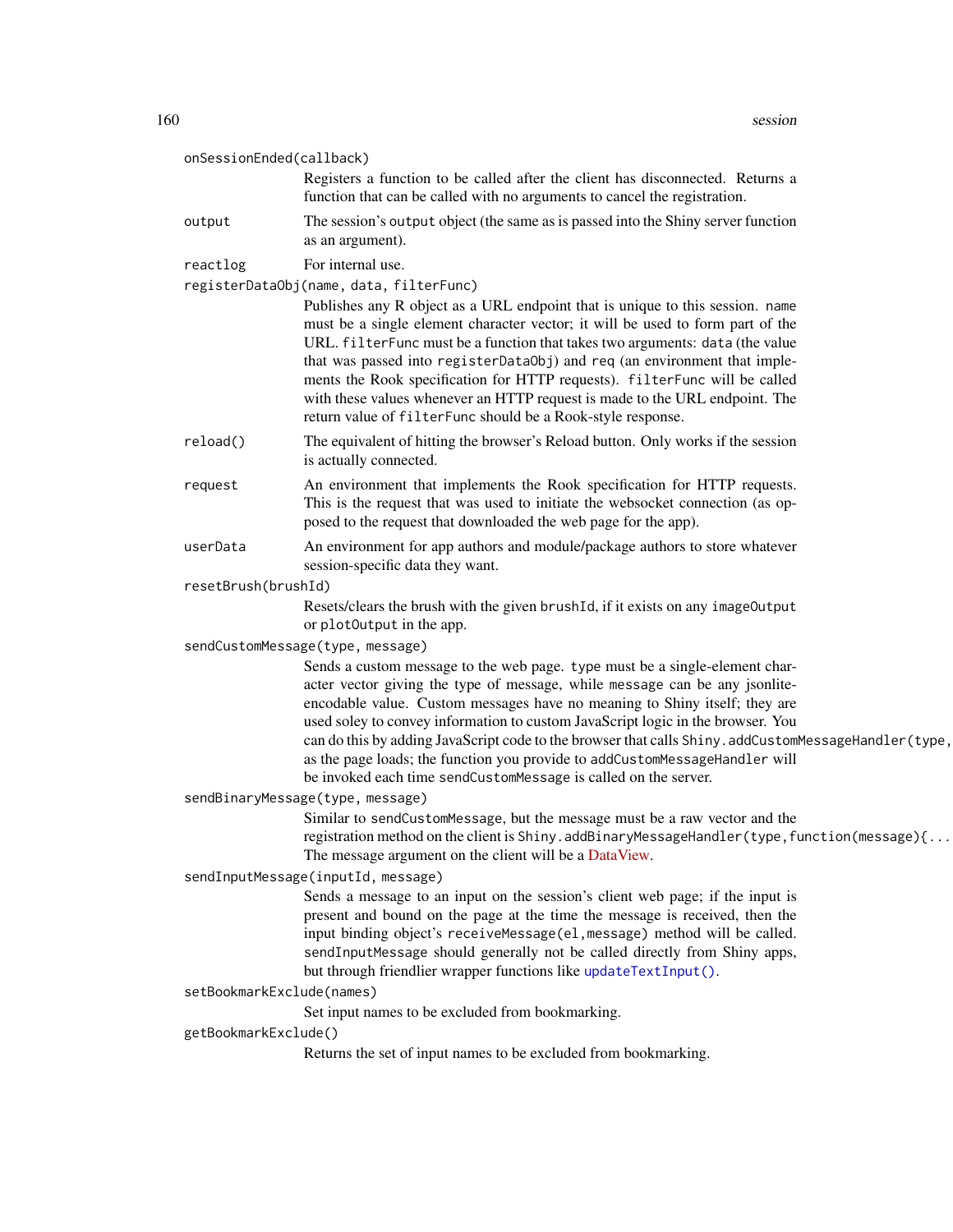| onBookmark(fun)                                                         |                                                                                                                                                                                                                                                                                                                                                                            |  |
|-------------------------------------------------------------------------|----------------------------------------------------------------------------------------------------------------------------------------------------------------------------------------------------------------------------------------------------------------------------------------------------------------------------------------------------------------------------|--|
|                                                                         | Registers a function that will be called just before bookmarking state.                                                                                                                                                                                                                                                                                                    |  |
| onBookmarked(fun)                                                       |                                                                                                                                                                                                                                                                                                                                                                            |  |
|                                                                         | Registers a function that will be called just after bookmarking state.                                                                                                                                                                                                                                                                                                     |  |
| onRestore(fun)                                                          | Registers a function that will be called when a session is restored, before all<br>other reactives, observers, and render functions are run.                                                                                                                                                                                                                               |  |
| onRestored(fun)                                                         |                                                                                                                                                                                                                                                                                                                                                                            |  |
|                                                                         | Registers a function that will be called when a session is restored, after all other<br>reactives, observers, and render functions are run.                                                                                                                                                                                                                                |  |
| doBookmark()                                                            | Do bookmarking and invoke the onBookmark and onBookmarked callback func-                                                                                                                                                                                                                                                                                                   |  |
| tions.<br>exportTestValues()                                            |                                                                                                                                                                                                                                                                                                                                                                            |  |
|                                                                         | Registers expressions for export in test mode, available at the test snapshot URL.                                                                                                                                                                                                                                                                                         |  |
| getTestSnapshotUrl(input=TRUE, output=TRUE, export=TRUE, format="json") |                                                                                                                                                                                                                                                                                                                                                                            |  |
|                                                                         | Returns a URL for the test snapshots. Only has an effect when the shiny. testmode<br>option is set to TRUE. For the input, output, and export arguments, TRUE means<br>to return all of these values. It is also possible to specify by name which values<br>to return by providing a character vector, as in input= $c("x", "y")$ . The format<br>can be "rds" or "json". |  |

setBookmarkExclude *Exclude inputs from bookmarking*

## Description

This function tells Shiny which inputs should be excluded from bookmarking. It should be called from inside the application's server function.

#### Usage

```
setBookmarkExclude(names = character(0),
  session = getDefaultReactiveDomain())
```
#### Arguments

| names   | A character vector containing names of inputs to exclude from bookmarking. |
|---------|----------------------------------------------------------------------------|
| session | A shiny session object.                                                    |

## Details

This function can also be called from a module's server function, in which case it will exclude inputs with the specified names, from that module. It will not affect inputs from other modules or from the top level of the Shiny application.

## See Also

[enableBookmarking\(\)](#page-38-0) for examples.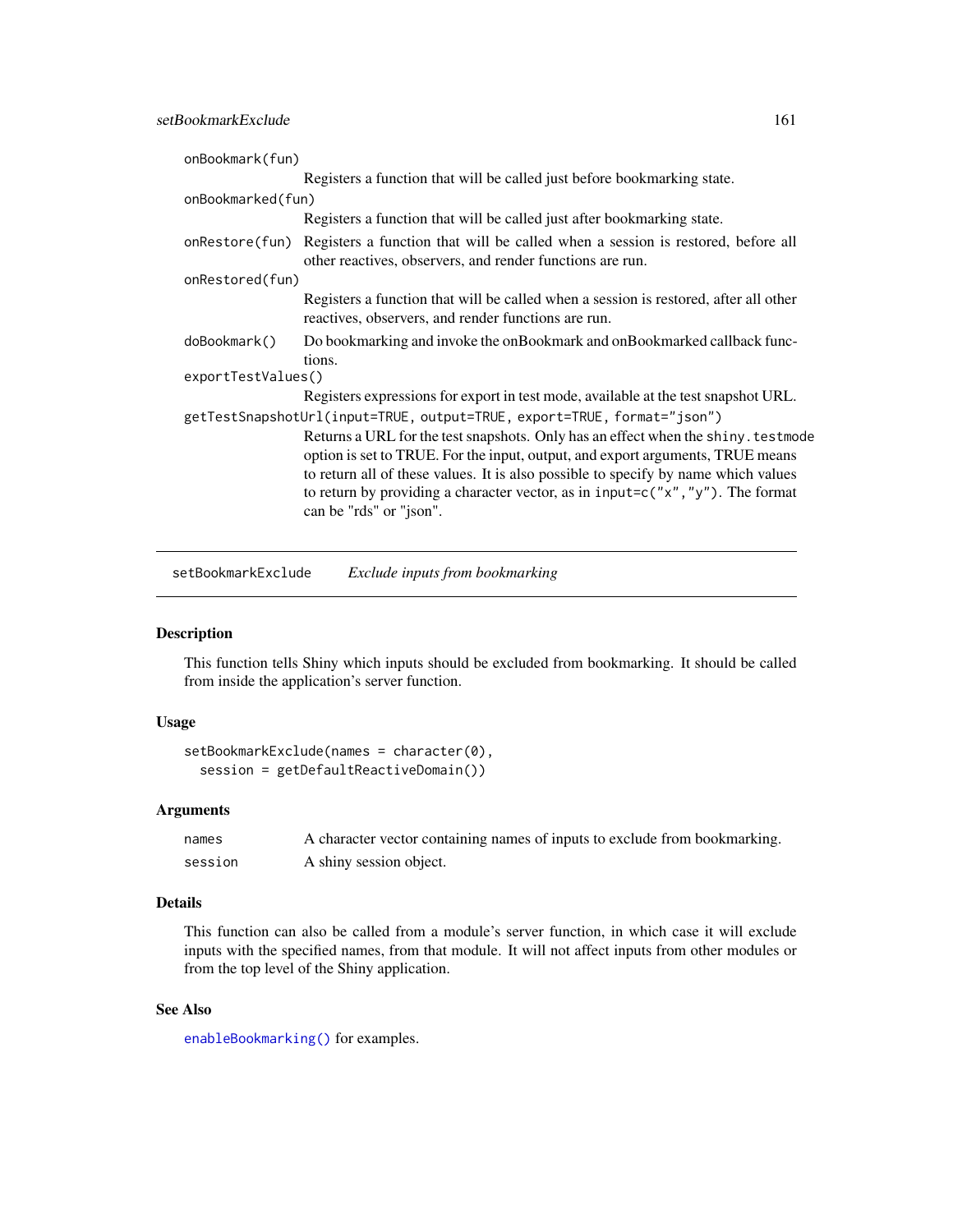<span id="page-161-0"></span>

## Description

These functions create Shiny app objects from either an explicit UI/server pair (shinyApp), or by passing the path of a directory that contains a Shiny app (shinyAppDir).

## Usage

```
shinyApp(ui, server, onStart = NULL, options = list(),
 uiPattern = "/", enableBookmarking = NULL)
```

```
shinyAppDir(appDir, options = list())
```

```
shinyAppFile(appFile, options = list())
```
## Arguments

| ui                | The UI definition of the app (for example, a call to fluidPage() with nested<br>controls)                                                                                                                                                                                                                                         |
|-------------------|-----------------------------------------------------------------------------------------------------------------------------------------------------------------------------------------------------------------------------------------------------------------------------------------------------------------------------------|
| server            | A function with three parameters: input, output, and session. The function<br>is called once for each session ensuring that each app is independent.                                                                                                                                                                              |
| onStart           | A function that will be called before the app is actually run. This is only needed<br>for shinyAppObj, since in the shinyAppDir case, a global. R file can be used<br>for this purpose.                                                                                                                                           |
| options           | Named options that should be passed to the runApp call (these can be any of<br>the following: "port", "launch.browser", "host", "quiet", "display.mode" and<br>"test.mode"). You can also specify width and height parameters which pro-<br>vide a hint to the embedding environment about the ideal height/width for the<br>app. |
| uiPattern         | A regular expression that will be applied to each GET request to determine whether<br>the ui should be used to handle the request. Note that the entire request path<br>must match the regular expression in order for the match to be considered suc-<br>cessful.                                                                |
| enableBookmarking |                                                                                                                                                                                                                                                                                                                                   |
|                   | Can be one of "url", "server", or "disable". This is equivalent to calling<br>the enableBookmarking() function just before calling shinyApp(). With the<br>default value (NULL), the app will respect the setting from any previous calls to<br>enableBookmarking(). See enableBookmarking() for more information.                |
| appDir            | Path to directory that contains a Shiny app (i.e. a server.R file and either ui.R or<br>www/index.html)                                                                                                                                                                                                                           |
| appFile           | Path to a .R file containing a Shiny application                                                                                                                                                                                                                                                                                  |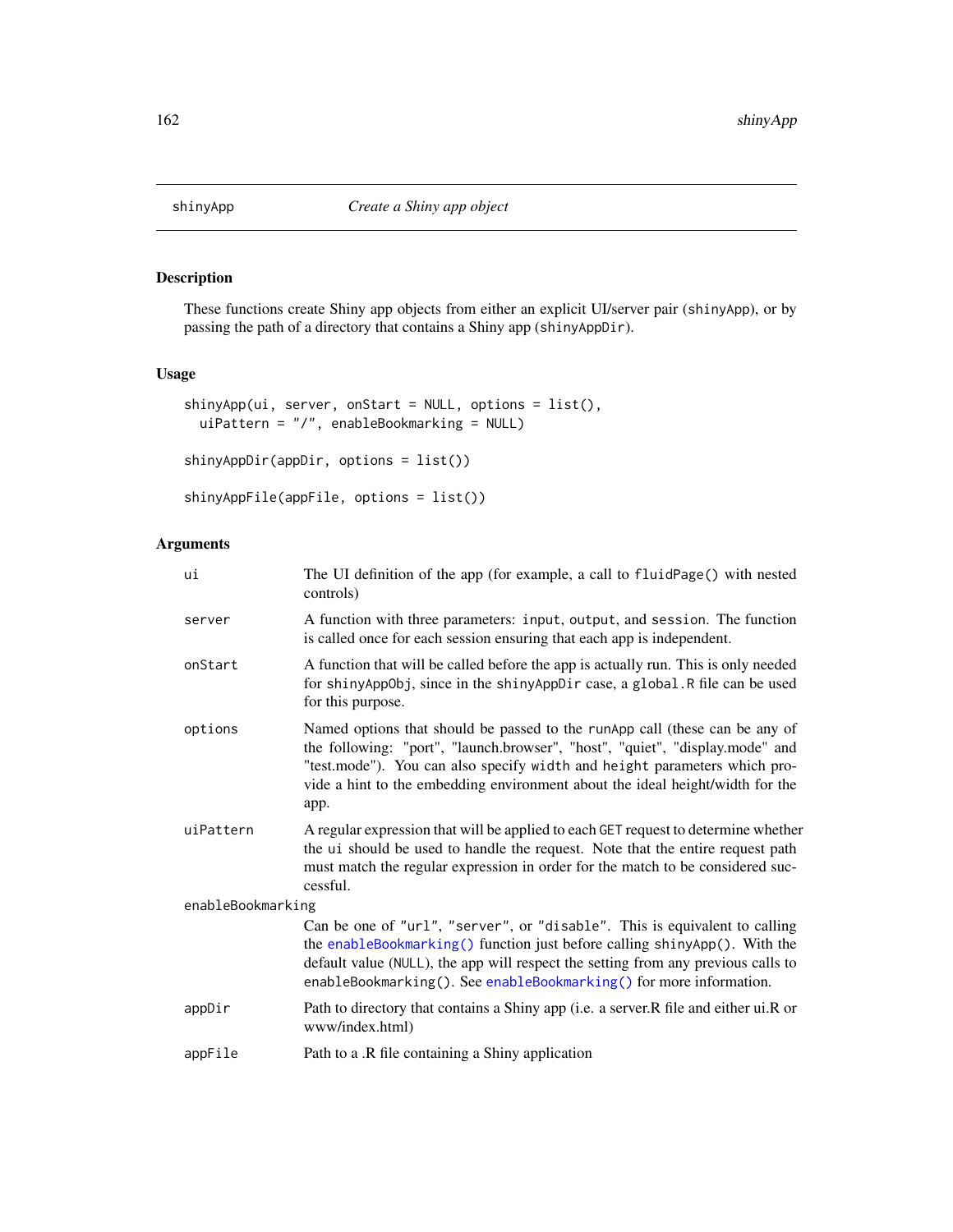## Details

Normally when this function is used at the R console, the Shiny app object is automatically passed to the print() function, which runs the app. If this is called in the middle of a function, the value will not be passed to print() and the app will not be run. To make the app run, pass the app object to print() or [runApp\(\)](#page-148-0).

## Value

An object that represents the app. Printing the object or passing it to [runApp\(\)](#page-148-0) will run the app.

## Examples

```
## Only run this example in interactive R sessions
if (interactive()) {
 options(device.ask.default = FALSE)
 shinyApp(
   ui = fluidPage(
     numericInput("n", "n", 1),
     plotOutput("plot")
   ),
    server = function(input, output) {
     output$plot <- renderPlot( plot(head(cars, input$n)) )
    }
 )
 shinyAppDir(system.file("examples/01_hello", package="shiny"))
 # The object can be passed to runApp()
 app <- shinyApp(
   ui = fluidPage(
     numericInput("n", "n", 1),
     plotOutput("plot")
   ),
    server = function(input, output) {
     output$plot <- renderPlot( plot(head(cars, input$n)) )
    }
 )
 runApp(app)
}
```
showBookmarkUrlModal *Display a modal dialog for bookmarking*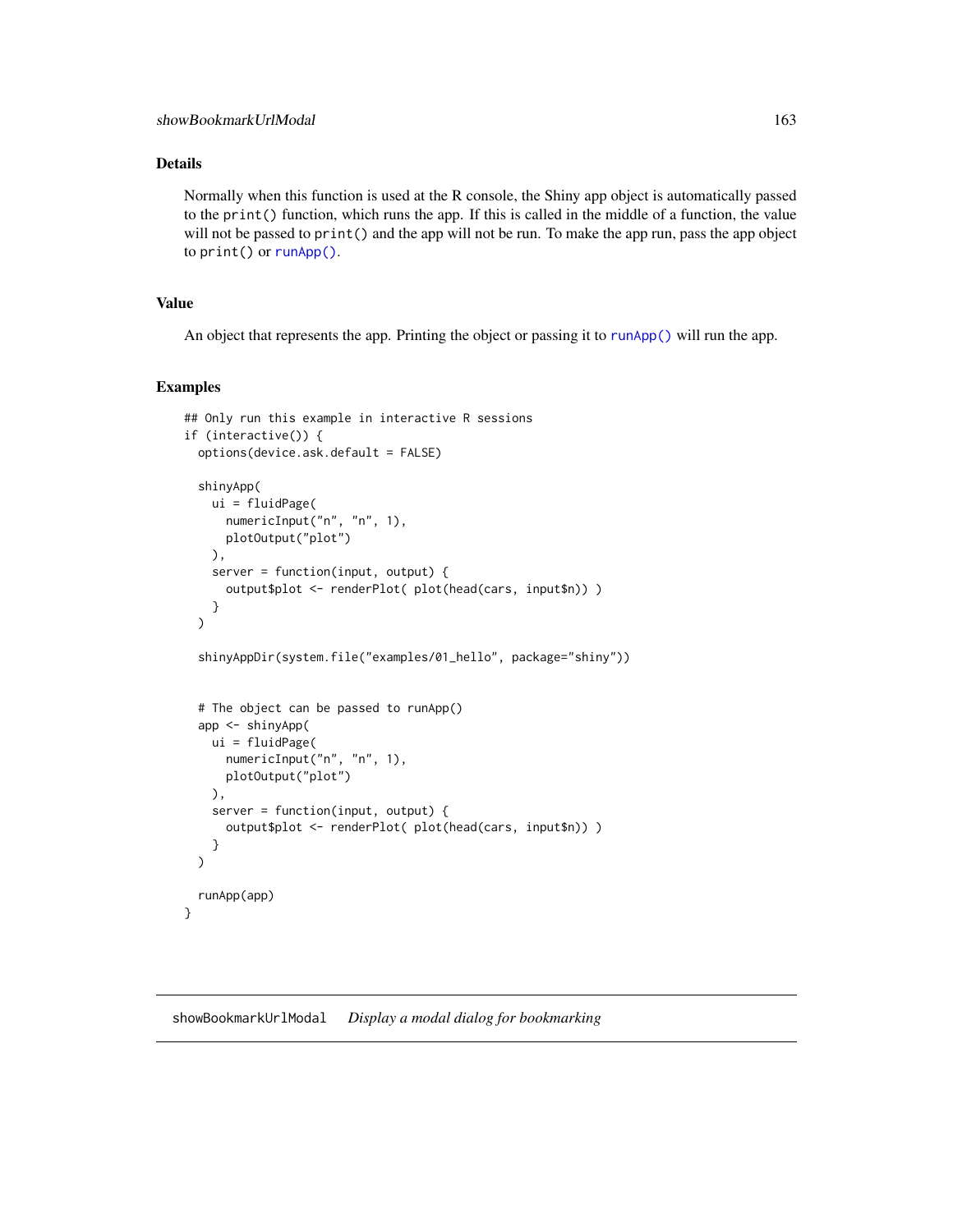## Description

This is a wrapper function for [urlModal\(\)](#page-205-0) that is automatically called if an application is bookmarked but no other [onBookmark\(\)](#page-95-0) callback was set. It displays a modal dialog with the bookmark URL, along with a subtitle that is appropriate for the type of bookmarking used ("url" or "server").

## Usage

```
showBookmarkUrlModal(url)
```
## Arguments

url A URL to show in the modal dialog.

## showModal *Show or remove a modal dialog*

## Description

This causes a modal dialog to be displayed in the client browser, and is typically used with [modalDialog\(\)](#page-80-0).

#### Usage

showModal(ui, session = getDefaultReactiveDomain())

removeModal(session = getDefaultReactiveDomain())

## Arguments

| ui      | UI content to show in the modal.                             |
|---------|--------------------------------------------------------------|
| session | The session object passed to function given to shiny Server. |

## See Also

[modalDialog\(\)](#page-80-0) for examples.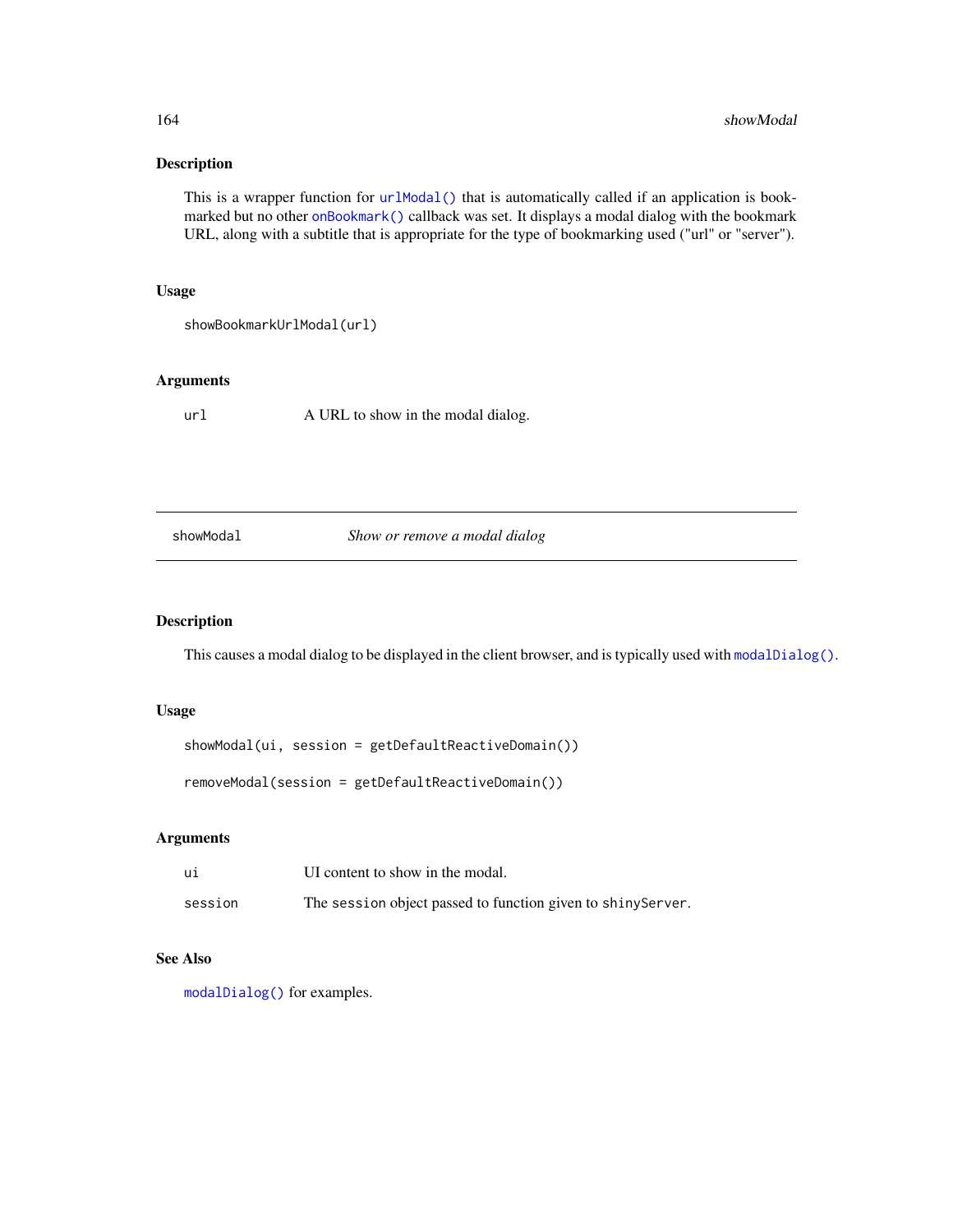showNotification *Show or remove a notification*

## Description

These functions show and remove notifications in a Shiny application.

## Usage

```
showNotification(ui, action = NULL, duration = 5, closeButton = TRUE,
 id = NULL, type = c("default", "message", "warning", "error"),
 session = getDefaultReactiveDomain())
```

```
removeNotification(id, session = getDefaultReactiveDomain())
```
## Arguments

| ui          | Content of message.                                                                                                                                                                                                                                                                                    |
|-------------|--------------------------------------------------------------------------------------------------------------------------------------------------------------------------------------------------------------------------------------------------------------------------------------------------------|
| action      | Message content that represents an action. For example, this could be a link that<br>the user can click on. This is separate from ui so customized layouts can handle<br>the main notification content separately from action content.                                                                 |
| duration    | Number of seconds to display the message before it disappears. Use NULL to<br>make the message not automatically disappear.                                                                                                                                                                            |
| closeButton | If TRUE, display a button which will make the notification disappear when clicked.<br>If FALSE do not display.                                                                                                                                                                                         |
| id          | A unique identifier for the notification.<br>id is optional for showNotification(): Shiny will automatically create one if<br>needed. If you do supply it, Shiny will update an existing notification if it exists,<br>otherwise it will create a new one.<br>id is required for removeNotification(). |
| type        | A string which controls the color of the notification. One of "default" (gray),<br>"message" (blue), "warning" (yellow), or "error" (red).                                                                                                                                                             |
| session     | Session object to send notification to.                                                                                                                                                                                                                                                                |

#### Value

An ID for the notification.

```
## Only run examples in interactive R sessions
if (interactive()) {
# Show a message when button is clicked
shinyApp(
 ui = fluidPage(actionButton("show", "Show")
```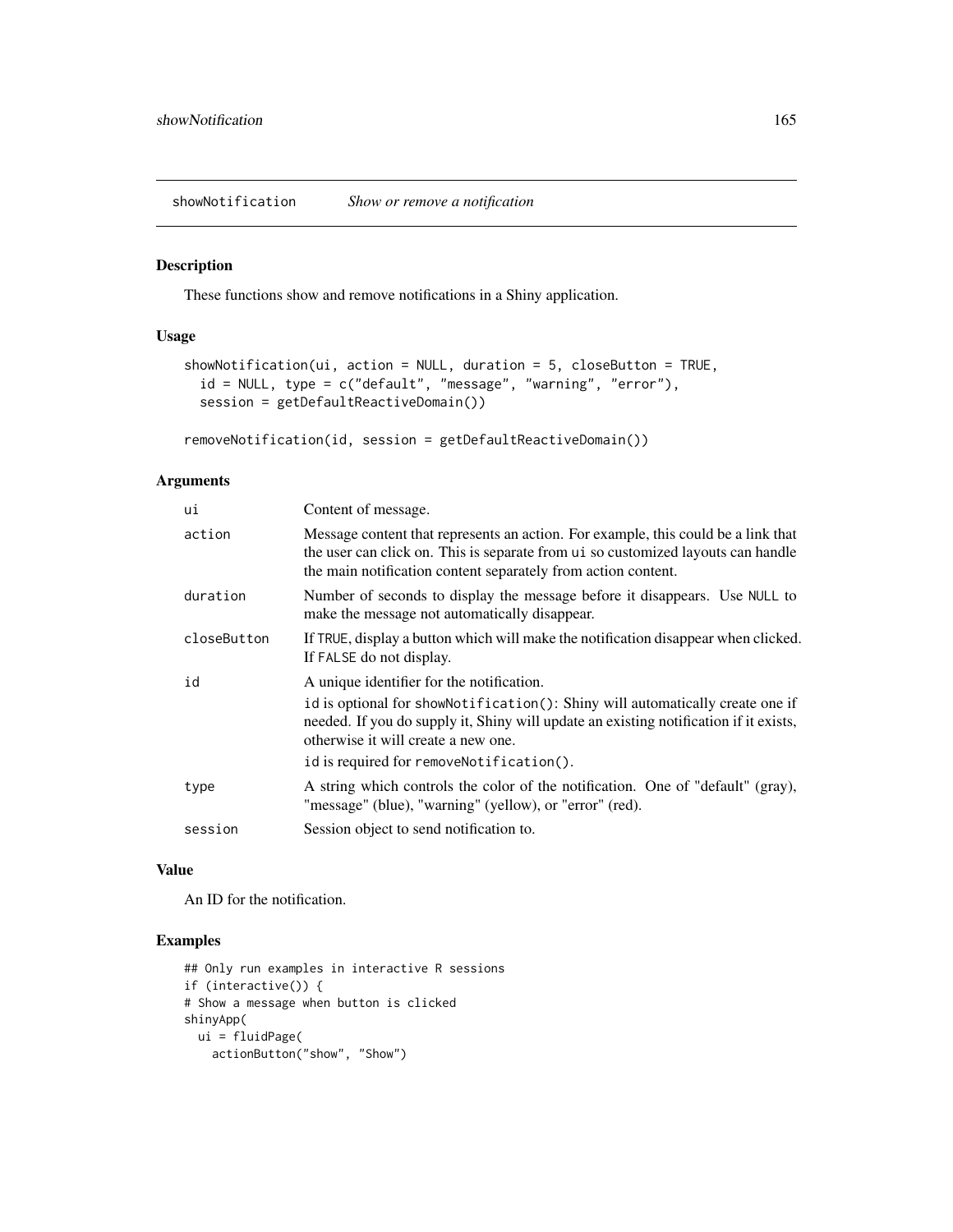```
),
  server = function(input, output) {
    observeEvent(input$show, {
      showNotification("Message text",
        action = a(href = "javascript:location.reload();", "Reload page")
      \lambda})
 }
\mathcal{L}# App with show and remove buttons
shinyApp(
  ui = fluidPage(
    actionButton("show", "Show"),
    actionButton("remove", "Remove")
  ),
  server = function(input, output) {
    # A queue of notification IDs
    ids <- character(0)
    # A counter
    n \leq -\emptysetobserveEvent(input$show, {
      # Save the ID for removal later
      id <- showNotification(paste("Message", n), duration = NULL)
      ids <<-c(ids, id)n \ll - n + 1})
    observeEvent(input$remove, {
      if (length(ids) > 0)
        removeNotification(ids[1])
      ids \leq -ids[-1]})
  }
)
}
```
<span id="page-165-0"></span>showTab *Dynamically hide/show a tabPanel*

## Description

Dynamically hide or show a [tabPanel\(\)](#page-178-0) (or a [navbarMenu\(\)](#page-82-0))from an existing [tabsetPanel\(\)](#page-179-0), [navlistPanel\(\)](#page-84-0) or [navbarPage\(\)](#page-82-1).

#### Usage

```
showTab(inputId, target, select = FALSE,
 session = getDefaultReactiveDomain())
```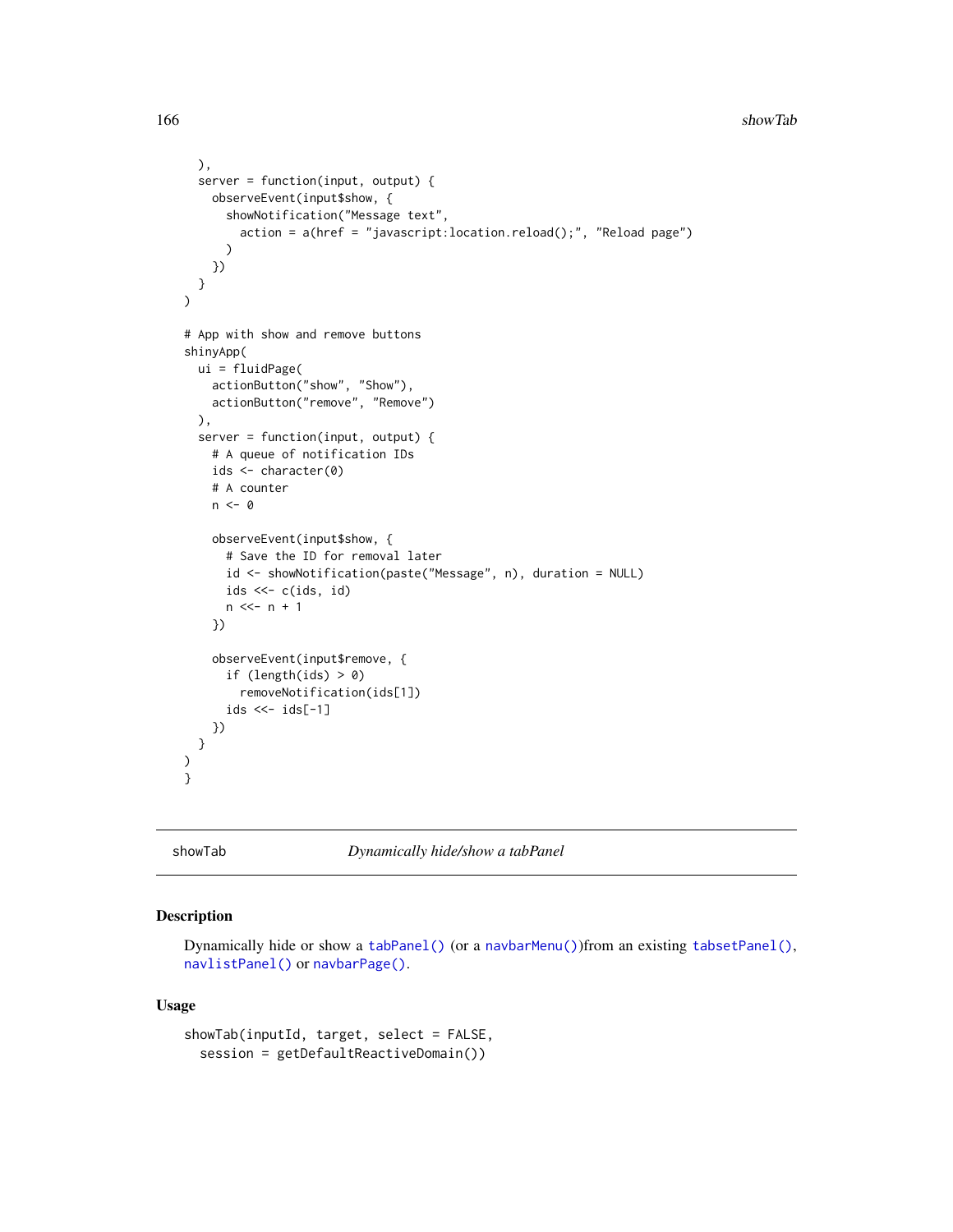#### showTab 167

hideTab(inputId, target, session = getDefaultReactiveDomain())

#### Arguments

| inputId | The id of the tabsetPanel (or navlistPanel or navbarPage) in which to find<br>target.                                |
|---------|----------------------------------------------------------------------------------------------------------------------|
| target  | The value of the tabPanel to be hidden/shown. See Details if you want to<br>hide/show an entire navbar Menu instead. |
| select  | Should target be selected upon being shown?                                                                          |
| session | The shiny session within which to call this function.                                                                |

## Details

For navbarPage, you can hide/show conventional tabPanels (whether at the top level or nested inside a navbarMenu), as well as an entire [navbarMenu\(\)](#page-82-0). For the latter case, target should be the menuName that you gave your navbarMenu when you first created it (by default, this is equal to the value of the title argument).

#### See Also

[insertTab\(\)](#page-65-0)

```
## Only run this example in interactive R sessions
if (interactive()) {
ui <- navbarPage("Navbar page", id = "tabs",
  tabPanel("Home",
    actionButton("hideTab", "Hide 'Foo' tab"),
   actionButton("showTab", "Show 'Foo' tab"),
    actionButton("hideMenu", "Hide 'More' navbarMenu"),
    actionButton("showMenu", "Show 'More' navbarMenu")
 ),
  tabPanel("Foo", "This is the foo tab"),
  tabPanel("Bar", "This is the bar tab"),
  navbarMenu("More",
    tabPanel("Table", "Table page"),
    tabPanel("About", "About page"),
    "-----",
    "Even more!",
    tabPanel("Email", "Email page")
  )
\mathcal{L}server <- function(input, output, session) {
  observeEvent(input$hideTab, {
    hideTab(inputId = "tabs", target = "Foo")
  })
```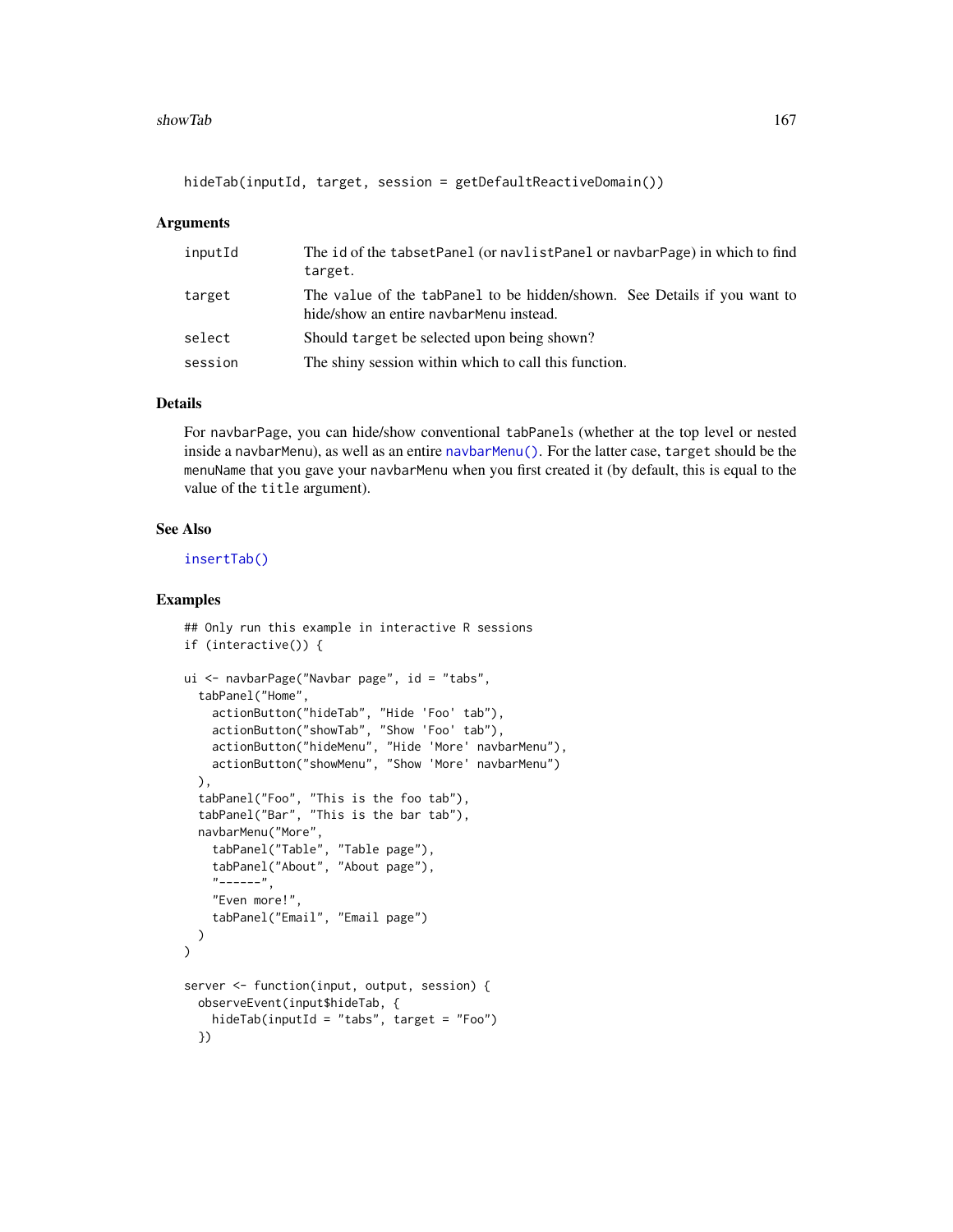```
observeEvent(input$showTab, {
   showTab(inputId = "tabs", target = "Foo")
 })
 observeEvent(input$hideMenu, {
   hideTab(inputId = "tabs", target = "More")
 })
 observeEvent(input$showMenu, {
    showTab(inputId = "tabs", target = "More")
 })
}
shinyApp(ui, server)
}
```
<span id="page-167-0"></span>sidebarLayout *Layout a sidebar and main area*

## <span id="page-167-1"></span>Description

Create a layout (sidebarLayout()) with a sidebar (sidebarPanel()) and main area (mainPanel()). The sidebar is displayed with a distinct background color and typically contains input controls. The main area occupies 2/3 of the horizontal width and typically contains outputs.

#### Usage

```
sidebarLayout(sidebarPanel, mainPanel, position = c("left", "right"),
 fluid = TRUE)
sidebarPanel(..., width = 4)
```
 $mainPanel(..., width = 8)$ 

## Arguments

| sidebarPanel | The sidebarPanel() containing input controls.                                                                                                              |
|--------------|------------------------------------------------------------------------------------------------------------------------------------------------------------|
| mainPanel    | The mainPanel() containing outputs.                                                                                                                        |
| position     | The position of the sidebar relative to the main area ("left" or "right").                                                                                 |
| fluid        | TRUE to use fluid layout; FALSE to use fixed layout.                                                                                                       |
| $\cdots$     | Output elements to include in the sidebar/main panel.                                                                                                      |
| width        | The width of the sidebar and main panel. By default, the sidebar takes up 1/3 of<br>the width, and the main panel 2/3. The total width must be 12 or less. |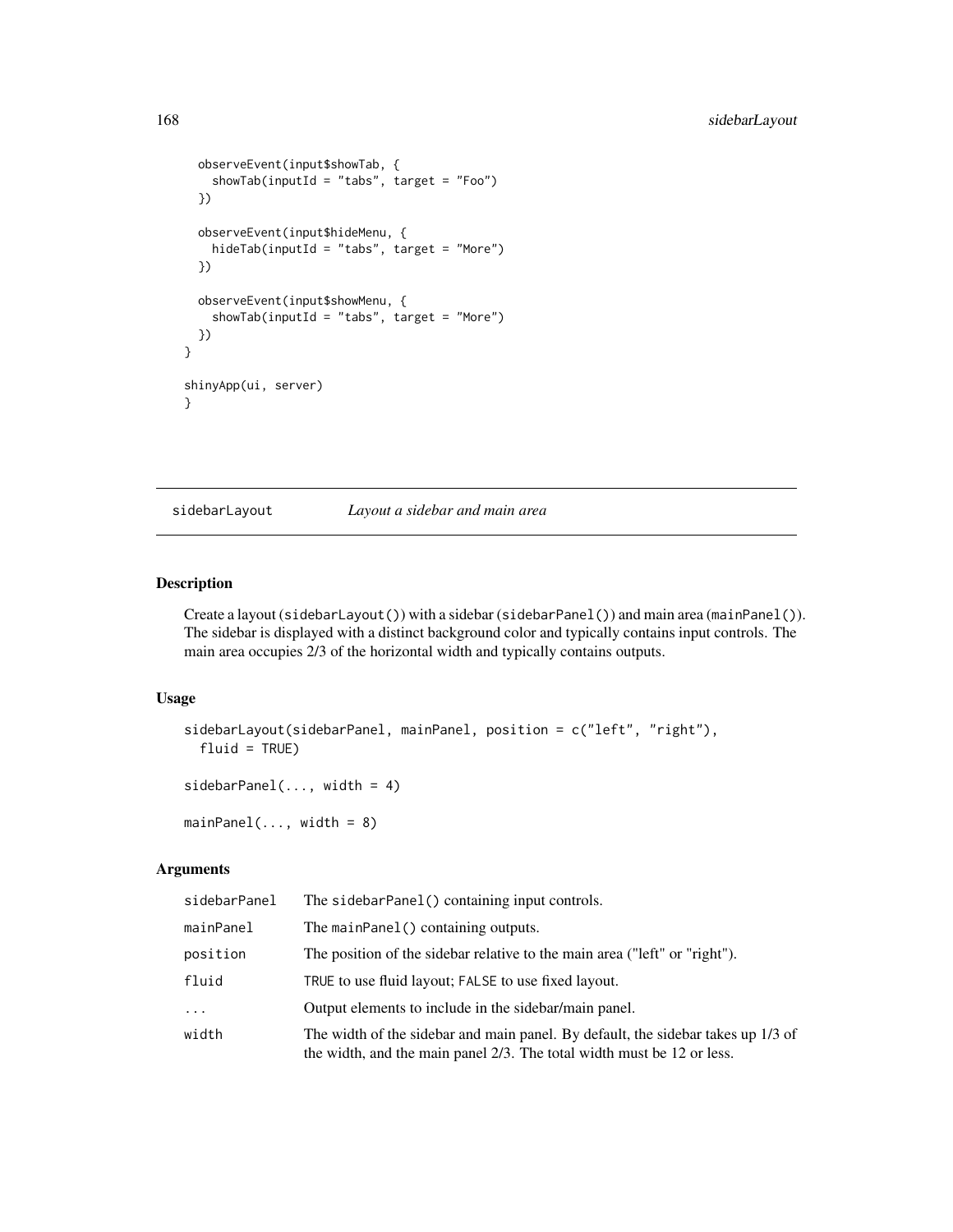#### singleton and the state of the state of the state of the state of the state of the state of the state of the state of the state of the state of the state of the state of the state of the state of the state of the state of

## See Also

Other layout functions: [fillPage](#page-47-0), [fixedPage](#page-50-0), [flowLayout](#page-51-0), [fluidPage](#page-52-0), [navbarPage](#page-82-1), [splitLayout](#page-173-0), [verticalLayout](#page-211-0)

```
## Only run examples in interactive R sessions
if (interactive()) {
options(device.ask.default = FALSE)
# Define UI
ui <- fluidPage(
  # Application title
  titlePanel("Hello Shiny!"),
  sidebarLayout(
    # Sidebar with a slider input
    sidebarPanel(
      sliderInput("obs",
                  "Number of observations:",
                  min = 0,
                  max = 1000,value = 500)
    ),
    # Show a plot of the generated distribution
    mainPanel(
      plotOutput("distPlot")
    )
 )
\overline{)}# Server logic
server <- function(input, output) {
  output$distPlot <- renderPlot({
    hist(rnorm(input$obs))
 })
}
# Complete app with UI and server components
shinyApp(ui, server)
}
```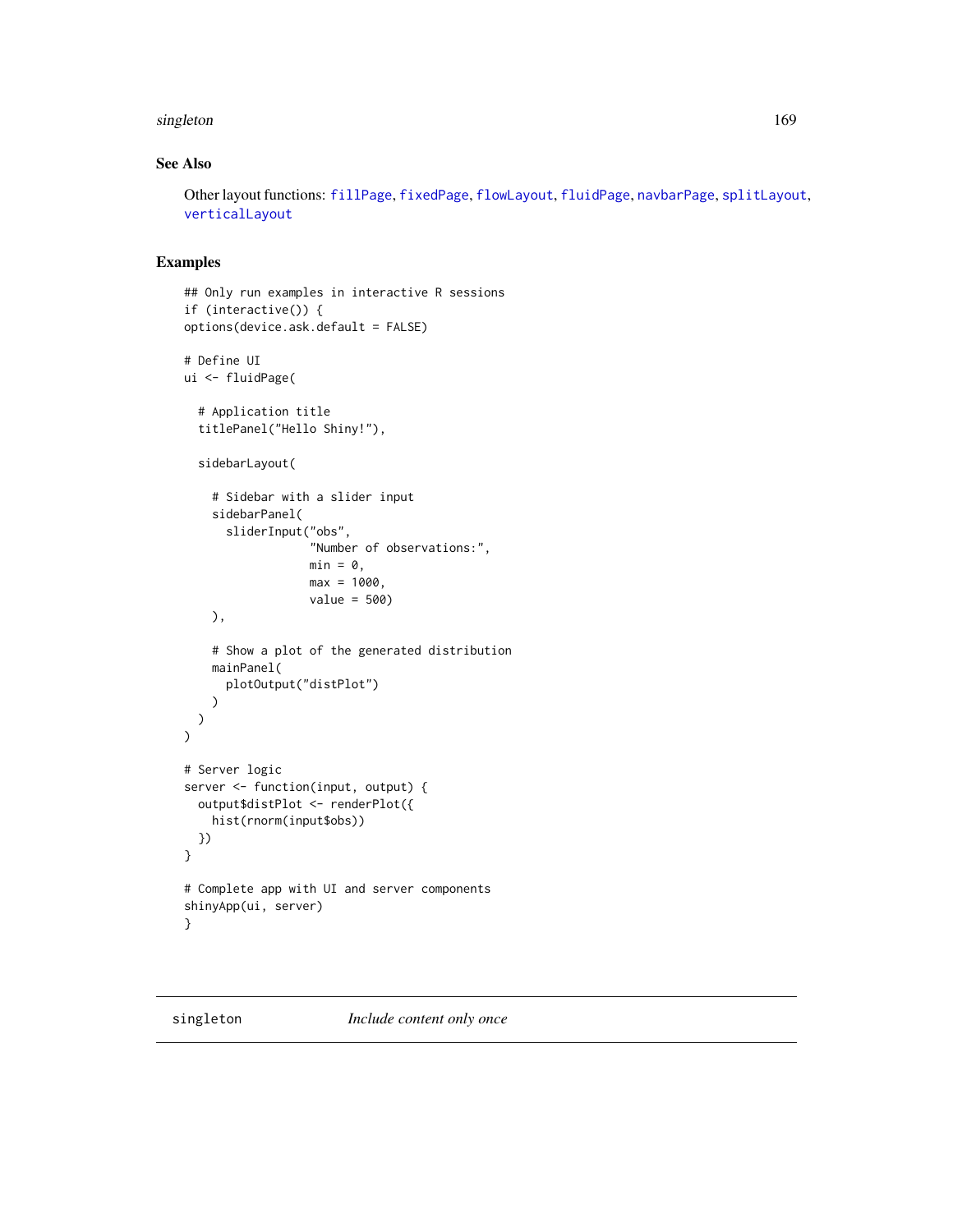#### Description

Use singleton to wrap contents (tag, text, HTML, or lists) that should be included in the generated document only once, yet may appear in the document-generating code more than once. Only the first appearance of the content (in document order) will be used.

#### Usage

```
singleton(x, value = TRUE)
```
is.singleton(x)

#### Arguments

| x     | A tag, text, HTML, or list.               |
|-------|-------------------------------------------|
| value | Whether the object should be a singleton. |

sizeGrowthRatio *Create a sizing function that grows at a given ratio*

#### Description

Returns a function which takes a two-element vector representing an input width and height, and returns a two-element vector of width and height. The possible widths are the base width times the growthRate to any integer power. For example, with a base width of 500 and growth rate of 1.25, the possible widths include 320, 400, 500, 625, 782, and so on, both smaller and larger. Sizes are rounded up to the next pixel. Heights are computed the same way as widths.

#### Usage

```
sizeGrowthRatio(width = 400, height = 400, growthRate = 1.2)
```
## Arguments

| width, height | Base width and height.  |
|---------------|-------------------------|
| growthRate    | Growth rate multiplier. |

## See Also

This is to be used with [renderCachedPlot\(\)](#page-127-0).

```
f <- sizeGrowthRatio(500, 500, 1.25)
f(c(400, 400))
f(c(500, 500))
f(c(530, 550))
f(c(625, 700))
```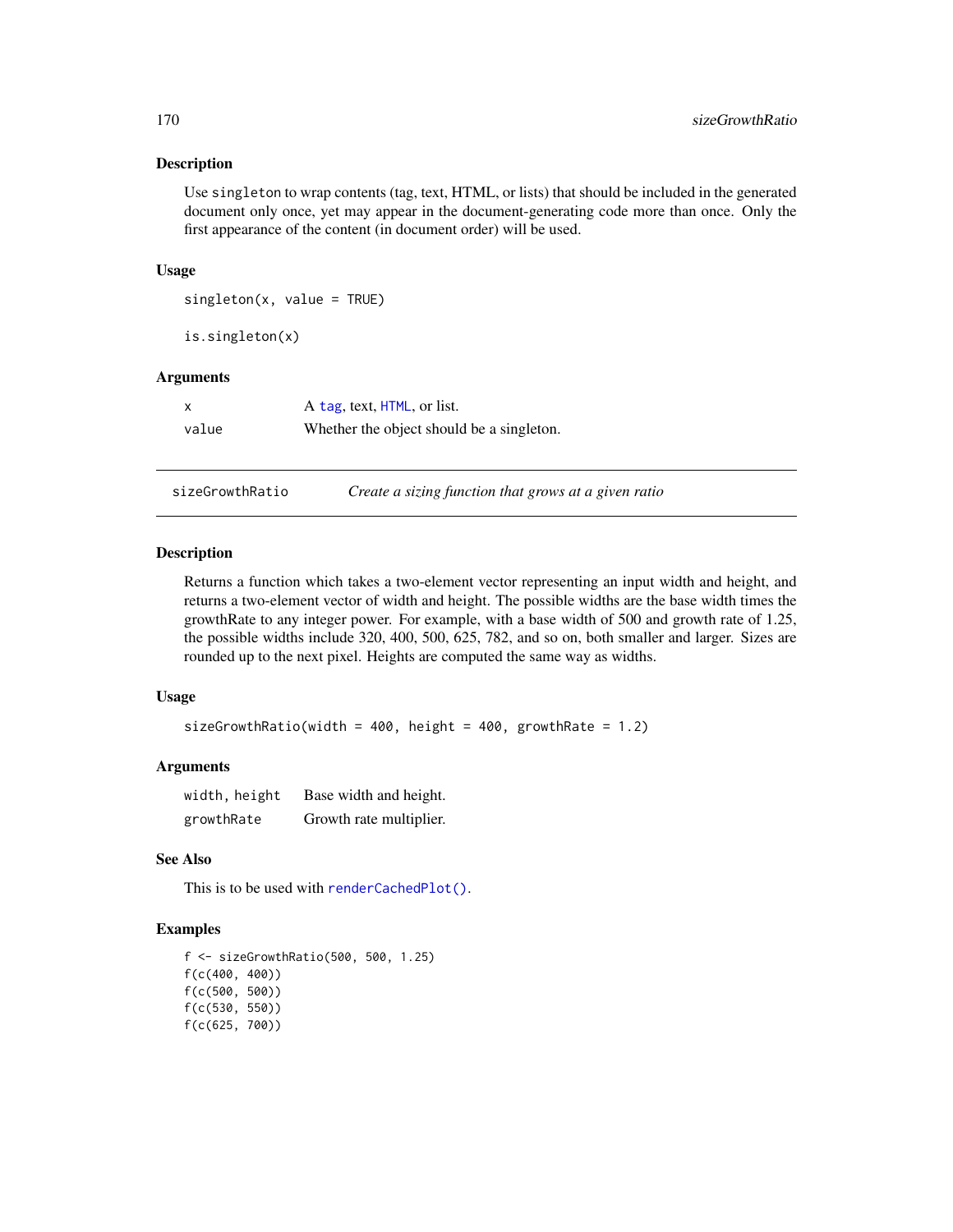<span id="page-170-0"></span>

## <span id="page-170-1"></span>Description

Constructs a slider widget to select a numeric value from a range.

## Usage

```
sliderInput(inputId, label, min, max, value, step = NULL,
  round = FALSE, format = NULL, locale = NULL, ticks = TRUE,
  animate = FALSE, width = NULL, sep = ",", pre = NULL,
 post = NULL, timeFormat = NULL, timezone = NULL,
  dragRange = TRUE)
animationOptions(interval = 1000, loop = FALSE, playButton = NULL,
```

```
pauseButton = NULL)
```
## Arguments

| inputId | The input slot that will be used to access the value.                                                                                                                                                                                                                                            |
|---------|--------------------------------------------------------------------------------------------------------------------------------------------------------------------------------------------------------------------------------------------------------------------------------------------------|
| label   | Display label for the control, or NULL for no label.                                                                                                                                                                                                                                             |
| min     | The minimum value (inclusive) that can be selected.                                                                                                                                                                                                                                              |
| max     | The maximum value (inclusive) that can be selected.                                                                                                                                                                                                                                              |
| value   | The initial value of the slider. A numeric vector of length one will create a<br>regular slider; a numeric vector of length two will create a double-ended range<br>slider. A warning will be issued if the value doesn't fit between min and max.                                               |
| step    | Specifies the interval between each selectable value on the slider (if NULL, a<br>heuristic is used to determine the step size). If the values are dates, step is in<br>days; if the values are times (POSIXt), step is in seconds.                                                              |
| round   | TRUE to round all values to the nearest integer; FALSE if no rounding is desired;<br>or an integer to round to that number of digits (for example, 1 will round to the<br>nearest 10, and -2 will round to the nearest .01). Any rounding will be applied<br>after snapping to the nearest step. |
| format  | Deprecated.                                                                                                                                                                                                                                                                                      |
| locale  | Deprecated.                                                                                                                                                                                                                                                                                      |
| ticks   | FALSE to hide tick marks, TRUE to show them according to some simple heuris-<br>tics.                                                                                                                                                                                                            |
| animate | TRUE to show simple animation controls with default settings; FALSE not to; or a<br>custom settings list, such as those created using animation Options ().                                                                                                                                      |
| width   | The width of the input, e.g. '400px', or '100%'; see validateCssUnit().                                                                                                                                                                                                                          |
| sep     | Separator between thousands places in numbers.                                                                                                                                                                                                                                                   |
| pre     | A prefix string to put in front of the value.                                                                                                                                                                                                                                                    |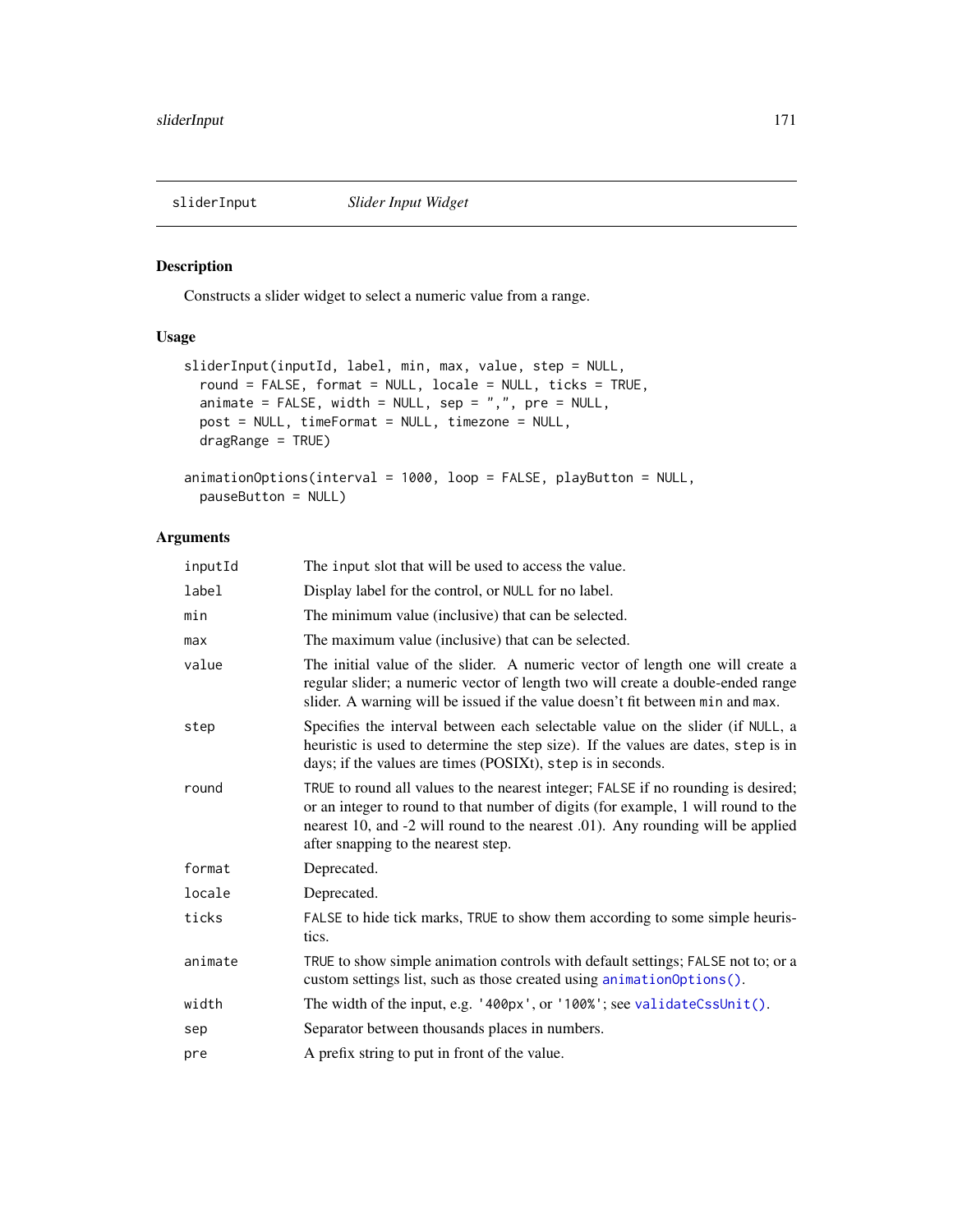| post        | A suffix string to put after the value.                                                                                                                                                                                                                                                                                                                                                                                                            |
|-------------|----------------------------------------------------------------------------------------------------------------------------------------------------------------------------------------------------------------------------------------------------------------------------------------------------------------------------------------------------------------------------------------------------------------------------------------------------|
| timeFormat  | Only used if the values are Date or POSIXt objects. A time format string, to be<br>passed to the Javascript strftime library. See https://github.com/samsonjs/<br>strftime for more details. The allowed format specifications are very similar,<br>but not identical, to those for R's base:: strftime() function. For Dates, the<br>default is "%F" (like "2015-07-01"), and for POSIXt, the default is "%F %T"<br>(like "2015-07-01 15:32:10"). |
| timezone    | Only used if the values are POSIXt objects. A string specifying the time zone<br>offset for the displayed times, in the format "+HHMM" or "-HHMM". If NULL (the<br>default), times will be displayed in the browser's time zone. The value "+0000"<br>will result in UTC time.                                                                                                                                                                     |
| dragRange   | This option is used only if it is a range slider (with two values). If TRUE (the<br>default), the range can be dragged. In other words, the min and max can be<br>dragged together. If FALSE, the range cannot be dragged.                                                                                                                                                                                                                         |
| interval    | The interval, in milliseconds, between each animation step.                                                                                                                                                                                                                                                                                                                                                                                        |
| loop        | TRUE to automatically restart the animation when it reaches the end.                                                                                                                                                                                                                                                                                                                                                                               |
| playButton  | Specifies the appearance of the play button. Valid values are a one-element<br>character vector (for a simple text label), an HTML tag or list of tags (using<br>tag() and friends), or raw HTML (using HTML()).                                                                                                                                                                                                                                   |
| pauseButton | Similar to playButton, but for the pause button.                                                                                                                                                                                                                                                                                                                                                                                                   |

## Server value

A number, or in the case of slider range, a vector of two numbers.

## See Also

## [updateSliderInput\(\)](#page-200-0)

Other input elements: [actionButton](#page-7-0), [checkboxGroupInput](#page-17-0), [checkboxInput](#page-19-0), [dateInput](#page-24-0), [dateRangeInput](#page-27-0), [fileInput](#page-45-0), [numericInput](#page-88-0), [passwordInput](#page-103-0), [radioButtons](#page-112-0), [selectInput](#page-154-0), [submitButton](#page-175-0), [textAreaInput](#page-181-0), [textInput](#page-182-0), [varSelectInput](#page-208-0)

## Examples

```
## Only run examples in interactive R sessions
if (interactive()) {
options(device.ask.default = FALSE)
ui <- fluidPage(
  sliderInput("obs", "Number of observations:",
   min = 0, max = 1000, value = 500
  ),
  plotOutput("distPlot")
)
# Server logic
server <- function(input, output) {
```
output\$distPlot <- renderPlot({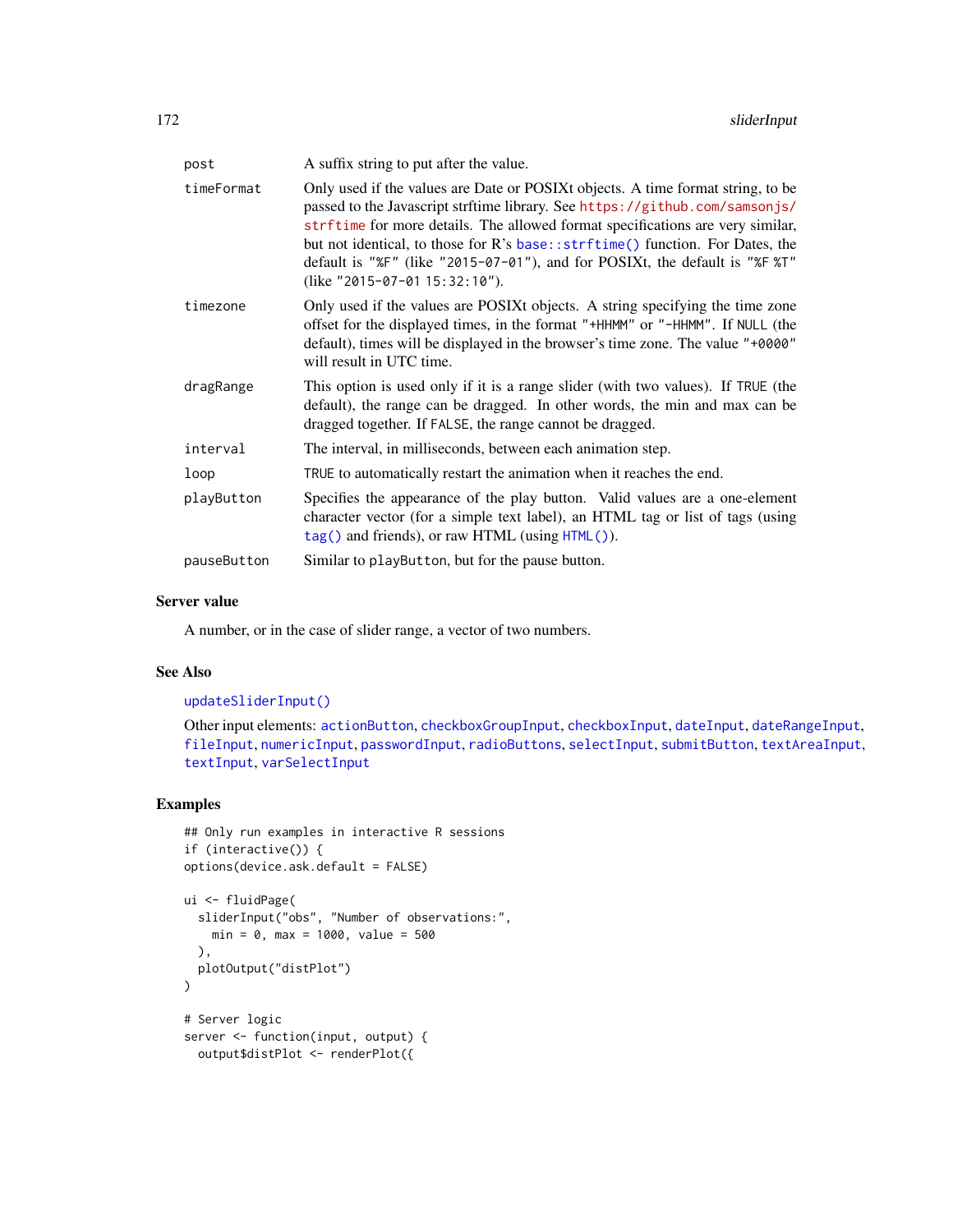## snapshotExclude 173

```
hist(rnorm(input$obs))
 })
}
# Complete app with UI and server components
shinyApp(ui, server)
}
```
snapshotExclude *Mark an output to be excluded from test snapshots*

## Description

Mark an output to be excluded from test snapshots

#### Usage

snapshotExclude(x)

#### Arguments

x A reactive which will be assigned to an output.

```
snapshotPreprocessInput
```
*Add a function for preprocessing an input before taking a test snapshot*

## Description

Add a function for preprocessing an input before taking a test snapshot

## Usage

```
snapshotPreprocessInput(inputId, fun,
 session = getDefaultReactiveDomain())
```
## Arguments

| inputId | Name of the input value.                                                                                                      |
|---------|-------------------------------------------------------------------------------------------------------------------------------|
| fun     | A function that takes the input value and returns a modified value. The returned<br>value will be used for the test snapshot. |
| session | A Shiny session object.                                                                                                       |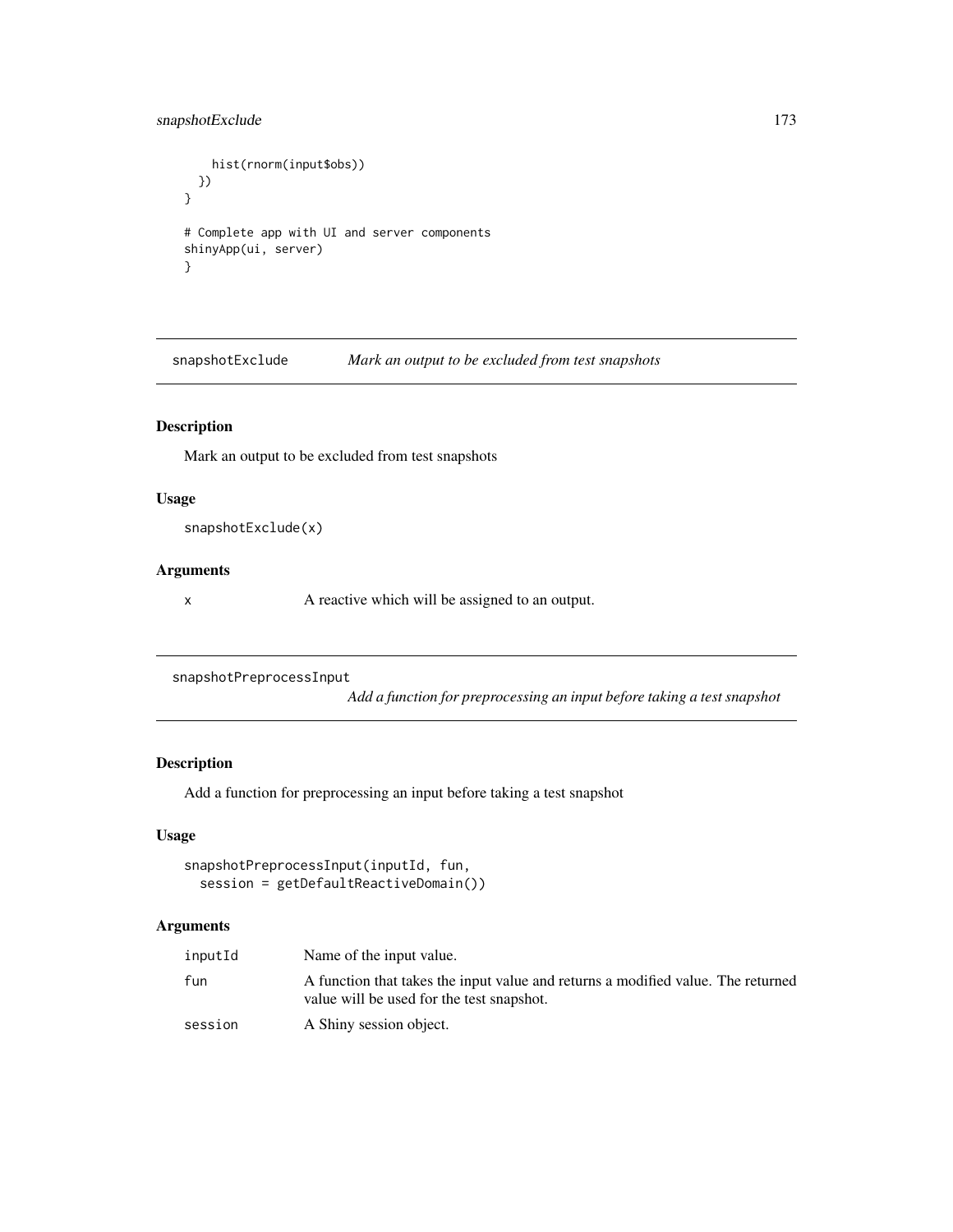```
snapshotPreprocessOutput
```
*Add a function for preprocessing an output before taking a test snapshot*

## Description

Add a function for preprocessing an output before taking a test snapshot

#### Usage

```
snapshotPreprocessOutput(x, fun)
```
## Arguments

| X   | A reactive which will be assigned to an output.                                                                                            |
|-----|--------------------------------------------------------------------------------------------------------------------------------------------|
| fun | A function that takes the output value as an input and returns a modified value.<br>The returned value will be used for the test snapshot. |
|     |                                                                                                                                            |

<span id="page-173-0"></span>

### Description

Lays out elements horizontally, dividing the available horizontal space into equal parts (by default).

## Usage

```
splitLayout(..., cellWidths = NULL, cellArgs = list())
```
#### Arguments

| .          | Unnamed arguments will become child elements of the layout. Named argu-<br>ments will become HTML attributes on the outermost tag.                                                                                          |
|------------|-----------------------------------------------------------------------------------------------------------------------------------------------------------------------------------------------------------------------------|
| cellWidths | Character or numeric vector indicating the widths of the individual cells. Recy-<br>cling will be used if needed. Character values will be interpreted as CSS lengths<br>(see validateCssUnit()), numeric values as pixels. |
| cellArgs   | Any additional attributes that should be used for each cell of the layout.                                                                                                                                                  |

#### See Also

Other layout functions: [fillPage](#page-47-0), [fixedPage](#page-50-0), [flowLayout](#page-51-0), [fluidPage](#page-52-0), [navbarPage](#page-82-1), [sidebarLayout](#page-167-0), [verticalLayout](#page-211-0)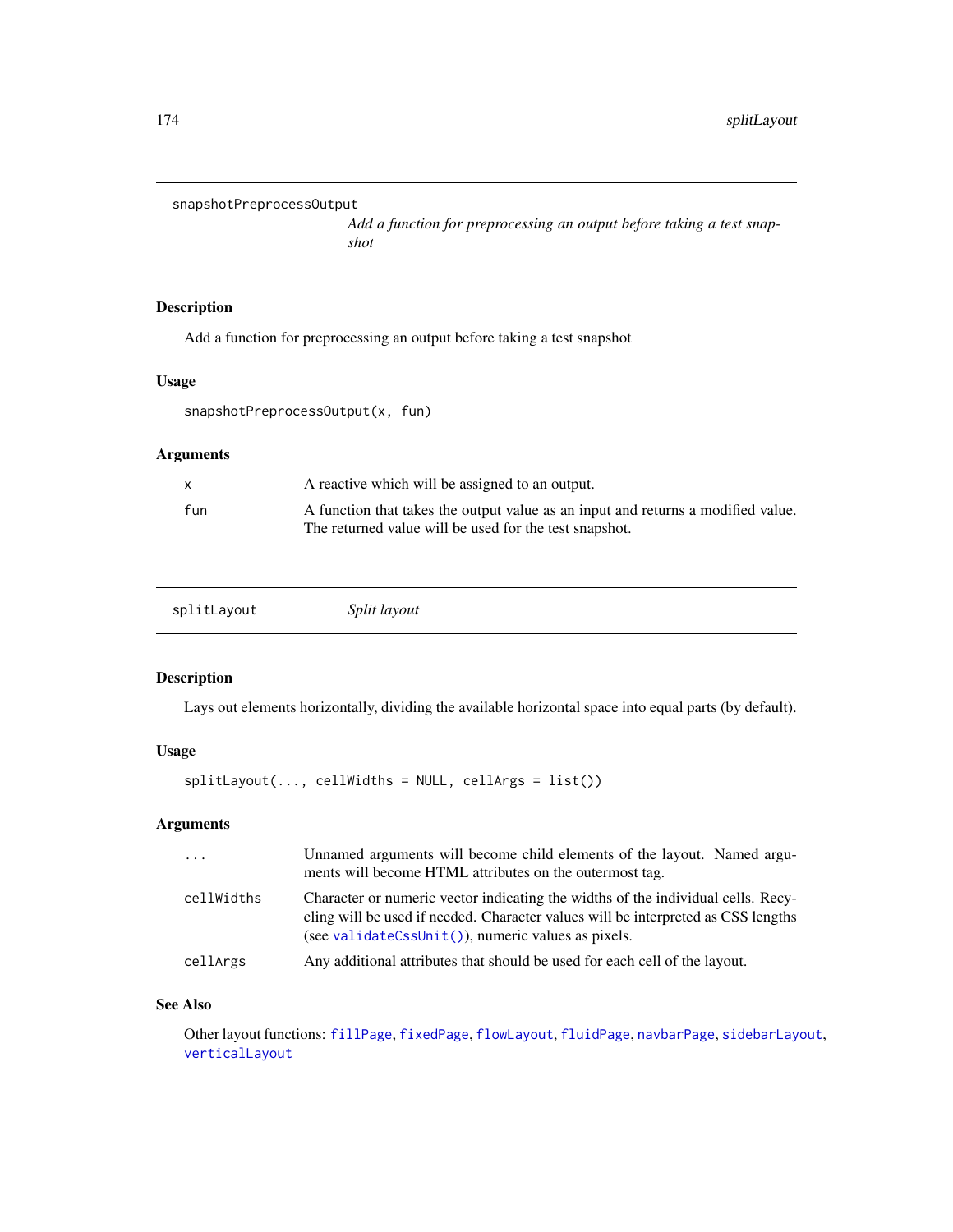#### stopApp 175

#### Examples

```
## Only run examples in interactive R sessions
if (interactive()) {
options(device.ask.default = FALSE)
# Server code used for all examples
server <- function(input, output) {
  output$plot1 <- renderPlot(plot(cars))
  output$plot2 <- renderPlot(plot(pressure))
  output$plot3 <- renderPlot(plot(AirPassengers))
}
# Equal sizing
ui <- splitLayout(
 plotOutput("plot1"),
  plotOutput("plot2")
\lambdashinyApp(ui, server)
# Custom widths
ui \le splitLayout(cellWidths = c("25%", "75%"),
  plotOutput("plot1"),
  plotOutput("plot2")
)
shinyApp(ui, server)
# All cells at 300 pixels wide, with cell padding
# and a border around everything
ui <- splitLayout(
  style = "border: 1px solid silver;",
  cellWidths = 300,
  cellArgs = list(style = "padding: 6px"),
  plotOutput("plot1"),
  plotOutput("plot2"),
  plotOutput("plot3")
)
shinyApp(ui, server)
}
```
stopApp *Stop the currently running Shiny app*

#### Description

Stops the currently running Shiny app, returning control to the caller of [runApp\(\)](#page-148-0).

#### Usage

stopApp(returnValue = invisible())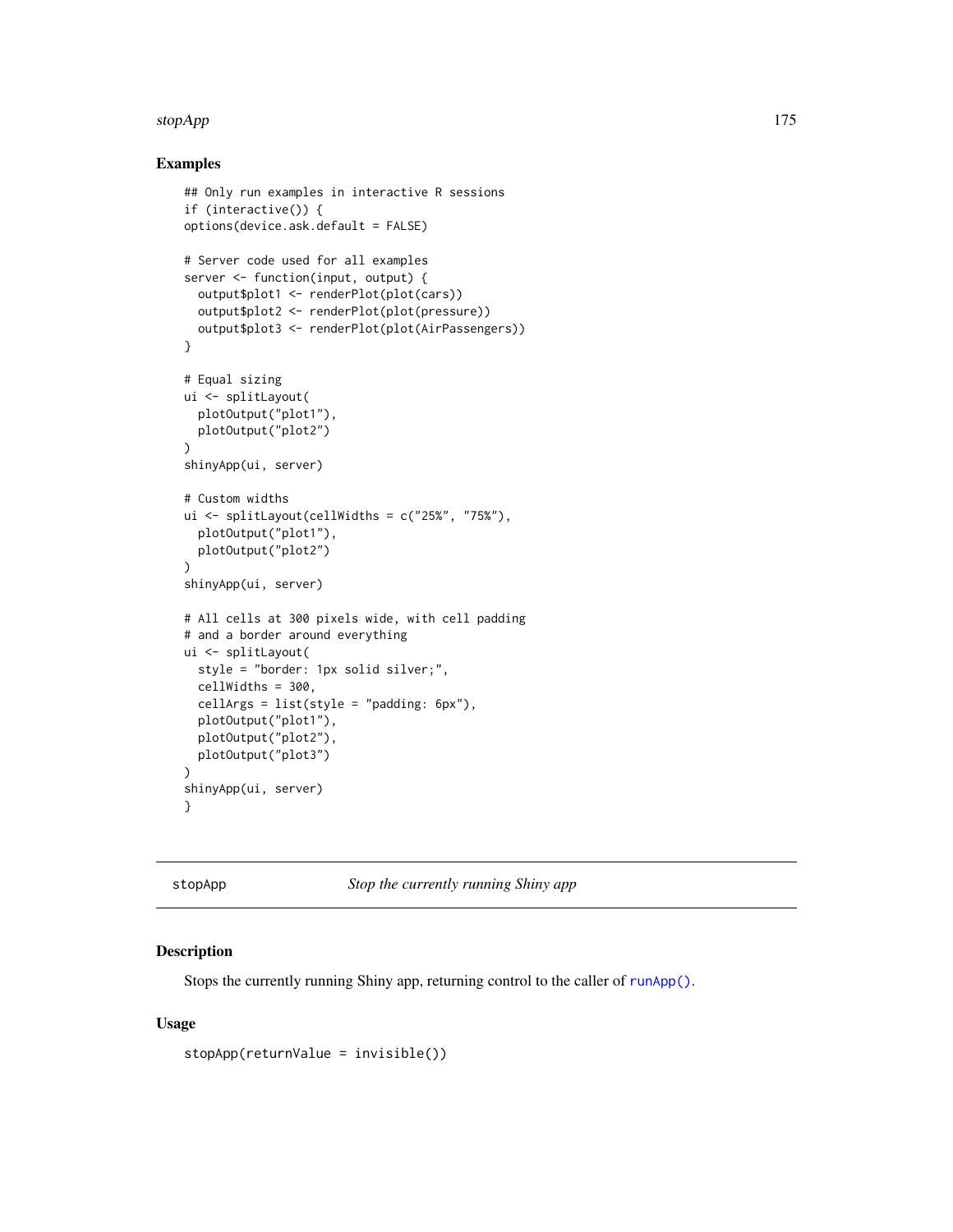#### Arguments

returnValue The value that should be returned from [runApp\(\)](#page-148-0).

<span id="page-175-0"></span>submitButton *Create a submit button*

#### Description

Create a submit button for an app. Apps that include a submit button do not automatically update their outputs when inputs change, rather they wait until the user explicitly clicks the submit button. The use of submitButton is generally discouraged in favor of the more versatile [actionButton\(\)](#page-7-0) (see details below).

#### Usage

```
submitButton(text = "Apply Changes", icon = NULL, width = NULL)
```
#### **Arguments**

| text  | Button caption                                                           |
|-------|--------------------------------------------------------------------------|
| icon  | Optional <i>i</i> con() to appear on the button                          |
| width | The width of the button, e.g. '400px', or '100%'; see validateCssUnit(). |

#### Details

Submit buttons are unusual Shiny inputs, and we recommend using [actionButton\(\)](#page-7-0) instead of submitButton when you want to delay a reaction. See [this article](http://shiny.rstudio.com/articles/action-buttons.html) for more information (including a demo of how to "translate" code using a submitButton to code using an actionButton).

In essence, the presence of a submit button stops all inputs from sending their values automatically to the server. This means, for instance, that if there are *two* submit buttons in the same app, clicking either one will cause all inputs in the app to send their values to the server. This is probably not what you'd want, which is why submit button are unwieldy for all but the simplest apps. There are other problems with submit buttons: for example, dynamically created submit buttons (for example, with [renderUI\(\)](#page-143-0) or [insertUI\(\)](#page-68-0)) will not work.

#### Value

A submit button that can be added to a UI definition.

#### See Also

Other input elements: [actionButton](#page-7-0), [checkboxGroupInput](#page-17-0), [checkboxInput](#page-19-0), [dateInput](#page-24-0), [dateRangeInput](#page-27-0), [fileInput](#page-45-0), [numericInput](#page-88-0), [passwordInput](#page-103-0), [radioButtons](#page-112-0), [selectInput](#page-154-0), [sliderInput](#page-170-0), [textAreaInput](#page-181-0), [textInput](#page-182-0), [varSelectInput](#page-208-0)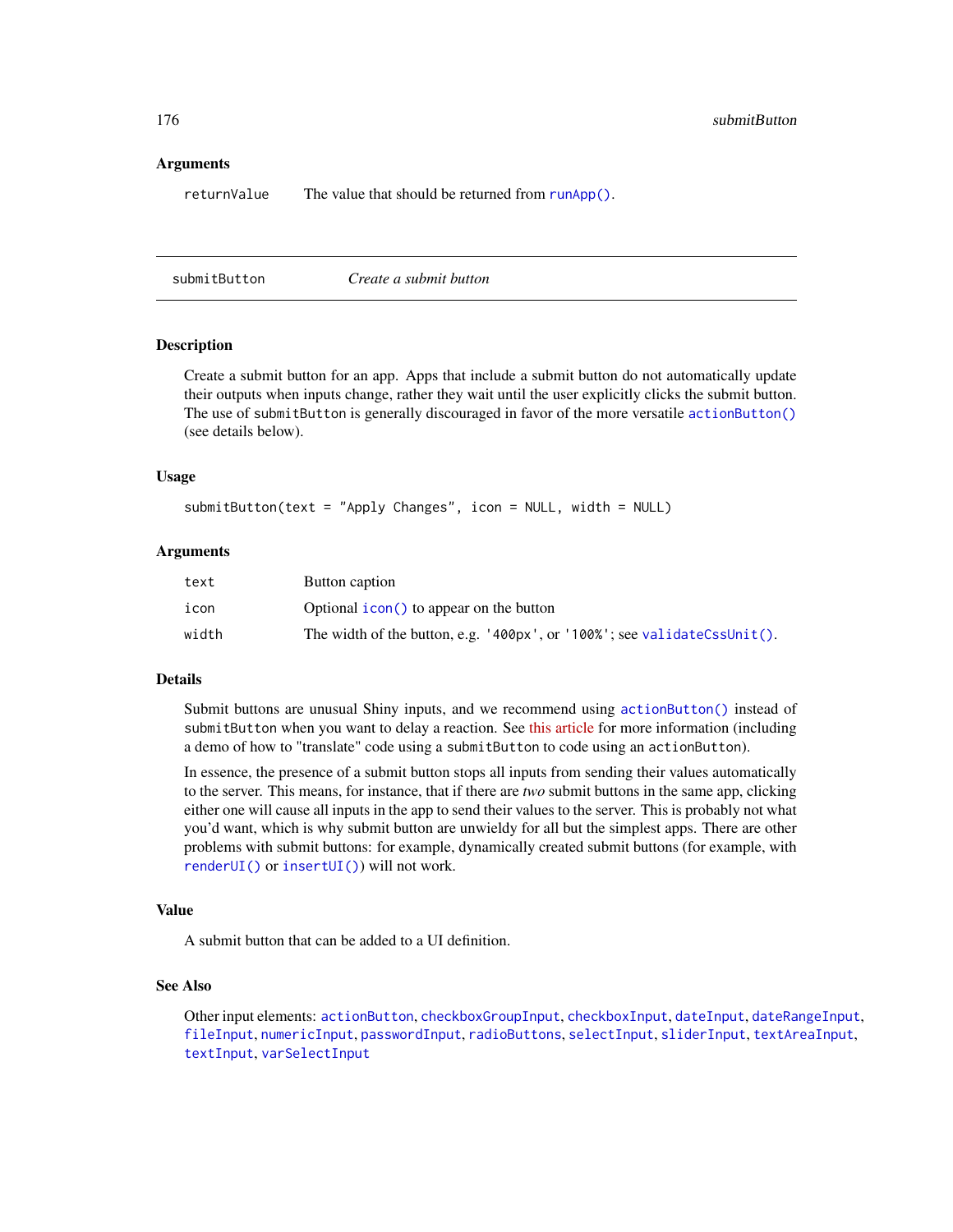## suppressDependencies 177

## Examples

```
if (interactive()) {
shinyApp(
 ui = basicPage(
   numericInput("num", label = "Make changes", value = 1),
   submitButton("Update View", icon("refresh")),
   helpText("When you click the button above, you should see",
             "the output below update to reflect the value you",
             "entered at the top:"),
   verbatimTextOutput("value")
 ),
 server = function(input, output) {
   # submit buttons do not have a value of their own,
   # they control when the app accesses values of other widgets.
   # input$num is the value of the number widget.
   output$value <- renderPrint({ input$num })
 }
)
}
```
suppressDependencies *Suppress web dependencies*

#### Description

This suppresses one or more web dependencies. It is meant to be used when a dependency (like a JavaScript or CSS file) is declared in raw HTML, in an HTML template.

#### Usage

```
suppressDependencies(...)
```
#### Arguments

... Names of the dependencies to suppress. For example, "jquery" or "bootstrap".

## See Also

[htmlTemplate](#page-63-1) for more information about using HTML templates.

[htmlDependency](#page-0-0)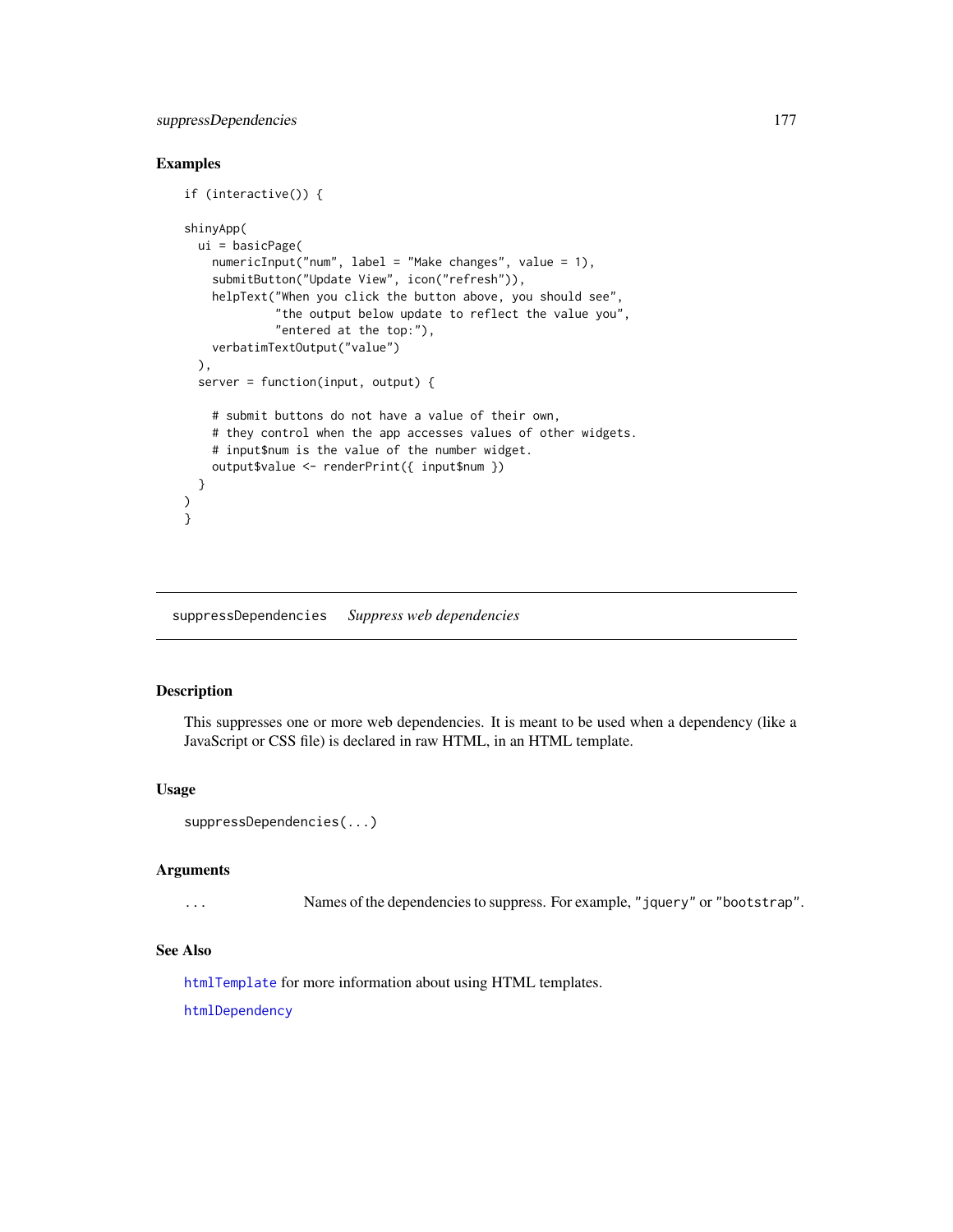#### Description

Render a [renderTable\(\)](#page-140-0) or [renderDataTable\(\)](#page-132-0) within an application page. renderTable uses a standard HTML table, while renderDataTable uses the DataTables Javascript library to create an interactive table with more features.

## Usage

tableOutput(outputId)

dataTableOutput(outputId)

## Arguments

outputId output variable to read the table from

## Value

A table output element that can be included in a panel

## See Also

[renderTable\(\)](#page-140-0), [renderDataTable\(\)](#page-132-0).

```
## Only run this example in interactive R sessions
if (interactive()) {
 # table example
 shinyApp(
   ui = fluidPage(
     fluidRow(
       column(12,
          tableOutput('table')
        )
     )
   ),
   server = function(input, output) {
     output$table <- renderTable(iris)
    }
 )
 # DataTables example
 shinyApp(
   ui = fluidPage(
```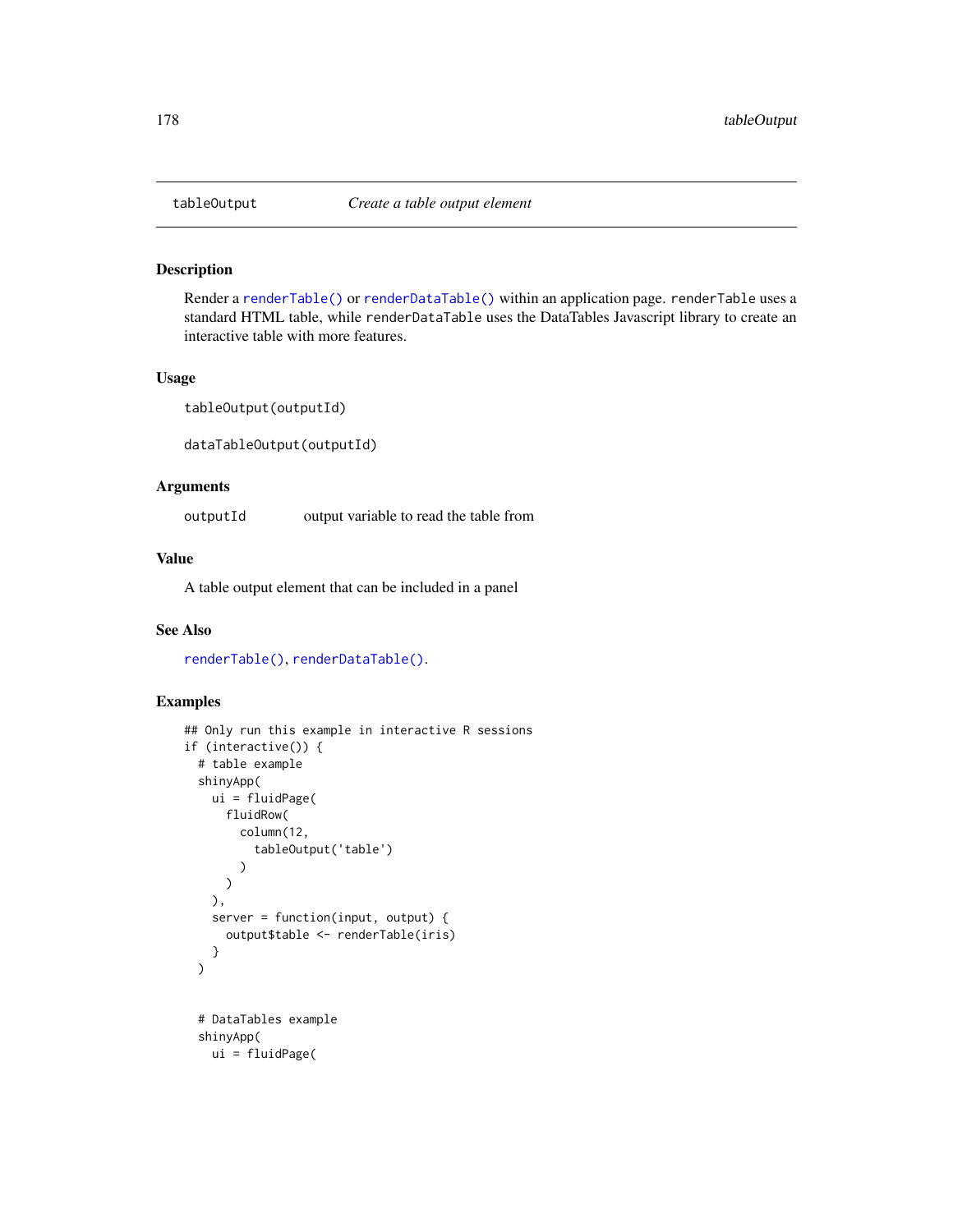#### tabPanel 179

```
fluidRow(
       column(12,
         dataTableOutput('table')
       )
     )
   ),
   server = function(input, output) {
     output$table <- renderDataTable(iris)
   }
 )
}
```
<span id="page-178-0"></span>tabPanel *Create a tab panel*

## Description

Create a tab panel that can be included within a [tabsetPanel\(\)](#page-179-0) or a [navbarPage\(\)](#page-82-1).

## Usage

tabPanel(title, ..., value = title, icon = NULL)

## Arguments

| title    | Display title for tab                                                                                                                                    |
|----------|----------------------------------------------------------------------------------------------------------------------------------------------------------|
| $\cdots$ | UI elements to include within the tab                                                                                                                    |
| value    | The value that should be sent when tabset Panel reports that this tab is selected.<br>If omitted and tabset Panel has an id, then the title will be used |
| icon     | Optional icon to appear on the tab. This attribute is only valid when using a<br>tabPanel within a navbarPage().                                         |

## Value

A tab that can be passed to [tabsetPanel\(\)](#page-179-0)

## See Also

[tabsetPanel\(\)](#page-179-0)

```
# Show a tabset that includes a plot, summary, and
# table view of the generated distribution
mainPanel(
  tabsetPanel(
    tabPanel("Plot", plotOutput("plot")),
    tabPanel("Summary", verbatimTextOutput("summary")),
```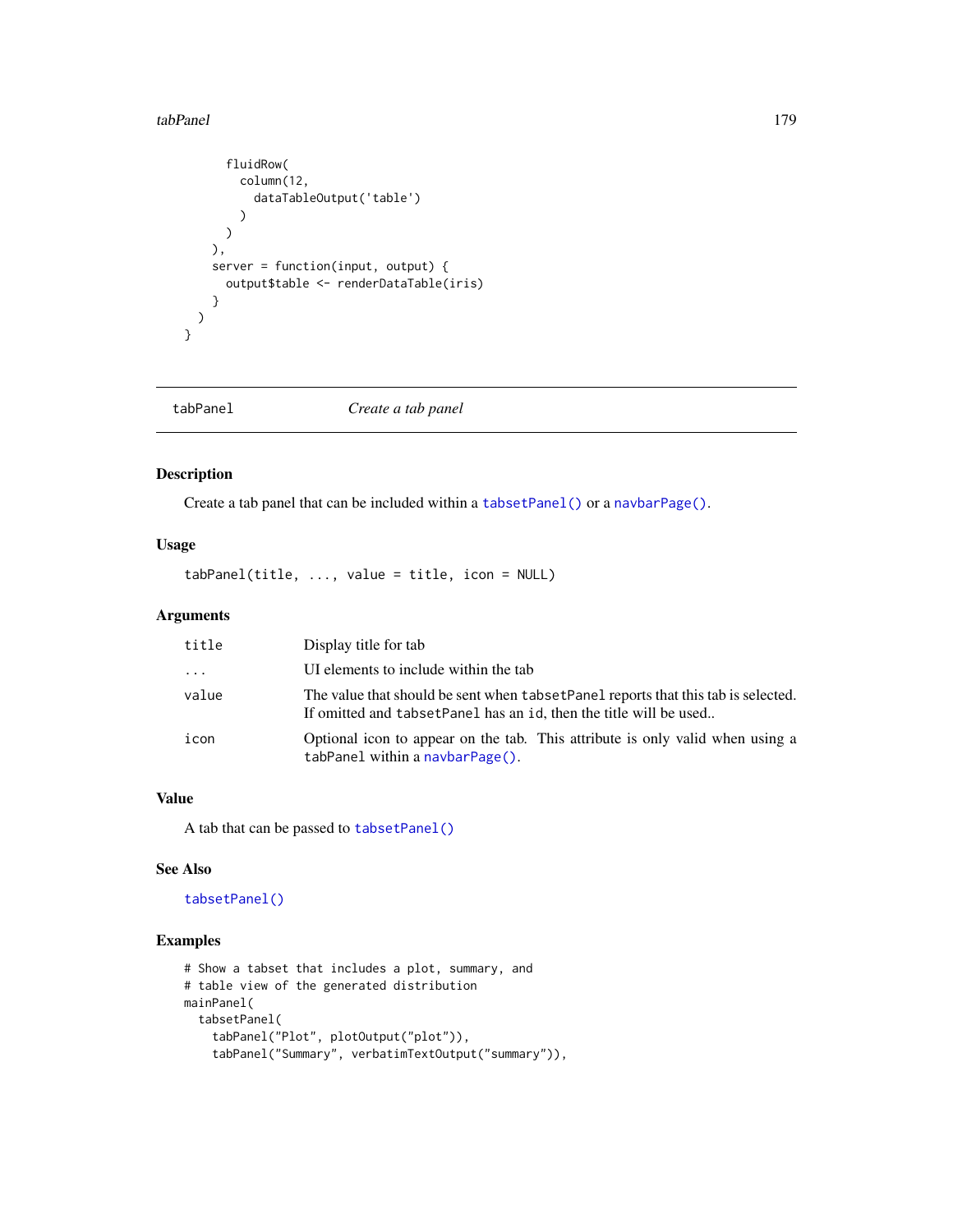```
tabPanel("Table", tableOutput("table"))
 )
)
```
<span id="page-179-0"></span>tabsetPanel *Create a tabset panel*

## Description

Create a tabset that contains [tabPanel\(\)](#page-178-0) elements. Tabsets are useful for dividing output into multiple independently viewable sections.

## Usage

```
tabsetPanel(..., id = NULL, selected = NULL, type = c("tabs","pills"), position = NULL)
```
#### Arguments

| $\cdots$ | tabPanel() elements to include in the tabset                                                                                                                                                 |
|----------|----------------------------------------------------------------------------------------------------------------------------------------------------------------------------------------------|
| id       | If provided, you can use inputsid in your server logic to determine which of<br>the current tabs is active. The value will correspond to the value argument that<br>is passed to tabPanel(). |
| selected | The value (or, if none was supplied, the title) of the tab that should be selected<br>by default. If NULL, the first tab will be selected.                                                   |
| type     | Use "tabs" for the standard look; Use "pills" for a more plain look where tabs<br>are selected using a background fill color.                                                                |
| position | This argument is deprecated; it has been discontinued in Bootstrap 3.                                                                                                                        |

## Value

A tabset that can be passed to [mainPanel\(\)](#page-167-1)

## See Also

[tabPanel\(\)](#page-178-0), [updateTabsetPanel\(\)](#page-201-0), [insertTab\(\)](#page-65-0), [showTab\(\)](#page-165-0)

```
# Show a tabset that includes a plot, summary, and
# table view of the generated distribution
mainPanel(
 tabsetPanel(
    tabPanel("Plot", plotOutput("plot")),
    tabPanel("Summary", verbatimTextOutput("summary")),
    tabPanel("Table", tableOutput("table"))
  )
\mathcal{L}
```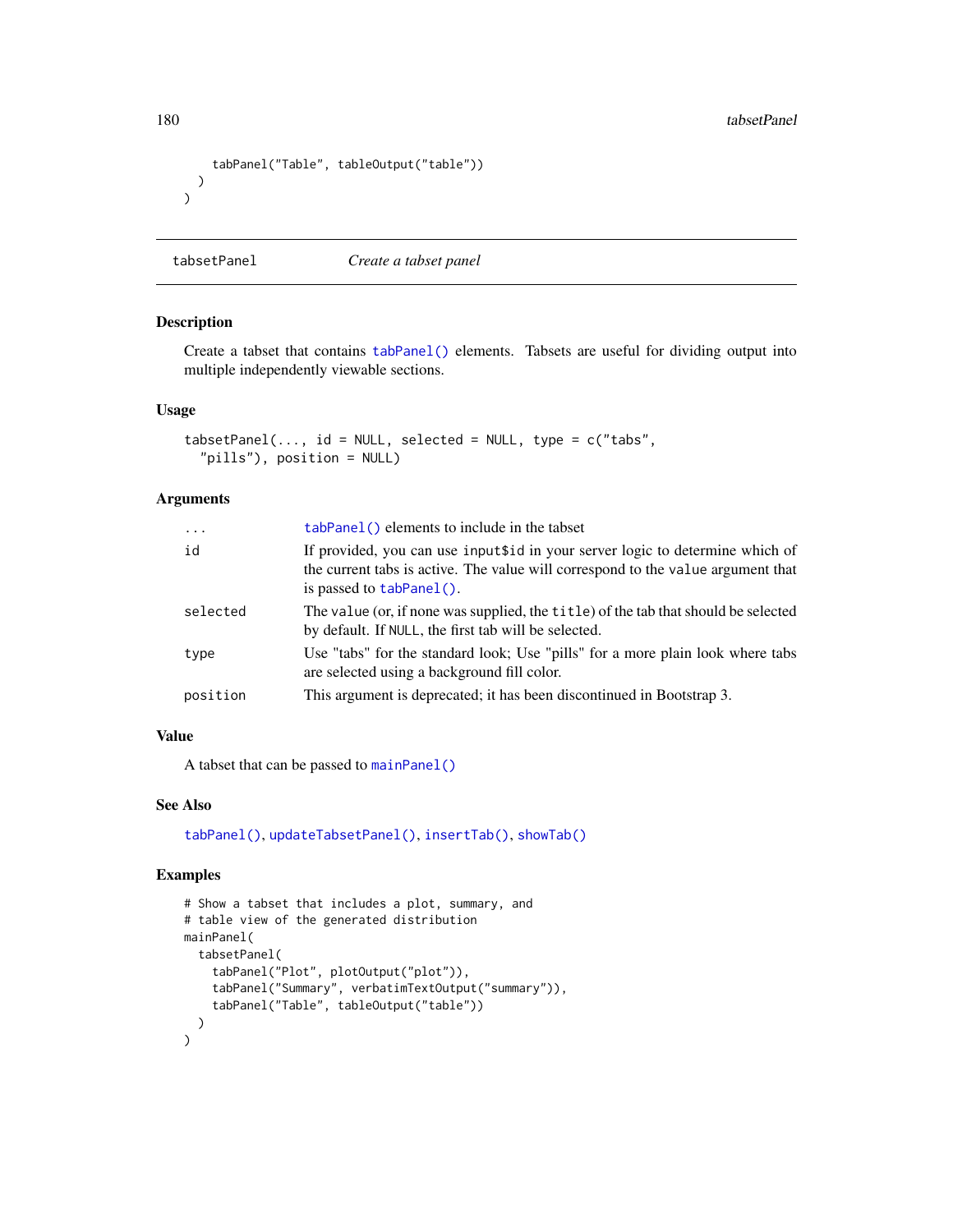## Description

tag() creates an HTML tag definition. Note that all of the valid HTML5 tags are already defined in the [tags](#page-14-0) environment so these functions should only be used to generate additional tags. tagAppendChild() and tagList() are for supporting package authors who wish to create their own sets of tags; see the contents of bootstrap.R for examples.

## Usage

```
tagList(...)
tagAppendAttributes(tag, ...)
tagHasAttribute(tag, attr)
tagGetAttribute(tag, attr)
tagAppendChild(tag, child)
tagAppendChildren(tag, ..., list = NULL)
tagSetChildren(tag, ..., list = NULL)
tag(`_tag_name`, varArgs, .noWS = NULL)
```

| $\cdots$  | Unnamed items that comprise this list of tags.                                                                                                                                                                                                                                                                           |
|-----------|--------------------------------------------------------------------------------------------------------------------------------------------------------------------------------------------------------------------------------------------------------------------------------------------------------------------------|
| tag       | A tag to append child elements to.                                                                                                                                                                                                                                                                                       |
| attr      | The name of an attribute.                                                                                                                                                                                                                                                                                                |
| child     | A child element to append to a parent tag.                                                                                                                                                                                                                                                                               |
| list      | An optional list of elements. Can be used with or instead of the  items.                                                                                                                                                                                                                                                 |
| _tag_name | HTML tag name                                                                                                                                                                                                                                                                                                            |
| varArgs   | List of attributes and children of the element. Named list items become at-<br>tributes, and unnamed list items become children. Valid children are tags, single-<br>character character vectors (which become text nodes), and raw HTML (see<br>HTML). You can also pass lists that contain tags, text nodes, and HTML. |
| .noWS     | Character vector used to omit some of the whitespace that would normally<br>be written around this tag. Valid options include before, after, outside,<br>after-begin, and before-end. Any number of these options can be specified.                                                                                      |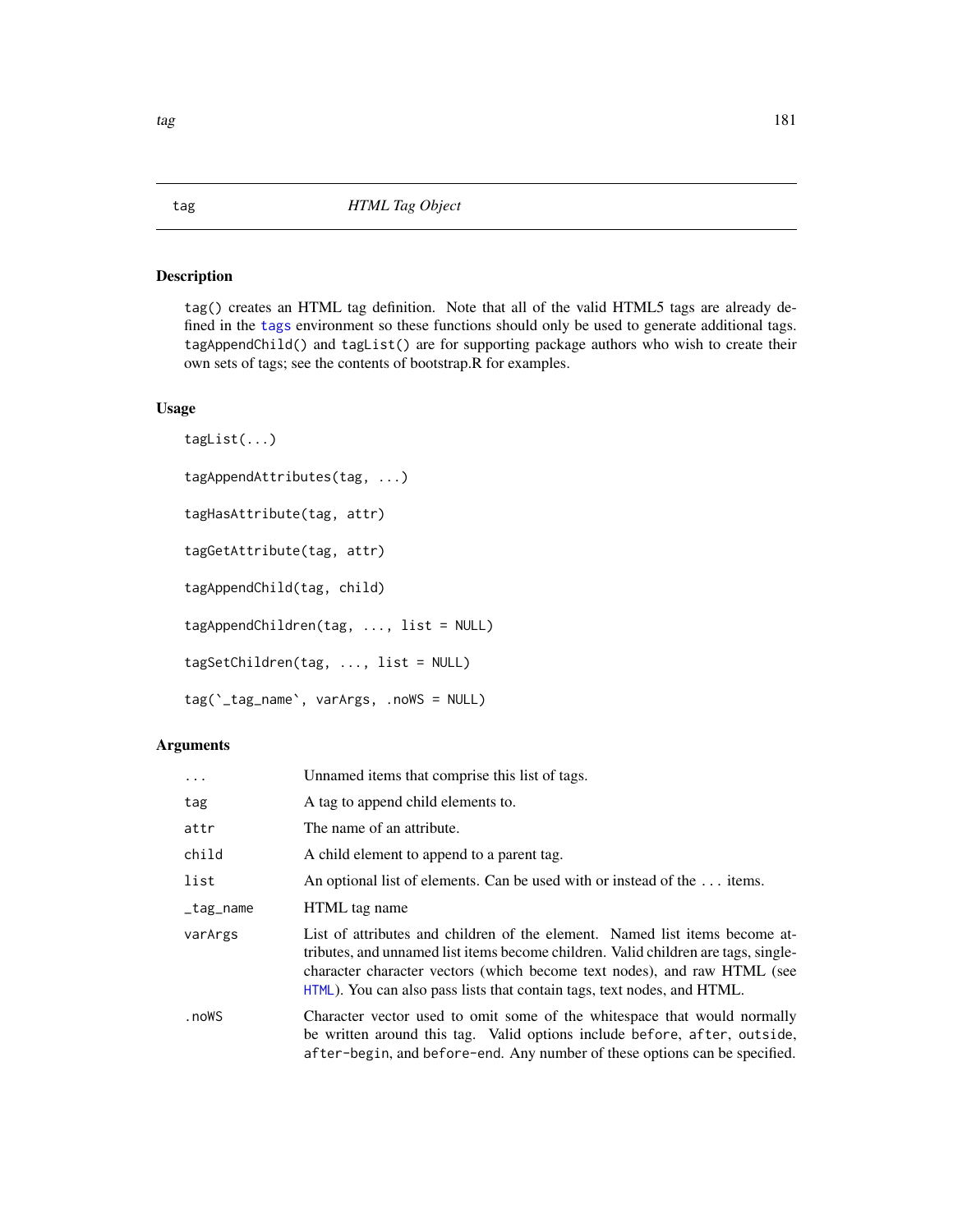# Value

An HTML tag object that can be rendered as HTML using [as.character\(](#page-0-0)).

#### Examples

```
tagList(tags$h1("Title"),
        tags$h2("Header text"),
        tags$p("Text here"))
# Can also convert a regular list to a tagList (internal data structure isn't
# exactly the same, but when rendered to HTML, the output is the same).
x <- list(tags$h1("Title"),
          tags$h2("Header text"),
          tags$p("Text here"))
tagList(x)
# suppress the whitespace between tags
oneline <- tag("span",
  tag("strong", "Super strong", .noWS="outside")
)
cat(as.character(oneline))
```
<span id="page-181-0"></span>textAreaInput *Create a textarea input control*

## Description

Create a textarea input control for entry of unstructured text values.

## Usage

```
textAreaInput(inputId, label, value = "", width = NULL,
 height = NULL, cols = NULL, rows = NULL, placeholder = NULL,
  resize = NULL)
```

| inputId | The input slot that will be used to access the value.                                                                                                                                                                                                                                       |
|---------|---------------------------------------------------------------------------------------------------------------------------------------------------------------------------------------------------------------------------------------------------------------------------------------------|
| label   | Display label for the control, or NULL for no label.                                                                                                                                                                                                                                        |
| value   | Initial value.                                                                                                                                                                                                                                                                              |
| width   | The width of the input, e.g. $'400px'$ , or $'100%$ ; see validateCssUnit().                                                                                                                                                                                                                |
| height  | The height of the input, e.g. '400px', or '100%'; see validateCssUnit().                                                                                                                                                                                                                    |
| cols    | Value of the visible character columns of the input, e.g. 80. This argument will<br>only take effect if there is not a CSS width rule defined for this element; such a<br>rule could come from the width argument of this function or from a containing<br>page layout such as fluidPage(). |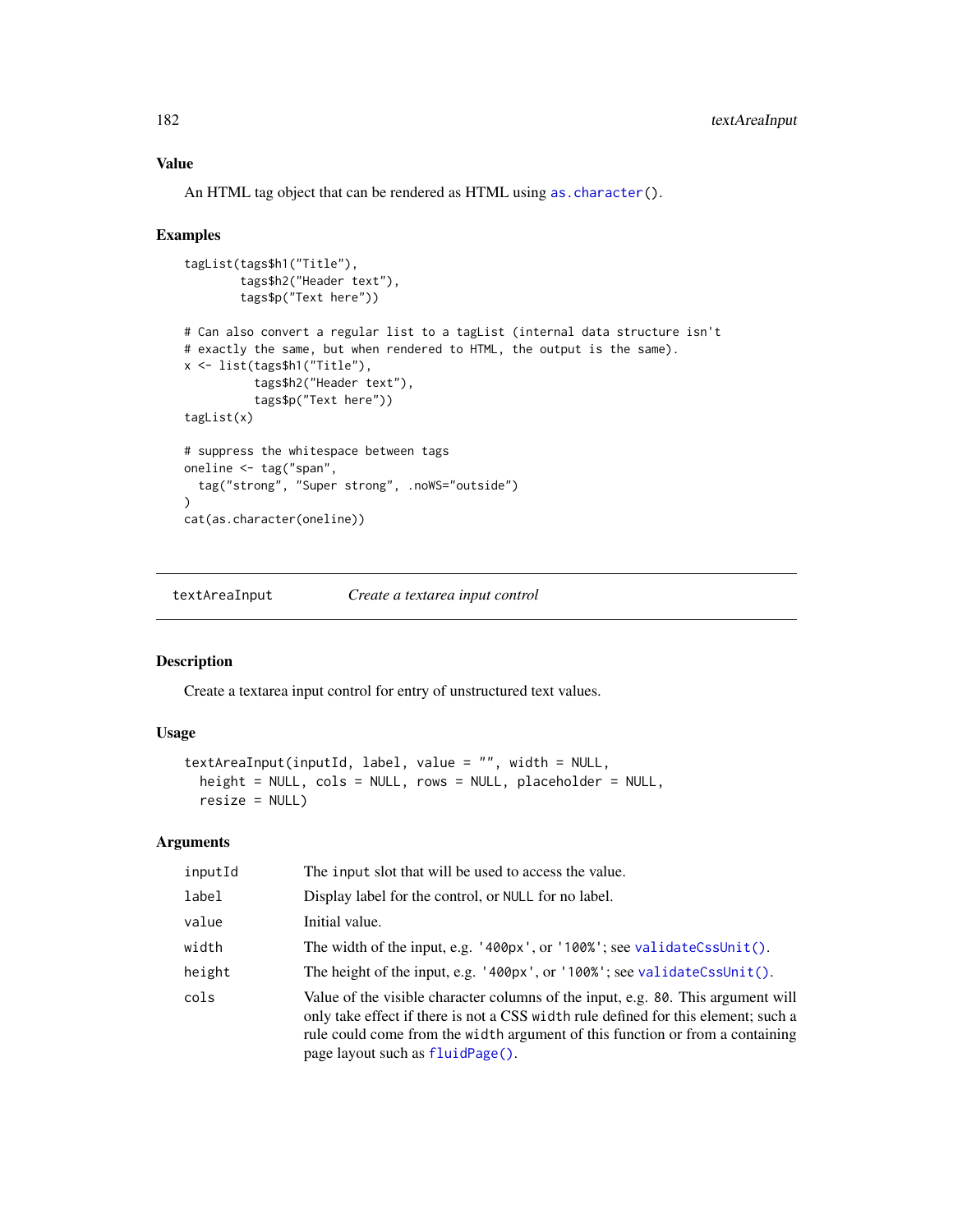#### textInput 183

| rows        | The value of the visible character rows of the input, e.g. 6. If the height<br>argument is specified, height will take precedence in the browser's rendering.                                                |  |
|-------------|--------------------------------------------------------------------------------------------------------------------------------------------------------------------------------------------------------------|--|
| placeholder | A character string giving the user a hint as to what can be entered into the con-<br>trol. Internet Explorer 8 and 9 do not support this option.                                                             |  |
| resize      | Which directions the textarea box can be resized. Can be one of "both", "none",<br>"vertical", and "horizontal". The default, NULL, will use the client browser's<br>default setting for resizing textareas. |  |

# Value

A textarea input control that can be added to a UI definition.

# Server value

A character string of the text input. The default value is "" unless value is provided.

# See Also

```
updateTextAreaInput()
```
Other input elements: [actionButton](#page-7-0), [checkboxGroupInput](#page-17-0), [checkboxInput](#page-19-0), [dateInput](#page-24-0), [dateRangeInput](#page-27-0), [fileInput](#page-45-0), [numericInput](#page-88-0), [passwordInput](#page-103-0), [radioButtons](#page-112-0), [selectInput](#page-154-0), [sliderInput](#page-170-0), [submitButton](#page-175-0), [textInput](#page-182-0), [varSelectInput](#page-208-0)

#### Examples

```
## Only run examples in interactive R sessions
if (interactive()) {
ui <- fluidPage(
 textAreaInput("caption", "Caption", "Data Summary", width = "1000px"),
 verbatimTextOutput("value")
\lambdaserver <- function(input, output) {
 output$value <- renderText({ input$caption })
}
shinyApp(ui, server)
}
```
<span id="page-182-0"></span>textInput *Create a text input control*

### Description

Create an input control for entry of unstructured text values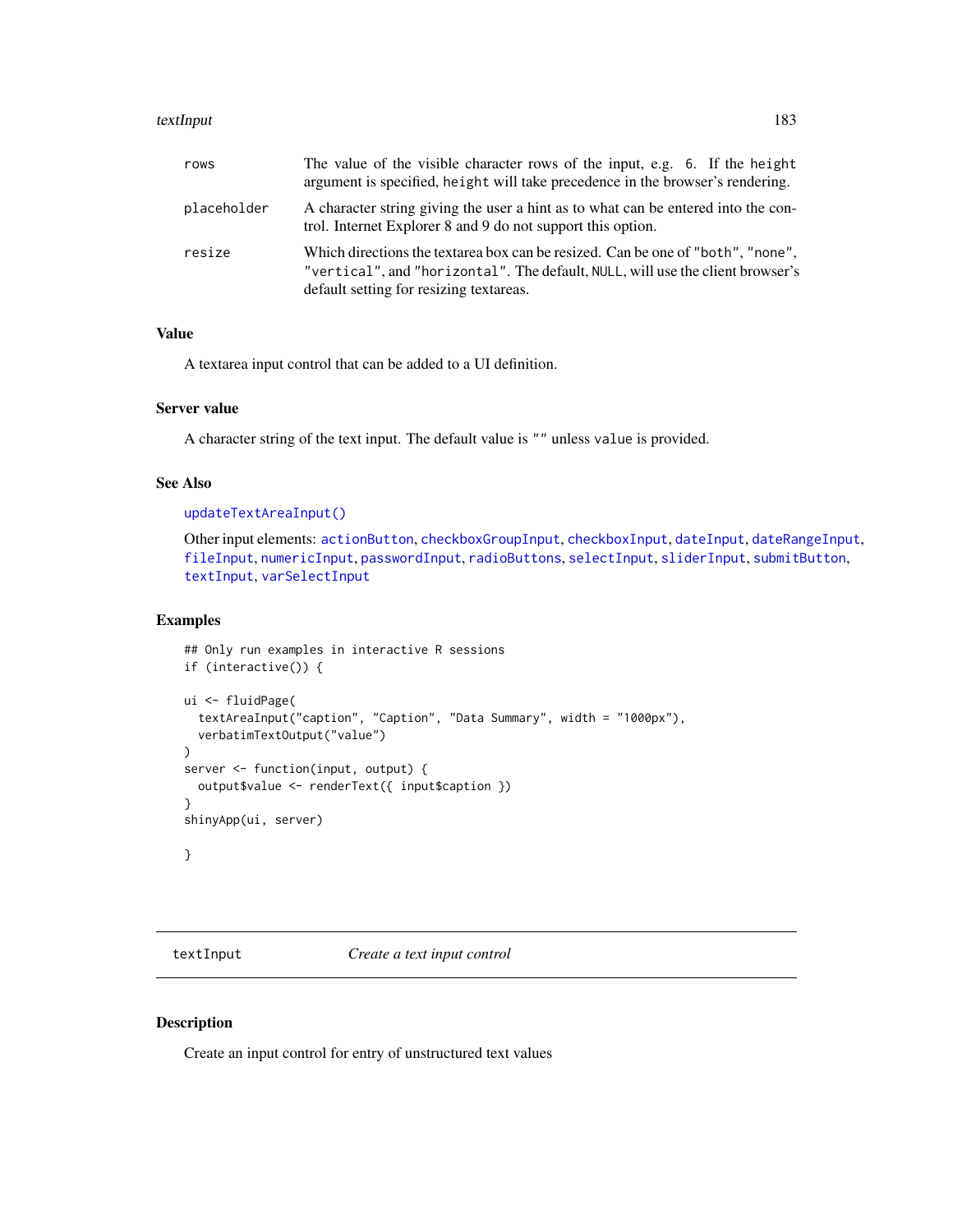# Usage

```
textInput(inputId, label, value = "", width = NULL,
 placeholder = NULL)
```
## Arguments

| inputId     | The input slot that will be used to access the value.                                                                                            |
|-------------|--------------------------------------------------------------------------------------------------------------------------------------------------|
| label       | Display label for the control, or NULL for no label.                                                                                             |
| value       | Initial value.                                                                                                                                   |
| width       | The width of the input, e.g. $'400px'$ , or $'100%$ ; see validateCssUnit().                                                                     |
| placeholder | A character string giving the user a hint as to what can be entered into the con-<br>trol. Internet Explorer 8 and 9 do not support this option. |

# Value

A text input control that can be added to a UI definition.

# Server value

A character string of the text input. The default value is "" unless value is provided.

# See Also

#### [updateTextInput\(\)](#page-204-0)

Other input elements: [actionButton](#page-7-0), [checkboxGroupInput](#page-17-0), [checkboxInput](#page-19-0), [dateInput](#page-24-0), [dateRangeInput](#page-27-0), [fileInput](#page-45-0), [numericInput](#page-88-0), [passwordInput](#page-103-0), [radioButtons](#page-112-0), [selectInput](#page-154-0), [sliderInput](#page-170-0), [submitButton](#page-175-0), [textAreaInput](#page-181-0), [varSelectInput](#page-208-0)

```
## Only run examples in interactive R sessions
if (interactive()) {
ui <- fluidPage(
  textInput("caption", "Caption", "Data Summary"),
  verbatimTextOutput("value")
)
server <- function(input, output) {
  output$value <- renderText({ input$caption })
}
shinyApp(ui, server)
}
```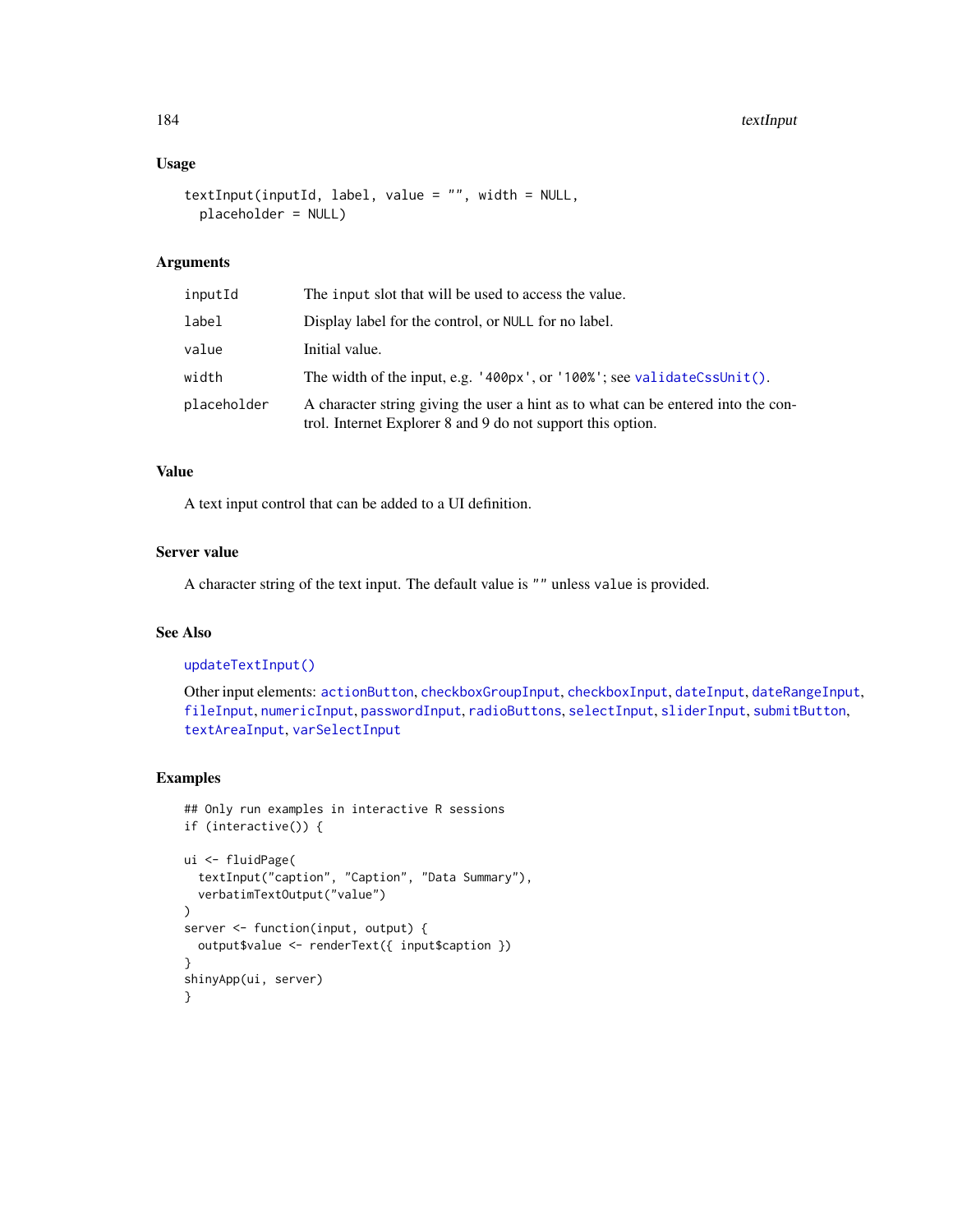# Description

Render a reactive output variable as text within an application page. The text will be included within an HTML div tag by default.

#### Usage

```
textOutput(outputId, container = if (inline) span else div,
  inline = FALSE)
```
# Arguments

| outputId  | output variable to read the value from                           |  |  |
|-----------|------------------------------------------------------------------|--|--|
| container | a function to generate an HTML element to contain the text       |  |  |
| inline    | use an inline (span()) or block container $div()$ for the output |  |  |

# Details

Text is HTML-escaped prior to rendering. This element is often used to display [renderText](#page-141-0) output variables.

# Value

A text output element that can be included in a panel

# Examples

```
h3(textOutput("caption"))
```
titlePanel *Create a panel containing an application title.*

## Description

Create a panel containing an application title.

### Usage

titlePanel(title, windowTitle = title)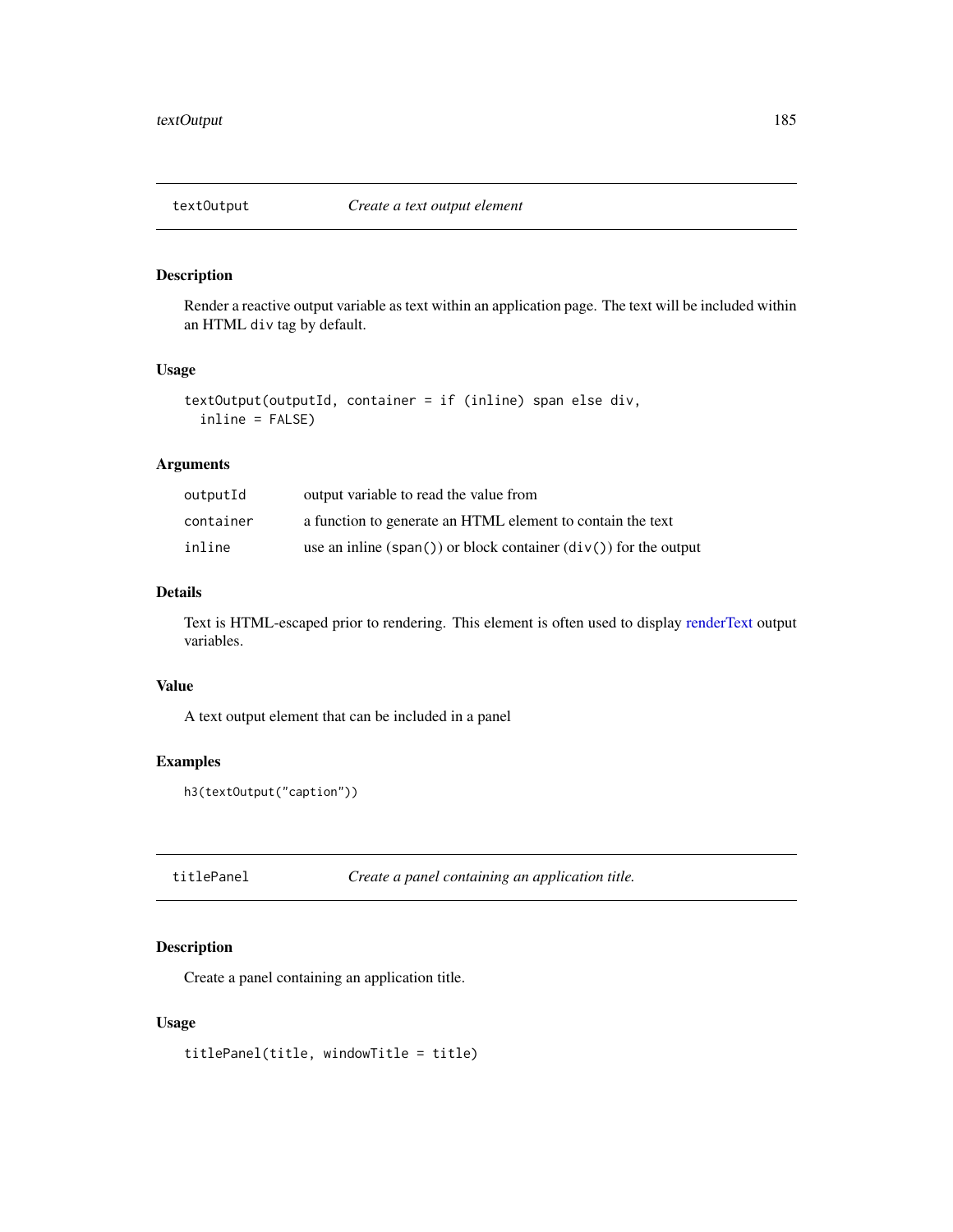#### **Arguments**

| title       | An application title to display                           |
|-------------|-----------------------------------------------------------|
| windowTitle | The title that should be displayed by the browser window. |

## Details

Calling this function has the side effect of including a title tag within the head. You can also specify a page title explicitly using the title parameter of the top-level page function.

#### Examples

```
## Only run examples in interactive R sessions
if (interactive()) {
ui <- fluidPage(
 titlePanel("Hello Shiny!")
)
\text{shinyApp}(ui, server = function(input, output) { })}
```
updateActionButton *Change the label or icon of an action button on the client*

## Description

Change the label or icon of an action button on the client

## Usage

```
updateActionButton(session, inputId, label = NULL, icon = NULL)
```
## Arguments

| session | The session object passed to function given to shiny Server.                                  |
|---------|-----------------------------------------------------------------------------------------------|
| inputId | The id of the input object.                                                                   |
| label   | The label to set for the input object.                                                        |
| icon    | The icon to set for the input object. To remove the current icon, use i con=character $(0)$ . |

# Details

The input updater functions send a message to the client, telling it to change the settings of an input object. The messages are collected and sent after all the observers (including outputs) have finished running.

The syntax of these functions is similar to the functions that created the inputs in the first place. For example, [numericInput\(](#page-88-0)) and updateNumericInput() take a similar set of arguments.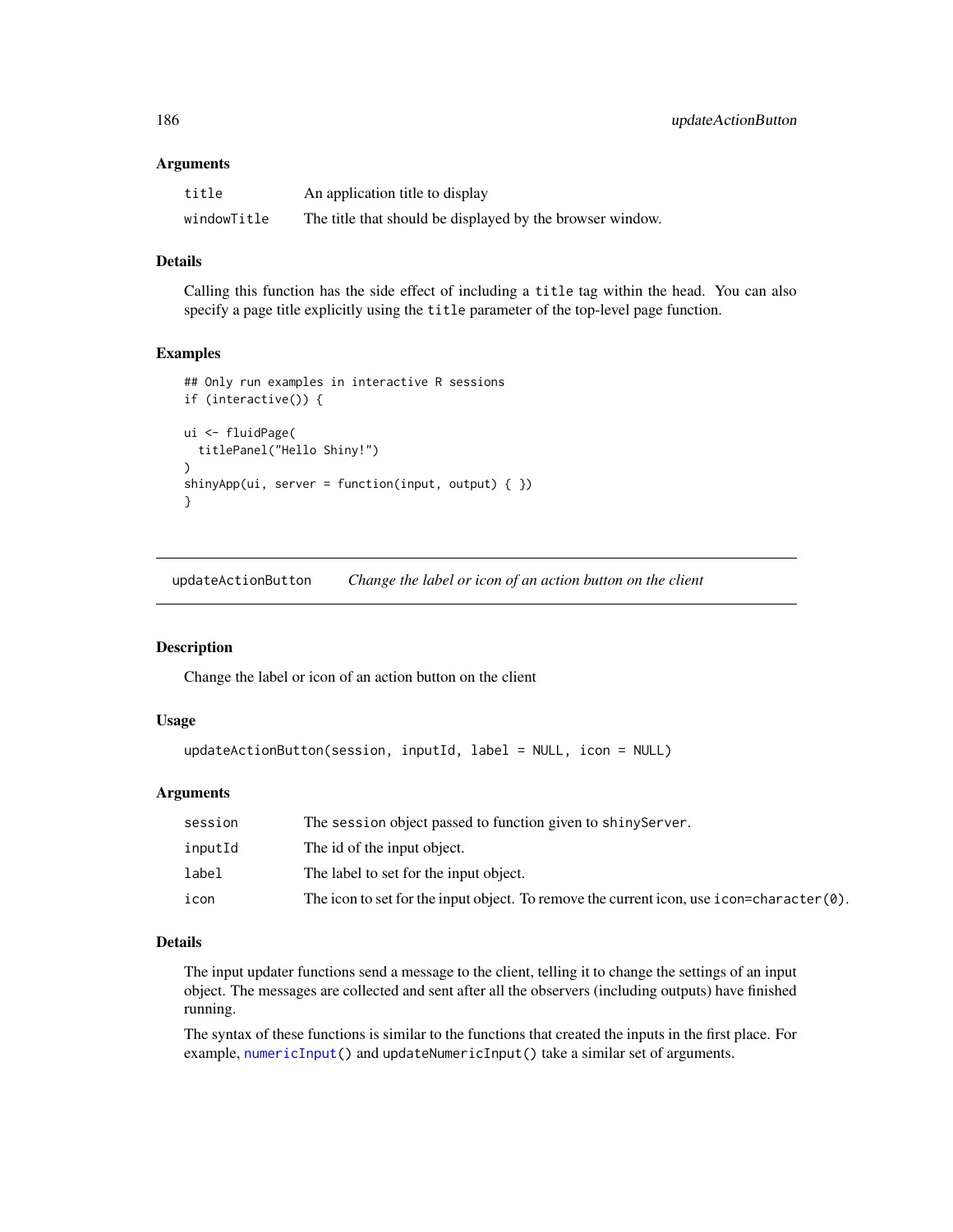# updateActionButton 187

Any arguments with NULL values will be ignored; they will not result in any changes to the input object on the client.

For [radioButtons\(](#page-112-0)), [checkboxGroupInput\(](#page-17-0)) and [selectInput\(](#page-154-0)), the set of choices can be cleared by using choices=character(0). Similarly, for these inputs, the selected item can be cleared by using selected=character(0).

# See Also

[actionButton\(\)](#page-7-0)

```
## Only run examples in interactive R sessions
if (interactive()) {
ui <- fluidPage(
  actionButton("update", "Update other buttons"),
  br(),
  actionButton("goButton", "Go"),
  br(),
  actionButton("goButton2", "Go 2", icon = icon("area-chart")),
  br(),
  actionButton("goButton3", "Go 3")
)
server <- function(input, output, session) {
  observe({
   req(input$update)
    # Updates goButton's label and icon
    updateActionButton(session, "goButton",
     label = "New label",
     icon = icon("calendar"))
    # Leaves goButton2's label unchaged and
    # removes its icon
    updateActionButton(session, "goButton2",
      icon = character(0))
    # Leaves goButton3's icon, if it exists,
    # unchaged and changes its label
    updateActionButton(session, "goButton3",
      label = "New label 3")
 })
}
shinyApp(ui, server)
}
```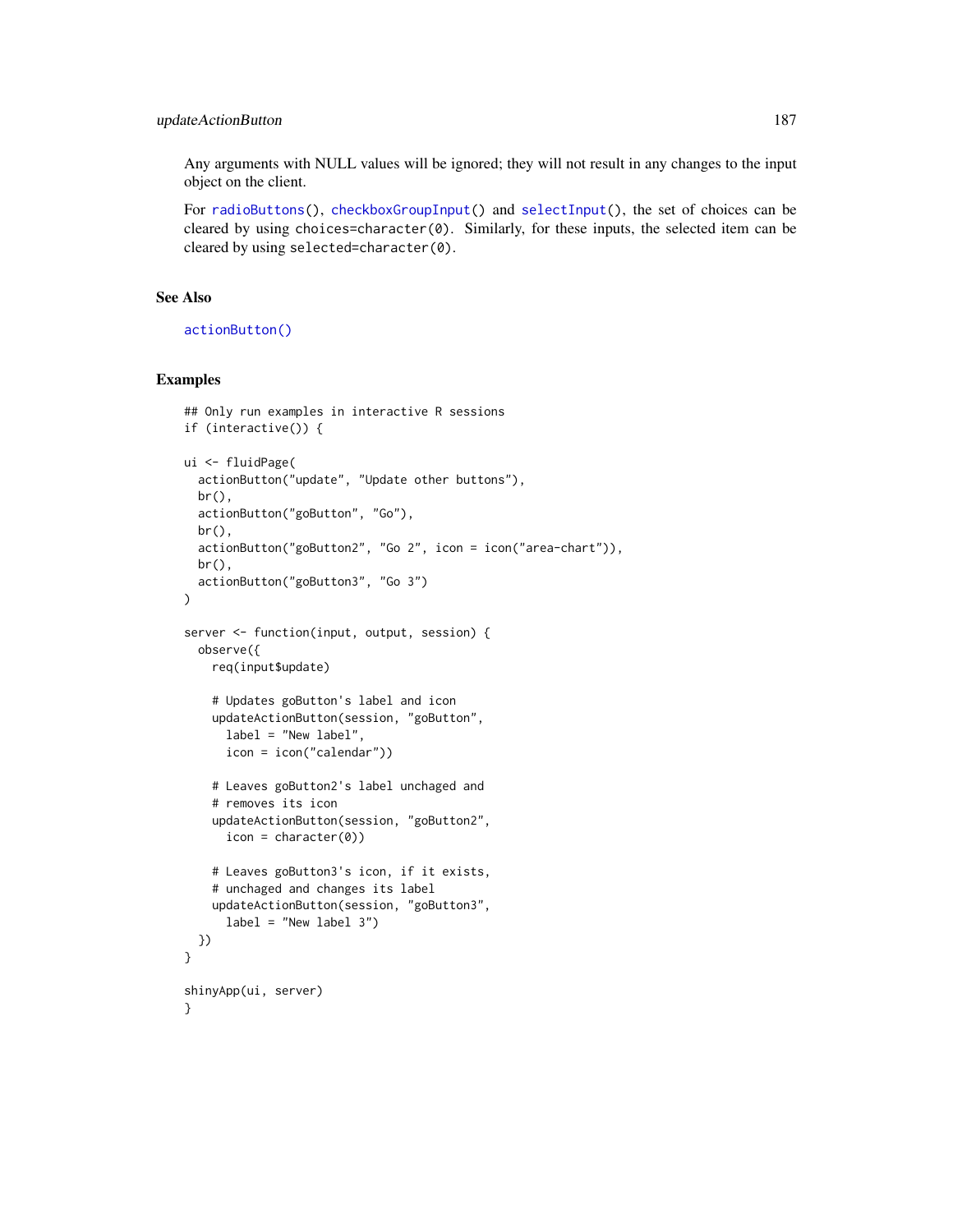updateCheckboxGroupInput

*Change the value of a checkbox group input on the client*

# Description

Change the value of a checkbox group input on the client

# Usage

```
updateCheckboxGroupInput(session, inputId, label = NULL,
 choices = NULL, selected = NULL, inline = FALSE,
  choiceNames = NULL, choiceValues = NULL)
```

| session      | The session object passed to function given to shinyServer.                                                                                                                                                                                                                                                                                                                                                                                                                                                                                                       |
|--------------|-------------------------------------------------------------------------------------------------------------------------------------------------------------------------------------------------------------------------------------------------------------------------------------------------------------------------------------------------------------------------------------------------------------------------------------------------------------------------------------------------------------------------------------------------------------------|
| inputId      | The id of the input object.                                                                                                                                                                                                                                                                                                                                                                                                                                                                                                                                       |
| label        | The label to set for the input object.                                                                                                                                                                                                                                                                                                                                                                                                                                                                                                                            |
| choices      | List of values to show checkboxes for. If elements of the list are named then that<br>name rather than the value is displayed to the user. If this argument is provided,<br>then choiceNames and choiceValues must not be provided, and vice-versa.<br>The values should be strings; other types (such as logicals and numbers) will be<br>coerced to strings.                                                                                                                                                                                                    |
| selected     | The values that should be initially selected, if any.                                                                                                                                                                                                                                                                                                                                                                                                                                                                                                             |
| inline       | If TRUE, render the choices inline (i.e. horizontally)                                                                                                                                                                                                                                                                                                                                                                                                                                                                                                            |
| choiceNames  | List of names and values, respectively, that are displayed to the user in the app<br>and correspond to the each choice (for this reason, choiceNames and choiceValues<br>must have the same length). If either of these arguments is provided, then the<br>other <i>must</i> be provided and choices <i>must not</i> be provided. The advantage of<br>using both of these over a named list for choices is that choiceNames allows<br>any type of UI object to be passed through (tag objects, icons, HTML code, ),<br>instead of just simple text. See Examples. |
| choiceValues | List of names and values, respectively, that are displayed to the user in the app<br>and correspond to the each choice (for this reason, choiceNames and choiceValues<br>must have the same length). If either of these arguments is provided, then the<br>other must be provided and choices must not be provided. The advantage of<br>using both of these over a named list for choices is that choiceNames allows<br>any type of UI object to be passed through (tag objects, icons, HTML code, ),<br>instead of just simple text. See Examples.               |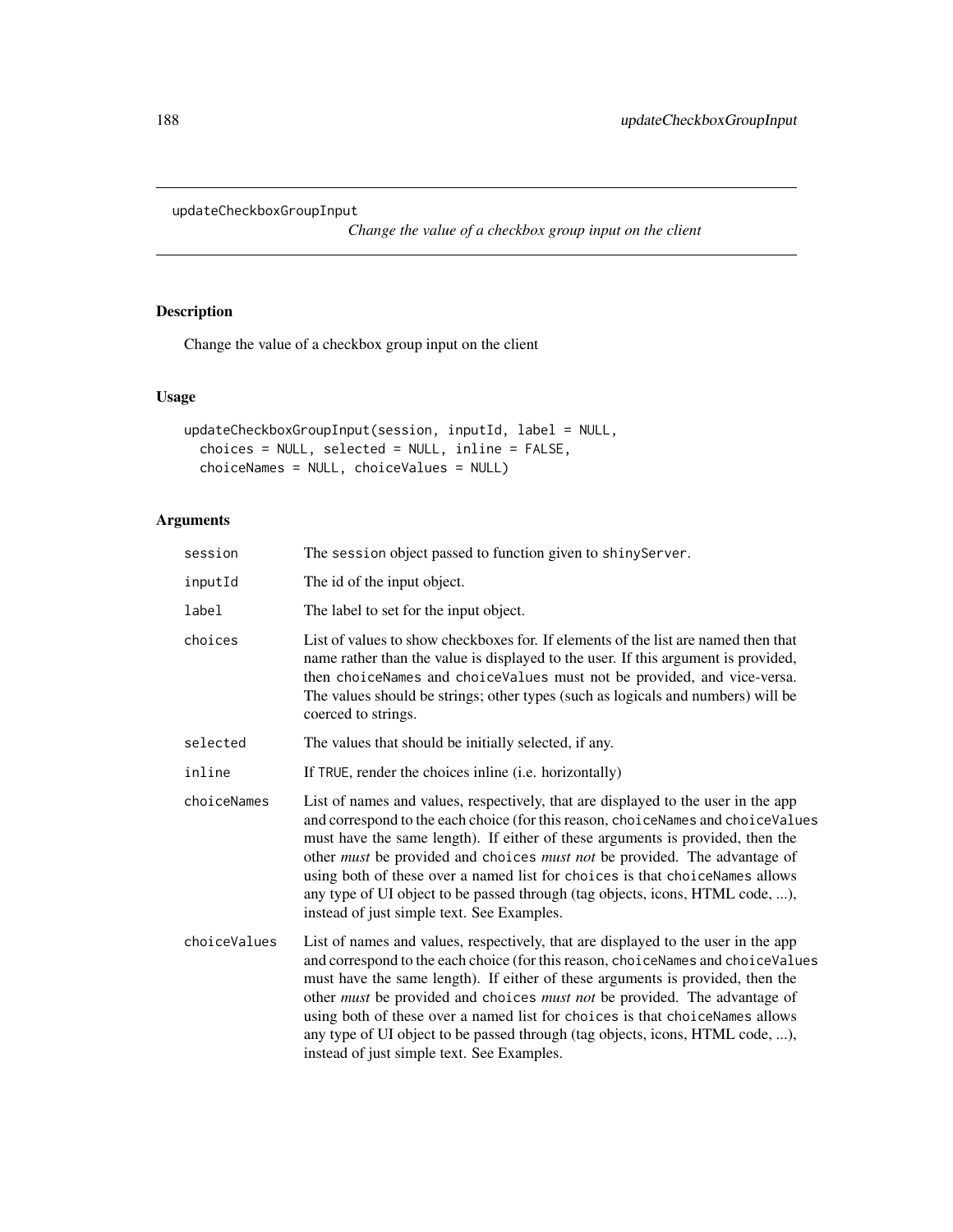## Details

The input updater functions send a message to the client, telling it to change the settings of an input object. The messages are collected and sent after all the observers (including outputs) have finished running.

The syntax of these functions is similar to the functions that created the inputs in the first place. For example, [numericInput\(](#page-88-0)) and updateNumericInput() take a similar set of arguments.

Any arguments with NULL values will be ignored; they will not result in any changes to the input object on the client.

For [radioButtons\(](#page-112-0)), [checkboxGroupInput\(](#page-17-0)) and [selectInput\(](#page-154-0)), the set of choices can be cleared by using choices=character(0). Similarly, for these inputs, the selected item can be cleared by using selected=character(0).

## See Also

[checkboxGroupInput\(\)](#page-17-0)

```
## Only run examples in interactive R sessions
if (interactive()) {
ui <- fluidPage(
 p("The first checkbox group controls the second"),
 checkboxGroupInput("inCheckboxGroup", "Input checkbox",
    c("Item A", "Item B", "Item C")),
 checkboxGroupInput("inCheckboxGroup2", "Input checkbox 2",
    c("Item A", "Item B", "Item C"))
)
server <- function(input, output, session) {
 observe({
   x <- input$inCheckboxGroup
    # Can use character(0) to remove all choices
    if (is.null(x))x \leftarrow character(0)
    # Can also set the label and select items
   updateCheckboxGroupInput(session, "inCheckboxGroup2",
      label = paste("Checkboxgroup label", length(x)),
      choices = x,
      selected = x
   )
 })
}
shinyApp(ui, server)
}
```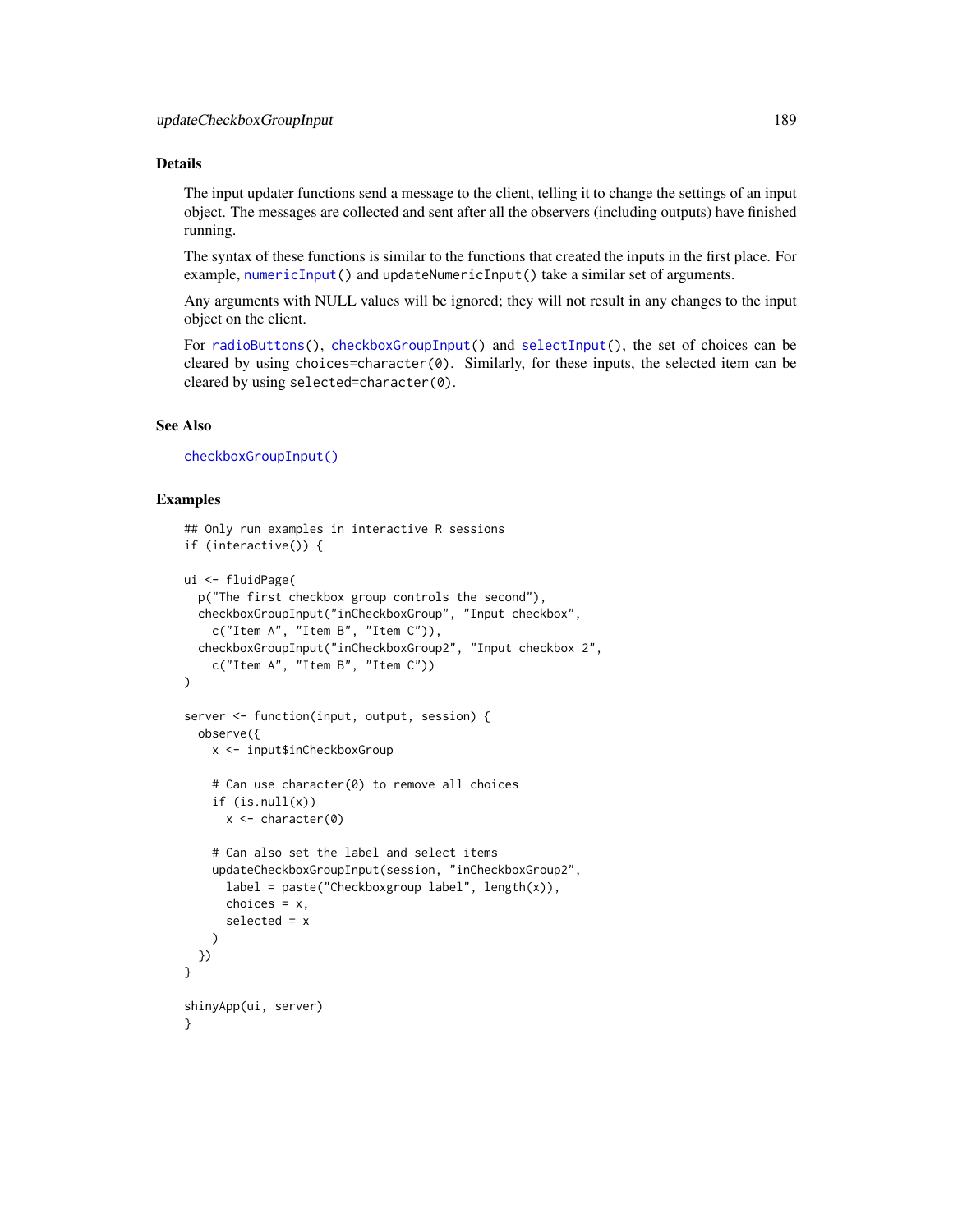updateCheckboxInput *Change the value of a checkbox input on the client*

## Description

Change the value of a checkbox input on the client

## Usage

```
updateCheckboxInput(session, inputId, label = NULL, value = NULL)
```
#### Arguments

| session | The session object passed to function given to shiny Server. |
|---------|--------------------------------------------------------------|
| inputId | The id of the input object.                                  |
| label   | The label to set for the input object.                       |
| value   | The value to set for the input object.                       |

## Details

The input updater functions send a message to the client, telling it to change the settings of an input object. The messages are collected and sent after all the observers (including outputs) have finished running.

The syntax of these functions is similar to the functions that created the inputs in the first place. For example, [numericInput\(](#page-88-0)) and updateNumericInput() take a similar set of arguments.

Any arguments with NULL values will be ignored; they will not result in any changes to the input object on the client.

For [radioButtons\(](#page-112-0)), [checkboxGroupInput\(](#page-17-0)) and [selectInput\(](#page-154-0)), the set of choices can be cleared by using choices=character(0). Similarly, for these inputs, the selected item can be cleared by using selected=character(0).

## See Also

[checkboxInput\(\)](#page-19-0)

```
## Only run examples in interactive R sessions
if (interactive()) {
ui <- fluidPage(
 sliderInput("controller", "Controller", 0, 1, 0, step = 1),
 checkboxInput("inCheckbox", "Input checkbox")
)
server <- function(input, output, session) {
```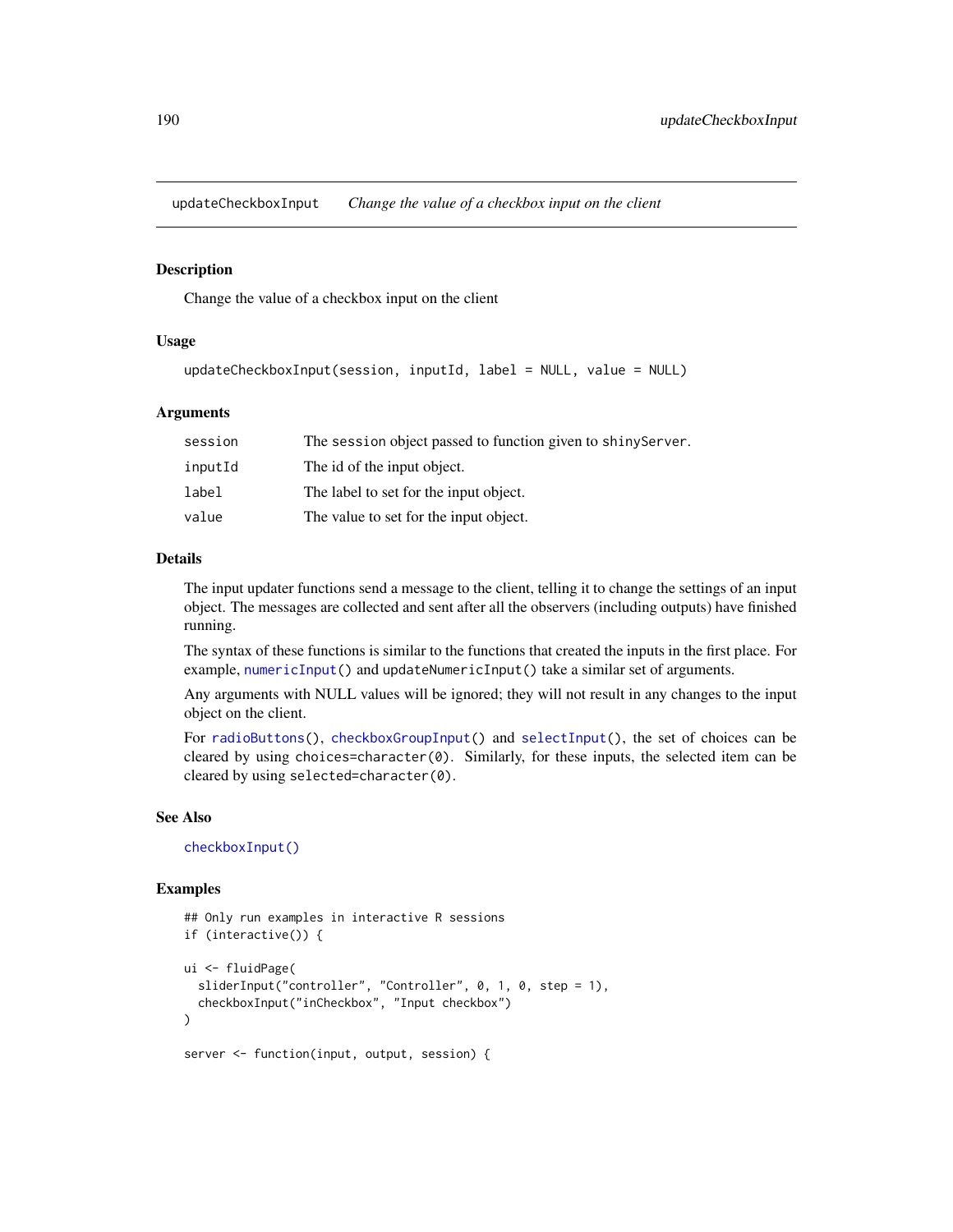# updateDateInput 191

```
observe({
    # TRUE if input$controller is odd, FALSE if even.
   x_even <- input$controller %% 2 == 1
   updateCheckboxInput(session, "inCheckbox", value = x_even)
 })
}
shinyApp(ui, server)
}
```
updateDateInput *Change the value of a date input on the client*

## Description

Change the value of a date input on the client

#### Usage

```
updateDateInput(session, inputId, label = NULL, value = NULL,
 min = NULL, max = NULL
```
## Arguments

| session | The session object passed to function given to shiny Server.                                                    |  |  |
|---------|-----------------------------------------------------------------------------------------------------------------|--|--|
| inputId | The id of the input object.                                                                                     |  |  |
| label   | The label to set for the input object.                                                                          |  |  |
| value   | The desired date value. Either a Date object, or a string in yyyy-mm-dd format.<br>Supply NA to clear the date. |  |  |
| min     | The minimum allowed date. Either a Date object, or a string in yyyy-mm-dd<br>format.                            |  |  |
| max     | The maximum allowed date. Either a Date object, or a string in yyyy-mm-dd<br>format.                            |  |  |

#### Details

The input updater functions send a message to the client, telling it to change the settings of an input object. The messages are collected and sent after all the observers (including outputs) have finished running.

The syntax of these functions is similar to the functions that created the inputs in the first place. For example, [numericInput\(](#page-88-0)) and updateNumericInput() take a similar set of arguments.

Any arguments with NULL values will be ignored; they will not result in any changes to the input object on the client.

For [radioButtons\(](#page-112-0)), [checkboxGroupInput\(](#page-17-0)) and [selectInput\(](#page-154-0)), the set of choices can be cleared by using choices=character $(0)$ . Similarly, for these inputs, the selected item can be cleared by using selected=character(0).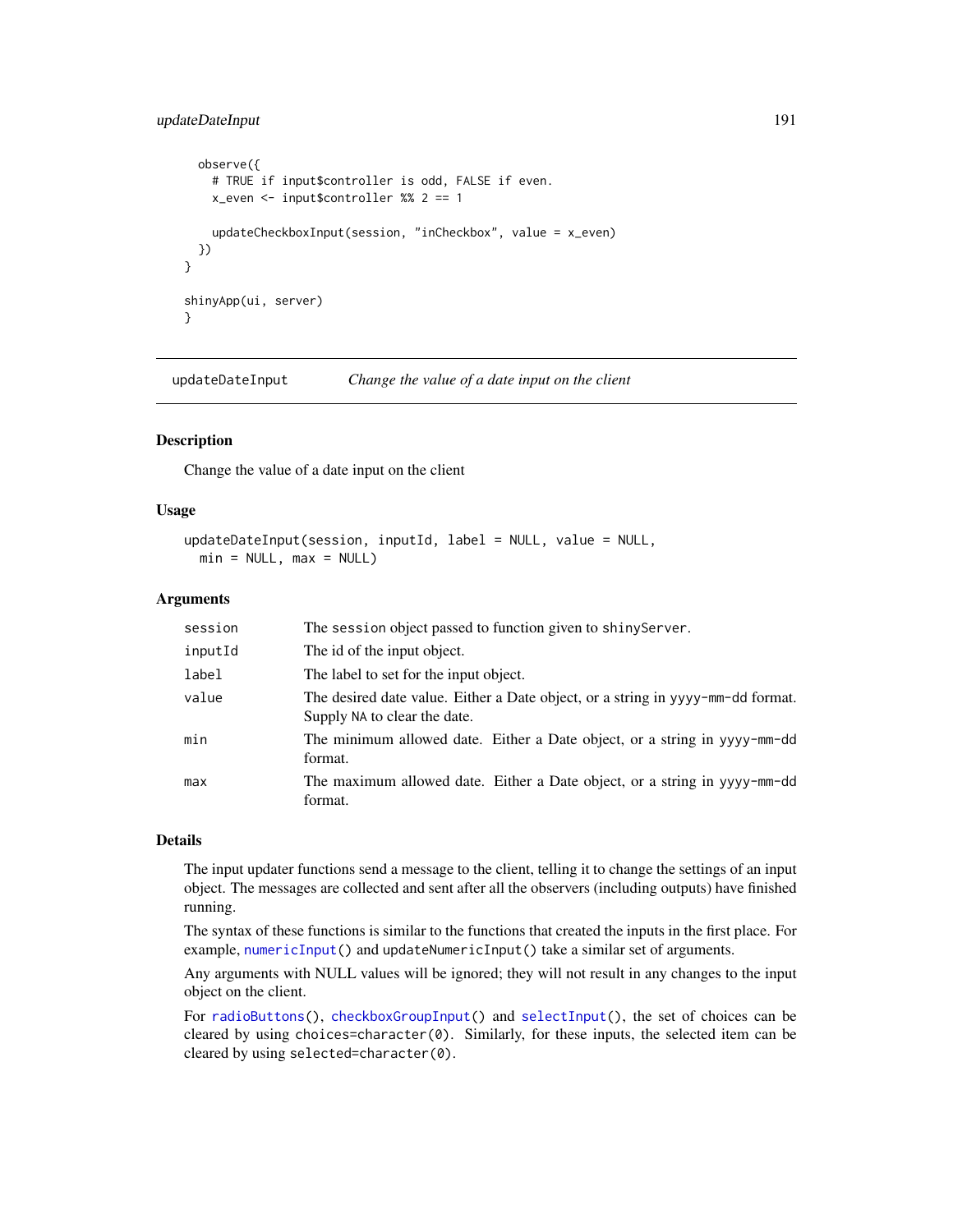# See Also

[dateInput\(\)](#page-24-0)

# Examples

```
## Only run examples in interactive R sessions
if (interactive()) {
ui <- fluidPage(
  sliderInput("n", "Day of month", 1, 30, 10),
  dateInput("inDate", "Input date")
\lambdaserver <- function(input, output, session) {
  observe({
   date <- as.Date(paste0("2013-04-", input$n))
   updateDateInput(session, "inDate",
     label = paste("Date label", input$n),
     value = date,
     min = date - 3,max = date + 3)
 })
}
shinyApp(ui, server)
}
```
updateDateRangeInput *Change the start and end values of a date range input on the client*

# Description

Change the start and end values of a date range input on the client

# Usage

```
updateDateRangeInput(session, inputId, label = NULL, start = NULL,
 end = NULL, min = NULL, max = NULL)
```

| session | The session object passed to function given to shiny Server.                                                   |
|---------|----------------------------------------------------------------------------------------------------------------|
| inputId | The id of the input object.                                                                                    |
| label   | The label to set for the input object.                                                                         |
| start   | The start date. Either a Date object, or a string in yyyy-mm-dd format. Supplying<br>NA clears the start date. |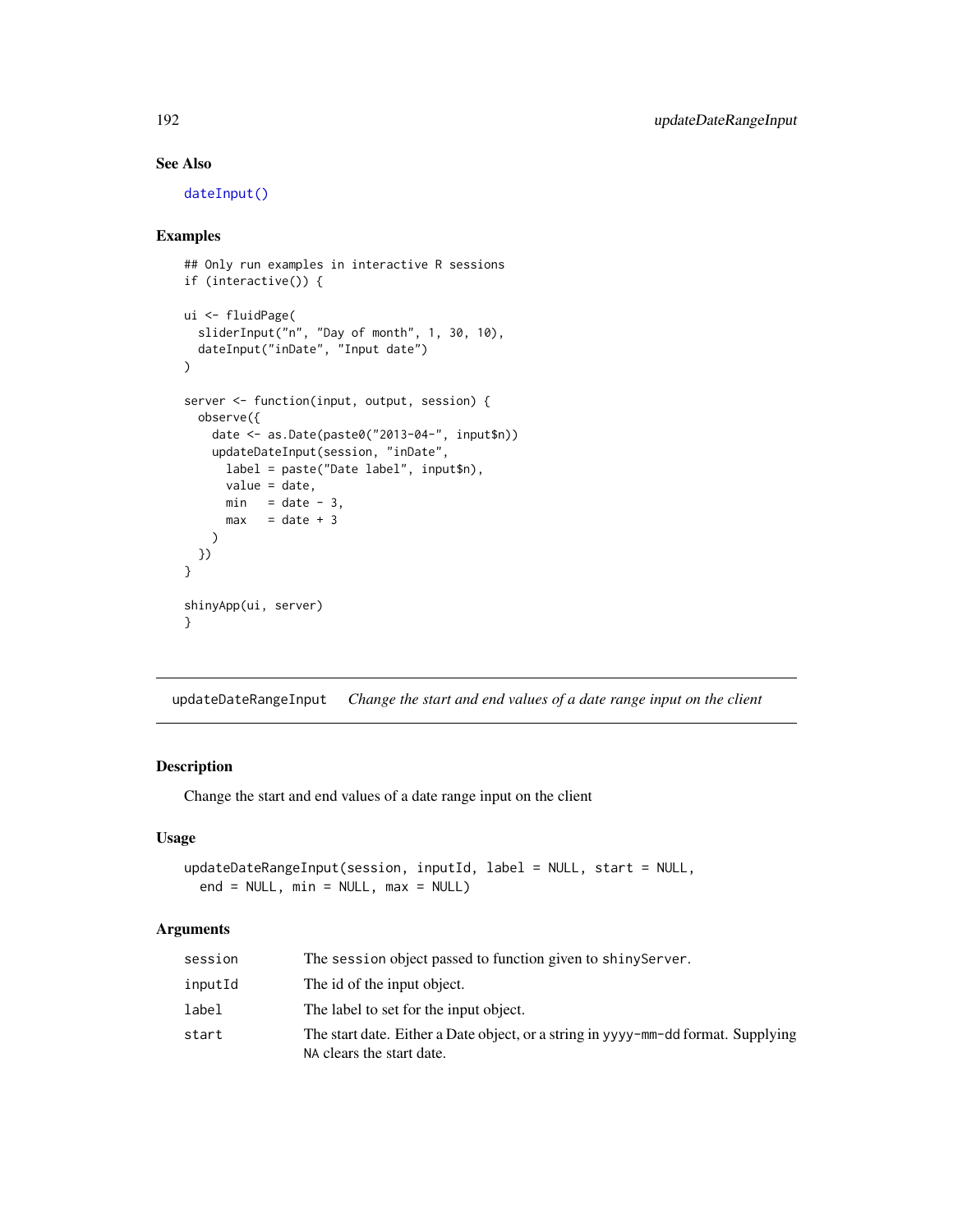| end | The end date. Either a Date object, or a string in yyyy-mm-dd format. Supplying<br>NA clears the end date. |  |
|-----|------------------------------------------------------------------------------------------------------------|--|
| min | The minimum allowed date. Either a Date object, or a string in yyyy-mm-dd<br>format.                       |  |
| max | The maximum allowed date. Either a Date object, or a string in yyvy-mm-dd<br>format.                       |  |

## Details

The input updater functions send a message to the client, telling it to change the settings of an input object. The messages are collected and sent after all the observers (including outputs) have finished running.

The syntax of these functions is similar to the functions that created the inputs in the first place. For example, [numericInput\(](#page-88-0)) and updateNumericInput() take a similar set of arguments.

Any arguments with NULL values will be ignored; they will not result in any changes to the input object on the client.

For [radioButtons\(](#page-112-0)), [checkboxGroupInput\(](#page-17-0)) and [selectInput\(](#page-154-0)), the set of choices can be cleared by using choices=character(0). Similarly, for these inputs, the selected item can be cleared by using selected=character(0).

#### See Also

[dateRangeInput\(\)](#page-27-0)

```
## Only run examples in interactive R sessions
if (interactive()) {
ui <- fluidPage(
 sliderInput("n", "Day of month", 1, 30, 10),
 dateRangeInput("inDateRange", "Input date range")
)
server <- function(input, output, session) {
 observe({
   date <- as.Date(paste0("2013-04-", input$n))
   updateDateRangeInput(session, "inDateRange",
     label = paste("Date range label", input$n),
     start = date -1,
     end = date + 1,min = date - 5,
     max = date + 5)
 })
}
shinyApp(ui, server)
}
```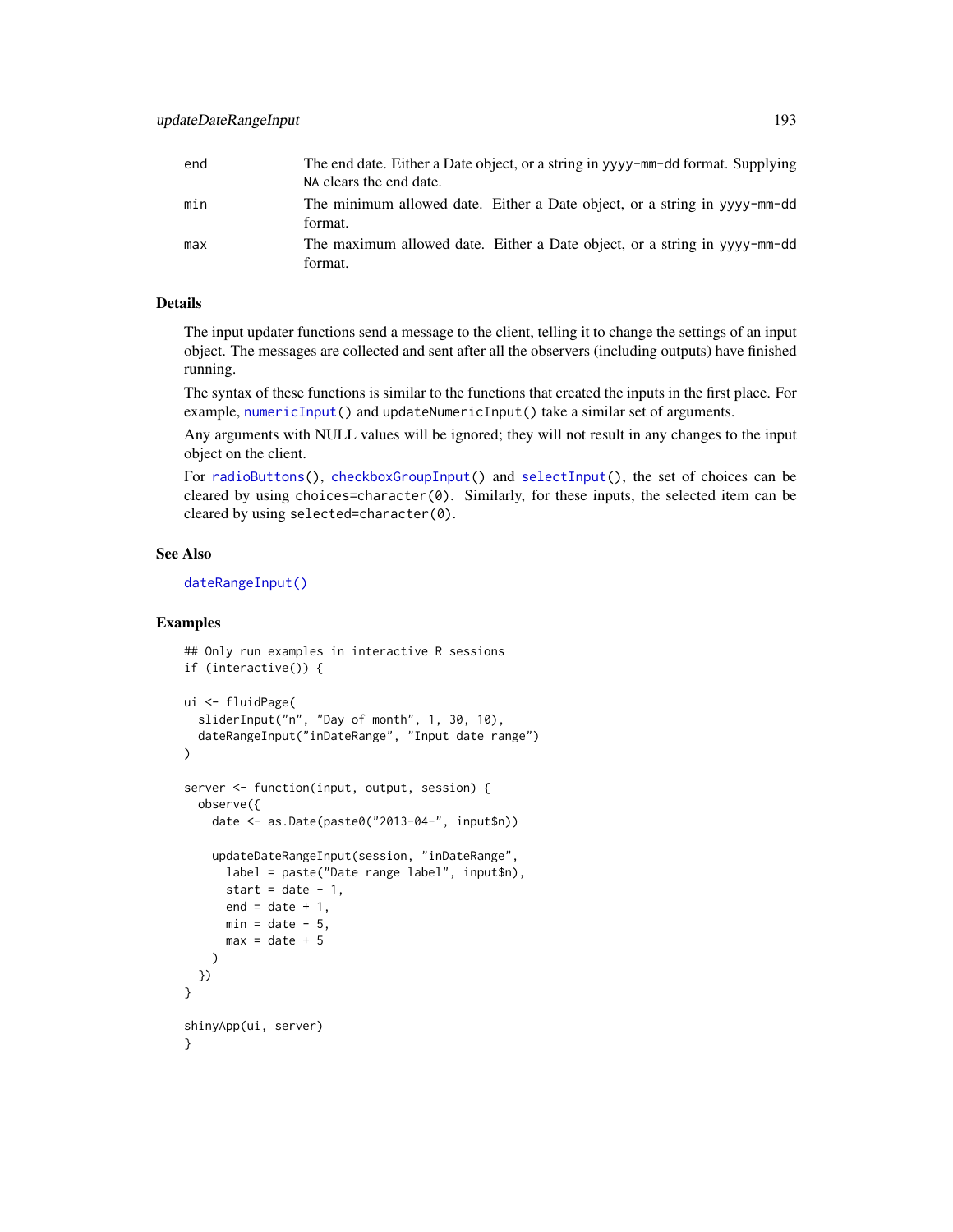updateNumericInput *Change the value of a number input on the client*

## Description

Change the value of a number input on the client

## Usage

```
updateNumericInput(session, inputId, label = NULL, value = NULL,
 min = NULL, max = NULL, step = NULL)
```
#### Arguments

| session | The session object passed to function given to shinyServer. |
|---------|-------------------------------------------------------------|
| inputId | The id of the input object.                                 |
| label   | The label to set for the input object.                      |
| value   | The value to set for the input object.                      |
| min     | Minimum value.                                              |
| max     | Maximum value.                                              |
| step    | Step size.                                                  |

# Details

The input updater functions send a message to the client, telling it to change the settings of an input object. The messages are collected and sent after all the observers (including outputs) have finished running.

The syntax of these functions is similar to the functions that created the inputs in the first place. For example, [numericInput\(](#page-88-0)) and updateNumericInput() take a similar set of arguments.

Any arguments with NULL values will be ignored; they will not result in any changes to the input object on the client.

For [radioButtons\(](#page-112-0)), [checkboxGroupInput\(](#page-17-0)) and [selectInput\(](#page-154-0)), the set of choices can be cleared by using choices=character(0). Similarly, for these inputs, the selected item can be cleared by using selected=character(0).

# See Also

[numericInput\(\)](#page-88-0)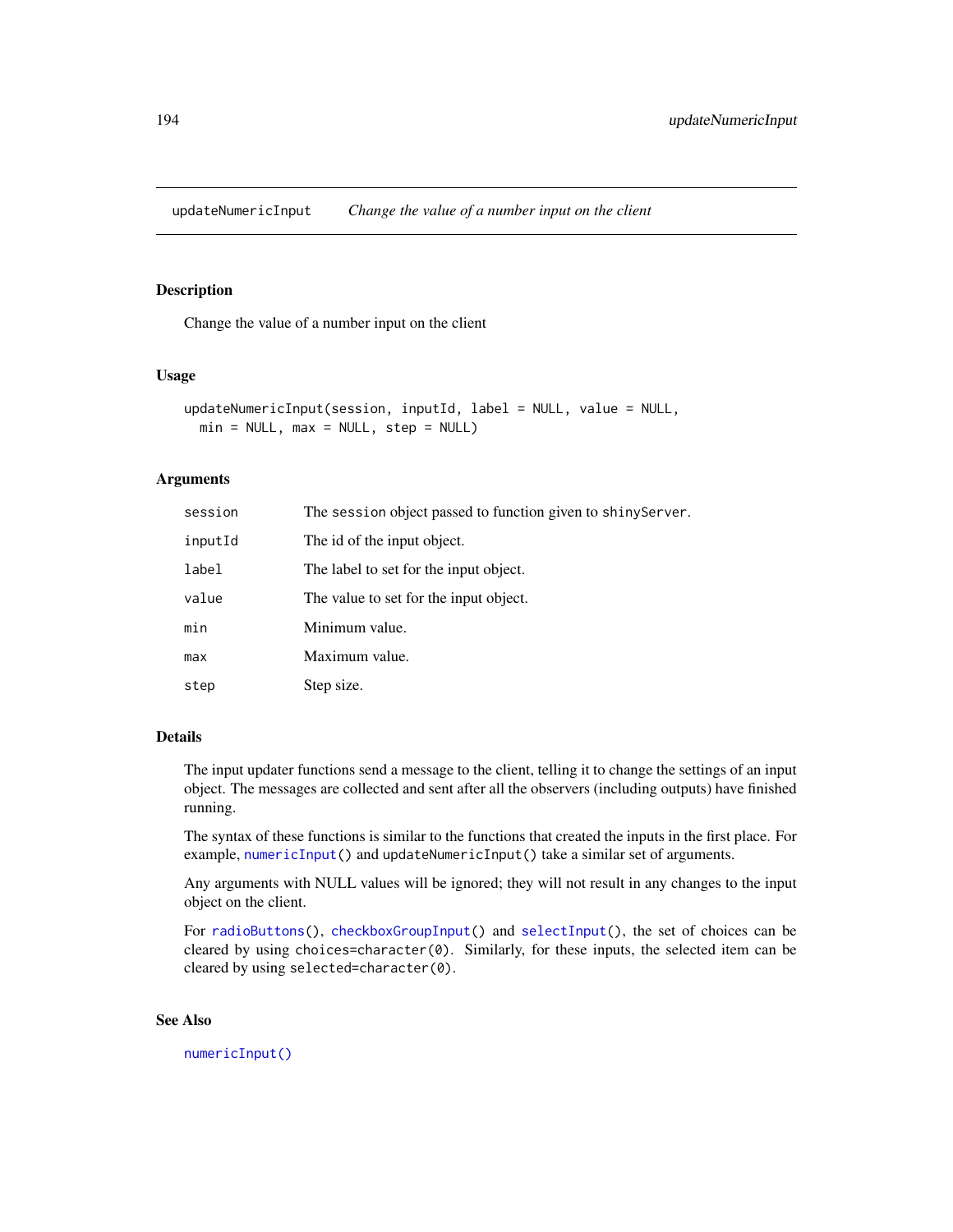# updateQueryString 195

## Examples

```
## Only run examples in interactive R sessions
if (interactive()) {
ui <- fluidPage(
  sliderInput("controller", "Controller", 0, 20, 10),
  numericInput("inNumber", "Input number", 0),
  numericInput("inNumber2", "Input number 2", 0)
\lambdaserver <- function(input, output, session) {
  observeEvent(input$controller, {
   # We'll use the input$controller variable multiple times, so save it as x
    # for convenience.
   x <- input$controller
    updateNumericInput(session, "inNumber", value = x)
    updateNumericInput(session, "inNumber2",
      label = paste("Number label ", x),
      value = x, min = x-10, max = x+10, step = 5)
 })
}
shinyApp(ui, server)
}
```
updateQueryString *Update URL in browser's location bar*

## Description

This function updates the client browser's query string in the location bar. It typically is called from an observer. Note that this will not work in Internet Explorer 9 and below.

## Usage

```
updateQueryString(queryString, mode = c("replace", "push"),
  session = getDefaultReactiveDomain())
```

| queryString | The new query string to show in the location bar.                                 |
|-------------|-----------------------------------------------------------------------------------|
| mode        | When the query string is updated, should the the current history entry be re-     |
|             | placed (default), or should a new history entry be pushed onto the history stack? |
|             | The former should only be used in a live bookmarking context. The latter is use-  |
|             | ful if you want to navigate between states using the browser's back and forward   |
|             | buttons. See Examples.                                                            |
| session     | A Shiny session object.                                                           |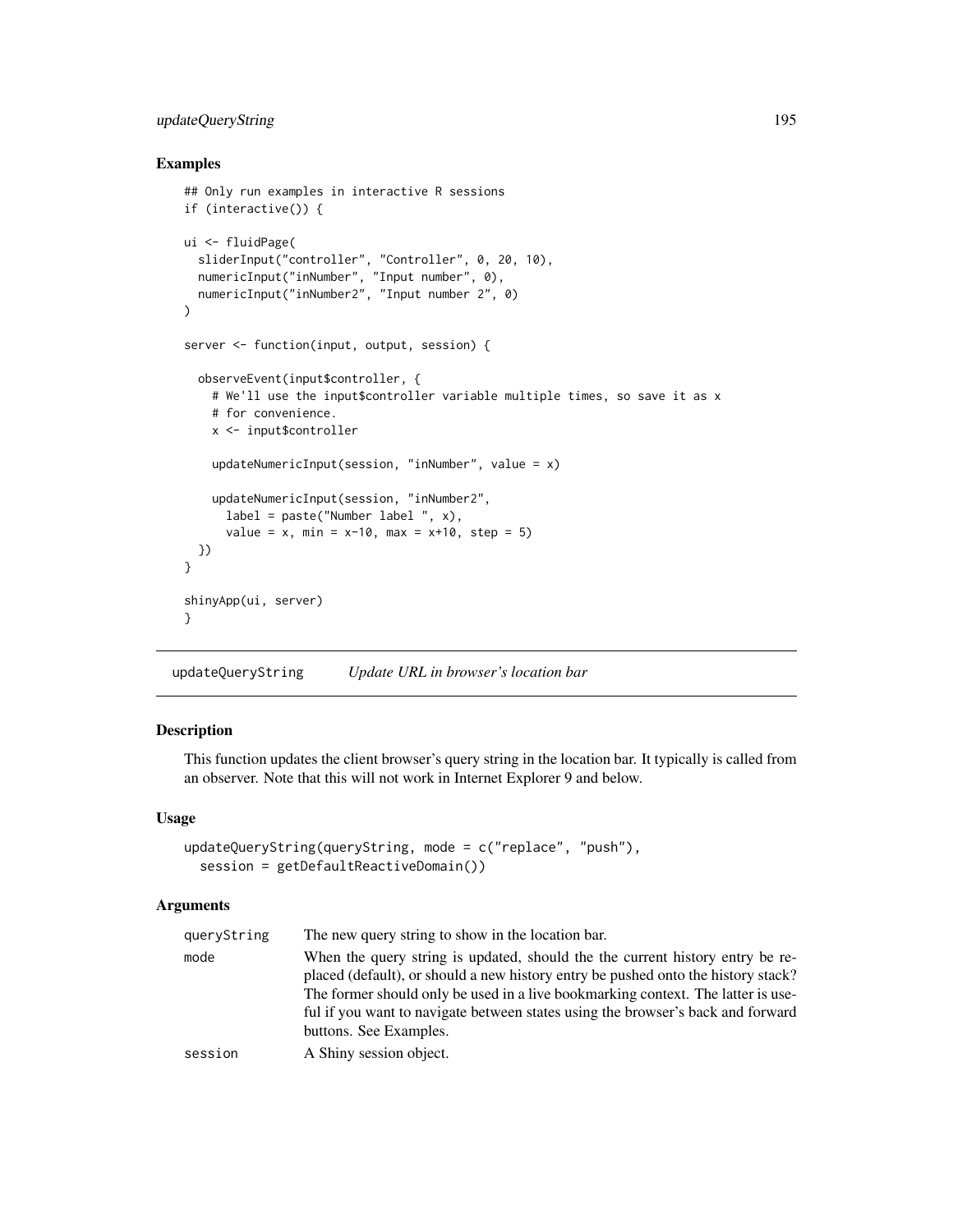## Details

For mode = "push", only three updates are currently allowed:

- 1. the query string (format: ?param1=val1&param2=val2)
- 2. the hash (format: #hash)
- 3. both the query string and the hash (format: ?param1=val1&param2=val2#hash)

In other words, if mode = "push", the queryString must start with either ? or with #.

A technical curiosity: under the hood, this function is calling the HTML5 history API (which is where the names for the mode argument come from). When mode = "replace", the function called is window.history.replaceState(null,null,queryString). When mode = "push", the function called is window.history.pushState(null,null,queryString).

#### See Also

[enableBookmarking\(\)](#page-38-0), [getQueryString\(\)](#page-56-0)

```
## Only run these examples in interactive sessions
if (interactive()) {
 ## App 1: Doing "live" bookmarking
 ## Update the browser's location bar every time an input changes.
 ## This should not be used with enableBookmarking("server"),
 ## because that would create a new saved state on disk every time
 ## the user changes an input.
 enableBookmarking("url")
 shinyApp(
   ui = function(req) {
     fluidPage(
       textInput("txt", "Text"),
       checkboxInput("chk", "Checkbox")
     )
   },
   server = function(input, output, session) {
     observe({
       # Trigger this observer every time an input changes
       reactiveValuesToList(input)
       session$doBookmark()
     })
     onBookmarked(function(url) {
       updateQueryString(url)
     })
   }
 )
 ## App 2: Printing the value of the query string
 ## (Use the back and forward buttons to see how the browser
 ## keeps a record of each state)
 shinyApp(
```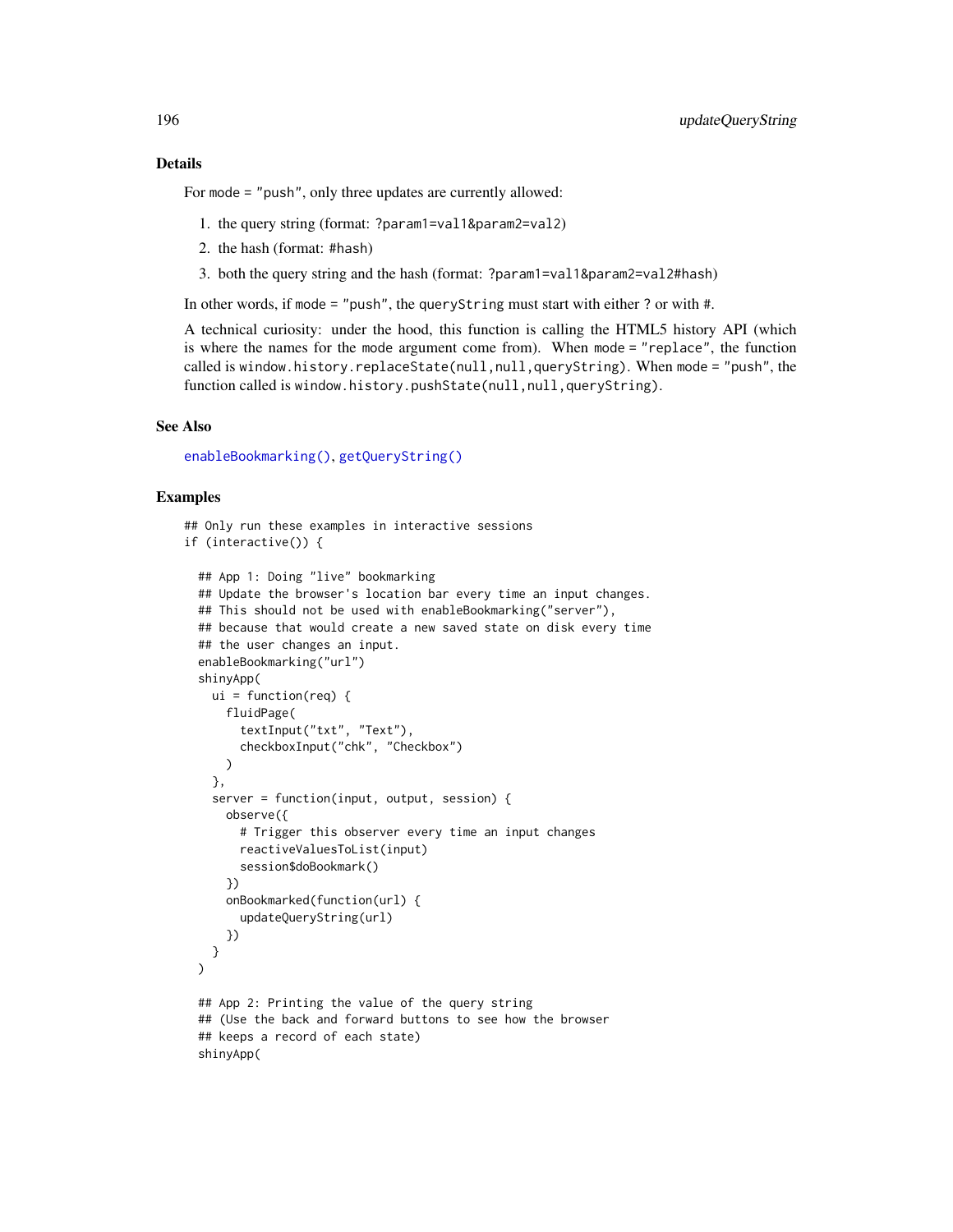```
ui = fluidPage(
    textInput("txt", "Enter new query string"),
    helpText("Format: ?param1=val1&param2=val2"),
    actionButton("go", "Update"),
    hr(),
    verbatimTextOutput("query")
  ),
  server = function(input, output, session) {
    observeEvent(input$go, {
      updateQueryString(input$txt, mode = "push")
    })
    output$query <- renderText({
      query <- getQueryString()
      queryText <- paste(names(query), query,
                     sep = "='', collapse='', '')paste("Your query string is:\n", queryText)
    })
  }
)
```
updateRadioButtons *Change the value of a radio input on the client*

## Description

}

Change the value of a radio input on the client

#### Usage

```
updateRadioButtons(session, inputId, label = NULL, choices = NULL,
  selected = NULL, inline = FALSE, choiceNames = NULL,
  choiceValues = NULL)
```

| session  | The session object passed to function given to shinyServer.                                                                                                                                                                                                                                                                                             |
|----------|---------------------------------------------------------------------------------------------------------------------------------------------------------------------------------------------------------------------------------------------------------------------------------------------------------------------------------------------------------|
| inputId  | The id of the input object.                                                                                                                                                                                                                                                                                                                             |
| label    | The label to set for the input object.                                                                                                                                                                                                                                                                                                                  |
| choices  | List of values to select from (if elements of the list are named then that name<br>rather than the value is displayed to the user). If this argument is provided, then<br>choiceNames and choiceValues must not be provided, and vice-versa. The<br>values should be strings; other types (such as logicals and numbers) will be<br>coerced to strings. |
| selected | The initially selected value (if not specified then defaults to the first value)                                                                                                                                                                                                                                                                        |
| inline   | If TRUE, render the choices in line ( <i>i.e.</i> horizontally)                                                                                                                                                                                                                                                                                         |
|          |                                                                                                                                                                                                                                                                                                                                                         |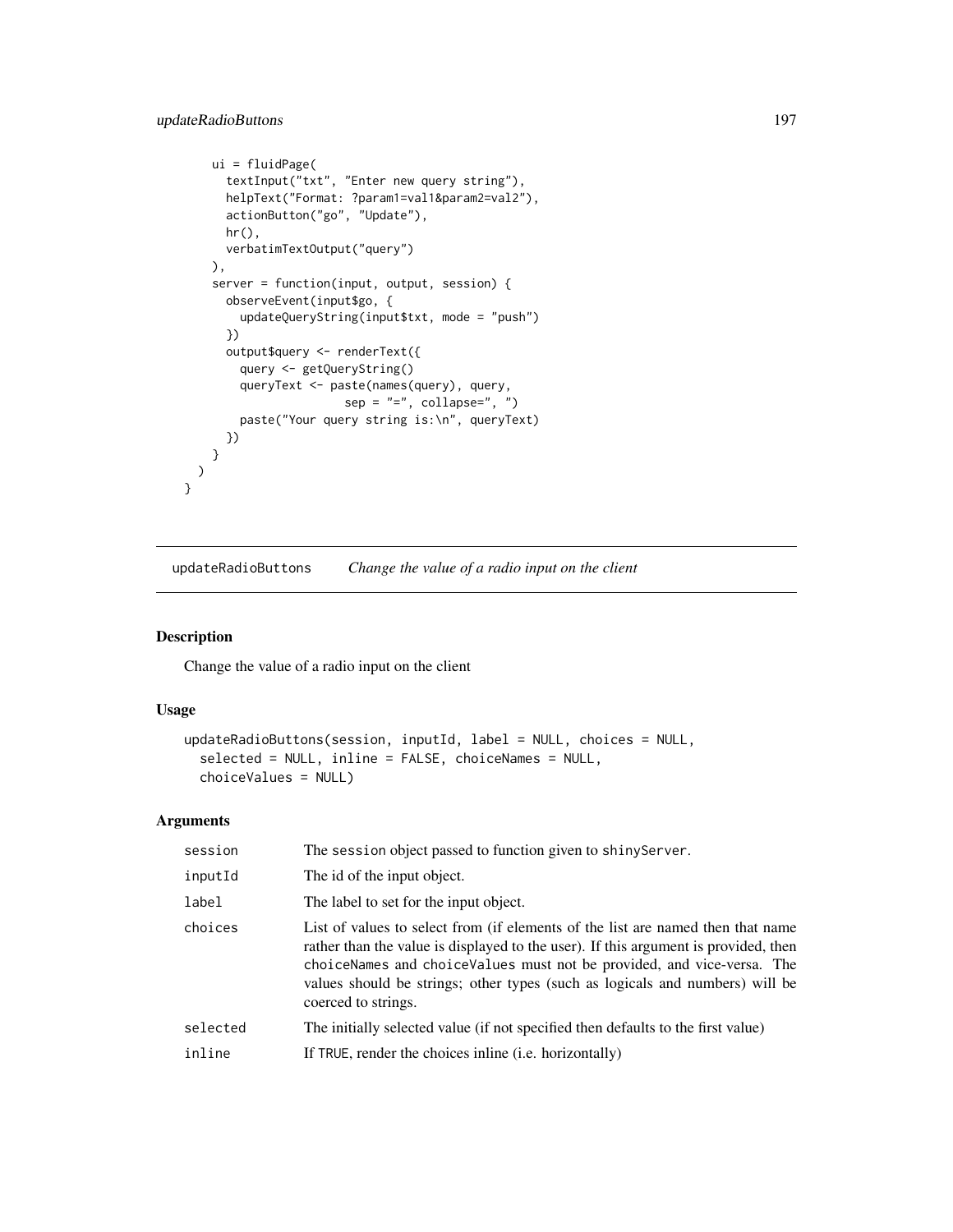| choiceNames  | List of names and values, respectively, that are displayed to the user in the app<br>and correspond to the each choice (for this reason, choiceNames and choiceValues<br>must have the same length). If either of these arguments is provided, then the<br>other <i>must</i> be provided and choices <i>must not</i> be provided. The advantage of<br>using both of these over a named list for choices is that choiceNames allows<br>any type of UI object to be passed through (tag objects, icons, HTML code, ),<br>instead of just simple text. See Examples. |
|--------------|-------------------------------------------------------------------------------------------------------------------------------------------------------------------------------------------------------------------------------------------------------------------------------------------------------------------------------------------------------------------------------------------------------------------------------------------------------------------------------------------------------------------------------------------------------------------|
| choiceValues | List of names and values, respectively, that are displayed to the user in the app<br>and correspond to the each choice (for this reason, choiceNames and choiceValues<br>must have the same length). If either of these arguments is provided, then the<br>other <i>must</i> be provided and choices <i>must not</i> be provided. The advantage of<br>using both of these over a named list for choices is that choiceNames allows<br>any type of UI object to be passed through (tag objects, icons, HTML code, ),<br>instead of just simple text. See Examples. |

# Details

The input updater functions send a message to the client, telling it to change the settings of an input object. The messages are collected and sent after all the observers (including outputs) have finished running.

The syntax of these functions is similar to the functions that created the inputs in the first place. For example, [numericInput\(](#page-88-0)) and updateNumericInput() take a similar set of arguments.

Any arguments with NULL values will be ignored; they will not result in any changes to the input object on the client.

For [radioButtons\(](#page-112-0)), [checkboxGroupInput\(](#page-17-0)) and [selectInput\(](#page-154-0)), the set of choices can be cleared by using choices=character(0). Similarly, for these inputs, the selected item can be cleared by using selected=character(0).

## See Also

[radioButtons\(\)](#page-112-0)

```
## Only run examples in interactive R sessions
if (interactive()) {
ui <- fluidPage(
 p("The first radio button group controls the second"),
 radioButtons("inRadioButtons", "Input radio buttons",
   c("Item A", "Item B", "Item C")),
 radioButtons("inRadioButtons2", "Input radio buttons 2",
   c("Item A", "Item B", "Item C"))
)
server <- function(input, output, session) {
 observe({
   x <- input$inRadioButtons
```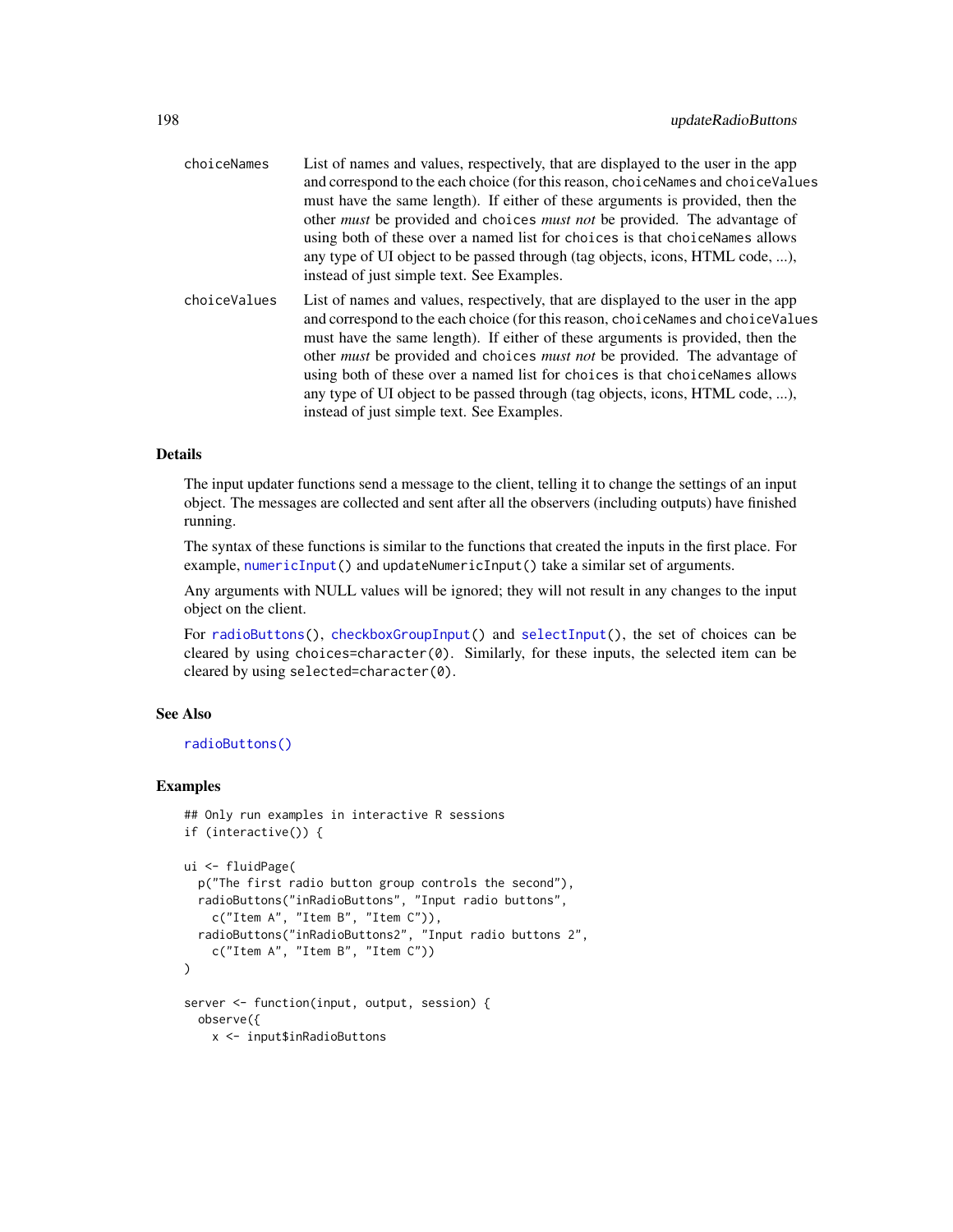# updateSelectInput 199

```
# Can also set the label and select items
   updateRadioButtons(session, "inRadioButtons2",
     label = paste("radioButtons label", x),
     choices = x,
     selected = x
   )
 })
}
shinyApp(ui, server)
}
```
<span id="page-198-0"></span>updateSelectInput *Change the value of a select input on the client*

# Description

Change the value of a select input on the client

# Usage

```
updateSelectInput(session, inputId, label = NULL, choices = NULL,
  selected = NULL)
updateSelectizeInput(session, inputId, label = NULL, choices = NULL,
  selected = NULL, options = list(), server = FALSE)
updateVarSelectInput(session, inputId, label = NULL, data = NULL,
  selected = NULL)
updateVarSelectizeInput(session, inputId, label = NULL, data = NULL,
  selected = NULL, options = list(), server = FALSE)
```

| session  | The session object passed to function given to shiny Server.                                                                                                                                                                                                                                                                                                                                                                                                                                                                |
|----------|-----------------------------------------------------------------------------------------------------------------------------------------------------------------------------------------------------------------------------------------------------------------------------------------------------------------------------------------------------------------------------------------------------------------------------------------------------------------------------------------------------------------------------|
| inputId  | The id of the input object.                                                                                                                                                                                                                                                                                                                                                                                                                                                                                                 |
| label    | The label to set for the input object.                                                                                                                                                                                                                                                                                                                                                                                                                                                                                      |
| choices  | List of values to select from. If elements of the list are named, then that name —<br>rather than the value — is displayed to the user. It's also possible to group related<br>inputs by providing a named list whose elements are (either named or unnamed)<br>lists, vectors, or factors. In this case, the outermost names will be used as the<br>group labels (leveraging the <optgroup> HTML tag) for the elements in the<br/>respective sublist. See the example section for a small demo of this feature.</optgroup> |
| selected | The initially selected value (or multiple values if multiple = TRUE). If not spec-<br>ified then defaults to the first value for single-select lists and no values for mul-<br>tiple select lists.                                                                                                                                                                                                                                                                                                                          |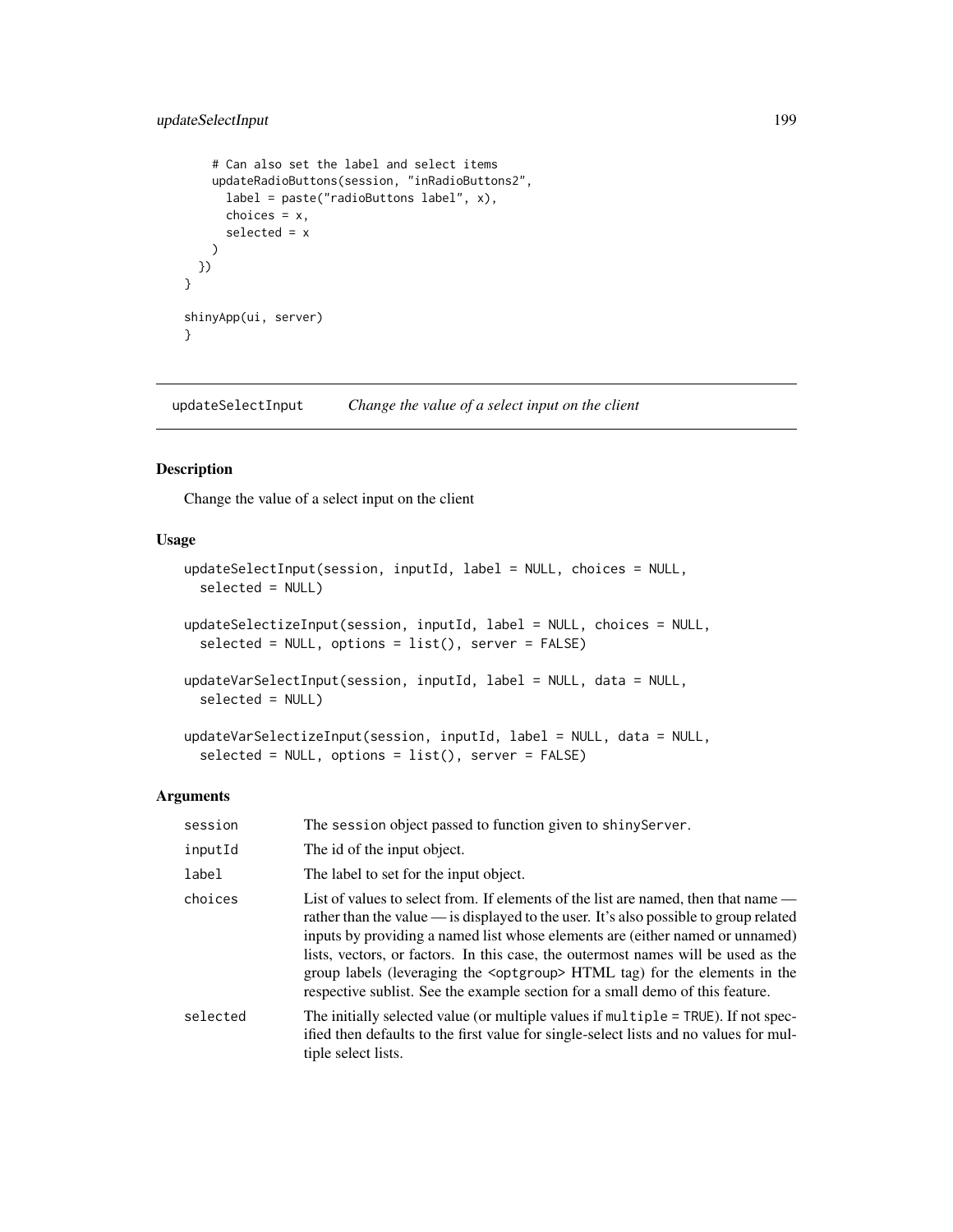| options | A list of options. See the documentation of <b>selectize</b> is for possible options<br>(character option values inside $base::I()$ will be treated as literal JavaScript<br>code; see renderDataTable() for details).           |
|---------|----------------------------------------------------------------------------------------------------------------------------------------------------------------------------------------------------------------------------------|
| server  | whether to store choices on the server side, and load the select options dynam-<br>ically on searching, instead of writing all choices into the page at once (i.e.,<br>only use the client-side version of <b>selectize</b> . is |
| data    | A data frame. Used to retrieve the column names as choices for a select Input ()                                                                                                                                                 |

#### Details

The input updater functions send a message to the client, telling it to change the settings of an input object. The messages are collected and sent after all the observers (including outputs) have finished running.

The syntax of these functions is similar to the functions that created the inputs in the first place. For example, [numericInput\(](#page-88-0)) and updateNumericInput() take a similar set of arguments.

Any arguments with NULL values will be ignored; they will not result in any changes to the input object on the client.

For [radioButtons\(](#page-112-0)), [checkboxGroupInput\(](#page-17-0)) and [selectInput\(](#page-154-0)), the set of choices can be cleared by using choices=character $(0)$ . Similarly, for these inputs, the selected item can be cleared by using selected=character(0).

#### See Also

[selectInput\(\)](#page-154-0) [varSelectInput\(\)](#page-208-0)

```
## Only run examples in interactive R sessions
if (interactive()) {
ui <- fluidPage(
 p("The checkbox group controls the select input"),
 checkboxGroupInput("inCheckboxGroup", "Input checkbox",
    c("Item A", "Item B", "Item C")),
 selectInput("inSelect", "Select input",
    c("Item A", "Item B", "Item C"))
)
server <- function(input, output, session) {
 observe({
   x <- input$inCheckboxGroup
    # Can use character(0) to remove all choices
    if (is.null(x))
     x <- character(0)
    # Can also set the label and select items
   updateSelectInput(session, "inSelect",
     label = paste("Select input label", length(x)),
```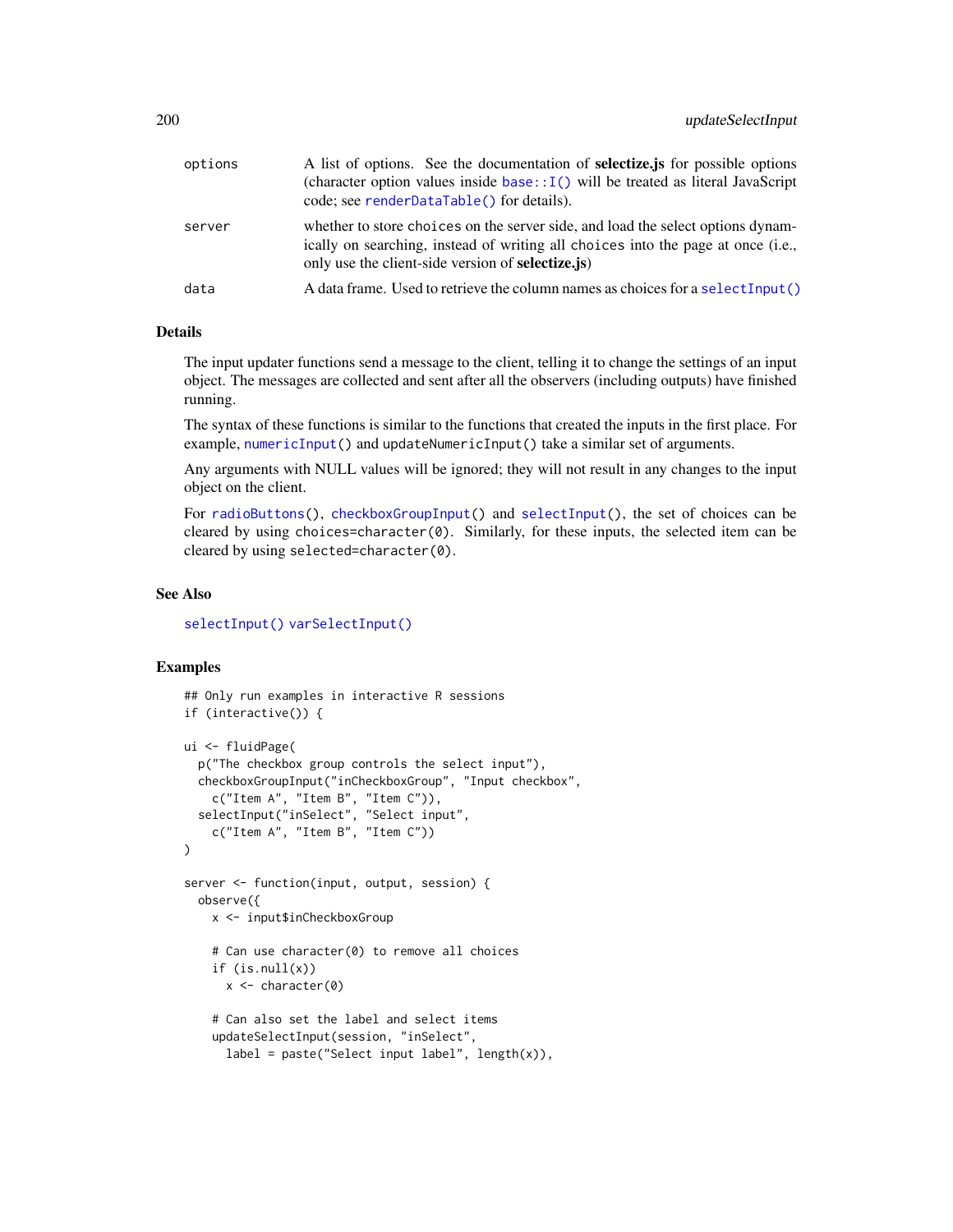# updateSliderInput 201

```
choices = x,
      selected = tail(x, 1))
 })
}
shinyApp(ui, server)
}
```
updateSliderInput *Update Slider Input Widget*

## Description

Change the value of a slider input on the client.

## Usage

```
updateSliderInput(session, inputId, label = NULL, value = NULL,
 min = NULL, max = NULL, step = NULL, timeFormat = NULL,
 timezone = NULL)
```
## Arguments

| session    | The session object passed to function given to shiny Server. |  |
|------------|--------------------------------------------------------------|--|
| inputId    | The id of the input object.                                  |  |
| label      | The label to set for the input object.                       |  |
| value      | The value to set for the input object.                       |  |
| min        | Minimum value.                                               |  |
| max        | Maximum value.                                               |  |
| step       | Step size.                                                   |  |
| timeFormat | Date and POSIXt formatting.                                  |  |
| timezone   | The timezone offset for POSIXt objects.                      |  |
|            |                                                              |  |

#### Details

The input updater functions send a message to the client, telling it to change the settings of an input object. The messages are collected and sent after all the observers (including outputs) have finished running.

The syntax of these functions is similar to the functions that created the inputs in the first place. For example, [numericInput\(](#page-88-0)) and updateNumericInput() take a similar set of arguments.

Any arguments with NULL values will be ignored; they will not result in any changes to the input object on the client.

For [radioButtons\(](#page-112-0)), [checkboxGroupInput\(](#page-17-0)) and [selectInput\(](#page-154-0)), the set of choices can be cleared by using choices=character $(0)$ . Similarly, for these inputs, the selected item can be cleared by using selected=character(0).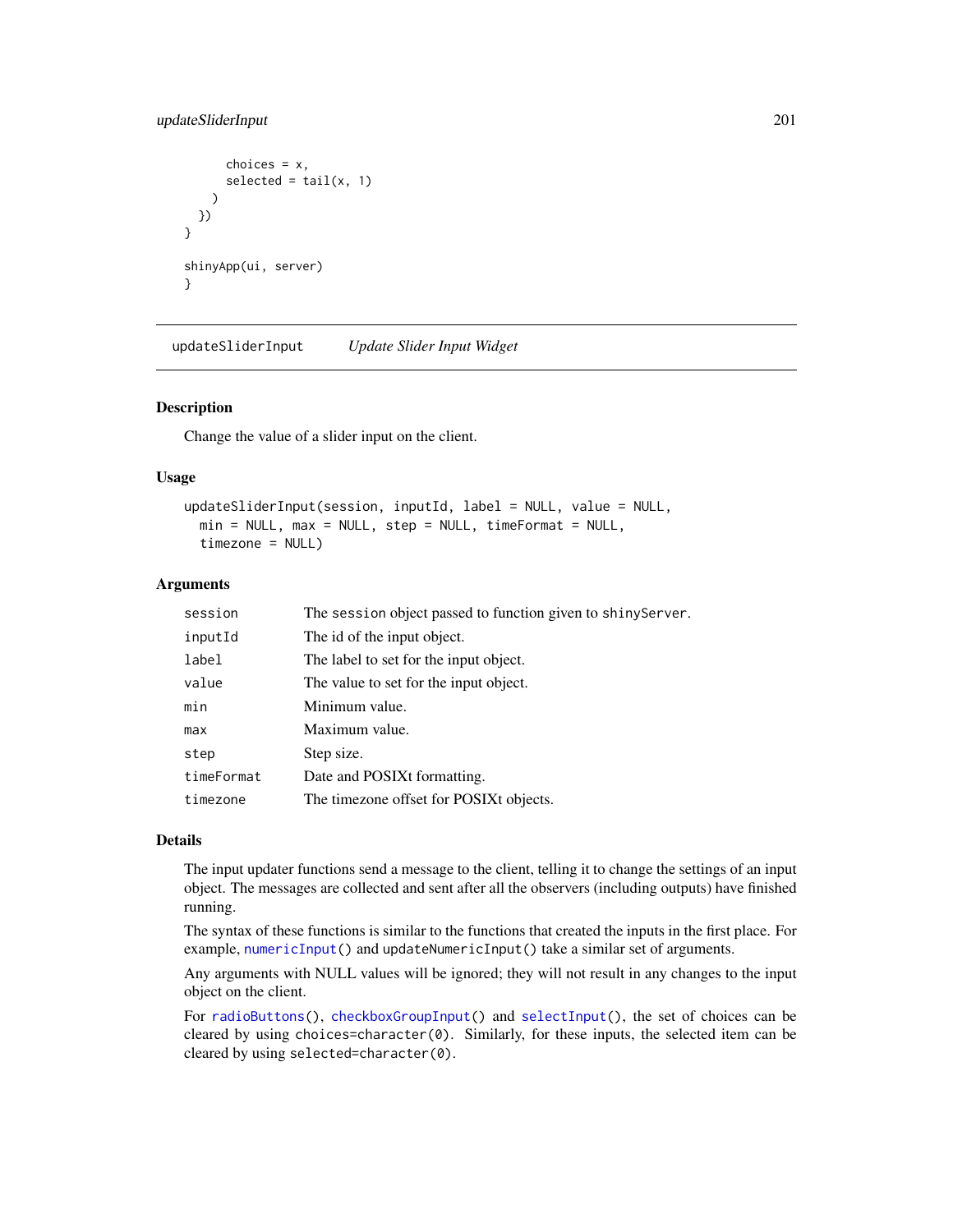# See Also

[sliderInput\(\)](#page-170-0)

## Examples

```
## Only run this example in interactive R sessions
if (interactive()) {
 shinyApp(
   ui = fluidPage(
     sidebarLayout(
        sidebarPanel(
          p("The first slider controls the second"),
          sliderInput("control", "Controller:", min=0, max=20, value=10,
                       step=1),
          sliderInput("receive", "Receiver:", min=0, max=20, value=10,
                       step=1)
        ),
       mainPanel()
     )
   ),
    server = function(input, output, session) {
     observe({
        val <- input$control
        # Control the value, min, max, and step.
        # Step size is 2 when input value is even; 1 when value is odd.
        updateSliderInput(session, "receive", value = val,
          min = floor(val/2), max = val+4, step = (val+1) %%2 + 1)
     })
   }
 )
}
```
updateTabsetPanel *Change the selected tab on the client*

#### Description

Change the selected tab on the client

## Usage

```
updateTabsetPanel(session, inputId, selected = NULL)
updateNavbarPage(session, inputId, selected = NULL)
updateNavlistPanel(session, inputId, selected = NULL)
```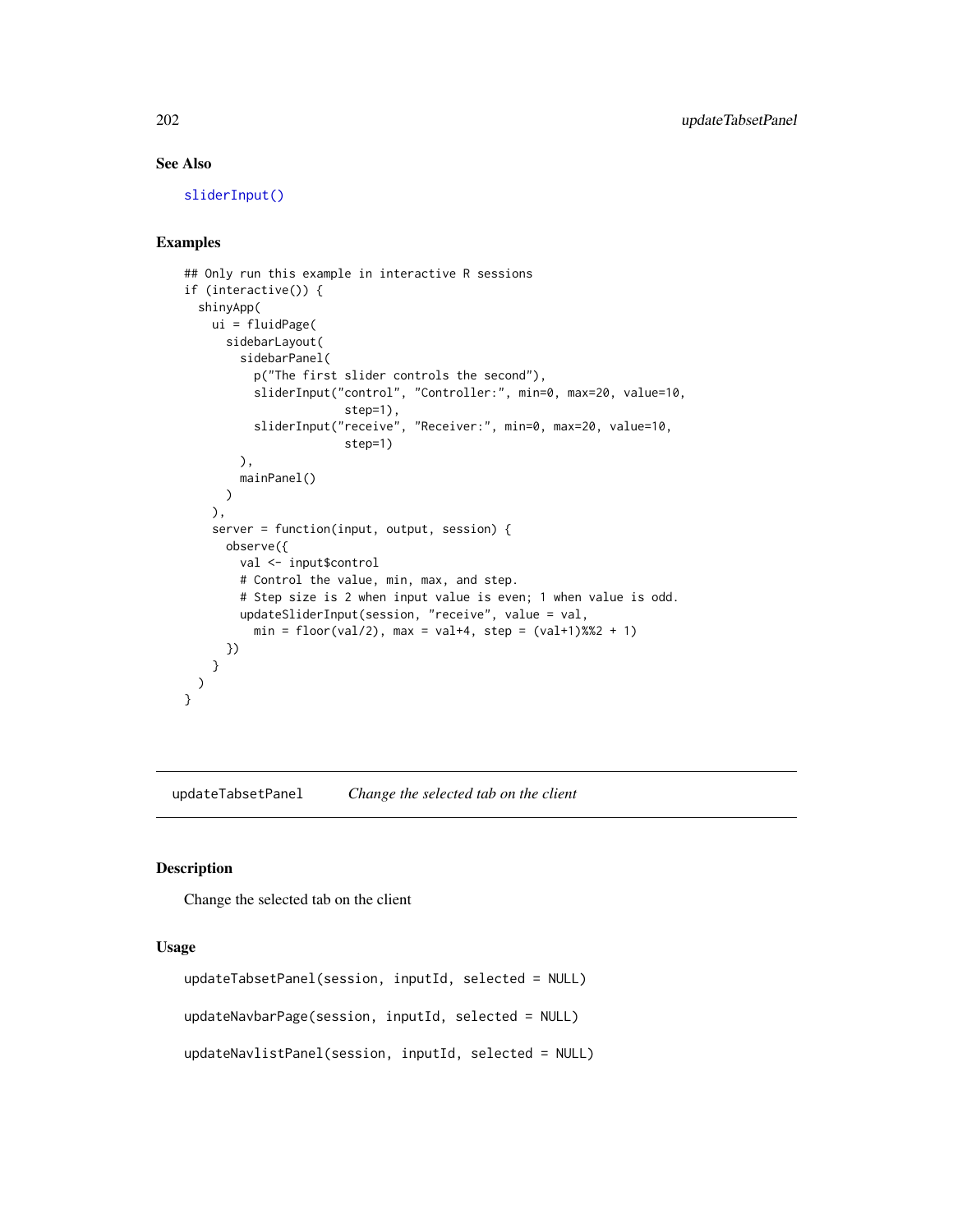#### **Arguments**

| session  | The session object passed to function given to shiny Server.   |
|----------|----------------------------------------------------------------|
| inputId  | The id of the tabsetPanel, navlistPanel, or navbarPage object. |
| selected | The name of the tab to make active.                            |

# See Also

[tabsetPanel\(\)](#page-179-0), [navlistPanel\(\)](#page-84-0), [navbarPage\(\)](#page-82-0)

# Examples

```
## Only run examples in interactive R sessions
if (interactive()) {
ui <- fluidPage(sidebarLayout(
  sidebarPanel(
   sliderInput("controller", "Controller", 1, 3, 1)
  ),
  mainPanel(
    tabsetPanel(id = "inTabset",
      tabPanel(title = "Panel 1", value = "panel1", "Panel 1 content"),
      tabPanel(title = "Panel 2", value = "panel2", "Panel 2 content"),
      tabPanel(title = "Panel 3", value = "panel3", "Panel 3 content")
   )
 )
))
server <- function(input, output, session) {
  observeEvent(input$controller, {
   updateTabsetPanel(session, "inTabset",
      selected = paste0("panel", input$controller)
   \lambda})
}
shinyApp(ui, server)
}
```
<span id="page-202-0"></span>updateTextAreaInput *Change the value of a textarea input on the client*

## Description

Change the value of a textarea input on the client

#### Usage

```
updateTextAreaInput(session, inputId, label = NULL, value = NULL,
 placeholder = NULL)
```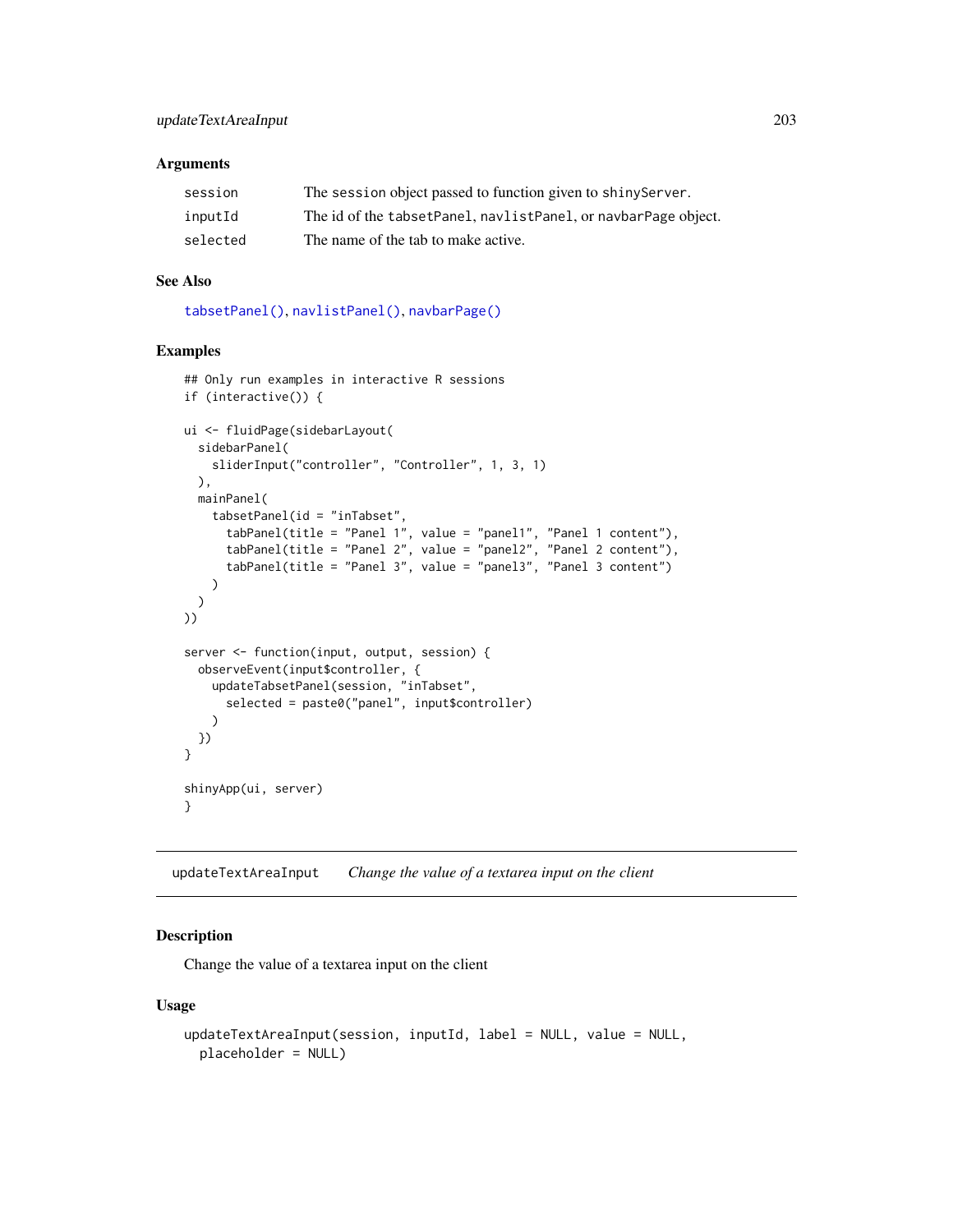## **Arguments**

| session     | The session object passed to function given to shiny Server. |
|-------------|--------------------------------------------------------------|
| inputId     | The id of the input object.                                  |
| label       | The label to set for the input object.                       |
| value       | The value to set for the input object.                       |
| placeholder | The placeholder to set for the input object.                 |

#### Details

The input updater functions send a message to the client, telling it to change the settings of an input object. The messages are collected and sent after all the observers (including outputs) have finished running.

The syntax of these functions is similar to the functions that created the inputs in the first place. For example, [numericInput\(](#page-88-0)) and updateNumericInput() take a similar set of arguments.

Any arguments with NULL values will be ignored; they will not result in any changes to the input object on the client.

For [radioButtons\(](#page-112-0)), [checkboxGroupInput\(](#page-17-0)) and [selectInput\(](#page-154-0)), the set of choices can be cleared by using choices=character $(0)$ . Similarly, for these inputs, the selected item can be cleared by using selected=character(0).

## See Also

[textAreaInput\(\)](#page-181-0)

```
## Only run examples in interactive R sessions
if (interactive()) {
ui <- fluidPage(
  sliderInput("controller", "Controller", 0, 20, 10),
  textAreaInput("inText", "Input textarea"),
  textAreaInput("inText2", "Input textarea 2")
)
server <- function(input, output, session) {
  observe({
    # We'll use the input$controller variable multiple times, so save it as x
    # for convenience.
   x <- input$controller
    # This will change the value of input$inText, based on x
    updateTextAreaInput(session, "inText", value = paste("New text", x))
    # Can also set the label, this time for input$inText2
    updateTextAreaInput(session, "inText2",
      label = packet('New label'', x),
      value = paste("New text", x))
```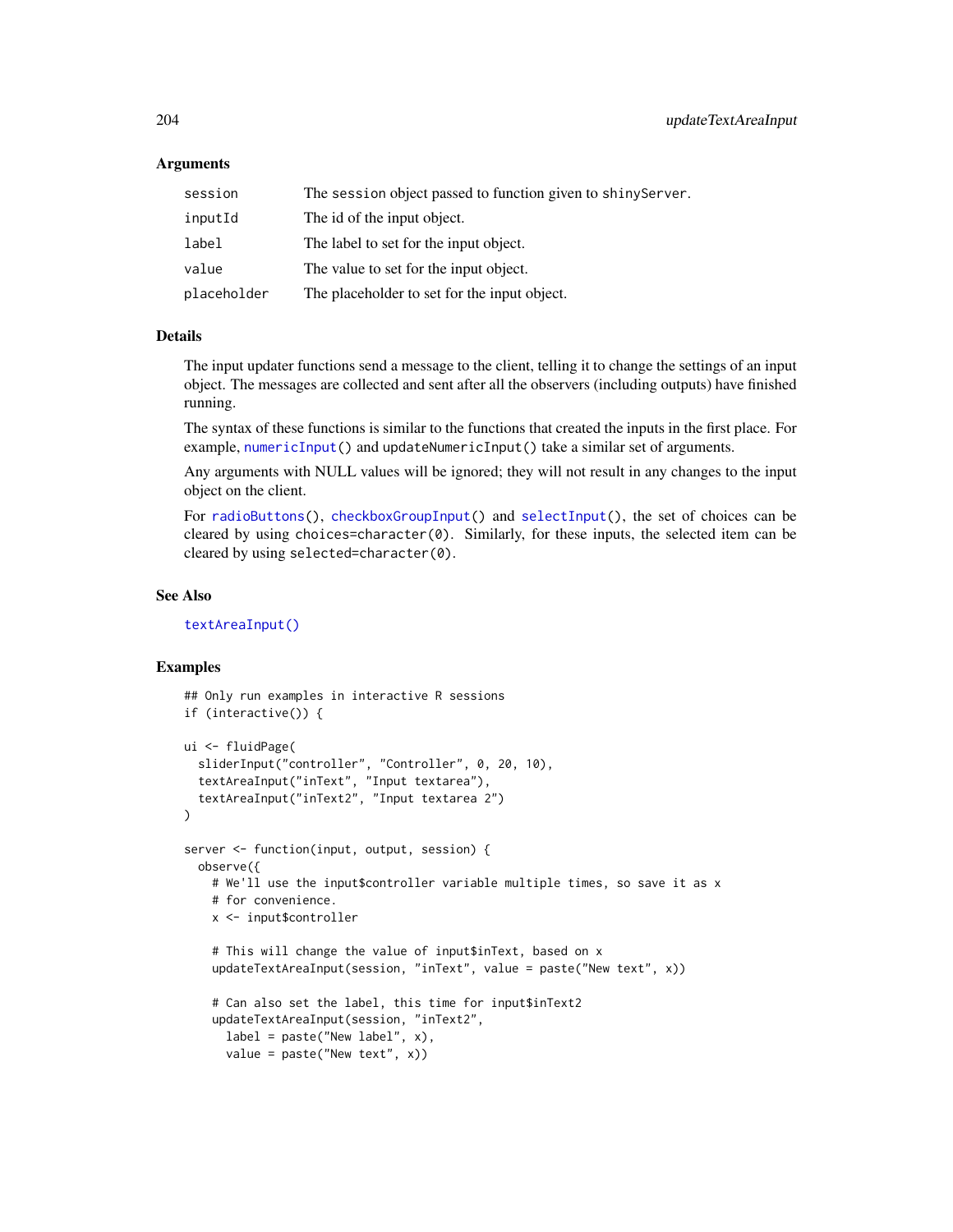# updateTextInput 205

```
})
}
shinyApp(ui, server)
}
```
<span id="page-204-0"></span>updateTextInput *Change the value of a text input on the client*

# Description

Change the value of a text input on the client

#### Usage

```
updateTextInput(session, inputId, label = NULL, value = NULL,
 placeholder = NULL)
```
## Arguments

| session     | The session object passed to function given to shinyServer. |
|-------------|-------------------------------------------------------------|
| inputId     | The id of the input object.                                 |
| label       | The label to set for the input object.                      |
| value       | The value to set for the input object.                      |
| placeholder | The placeholder to set for the input object.                |

## Details

The input updater functions send a message to the client, telling it to change the settings of an input object. The messages are collected and sent after all the observers (including outputs) have finished running.

The syntax of these functions is similar to the functions that created the inputs in the first place. For example, [numericInput\(](#page-88-0)) and updateNumericInput() take a similar set of arguments.

Any arguments with NULL values will be ignored; they will not result in any changes to the input object on the client.

For [radioButtons\(](#page-112-0)), [checkboxGroupInput\(](#page-17-0)) and [selectInput\(](#page-154-0)), the set of choices can be cleared by using choices=character(0). Similarly, for these inputs, the selected item can be cleared by using selected=character(0).

### See Also

[textInput\(\)](#page-182-0)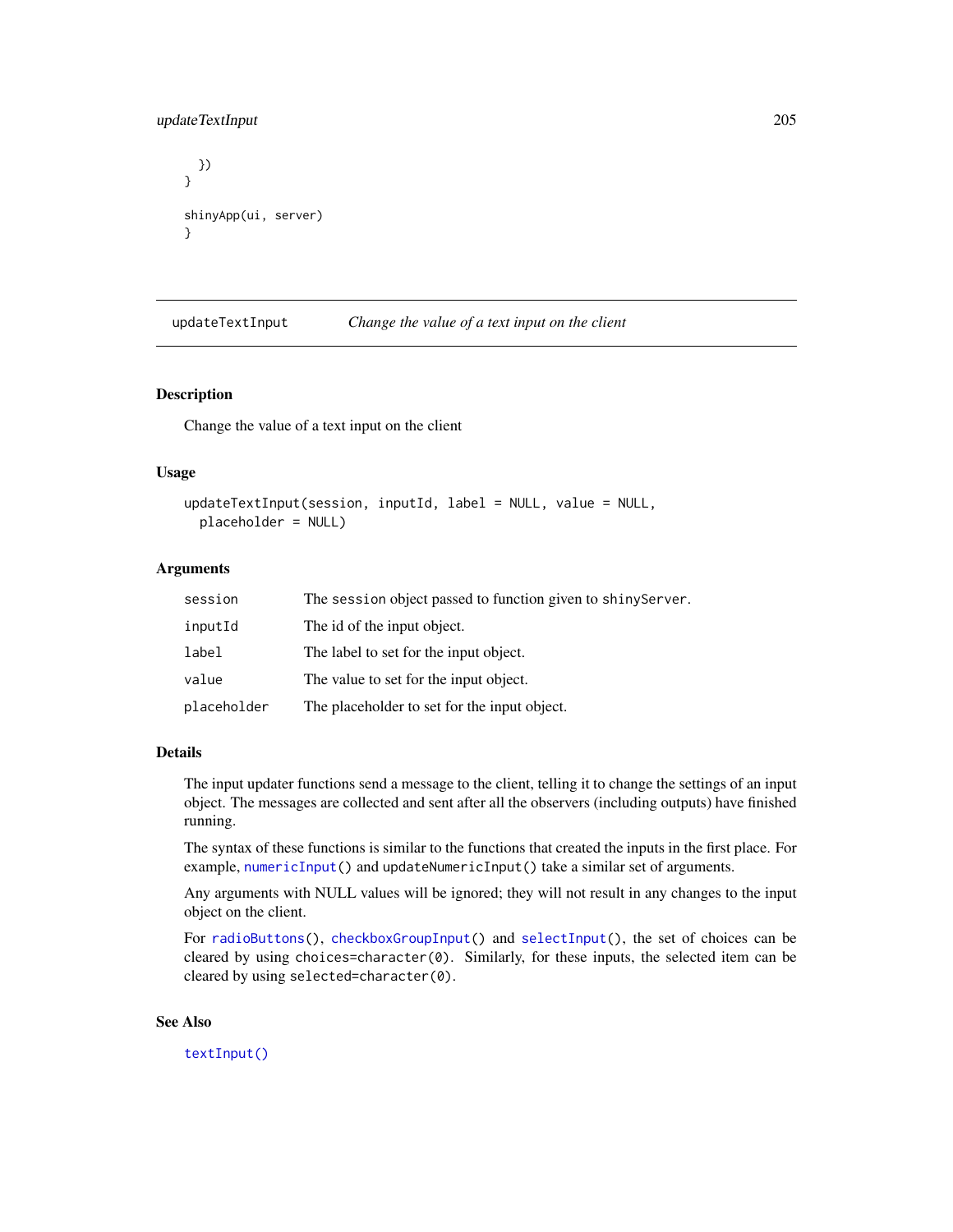## Examples

```
## Only run examples in interactive R sessions
if (interactive()) {
ui <- fluidPage(
  sliderInput("controller", "Controller", 0, 20, 10),
  textInput("inText", "Input text"),
  textInput("inText2", "Input text 2")
\lambdaserver <- function(input, output, session) {
  observe({
   # We'll use the input$controller variable multiple times, so save it as x
   # for convenience.
   x <- input$controller
    # This will change the value of input$inText, based on x
    updateTextInput(session, "inText", value = paste("New text", x))
    # Can also set the label, this time for input$inText2
   updateTextInput(session, "inText2",
      label = packet("New label", x),value = \text{past}("New text", x))
 })
}
shinyApp(ui, server)
}
```
urlModal *Generate a modal dialog that displays a URL*

#### Description

The modal dialog generated by urlModal will display the URL in a textarea input, and the URL text will be selected so that it can be easily copied. The result from urlModal should be passed to the [showModal\(\)](#page-163-0) function to display it in the browser.

#### Usage

```
urlModal(url, title = "Bookmarked application link", subtitle = NULL)
```

| url      | A URL to display in the dialog box. |
|----------|-------------------------------------|
| title    | A title for the dialog box.         |
| subtitle | Text to display underneath URL.     |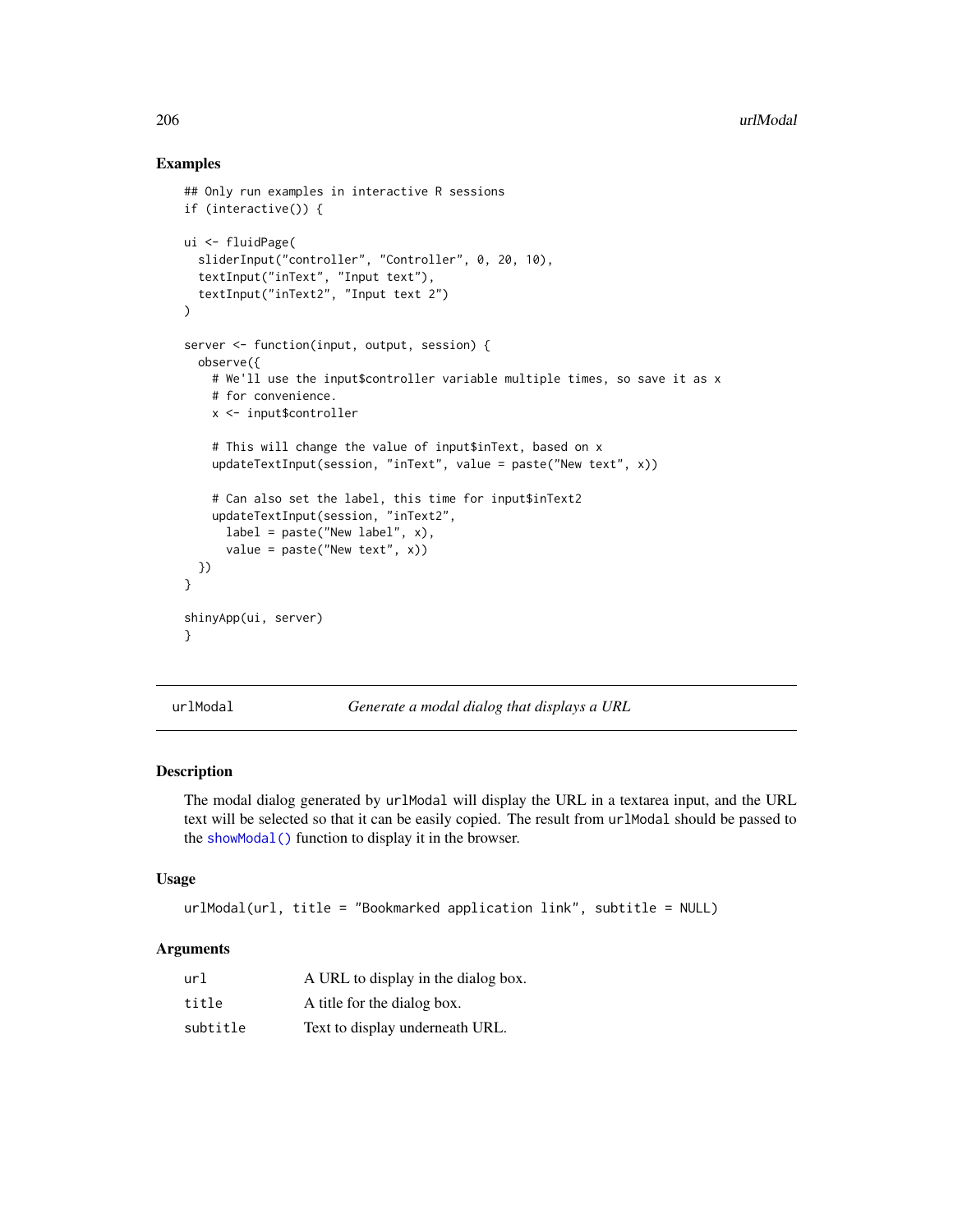## Description

For an output rendering function (e.g. [renderPlot\(\)](#page-136-0)), you may need to check that certain input values are available and valid before you can render the output. validate gives you a convenient mechanism for doing so.

#### Usage

```
validate(..., errorClass = character(0))
```

```
need(expr, message = paste(label, "must be provided"), label)
```
## Arguments

| $\ddots$ . | A list of tests. Each test should equal NULL for success, FALSE for silent failure,<br>or a string for failure with an error message.                                                         |
|------------|-----------------------------------------------------------------------------------------------------------------------------------------------------------------------------------------------|
| errorClass | A CSS class to apply. The actual CSS string will have shiny-output-error-<br>prepended to this value.                                                                                         |
| expr       | An expression to test. The condition will pass if the expression meets the con-<br>ditions spelled out in Details.                                                                            |
| message    | A message to convey to the user if the validation condition is not met. If no<br>message is provided, one will be created using label. To fail with no message,<br>use FALSE for the message. |
| label      | A human-readable name for the field that may be missing. This parameter is not<br>needed if message is provided, but must be provided otherwise.                                              |

# Details

The validate function takes any number of (unnamed) arguments, each of which represents a condition to test. If any of the conditions represent failure, then a special type of error is signaled which stops execution. If this error is not handled by application-specific code, it is displayed to the user by Shiny.

An easy way to provide arguments to validate is to use the need function, which takes an expression and a string; if the expression is considered a failure, then the string will be used as the error message. The need function considers its expression to be a failure if it is any of the following:

- FALSE
- NULL
- $\bullet$  ""
- An empty atomic vector
- An atomic vector that contains only missing values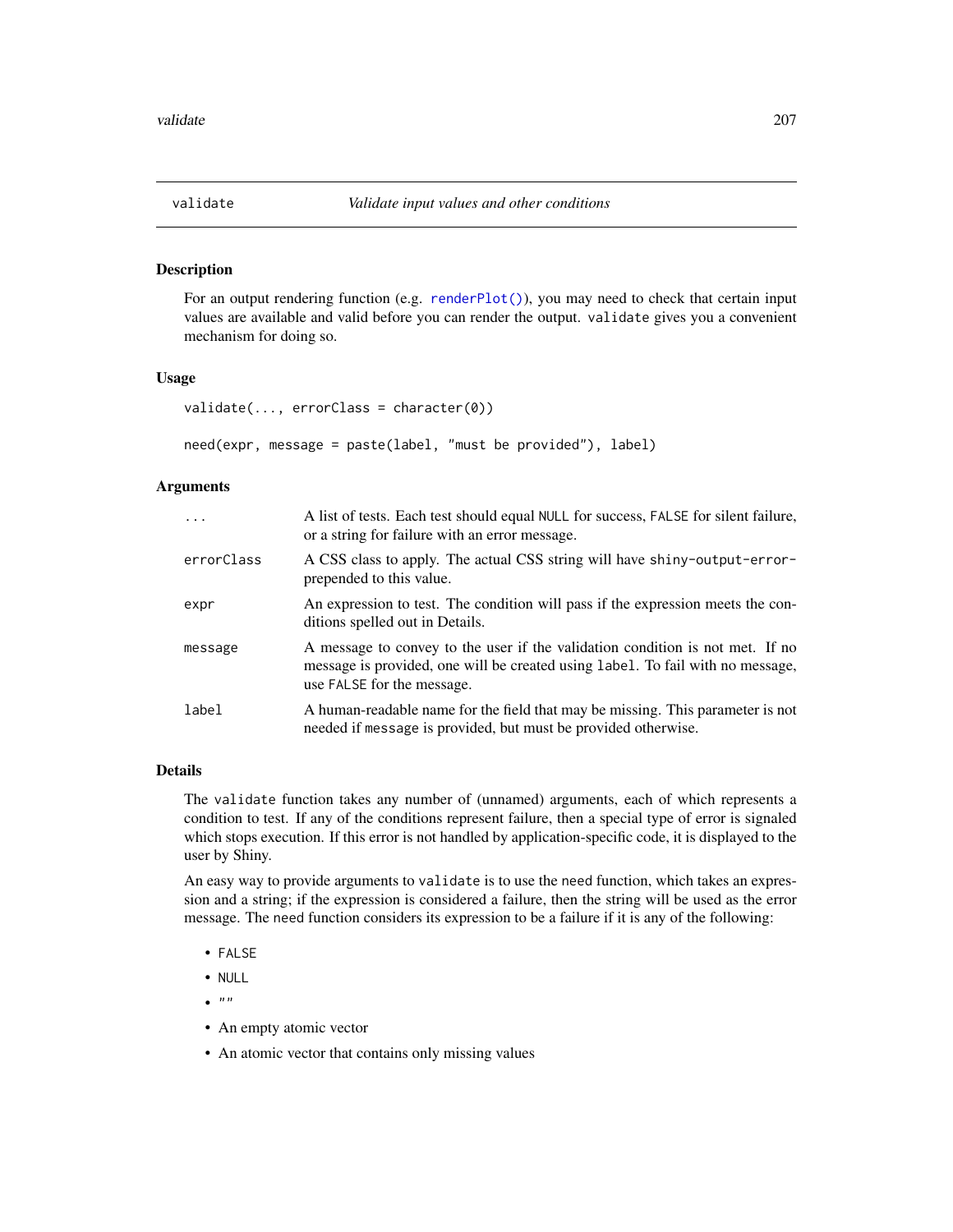- A logical vector that contains all FALSE or missing values
- An object of class "try-error"
- A value that represents an unclicked [actionButton\(\)](#page-7-0)

If any of these values happen to be valid, you can explicitly turn them to logical values. For example, if you allow NA but not NULL, you can use the condition !is.null(input\$foo), because  $\exists$ is.null(NA) == TRUE.

If you need validation logic that differs significantly from need, you can create other validation test functions. A passing test should return NULL. A failing test should return an error message as a single-element character vector, or if the failure should happen silently, FALSE.

Because validation failure is signaled as an error, you can use validate in reactive expressions, and validation failures will automatically propagate to outputs that use the reactive expression. In other words, if reactive expression a needs input\$x, and two outputs use a (and thus depend indirectly on input  $\phi$ ), it's not necessary for the outputs to validate input  $\phi$  explicitly, as long as a does validate it.

# Examples

```
## Only run examples in interactive R sessions
if (interactive()) {
options(device.ask.default = FALSE)
ui <- fluidPage(
 checkboxGroupInput('in1', 'Check some letters', choices = head(LETTERS)),
 selectizeInput('in2', 'Select a state', choices = state.name),
 plotOutput('plot')
)
server <- function(input, output) {
 output$plot <- renderPlot({
   validate(
      need(input$in1, 'Check at least one letter!'),
      need(input$in2 != '', 'Please choose a state.')
   \lambdaplot(1:10, main = paste(c(inputsin1, inputsin2), collapse = ', '))})
}
shinyApp(ui, server)
}
```
<span id="page-207-0"></span>validateCssUnit *Validate proper CSS formatting of a unit*

## **Description**

Checks that the argument is valid for use as a CSS unit of length.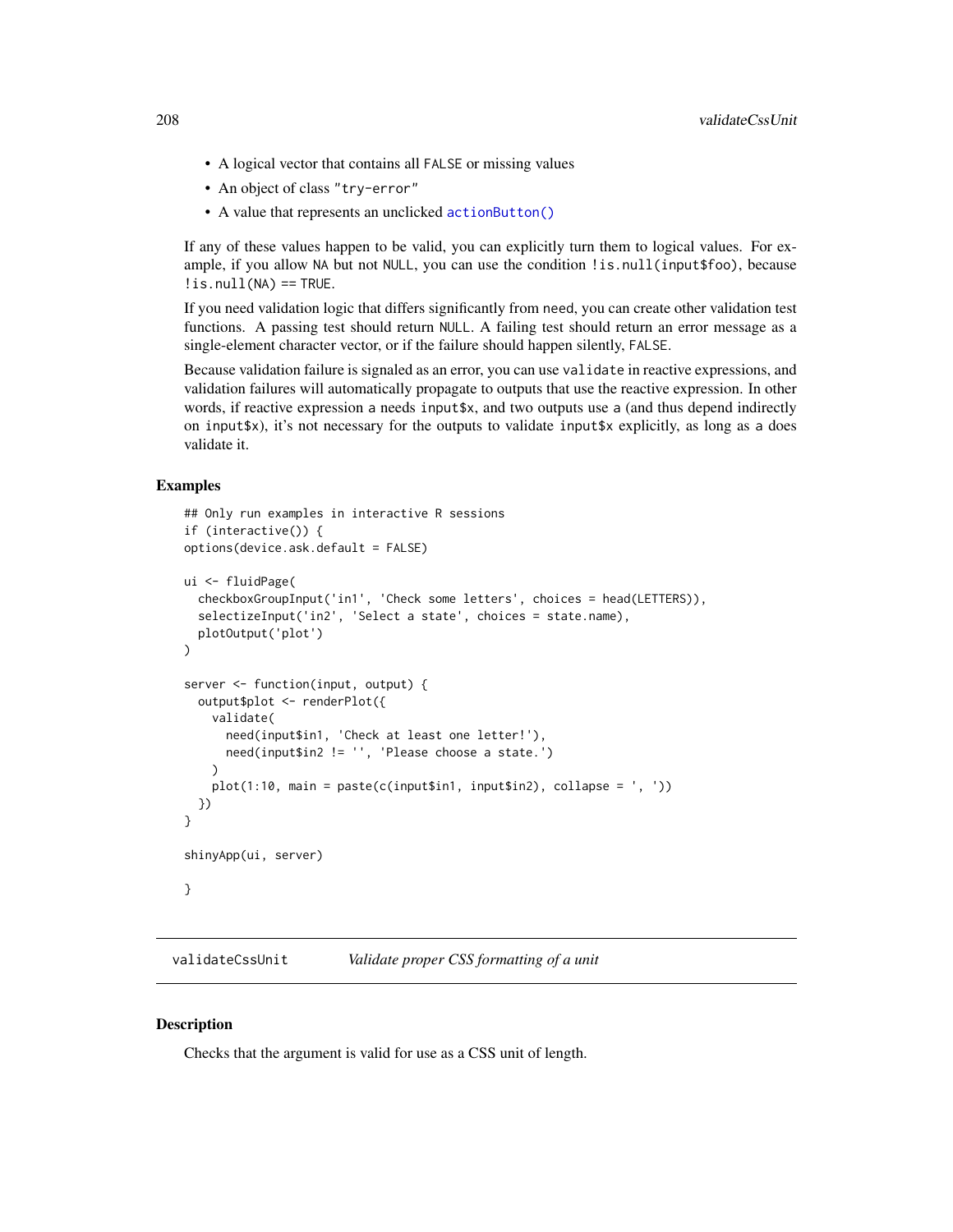# varSelectInput 209

## Usage

validateCssUnit(x)

#### Arguments

x The unit to validate. Will be treated as a number of pixels if a unit is not specified.

# Details

NULL and NA are returned unchanged.

Single element numeric vectors are returned as a character vector with the number plus a suffix of "px".

Single element character vectors must be "auto" or "inherit", a number, or a length calculated by the "calc" CSS function. If the number has a suffix, it must be valid: px, %, ch, em, rem, pt, in, cm, mm, ex, pc, vh, vw, vmin, or vmax. If the number has no suffix, the suffix "px" is appended.

Any other value will cause an error to be thrown.

## Value

A properly formatted CSS unit of length, if possible. Otherwise, will throw an error.

#### Examples

validateCssUnit("10%") validateCssUnit(400) #treated as '400px'

<span id="page-208-0"></span>varSelectInput *Select variables from a data frame*

## Description

Create a select list that can be used to choose a single or multiple items from the column names of a data frame.

# Usage

```
varSelectInput(inputId, label, data, selected = NULL, multiple = FALSE,
  selectize = TRUE, width = NULL, size = NULL)
```
varSelectizeInput(inputId, ..., options = NULL, width = NULL)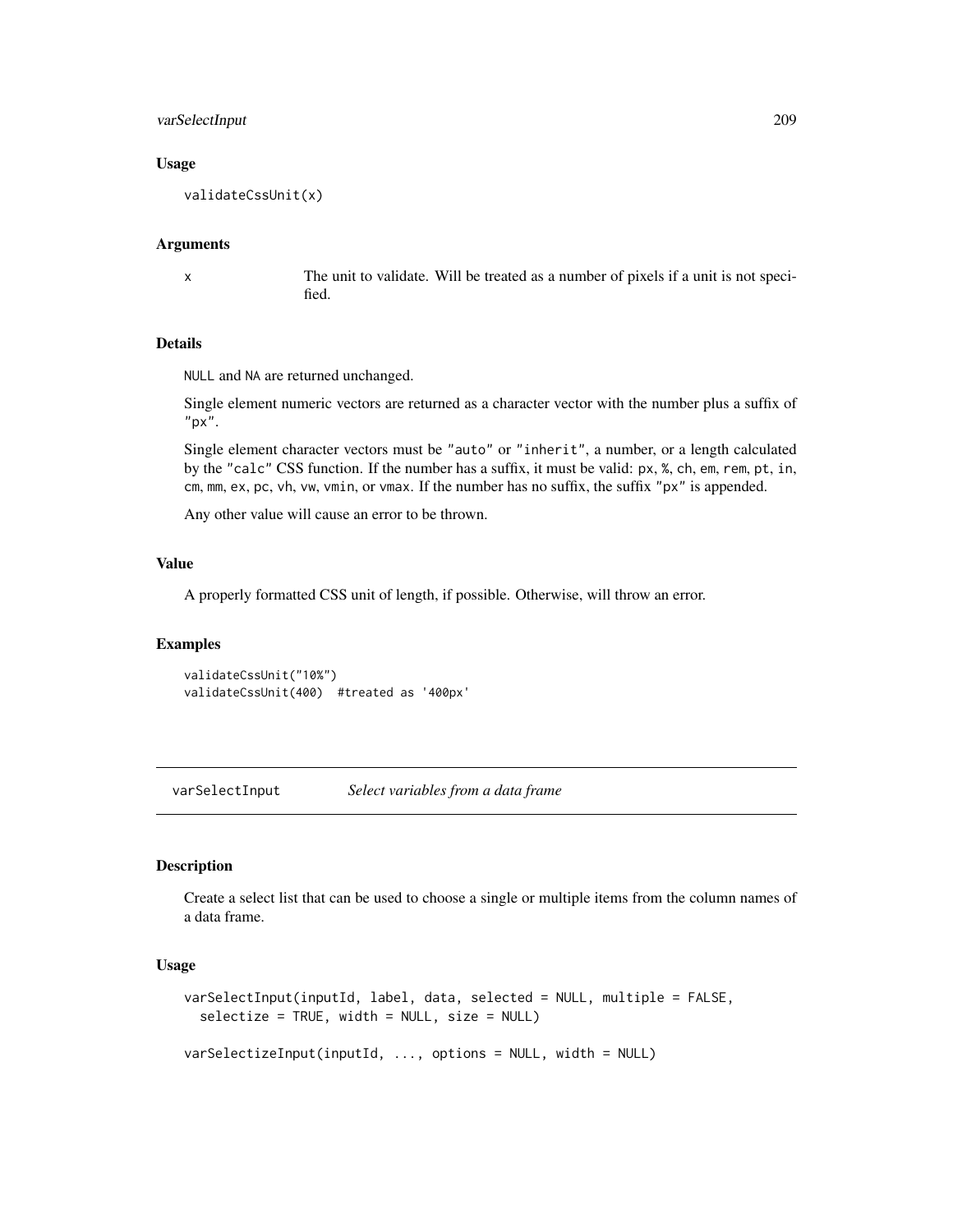## **Arguments**

| inputId    | The input slot that will be used to access the value.                                                                                                                                                                                                             |
|------------|-------------------------------------------------------------------------------------------------------------------------------------------------------------------------------------------------------------------------------------------------------------------|
| label      | Display label for the control, or NULL for no label.                                                                                                                                                                                                              |
| data       | A data frame. Used to retrieve the column names as choices for a select Input ()                                                                                                                                                                                  |
| selected   | The initially selected value (or multiple values if multiple = TRUE). If not spec-<br>ified then defaults to the first value for single-select lists and no values for mul-<br>tiple select lists.                                                                |
| multiple   | Is selection of multiple items allowed?                                                                                                                                                                                                                           |
| selectize  | Whether to use <b>selectize</b> , js or not.                                                                                                                                                                                                                      |
| width      | The width of the input, e.g. '400px', or '100%'; see validateCssUnit().                                                                                                                                                                                           |
| size       | Number of items to show in the selection box; a larger number will result in a<br>taller box. Not compatible with selectize=TRUE. Normally, when multiple=FALSE,<br>a select input will be a drop-down list, but when size is set, it will be a box in-<br>stead. |
| $\ddots$ . | Arguments passed to var SelectInput().                                                                                                                                                                                                                            |
| options    | A list of options. See the documentation of <b>selectize</b> , is for possible options<br>(character option values inside $base::I()$ will be treated as literal JavaScript<br>code; see renderDataTable() for details).                                          |

# Details

By default, varSelectInput() and selectizeInput() use the JavaScript library selectize.js ([http](https://github.com/selectize/selectize.js)s: [//github.com/selectize/selectize.js](https://github.com/selectize/selectize.js)) to instead of the basic select input element. To use the standard HTML select input element, use selectInput() with selectize=FALSE.

#### Value

A variable select list control that can be added to a UI definition.

## Server value

The resulting server input value will be returned as:

- A symbol if multiple = FALSE. The input value should be used with rlang's  $rlang::!!()$ . For example, ggplot2::aes(!!input\$variable).
- A list of symbols if multiple = TRUE. The input value should be used with rlang's [rlang::!!!\(\)](#page-0-0) to expand the symbol list as individual arguments. For example, dplyr::select(mtcars,!!!input\$variabls) which is equivalent to dplyr::select(mtcars,!!input\$variabls[[1]],!!input\$variabls[[2]],...,!!input\$

## Note

The variable selectize input created from varSelectizeInput() allows deletion of the selected option even in a single select input, which will return an empty string as its value. This is the default behavior of selectize.js. However, the selectize input created from selectInput(..., selectize = TRUE) will ignore the empty string value when it is a single choice input and the empty string is not in the choices argument. This is to keep compatibility with selectInput(...,selectize = FALSE).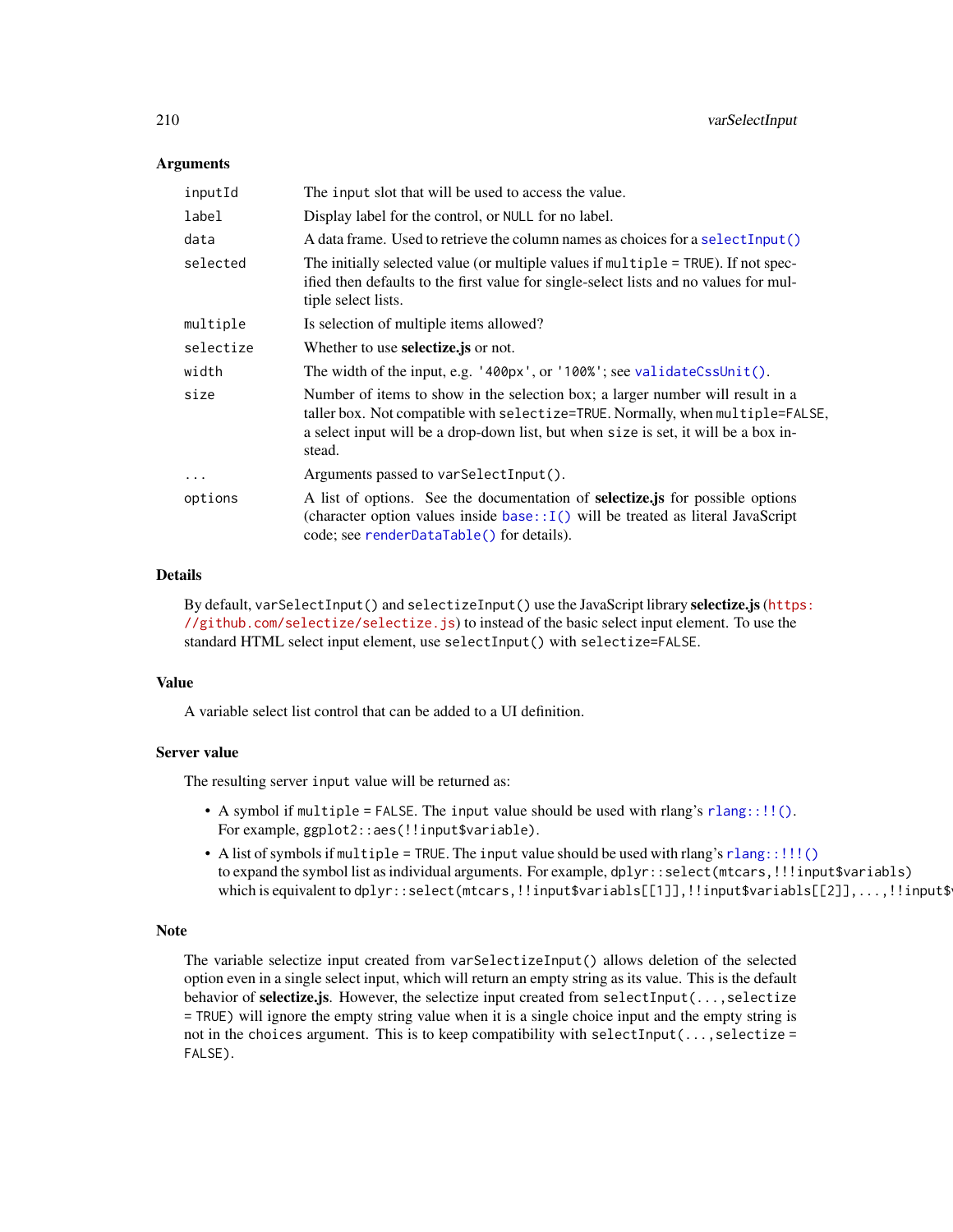# verbatimTextOutput 211

# See Also

## [updateSelectInput\(\)](#page-198-0)

Other input elements: [actionButton](#page-7-0), [checkboxGroupInput](#page-17-0), [checkboxInput](#page-19-0), [dateInput](#page-24-0), [dateRangeInput](#page-27-0), [fileInput](#page-45-0), [numericInput](#page-88-0), [passwordInput](#page-103-0), [radioButtons](#page-112-0), [selectInput](#page-154-0), [sliderInput](#page-170-0), [submitButton](#page-175-0), [textAreaInput](#page-181-0), [textInput](#page-182-0)

# Examples

```
## Only run examples in interactive R sessions
if (interactive()) {
library(ggplot2)
# single selection
shinyApp(
  ui = fluidPage(
    varSelectInput("variable", "Variable:", mtcars),
    plotOutput("data")
  ),
  server = function(input, output) {
    output$data <- renderPlot({
      ggplot(mtcars, aes(!!input$variable)) + geom_histogram()
    })
  }
\mathcal{L}# multiple selections
## Not run:
shinyApp(
 ui = fluidPage(
   varSelectInput("variables", "Variable:", mtcars, multiple = TRUE),
   tableOutput("data")
 ),
 server = function(input, output) {
   output$data <- renderTable({
      if (length(input$variables) == 0) return(mtcars)
      mtcars %>% dplyr::select(!!!input$variables)
   }, rownames = TRUE)
}
\mathcal{L}## End(Not run)
}
```
verbatimTextOutput *Create a verbatim text output element*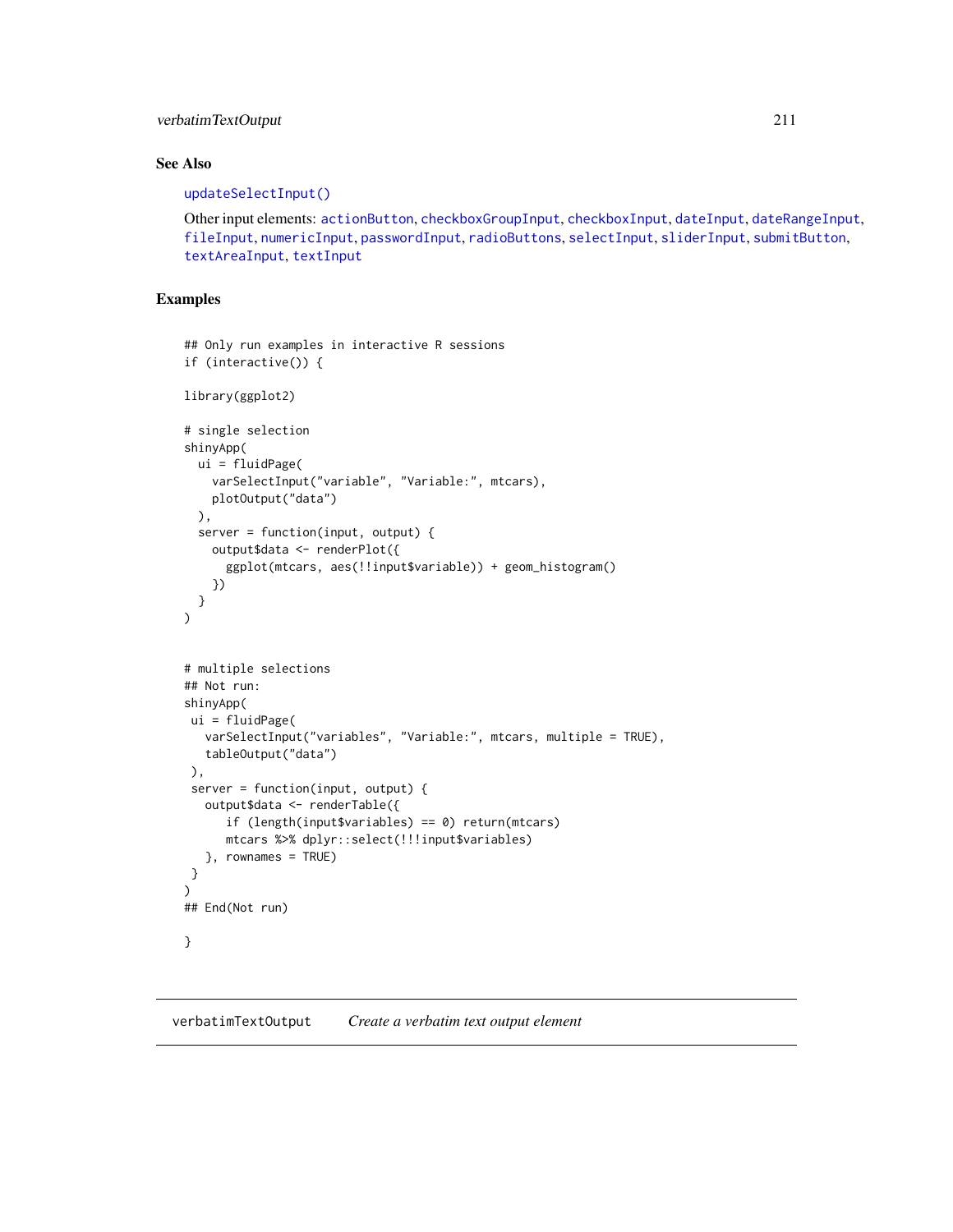# Description

Render a reactive output variable as verbatim text within an application page. The text will be included within an HTML pre tag.

# Usage

```
verbatimTextOutput(outputId, placeholder = FALSE)
```
#### Arguments

| outputId    | output variable to read the value from                                          |
|-------------|---------------------------------------------------------------------------------|
| placeholder | if the output is empty or NULL, should an empty rectangle be displayed to serve |
|             | as a placeholder? (does not affect behavior when the the output in nonempty)    |

# Details

Text is HTML-escaped prior to rendering. This element is often used with the [renderPrint](#page-138-0) function to preserve fixed-width formatting of printed objects.

## Value

A verbatim text output element that can be included in a panel

# Examples

```
## Only run this example in interactive R sessions
if (interactive()) {
 shinyApp(
   ui = basicPage(
     textInput("txt", "Enter the text to display below:"),
     verbatimTextOutput("default"),
     verbatimTextOutput("placeholder", placeholder = TRUE)
   ),
   server = function(input, output) {
     output$default <- renderText({ input$txt })
     output$placeholder <- renderText({ input$txt })
   }
 )
}
```
verticalLayout *Lay out UI elements vertically*

## Description

Create a container that includes one or more rows of content (each element passed to the container will appear on it's own line in the UI)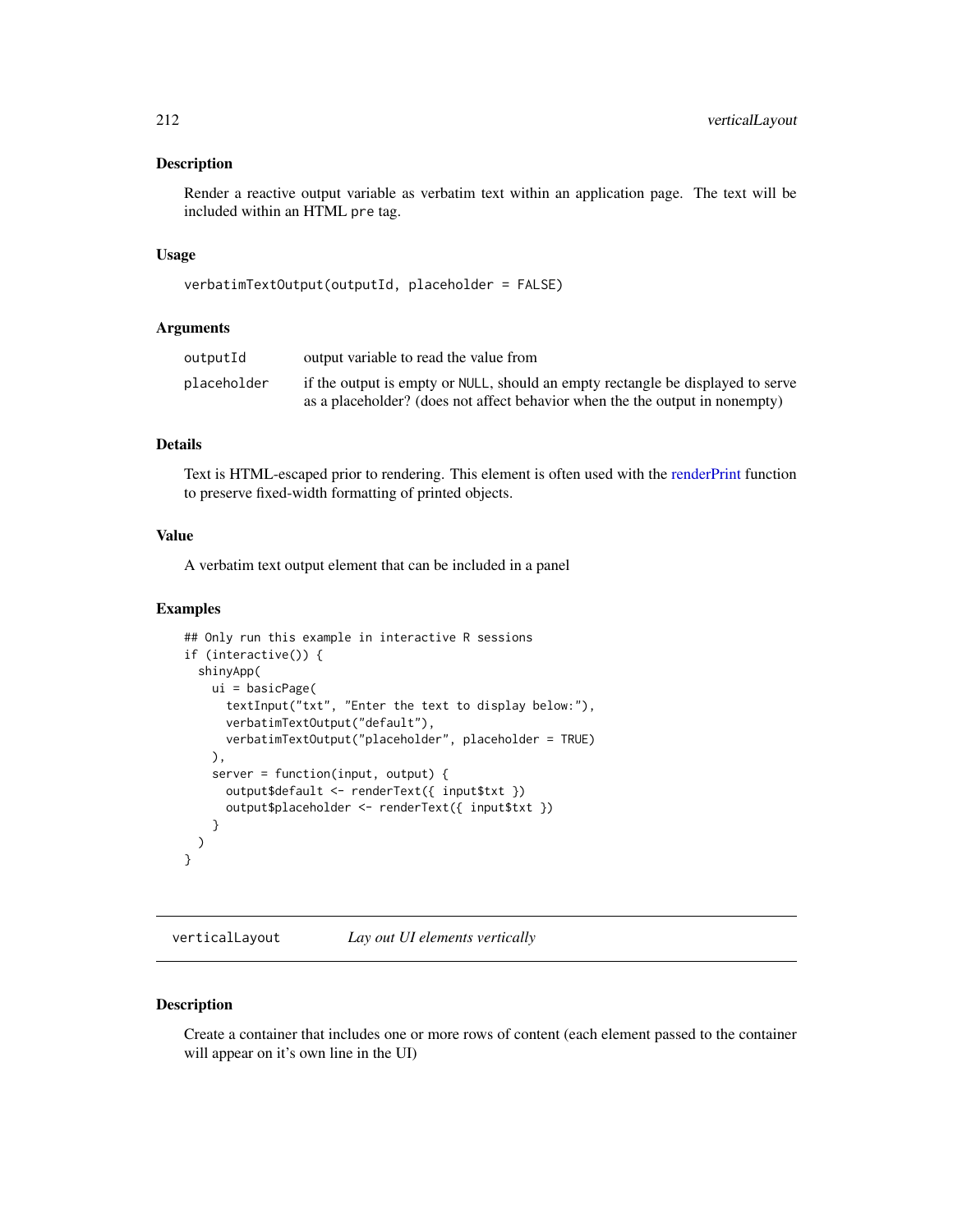#### viewer 213

## Usage

verticalLayout(..., fluid = TRUE)

#### Arguments

| $\cdot$ | Elements to include within the container             |
|---------|------------------------------------------------------|
| fluid   | TRUE to use fluid layout; FALSE to use fixed layout. |

# See Also

Other layout functions: [fillPage](#page-47-0), [fixedPage](#page-50-0), [flowLayout](#page-51-0), [fluidPage](#page-52-0), [navbarPage](#page-82-0), [sidebarLayout](#page-167-0), [splitLayout](#page-173-0)

#### Examples

```
## Only run examples in interactive R sessions
if (interactive()) {
ui <- fluidPage(
  verticalLayout(
    a(href="http://example.com/link1", "Link One"),
    a(href="http://example.com/link2", "Link Two"),
    a(href="http://example.com/link3", "Link Three")
  \lambda)
shinyApp(ui, server = function(input, output) { })
}
```
viewer *Viewer options*

## Description

Use these functions to control where the gadget is displayed in RStudio (or other R environments that emulate RStudio's viewer pane/dialog APIs). If viewer APIs are not available in the current R environment, then the gadget will be displayed in the system's default web browser (see [utils::browseURL\(\)](#page-0-0)).

## Usage

```
paneViewer(minHeight = NULL)
dialogViewer(dialogName, width = 600, height = 600)
browserViewer(browser = getOption("browser"))
```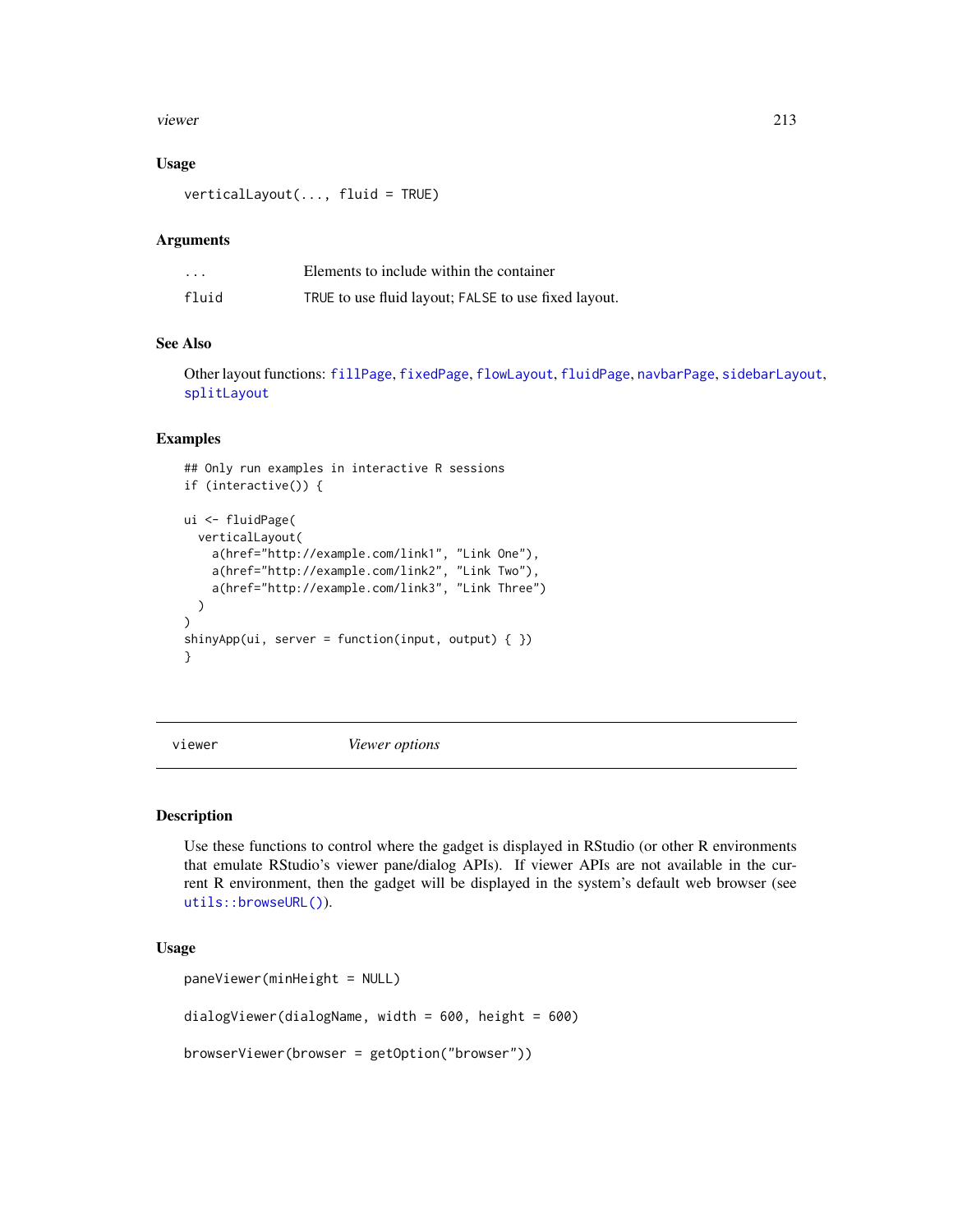# Arguments

| minHeight     | The minimum height (in pixels) desired to show the gadget in the viewer pane. If<br>a positive number, resize the pane if necessary to show at least that many pixels.<br>If NULL, use the existing viewer pane size. If "maximize", use the maximum<br>available vertical space. |
|---------------|-----------------------------------------------------------------------------------------------------------------------------------------------------------------------------------------------------------------------------------------------------------------------------------|
| dialogName    | The window title to display for the dialog.                                                                                                                                                                                                                                       |
| width, height | The desired dialog width/height, in pixels.                                                                                                                                                                                                                                       |
| browser       | $See utils::brows \text{eURL}().$                                                                                                                                                                                                                                                 |

# Value

A function that takes a single url parameter, suitable for passing as the viewer argument of [runGadget\(\)](#page-150-0).

wellPanel *Create a well panel*

# Description

Creates a panel with a slightly inset border and grey background. Equivalent to Bootstrap's well CSS class.

## Usage

wellPanel(...)

# Arguments

... UI elements to include inside the panel.

# Value

The newly created panel.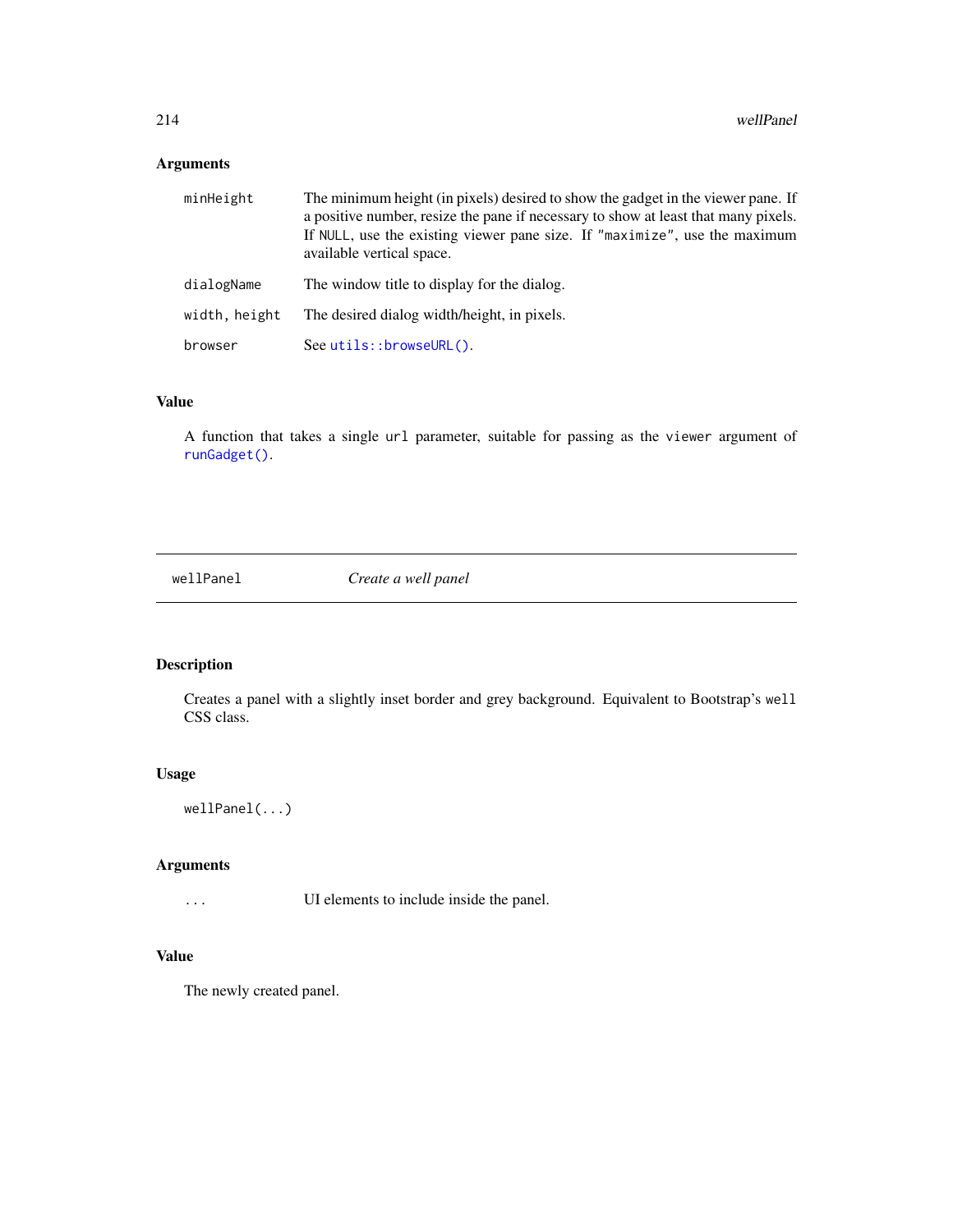# Description

This function adds MathJax to the page and typeset the math expressions (if found) in the content .... It only needs to be called once in an app unless the content is rendered *after* the page is loaded, e.g. via [renderUI\(\)](#page-143-0), in which case we have to call it explicitly every time we write math expressions to the output.

#### Usage

withMathJax(...)

## Arguments

... any HTML elements to apply MathJax to

## Examples

```
withMathJax(helpText("Some math here $$\\alpha+\\beta$$"))
# now we can just write "static" content without withMathJax()
div("more math here $$\\sqrt{2}$$")
```
withProgress *Reporting progress (functional API)*

#### Description

Reports progress to the user during long-running operations.

## Usage

```
withProgress(expr, min = 0, max = 1, value = min + (max - min) * 0.1,
  message = NULL, detail = NULL,style = getShinyOption("progress.style", default = "notification"),
  session = getDefaultReactiveDomain(), env = parent.frame(),
  quoted = FALSE)setProgress(value = NULL, message = NULL, detail = NULL,
  session = getDefaultReactiveDomain())
incProgress(amount = 0.1, message = NULL, detail = NULL,session = getDefaultReactiveDomain())
```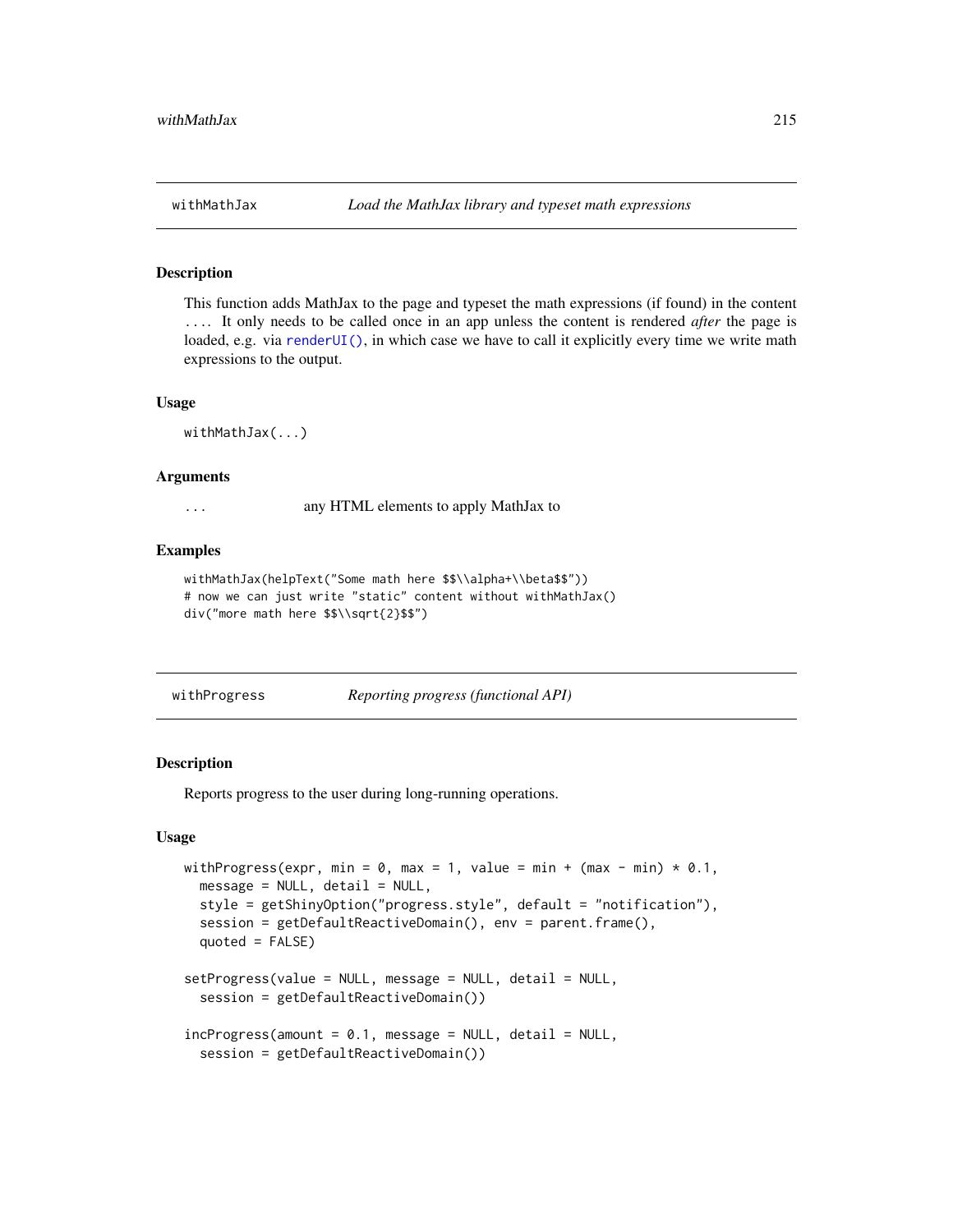## **Arguments**

| expr    | The work to be done. This expression should contain calls to set Progress.                                                                                                                                                               |
|---------|------------------------------------------------------------------------------------------------------------------------------------------------------------------------------------------------------------------------------------------|
| min     | The value that represents the starting point of the progress bar. Must be less<br>tham max. Default is 0.                                                                                                                                |
| max     | The value that represents the end of the progress bar. Must be greater than min.<br>Default is 1.                                                                                                                                        |
| value   | Single-element numeric vector; the value at which to set the progress bar, rela-<br>tive to min and max.                                                                                                                                 |
| message | A single-element character vector; the message to be displayed to the user, or<br>NULL to hide the current message (if any).                                                                                                             |
| detail  | A single-element character vector; the detail message to be displayed to the user,<br>or NULL to hide the current detail message (if any). The detail message will be<br>shown with a de-emphasized appearance relative to message.      |
| style   | Progress display style. If "notification" (the default), the progress indicator<br>will show using Shiny's notification API. If "old", use the same HTML and<br>CSS used in Shiny 0.13.2 and below (this is for backward-compatibility). |
| session | The Shiny session object, as provided by shiny Server to the server function.<br>The default is to automatically find the session by using the current reactive<br>domain.                                                               |
| env     | The environment in which expr should be evaluated.                                                                                                                                                                                       |
| quoted  | Whether expr is a quoted expression (this is not common).                                                                                                                                                                                |
| amount  | For incProgress, the amount to increment the status bar. Default is 0.1.                                                                                                                                                                 |

# Details

This package exposes two distinct programming APIs for working with progress. Using withProgress with incProgress or setProgress provide a simple function-based interface, while the [Progress\(\)](#page-110-0) reference class provides an object-oriented API.

Use withProgress to wrap the scope of your work; doing so will cause a new progress panel to be created, and it will be displayed the first time incProgress or setProgress are called. When withProgress exits, the corresponding progress panel will be removed.

The incProgress function increments the status bar by a specified amount, whereas the setProgress function sets it to a specific value, and can also set the text displayed.

Generally, withProgress/incProgress/setProgress should be sufficient; the exception is if the work to be done is asynchronous (this is not common) or otherwise cannot be encapsulated by a single scope. In that case, you can use the Progress reference class.

As of version 0.14, the progress indicators use Shiny's new notification API. If you want to use the old styling (for example, you may have used customized CSS), you can use style="old" each time you call withProgress(). If you don't want to set the style each time withProgress is called, you can instead call [shinyOptions\(progress.style="old"\)](#page-57-0) just once, inside the server function.

## See Also

[Progress\(\)](#page-110-0)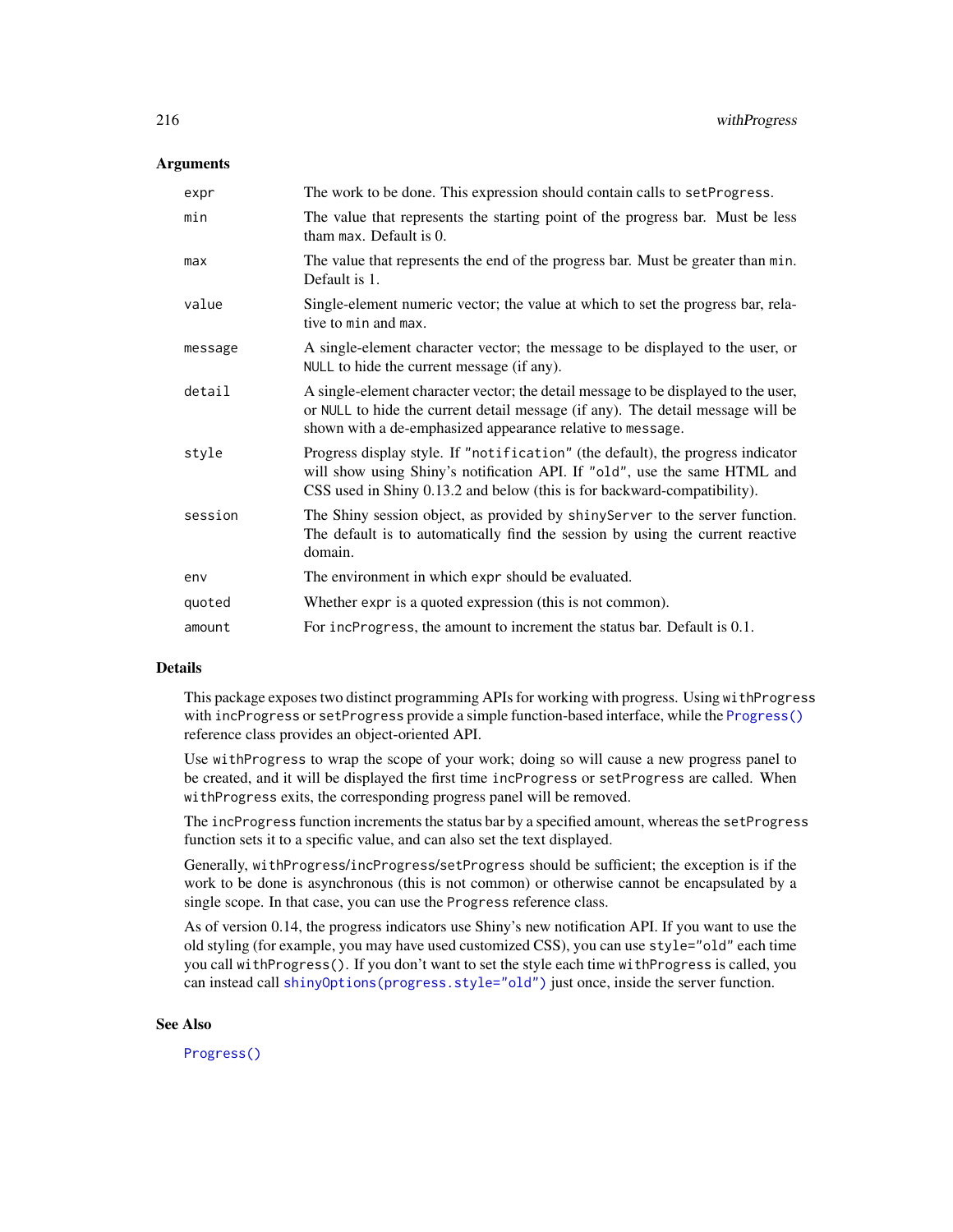# <span id="page-216-0"></span>with Tags 217

# Examples

```
## Only run examples in interactive R sessions
if (interactive()) {
options(device.ask.default = FALSE)
ui <- fluidPage(
  plotOutput("plot")
)
server <- function(input, output) {
  output$plot <- renderPlot({
   withProgress(message = 'Calculation in progress',
                 detail = 'This may take a while...', value = 0, \{for (i in 1:15) {
        incProgress(1/15)
        Sys.sleep(0.25)
      }
    })
    plot(cars)
  })
}
shinyApp(ui, server)
}
```
# withTags *Evaluate an expression using* tags

# Description

This function makes it simpler to write HTML-generating code. Instead of needing to specify tags each time a tag function is used, as in tags\$div() and tags\$p(), code inside withTags is evaluated with tags searched first, so you can simply use  $div()$  and  $p()$ .

# Usage

withTags(code)

# Arguments

code A set of tags.

# Details

If your code uses an object which happens to have the same name as an HTML tag function, such as source() or summary(), it will call the tag function. To call the intended (non-tags function), specify the namespace, as in base:: source() or base:: summary().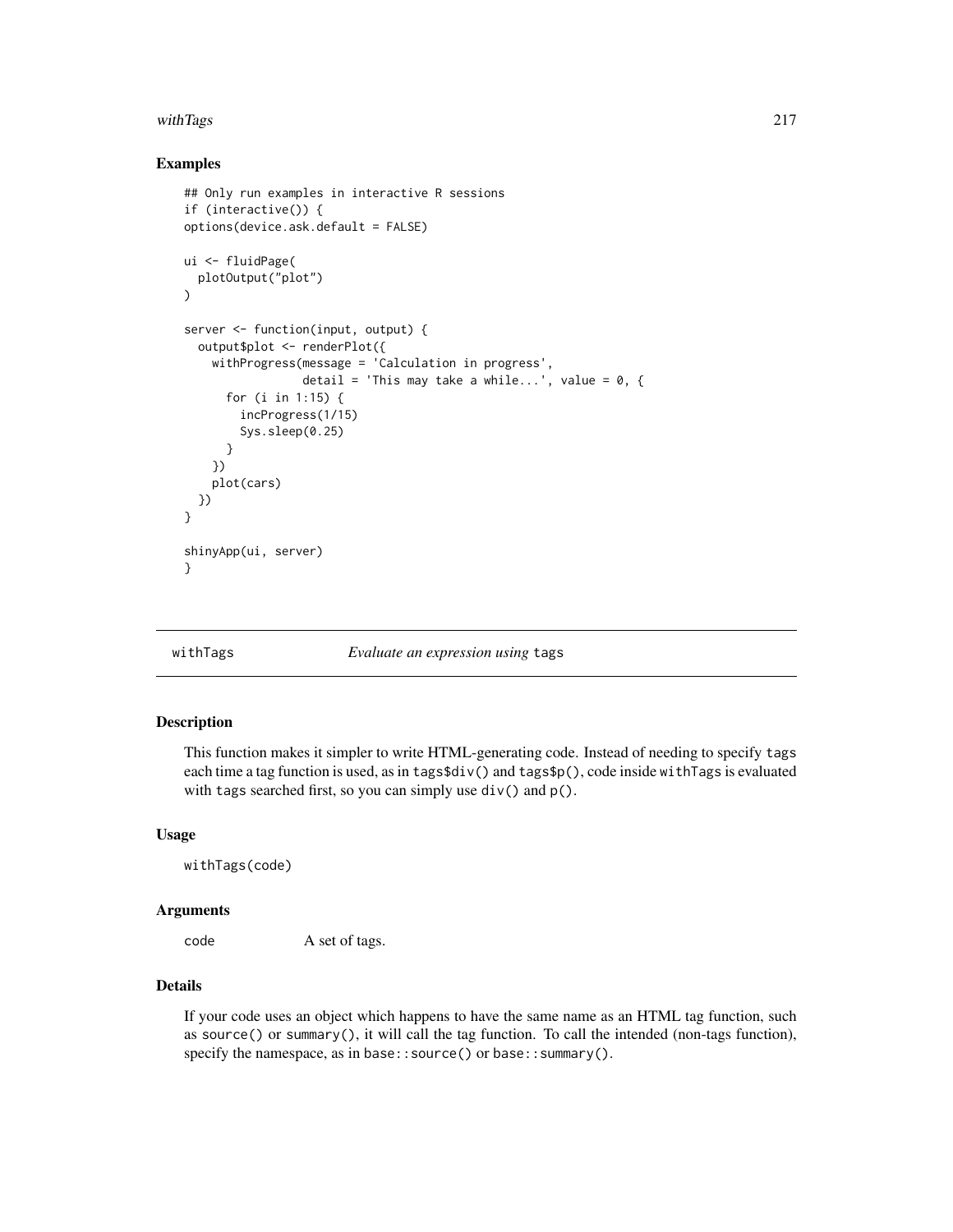218 with Tags and the contract of the contract of the contract of the contract of the contract of the contract of the contract of the contract of the contract of the contract of the contract of the contract of the contract

# Examples

```
# Using tags$ each time
tags$div(class = "myclass",
  tags$h3("header"),
  tags$p("text")
\lambda# Equivalent to above, but using withTags
withTags(
 div(class = "myclass",
   h3("header"),
    p("text")
  )
)
```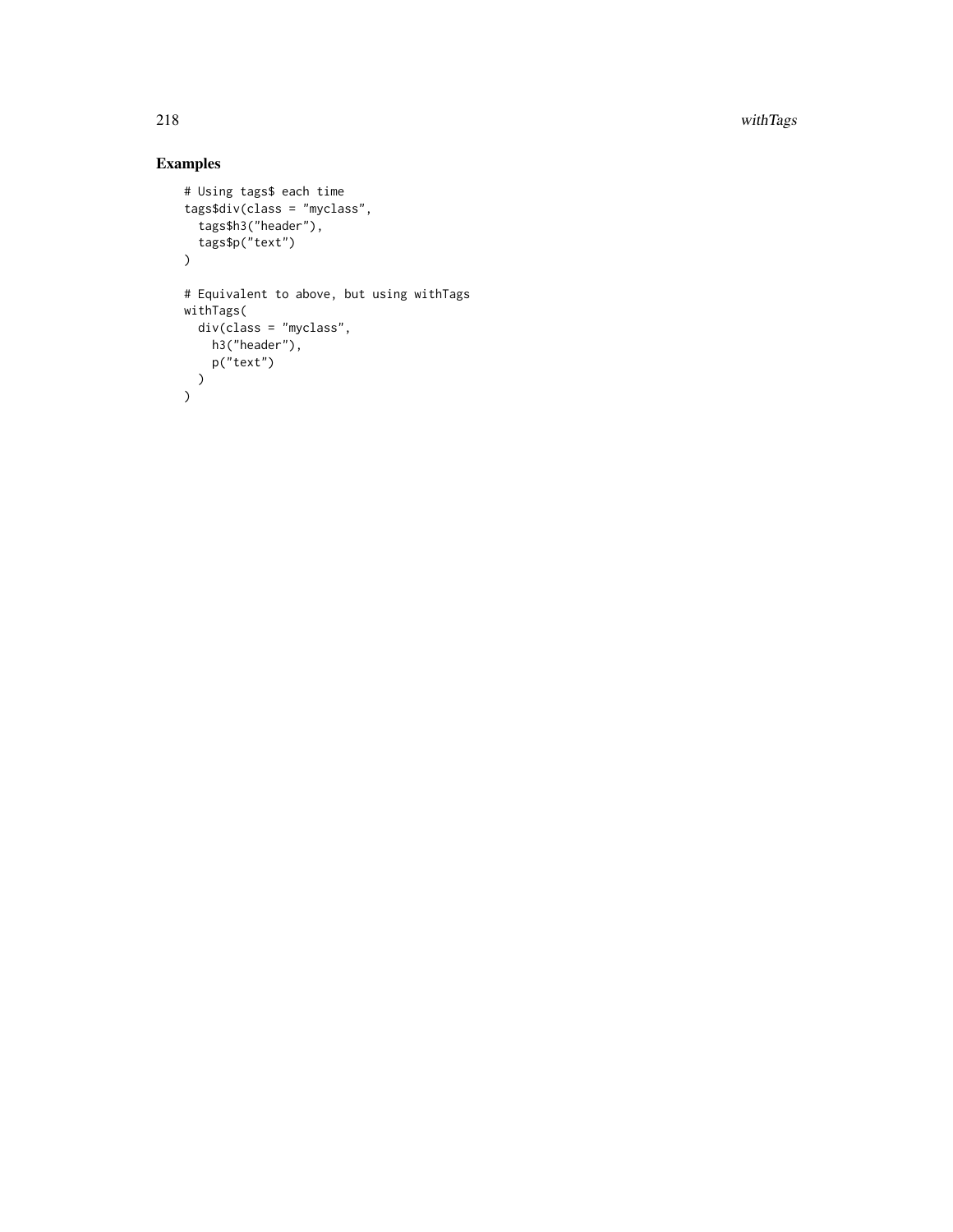# **Index**

∗Topic datasets NS, [88](#page-87-0) Progress, [111](#page-110-0) a *(*builder*)*, [15](#page-14-0) absolutePanel, [6](#page-5-0) actionButton, [8,](#page-7-0) *[19,](#page-18-0) [20](#page-19-0)*, *[27](#page-26-0)*, *[29](#page-28-0)*, *[47](#page-46-0)*, *[90](#page-89-0)*, *[105](#page-104-0)*, *[114](#page-113-0)*, *[157](#page-156-0)*, *[172](#page-171-0)*, *[176](#page-175-0)*, *[183,](#page-182-0) [184](#page-183-0)*, *[211](#page-210-0)* actionButton(), *[10](#page-9-0)*, *[93–](#page-92-0)[95](#page-94-0)*, *[147](#page-146-0)*, *[176](#page-175-0)*, *[187](#page-186-0)*, *[208](#page-207-0)* actionLink *(*actionButton*)*, [8](#page-7-0) addResourcePath, [9](#page-8-0) addResourcePath(), *[25](#page-24-0)* animationOptions *(*sliderInput*)*, [171](#page-170-0) animationOptions(), *[171](#page-170-0)* appendTab *(*insertTab*)*, [66](#page-65-0) as.character, *[16](#page-15-0)*, *[182](#page-181-0)* base::.Random.seed(), *[145](#page-144-0)* base::as.list(), *[123](#page-122-0)* base::cat(), *[142](#page-141-0)* base::I(), *[134](#page-133-0)*, *[156](#page-155-0)*, *[200](#page-199-0)*, *[210](#page-209-0)* base::invisible(), *[139](#page-138-0)* base::local(), *[73](#page-72-0)* base::logical(), *[147](#page-146-0)* base::strftime(), *[172](#page-171-0)* base::Sys.time(), *[119](#page-118-0)* basicPage *(*bootstrapPage*)*, [12](#page-11-0) basicPage(), *[12](#page-11-0)* bookmarkButton, [10](#page-9-0) bootstrapLib, [12](#page-11-0) bootstrapPage, [12](#page-11-0) bootstrapPage(), *[12](#page-11-0)* br *(*builder*)*, [15](#page-14-0) browserViewer *(*viewer*)*, [213](#page-212-0) brushedPoints, [13](#page-12-0) brushOpts, [14](#page-13-0) brushOpts(), *[106](#page-105-0)* builder, [15](#page-14-0)

Cairo::CairoPNG(), *[111](#page-110-0)* callModule, [17](#page-16-0) checkboxGroupInput, *[8](#page-7-0)*, [18,](#page-17-0) *[20](#page-19-0)*, *[27](#page-26-0)*, *[29](#page-28-0)*, *[47](#page-46-0)*, *[90](#page-89-0)*, *[105](#page-104-0)*, *[114](#page-113-0)*, *[157](#page-156-0)*, *[172](#page-171-0)*, *[176](#page-175-0)*, *[183,](#page-182-0) [184](#page-183-0)*, *[187](#page-186-0)*, *[189](#page-188-0)[–191](#page-190-0)*, *[193,](#page-192-0) [194](#page-193-0)*, *[198](#page-197-0)*, *[200,](#page-199-0) [201](#page-200-0)*, *[204,](#page-203-0) [205](#page-204-0)*, *[211](#page-210-0)* checkboxGroupInput(), *[20](#page-19-0)*, *[189](#page-188-0)* checkboxInput, *[8](#page-7-0)*, *[19](#page-18-0)*, [20,](#page-19-0) *[27](#page-26-0)*, *[29](#page-28-0)*, *[47](#page-46-0)*, *[90](#page-89-0)*, *[105](#page-104-0)*, *[114](#page-113-0)*, *[157](#page-156-0)*, *[172](#page-171-0)*, *[176](#page-175-0)*, *[183,](#page-182-0) [184](#page-183-0)*, *[211](#page-210-0)* checkboxInput(), *[19](#page-18-0)*, *[190](#page-189-0)* clickOpts, [21](#page-20-0) clickOpts(), *[106](#page-105-0)* code *(*builder*)*, [15](#page-14-0) column, [21](#page-20-0) column(), *[51](#page-50-0)[–54](#page-53-0)* conditionalPanel, [22](#page-21-0) createRenderFunction, [24](#page-23-0) createWebDependency, [25](#page-24-0) dataTableOutput *(*tableOutput*)*, [178](#page-177-0) dataTableOutput(), *[134](#page-133-0)* Date, *[27](#page-26-0)*, *[29](#page-28-0)* dateInput, *[8](#page-7-0)*, *[19,](#page-18-0) [20](#page-19-0)*, [25,](#page-24-0) *[29](#page-28-0)*, *[47](#page-46-0)*, *[90](#page-89-0)*, *[105](#page-104-0)*, *[114](#page-113-0)*, *[157](#page-156-0)*, *[172](#page-171-0)*, *[176](#page-175-0)*, *[183,](#page-182-0) [184](#page-183-0)*, *[211](#page-210-0)* dateInput(), *[29](#page-28-0)*, *[192](#page-191-0)* dateRangeInput, *[8](#page-7-0)*, *[19,](#page-18-0) [20](#page-19-0)*, *[27](#page-26-0)*, [28,](#page-27-0) *[47](#page-46-0)*, *[90](#page-89-0)*, *[105](#page-104-0)*, *[114](#page-113-0)*, *[157](#page-156-0)*, *[172](#page-171-0)*, *[176](#page-175-0)*, *[183,](#page-182-0) [184](#page-183-0)*, *[211](#page-210-0)* dateRangeInput(), *[27](#page-26-0)*, *[193](#page-192-0)* dblclickOpts, [30](#page-29-0) debounce, [31](#page-30-0) dialogViewer *(*viewer*)*, [213](#page-212-0) digest::digest(), *[129](#page-128-0)* diskCache, [33](#page-32-0) diskCache(), *[79](#page-78-0)*, *[129](#page-128-0)[–131](#page-130-0)* div *(*builder*)*, [15](#page-14-0) div(), *[50](#page-49-0)* domain, *[91](#page-90-0)* domains, *[31](#page-30-0)*, [36,](#page-35-0) *[91](#page-90-0)*, *[93](#page-92-0)*, *[115](#page-114-0)* downloadButton, [37](#page-36-0)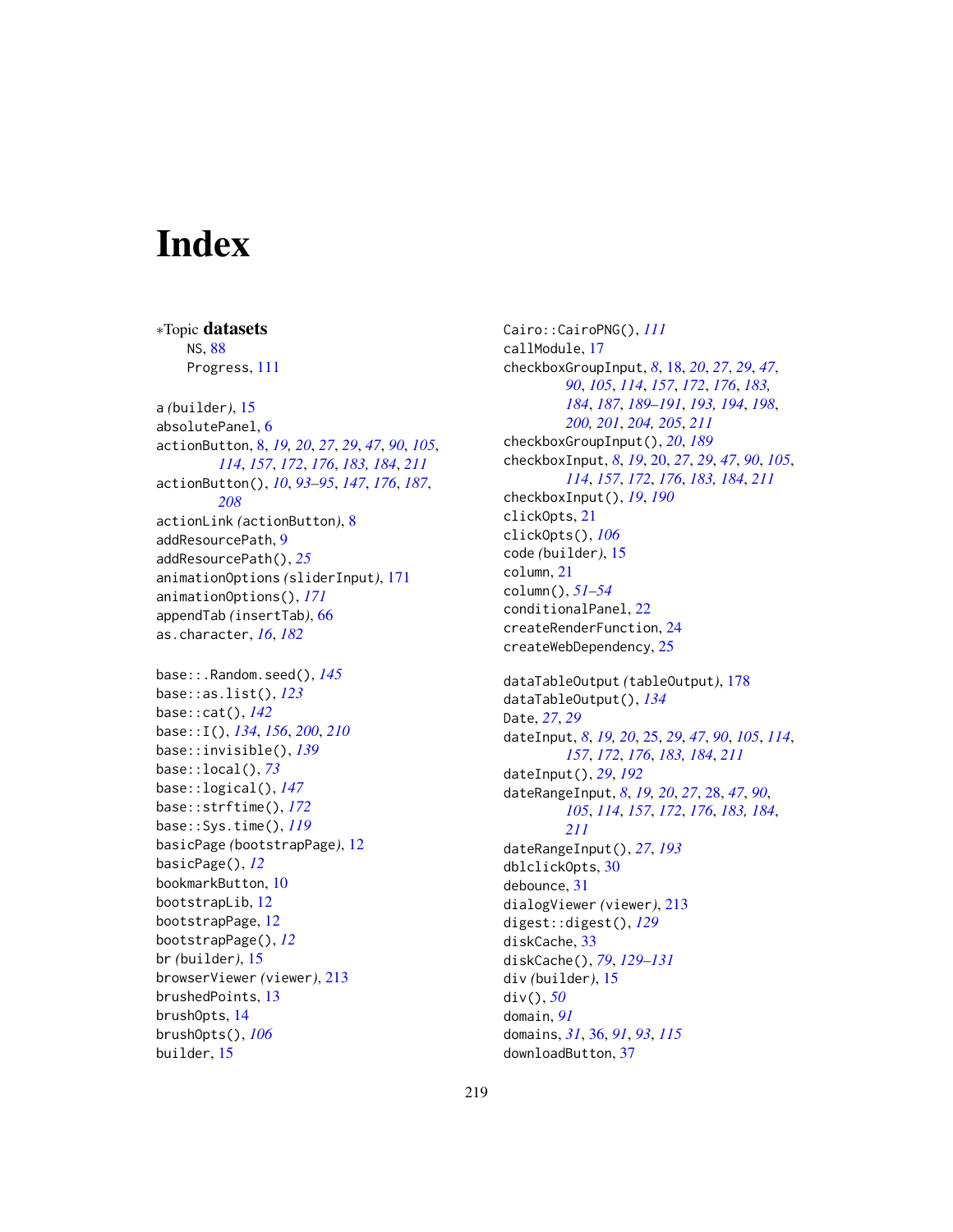```
downloadButton(), 38
downloadHandler, 38
downloadHandler(), 37
downloadLink (downloadButton), 37
downloadLink(), 38
```

```
em (builder), 15
enableBookmarking, 39
enableBookmarking(), 11, 161, 162, 196
eventReactive (observeEvent), 92
eventReactive(), 8
exportTestValues, 43
exprToFunction, 45
exprToFunction(), 71
```

```
fileInput, 8, 19, 20, 27, 29, 46, 90, 105, 114,
         157, 172, 176, 183, 184, 211
fillCol (fillRow), 49
fillPage, 48, 52, 54, 85, 169, 174, 213
fillPage(), 12
fillRow, 49
fixedPage, 49, 51, 52, 54, 85, 169, 174, 213
fixedPage(), 13, 48
fixedPanel (absolutePanel), 6
fixedRow (fixedPage), 51
fixedRow(), 21
flowLayout, 49, 52, 52, 54, 85, 169, 174, 213
flowLayout(), 66
fluidPage, 49, 52, 53, 85, 169, 174, 213
fluidPage(), 12, 13, 48, 51, 182
fluidRow (fluidPage), 53
fluidRow(), 13, 21
freezeReactiveVal, 55
freezeReactiveValue
         (freezeReactiveVal), 55
```

```
getCurrentOutputInfo, 56
getDefaultReactiveDomain (domains), 36
getQueryString, 57
getQueryString(), 196
getShinyOption, 58
getUrlHash (getQueryString), 57
graphics, 107
grDevices::png(), 110, 111, 129, 138
grDevices::replayPlot(), 138
grid, 107
```
h1 *(*builder*)*, [15](#page-14-0) h2 *(*builder*)*, [15](#page-14-0) h3 *(*builder*)*, [15](#page-14-0) h4 *(*builder*)*, [15](#page-14-0) h5 *(*builder*)*, [15](#page-14-0) h6 *(*builder*)*, [15](#page-14-0) helpText, [61](#page-60-0) hideTab *(*showTab*)*, [166](#page-165-0) hoverOpts, [61](#page-60-0) hoverOpts(), *[106](#page-105-0)* hr *(*builder*)*, [15](#page-14-0) HTML, *[16](#page-15-0)*, [62,](#page-61-0) *[170](#page-169-0)*, *[181](#page-180-0)* HTML(), *[144](#page-143-0)*, *[172](#page-171-0)* htmlDependency, *[177](#page-176-0)* htmlOutput, [63](#page-62-0) htmlTemplate, [64,](#page-63-0) *[177](#page-176-0)* htmltools::htmlDependency(), *[25](#page-24-0)*

```
icon, 64
```
icon(), *[8](#page-7-0)*, *[11](#page-10-0)*, *[81](#page-80-0)*, *[176](#page-175-0)* imageOutput *(*plotOutput*)*, [105](#page-104-0) imageOutput(), *[14](#page-13-0)*, *[21](#page-20-0)*, *[30](#page-29-0)*, *[61](#page-60-0)*, *[135](#page-134-0)* img *(*builder*)*, [15](#page-14-0) include, [65](#page-64-0) includeCSS *(*include*)*, [65](#page-64-0) includeHTML *(*include*)*, [65](#page-64-0) includeMarkdown *(*include*)*, [65](#page-64-0) includeScript *(*include*)*, [65](#page-64-0) includeText *(*include*)*, [65](#page-64-0) incProgress *(*withProgress*)*, [215](#page-214-0) inputPanel, [66](#page-65-0) insertTab, [66](#page-65-0) insertTab(), *[85,](#page-84-0) [86](#page-85-0)*, *[167](#page-166-0)*, *[180](#page-179-0)* insertUI, [69](#page-68-0) insertUI(), *[127](#page-126-0)*, *[176](#page-175-0)* installExprFunction, [70](#page-69-0) invalidateLater, [71](#page-70-0) invalidateLater(), *[119,](#page-118-0) [120](#page-119-0)* is.key\_missing(), *[34](#page-33-0)*, *[79](#page-78-0)* is.reactive *(*reactive*)*, [115](#page-114-0) is.reactivevalues, [72](#page-71-0) is.reactivevalues(), *[122](#page-121-0)* is.singleton *(*singleton*)*, [169](#page-168-0) isolate, [73](#page-72-0) isolate(), *[60](#page-59-0)*, *[78](#page-77-0)*, *[92](#page-91-0)[–94](#page-93-0)*, *[122,](#page-121-0) [123](#page-122-0)* isRunning, [74](#page-73-0) isTruthy *(*req*)*, [146](#page-145-0)

key\_missing(), *[33,](#page-32-0) [34](#page-33-0)*, *[78,](#page-77-0) [79](#page-78-0)* knit\_print.reactive *(*knitr\_methods*)*, [75](#page-74-0)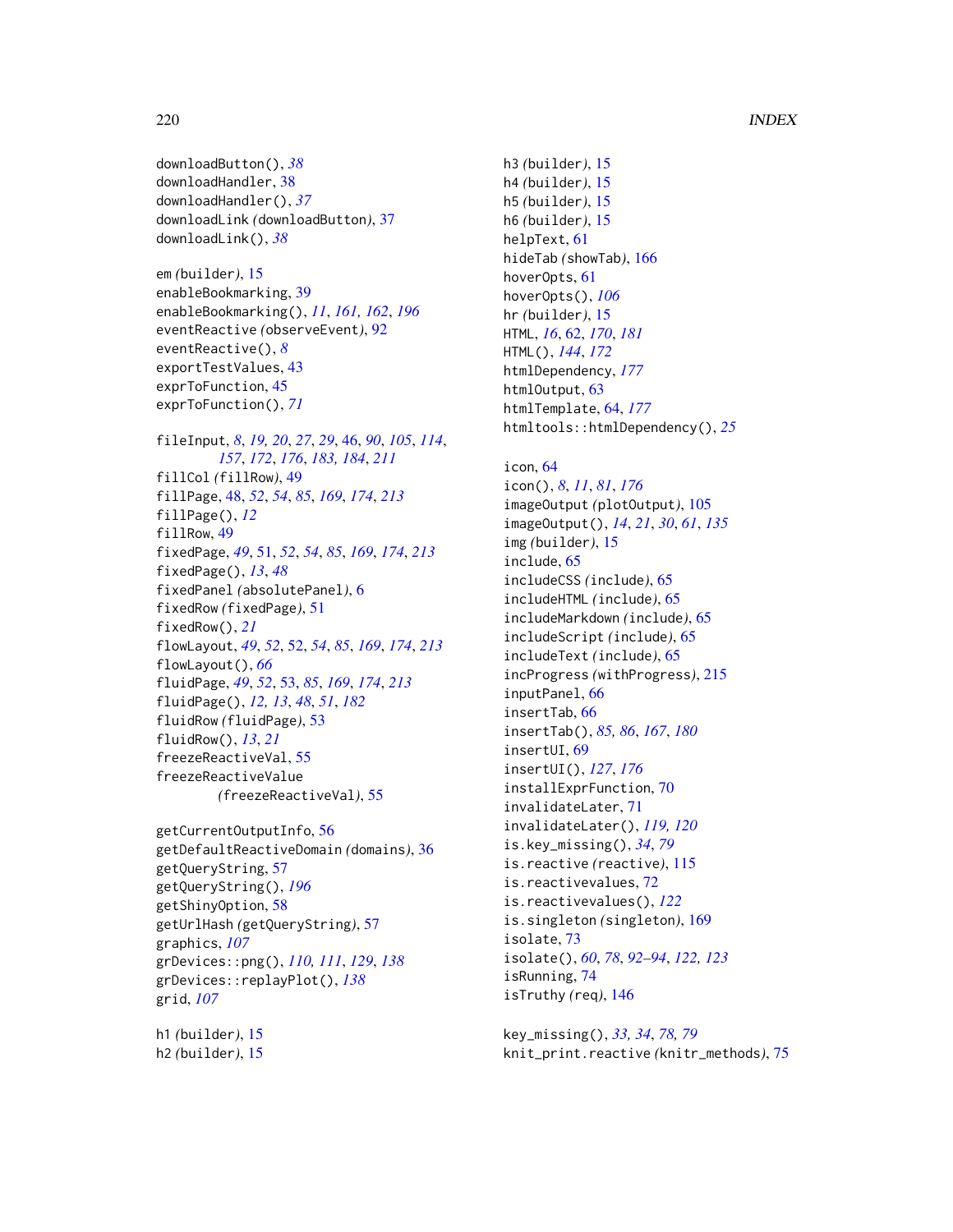# INDEX  $221$

knit\_print.shiny.appobj *(*knitr\_methods*)*, [75](#page-74-0) knit\_print.shiny.render.function *(*knitr\_methods*)*, [75](#page-74-0) knitr\_methods, [75](#page-74-0)

list.files, *[76](#page-75-0)* loadSupport, [75](#page-74-0)

```
mainPanel (sidebarLayout), 168
mainPanel(), 180
makeReactiveBinding, 76
markRenderFunction, 77
maskReactiveContext, 77
memoryCache, 78
memoryCache(), 130, 131
modalButton, 81
modalDialog, 81
modalDialog(), 81, 164
```
namespace(), *[23](#page-22-0)* navbarMenu *(*navbarPage*)*, [83](#page-82-0) navbarMenu(), *[66,](#page-65-0) [67](#page-66-0)*, *[166,](#page-165-0) [167](#page-166-0)* navbarPage, *[49](#page-48-0)*, *[52](#page-51-0)*, *[54](#page-53-0)*, [83,](#page-82-0) *[169](#page-168-0)*, *[174](#page-173-0)*, *[213](#page-212-0)* navbarPage(), *[12](#page-11-0)*, *[50](#page-49-0)*, *[64](#page-63-0)*, *[66,](#page-65-0) [67](#page-66-0)*, *[166](#page-165-0)*, *[179](#page-178-0)*, *[203](#page-202-0)* navlistPanel, [85](#page-84-0) navlistPanel(), *[66](#page-65-0)*, *[166](#page-165-0)*, *[203](#page-202-0)* nearPoints, [86](#page-85-0) need *(*validate*)*, [207](#page-206-0) need(), *[8](#page-7-0)* NS, [88](#page-87-0) ns.sep *(*NS*)*, [88](#page-87-0) numericInput, *[8](#page-7-0)*, *[19,](#page-18-0) [20](#page-19-0)*, *[27](#page-26-0)*, *[29](#page-28-0)*, *[47](#page-46-0)*, [89,](#page-88-0) *[105](#page-104-0)*, *[114](#page-113-0)*, *[157](#page-156-0)*, *[172](#page-171-0)*, *[176](#page-175-0)*, *[183,](#page-182-0) [184](#page-183-0)*, *[186](#page-185-0)*, *[189](#page-188-0)[–191](#page-190-0)*, *[193,](#page-192-0) [194](#page-193-0)*, *[198](#page-197-0)*, *[200,](#page-199-0) [201](#page-200-0)*, *[204,](#page-203-0) [205](#page-204-0)*, *[211](#page-210-0)* numericInput(), *[194](#page-193-0)* observe, [90](#page-89-0)

observe(), *[37](#page-36-0)*, *[94](#page-93-0)*, *[147](#page-146-0)* observeEvent, [92](#page-91-0) observeEvent(), *[8](#page-7-0)*, *[147](#page-146-0)* observers, *[31](#page-30-0)* onBookmark, [96](#page-95-0) onBookmark(), *[40](#page-39-0)*, *[164](#page-163-0)* onBookmarked *(*onBookmark*)*, [96](#page-95-0) onBookmarked(), *[40](#page-39-0)* onFlush, [100](#page-99-0)

onFlushed *(*onFlush*)*, [100](#page-99-0) onReactiveDomainEnded *(*domains*)*, [36](#page-35-0) onRestore *(*onBookmark*)*, [96](#page-95-0) onRestore(), *[40](#page-39-0)* onRestored *(*onBookmark*)*, [96](#page-95-0) onRestored(), *[40](#page-39-0)* onSessionEnded *(*onFlush*)*, [100](#page-99-0) onSessionEnded(), *[101](#page-100-0)* onStop, [101](#page-100-0) onStop(), *[100](#page-99-0)* outputOptions, [102](#page-101-0) p *(*builder*)*, [15](#page-14-0) pageWithSidebar(), *[12](#page-11-0)* paneViewer *(*viewer*)*, [213](#page-212-0) parseQueryString, [103](#page-102-0) parseQueryString(), *[159](#page-158-0)* passwordInput, *[8](#page-7-0)*, *[19,](#page-18-0) [20](#page-19-0)*, *[27](#page-26-0)*, *[29](#page-28-0)*, *[47](#page-46-0)*, *[90](#page-89-0)*, [104,](#page-103-0) *[114](#page-113-0)*, *[157](#page-156-0)*, *[172](#page-171-0)*, *[176](#page-175-0)*, *[183,](#page-182-0) [184](#page-183-0)*, *[211](#page-210-0)* plotOutput, [105](#page-104-0) plotOutput(), *[13,](#page-12-0) [14](#page-13-0)*, *[21](#page-20-0)*, *[30](#page-29-0)*, *[52](#page-51-0)*, *[61](#page-60-0)*, *[86](#page-85-0)*, *[88](#page-87-0)*, *[129](#page-128-0)*, *[131](#page-130-0)*, *[138](#page-137-0)* plotPNG, [110](#page-109-0) plotPNG(), *[60](#page-59-0)*, *[136](#page-135-0)*, *[138](#page-137-0)* pre, *[66](#page-65-0)* pre *(*builder*)*, [15](#page-14-0) prependTab *(*insertTab*)*, [66](#page-65-0) Progress, [111](#page-110-0) Progress(), *[216](#page-215-0)* radioButtons, *[8](#page-7-0)*, *[19,](#page-18-0) [20](#page-19-0)*, *[27](#page-26-0)*, *[29](#page-28-0)*, *[47](#page-46-0)*, *[90](#page-89-0)*, *[105](#page-104-0)*, [113,](#page-112-0) *[157](#page-156-0)*, *[172](#page-171-0)*, *[176](#page-175-0)*, *[183,](#page-182-0) [184](#page-183-0)*, *[187](#page-186-0)*, *[189](#page-188-0)[–191](#page-190-0)*, *[193,](#page-192-0) [194](#page-193-0)*, *[198](#page-197-0)*, *[200,](#page-199-0) [201](#page-200-0)*, *[204,](#page-203-0) [205](#page-204-0)*, *[211](#page-210-0)* radioButtons(), *[198](#page-197-0)* reactive, [115](#page-114-0) reactive expression, *[94](#page-93-0)* Reactive expressions, *[119](#page-118-0)* reactive(), *[37](#page-36-0)*, *[94](#page-93-0)*, *[147](#page-146-0)* reactiveFileReader, [116](#page-115-0) reactiveFileReader(), *[118](#page-117-0)* reactivePoll, [117](#page-116-0) reactivePoll(), *[117](#page-116-0)* reactiveTimer, [119](#page-118-0) reactiveTimer(), *[72](#page-71-0)* reactiveVal, [120](#page-119-0) reactiveVal(), *[55](#page-54-0)* reactiveValues, [122](#page-121-0) reactiveValues(), *[55](#page-54-0)*, *[73](#page-72-0)*, *[121](#page-120-0)*, *[159](#page-158-0)*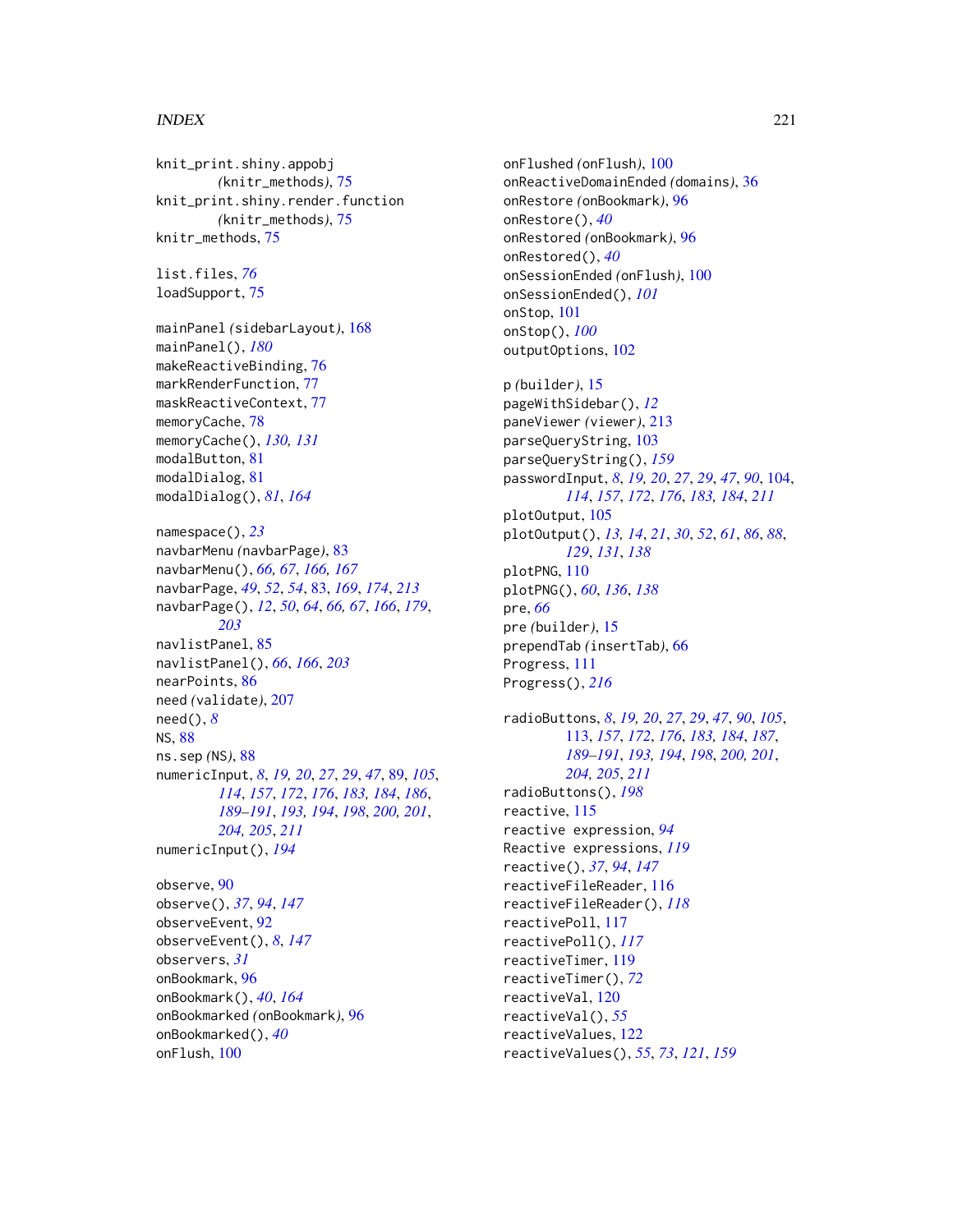```
reactiveValuesToList, 123
reactlog, 124
reactlog(), 121
reactlog::reactlog_show, 125
reactlogReset (reactlog), 124
reactlogShow (reactlog), 124
reactlogShow(), 60, 125
registerInputHandler, 125
registerInputHandler(), 127
removeInputHandler, 126
removeInputHandler(), 126
removeModal (showModal), 164
removeModal(), 81
removeNotification (showNotification),
        165
removeResourcePath (addResourcePath), 9
removeTab (insertTab), 66
removeUI, 127
removeUI(), 70
renderCachedPlot, 128
renderCachedPlot(), 138, 170
renderDataTable, 133
renderDataTable(), 156, 178, 200, 210
renderDocument, 64
renderImage, 135
renderImage(), 15, 105, 107
renderPlot, 137
renderPlot(), 105, 107, 131, 207
renderPrint, 139, 212
renderPrint(), 142
renderTable, 141
renderTable(), 178
renderText, 142, 185
renderText(), 139
renderUI, 144
renderUI(), 70, 176, 215
repeatable, 145
req, 146
req(), 8, 55
resourcePaths (addResourcePath), 9
restoreInput, 148
runApp, 149
runApp(), 40, 59, 60, 101, 124, 152, 153, 163,
        175, 176
runExample, 150
runGadget, 151
runGadget(), 214
runGist (runUrl), 152
```
runGitHub *(*runUrl*)*, [152](#page-151-0) runUrl, [152](#page-151-0) safeError, [154](#page-153-0) selectInput, *[8](#page-7-0)*, *[19,](#page-18-0) [20](#page-19-0)*, *[27](#page-26-0)*, *[29](#page-28-0)*, *[47](#page-46-0)*, *[90](#page-89-0)*, *[105](#page-104-0)*, *[114](#page-113-0)*, [155,](#page-154-0) *[172](#page-171-0)*, *[176](#page-175-0)*, *[183,](#page-182-0) [184](#page-183-0)*, *[187](#page-186-0)*, *[189](#page-188-0)[–191](#page-190-0)*, *[193,](#page-192-0) [194](#page-193-0)*, *[198](#page-197-0)*, *[200,](#page-199-0) [201](#page-200-0)*, *[204,](#page-203-0) [205](#page-204-0)*, *[211](#page-210-0)* selectInput(), *[200](#page-199-0)*, *[210](#page-209-0)* selectizeInput *(*selectInput*)*, [155](#page-154-0) serverInfo, [158](#page-157-0) session, [158](#page-157-0) setBookmarkExclude, [161](#page-160-0) setBookmarkExclude(), *[11](#page-10-0)* setProgress *(*withProgress*)*, [215](#page-214-0) setProgress(), *[111](#page-110-0)* shiny *(*shiny-package*)*, [6](#page-5-0) shiny-options, *[6](#page-5-0)* shiny-options *(*getShinyOption*)*, [58](#page-57-0) shiny-package, [6](#page-5-0) shinyApp, [162](#page-161-0) shinyApp(), *[40](#page-39-0)*, *[149](#page-148-0)*, *[152](#page-151-0)* shinyAppDir *(*shinyApp*)*, [162](#page-161-0) shinyAppFile *(*shinyApp*)*, [162](#page-161-0) shinyDeprecated(), *[59](#page-58-0)* shinyOptions *(*getShinyOption*)*, [58](#page-57-0) shinyOptions(), *[130](#page-129-0)* shinyOptions(progress.style=old), *[112](#page-111-0)*, *[216](#page-215-0)* shinyUI, *[13](#page-12-0)*, *[51](#page-50-0)*, *[53](#page-52-0)*, *[85](#page-84-0)* showBookmarkUrlModal, [163](#page-162-0) showModal, [164](#page-163-0) showModal(), *[206](#page-205-0)* showNotification, [165](#page-164-0) showReactLog *(*reactlog*)*, [124](#page-123-0) showTab, [166](#page-165-0) showTab(), *[67](#page-66-0)*, *[85,](#page-84-0) [86](#page-85-0)*, *[180](#page-179-0)* sidebarLayout, *[49](#page-48-0)*, *[52](#page-51-0)*, *[54](#page-53-0)*, *[85](#page-84-0)*, [168,](#page-167-0) *[174](#page-173-0)*, *[213](#page-212-0)* sidebarLayout(), *[13](#page-12-0)*, *[50](#page-49-0)*, *[53](#page-52-0)* sidebarPanel *(*sidebarLayout*)*, [168](#page-167-0) singleton, [169](#page-168-0) singleton(), *[10](#page-9-0)* sizeGrowthRatio, [170](#page-169-0) sizeGrowthRatio(), *[128](#page-127-0)* sliderInput, *[8](#page-7-0)*, *[19,](#page-18-0) [20](#page-19-0)*, *[27](#page-26-0)*, *[29](#page-28-0)*, *[47](#page-46-0)*, *[90](#page-89-0)*, *[105](#page-104-0)*, *[114](#page-113-0)*, *[157](#page-156-0)*, [171,](#page-170-0) *[176](#page-175-0)*, *[183,](#page-182-0) [184](#page-183-0)*, *[211](#page-210-0)* sliderInput(), *[202](#page-201-0)* snapshotExclude, [173](#page-172-0) snapshotPreprocessInput, [173](#page-172-0)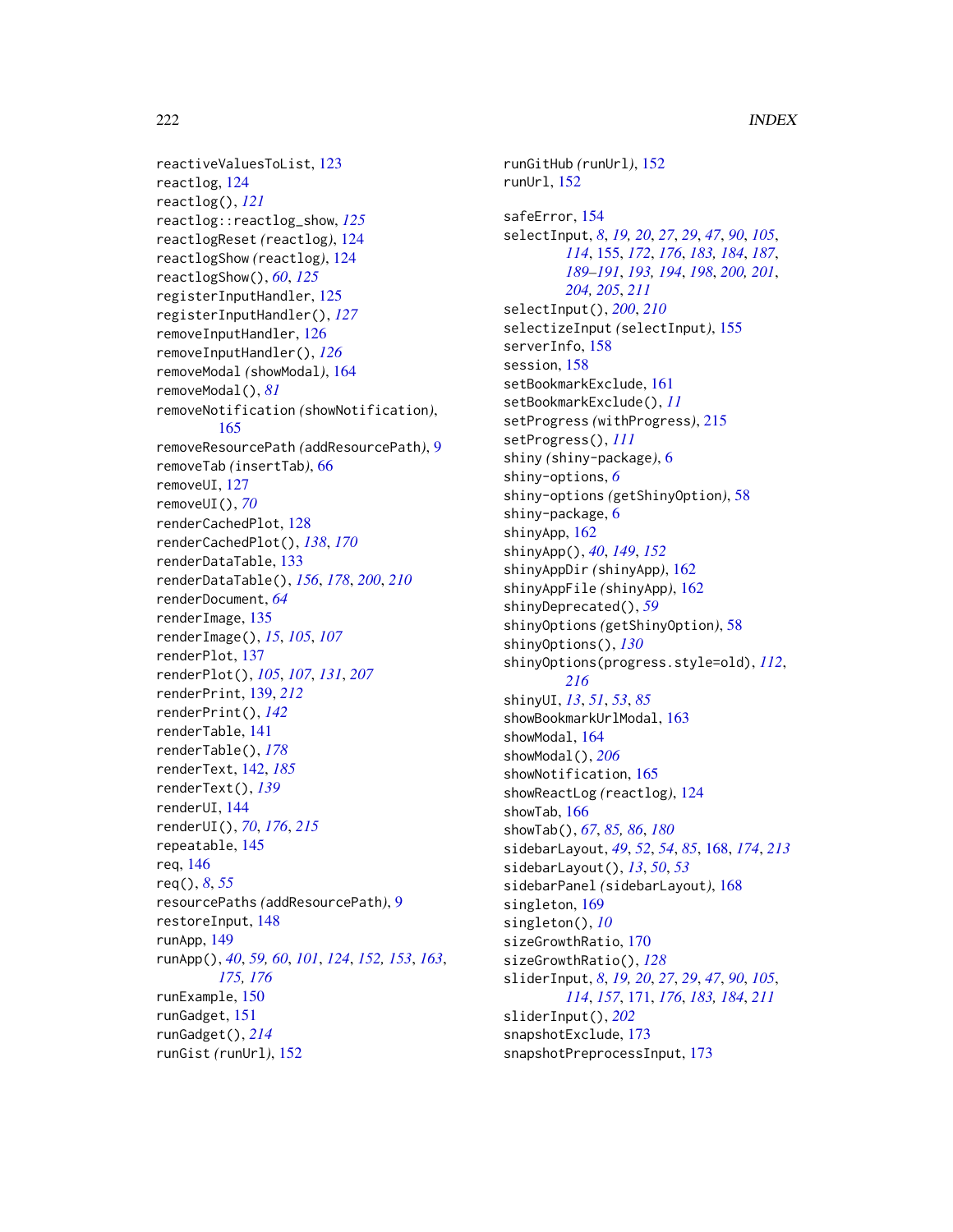# $I$ NDEX 223

snapshotPreprocessOutput, [174](#page-173-0) span *(*builder*)*, [15](#page-14-0) splitLayout, *[49](#page-48-0)*, *[52](#page-51-0)*, *[54](#page-53-0)*, *[85](#page-84-0)*, *[169](#page-168-0)*, [174,](#page-173-0) *[213](#page-212-0)* stacktrace(), *[71](#page-70-0)*, *[91](#page-90-0)*, *[115](#page-114-0)* stopApp, [175](#page-174-0) strong *(*builder*)*, [15](#page-14-0) submitButton, *[8](#page-7-0)*, *[19,](#page-18-0) [20](#page-19-0)*, *[27](#page-26-0)*, *[29](#page-28-0)*, *[47](#page-46-0)*, *[90](#page-89-0)*, *[105](#page-104-0)*, *[114](#page-113-0)*, *[157](#page-156-0)*, *[172](#page-171-0)*, [176,](#page-175-0) *[183,](#page-182-0) [184](#page-183-0)*, *[211](#page-210-0)* suppressDependencies, [177](#page-176-0) tableOutput, [178](#page-177-0) tableOutput(), *[142](#page-141-0)* tabPanel, [179](#page-178-0) tabPanel(), *[64](#page-63-0)*, *[66](#page-65-0)*, *[84–](#page-83-0)[86](#page-85-0)*, *[166](#page-165-0)*, *[180](#page-179-0)* tabsetPanel, [180](#page-179-0) tabsetPanel(), *[66](#page-65-0)*, *[85](#page-84-0)*, *[166](#page-165-0)*, *[179](#page-178-0)*, *[203](#page-202-0)* tag, *[16](#page-15-0)*, *[62](#page-61-0)*, *[170](#page-169-0)*, [181](#page-180-0) tag(), *[172](#page-171-0)* tagAppendAttributes *(*tag*)*, [181](#page-180-0) tagAppendChild *(*tag*)*, [181](#page-180-0) tagAppendChildren *(*tag*)*, [181](#page-180-0) tagGetAttribute *(*tag*)*, [181](#page-180-0) tagHasAttribute *(*tag*)*, [181](#page-180-0) tagList *(*tag*)*, [181](#page-180-0) tagList(), *[50](#page-49-0)* tags, *[181](#page-180-0)* tags *(*builder*)*, [15](#page-14-0) tagSetChildren *(*tag*)*, [181](#page-180-0) textAreaInput, *[8](#page-7-0)*, *[19,](#page-18-0) [20](#page-19-0)*, *[27](#page-26-0)*, *[29](#page-28-0)*, *[47](#page-46-0)*, *[90](#page-89-0)*, *[105](#page-104-0)*, *[114](#page-113-0)*, *[157](#page-156-0)*, *[172](#page-171-0)*, *[176](#page-175-0)*, [182,](#page-181-0) *[184](#page-183-0)*, *[211](#page-210-0)* textAreaInput(), *[204](#page-203-0)* textInput, *[8](#page-7-0)*, *[19,](#page-18-0) [20](#page-19-0)*, *[27](#page-26-0)*, *[29](#page-28-0)*, *[47](#page-46-0)*, *[90](#page-89-0)*, *[105](#page-104-0)*, *[114](#page-113-0)*, *[157](#page-156-0)*, *[172](#page-171-0)*, *[176](#page-175-0)*, *[183](#page-182-0)*, [183,](#page-182-0) *[211](#page-210-0)* textInput(), *[148](#page-147-0)*, *[205](#page-204-0)* textOutput, [185](#page-184-0) textOutput(), *[142](#page-141-0)* throttle *(*debounce*)*, [31](#page-30-0) titlePanel, [185](#page-184-0) titlePanel(), *[53](#page-52-0)* tryCatch(), *[34](#page-33-0)*, *[79](#page-78-0)*

uiOutput *(*htmlOutput*)*, [63](#page-62-0) uiOutput(), *[144](#page-143-0)* updateActionButton, [186](#page-185-0) updateCheckboxGroupInput, [188](#page-187-0) updateCheckboxGroupInput(), *[19](#page-18-0)* updateCheckboxInput, [190](#page-189-0) updateCheckboxInput(), *[20](#page-19-0)* updateDateInput, [191](#page-190-0)

updateDateInput(), *[27](#page-26-0)* updateDateRangeInput, [192](#page-191-0) updateDateRangeInput(), *[29](#page-28-0)* updateNavbarPage *(*updateTabsetPanel*)*, [202](#page-201-0) updateNavbarPage(), *[85](#page-84-0)* updateNavlistPanel *(*updateTabsetPanel*)*, [202](#page-201-0) updateNavlistPanel(), *[86](#page-85-0)* updateNumericInput, [194](#page-193-0) updateNumericInput(), *[90](#page-89-0)* updateQueryString, [195](#page-194-0) updateQueryString(), *[40](#page-39-0)*, *[57](#page-56-0)* updateRadioButtons, [197](#page-196-0) updateRadioButtons(), *[114](#page-113-0)* updateSelectInput, [199](#page-198-0) updateSelectInput(), *[157](#page-156-0)*, *[211](#page-210-0)* updateSelectizeInput *(*updateSelectInput*)*, [199](#page-198-0) updateSliderInput, [201](#page-200-0) updateSliderInput(), *[172](#page-171-0)* updateTabsetPanel, [202](#page-201-0) updateTabsetPanel(), *[180](#page-179-0)* updateTextAreaInput, [203](#page-202-0) updateTextAreaInput(), *[183](#page-182-0)* updateTextInput, [205](#page-204-0) updateTextInput(), *[105](#page-104-0)*, *[160](#page-159-0)*, *[184](#page-183-0)* updateVarSelectInput *(*updateSelectInput*)*, [199](#page-198-0) updateVarSelectizeInput *(*updateSelectInput*)*, [199](#page-198-0) urlModal, [206](#page-205-0) urlModal(), *[164](#page-163-0)* utils::browseURL(), *[213,](#page-212-0) [214](#page-213-0)* utils::capture.output(), *[139](#page-138-0)*, *[142](#page-141-0)* validate, [207](#page-206-0) validateCssUnit, [208](#page-207-0) validateCssUnit(), *[8](#page-7-0)*, *[18](#page-17-0)*, *[20](#page-19-0)*, *[26](#page-25-0)*, *[28](#page-27-0)*, *[46](#page-45-0)*, *[89](#page-88-0)*, *[104](#page-103-0)*, *[113](#page-112-0)*, *[156](#page-155-0)*, *[171](#page-170-0)*, *[174](#page-173-0)*, *[176](#page-175-0)*, *[182](#page-181-0)*, *[184](#page-183-0)*, *[210](#page-209-0)* validation, *[94](#page-93-0)* varSelectInput, *[8](#page-7-0)*, *[19,](#page-18-0) [20](#page-19-0)*, *[27](#page-26-0)*, *[29](#page-28-0)*, *[47](#page-46-0)*, *[90](#page-89-0)*, *[105](#page-104-0)*, *[114](#page-113-0)*, *[157](#page-156-0)*, *[172](#page-171-0)*, *[176](#page-175-0)*, *[183,](#page-182-0) [184](#page-183-0)*, [209](#page-208-0) varSelectInput(), *[157](#page-156-0)*, *[200](#page-199-0)* varSelectizeInput *(*varSelectInput*)*, [209](#page-208-0) verbatimTextOutput, [211](#page-210-0) verbatimTextOutput(), *[139](#page-138-0)*